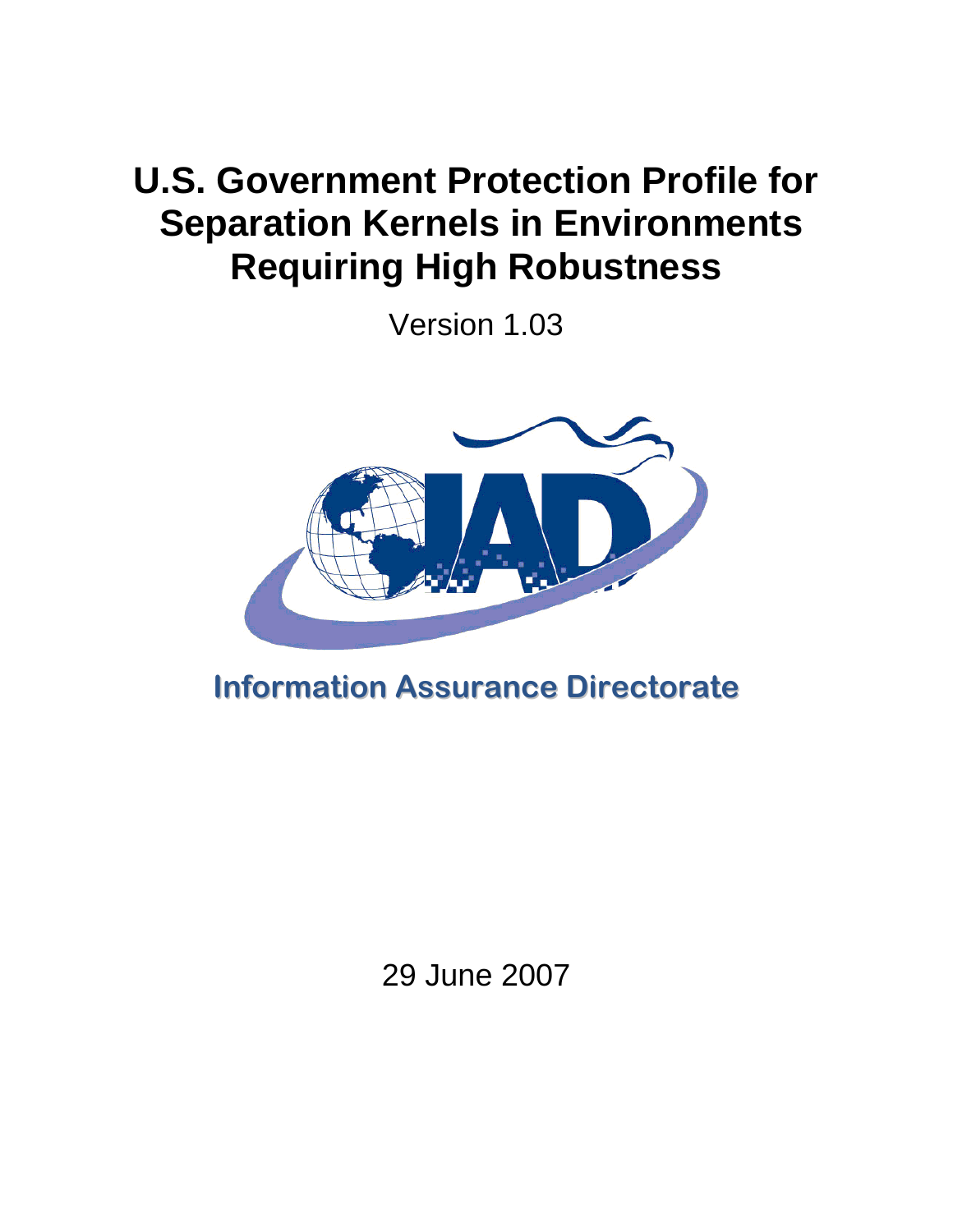**This page intentionally left blank.**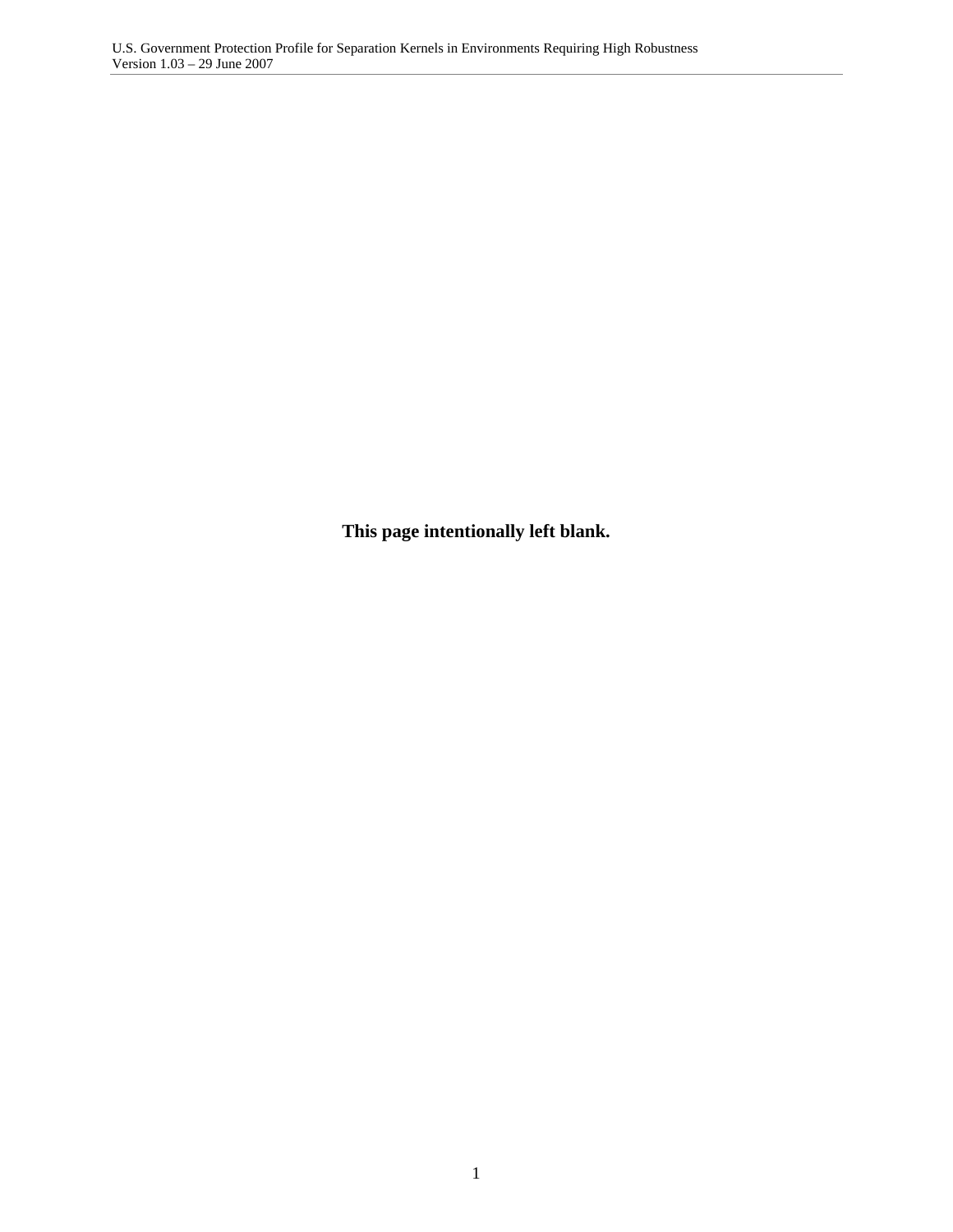#### **Foreword**

- 1 This publication, "*U.S. Government Protection Profile for Separation Kernels in Environments Requiring High Robustness*", is issued by the Information Assurance Directorate as part of its program to promulgate security standards for information systems. This protection profile is based on the "Common Criteria for Information Technology Security Evaluations, Version 2.3." [1]
- 2 Comments on this document should be directed to:  $p$  pcomments @ iatf.net. The comments should include the title of the document, the page, the section number, and paragraph number, detailed comment and recommendations.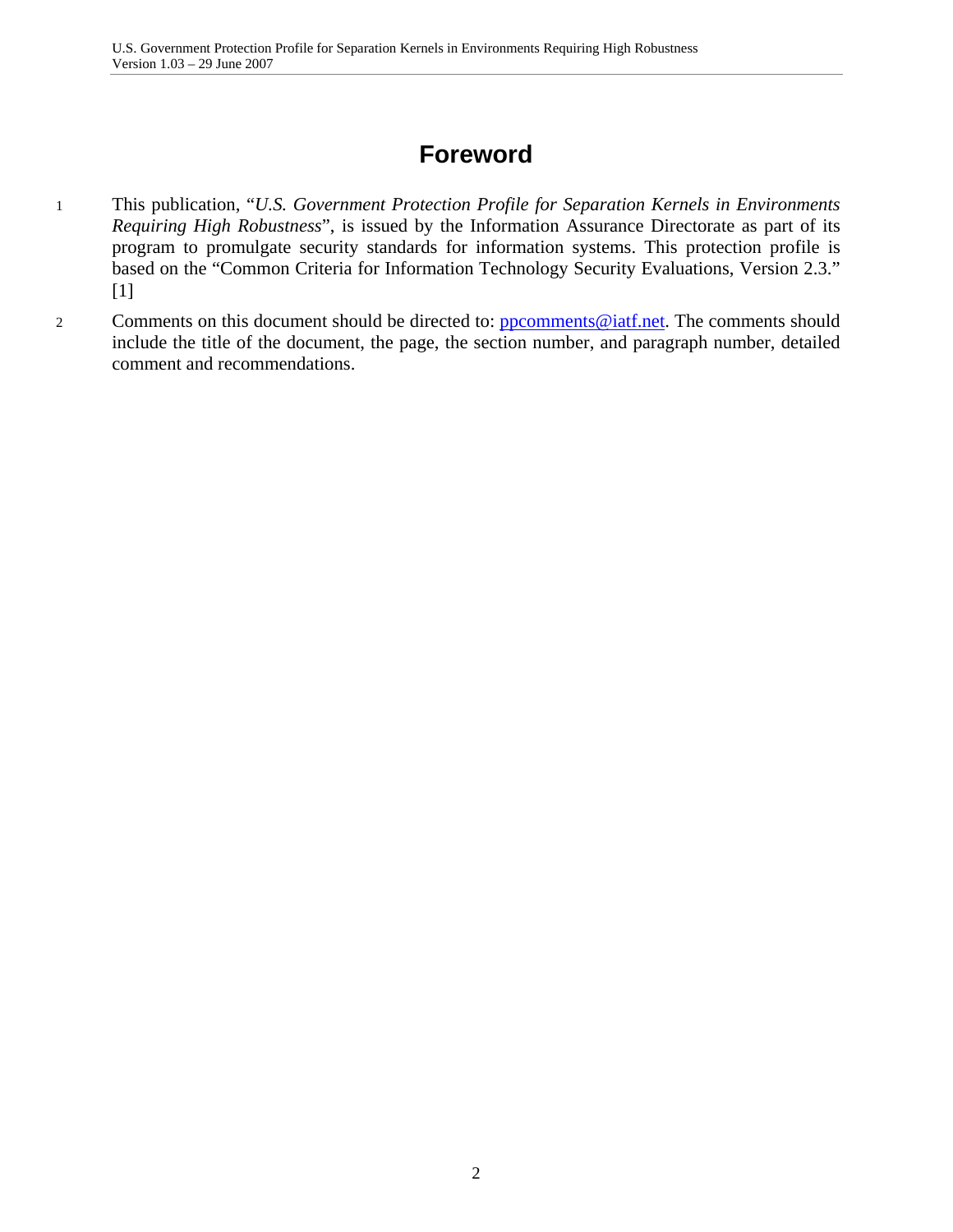#### **Table of Contents**

| 1. |       |  |  |
|----|-------|--|--|
|    | 1.1   |  |  |
|    | 1.2   |  |  |
|    | 1.3   |  |  |
|    | 1.4   |  |  |
|    | 1.5   |  |  |
|    |       |  |  |
|    | 1.6   |  |  |
| 2. |       |  |  |
|    | 2.1   |  |  |
|    | 2.2   |  |  |
|    | 2.3   |  |  |
|    | 2.3.1 |  |  |
|    | 2.3.2 |  |  |
|    | 2.3.3 |  |  |
|    | 2.3.4 |  |  |
|    | 2.4   |  |  |
|    | 2.5   |  |  |
|    | 2.6   |  |  |
|    | 2.6.1 |  |  |
|    | 2.6.2 |  |  |
|    | 2.7   |  |  |
|    | 2.7.1 |  |  |
|    | 2.7.2 |  |  |
|    | 2.8   |  |  |
| 3. |       |  |  |
|    | 3.1   |  |  |
|    | 3.2   |  |  |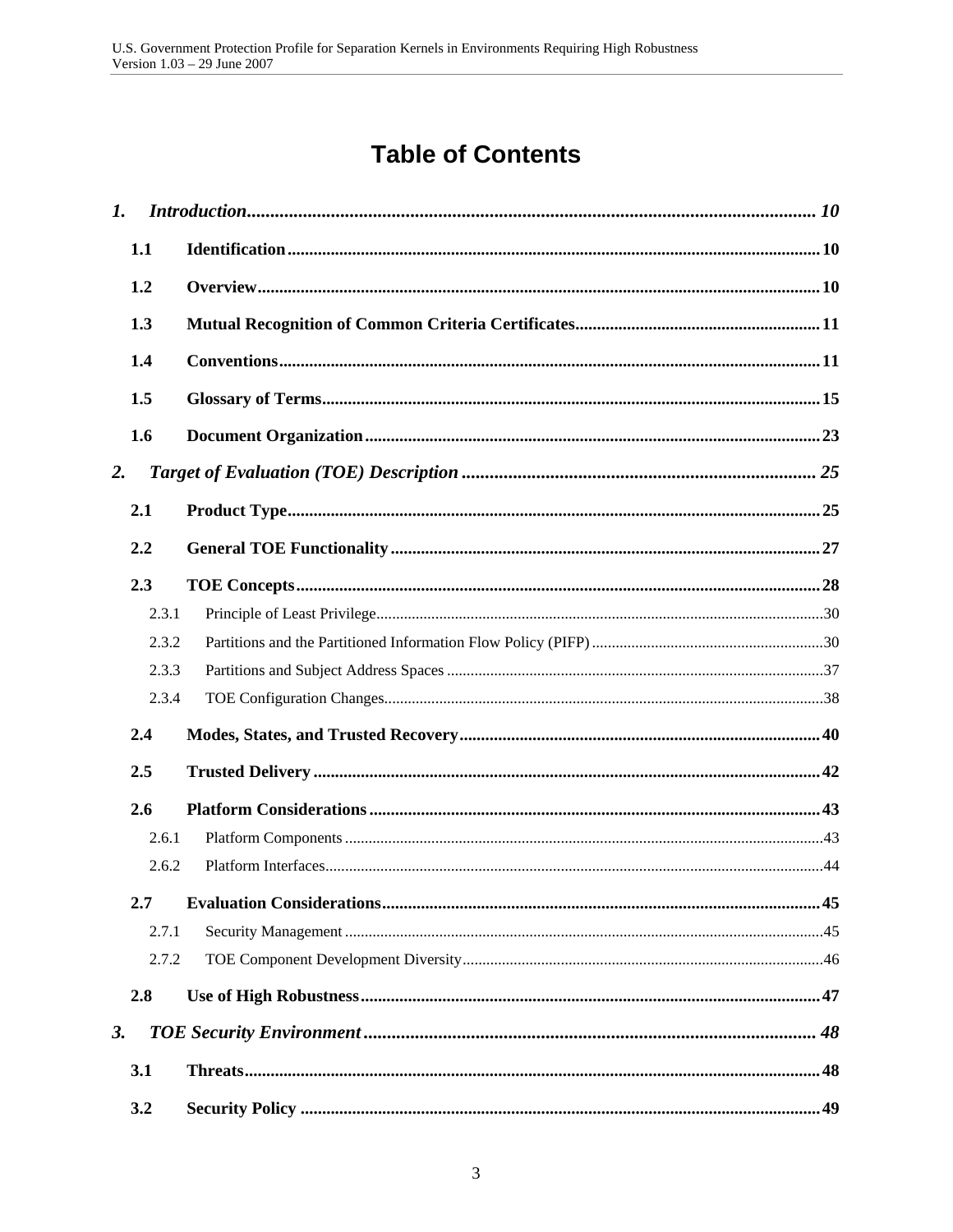|    | 3.3   |  |  |
|----|-------|--|--|
| 4. |       |  |  |
|    | 4.1   |  |  |
|    | 4.2   |  |  |
| 5. |       |  |  |
|    | 5.1   |  |  |
|    | 5.1.1 |  |  |
|    | 5.1.2 |  |  |
|    | 5.1.3 |  |  |
|    | 5.1.4 |  |  |
|    | 5.2   |  |  |
|    | 5.2.1 |  |  |
|    | 5.2.2 |  |  |
|    | 5.2.3 |  |  |
|    | 5.3   |  |  |
|    | 5.3.1 |  |  |
|    | 5.3.2 |  |  |
|    | 5.4   |  |  |
|    | 5.4.1 |  |  |
|    | 5.4.2 |  |  |
|    | 5.4.3 |  |  |
|    | 5.4.4 |  |  |
|    | 5.4.5 |  |  |
|    | 5.5   |  |  |
|    | 5.5.1 |  |  |
|    | 5.5.2 |  |  |
|    | 5.5.3 |  |  |
|    | 5.5.4 |  |  |
|    | 5.5.5 |  |  |
|    | 5.5.6 |  |  |
|    | 5.5.7 |  |  |
|    | 5.5.8 |  |  |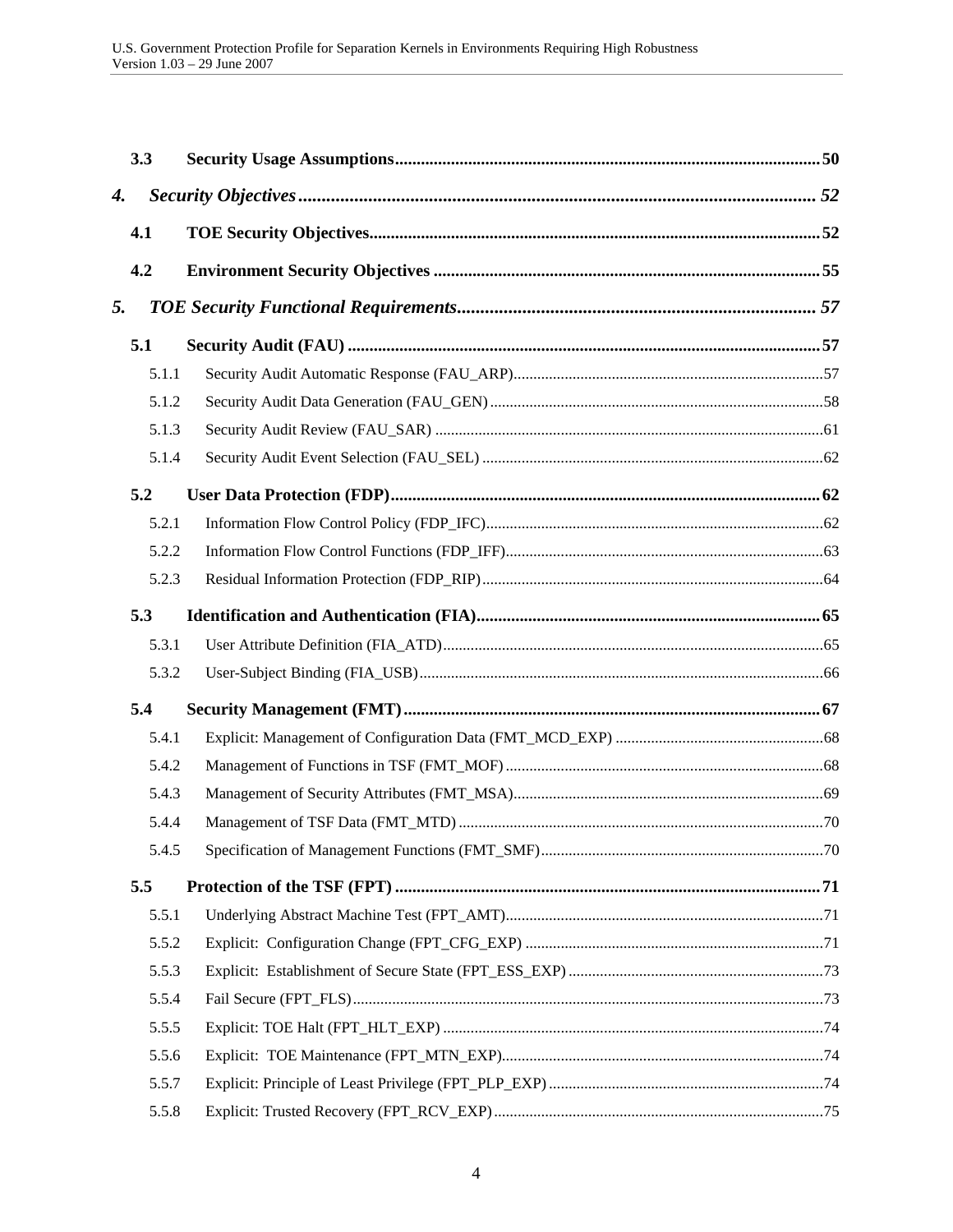|    | 5.5.9  |                                                                                |  |
|----|--------|--------------------------------------------------------------------------------|--|
|    | 5.5.10 |                                                                                |  |
|    | 5.5.11 |                                                                                |  |
|    | 5.5.12 |                                                                                |  |
|    | 5.5.13 |                                                                                |  |
|    | 5.6    |                                                                                |  |
|    | 5.6.1  |                                                                                |  |
|    | 5.6.2  |                                                                                |  |
|    |        |                                                                                |  |
| 6. |        |                                                                                |  |
|    | 6.1    |                                                                                |  |
|    | 6.1.1  |                                                                                |  |
|    | 6.1.2  |                                                                                |  |
|    | 6.1.3  |                                                                                |  |
|    | 6.2    |                                                                                |  |
|    | 6.2.1  |                                                                                |  |
|    | 6.2.2  |                                                                                |  |
|    | 6.3    |                                                                                |  |
|    | 6.3.1  | Architectural Design with Domain Separation and Non-Bypassability (ADV_ARC) 90 |  |
|    | 6.3.2  |                                                                                |  |
|    | 6.3.3  |                                                                                |  |
|    | 6.3.4  |                                                                                |  |
|    | 6.3.5  |                                                                                |  |
|    | 6.3.6  |                                                                                |  |
|    | 6.3.7  |                                                                                |  |
|    | 6.3.8  |                                                                                |  |
|    | 6.3.9  |                                                                                |  |
|    | 6.3.10 |                                                                                |  |
|    | 6.3.11 |                                                                                |  |
|    | 6.4    |                                                                                |  |
|    | 6.4.1  |                                                                                |  |
|    | 6.4.2  |                                                                                |  |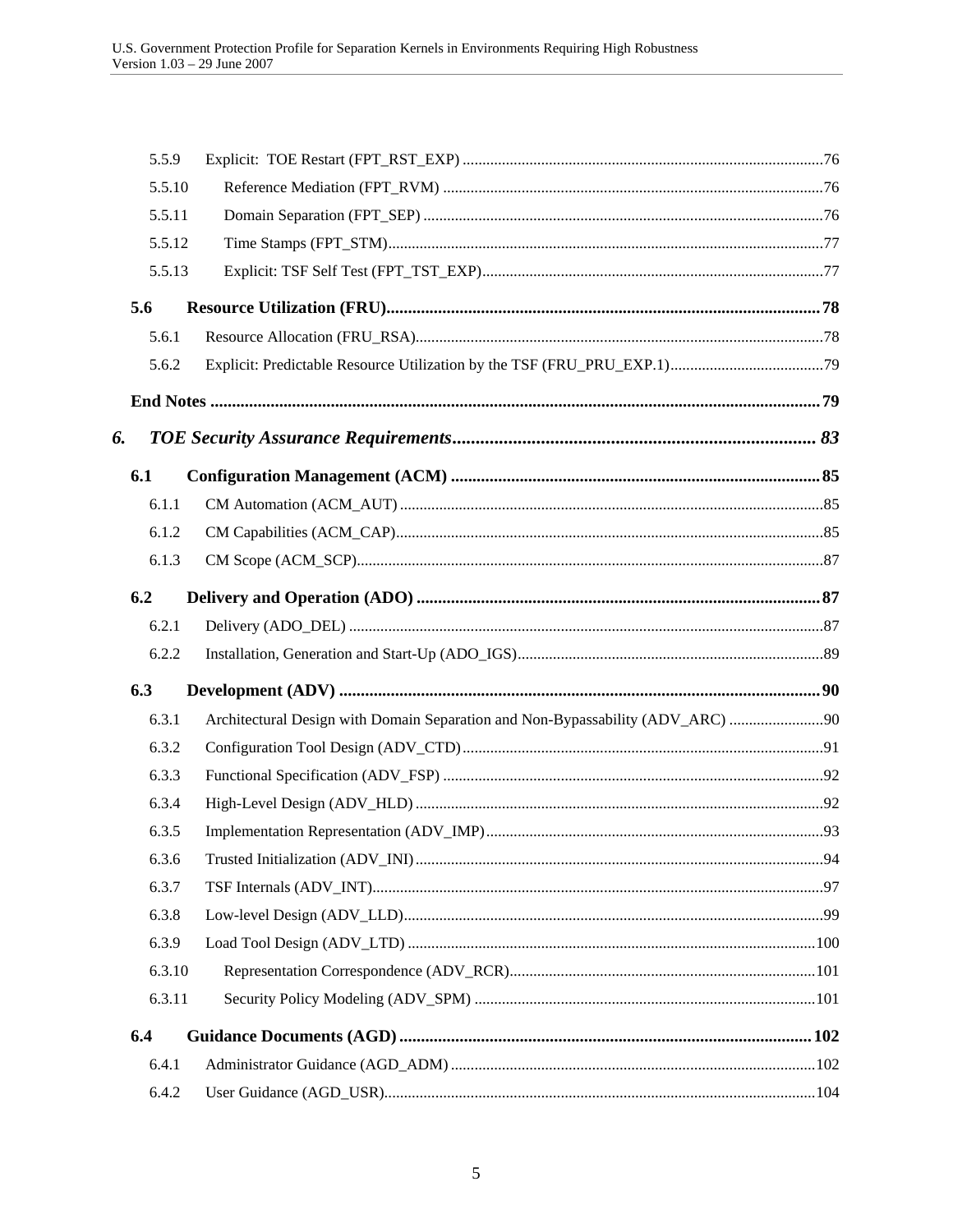| 6.5   |  |  |
|-------|--|--|
| 6.5.1 |  |  |
| 6.5.2 |  |  |
| 6.5.3 |  |  |
| 6.5.4 |  |  |
| 6.6   |  |  |
| 6.6.1 |  |  |
| 6.7   |  |  |
| 6.7.1 |  |  |
| 6.7.2 |  |  |
| 6.7.3 |  |  |
| 6.7.4 |  |  |
| 6.7.5 |  |  |
| 6.8   |  |  |
| 6.8.1 |  |  |
| 6.8.2 |  |  |
| 6.8.3 |  |  |
| 6.8.4 |  |  |
| 6.9   |  |  |
| 6.9.1 |  |  |
| 6.9.2 |  |  |
| 6.9.3 |  |  |
| 6.9.4 |  |  |
|       |  |  |
| 7.    |  |  |
| 7.1   |  |  |
| 7.2   |  |  |
| 7.3   |  |  |
| 7.4   |  |  |
|       |  |  |
| 7.5   |  |  |
| 7.6   |  |  |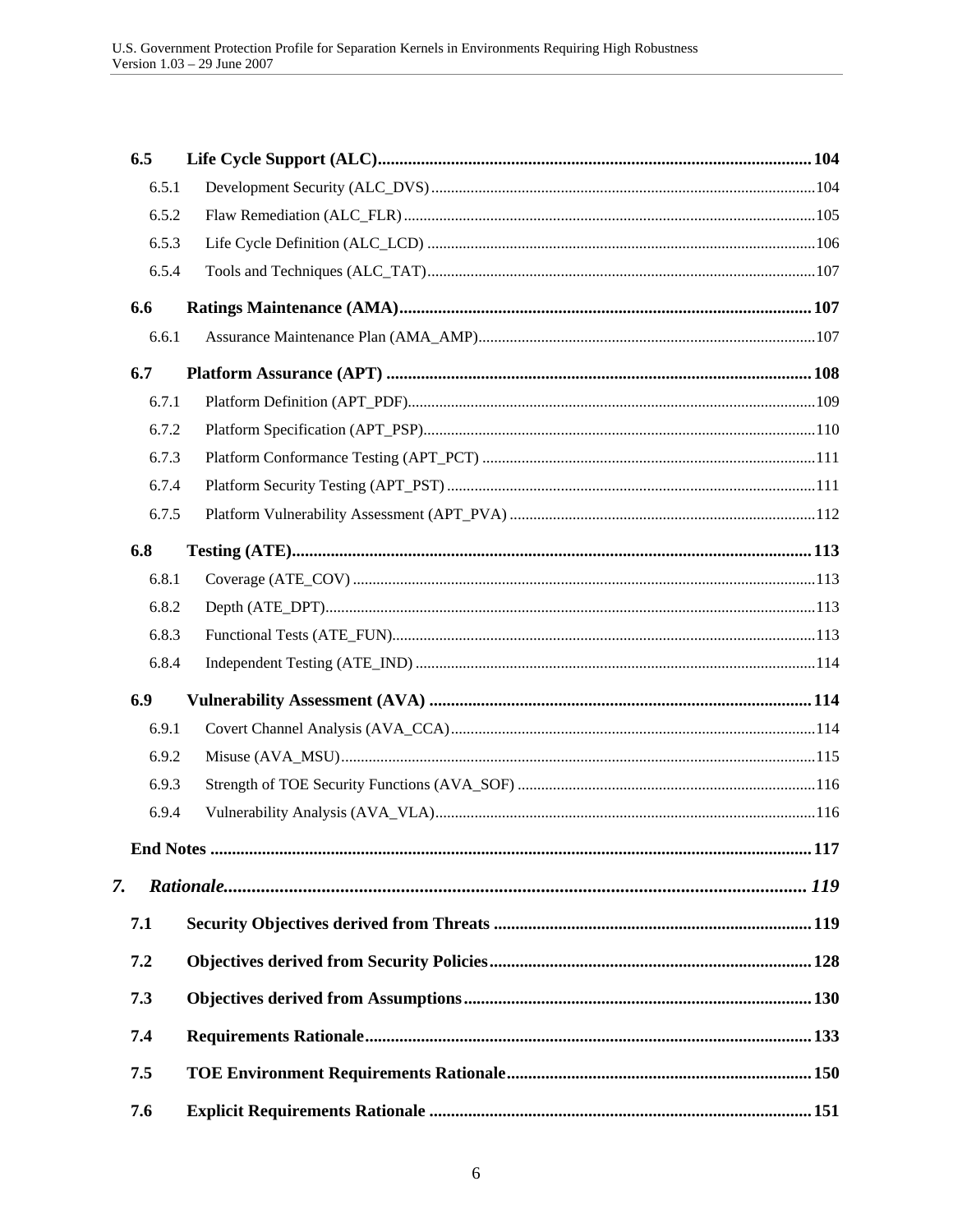| 7.6.1 |                                                                            |  |
|-------|----------------------------------------------------------------------------|--|
| 7.6.2 |                                                                            |  |
| 7.7   |                                                                            |  |
| 7.8   |                                                                            |  |
| 7.9   |                                                                            |  |
| 8.    |                                                                            |  |
|       |                                                                            |  |
|       | Appendix B - Cryptographic Standards, Policies, and Other Publications 171 |  |
|       |                                                                            |  |
|       |                                                                            |  |
|       |                                                                            |  |
|       |                                                                            |  |
|       |                                                                            |  |
| 1.    |                                                                            |  |
| 2.    |                                                                            |  |
| 3.    |                                                                            |  |
| 4.    |                                                                            |  |
| 5.    |                                                                            |  |
| 6.    |                                                                            |  |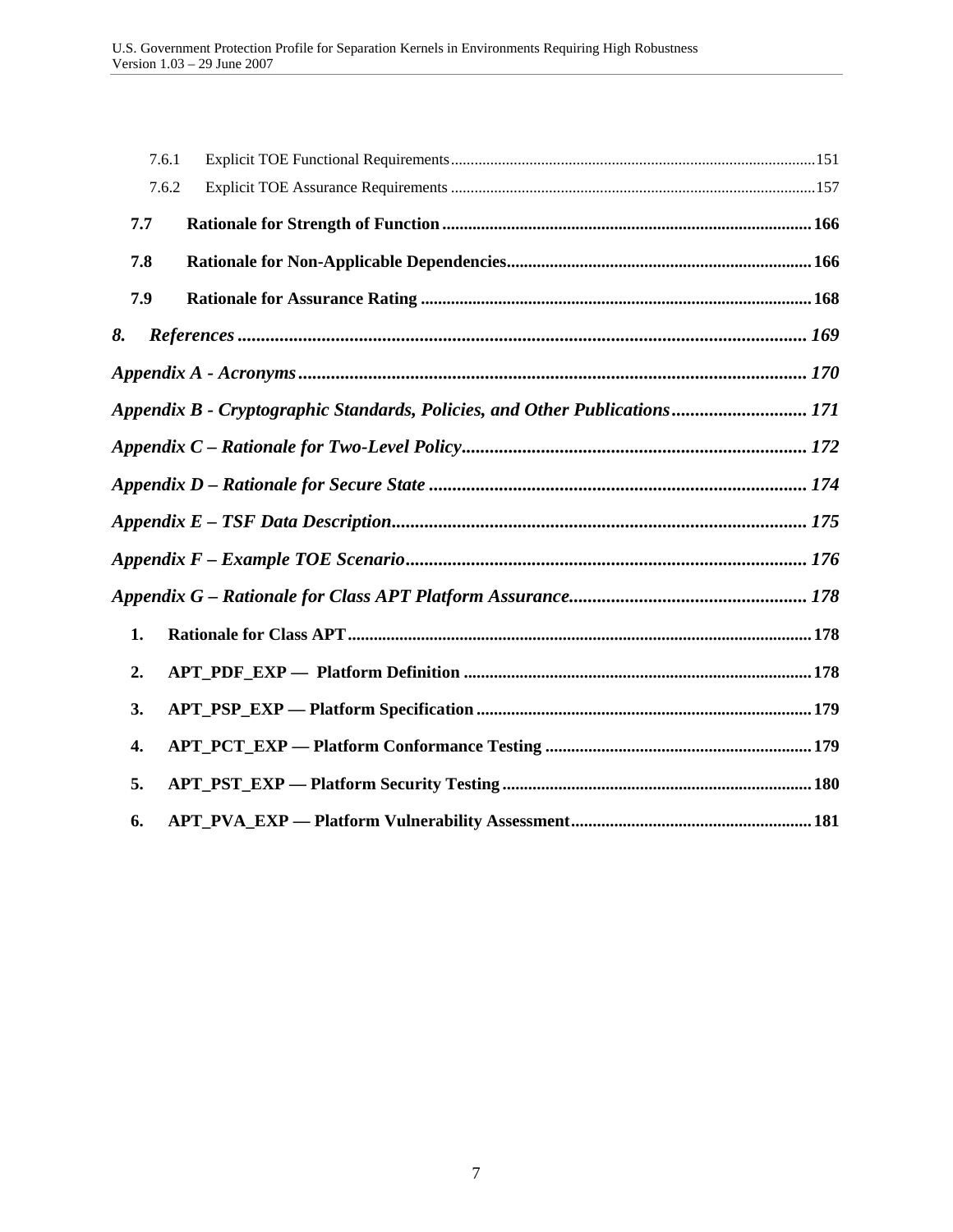## **List of Figures**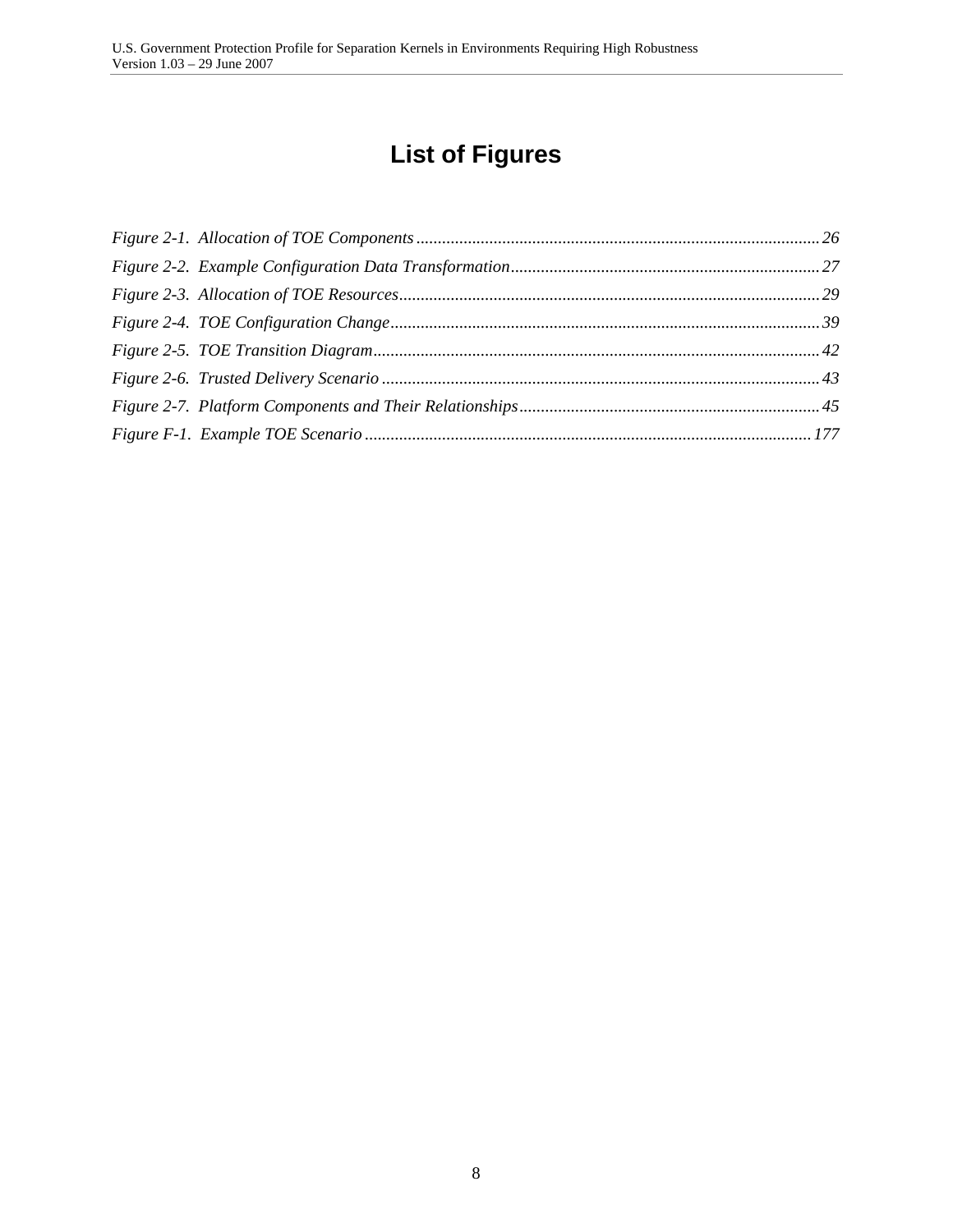#### **List of Tables**

| Table 2-1. Access Matrix Representation for Partition Abstraction ___________________________________31 |  |
|---------------------------------------------------------------------------------------------------------|--|
| Table 2-2. Reference Access Matrix Representation for Least Privilege Abstraction___________________ 34 |  |
| Table 2-2a. Example of TOE Implementing Explicit DENY SA Rule for Least Privilege Abstraction           |  |
|                                                                                                         |  |
| Table 2-2b. Example of TOE Implementing Explicit ALLOW PA Rule with Don't-Care SA Rule for Least        |  |
|                                                                                                         |  |
| Table 2-2c. Example of TOE Implementing Explicit ALLOW SA Rule with Implicit DENY PA Rule for           |  |
|                                                                                                         |  |
| Table 2-2d. Example of TOE Implementing Default DENY Rule with Don't Care SA Rule for Least             |  |
|                                                                                                         |  |
| Table 2-2e. Example of TOE Implementing SA Over-rides PA Rules for Least Privilege Abstraction __ 36    |  |
|                                                                                                         |  |
|                                                                                                         |  |
|                                                                                                         |  |
|                                                                                                         |  |
|                                                                                                         |  |
|                                                                                                         |  |
|                                                                                                         |  |
| Table 6.2. SKPP High Robustness Assurance Requirements Relative to EAL6 ______________________ 84       |  |
|                                                                                                         |  |
|                                                                                                         |  |
|                                                                                                         |  |
|                                                                                                         |  |
| Table 7.5. Mapping of Security Requirements for TOE Environment to Objectives ________________ 150      |  |
|                                                                                                         |  |
|                                                                                                         |  |
| Table 7.8. Rationale for Non-Applicable Component Dependencies ________________________________168      |  |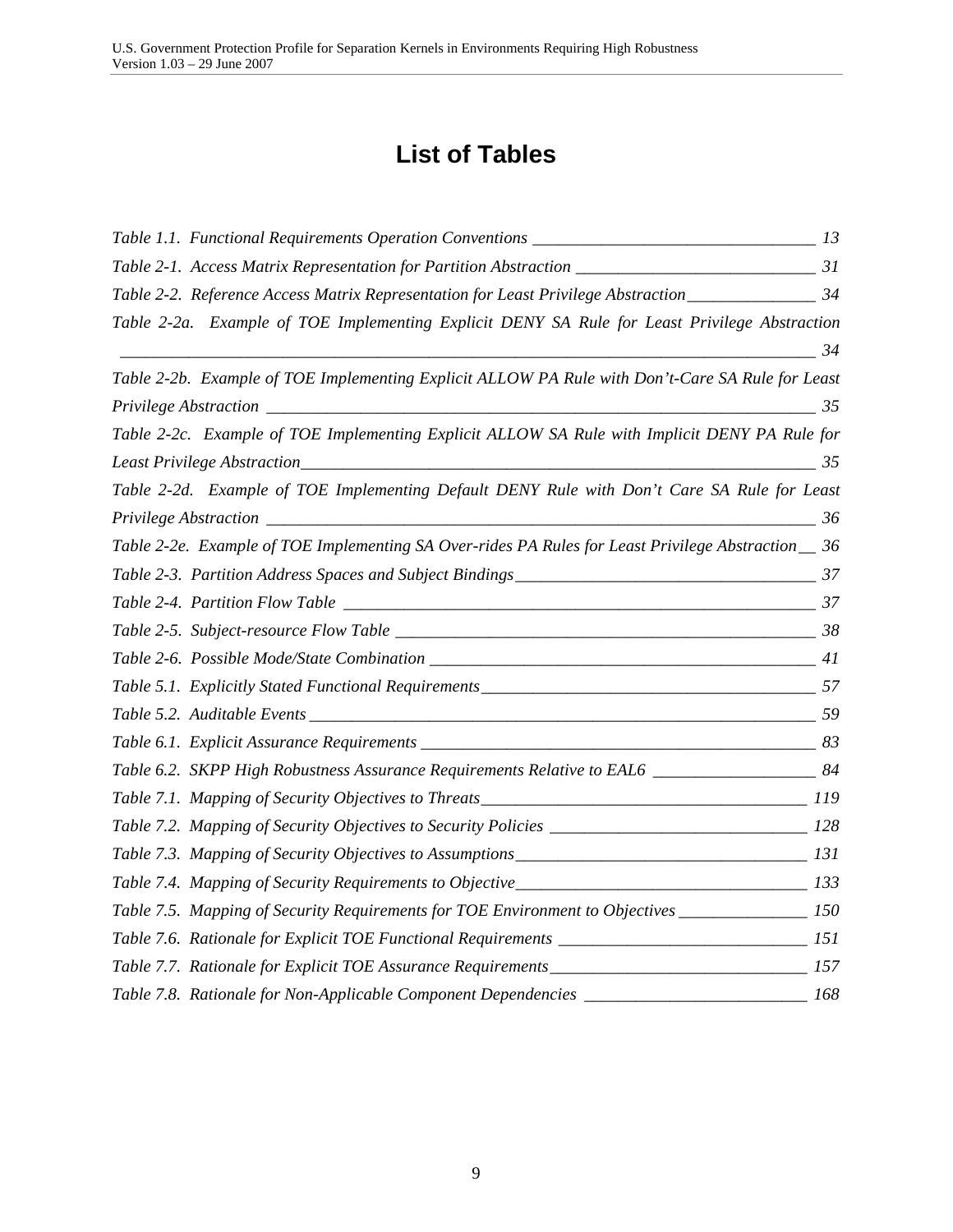# **1. Introduction**

<span id="page-10-0"></span>3 This section contains overview information necessary to allow a Protection Profile (PP) to be registered through a Protection Profile Registry. The PP identification provides the labeling and descriptive information necessary to identify, catalogue, register, and cross-reference a PP. The PP overview summarizes the profile in narrative form and provides sufficient information for a potential user to determine whether the PP is of interest. The overview can also be used as a stand-alone abstract for PP catalogues and registers. The "Conventions" section provides the notation, formatting, and conventions used in this protection profile. The "Glossary of Terms" section gives a basic definition of terms, which are specific to this PP. The "Document Organization" section briefly explains how this document is organized.

## **1.1 Identification**

- 4 Title: U.S. Government Protection Profile for Separation Kernels in Environments Requiring High Robustness Version 1.03.
- 5 Registration: Information Assurance Directorate
- 6 Keywords: separation kernel, high robustness, data isolation, information flow control, partition, cryptography, commercial-off-the-shelf (COTS).

### **1.2 Overview**

- 7 This "*U.S. Government Protection Profile for Separation Kernels in Environments Requiring High Robustness*" (SKPP) specifies the security functional and assurance requirements for a class of separation kernels [10]. Unlike those traditional security kernels which perform all trusted functions for a secure operating system, a separation kernel's primary security function is to partition (viz. separate) the subjects and resources of a system into security policy-equivalence classes, and to enforce the rules for authorized information flows between and within partitions.
- 8 Products that conform to this protection profile support *information flow control, resource isolation, trusted initialization, trusted delivery, trusted recovery* and *audit* capabilities. [6] The isolation and information flow policies are defined by the separation kernel's configuration data. A conformant product also includes the support tools and procedures used to accurately generate and securely distribute that configuration data. Specific assurance requirements are allocated to those support tools and procedures.
- 9 A separation kernel evaluated against this PP provides a highly robust foundation for system services and applications in mission-critical embedded systems, and a high degree of assurance for the enforcement of related security policies. Such policies include those for the management of classified and other high-valued information, whose confidentiality, integrity or releasability must be protected. For example, SKPP separation mechanisms, when integrated within a high assurance security architecture, are appropriate to support critical security policies for the Department of Defense (DoD), Intelligence Community, the Department of Homeland Security, Federal Aviation Administration, and industrial sectors such as finance and manufacturing.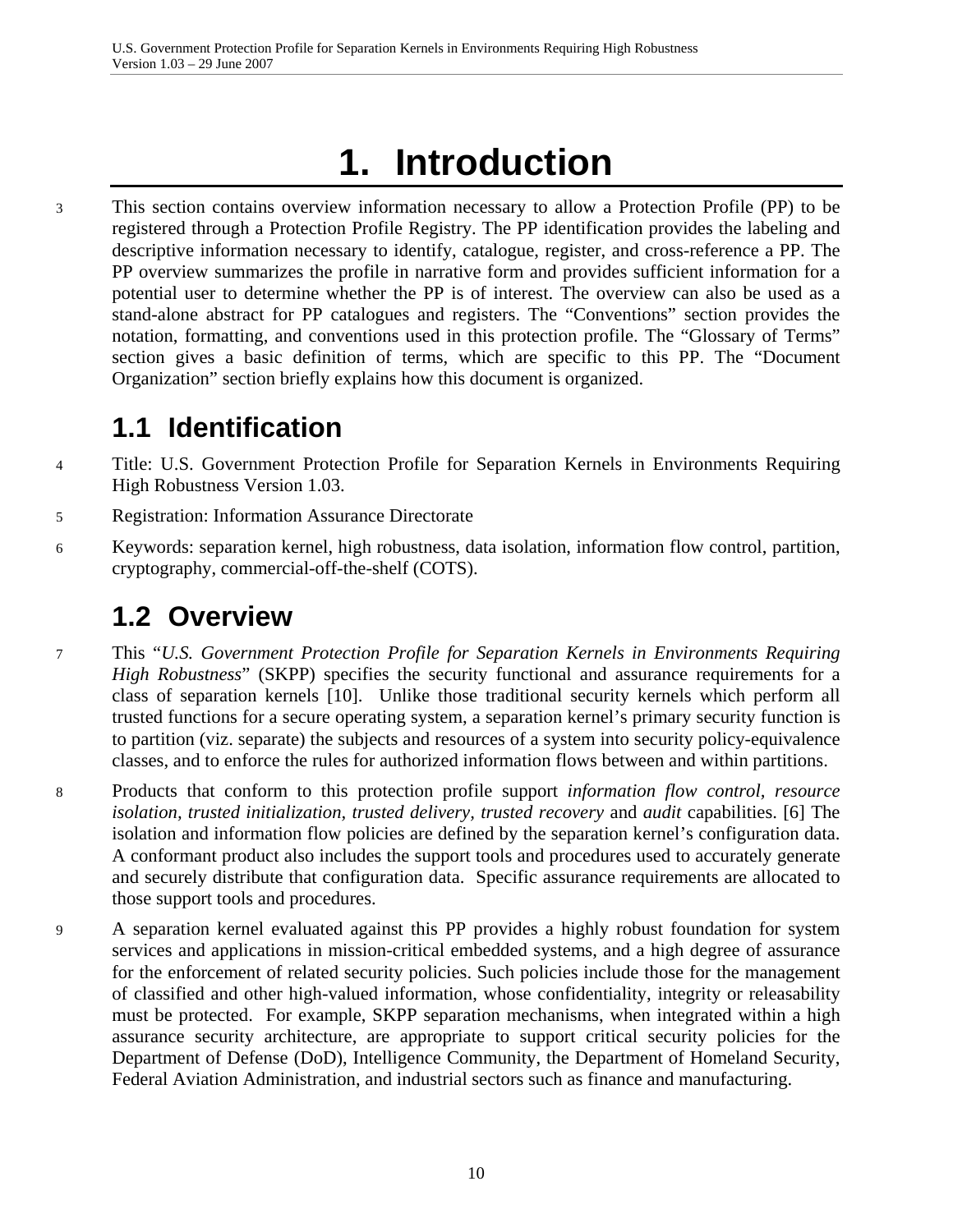<span id="page-11-0"></span>10 The claim that products conforming to this protection profile are candidates for use in National Security Systems<sup>[1](#page-11-1)</sup> derives from its basis in DoD and National Information Assurance (IA) guidance and policies. However, conformance to this protection profile, by itself, does not offer sufficient confidence that national security information is appropriately protected in the context of a larger system in which the conformant product is integrated. Designers of such systems must apply appropriate systems security engineering principles and techniques to afford acceptable protection for national security information. In particular, it is the responsibility of the system designer and authorized administrator to define support for a coherent application-level security policy in the separation kernel's configuration data, as well as to ensure that the configuration data itself is coherent and self-consistent. It is only with well-formed configuration data that the separation kernel can be expected to enforce mission-critical security policies. Requirements for coherent configuration data are indicated in the environmental objectives (OE.TRUSTED\_FLOWS). The judgment as to whether a given instantiation of configuration data is well formed with respect to a particular application-level security policy is beyond the scope of this protection profile, but must be determined before secure deployment of an SKPPbased product.

#### **1.3 Mutual Recognition of Common Criteria Certificates**

- 11 The assurance requirements contained in this PP reflect techniques, activities, and evidence, appropriate for the establishment of trustworthiness in a compliant TOE for application in U.S. Government high robustness environments. The assurance requirements are comprised of both CC-defined assurance components from EAL6 and EAL7 and explicitly stated assurance components which are either new (i.e., not contained in the CC) or modifications of existing CC assurance components. Hence, this PP makes no EAL claim.
- 12 COTS separation kernels meeting the requirements of this profile provide a high level of robustness. Under the "Arrangement on the Mutual Recognition of Common Criteria Certificates in the field of Information Technology Security" document, only CC requirements at or below EAL4 are mutually recognized. Because this profile contains assurance components that exceed EAL 4, the US will recognize only certificates issued by the US evaluation scheme to meet this profile. Other national schemes are likewise under no obligation to recognize US certificates with assurance components exceeding EAL4.

## **1.4 Conventions**

 $\overline{a}$ 

<sup>13</sup> The notation, formatting, and conventions used in this protection profile are consistent with version 2.3 of the Common Criteria for Information Technology Security Evaluation. Font style and clarifying information conventions were developed to aid the reader. *Italicized* words are

<span id="page-11-1"></span><sup>&</sup>lt;sup>1</sup> National Security Systems are systems that contain classified information or involve intelligence activities, involve cryptologic activities related to national security, involve command and control of military forces, involve equipment that is an integral part of a weapon or weapon system, or involve equipment that is critical to the direct fulfillment of military or intelligence missions.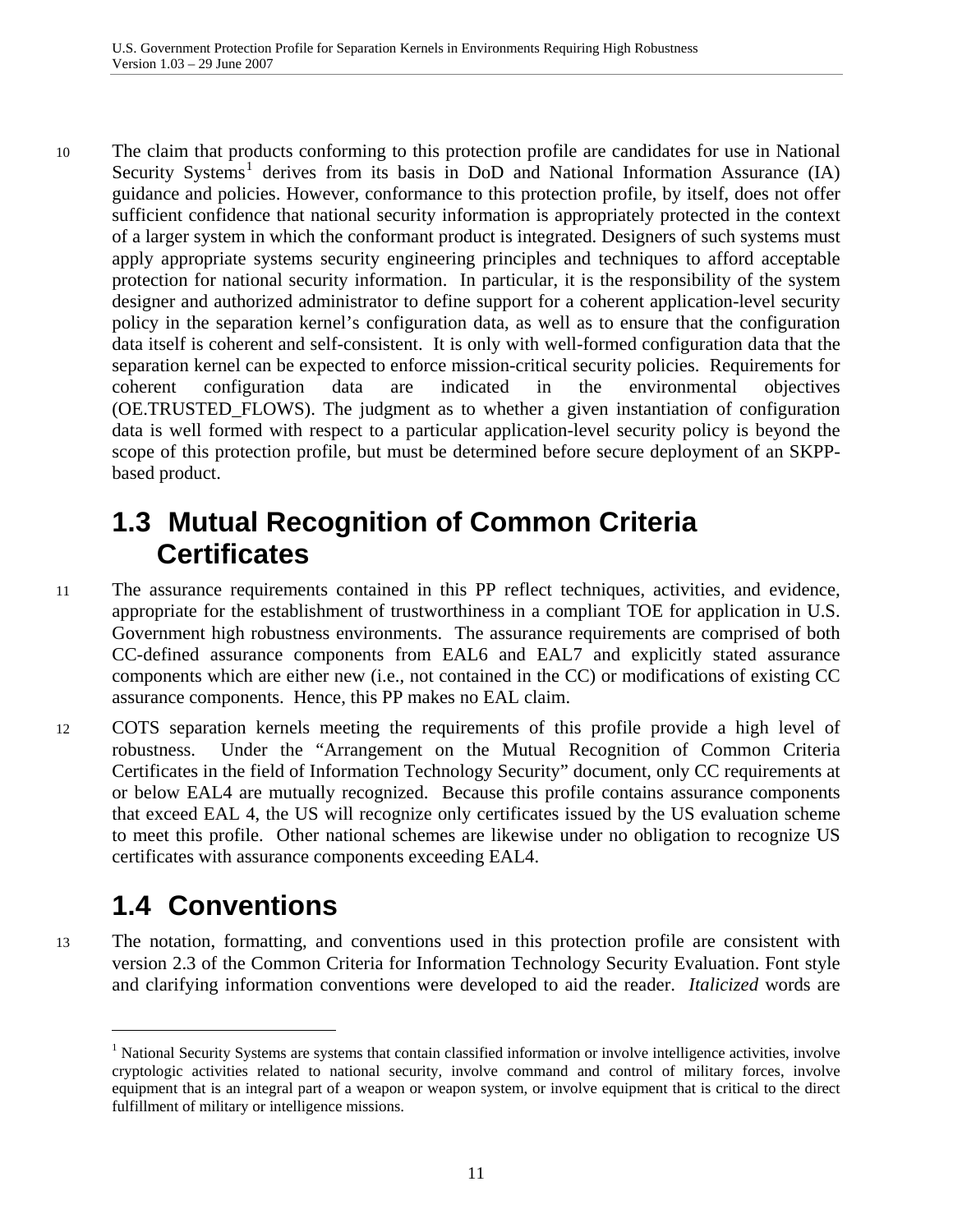defined in the glossary.

- 14 The CC permits four functional component operations: assignment, iteration, refinement, and selection to be performed on functional requirements. These operations are defined in Common Criteria, Part 1, Section 6.4.1.3.2 as:
	- assignment: allows the specification of an identified parameter;
	- refinement: allows the addition of details or the narrowing of requirements;
	- selection: allows the specification of one or more elements from a list; and
	- iteration: allows a component to be instantiated with varying context and/or operations.
- 15 *Assignments or selections* occurring in CC components left to be specified by the developer in subsequent security target documentation are italicized and identified between brackets ("[ ]"). In addition, when an assignment or selection has been left to the discretion of the developer, the text "assignment:" or "selection:" is indicated within the brackets. Assignments or selection created by the PP author (for the developer to complete) are bold, italicized, and between brackets ("[ ]"). CC selections completed by the PP author are underlined and CC assignments completed by the PP author are bold.
- 16 *Refinements* are identified with "**Refinement:**" right after the short name. They permit the addition of extra detail when the component is used. The underlying notion of a refinement is that of narrowing. There are two types of narrowing possible: narrowing of implementation and narrowing of scope [1]. Additions to the CC text are specified in bold. Deletions of the CC text are identified in the "End Notes" with a bold number after the element ("8").
- 17 *Iterations* are identified with a number inside parentheses ("(#)"). These follow the short family name and allow components to be used more than once with varying operations.
- 18 *Explicit Requirements* are used when the Common Criteria does not offer suitable requirements to meet the PP needs. The convention for explicit requirements is the same as that used in the CC. To ensure these requirements are explicitly identified, the ending "\_EXP" is appended to the newly created short name.
- 19 *Application Notes* are used to provide the reader with additional requirement understanding or to clarify the author's intent. These are italicized and usually appear following the element needing clarification.
- 20 Table 1.1 provides examples of the conventions (explained in the above paragraphs) for the permitted operations. The examples in Table 1.1 are not from this PP.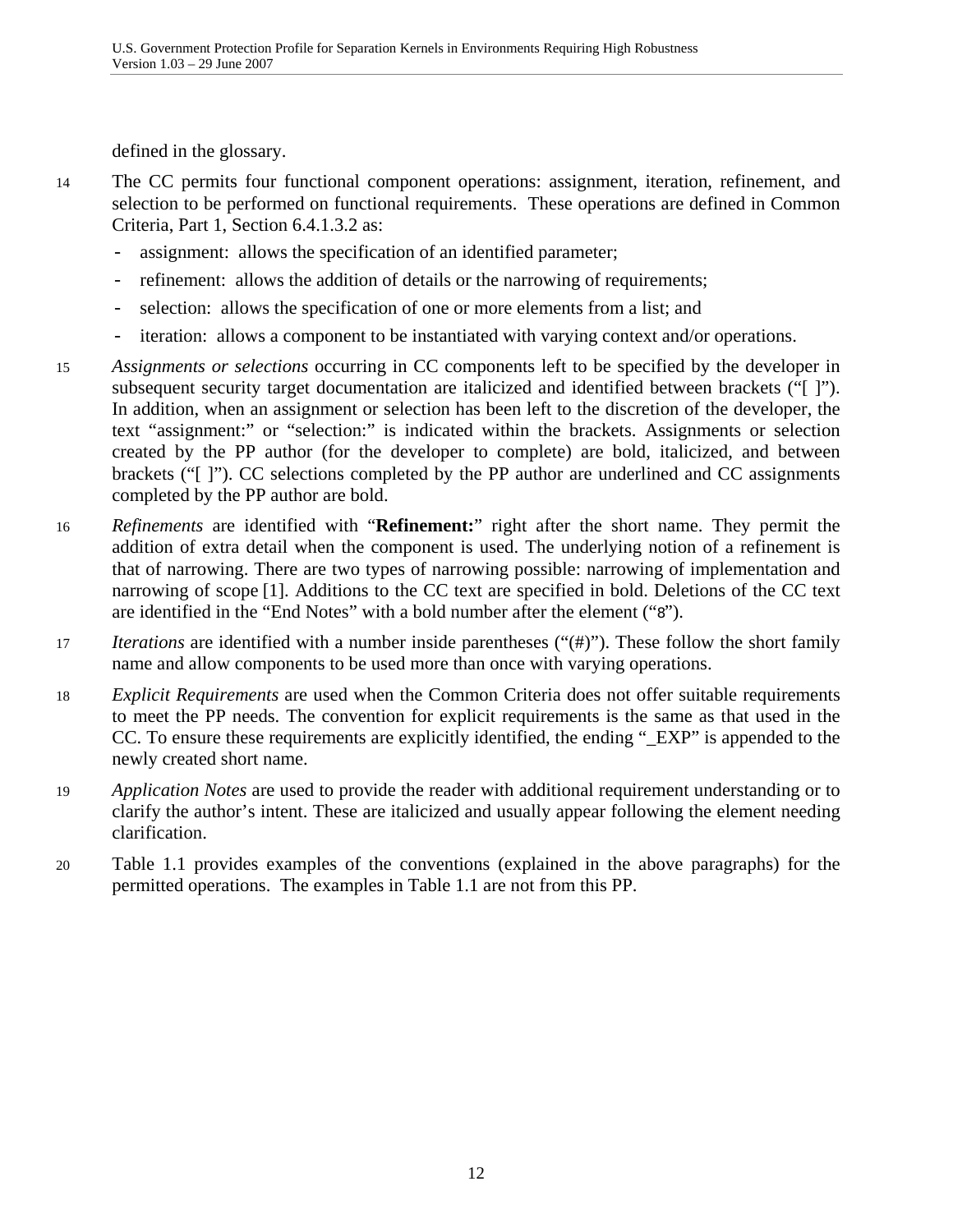<span id="page-13-0"></span>

| <b>Convention</b> | <b>Purpose</b>                                                                                                                                                                                                                      | <b>Operation</b>                                                            |
|-------------------|-------------------------------------------------------------------------------------------------------------------------------------------------------------------------------------------------------------------------------------|-----------------------------------------------------------------------------|
| <b>Bold</b>       | The purpose of bolded text is used to alert the reader that<br>additional text has been added to the CC. This could be an<br>assignment that was completed by the PP author or a refinement<br>to the CC statement.                 |                                                                             |
|                   | Examples:                                                                                                                                                                                                                           |                                                                             |
|                   | FDP IFC.2.1 The TSF shall enforce Information<br>Flow Control policy on subjects and all<br>resources and on all operations that cause<br>information to flow to and from subjects<br>covered by the SFP.                           | (Completed)<br>Assignment<br><b>or</b>                                      |
|                   | FAU_GEN.1.1 Refinement: The TSF shall be able to<br>generate audit data for the following auditable<br>events:                                                                                                                      | Refinement                                                                  |
| <b>Italics</b>    | The purpose of italicized text is to inform the reader of an<br>assignment or selection operation to be completed by the<br>developer or ST author. It has been left as it appears in the CC<br>requirement statement.              |                                                                             |
|                   | Examples:                                                                                                                                                                                                                           | Assignment                                                                  |
|                   | FAU_ARP.1.1 The TSF shall take [assignment: list<br>of least disruptive actions] upon detection of a<br>potential security violation.                                                                                               | (to be completed<br>by developer or<br>ST author)                           |
|                   | FDP_RIP.2.1 The TSF shall ensure that any previous<br>information content of a resource is made<br>unavailable upon the [selection: allocation of the<br>resource to, deallocation of the resource from]<br>all exported resources. | <b>or</b><br>Selection<br>(to be completed<br>by developer or<br>ST author) |
| Underline         | The purpose of underlined text is to inform the reader that a<br>choice was made from a list provided by the CC selection<br>operation statement.                                                                                   |                                                                             |
|                   | Example:                                                                                                                                                                                                                            |                                                                             |
|                   | FAU SEL.1.1 The TSF shall be able to include or<br>exclude auditable events from the set of audited<br>events based on the following attributes:                                                                                    | Selection<br>(completed by<br>PP author)                                    |
|                   | subject identity,<br>a)                                                                                                                                                                                                             |                                                                             |
|                   | b)<br>event type,                                                                                                                                                                                                                   |                                                                             |
|                   | success of auditable security events, and<br>$\mathbf{c}$                                                                                                                                                                           |                                                                             |
|                   | failure of auditable security events.<br>d)                                                                                                                                                                                         |                                                                             |

|  |  | Table 1.1. Functional Requirements Operation Conventions |  |  |
|--|--|----------------------------------------------------------|--|--|
|--|--|----------------------------------------------------------|--|--|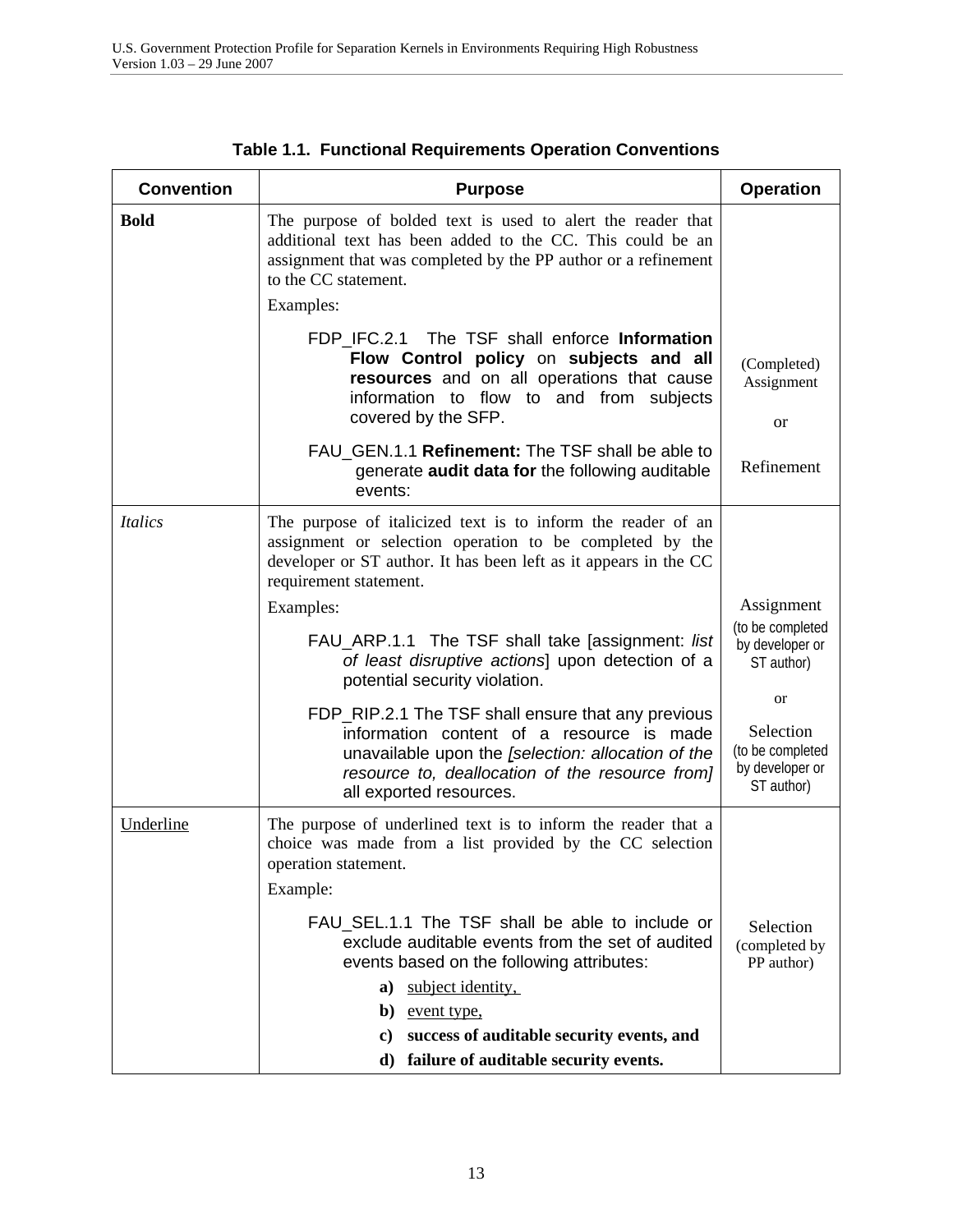| <b>Convention</b>                                                                                                                                                                                                                                                                                                                                                                                                                                     | <b>Purpose</b>                                                                                                                                                                                                                                                                                                                                            | <b>Operation</b>        |
|-------------------------------------------------------------------------------------------------------------------------------------------------------------------------------------------------------------------------------------------------------------------------------------------------------------------------------------------------------------------------------------------------------------------------------------------------------|-----------------------------------------------------------------------------------------------------------------------------------------------------------------------------------------------------------------------------------------------------------------------------------------------------------------------------------------------------------|-------------------------|
| Parentheses<br>The purpose of using parentheses and an iteration number is to<br>inform the reader that the author has selected a new field of<br>(Iteration #)<br>assignments or selections with the same requirement and that the<br>requirement will be used multiple times. Iterations are<br>performed at the component level. The component behavior<br>name includes information specific to the iteration between<br>parentheses.<br>Example: |                                                                                                                                                                                                                                                                                                                                                           |                         |
|                                                                                                                                                                                                                                                                                                                                                                                                                                                       | 5.4.1.1 Explicit: Management of TSF Data (for                                                                                                                                                                                                                                                                                                             |                         |
|                                                                                                                                                                                                                                                                                                                                                                                                                                                       | Configuration Data) (FMT_MTD_EXP.1(1))                                                                                                                                                                                                                                                                                                                    |                         |
|                                                                                                                                                                                                                                                                                                                                                                                                                                                       | FMT_MTD_EXP.1.1(1) The TSF shall restrict the<br>ability to select and activate the TSF policy<br>configuration data to authorized subjects.                                                                                                                                                                                                              |                         |
|                                                                                                                                                                                                                                                                                                                                                                                                                                                       | 5.4.1.1 Explicit: Management of TSF Data (for General                                                                                                                                                                                                                                                                                                     |                         |
|                                                                                                                                                                                                                                                                                                                                                                                                                                                       | TSF Data) (FMT_MTD_EXP.1(2))                                                                                                                                                                                                                                                                                                                              |                         |
|                                                                                                                                                                                                                                                                                                                                                                                                                                                       | FMT_MTD_EXP.1.1(2) The TSF shall prevent<br>modification of TSF policy configuration data.                                                                                                                                                                                                                                                                |                         |
| Explicit: $(\_EXP)$                                                                                                                                                                                                                                                                                                                                                                                                                                   | The purpose of using <b>Explicit:</b> before the family or component<br>behavior name is to alert the reader and to explicitly identify a<br>newly created component. To ensure these requirements are<br>explicitly identified, the "_EXP" is appended to the newly<br>created short name and the component and element names are<br>bolded.<br>Example: |                         |
|                                                                                                                                                                                                                                                                                                                                                                                                                                                       | 5.4.1.1 Explicit: Management of Security Functions                                                                                                                                                                                                                                                                                                        |                         |
|                                                                                                                                                                                                                                                                                                                                                                                                                                                       | <b>Behavior (FMT_MOF_EXP.1)</b>                                                                                                                                                                                                                                                                                                                           | Explicit<br>Requirement |
|                                                                                                                                                                                                                                                                                                                                                                                                                                                       | <b>FMT_MOF_EXP.1.1</b> The TSF shall restrict the ability<br>to enable and disable audit generation to the<br>configuration data.                                                                                                                                                                                                                         |                         |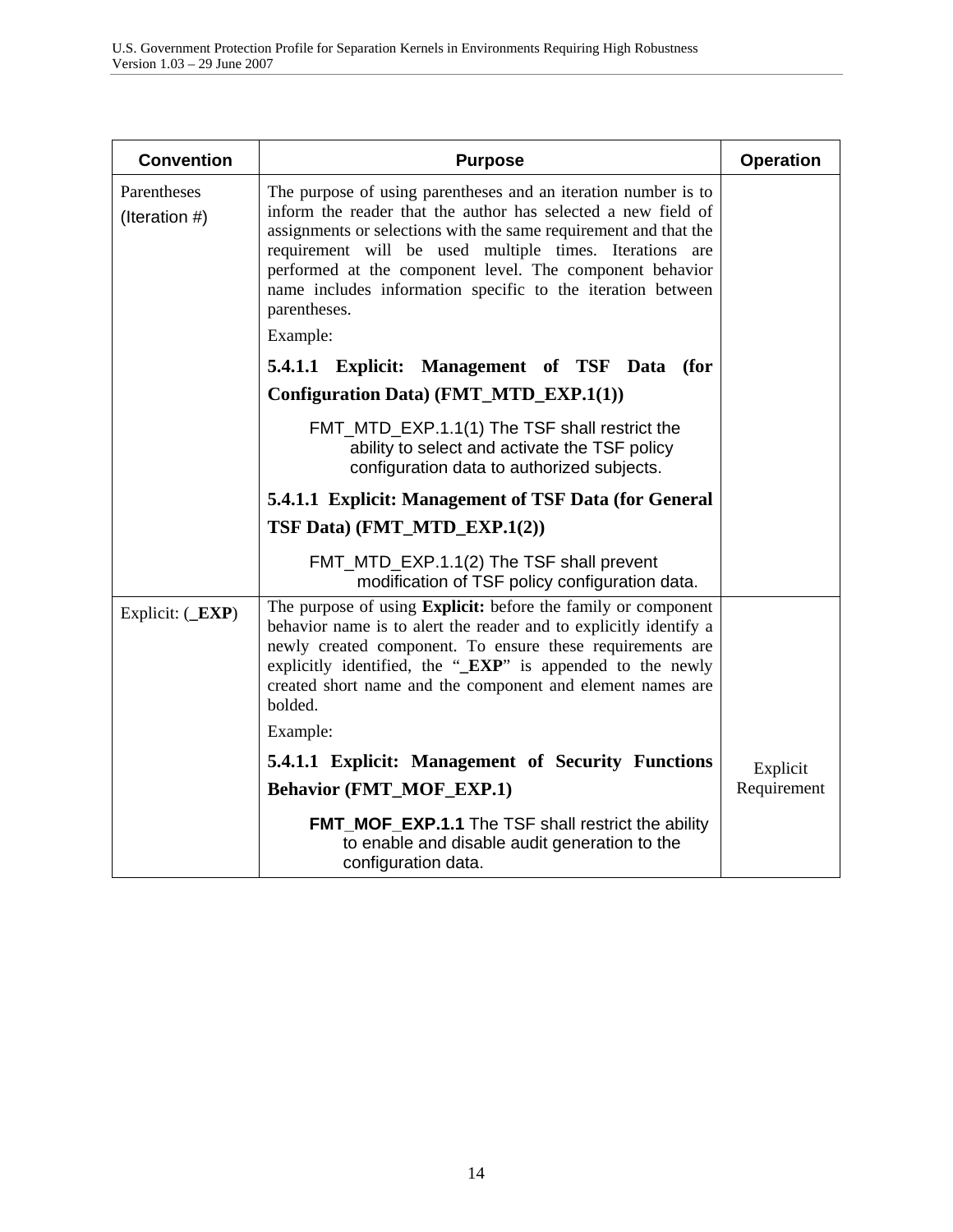<span id="page-15-0"></span>

| <b>Convention</b> | <b>Purpose</b>                                                                                                                                                                                                                                                                                                                                                                                                                                                                                                                                                     | <b>Operation</b> |
|-------------------|--------------------------------------------------------------------------------------------------------------------------------------------------------------------------------------------------------------------------------------------------------------------------------------------------------------------------------------------------------------------------------------------------------------------------------------------------------------------------------------------------------------------------------------------------------------------|------------------|
| Endnotes          | The purpose of endnotes is to alert the reader that the author has<br>deleted Common Criteria text. An endnote number is inserted at<br>the end of the requirement, and the endnote is recorded on the<br>last page of the section. The endnote statement first states that a<br>deletion was performed and then provides the rationale.<br>Following is the family behavior or requirement in its original<br>and modified form. A strikethrough is used to identify deleted<br>text and bold for added text. A text deletion rationale is<br>provided. Examples: |                  |
|                   | Text as shown:                                                                                                                                                                                                                                                                                                                                                                                                                                                                                                                                                     |                  |
|                   | FAU_SAA.1.2 Refinement: The TSF shall monitor<br>the accumulation or combination<br>of the<br>following events known to indicate a potential<br>security violation: [assignment: subset of<br>defined auditable events].1                                                                                                                                                                                                                                                                                                                                          | Refinement       |
|                   | Endnote statement:                                                                                                                                                                                                                                                                                                                                                                                                                                                                                                                                                 |                  |
|                   | A deletion of CC text was performed in FAU_SAA.1.2. Rationale:<br>The words "enforce the following rules for monitoring audited<br>events: a)" were deleted for clarity and flow of the requirement.<br>Additionally the assignment was moved from the middle of the<br>requirement to the end for clarity and flow of the requirement.                                                                                                                                                                                                                            |                  |
|                   | FAU_SAA.1.2 Refinement: The TSF shall enforce the following<br>rules for monitoring audited events: a) monitor the<br>accumulation or combination of <del>[assignment: <i>subset of</i></del><br>defined auditable events] the following events known to<br>indicate a potential security violation: [assignment: subset of<br>defined auditable events].                                                                                                                                                                                                          |                  |

#### **1.5 Glossary of Terms**

21 This profile includes terms from the Common Criteria [1] by reference. Other terms are described in this section to aid in the understanding and application of the requirements.

| Administrator,<br>authorized | Any person authorized to configure, install, integrate, or maintain the<br>Target of Evaluation (TOE) or its data. An authorized administrator is<br>one of several possible trusted individuals: see <i>trusted individual</i> . |
|------------------------------|-----------------------------------------------------------------------------------------------------------------------------------------------------------------------------------------------------------------------------------|
| Assurance baseline           | The collection of all the evaluation evidence and evaluation materials at<br>the time of the TOE evaluation [8].                                                                                                                  |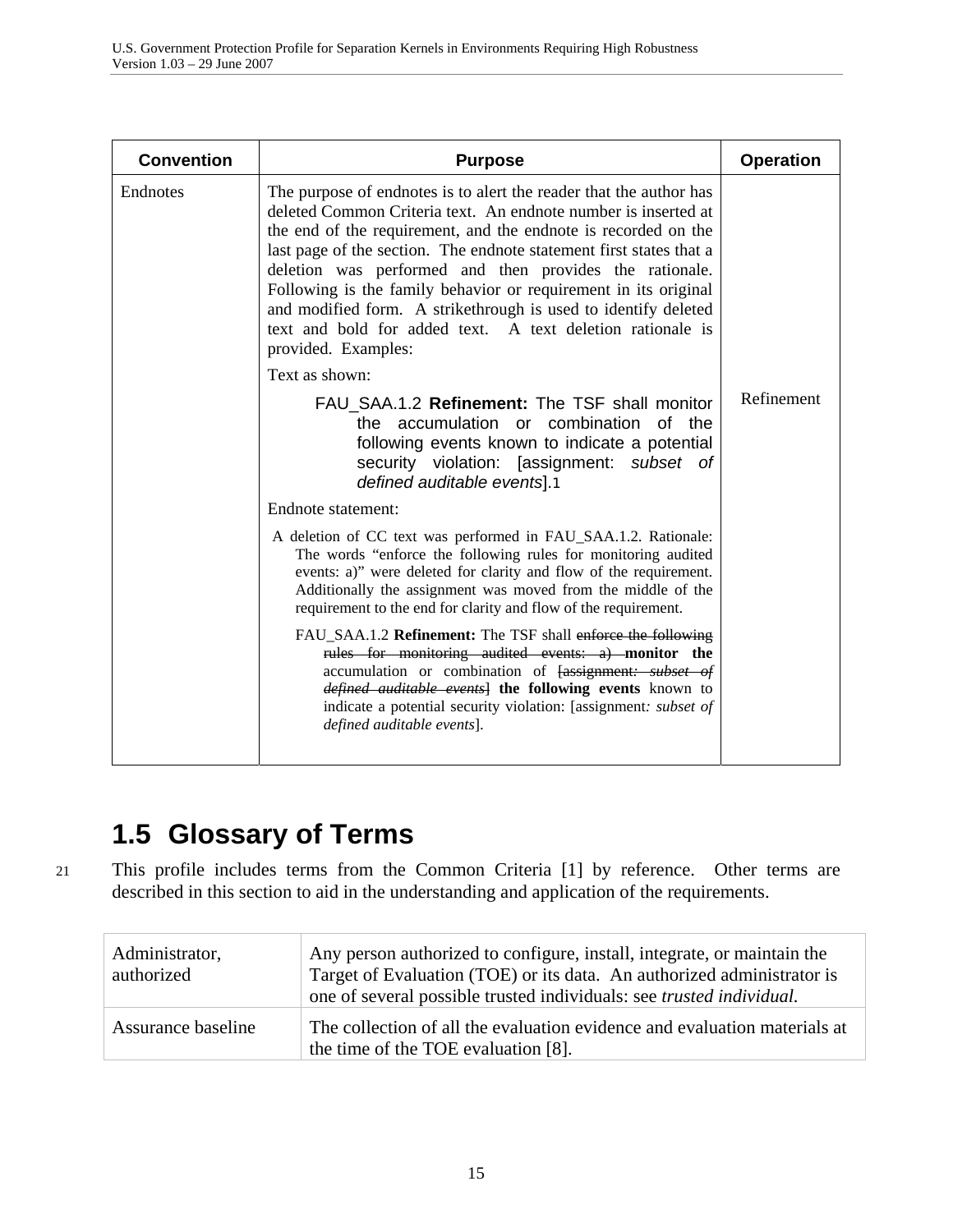| Assurance maintenance<br>plan                                                                         | The plan that defines the assurance maintenance process for the Target<br>of Maintenance (TOM) and outlines the technical approach to be taken<br>to maintain the assurance gained during the evaluation process [8].                                                                                                                                                                                                                                                                                                                                                                                                         |
|-------------------------------------------------------------------------------------------------------|-------------------------------------------------------------------------------------------------------------------------------------------------------------------------------------------------------------------------------------------------------------------------------------------------------------------------------------------------------------------------------------------------------------------------------------------------------------------------------------------------------------------------------------------------------------------------------------------------------------------------------|
| Configuration change<br>- Activation<br>– Constrained<br>- Dynamic<br>- Offline/Static<br>- Selective | A configuration change modifies the TOE configuration data, thereby<br>changing the operational configuration of the TOE. For example, the<br><i>Partitioned Information Flow Policy could be modified.</i><br>A configuration change involves two abstract actions: the first defines<br>what the <i>next configuration</i> is going to be, and the second activates the<br>change. The actual <i>activation</i> can occur offline, i.e., <i>a static</i><br><i>configuration change</i> , or during an execution session, <i>i.e.</i> , a <i>dynamic</i><br>configuration change.                                           |
| – Total<br>- Unconstrained<br>Next configuration                                                      | Replacing all configuration data with data from a configuration vector is<br>called a total configuration change. Modification of individual elements<br>of configuration data is called a <i>selective configuration change</i> .<br>Selective changes can be <i>constrained</i> by the TOE to a subset of the<br>configuration data, or can be <i>unconstrained</i> .<br><i>Static configuration changes</i> are manifested by the initialization<br>function. Dynamic configuration changes can occur via the initialization<br>function (i.e., through a <i>restart</i> ), or through a <i>reconfiguration function</i> . |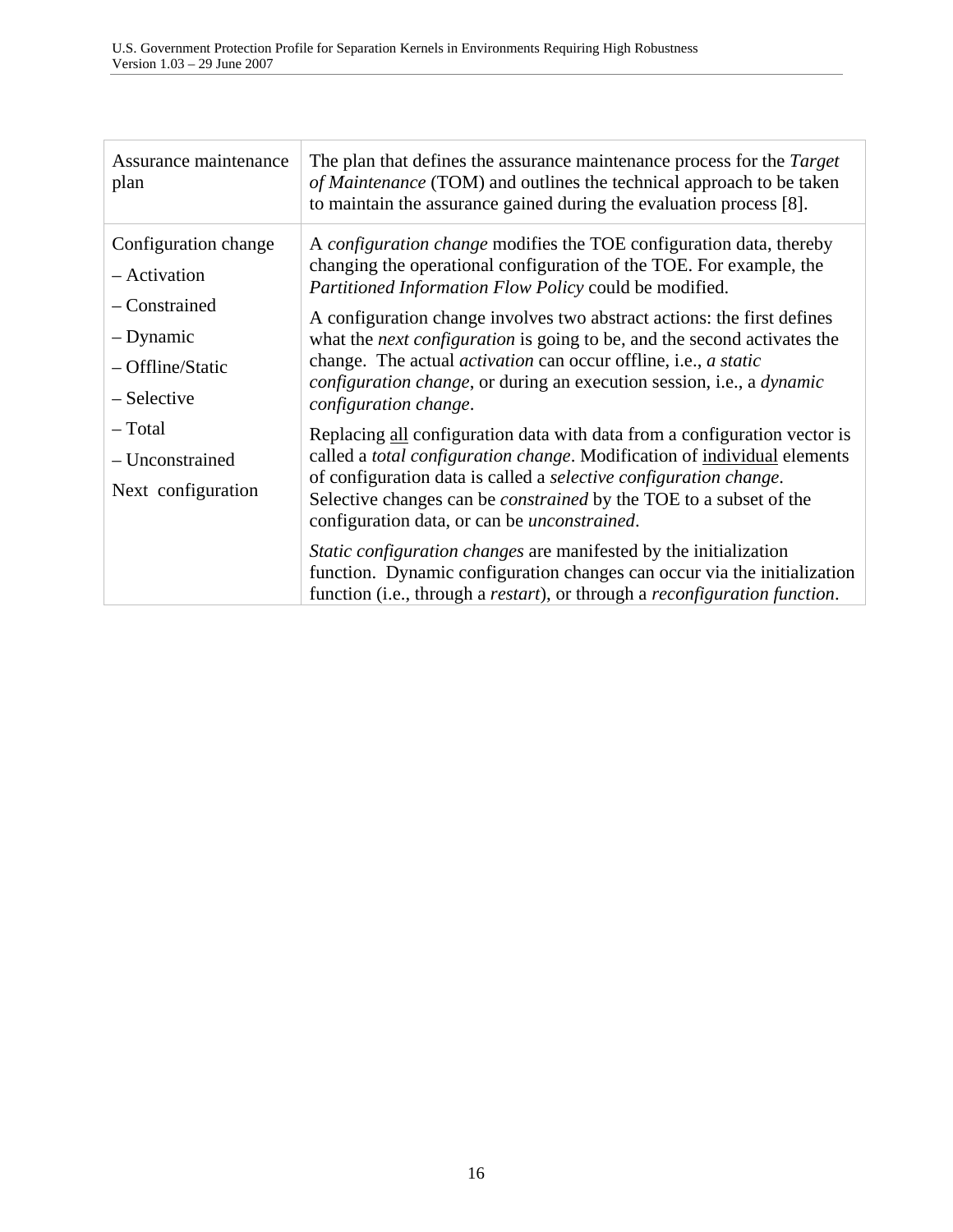| Configuration data<br>Configuration vector<br>TSF internal -<br>Configuration vector<br>set<br>TSF internal - | Configuration data is a set of values in the TOE Security Functions<br>(TSF) that defines the <i>initial secure state</i> and the <i>operational</i><br><i>configuration</i> of the TOE. The trusted initialization function transforms<br>a configuration vector into the configuration data. The TSF relies on the<br>configuration data to maintain secure state during runtime. The<br>configuration data is a subset of TSF data, and includes, but is not<br>limited to, the following descriptions:<br>assignment (binding) of subjects and exported resources<br>(including portions of addressable memory) to partitions<br><b>Partitioned Information Flow Policy</b><br>$\bullet$<br>processor time and memory allocation quotas<br>$\bullet$<br>audit configuration parameters<br>clock parameters (e.g., time zone, granularity)<br>execution periods for self-test<br>A Configuration vector is a set of values that is suitable for use by the<br>initialization function to create TSF configuration data. The<br>Configuration vector set (CVS) is a collection of multiple configuration<br>vectors. The configuration vector set is imported to the TSF by the<br>initialization function. An imported vector is called a TSF internal<br>vector. An imported vector set is called a TSF internal vector set. There<br>must be at least one TSF internal vector defined at all times. The |
|---------------------------------------------------------------------------------------------------------------|--------------------------------------------------------------------------------------------------------------------------------------------------------------------------------------------------------------------------------------------------------------------------------------------------------------------------------------------------------------------------------------------------------------------------------------------------------------------------------------------------------------------------------------------------------------------------------------------------------------------------------------------------------------------------------------------------------------------------------------------------------------------------------------------------------------------------------------------------------------------------------------------------------------------------------------------------------------------------------------------------------------------------------------------------------------------------------------------------------------------------------------------------------------------------------------------------------------------------------------------------------------------------------------------------------------------------------------------------------------------------------------------------------------|
|                                                                                                               | configuration vector set is used by the TSF to support configuration<br>changes. The configuration vector set must be protected from<br>modification to ensure the integrity of the TOE configuration.                                                                                                                                                                                                                                                                                                                                                                                                                                                                                                                                                                                                                                                                                                                                                                                                                                                                                                                                                                                                                                                                                                                                                                                                       |
| Configuration function                                                                                        | The procedures and automated mechanisms employed to generate the<br>TSF configuration vectors and corresponding integrity seals. The output<br>of the configuration function can take different forms, for example:<br>placement of the implementation or configuration information onto<br>suitable media (e.g., CD, ROM or flash memory). The configuration<br>function may be combined with the <i>load function</i> if the configuration<br>data is compiled as part of the TSF implementation.                                                                                                                                                                                                                                                                                                                                                                                                                                                                                                                                                                                                                                                                                                                                                                                                                                                                                                          |
| Controlled operation                                                                                          | An operation available only to <i>authorized</i> subjects.                                                                                                                                                                                                                                                                                                                                                                                                                                                                                                                                                                                                                                                                                                                                                                                                                                                                                                                                                                                                                                                                                                                                                                                                                                                                                                                                                   |
|                                                                                                               | See <i>subject</i> .                                                                                                                                                                                                                                                                                                                                                                                                                                                                                                                                                                                                                                                                                                                                                                                                                                                                                                                                                                                                                                                                                                                                                                                                                                                                                                                                                                                         |
| Covert channel                                                                                                | An unintended and/or unauthorized communications path that can be<br>used to transfer information in a manner that violates a security policy<br>[6]. Covert channels allow transfer of information through indirect<br>access by subjects to internal resources; whereas, a transfer of<br>information in violation of the security policy through exported<br>resource(s) would be a TSF flaw.                                                                                                                                                                                                                                                                                                                                                                                                                                                                                                                                                                                                                                                                                                                                                                                                                                                                                                                                                                                                             |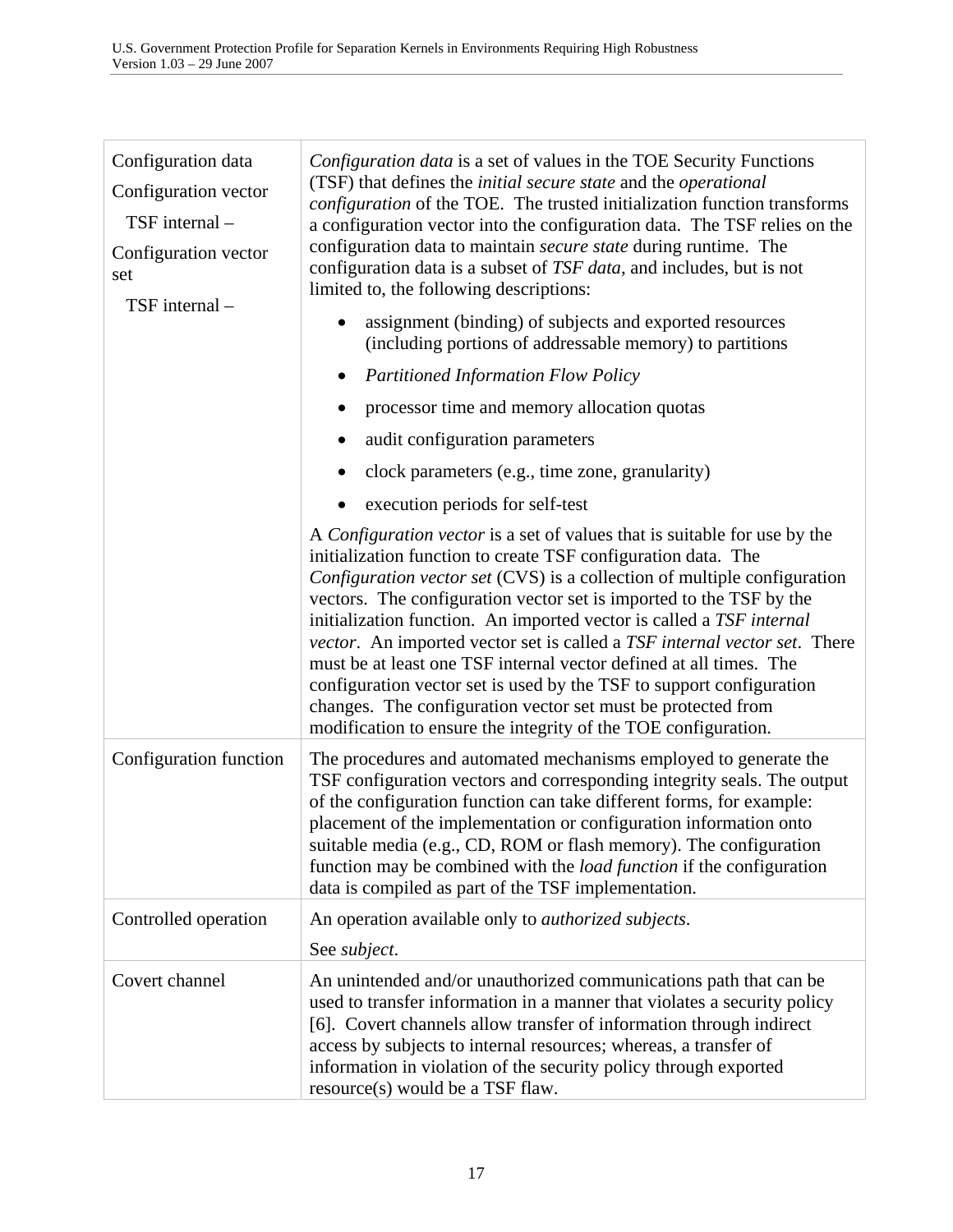| Delivery, trusted                                                              | Procedures and automated mechanisms employed to deliver a copy of<br>the TOE from the TOE developer to the customer, such that the<br>customer copy is assured to be the same as the developer's master copy.                                                                                                                                                                                                                                                                                                                                                                                                                                  |  |  |  |  |  |
|--------------------------------------------------------------------------------|------------------------------------------------------------------------------------------------------------------------------------------------------------------------------------------------------------------------------------------------------------------------------------------------------------------------------------------------------------------------------------------------------------------------------------------------------------------------------------------------------------------------------------------------------------------------------------------------------------------------------------------------|--|--|--|--|--|
| <b>Execution</b> session                                                       | An <i>execution session</i> is the set of states from initialization to either $(1)$<br>completion of the shutdown of the TOE or (2) commencement of a<br>restart of the TOE. Both operational mode and maintenance mode can<br>occur in a single execution session.                                                                                                                                                                                                                                                                                                                                                                           |  |  |  |  |  |
| Flow<br>Flow, mode of<br>Mode, direction<br>Mode, attribute<br>Flow, partition | Information movement in the TOE may be initiated by the TSF (e.g.,<br>appending TSF status or audit data to an exported resource) or by a<br>subject. Subjects invoke information movement via "controlled<br>operations," [2] such as write_resource.                                                                                                                                                                                                                                                                                                                                                                                         |  |  |  |  |  |
|                                                                                | A controlled operation may cause one or more <i>flows</i> , each of which<br>characterizes information moving between a subject and a unique<br>exported resource, which when projected to partition space (i.e., to the<br>related partitions), comprises a flow between the subject's partition and<br>the exported resource's partition.                                                                                                                                                                                                                                                                                                    |  |  |  |  |  |
|                                                                                | A flow is defined as a [partition/subject, partition/exported resource,<br>mode] triplet. The mode of the flow consists of a direction and an<br>attribute. The direction indicates data movement from the subject and its<br>partition to the exported resource and its partition or vice versa. The<br>attribute has one of three values: ALLOW, DENY, and NULL. This<br>results in six possible values for the mode of a flow: e.g., READ-<br>ALLOW, READ-DENY, READ-NULL, WRITE-ALLOW, WRITE-<br>DENY, WRITE-NULL. NULL is interpreted as an implicit DENY for<br>Partition rules and as "don't care" for Subject-Exported Resource rules. |  |  |  |  |  |
|                                                                                | Abstractly, there is a flow definition for both directions of data<br>movement for every partition/partition pair and for every<br>subject/exported-resource pair in the system. Thus, the "combined"<br>mode for each of these pairs has nine possible values: [READ-ALLOW,<br>with WRITE-ALLOW or WRITE-DENY or WRITE-NULL], [READ-<br>DENY, with WRITE-ALLOW or WRITE-DENY or WRITE-NULL],<br>[READ-NULL, with WRITE-ALLOW or WRITE-DENY or WRITE-<br>NULL]. In the runtime configuration data, or in a given configuration<br>vector, a 'blank' or unassigned value for a particular direction and pair is<br>interpreted as NULL.         |  |  |  |  |  |
|                                                                                | The terminology used for mode "direction" (such as send and receive,<br>write and read or modify and observe) and "attribute" can vary from<br>TOE to TOE, as long as the semantics described here are expressible.<br>ST authors may further restrict the mode primitives to establish policies<br>regarding execution, device control, etc.                                                                                                                                                                                                                                                                                                  |  |  |  |  |  |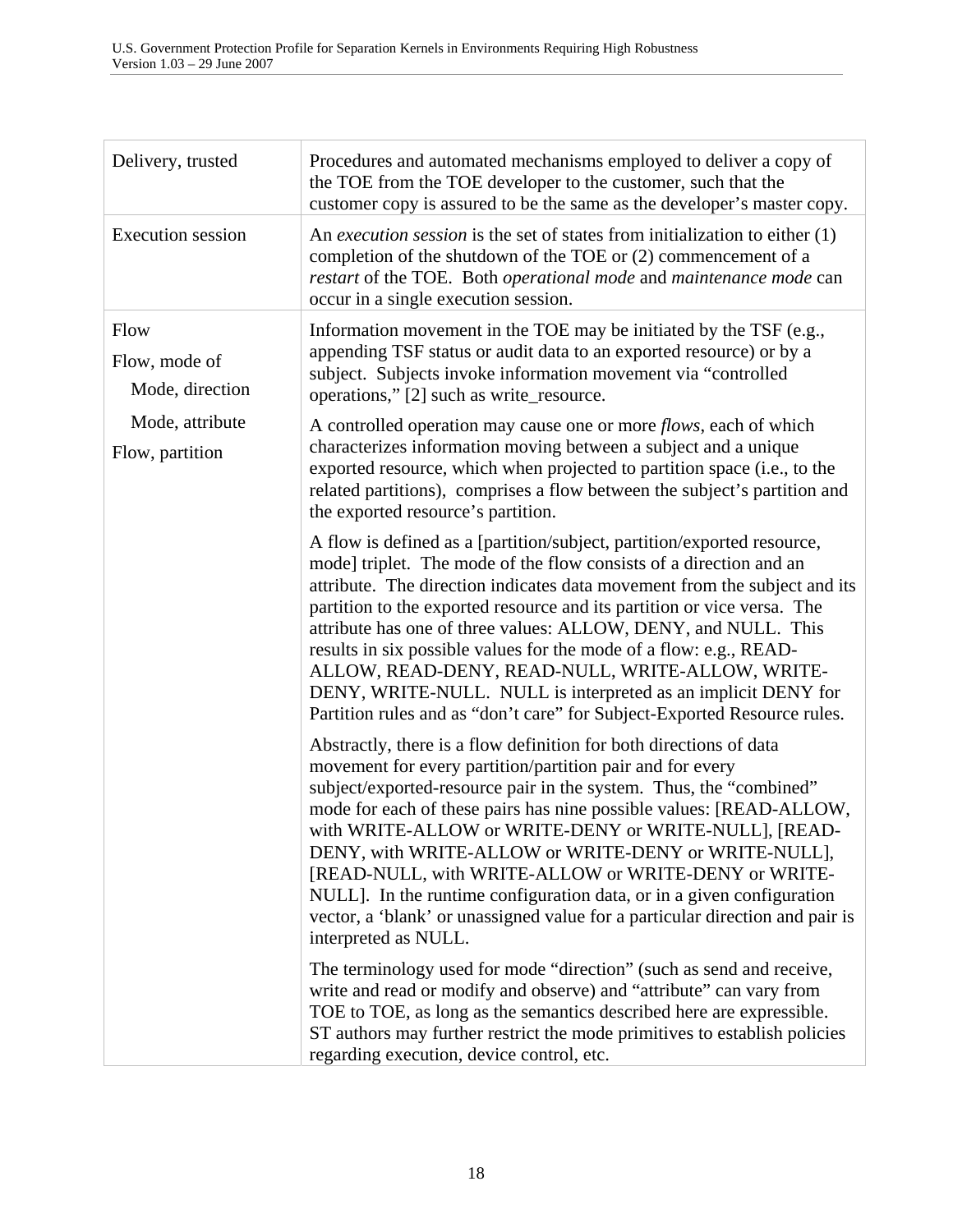| Initialization function      | The procedures and automated mechanisms that establish the TSF in an<br>initial secure state.                                                                                                                                                                                                                                                                                                                                                                                               |  |  |  |  |  |
|------------------------------|---------------------------------------------------------------------------------------------------------------------------------------------------------------------------------------------------------------------------------------------------------------------------------------------------------------------------------------------------------------------------------------------------------------------------------------------------------------------------------------------|--|--|--|--|--|
|                              | The initialization function includes the TOE boot mechanism that<br>establishes the TSF security domain and brings the software portion of<br>the TSF implementation and TSF data into the TSF security domain<br>(e.g., read it from disk, from ROM, or from flash memory into a memory<br>space allocated for TSF functions and data).                                                                                                                                                    |  |  |  |  |  |
|                              | Initialization can occur as a result of system power-on or from a restart.                                                                                                                                                                                                                                                                                                                                                                                                                  |  |  |  |  |  |
| Load function                | The procedures and automated mechanisms to convert the software<br>portion of the TSF implementation and/or configuration vectors into a<br>TOE-useable form. The load function can take different forms,<br>including: compilation of configuration data as part of the TSF<br>implementation; or the insertion or installation of the media into the<br>TOE hardware at either the TOE developer or customer site.                                                                        |  |  |  |  |  |
| Maintenance mode             | A contiguous period during an execution session when operational mode<br>functions are restricted, or recovery functions are available that are not<br>available during operational mode, or both. The intended use of<br>maintenance mode is to enable the TOE to return to a secure state, or<br>prevent the TOE from entering an insecure state. The functions<br>restricted or made available during maintenance mode are specific to the<br>developer's strategy for failure recovery. |  |  |  |  |  |
| Operational<br>configuration | The <i>operational configuration</i> of the TOE determines its behavior<br>during an execution session, as specified in the configuration data.                                                                                                                                                                                                                                                                                                                                             |  |  |  |  |  |
| Operational mode             | A runtime mode in which all security functions of the TOE are available.                                                                                                                                                                                                                                                                                                                                                                                                                    |  |  |  |  |  |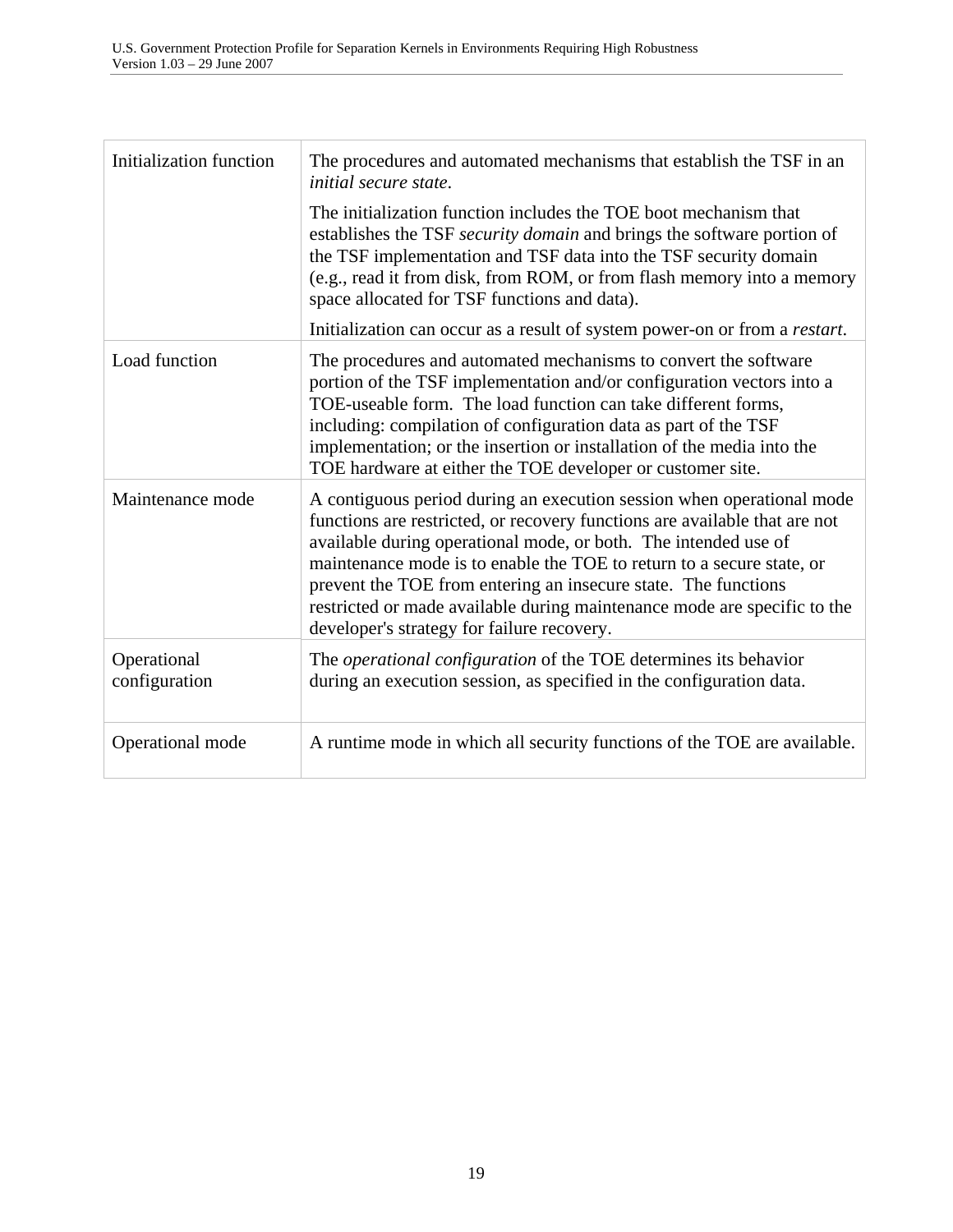| Partition                                     | Given a set A of elements a, an abstract <i>PARTITION</i> (upper case) of A is<br>a collection of subsets of those elements such that each $a \in A$ belongs to<br>exactly one of the subsets. In this document, A is the set of all exported<br>resources, and each subset is called a <i>partition</i> (lower case). The<br>members of each partition are designated by the configuration data to be<br>treated equivalently with respect to the Partition Rule of the Partitioned<br><i>Information Flow Policy (PIFP)</i> (see <i>PIFP</i> , FDP_IFF), thus forming an<br>equivalence class. |  |  |  |  |  |
|-----------------------------------------------|--------------------------------------------------------------------------------------------------------------------------------------------------------------------------------------------------------------------------------------------------------------------------------------------------------------------------------------------------------------------------------------------------------------------------------------------------------------------------------------------------------------------------------------------------------------------------------------------------|--|--|--|--|--|
|                                               | Each individual subject and each individual exported resource is<br>assigned (bound) to exactly a single partition. Zero or more subjects and<br>zero or more exported resources may be bound to a particular partition,<br>thus a partition may be empty or null (i.e., an empty set) – for example it<br>may help to simplify administration of the TOE to have a placeholder for<br>emergency activity (see dynamic configuration change). Also, a<br>partition may be configured such that its subjects and exported resources<br>may be only written to or only read from.                  |  |  |  |  |  |
|                                               | Note that a partition is not an active entity: see <i>subject</i> .                                                                                                                                                                                                                                                                                                                                                                                                                                                                                                                              |  |  |  |  |  |
| Partitioned information<br>flow policy (PIFP) | The policy enforced by the TSF that provides for the separation of<br>partitions via controlled information flows between partitions, and<br>between the subjects and exported resources allocated to those partitions<br>when required.<br>Note that the PIFP defines only the authorizations for flows between                                                                                                                                                                                                                                                                                 |  |  |  |  |  |
|                                               | partitions and between the subjects and exported resources allocated to<br>those partitions. Flow authorizations may be expressed as a combination<br>of explicit positive authorizations and implicit or explicit negative<br>authorizations. The PIFP does not define the size and locations of<br>partitions or the allocation of subjects and exported resources to<br>partitions. (See <i>configuration data</i> ).                                                                                                                                                                         |  |  |  |  |  |
| Platform                                      | The physical components of the TOE; the TOE hardware and                                                                                                                                                                                                                                                                                                                                                                                                                                                                                                                                         |  |  |  |  |  |
| <b>Platform Component</b>                     | accompanying firmware. The TOE <i>platform</i> is defined by the ST author<br>to consist of one or more <i>platform components</i> , each of which is<br>independently procurable. Examples of platform components are: the<br>complete platform, a CPU, and a disk drive.                                                                                                                                                                                                                                                                                                                       |  |  |  |  |  |
| Platform interface                            | An <i>internal platform interface</i> is accessible only to TOE components,                                                                                                                                                                                                                                                                                                                                                                                                                                                                                                                      |  |  |  |  |  |
| $-$ External<br>- Internal                    | whereas an external platform interface is one that is directly accessible<br>to entities outside the TOE, as well as to TOE components.                                                                                                                                                                                                                                                                                                                                                                                                                                                          |  |  |  |  |  |
| Principle of Least<br>Privilege               | This principle requires that each subject and TSF internal module be<br>granted the most restrictive set of privileges needed for the performance<br>of authorized tasks [12]. The application of this principle limits the<br>damage that can result from accident, error, or unauthorized use [5].                                                                                                                                                                                                                                                                                             |  |  |  |  |  |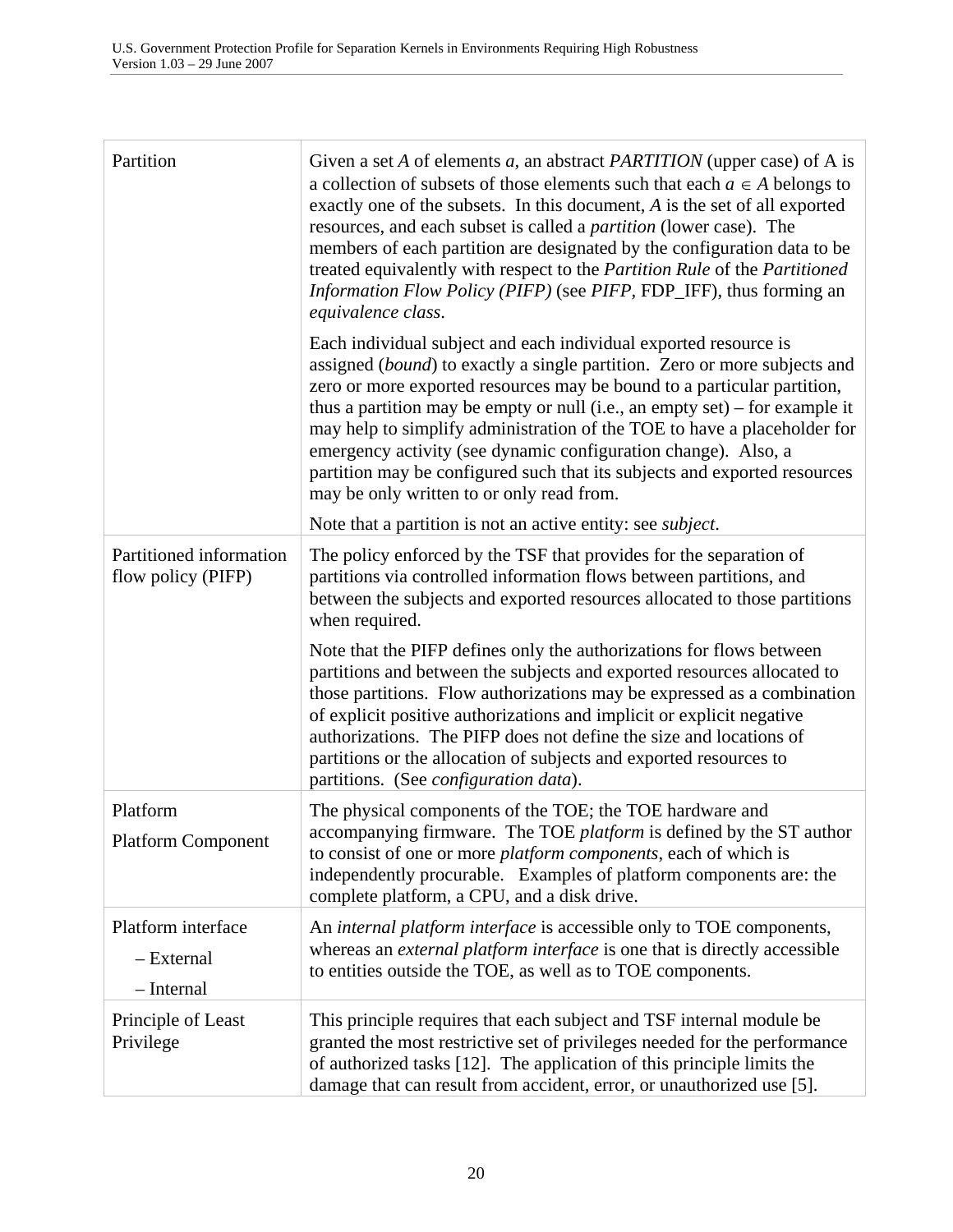| Reconfiguration<br>function                          | A reconfiguration function causes a configuration change during an<br>execution session without passing control to the initialization function.                                                                                                                                                         |  |  |  |  |  |  |
|------------------------------------------------------|---------------------------------------------------------------------------------------------------------------------------------------------------------------------------------------------------------------------------------------------------------------------------------------------------------|--|--|--|--|--|--|
| Residual information<br>protection (RIP)             | Protection of information that has been logically deleted or released,<br>which is not available to subjects, but may still be present within the<br>system and may be recoverable. It also applies to protection of resources<br>that are serially reused by different subjects within the system. [2] |  |  |  |  |  |  |
|                                                      | Note that residual information protection applies to all resources in the<br>TOE: those exported by the TSF as well as those internal to the TSF: see<br>resource, exported resource, internal resource.                                                                                                |  |  |  |  |  |  |
| Resource<br>Resource, Exported<br>Resource, Internal | Resources are the totality of all hardware, firmware and software and<br>data that are executed, utilized, created, protected or exported by the<br>TSF.                                                                                                                                                |  |  |  |  |  |  |
|                                                      | <i>Exported resources</i> are those resources to which an explicit reference is<br>possible via a TSF interface (TSFI), e.g., the programming or<br>configuration interface. See also, Subject.                                                                                                         |  |  |  |  |  |  |
|                                                      | <i>Internal resources</i> are those resources used exclusively by the TSF, and<br>which have no explicit reference via a TSF interface.                                                                                                                                                                 |  |  |  |  |  |  |
| Restart                                              | A restart occurs when the initialization function is invoked during an<br>execution session without cycling the power off and on.                                                                                                                                                                       |  |  |  |  |  |  |
| Secure state<br>Secure state, initial                | The meaning of "secure state" is dependent on the TSP model. "Secure<br>state" in this protection profile means that                                                                                                                                                                                    |  |  |  |  |  |  |
|                                                      | (1) the TSF data is consistent and uncorrupted, and the TSF can<br>correctly enforce the policy represented by the TSP model, and                                                                                                                                                                       |  |  |  |  |  |  |
|                                                      | (2) all TSF actions and transitions subsequent to the <i>initial secure</i><br>state                                                                                                                                                                                                                    |  |  |  |  |  |  |
|                                                      | (a) are allowed by the TSP model, or,                                                                                                                                                                                                                                                                   |  |  |  |  |  |  |
|                                                      | (b) are successfully rolled back to some previous secure<br>state, or,                                                                                                                                                                                                                                  |  |  |  |  |  |  |
|                                                      | (c) result in a transition of the TSF to the initial secure<br>state.                                                                                                                                                                                                                                   |  |  |  |  |  |  |
|                                                      | The <i>initial secure state</i> is the secure state arrived at after a successful<br>initialization. There is only one initial secure state associated with an<br>execution session.                                                                                                                    |  |  |  |  |  |  |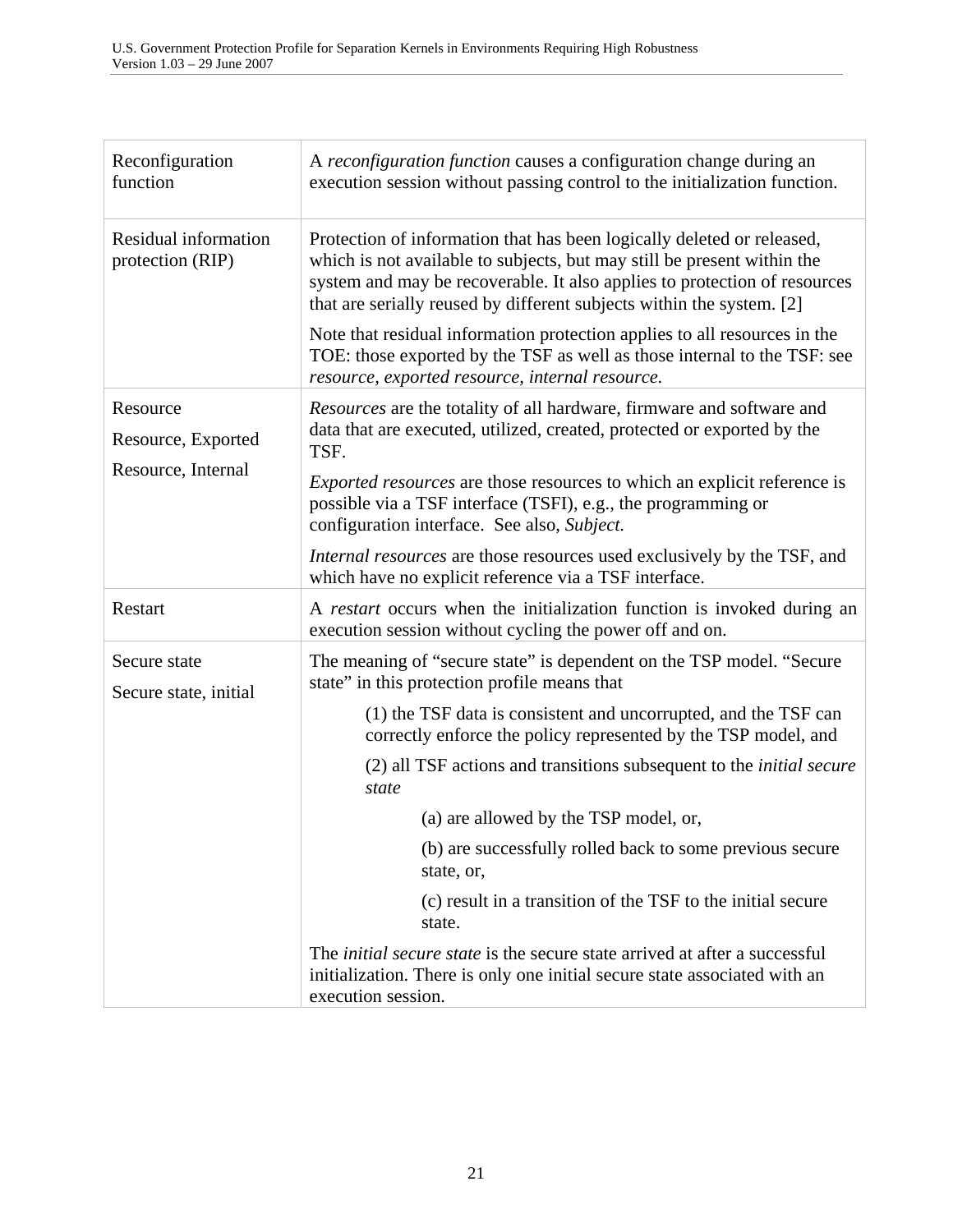| Security domain                                | A security domain is a bounded and protected set of resources. The TSF<br>maintains separate security domains for its own protection, and provides<br>a security domain for each subject.                                                                                                                                                                                                                                                                                                                |
|------------------------------------------------|----------------------------------------------------------------------------------------------------------------------------------------------------------------------------------------------------------------------------------------------------------------------------------------------------------------------------------------------------------------------------------------------------------------------------------------------------------------------------------------------------------|
|                                                | The security domains of the TSF are distinct from (i.e., non-overlapping)<br>the security domains of subjects and other entities external to the TSF.                                                                                                                                                                                                                                                                                                                                                    |
|                                                | The security domain of a subject includes the exported resources that it<br>is allowed to use, including the memory and I/O addresses (viz., the<br>"address space") that it may access. A subject's security domain may<br>include resources in partitions other than its own. The security domains<br>of different subjects may overlap.                                                                                                                                                               |
| Separation kernel                              | Hardware and/or firmware and/or software mechanisms whose primary<br>function is to establish, isolate and separate multiple partitions and<br>control information flow between the subjects and exported resources<br>allocated to those partitions.                                                                                                                                                                                                                                                    |
| Subject<br>Subject, authorized                 | An active entity within the TSF scope of control (TSC) that causes<br>operations to be performed. A <i>subject</i> is an abstraction created by the<br>TSF and exported at the TSFI. A subject is a type of exported resource.                                                                                                                                                                                                                                                                           |
|                                                | In this protection profile, there are runtime TOE security administrative<br>functions that can only be performed by <i>authorized subjects</i> , which are<br>designated as such in the configuration data. In contrast, the PIFP rules<br>define the authorized flows for all subjects, including authorized<br>subjects.                                                                                                                                                                              |
| <b>Target of Maintenance</b><br>(TOM)          | The subject of the assurance maintenance process, comprising an<br>evaluated TOE together with any changes to the associated assurance<br>baseline [8].                                                                                                                                                                                                                                                                                                                                                  |
| TSF data                                       | Data created by and for the TOE that, when in a TSF security domain,<br>affects the operation of the TSF. TSF data includes but is not limited to<br>internal data structures, configuration data, and TSF-generated data.                                                                                                                                                                                                                                                                               |
| TSF internal vector<br>TSF internal vector set | See configuration vector and configuration vector set above                                                                                                                                                                                                                                                                                                                                                                                                                                              |
| Trusted individual                             | A person who performs procedures upon which the security of the TOE<br>and the processes used to develop the TOE may depend. The roles and<br>responsibilities of these persons may include those that develop,<br>configure, install, manage, operate and maintain the TOE, as required for<br>a specific TOE type developed to execute in specific operational<br>environments and contexts. See <i>authorized administrator</i> .<br>The requirements for establishing the trustworthiness of trusted |
|                                                | individuals are allocated to the environment. See the security objective<br>OE.TRUSTED_INDIVIDUAL.                                                                                                                                                                                                                                                                                                                                                                                                       |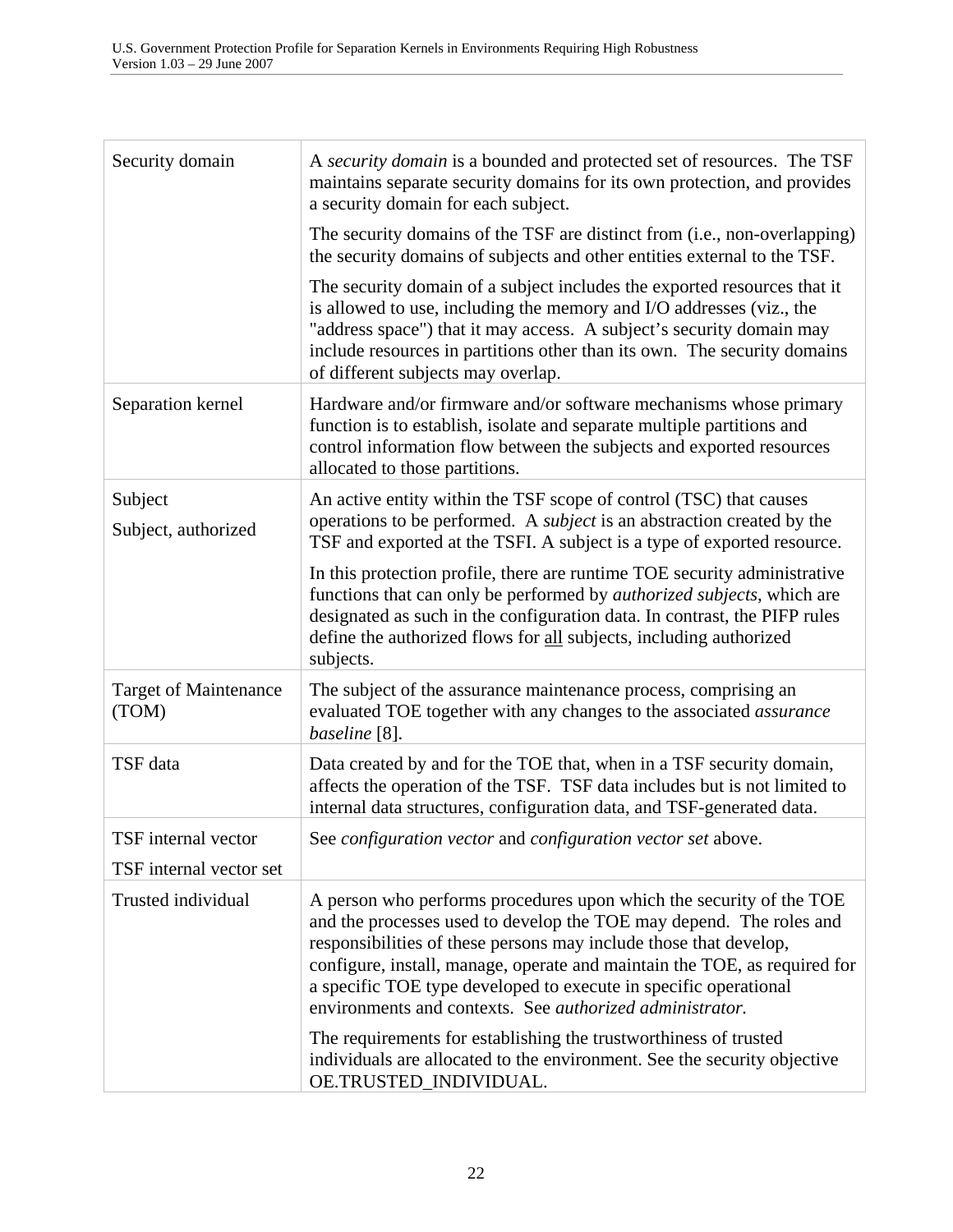<span id="page-23-0"></span>

| User | The term "user" has different meanings, depending on context [1].                                                                                                                                                                                         |
|------|-----------------------------------------------------------------------------------------------------------------------------------------------------------------------------------------------------------------------------------------------------------|
|      | During runtime, subjects interact with the TOE, and are referred to as<br>users, in terms of what they are allowed to do or observe.                                                                                                                      |
|      | Also, TOE-application developers (including integrators in some cases),<br>who write the code that defines the behavior of subjects, are referred to<br>as users, in terms of how they understand, or how they may interact with<br>the TOE via subjects. |
|      | Similarly, trusted individuals are users, in terms of how they understand,<br>or how they may interact with the TOE, e.g., via administrative<br>functions. In this sense, trusted individuals are the only "human users"<br>[1] of the TOE.              |
|      | The customer is also a user, in the sense that they are the recipients of<br>trusted delivery, and as data owners, are the ultimate beneficiaries of the<br>security properties provided by the TOE.                                                      |

## **1.6 Document Organization**

- 22 *Section 1* provides the introductory material for the protection profile.
- 23 *Section 2* describes the Target of Evaluation in terms of its envisioned usage and connectivity.
- 24 *Section 3* defines the expected TOE security environment in terms of the threats to its security, the security assumptions made about its use, and the security policies that must be followed.
- 25 *Section 4* identifies the security objectives derived from the threats and policies.
- 26 *Section 5* identifies and defines the security functional requirements from the CC that must be met by the TOE in order for the functionality-based objectives to be met.
- 27 *Section 6* identifies the TOE security assurance requirements.
- 28 *Section 7* provides a rationale to explicitly demonstrate that the information technology security objectives satisfy the policies and threats. Arguments are provided for the coverage of each policy and threat. The section then explains how the set of requirements are complete relative to the objectives, and that each security objective is addressed by one or more component requirements. Arguments are provided for the coverage of each objective.
- 29 *Section 8* identifies background material used as reference to create this profile.
- 30 *Appendix A* defines frequently used acronyms.
- 31 *Appendix B* identifies cryptographic standards, policies and other publication referenced in this PP.
- 32 *Appendix C* provides a rationale for the IFC/IFF requirements.
- 33 *Appendix D* provides a rationale for the secure state definition.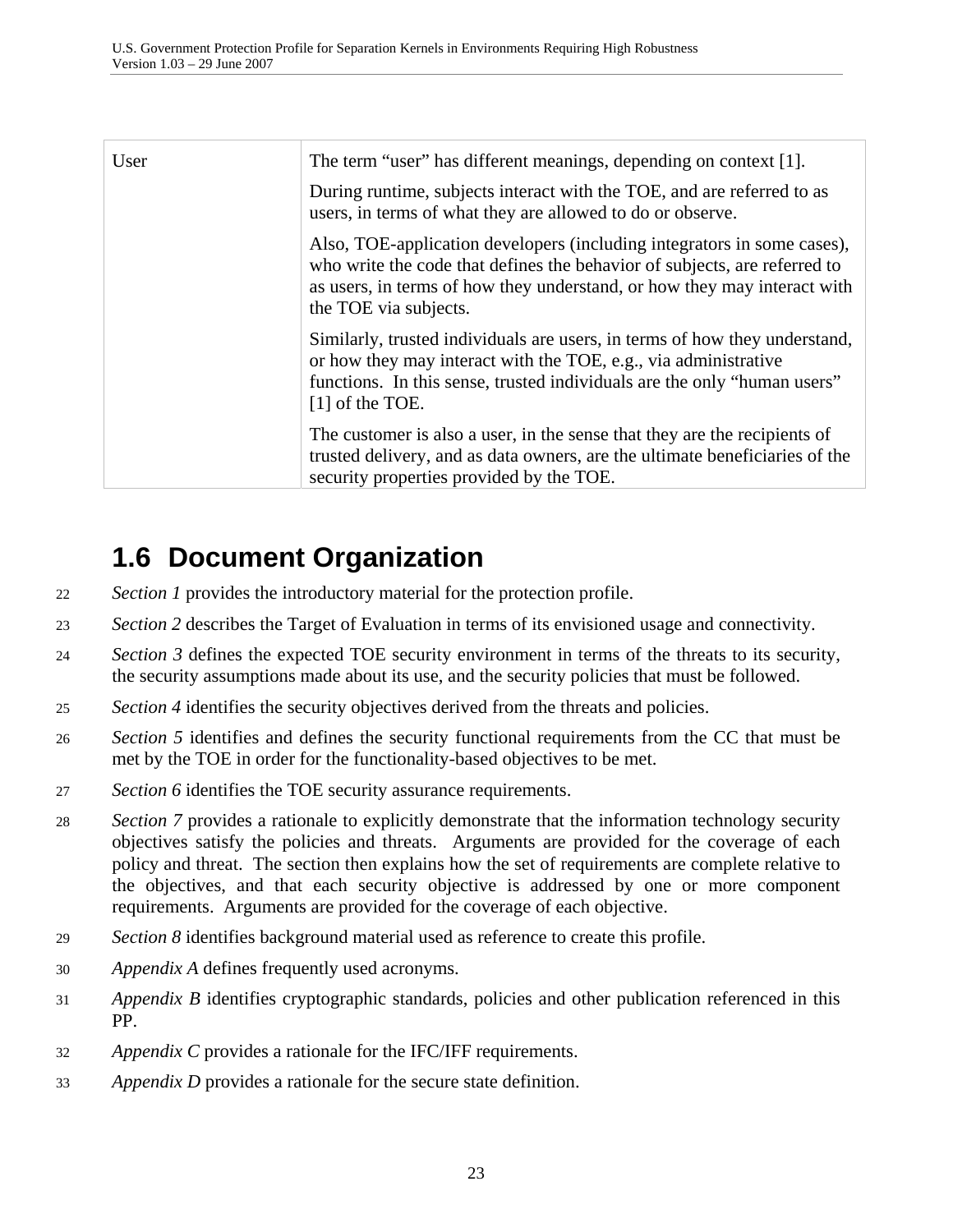- *Appendix E* provides a description of the various types of TSF data.
- *Appendix F* provides an example scenario for TOE functions.
- *Appendix G* provides a rationale for platform assurance requirements.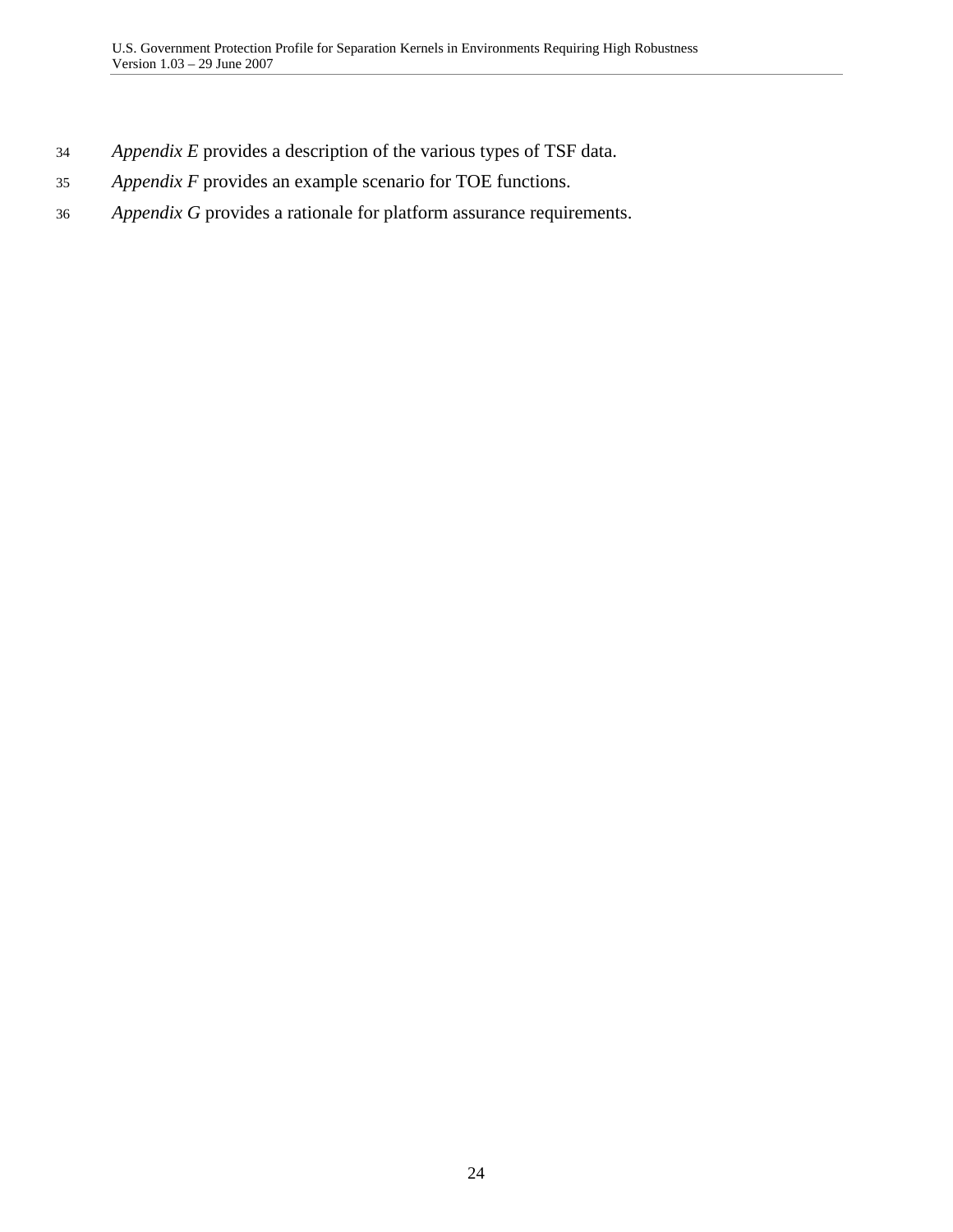# <span id="page-25-0"></span>**2. Target of Evaluation (TOE) Description**

#### **2.1 Product Type**

 $\overline{a}$ 

37 This protection profile ("SKPP") specifies requirements for a separation kernel TOE, inclusive of its underlying platform<sup>[2](#page-25-1)</sup>, assured to High Robustness criteria (refer to Section 6 for a mapping of High Robustness to Common Criteria Security Assurance Requirements). To be highly robust, the SKPP requires that the functionality, architecture and design of the separation kernel be minimized in size and complexity. The resulting TOE is suitable for protecting highly sensitive information (see Use of High Robustness, Section 2.8). Its core functional requirements include:

- Protection of all *resources* (including CPU, memory and devices) from unauthorized access
- Separation of *internal resources* used by the TSF from exported resources made available to *subjects*
- Partitioning and isolation of *exported resources*
- Mediation of information flows between *partitions* and between exported resources
- Audit services
- 38 The separation kernel allocates all exported resources under its control into partitions. The partitions are isolated except for explicitly allowed information flows. The actions of a subject in one partition are isolated from (viz., cannot be detected by or communicated to) subjects in another partition, unless that *flow* has been allowed. The partitions and flows are defined in *configuration data*. Note that "partition" and "subject" are orthogonal abstractions. "Partition," as indicated by its mathematical genesis, provides for a set-theoretic grouping of system entities, whereas "subject" allows us to reason about the individual active entities of a system. Thus, a partition (a collection, containing zero or more elements) is not a subject (an active element), but may contain zero or more subjects.
- 39 The TOE provides to its hosted software programs high-assurance partitioning and information flow control properties that are both tamperproof and non-bypassable. These capabilities provide a configurable trusted foundation for a variety of system architectures. For example, in one class of system security architecture, software programs enforce application-level (vs. kernel-level) security policies, within the constraints of the separation kernel's policy. Examples of hosted software programs include multilevel secure reference monitors, guards, device drivers, file managers, and message-passing services, as well as those that implement traditional operating

<span id="page-25-1"></span> $2$  The existing functional and assurance requirements contained in this protection profile are broad enough to accommodate a uni-processor as well as a multi-processor TOE. However, in a multi-processor implementation there is an expected increase in TOE complexity and, therefore, the level of difficulty in generating the required evidence for some areas (e.g., security policy definition/modeling, architecture requirements, covert channel analysis, testing, processor state consistency).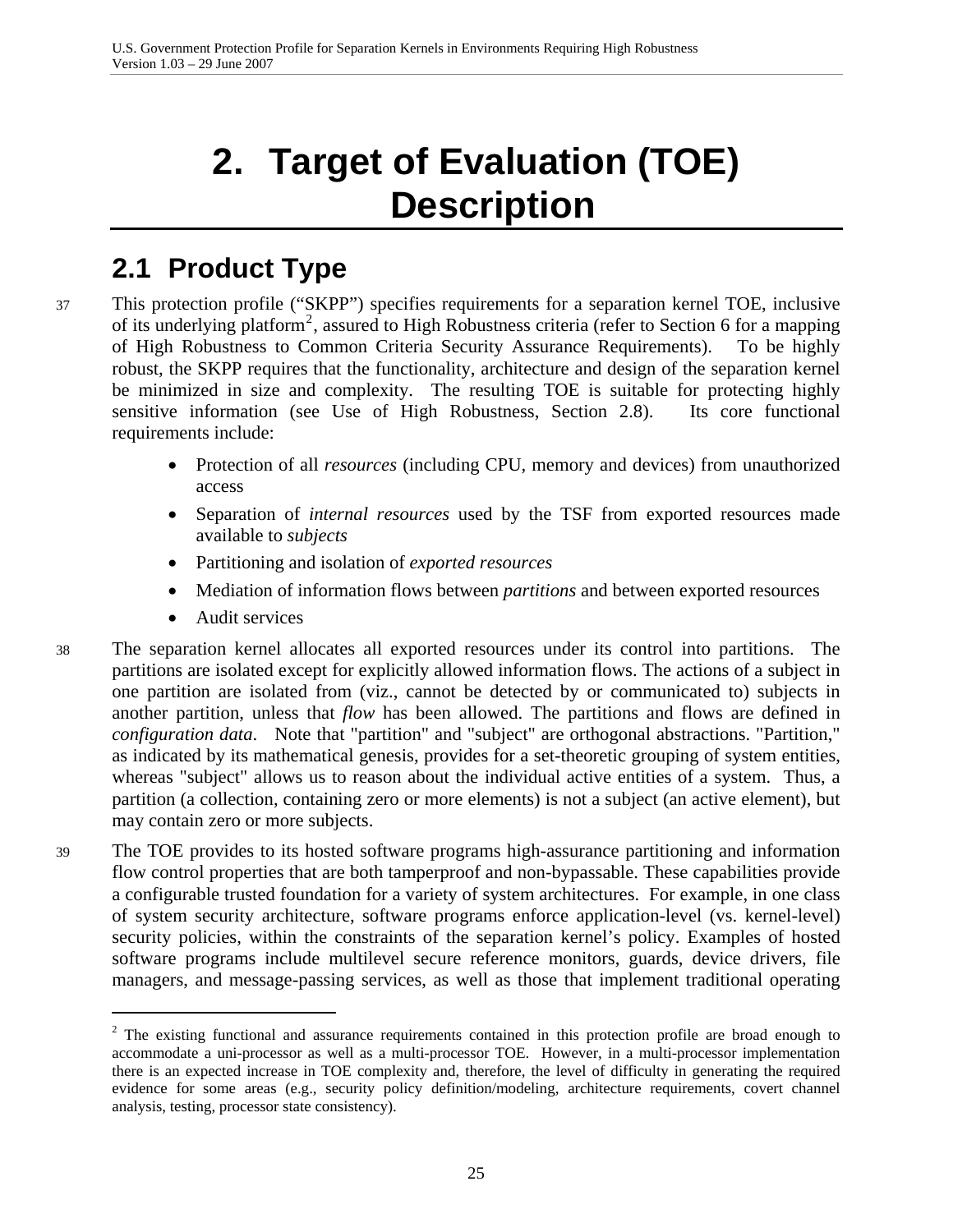

<span id="page-26-0"></span>system, middleware and virtual machine monitor abstractions.

**Figure 2-1. Allocation of TOE Components** 

40 Figure 2-1 depicts the components that comprise the TOE and TSF. Each TOE component outside of the TSF serves a role in establishing the TSF's initial secure state. After initialization, the TSF will enforce the defined policy. The security functional requirements (SFRs) for the TSF are found in Section 5. Functional requirements for non-TSF TOE components, as well as assurance requirements for all TOE components, are found in Section 6. The role of non-TSF functions in establishing the initial secure state of the TSF are as follows:

> • **Trusted Delivery:** The TOE developer employs cryptographically-based trusted delivery functions and procedures to deliver the TOE to the customer. The customer may be a system integrator, application developer or end user. Trusted delivery is used for the initial product distribution as well as for updates. See Section 2.5.

> • **Configuration**: The TOE's *configuration function* translates human-readable (e.g., ASCII) representations of *configuration vectors* into machine-readable (e.g., binary) format. An *authorized administrator* uses the configuration function and related procedures to generate, validate, and protect the integrity of each configuration vector.

> • **Load**: A *trusted individual* employs the *load function* and related procedures to transfer ("load") the software implementation and configuration vectors into a form that is accessible by the TOE. An example is the placement of configuration vectors into flash memory. TOE software and configuration vectors (i.e., a *configuration vector set*) may be loaded together or separately. Loading may occur in the customer IT environment as well as in the TOE developer IT environment (see example in Appendix F). The load function may also be used as part of offline trusted recovery.

> • **Initialization:** A *trusted individual* or IT mechanism in the TOE environment starts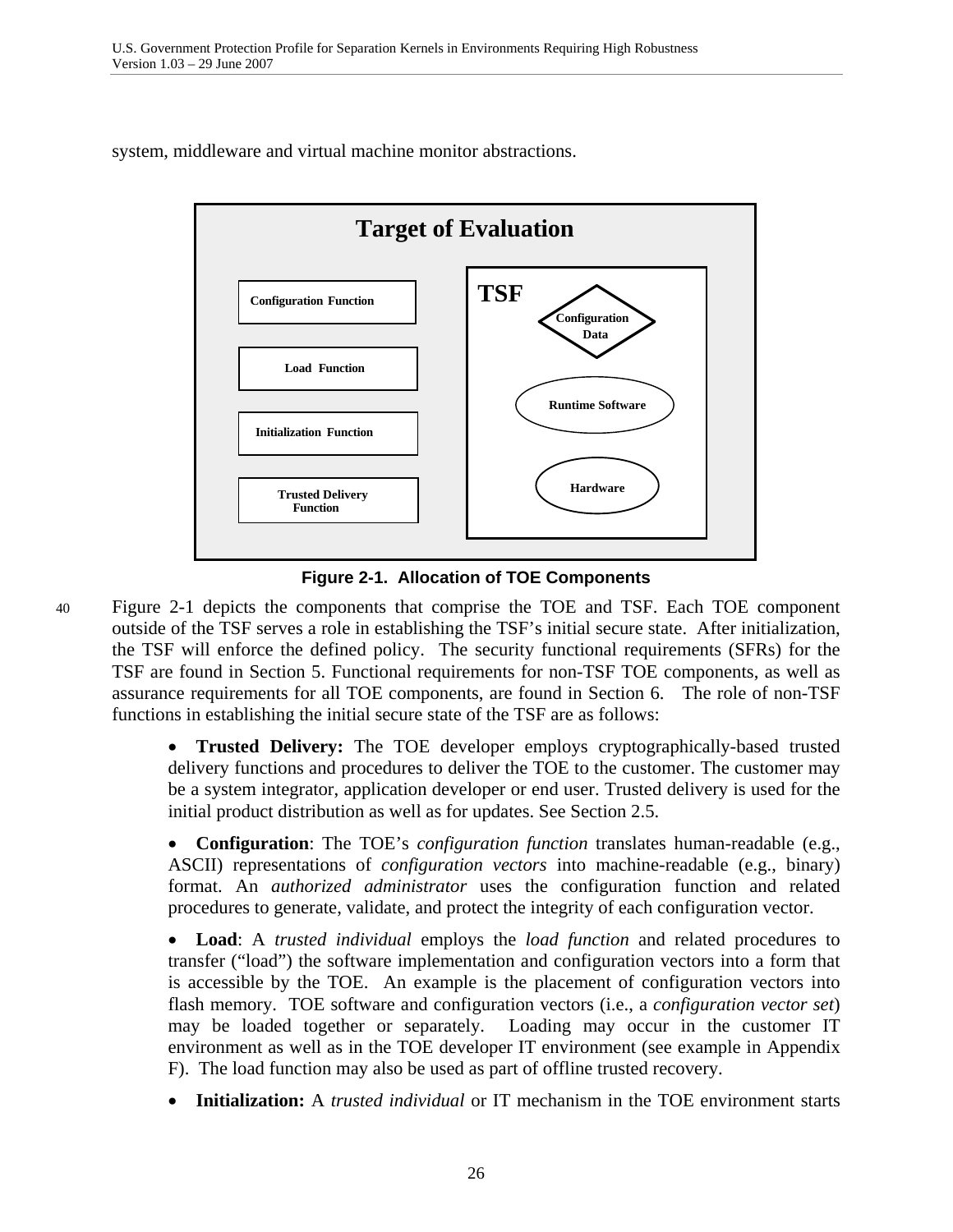<span id="page-27-0"></span>the TOE *initialization function* (e.g. via a power-on switch or electronic signal). At this time, the initialization function: verifies the integrity of the TSF code and data; transfers that code and data into the TSF security domain; establishes the TSF in *operational mode* in its *initial secure state* or establishes the TSF in *maintenance mode* in support of recovery actions to reestablish *secure state*. In this process, the initialization function uses the information in one of the configuration vectors to establish the *configuration data*.

41 Figure 2-2 is a conceptual illustration of how configuration information is created and transformed into configuration data and TSF *internal vectors*. Other TOE functionality, including that of the TSF, is discussed in subsequent sections.



**Figure 2-2. Example Configuration Data Transformation** 

## **2.2 General TOE Functionality**

- 42 A TOE includes the following security features:
	- − Information flow control that enforces strict partition isolation, with the exception of explicit interactions specified by the configuration data
	- − Cryptographic mechanisms that provide functions to verify the integrity of TSF code and data during trusted delivery

27

- Trusted initialization and recovery functions
- Detection and response to security function failures
- − Generation of audit data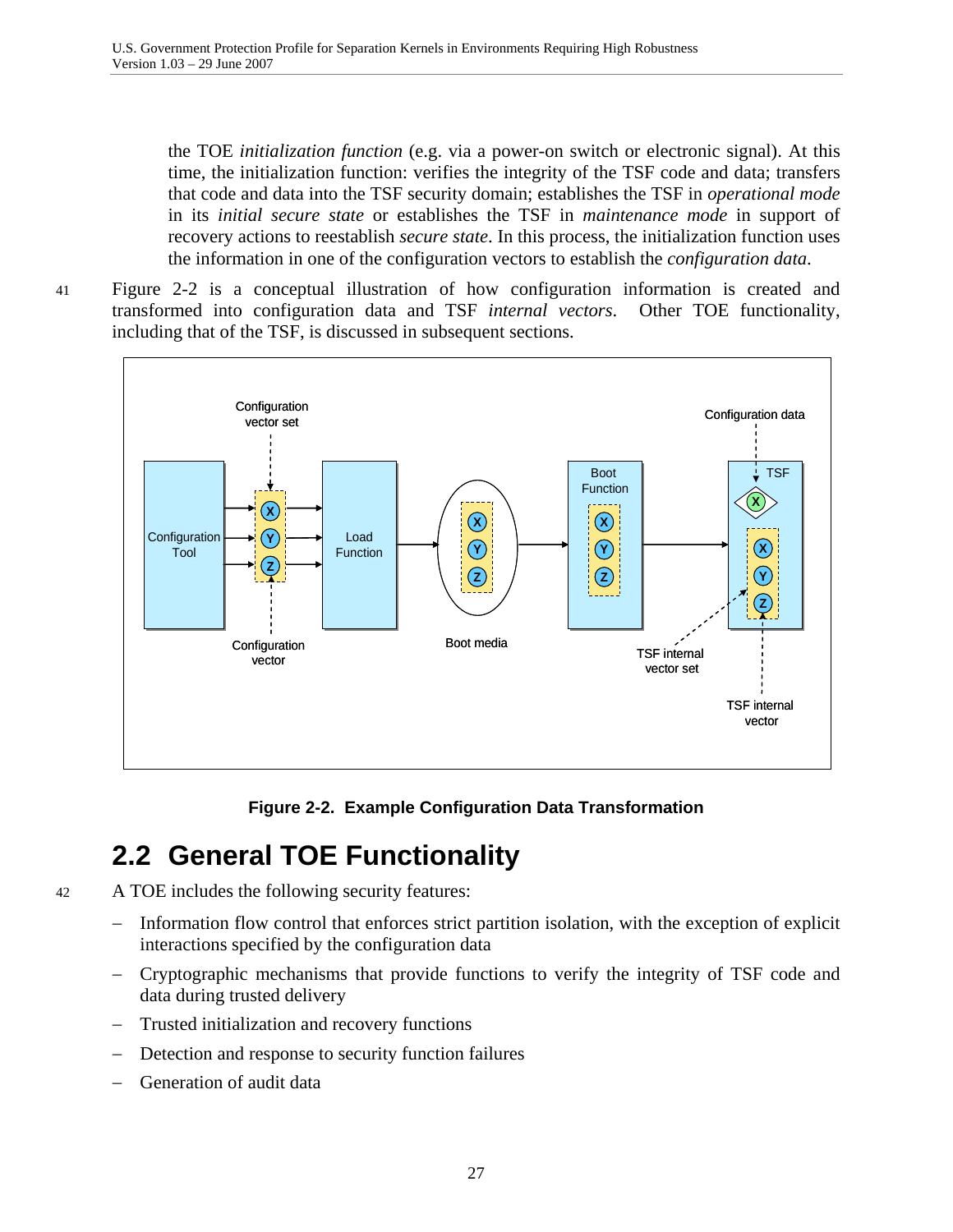- <span id="page-28-0"></span>43 Among the features not required are:
	- − User interfaces during an *execution session* or initialization
	- − Identification and Authentication which mandates authorized users to be uniquely identified and authenticated by the TSF
	- Discretionary Access Control (DAC) which restricts access to objects based on the identity of subjects and/or groups to which they belong, and allows authorized users to specify protection for objects that they control
	- − Cryptographic services for applications to encrypt, decrypt, hash, and digitally sign data as it resides within the system and as it is transmitted to other systems
	- − Complete physical protection mechanisms
- 44 These features, if required in a system utilizing the TOE, must be provided by that system. Alternatively, the developer can extend the TOE functionality as defined in this protection profile, for example, through incorporation of additional requirements in the ST.

## **2.3 TOE Concepts**

45 The goal of the separation kernel is to virtualize and allocate shared *resources* such that each partition encompasses a resource set that appears to be entirely its own. To achieve this ideal for resources that can only be accessed by one subject at a time, such as the CPU, the TSF must ensure that the temporal usage patterns from different partitions are not apparent to each other (e.g., through static "periods processing"). For resources such as memory, which do not require mutual exclusion to the whole, the TSF might achieve isolation by allocating physically distinct portions of the resource to different partitions. Furthermore, TSF utilization of its own *internal resources* must also preserve the desired isolation properties. Subjects, and resources made available to subjects by the TSF, are called *exported resources*.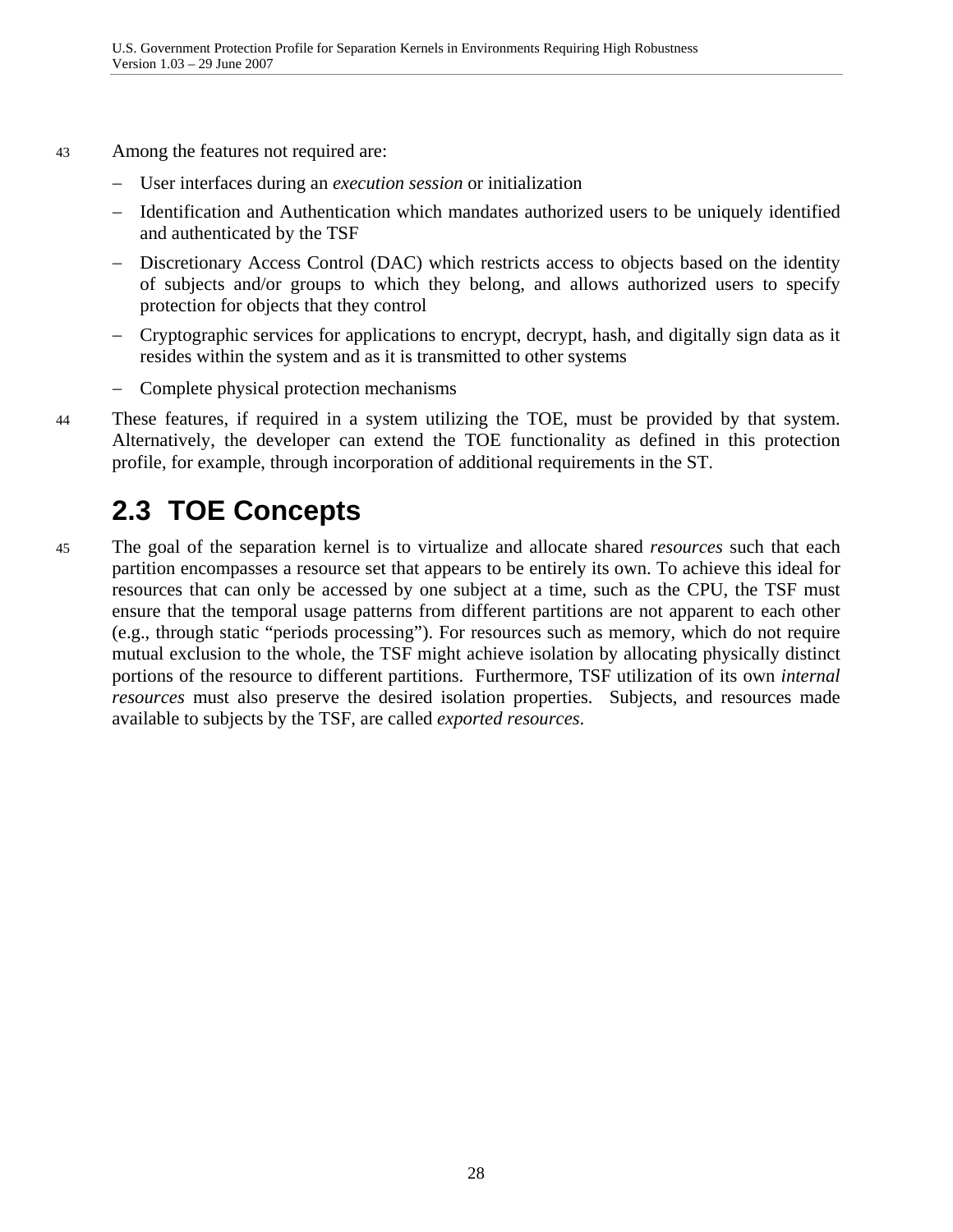<span id="page-29-0"></span>

**Figure 2-3. Allocation of TOE Resources** 

- 46 The TOE rules for isolation are referred to as the *Partitioned Information Flow Policy* (PIFP). The PIFP defines the authorizations for information flow between partitions and between subjects and exported resources. The *mode* or direction of the *flow* – such as send, receive, read (including execute-only, which could be further restricted by the ST author), write or read-write – indicates whether information flows from the subject to the exported resource (e.g., write) or from the resource to the subject (e.g., read), or both. Thus, an information flow is defined as a <partition/subject, partition/exported resource, mode> triplet. Note that the exported resource may be another subject. By default, the TOE allows no information flow between partitions or between subjects and exported resources.
- 47 Figure 2-3 shows a hypothetical example of the allocation of subjects and other exported resources to partitions. The resources inside of each rectangle are bound to that partition. Allowed information flow is indicated by the directed arrows. Inter-partition flows are also shown, for example, Subject 2 is allowed to write Resource 6, and Subject 3 is allowed to read Resource 9. This example is intended to illustrate the application the *Least Privilege Abstraction* of the PIFP (see Section 2.3.2). With this policy abstraction, subject(s) in a partition can have different access rights to resources in the same or different partitions. Resources 7, 8 and 10 are included to illustrate this finer grained control of information flow.
- 48 The *configuration data* may be comprised of:
	- Definition of partitions, both in terms of the allocation of exported resources to partitions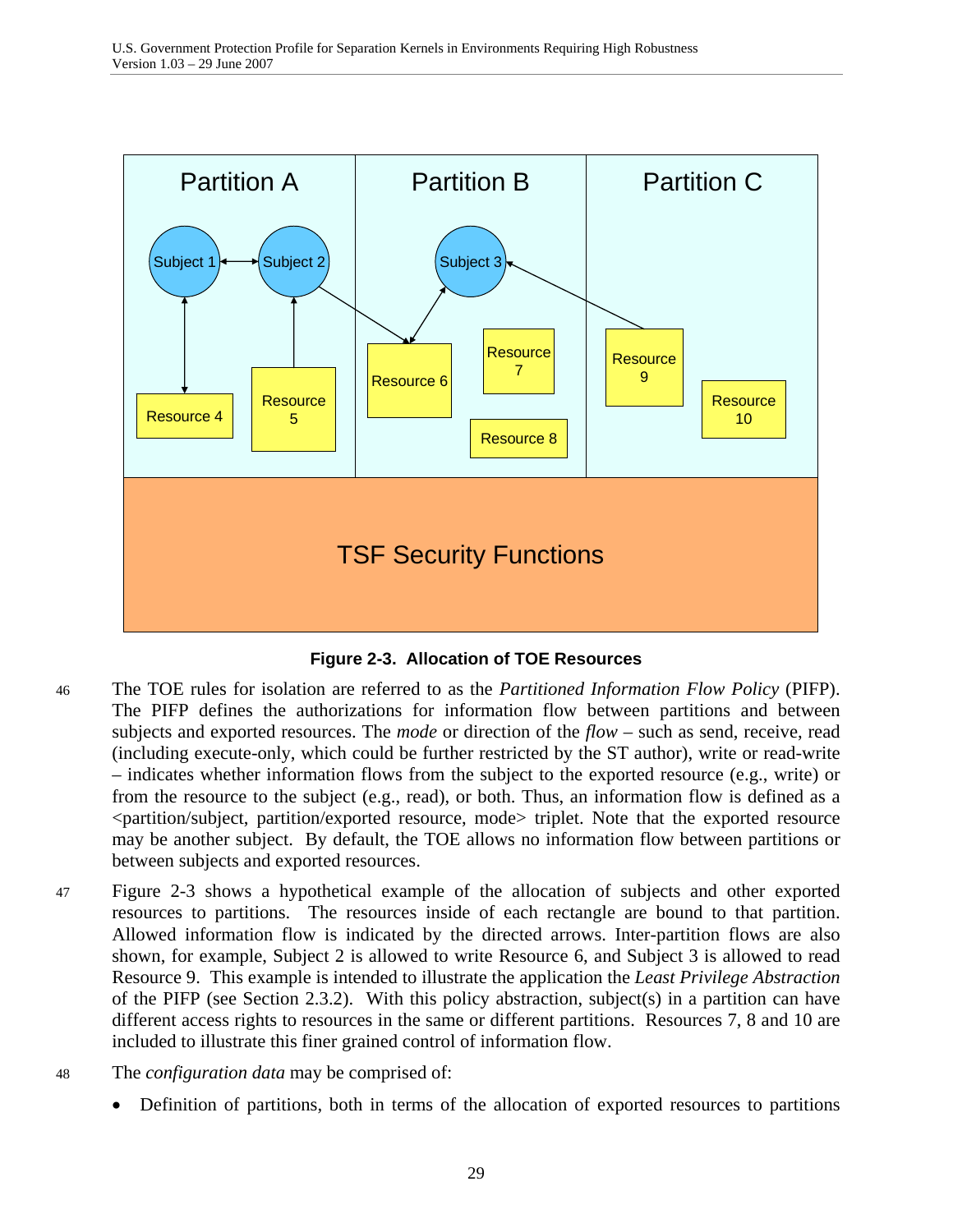<span id="page-30-0"></span>(including the allocation of subjects and physical memory to the partition), partition identity, and partition quotas for time and space resource consumption

- Definition of the authorizations for information flow between partition-pairs and between subject-exported resource pairs
- Designation of authorizations for subjects
- Definition of test parameters to be used by the abstract machine test and TSF self-test mechanisms
- Definition of audit function behavior

#### **2.3.1 Principle of Least Privilege**

- 49 The Principle of Least Privilege (PoLP) is a foundational element in the design of high assurance systems and the rationale for its use is thoroughly documented elsewhere [5]. Several aspects of this principle are especially germane to understanding the significant requirements for least privilege in the SKPP. These requirements involve both the TSF internal structure and the ability of the TSF to mediate the actions of subjects.
- 50 Assume that a given TSF is made up of several components. If one of the TSF components became corrupted, the adverse effects on other components would be less pervasive if PoLP has been followed in the design. Second, because the privileges afforded each component will be minimal with respect to the overall policy, security analysis of the TSF is less complex. And finally, if a TSF limits each subject to utilize only those flows that it requires to complete its function, the TOE audit functions will be able to more accurately record information associated with the causes of various actions (see P.ACCOUNTABILITY in Section 3).
- 51 Thus, the ability to achieve the goals of confinement of damage, evaluatability and accountability is governed by both the degree to which the TSF is structured with least privilege and the granularity with which PoLP is applied to resources exported at the TSF interface.

#### **2.3.2 Partitions and the Partitioned Information Flow Policy (PIFP)**

- 52 A *partition* is an abstraction implemented by the TSF from resources under its control. Each partition is allocated zero or more *exported resources* (e.g., programs, tasks, processes, threads, files, buffers, devices, etc), as defined in the configuration data.
- 53 The TSF may initiate information flow (e.g., appending TSF status or audit data to an exported resource) or a subject may do so. Subjects invoke information flow in the TOE via "controlled operations."[2]
- 54 The PIFP is based on the following fundamental principles:
	- A. The scope of the PIFP includes all exported resources; there are no exemptions.
	- B. A controlled operation may result in multiple information flows, in which case, the PIFP must explicitly authorize each flow. Therefore, none of the flows associated with the controlled operation may occur if any one (1) of the multiple information flows is unauthorized. The purpose of this restriction is to reduce the complexity of the TOE.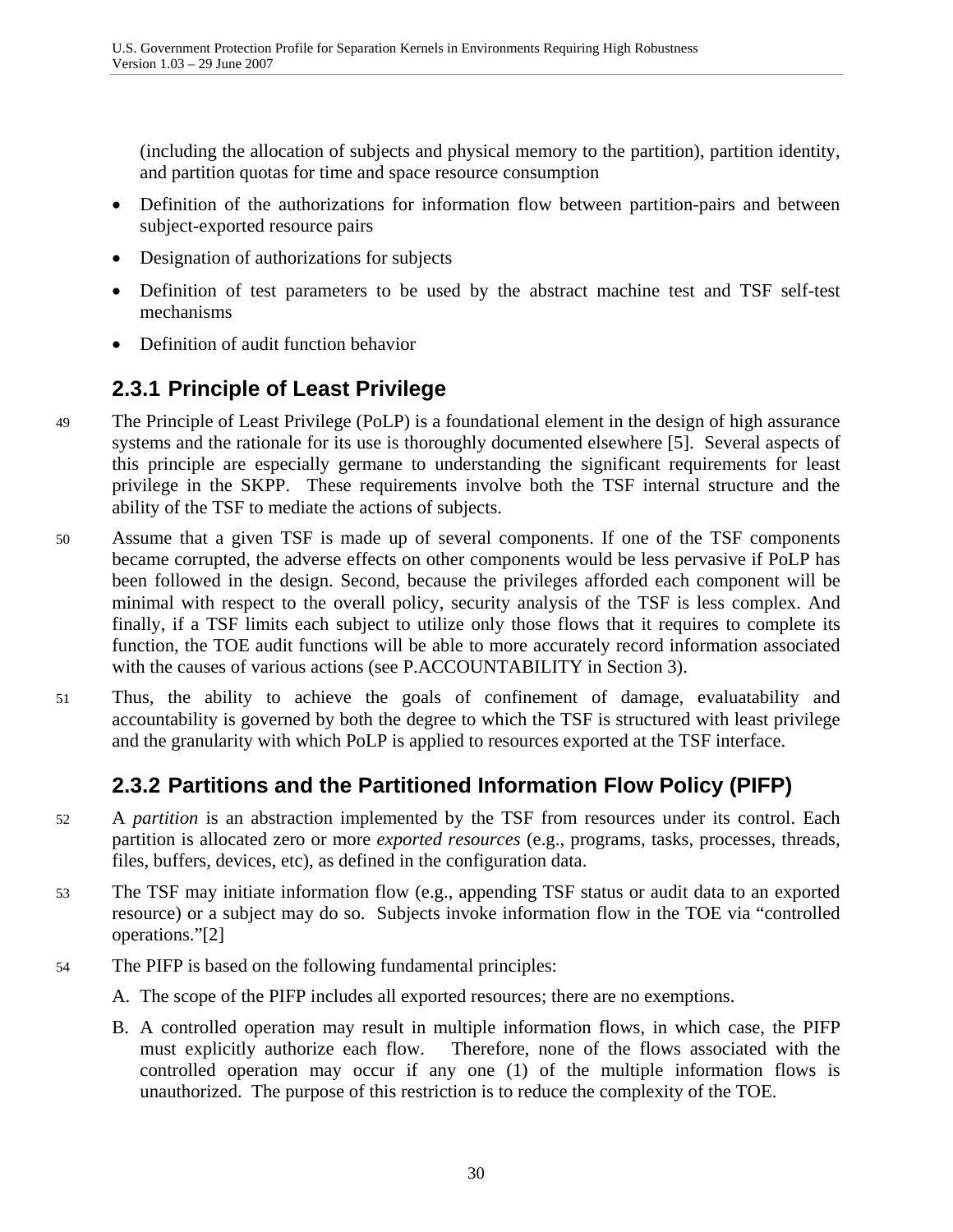- <span id="page-31-0"></span>C. The SKPP defines two (2) partition policy abstractions, each of which represents a different granularity of policy enforcement with respect to information flow.
- 55 The policy abstractions are the partition abstraction and the least privilege abstraction. The policy abstraction most appropriate for a given partition is determined by the heterogeneity of flows *required* by the subjects in that partition (per PoLP, the flows **allowed** by the configuration data may never exceed the flows that are **required** by the functionality of the subjects). Recall, each flow is a triplet: <partition/subject, partition/exported resource, mode>).
- 56 The two policy abstractions are defined below, along with examples to illustrate how to interpret the PIFP for each type of partition.

#### 57 **PARTITION ABSTRACTION: The subjects in a partition have homogeneous requirements for access, on a per-partition basis, to exported resources.**

58 In the partition abstraction, the TSF enforces the same restrictions on all subjects bound to a given partition, that is, the flow authorizations assigned to that partition apply equally to all subjects in that partition. Administrative procedures (as specified in AGD\_ADM) are relied upon to ensure that the partition can only be configured with subjects whose functionality requires the exact same set of access rights to all of the exported resources of a given partition (i.e., the same or a different partition). The TSF enforces restrictions on the subjects in the partition at the granularity of access to partitions, using partition identities, per the Partition Rule defined in FDP\_IFF.1.2-NIAP-0407. For example, if any one subject of a partition requires access to resources in another partition, then all subjects in that partition must have the same access to all of those resources. Since (1) all of the subjects would have identical subjectexported resource authorization to cause a flow (e.g., each subject in partition *p* is allowed to read each resource in partition  $q$ ), and (2) the Partition Rules are set minimally as required by PoLP, then the Partition Rules for *p* would be identical to the rules for the subjects in *p* (viz., *p* read *q*) and the Partition Rule can be used to indicate the allowed flows for all of the subjects in partition *p* without weakening PoLP.

|                  |                  | <b>Partition D</b>       |                  | <b>Partition E</b> |           |                  | <b>Partition F</b> |    |                |                |            |
|------------------|------------------|--------------------------|------------------|--------------------|-----------|------------------|--------------------|----|----------------|----------------|------------|
|                  | <b>Resources</b> |                          | <b>Resources</b> |                    |           | <b>Resources</b> |                    |    |                |                |            |
|                  |                  | R1                       | R2               | R <sub>3</sub>     | R4        | R <sub>5</sub>   | R6                 | R7 | R <sub>8</sub> | R <sub>9</sub> | <b>R10</b> |
| <b>Partition</b> | S1               | <b>RW</b>                | <b>RW</b>        | <b>RW</b>          | R         | R                | R                  | W  | W              | W              | W          |
| D                | S <sub>2</sub>   | RW                       | <b>RW</b>        | <b>RW</b>          | R         | R                | R                  | W  | W              | W              | W          |
| <b>Subjects</b>  | S <sub>3</sub>   | RW                       | <b>RW</b>        | <b>RW</b>          | R         | R                | R                  | W  | W              | W              | W          |
| <b>Partition</b> |                  |                          |                  |                    |           |                  |                    |    |                |                |            |
| E                |                  |                          |                  |                    |           |                  |                    |    |                |                |            |
| <b>Subjects</b>  |                  |                          |                  |                    |           |                  |                    |    |                |                |            |
| <b>Partition</b> | <b>S4</b>        |                          |                  |                    | <b>RW</b> | <b>RW</b>        | <b>RW</b>          | R  | R              | R              | R          |
| F                | S <sub>5</sub>   | $\overline{\phantom{0}}$ |                  | -                  | <b>RW</b> | <b>RW</b>        | <b>RW</b>          | R  | R              | R              | R          |
| <b>Subjects</b>  | <b>S6</b>        |                          |                  |                    | RW        | <b>RW</b>        | <b>RW</b>          | R  | R              | R              | R          |

**Table 2-1. Access Matrix Representation for Partition Abstraction** 

59 An example of a configuration that meets this restriction is shown in Table 2-1 (where  $\mathbb{R}^7$  = read, 'W' = write; the ST author may further refine these modes). Here, all of the subjects of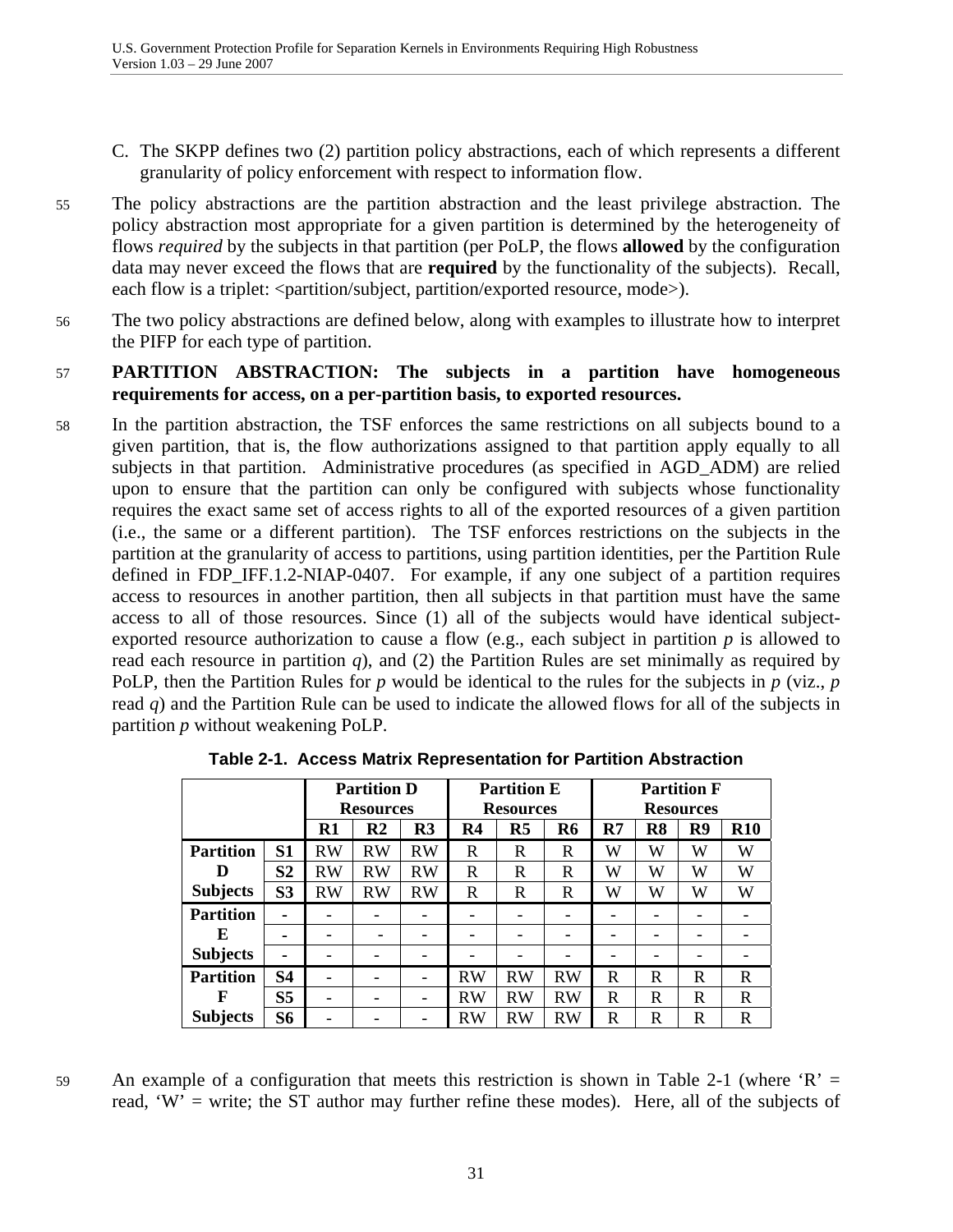partition D require read-only access to the all of the exported resources in partition E, etc., and there are no subjects in partition E.

60 Assurance requirements stipulate that procedures or functions must be provided to ensure that these configuration restrictions are upheld. Also, the partition identifier may equate to an identifier for the set of subjects assigned to that partition.

#### 61 **LEAST PRIVILEGE ABSTRACTION: The subjects in a partition have heterogeneous requirements for access to exported resources.**

- 62 For this case, the partition may have subjects that require different access rights to support their functionality. Information flow is enforced using separate identities for each subject, exported resource, and the partition itself. The TOE supports PoLP by providing the ability to restrict the subjects in the partition in terms of both partition-partition flows and subject-exported resource flows. The least privilege abstraction requires that both partition-pair and subject-exported resource pair authorizations are used to determine if a flow mode is allowed. Additionally, the least privilege abstraction requires that the subject-exported resource pair authorization takes precedence over the partition-pair authorization, i.e., the subject-exported resource pair authorization overrides the partition-pair authorization. This precedence relationship does not require that all subjects have fine-grained subject-exported resource authorizations. For the case where fine-grained subject-exported resource authorizations do not exist, the partition-pair authorizations apply. This allows for per-partition grouping of subjects irrespective of their access requirements. The least privilege abstraction subject-exported authorization rules also must be expressive enough to support the Principle of Least Privilege such that the TSF can differentiate between positive and negative authorizations for each requested flow.
- 63 In the least privilege abstraction, the TSF enforces restrictions on the subjects in the partition at the granularity of access to exported resources as defined by the Subject-Exported Resource Rule defined in FDP\_IFF.1.2-NIAP-0407.
- 64 Table 2-2 provides a reference example for implementation of the Least Privilege Abstraction showing the inter-relationship of the partition-partition and subject-resource authorization that comprise the abstraction. Tables 2-2a-2e provide examples of the versatility of the Least Privilege abstraction, again, using an access matrix representation (where 'r' = read, 'w' = write and all partitions use the least privilege abstraction.
- 65 The examples use the following terminology and conventions:
	- A subject-resource flow is expressed in the form :
		- o Flow: [S, R, M]

where the argument S is a subject, R is a resource and M is a mode.

• The partition of a resource, r2, is indicated as:

o r2.P

• The partition of a subject, s3, is indicated as:

o s3.P

- PA is a matrix of rules expressing the partition-to-partition policy
- SA is a matrix of rules expressing the subject-exported resource policy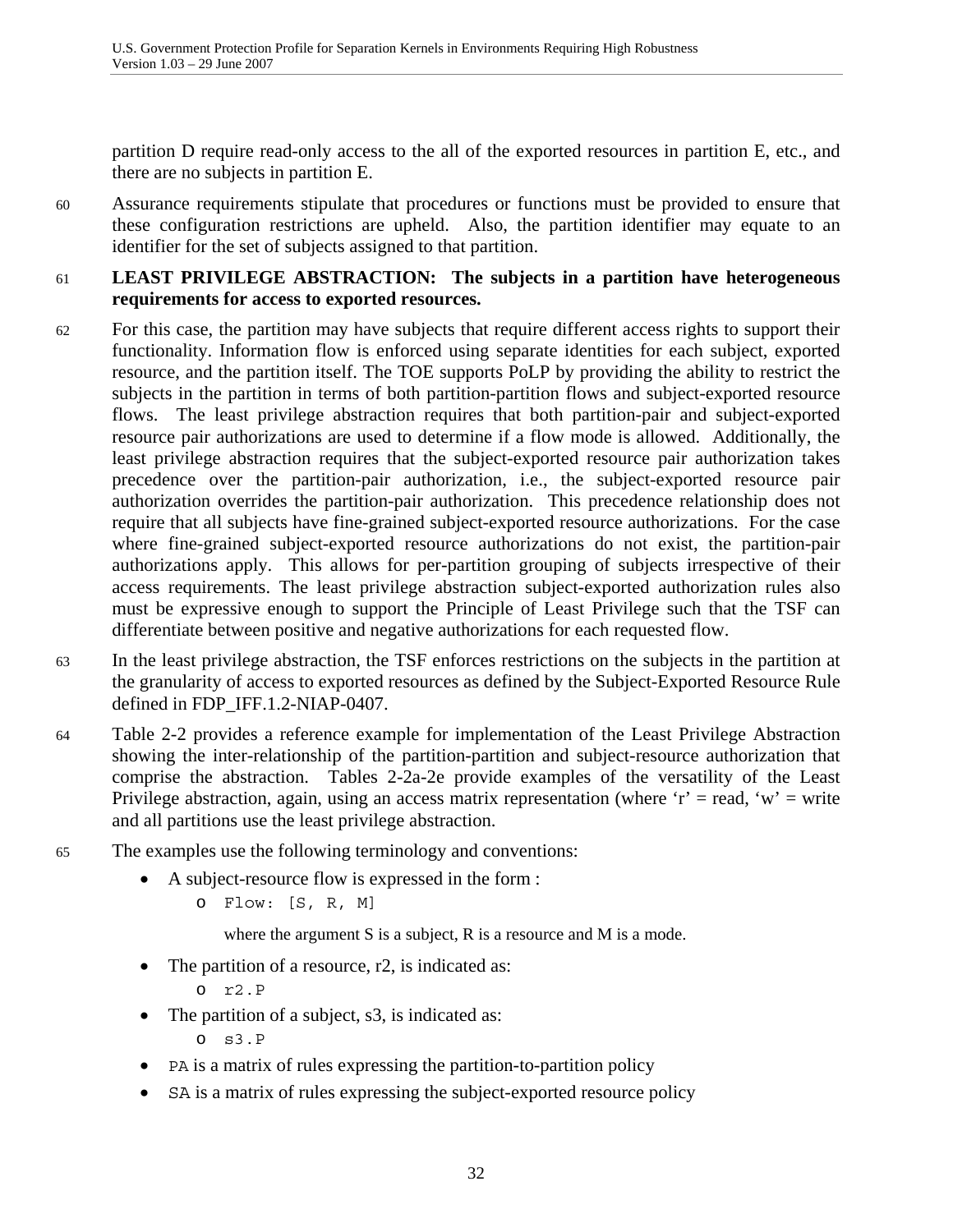- Authorizations are expressed using a three-value logic for each possible mode (e.g.,  $r$ , w), where for the example of a 'w' mode:
	- o w = ALLOW Write (explicit allow)
	- o !w = DENY Write (explicit deny)
	- o *blank* = NULL (implicit DENY for PA; don't care for SA)
- Given a flow,  $Flow1$ , the corresponding rules can be expressed in the forms:
	- $O$  SA (Flow1.S, Flow1.R). M = [ALLOW|DENY|NULL]
	- o PA (Flow1.S.P, Flow1.R.P).M = [ALLOW|DENY|NULL]

As with flows, the subject and the subject's partition are the first arguments of SA and PA (respectively), and they are also the row (as opposed to column) indexes in the corresponding matrices in Table 2-2.

• The following are equivalent expressions for explicit denial of  $f$ low1 in SA:

```
o SA (Flow1.S, Flow1.R).M = DENY
```
- o !Flow1 ∈ SA
- 66 Using this notation, the security policy stated in FDP\_IFF.1.2-NIAP-0407 is:
	- An operation shall be allowed in the Partition Abstraction *only if* for all of its m flows:

```
O PA (Flow<sub>n</sub>.S.P, Flow<sub>n</sub>.R.P).M = ALLOW
where n = 1..m
```
• An operation shall be allowed in the Least Privilege Abstraction *only if* for all of its m flows either:

```
1. SA(Flow_n.S, Flow_n.R) .M = ALLOW(equivalently, Flow<sub>n</sub> \in SA)
   - or -2. both: 
       a. PA(Flow<sub>n</sub>.S.P, Flow<sub>n</sub>.R.P).M = ALLOW)
       - and - 
       b. SA(Flow.S., Flow.R).M = NULLwhere n = 1..m
```
67 The partition-pair and subject-exported resource authorizations do not have to be consistent. However, the TOE must be configured minimally with respect to both the authorized partition flows and the authorized subject-exported resource flows, per PoLP.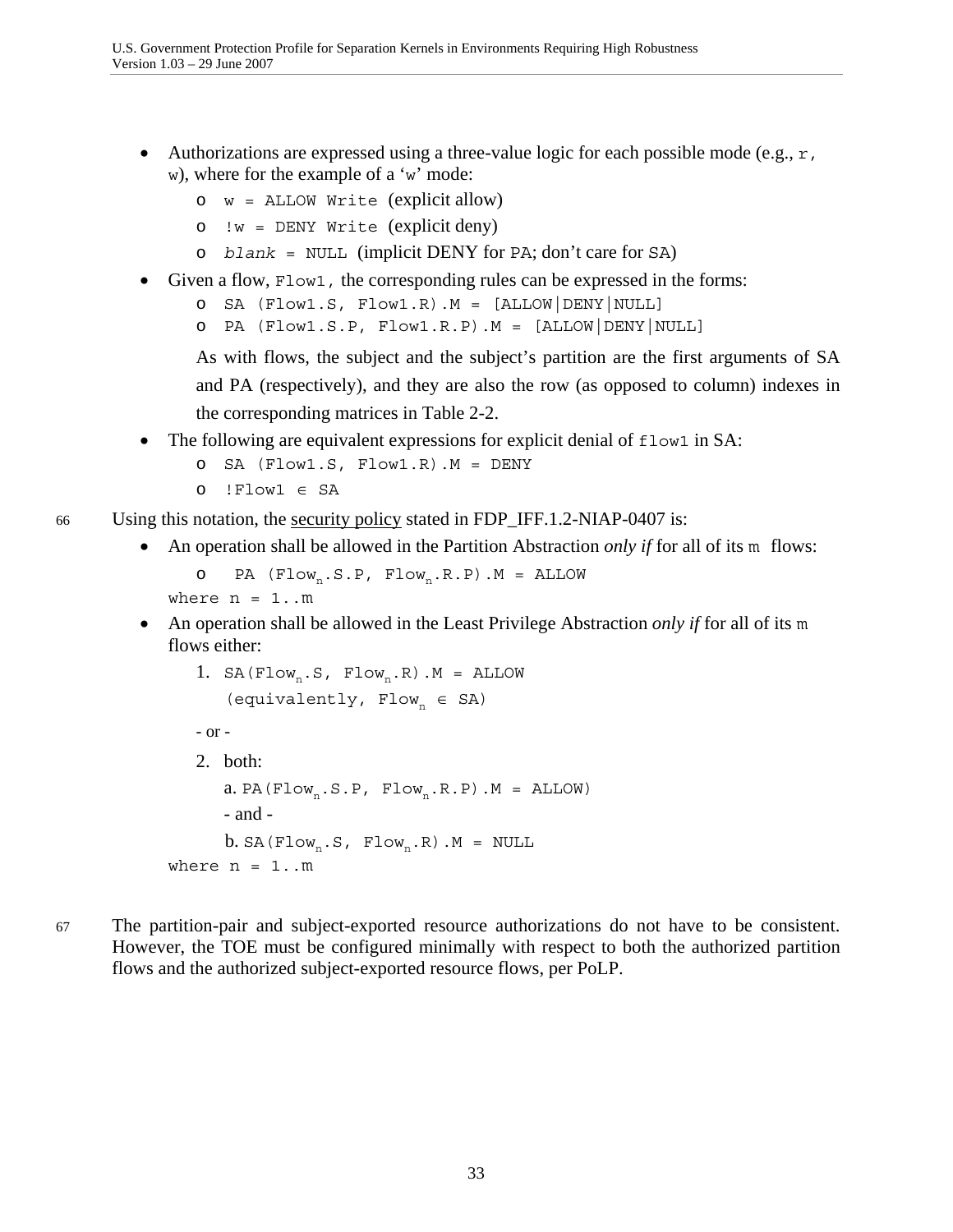

<span id="page-34-0"></span>**Table 2-2. Reference Access Matrix Representation for Least Privilege Abstraction** 

**Table 2-2a. Example of TOE Implementing Explicit DENY SA Rule for Least Privilege Abstraction** 

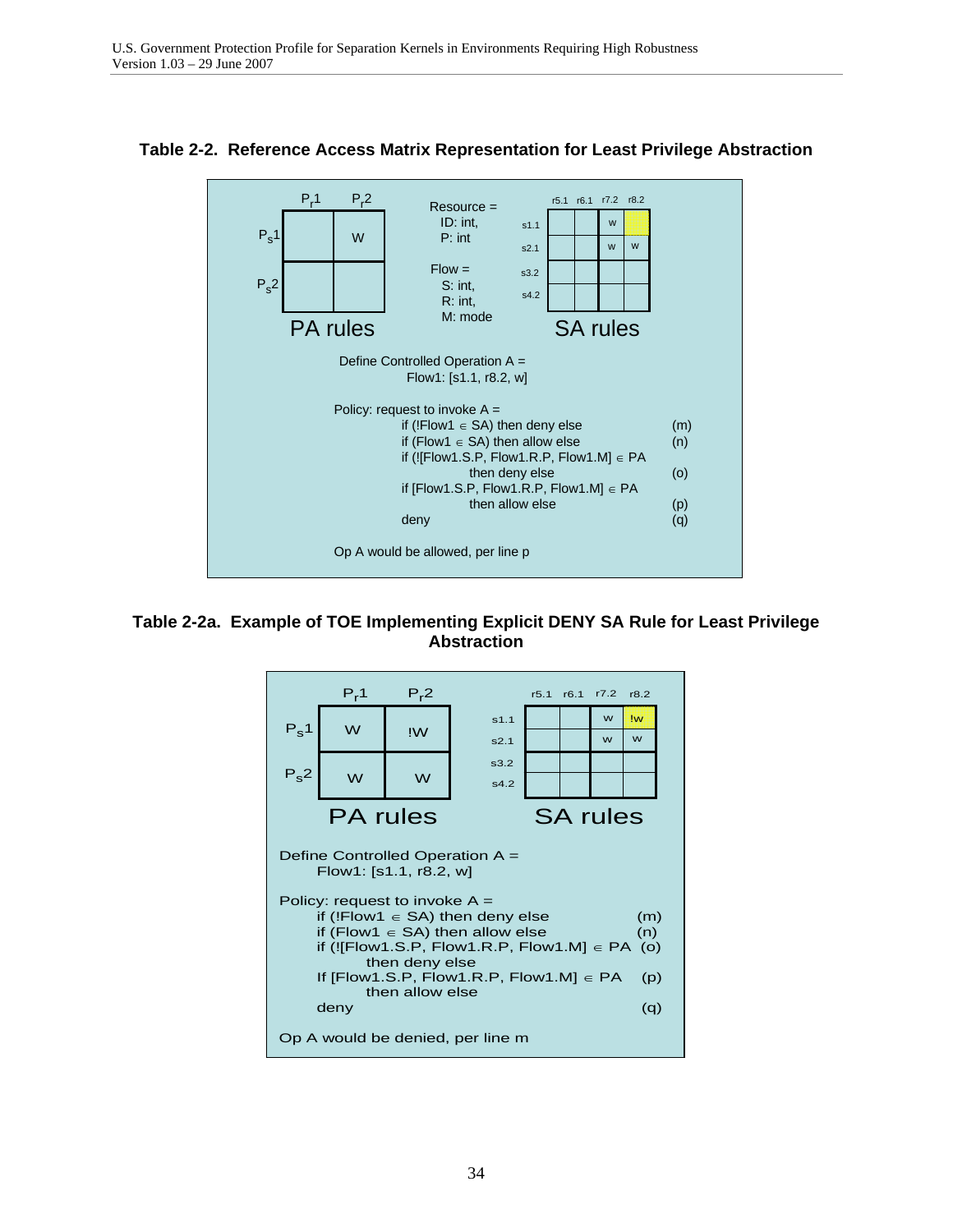#### <span id="page-35-0"></span>**Table 2-2b. Example of TOE Implementing Explicit ALLOW PA Rule with Don't-Care SA Rule for Least Privilege Abstraction**



**Table 2-2c. Example of TOE Implementing Explicit ALLOW SA Rule with Implicit DENY PA Rule for Least Privilege Abstraction** 

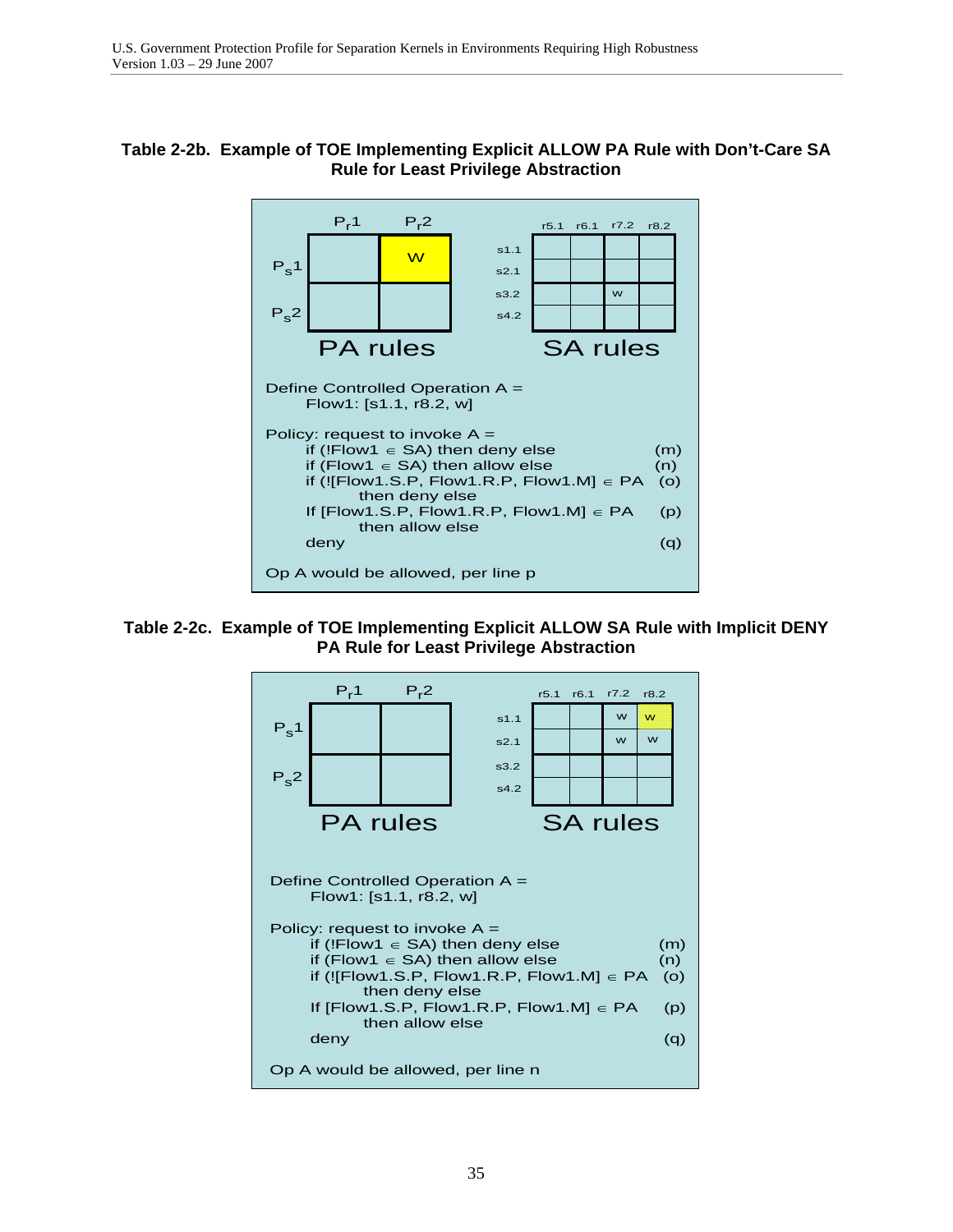#### **Table 2-2d. Example of TOE Implementing Default DENY Rule with Don't Care SA Rule for Least Privilege Abstraction**



**Table 2-2e. Example of TOE Implementing SA Over-rides PA Rules for Least Privilege Abstraction** 

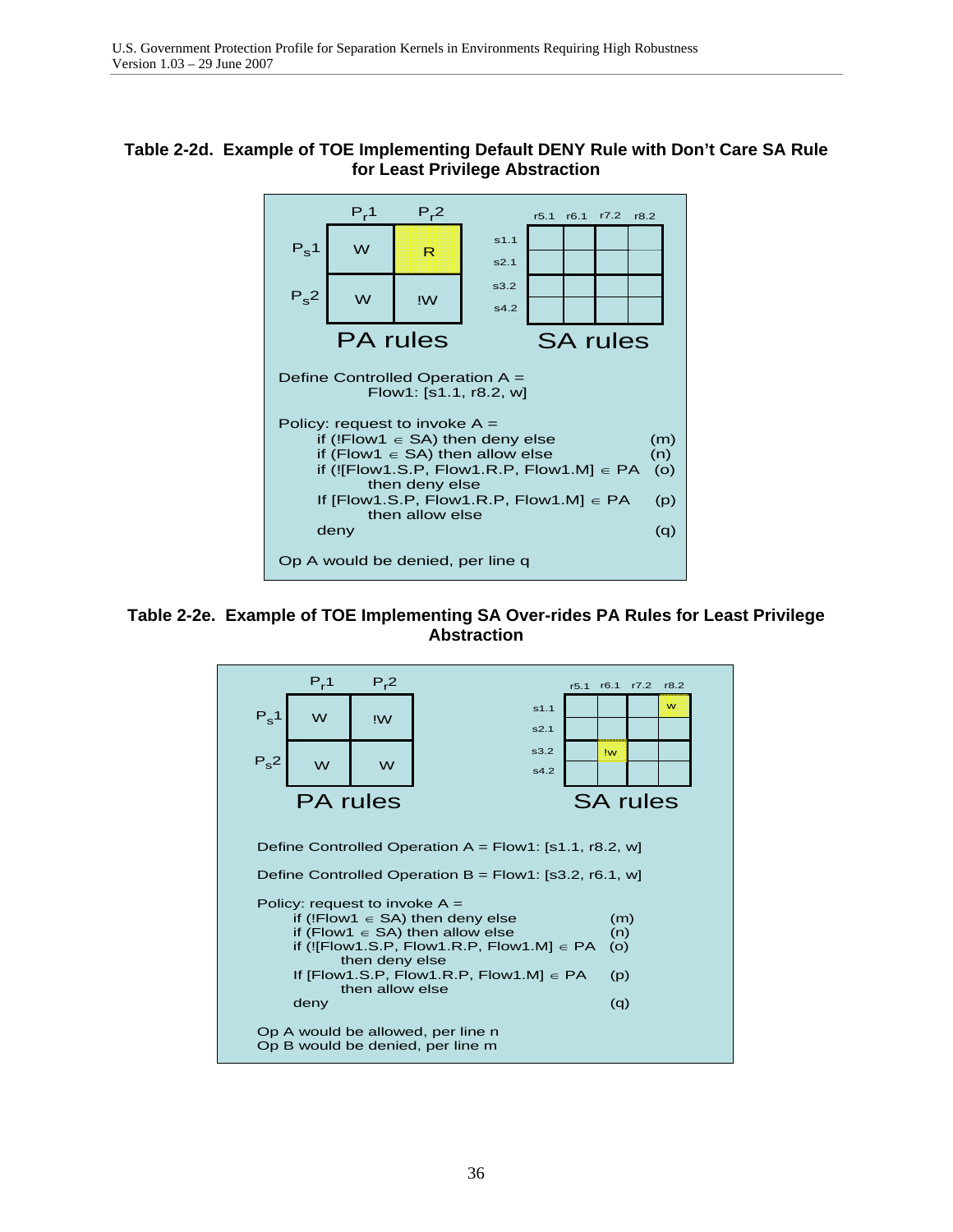### **2.3.3 Partitions and Subject Address Spaces**

68 The TOE may manage memory and make portions of it accessible (viz., "addressable") at the TSF interface in a variety of ways, including (controlled) access to physical memory, and the use of various virtual memory techniques such as paging and segmentation. The TOE must assign distinct portions of memory to each partition, forming non-overlapping partition address spaces. The TOE must also assign address spaces to subjects, which may overlap (e.g., memory shared between subjects). However, while a subject is an abstract resource that has been bound to exactly one partition, a subject's address space – those resources to which the subject can refer – may include memory from different partition address spaces. The configuration data defines the partition and subject address spaces.

- 69 Table 2-3 shows an example of the allocation of physical memory in a TOE instantiation with 4GB of memory that is not virtualized. The memory regions of each partition are exported (i.e., made available to subjects by the kernel) in smaller units, called *blocks*. The blocks are delineated as offset:size relative to the start of their region, as measured in kilobytes. Partition 1 has one subject, *m*, and Partition 2 has one subject, *n*. Table 2-4 shows that the subjects in Partition 1 are allowed to read resources from Partition 2. Table 2-5 shows that Subject *m* has an address space that includes blocks from both Partition 1 and Partition 2, and both subjects have heterogeneous flow assignments, indicative of the Least Privilege abstraction. Another example of subjects with address spaces that cross partition boundaries is shown in Figure 2-3 (Subject 2 and Subject 3).
- 70 Note that asynchronous devices, such as a DMA device, can be modeled as subjects to account for their spontaneous actions, although their actions must still be bound by the PIFP.

|                    | <b>Subjects</b> | <b>Memory Regions</b> | <b>Blocks</b>                |
|--------------------|-----------------|-----------------------|------------------------------|
| Kernel             |                 | 0 to .5 GB            |                              |
| <b>Partition 1</b> | m               | 1.5 to 3 GB           | $A = 0:64$<br>$B = 512:64$   |
| <b>Partition 2</b> | n               | $3$ to $4$ GB         | $C = 1:100$<br>$D = 512:128$ |

**Table 2-3. Partition Address Spaces and Subject Bindings** 

|  |  | <b>Table 2-4. Partition Flow Table</b> |
|--|--|----------------------------------------|
|--|--|----------------------------------------|

| <b>Resource</b><br>Subject | <b>Partition 1</b> | <b>Partition 2</b> |
|----------------------------|--------------------|--------------------|
| <b>Partition 1</b>         | RW                 |                    |
| <b>Partition 2</b>         |                    |                    |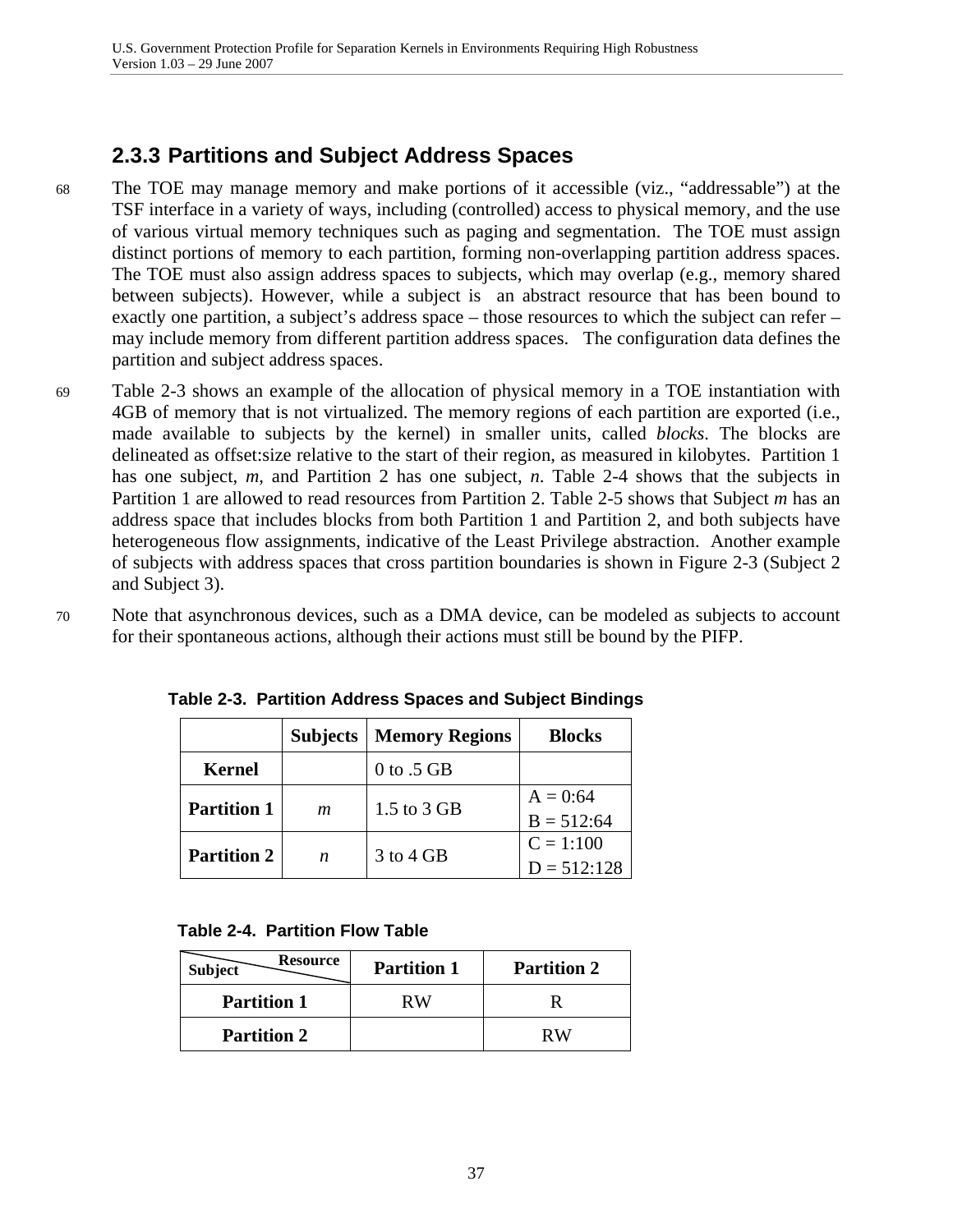|             | <b>Resources (Memory Blocks)</b> |  |  |    |
|-------------|----------------------------------|--|--|----|
|             |                                  |  |  |    |
| Subject $m$ | <b>RW</b>                        |  |  |    |
| Subject $n$ |                                  |  |  | RW |

 **Table 2-5. Subject-resource Flow Table** 

### **2.3.4 TOE Configuration Changes**

71 The entire PIFP can be changed offline – i.e., statically – by making available to the TOE a different configuration vector or vector set (see Figure 2-2). In support of system-level requirements (e.g., in response to operation needs or for reliability and availability), it may be necessary to change the PIFP during an *execution session*. This protection profile does not mandate that all TOE instances provide an online – i.e., dynamic – configuration change capability, but if such functionality is available, it may be a *total* or a *selective* change, as described below. In these descriptions, the most salient differences are underlined.

#### 2.3.4.1 Static Total Configuration Change

- 72 The TOE is initialized with one configuration vector, which is used to define the TSF *configuration data*.
- 73 This change requires that the TOE be halted (e.g., via external power loss or an authorized subject). Then, before re-initialization of the TOE, an authorized administrator or mechanism outside of the TOE loads or specifies a different configuration vector, which will become the configuration data as a result of the next TSF initialization.
- 74 The assurance issue associated with this configuration change capability is to ensure that each configuration vector used reflects the organization's intent for TOE behaviour and policy enforcement.

#### 2.3.4.2 Dynamic Total Configuration Change

- 75 This change includes the following capabilities and assurance issues, over and above those of the Static Total Configuration Change, as illustrated in Figure 2-4:
- 76 The TOE is initialized to contain a pre-specified configuration vector set (CVS). The TSF provides the capabilities for an *authorized subject* to (1) designate a "next" configuration vector (see *j'* in Figure 2-4 indicating where the next configuration indicator *j* is updated), and (2) change the configuration data from its current values to those defined by the "next" vector. This change can occur through either a TSF initialization (e.g., *restart*) or an online reconfiguration operation, as shown in Figure 2-4.
- 77 The SKPP does not require that the selection of the next configuration vector and the *activation* of that vector occur together as an atomic action. Nor is it required that activating the next configuration data includes halting or restarting the TOE – so long as secure state is maintained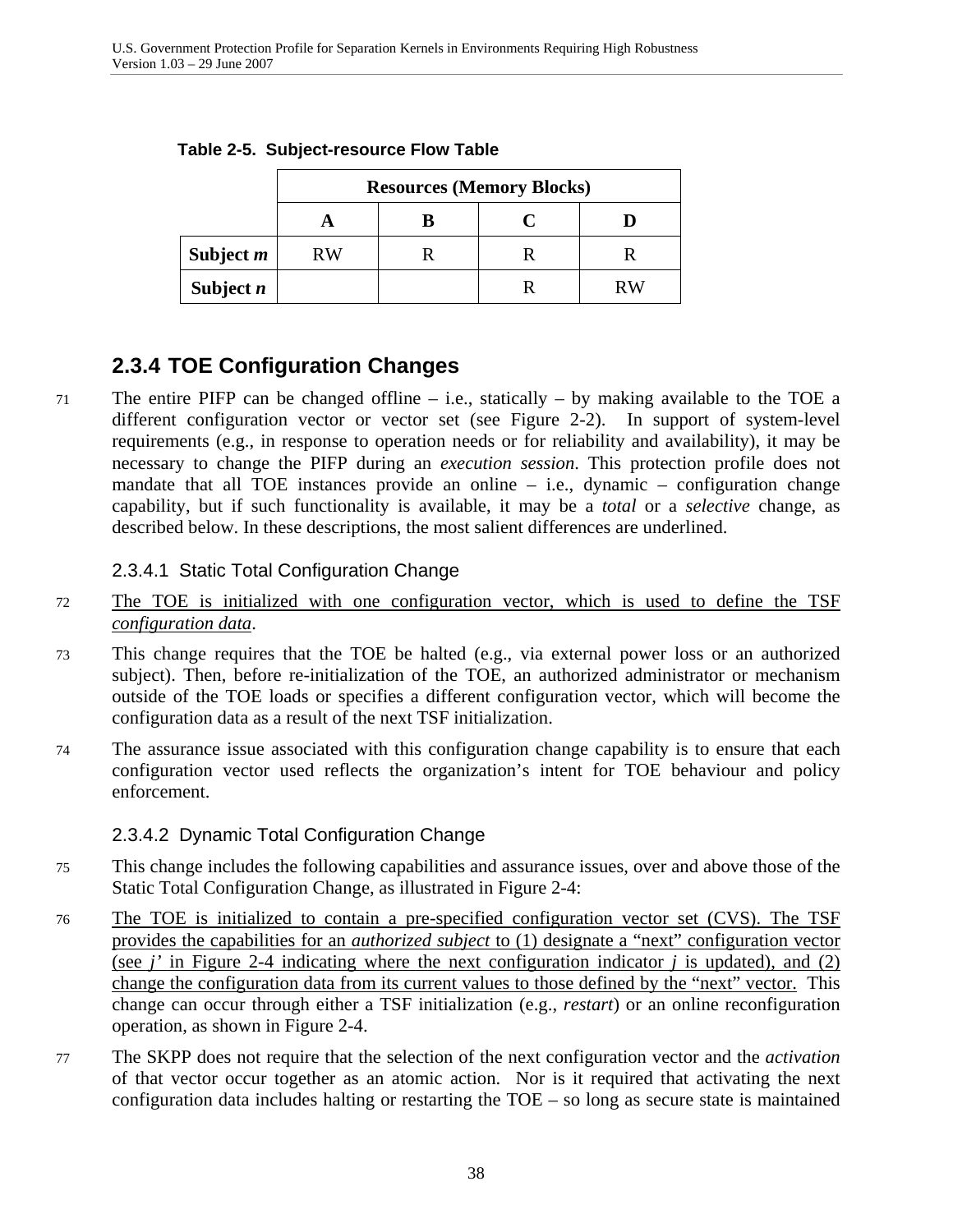before, during and after the change.

78 The additional assurance issue associated with this configuration change capability is to ensure that only an authorized subject may request the configuration change, that the TOE properly executes the change request, and that secure state is maintained before, during and after the change, especially for the case of the online activation operation.





#### 2.3.4.3 Dynamic Selective Configuration Change

- 79 There are two forms of dynamic selective change allowed. Whereas the previous change capabilities require the selection of a configuration vector that predefined all aspects of the TOE configuration, the selective change capabilities enable changes to individual configuration data items. As with the Dynamic Total Configuration Change, these capabilities also require an authorized subject to interact with the TSF to specify and initiate changes.
- 80 The two forms of selective change are *constrained* and *unconstrained*. In selecting either of these options, the TOE developer incurs the responsibility to document any additional security requirements in the Security Target such that the Common Criteria Part III, Class ASE Security Target evaluation criteria are met. Furthermore, the TOE developer must provide the rationale to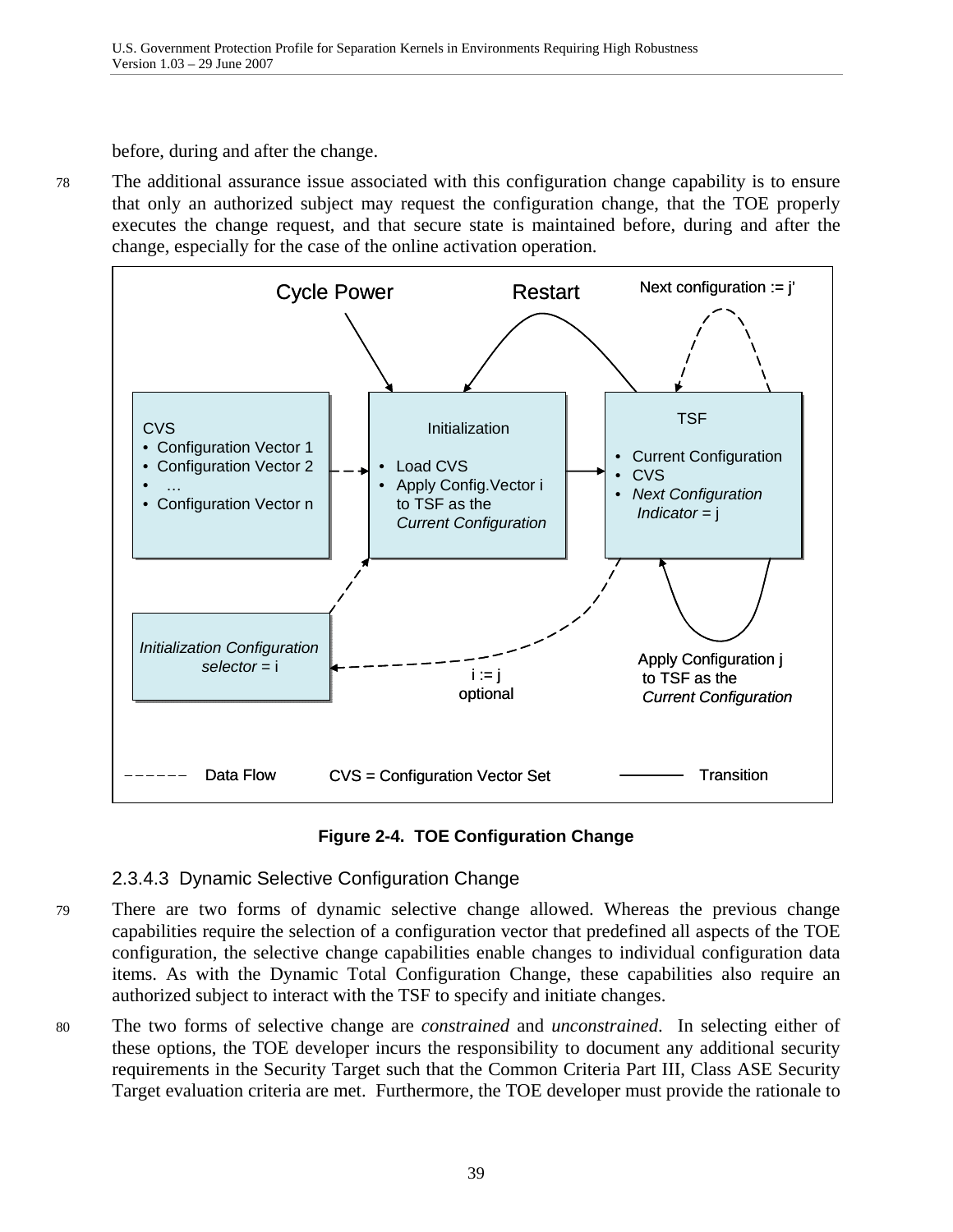demonstrate that the added functional requirements continue to meet the security objectives of this profile, and are complete and consistent with the remaining functional requirements of this profile.

81 The functional properties and assurance issues associated with selective configuration change are as follows:

#### • **Constrained Selective Change**

The TSF provides the capability for an authorized subject to perform runtime changes to individual configuration data items, as selected by the ST author, within explicit constraints that are enforced by the TSF. Constraints may be mandatory across all authorized changes, as well as specific to a single item.

Such changes may include creating and destroying partitions and the creation or destruction of information flows between partitions, and between subjects and exported resources.

The change constraints limit the type of policy "transitions" (e.g., prohibiting ad hoc changes to a resource's assigned partition) and new PIFP definitions (e.g., prohibiting configurations that would allow information flows between certain "types" of partitions, subjects and exported resources) that are achievable through selective configuration changes. The change constraints can be defined in the configuration data or in the TSF itself.

The additional assurance issue associated with this capability is to ensure that ad hoc policy change requests and change constraints are consistent with the organization's policy intents, including those for partitioning and information flow. Additionally, the authorized subject that performs these changes must be trusted with respect to the policy allocated to the TSF, since it shares in the determination of how policy is to be enforced.

#### • **Unconstrained Selective Change**

The Unconstrained Selective Change is identical to the capabilities and assurance issues of the Constrained Selective Change, except that:

There are no constraints on changes to the selected configuration data items.

The additional assurance issue associated with this capability is that, without any change constraints it may be difficult for the TOE vendor to provide a convincing definition of "secure transition" in the PIFP model<sup>[3](#page-40-0)</sup>.

## **2.4 Modes, States, and Trusted Recovery**

 $\overline{a}$ 

82 While in an execution session the TOE is in either operational mode or maintenance mode, and simultaneously, is in either a secure state or an insecure state. A normal successful initialization brings the TOE to a secure state, in operational mode (see "O\S" in Table 2-6). For the failures

<span id="page-40-0"></span> $3$  The difficulty of analyzing the safety of arbitrary policy changes was proven to be mathematically "undecidable" by Harrison, Russo and Ullman. [7]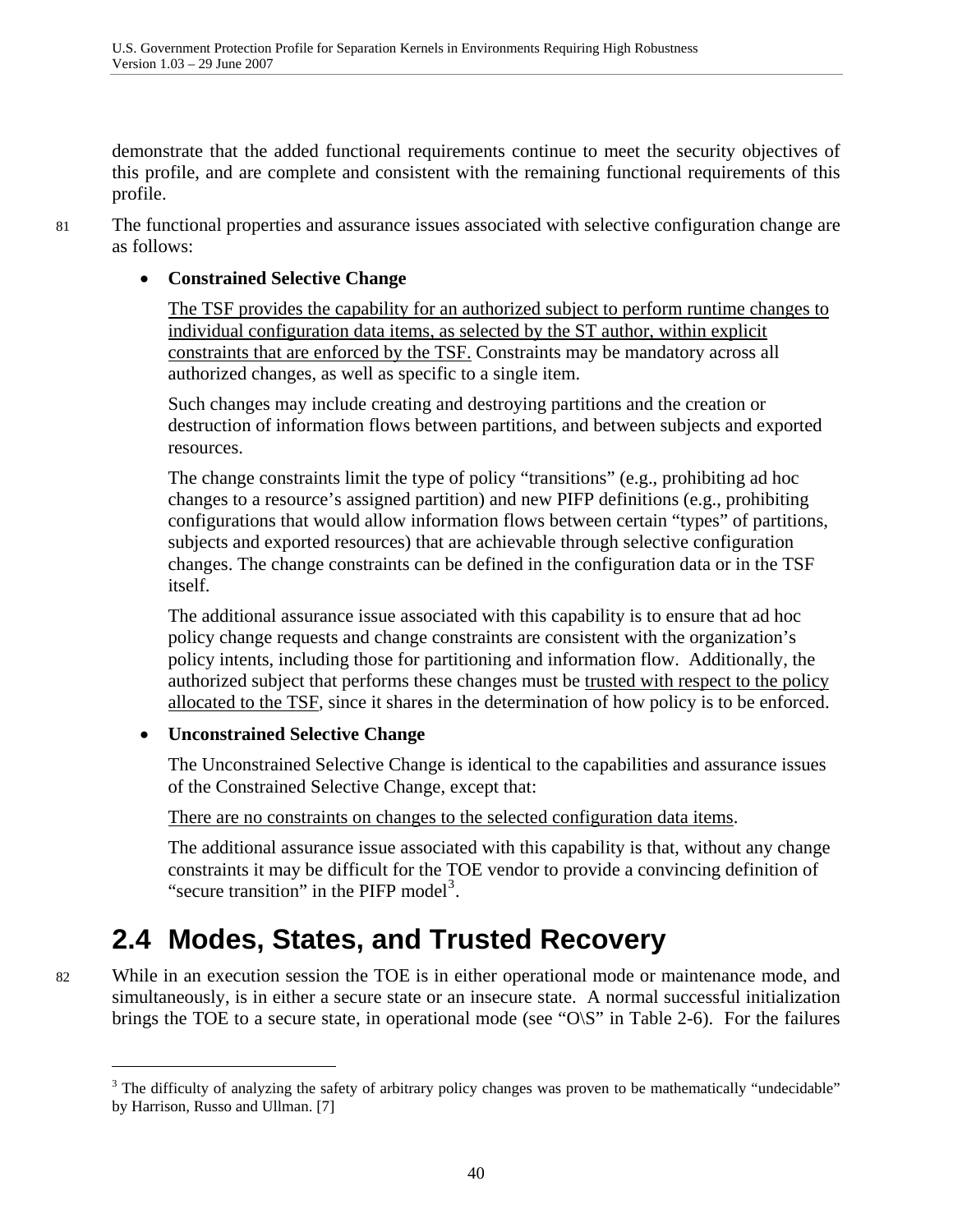and conditions specified by FPT\_FLS.1,the TOE must remain in a secure state (i.e., " $O\$ S, " $M\$ S"" or "H\S"). Other failures and conditions could cause the TOE to temporarily enter an operational insecure state (" $O(Y)$ "). That is, between the time that a security failure first occurs and the time that the TSF can detect it and respond, the conservative assumption is that the failure introduces insecurity. This insecure state is ephemeral because the TOE must return to a secure state by: (1) remaining in operational mode, e.g., if the failure is directly recoverable, (2) transitioning to maintenance mode if the failure can be repaired there (" $M\langle I''\rangle$ , or (3) halting (" $H\langle S''\rangle$ .

|                          | <b>STATE</b>    | Secure $(S)$   | Insecure $(I)$ |
|--------------------------|-----------------|----------------|----------------|
|                          | <b>MODE</b>     |                |                |
|                          | Operational (O) | $O\setminus S$ | $O\setminus I$ |
| <b>Execution Session</b> | Maintenance (M) | $M\setminus S$ | $M\setminus I$ |
| Halted (H)               |                 | $H\setminus S$ | n/a            |

**Table 2-6. Possible Mode/State Combination** 

- 83 The purpose of maintenance mode is to provide a security environment in which to re-establish a secure state or to ensure the ability of the TOE to continue to maintain a secure state. In maintenance mode, the TOE must continue to ensure that no actions occur that would violate the TSP. This may involve the disabling of subjects or TOE functions, and may include the repair of damaged internal data structures.
- 84 When halted, the TOE is considered to be in a secure state, since no subject actions are possible. However, if the TOE halted as a result of being in an insecure state, then any inconsistency between the insecure and secure state must be resolved prior to the resumption of the TOE in the operational mode. This could be accomplished in several ways, such as: halting, offline maintenance, initialization into a new TOE configuration, initialization into maintenance mode, or combinations of these. Figure 2-5 illustrates the possible transitions between "halted" and the two modes of execution.
- 85 This protection profile allows the transition to maintenance mode to occur by way of halting the system and restarting with a suitable configuration vector. Also, it does not require interaction with an authorized administrator or other trusted individual to return from maintenance mode to secure operational mode, as some other protection profiles might (e.g., see [2], paragraph 1245). The implementation of maintenance mode is ST-specific, and its properties must be captured in the Security Policy Model.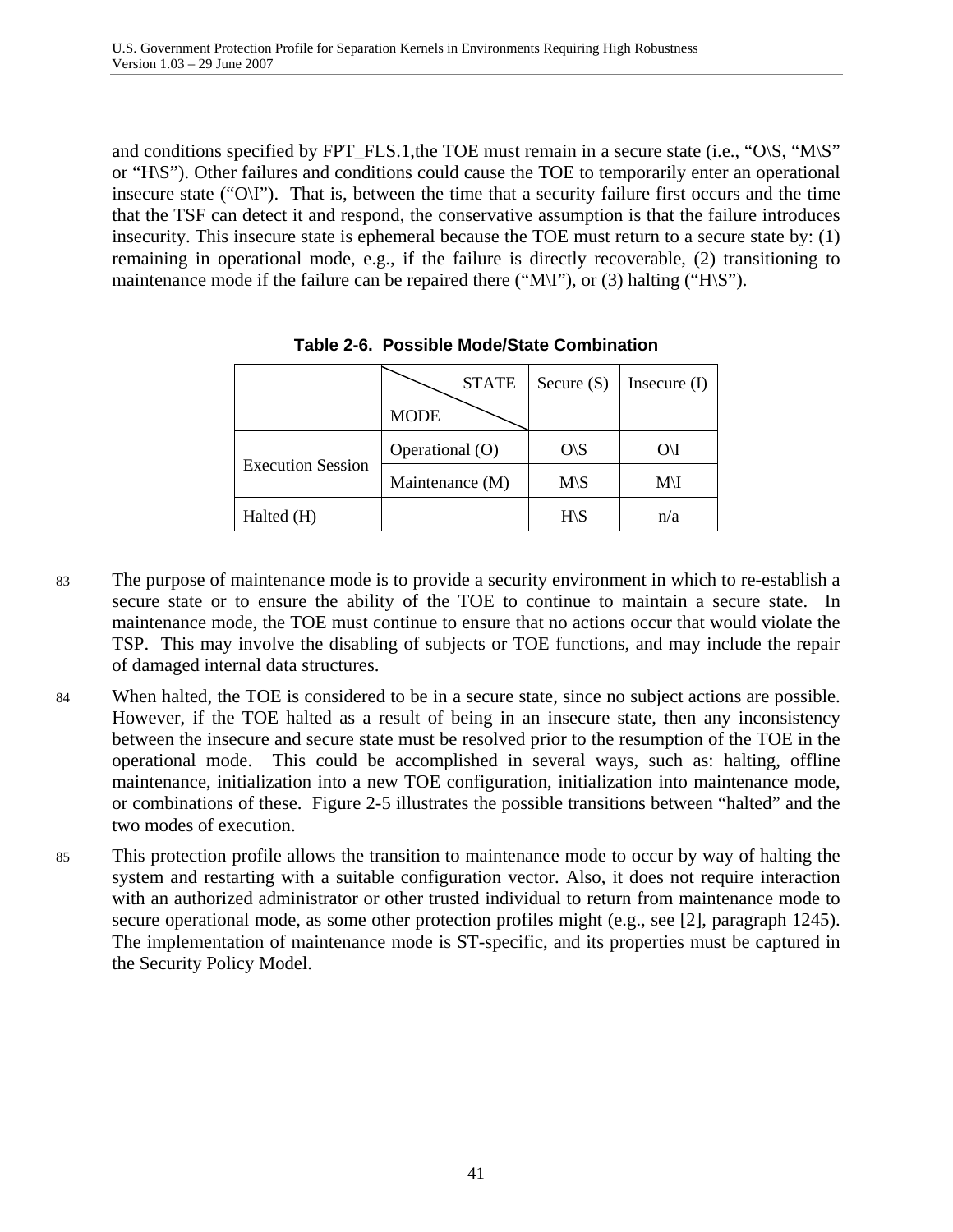

**Figure 2-5. TOE Transition Diagram** 

## **2.5 Trusted Delivery**

86 The components of the TOE may be delivered to the customer environment in various ways, both for the initial delivery and for subsequent updates. This protection profile requires the TOE to include trusted delivery procedures and/or functions to verify that the on-site version of the TOE matches the master version (see "Trusted Delivery" in Figure 2-6). Such a verification function may be configured to execute on the TSF hardware or on other hardware, but in either case the function and the hardware that it runs on are evaluated as part of the TOE, just as with the initialization and configuration functions. Data integrity validation of the TOE and related configuration vectors occurs again as part of initialization. Figure 2-6 shows how applications and TOE configuration vectors may be installed by the TOE developer and/or by various entities within the customer environment. If TOE components were modified after trusted delivery, then the TOE would not be in an evaluated configuration.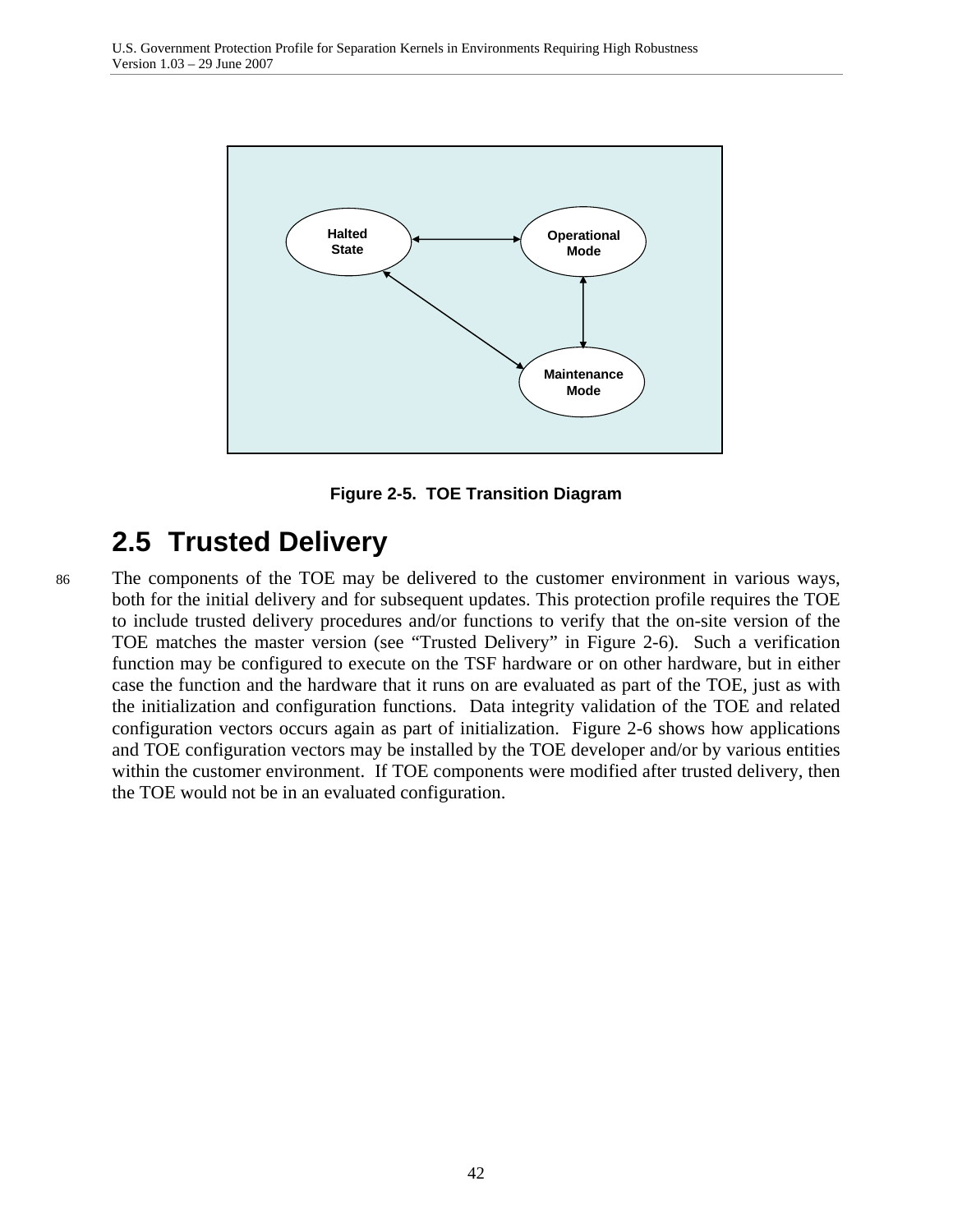

**Figure 2-6. Trusted Delivery Scenario** 

## **2.6 Platform Considerations**

87 For a high assurance system, the platform, which may consist of both hardware and firmware, is considered to be an integral part of the TOE and is subject to certain evaluation requirements. Appendix G provides a rationale for platform assurance requirements.

## **2.6.1 Platform Components**

- 88 The hardware platform for a TOE is assembled from one or more instances of one or more types of platform components. It is up to the ST author to define the components that make up the platform. The intent is that a platform component should be an entity that can be procured independently—either from the TOE developer or from other commercial sources—and assembled in combination with other platform components to make up the entire platform.
- 89 For example, a very restrictive platform definition could say that there is just one type of component (the complete platform), and that only one explicitly identified instance of that component is acceptable in the platform definition. This restrictive approach could simplify evaluation and documentation, but at the expense of limiting the scope of the TOE's evaluation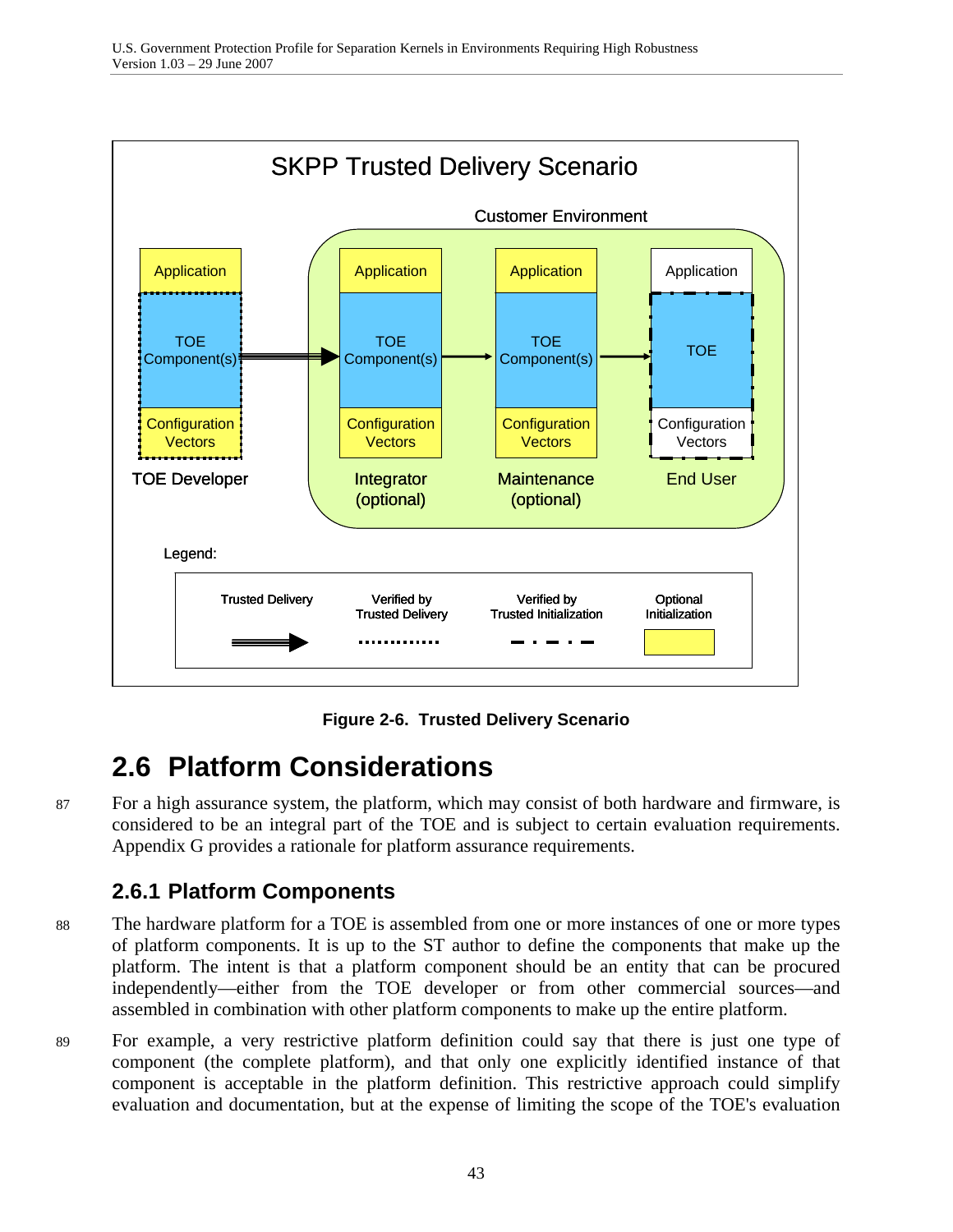to only one particular piece of hardware. Such a limitation might be acceptable in the case of a TOE that is intimately tied to a particular piece of purpose-built hardware, but is less acceptable when the TOE is intended to run on commodity, general-purpose hardware platforms.

- 90 A less restrictive platform definition could still define a single component type, but allow variability in that component's characteristics. For example, a hardware platform could be defined as a particular model of server computer, but allow variability in the processor speed, amount of memory, number of network interfaces, etc. This is still a simple approach for evaluation purposes, as the platform definition need only accommodate variations in characteristics, not interfaces between components.
- 91 A more open platform definition could define several component types that can be assembled (in accordance with defined rules) to provide the TOE's hardware platform. For example, a product intended for general-purpose platforms could define component types for "computer", "disk storage", "network interface", and so forth, and then give rules for how those components may be assembled.
- 92 A platform component can be defined either by explicit identification or by specification. Explicit identification (i.e., by a manufacturer's model designation) is simpler for evaluation and documentation purposes, but may undesirable because that particular model may cease to be available at some point in the future.
- 93 In contrast, definition of a platform component by specification accommodates hardware evolution, but at the cost of a more complex evaluation process and assessment effort by the enduser customer (who must assess a potential platform component against its specification). The evaluation sponsor may choose to facilitate this activity by performing such assessments and making the results available to end-users.

## **2.6.2 Platform Interfaces**

 $\overline{a}$ 

- 94 A platform consists of one or more components: C1, C2, … Cn. Figure 2-7 shows platform components and their interfaces. Each platform component presents zero or more internal intercomponent interfaces that are restricted to the platform itself, and zero or more programming or I/O interfaces which are accessible by the TOE and applications running on the TOE.
- 95 Platform components, in particular the CPU, may support a notion of privilege by presenting minimally a privileged (kernel) mode and an unprivileged (user) mode. Some platform components, i.e. CPUs, support more granularity of privilege in the unprivileged modes (e.g. rings). All privileged platform interfaces are internal to the TOE with access to those interfaces, in general, restricted to the TSF. The TSF may choose to virtualize and export certain privileged platform interfaces, while reserving the remainder for its exclusive use.<sup>[4](#page-44-0)</sup> Unprivileged platform interfaces are accessible to both the TOE and its applications.

<span id="page-44-0"></span><sup>&</sup>lt;sup>4</sup> Normally, the system designer cannot control which platform interfaces are privileged; however, for certain processors, the microcode can be modified so that instructions that are ordinary unprivileged can be turned into privileged ones.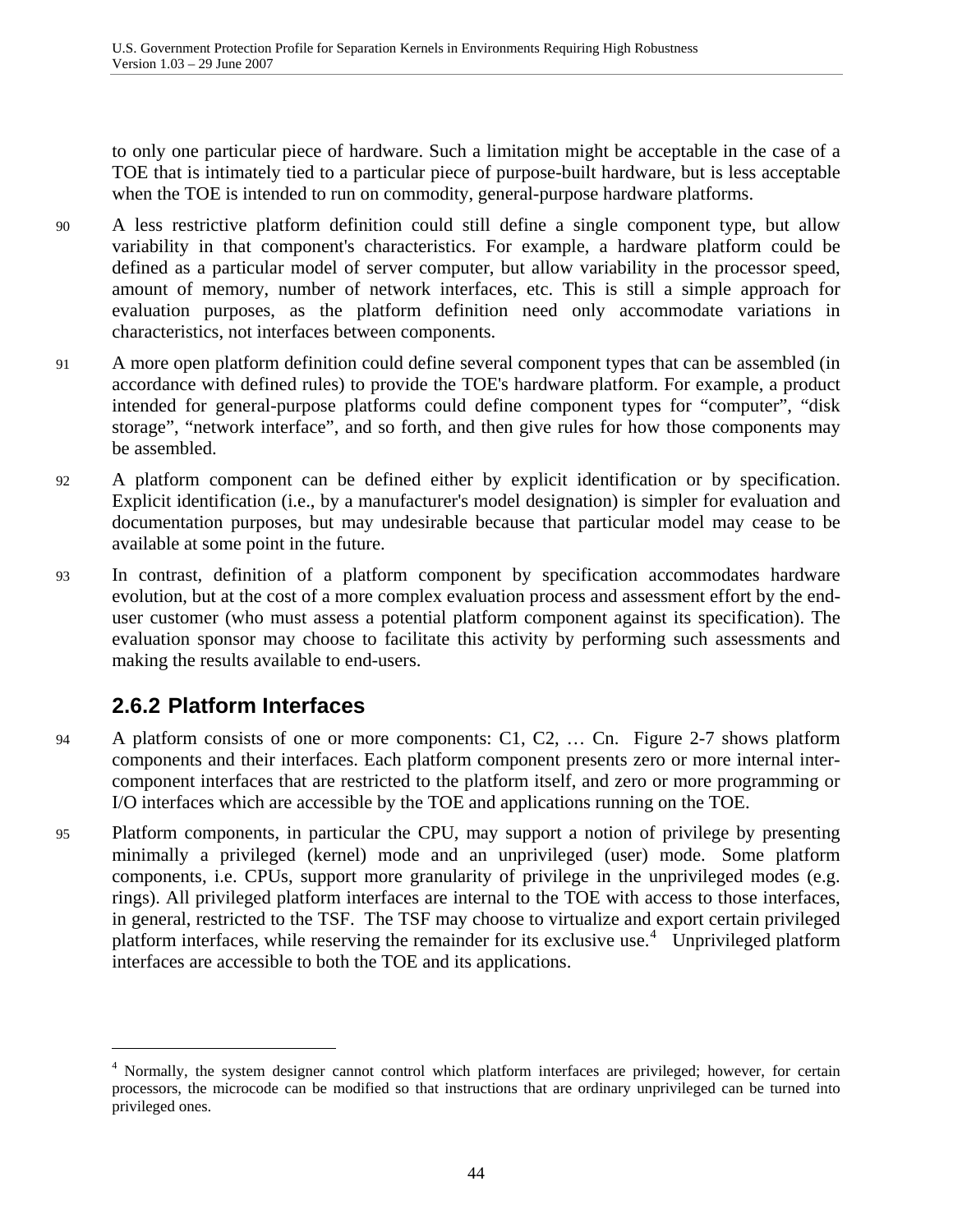

#### **Figure 2-7. Platform Components and Their Relationships**

- 96 Because external platform interfaces are accessible to untrusted entities, emphasis is placed on ensuring their correct behavior. An untrusted entity may, for example, attempt to use such interfaces in ways that violate the normal assumptions and rules for correct use. Internal platform interfaces are accessible only within the TSF, which is designed to use them in correct and welldefined ways.
- 97 The TSF might not utilize all possible platform component interfaces presented to it, leaving some platform component interfaces unused. Similarly, some inter-component interfaces might not be used. The TSF may also virtualize selected internal platform interfaces and present those virtualized abstractions at its interface. These abstractions, as well as the external platform interfaces, are examples of the TOE's exported resources.

## **2.7 Evaluation Considerations**

### **2.7.1 Security Management**

98 This protection profile does not include administrative roles, identification & authentication, or security management functions associated with individuals who acquire administrative roles. It is expected the TOE security management decisions and actions are performed offline by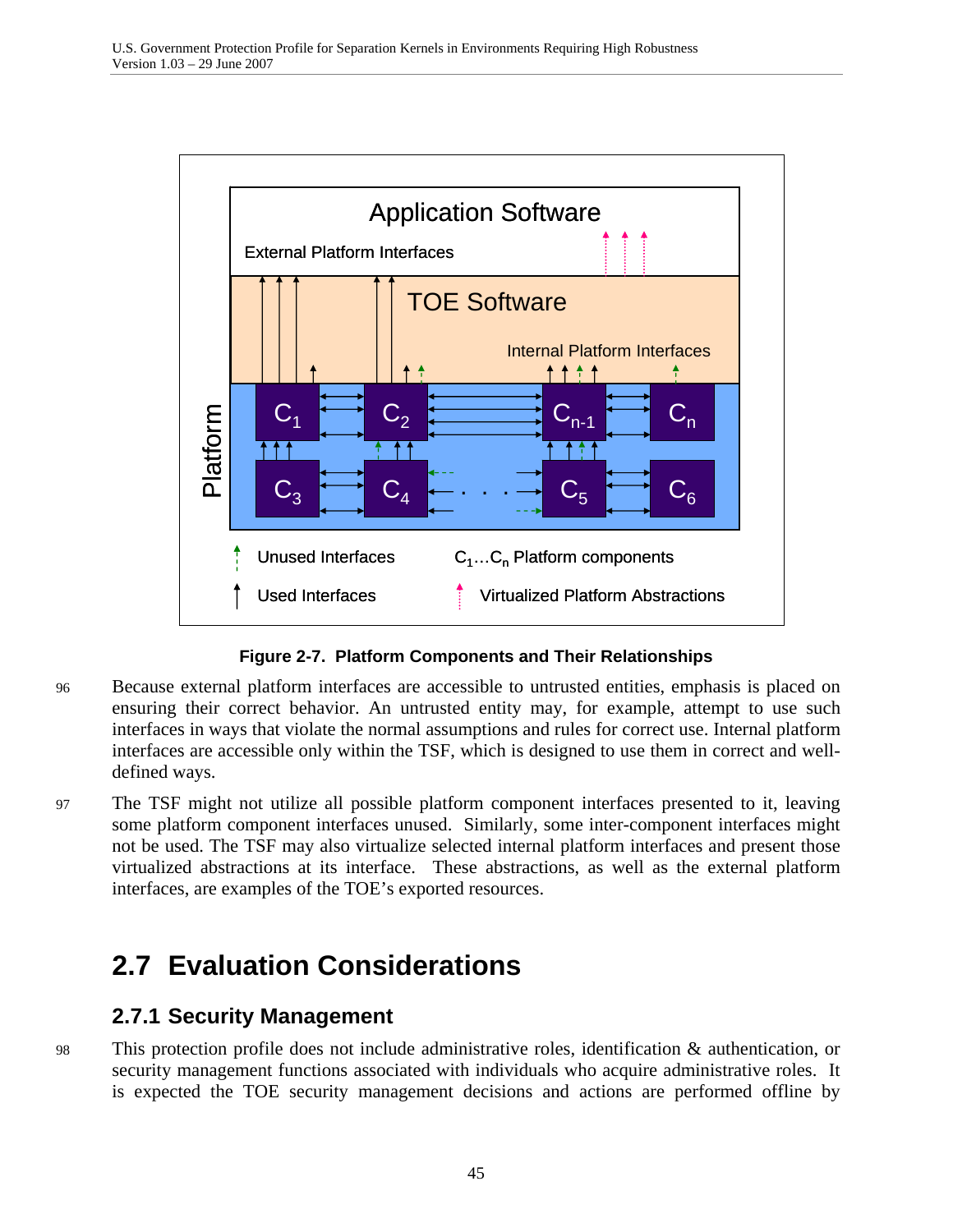authorized administrators or during an execution session by subjects granted the authorization to do so. If the TOE requires a user interface for authorized administrators to perform security management, then the appropriate requirements must be added to the Security Target such that they are consistent with the objectives of this protection profile.

## **2.7.2 TOE Component Development Diversity**

- 99 The TOE may include multiple hardware or software components that have been created by different developers. While this diversity is not a conceptual problem for evaluation, it may present constraints on the execution of the evaluation process, such as the order of the evaluation of components. Regardless, the various components for a given TOE must be evaluated to the requirements of this protection profile, based upon the role they serve while enforcing or supporting the enforcement of the PIFP, supporting the generation of configuration vectors, trusted distribution, or secure initialization of the TOE.
- 100 Similarly, the modular and component structure of each evaluated TOE may differ significantly. The TOE may consist of separate initialization and runtime components, as well as separate hardware independent and hardware dependent components<sup>[5](#page-46-0)</sup>. This structure will be a critical factor in the TOE evaluation, especially with regard to whether a module or component is determined to be in the TSF, the TOE, or in the IT environment, since different requirements will apply. For example, initialization components are not part of the TSF but, as part of the TOE, are subject to evaluation scrutiny (see Figure 2-1). The SKPP takes a standard approach to address different or unique requirements for different TOE configurations, as follows:
	- When possible, differences in the criteria are first addressed through use of the CCdefined operations of assignment, selection, iteration and refinement.
	- In the cases where the CC-defined operations do not suffice, the CC-defined explicitly stated requirements model is used.
	- Where there are differences in the implications of the criteria, those differences are addressed by the Application Notes that follow the criteria.
- 101 When the TOE is used in composition with other components or products to make up a larger system, it is the responsibility of the larger system's designers to articulate support for a coherent application-level security policy in the TOE configuration data, as well as to ensure that the configuration data itself is self-consistent. It is only with well-formed configuration data that the TOE can be expected to enforce mission-critical policies. The judgment as to whether a given instantiation of configuration data is self-consistent, or well formed with respect to the intended application-level security policy is beyond the scope of this protection profile and beyond the scope of the evaluation of the TOE.

 $\overline{a}$ 

<span id="page-46-0"></span><sup>&</sup>lt;sup>5</sup> Examples of hardware dependent components are an "architecture support package" (ASP) for interaction with a specific processor and a "board support package" (BSP) for interaction with a specific processor environment (devices, buses, I/O, etc.).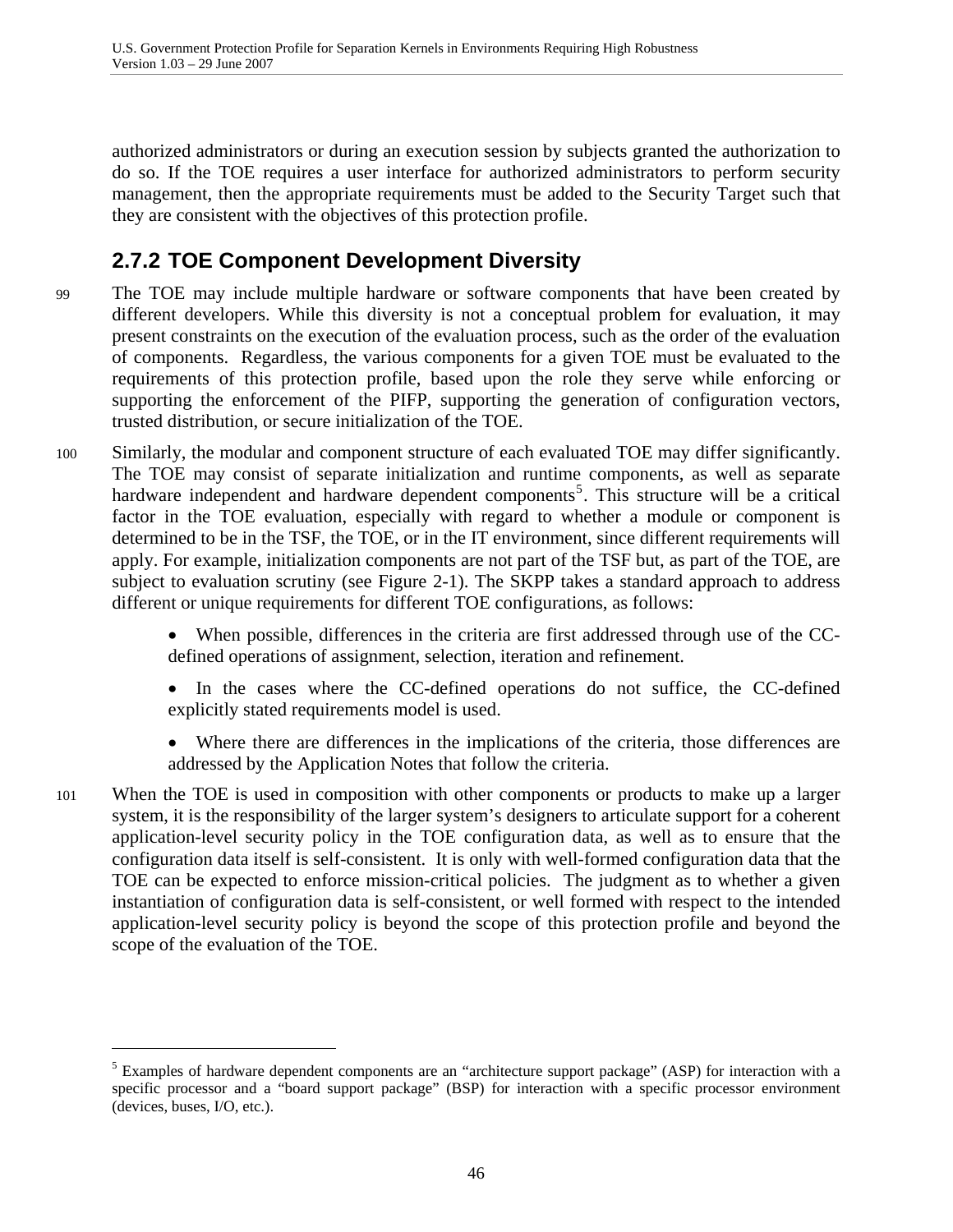## **2.8 Use of High Robustness**

102 A high robustness TOE is necessary protection for environments where the presence of both sophisticated threat agents and high value resources makes the likelihood of an attempted compromise high. An alternative perspective is to consider the damage to the organization that would result if a TOE compromise were to occur. "Likelihood of compromise" and "damage resulting from compromise" are parallel notions. They both are intrinsically linked to the value of the data being processed – the more valuable the data, the greater the likelihood that an adversary will attempt to compromise the TOE, similarly the greater the damage to the organization that would result from such compromise.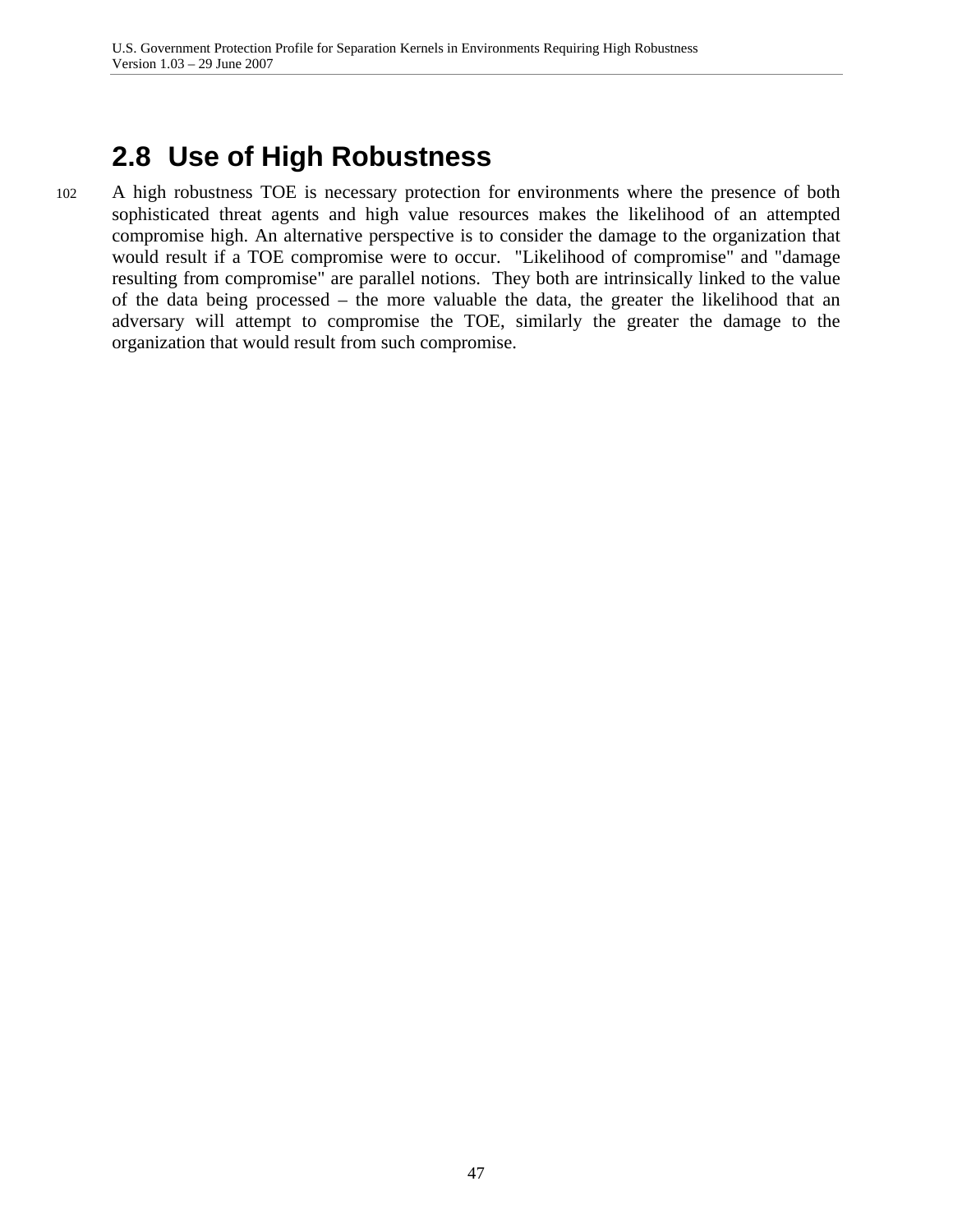# **3. TOE Security Environment**

103 This section defines the expected TOE security environment in terms of the threats, security assumptions, and the security policies that must be followed for the high robustness TOE.

## **3.1 Threats**

104 The following threats are addressed by PP compliant TOEs:

| <b>T.ADMIN ERROR</b>      | An administrator may incorrectly install or configure the<br>TOE (including the misapplication of the protections<br>afforded by the PIFP), or install a corrupted TOE<br>resulting in ineffective security mechanisms.                           |
|---------------------------|---------------------------------------------------------------------------------------------------------------------------------------------------------------------------------------------------------------------------------------------------|
| T.ALTERED_DELIVERY        | The TOE may be corrupted or otherwise modified<br>during delivery such that the on-site version does not<br>match the master distribution version.                                                                                                |
| T.CONFIGURATION_CHANGE    | The lack of TSF-enforced constraints on the ability of an<br>authorized subject to invoke or dictate how the TOE is<br>reconfigured may result in the TOE transitioning to an<br>insecure (unknown, inconsistent, etc) state.                     |
| T.CONFIGURATION_INTEGRITY | The TOE may be placed in a configuration that is not<br>consistent with that of the configuration vector due to<br>the improper loading of the configuration vector or<br>incorrect use of the configuration vector during TOE<br>initialization. |
| T.COVERT_CHANNEL_EXPLOIT  | An unauthorized information flow may occur between<br>partitions as a result of covert channel exploitation.                                                                                                                                      |
| T.DENIAL_OF_SERVICE       | A malicious subject may block others from system<br>resources (e.g., system memory, persistent storage, and<br>processing time) via a resource exhaustion attack.                                                                                 |
| T.INCORRECT_CONFIG        | The configuration vectors are not an accurate and<br>complete description of the operational configuration of<br>the TOE as used by an organization.                                                                                              |
| T.INCORRECT_LOAD          | The software portion of the TSF implementation and/or<br>configuration vectors are not correctly converted into a<br>TOE-useable form.                                                                                                            |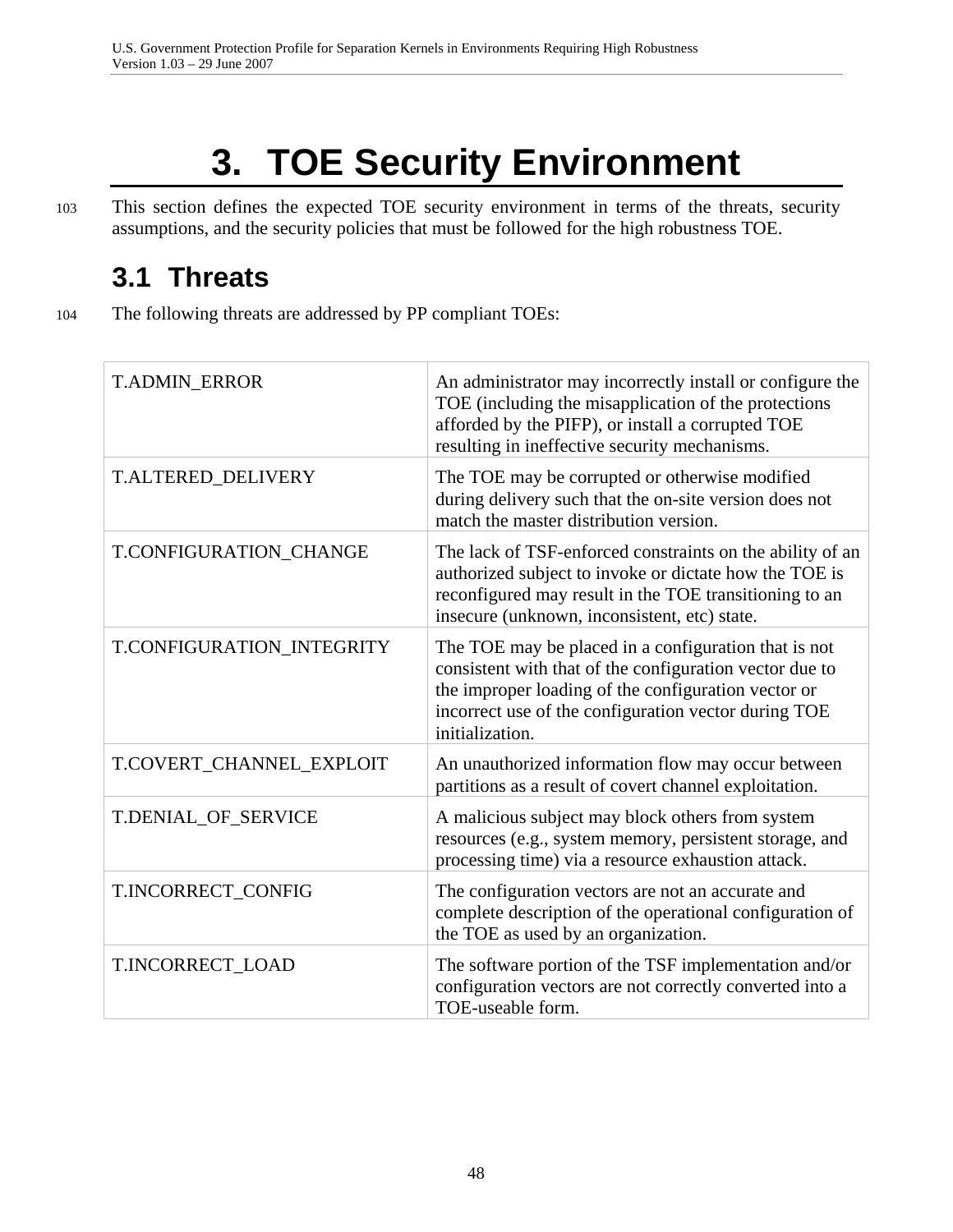| T.INSECURE_STATE      | The TOE may be placed in an insecure state as a result<br>of an erroneous initialization, halt, reconfiguration or<br>restart, transition to maintenance mode, or as a result of<br>an unsuccessful recovery from a system failure or<br>discontinuity. |
|-----------------------|---------------------------------------------------------------------------------------------------------------------------------------------------------------------------------------------------------------------------------------------------------|
| T.LEAST_PRIVILEGE     | The design and implementation of the TSF internals<br>may not suffice to limit the damage resulting from<br>accident, error or unauthorized use.                                                                                                        |
| T.POOR_DESIGN         | Unintentional or intentional errors in requirements<br>specification or design of the TOE may occur, leading to<br>flaws that may be exploited by a malicious subject.                                                                                  |
| T.POOR_IMPLEMENTATION | Unintentional or intentional errors in implementation of<br>the TOE design may occur, leading to flaws that may be<br>exploited by a malicious subject.                                                                                                 |
| T.POOR_TEST           | Lack of or insufficient evaluation and runtime tests to<br>demonstrate that all TOE security functions operate<br>correctly (including in a fielded TOE) may result in<br>incorrect TOE behavior being undiscovered.                                    |
| T.TSF_COMPROMISE      | A malicious subject may cause TSF data or executable<br>code to be inappropriately accessed (viewed, modified,<br>executed, or deleted).                                                                                                                |
| T.UNAUTHORIZED_ACCESS | A subject may gain access to resources or TOE security<br>management functions for which it is not authorized<br>according to the TOE security policy.                                                                                                  |

## **3.2 Security Policy**

122 The following organizational security policies are addressed by PP compliant TOEs:

| P.ACCOUNTABILITY       | The TOE shall provide the capability to make available<br>information regarding the occurrence of security relevant<br>events.                                                                                                                                               |
|------------------------|------------------------------------------------------------------------------------------------------------------------------------------------------------------------------------------------------------------------------------------------------------------------------|
| P.CONFIGURATION CHANGE | The TOE shall support the capability to perform a static<br>configuration change. The TOE may also provide the<br>capability for an authorized subject to select or redefine the<br>configuration vector to be used upon TOE startup, TOE<br>restart or TOE reconfiguration. |
| P.CRYPTOGRAPHY         | The TOE shall use NSA approved cryptographic<br>mechanisms.                                                                                                                                                                                                                  |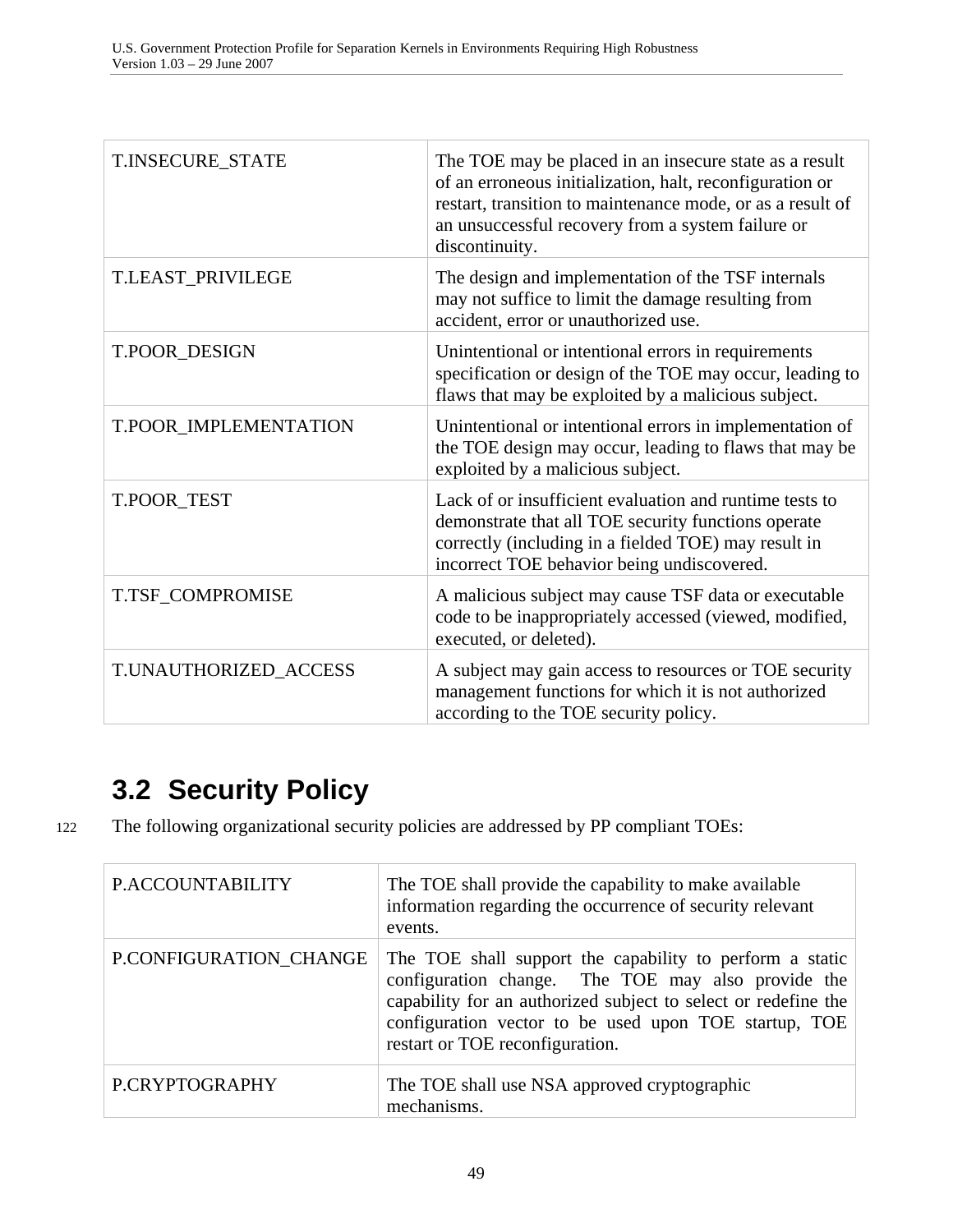| P.INDEPENDENT_TESTING                 | The TOE shall undergo independent testing.                                                                                                                                                |
|---------------------------------------|-------------------------------------------------------------------------------------------------------------------------------------------------------------------------------------------|
| P.RATINGS_MAINTENANCE                 | A plan for procedures and processes to maintain the TOE's<br>rating shall be in place to maintain the TOE's rating once it is<br>evaluated.                                               |
| P.SYSTEM_INTEGRITY                    | The TOE shall provide the ability to periodically validate its<br>correct operation.                                                                                                      |
| P.USER_GUIDANCE                       | The TOE shall provide documentation regarding the correct<br>use of the TOE security features.                                                                                            |
| P.VULNERABILITY ANALYSI<br>S_AND_TEST | The TOE shall undergo independent vulnerability analysis<br>and penetration testing by NSA to demonstrate that the TOE<br>is resistant to an attacker possessing a high attack potential. |

## **3.3 Security Usage Assumptions**

 $\overline{a}$ 

| 123 | The specific conditions below are assumed to exist in a PP-compliant TOE environment: |  |
|-----|---------------------------------------------------------------------------------------|--|
|     |                                                                                       |  |

| A.PHYSICAL           | It is assumed that the non-IT environment provides the TOE<br>with appropriate physical security commensurate with the<br>value of the IT assets protected by the TOE.                                                                                                                                                                                                                                         |
|----------------------|----------------------------------------------------------------------------------------------------------------------------------------------------------------------------------------------------------------------------------------------------------------------------------------------------------------------------------------------------------------------------------------------------------------|
| A.SUBJECT_ALLOCATION | It is assumed that a properly trained trusted individual will<br>create configuration vectors such that, for those partitions to<br>which subjects are allocated, each partition is allocated one or<br>more subjects (i.e., subjects with homogeneous access<br>requirements, or subjects with heterogeneous access<br>requirements) that are appropriate for the policy abstraction<br>supported by the TOE. |
| A.COVERT_CHANNELS    | If the TOE has covert storage and/or timing channels, then for<br>all subjects executing on that TOE, it is assumed that relative<br>to the IT assets to which they have access, those subjects will<br>have assurance sufficient to outweigh the risk that they will<br>violate the security policy of the TOE by using those covert<br>channels.                                                             |
| A.TRUSTED_FLOWS      | For any subject configured to have unrestricted access in<br>multiple policy equivalence classes, it is assumed that the<br>subject is trusted at least with assurance commensurate with<br>the value of the IT assets in all equivalence classes to which it<br>has access. <sup>6</sup>                                                                                                                      |

<span id="page-50-0"></span><sup>&</sup>lt;sup>6</sup> The TOE is allowed to be configured with multiple partitions representing a single policy equivalence class, and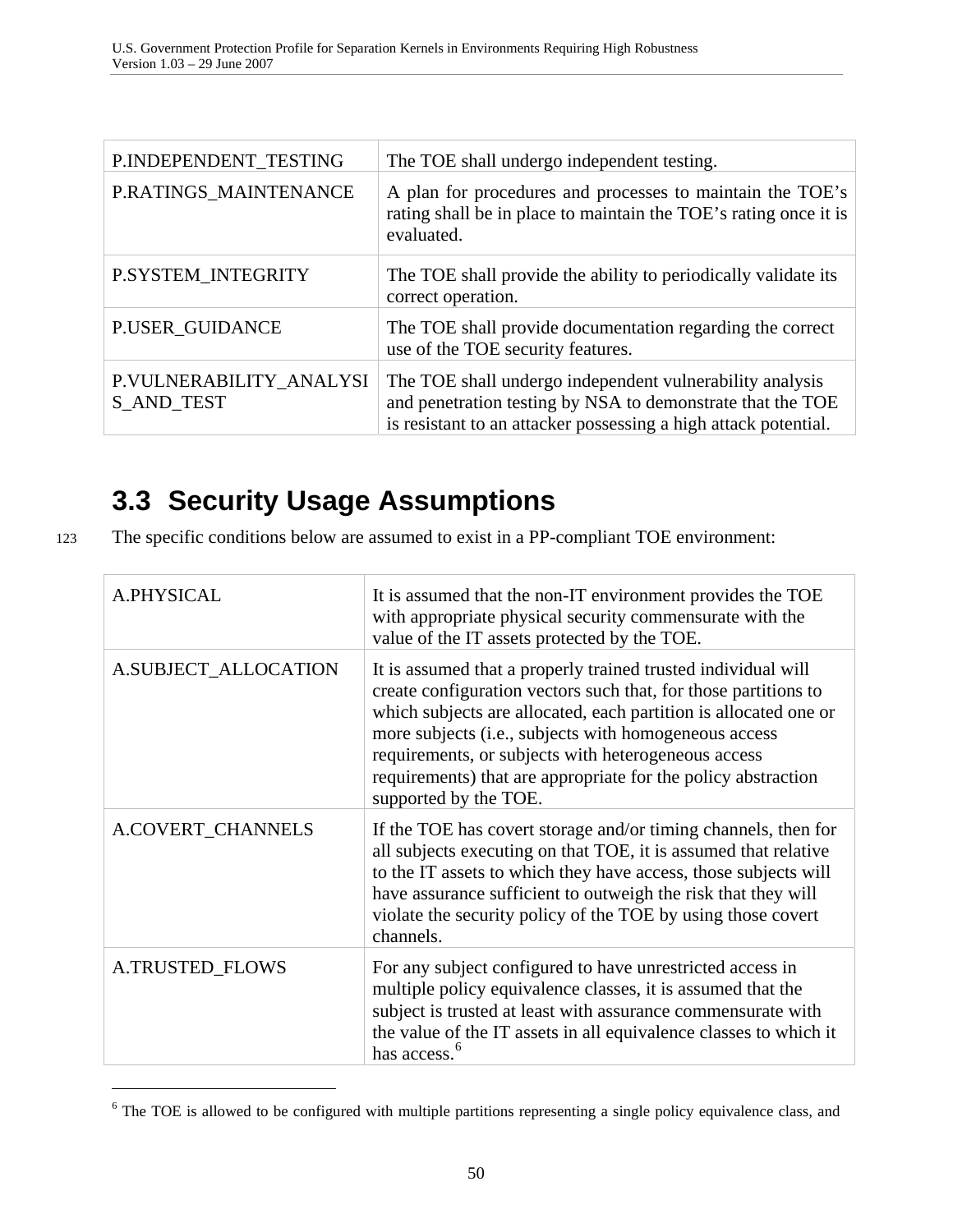| A.TRUSTED INDIVIDUAL | It is assumed that any individual allowed to perform<br>procedures upon which the security of the TOE may depend is<br>trusted with assurance commensurate with the value of the IT<br>assets. |
|----------------------|------------------------------------------------------------------------------------------------------------------------------------------------------------------------------------------------|
|----------------------|------------------------------------------------------------------------------------------------------------------------------------------------------------------------------------------------|

 $\overline{a}$ 

the resources in such a group of partitions would be treated equivalently with respect to the Partition Flow Rule of the PIFP. For example, it might be desirable in a larger system that is built on an SKPP TOE for multiple TOE partitions to be interpreted as "SECRET" in the application domain. To support this, the TOE configuration data could be created to allow both read and write between each of those partitions. Refer to Section 7 for further discussion of rationale for this assumption.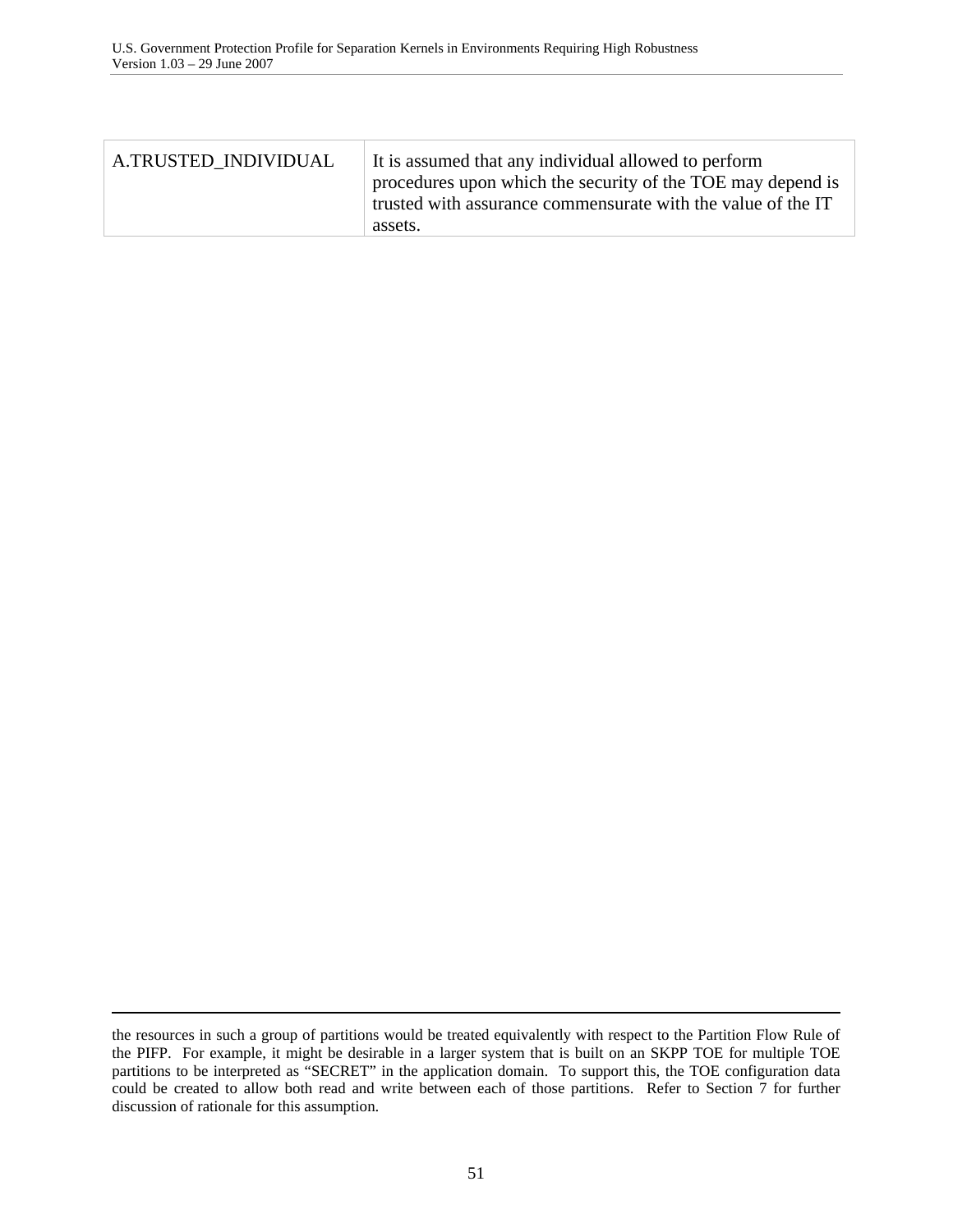# **4. Security Objectives**

- 
- 124 This section defines the security objectives for the TOE and its environment. These objectives are suitable to counter all identified threats and cover all identified organizational security policies and assumptions. The security objectives allocated to the TOE are identified with "O." preceding the name of the objective. The security objectives allocated to the environment are identified with "OE." preceding the name of the objective.

## **4.1 TOE Security Objectives**

| <b>O.ACCESS</b>            | The TOE will ensure that subjects gain only<br>authorized access to exported resources.                                                                                                                                                                                     |
|----------------------------|-----------------------------------------------------------------------------------------------------------------------------------------------------------------------------------------------------------------------------------------------------------------------------|
| O.ADMIN_GUIDANCE           | The TOE will provide administrators with the<br>necessary information for secure management of the<br>TOE.                                                                                                                                                                  |
| O.AUDIT_GENERATION         | The TOE will provide the capability to detect,<br>generate and export audit records for security relevant<br>auditable events.                                                                                                                                              |
| O.AUTHORIZED_SUBJECT       | The TOE will ensure that only authorized subjects are<br>allowed to access restricted resources.                                                                                                                                                                            |
| <b>O.BOUNDED EXECUTION</b> | The TOE will exhibit predictable and worst-case<br>bounded execution behavior.                                                                                                                                                                                              |
| O.CHANGE_MANAGEMENT        | The configuration of, and all changes to, the<br>configuration items that comprise the TOE and its<br>development evidence will be analyzed, tracked, and<br>controlled by trusted individuals throughout the TOE's<br>development.                                         |
| O.CONFIGURATION_CHANGE     | The TOE will support the capability to perform a static<br>configuration change. The TOE may also provide the<br>capability for an authorized subject to select or<br>redefine the configuration vector to be used upon TOE<br>startup, TOE restart or TOE reconfiguration. |
| O.CORRECT_CONFIG           | The TOE will provide procedures and mechanisms to<br>generate the configuration vectors such that they<br>accurately describe the operational configuration of<br>the TOE as used by an organization.                                                                       |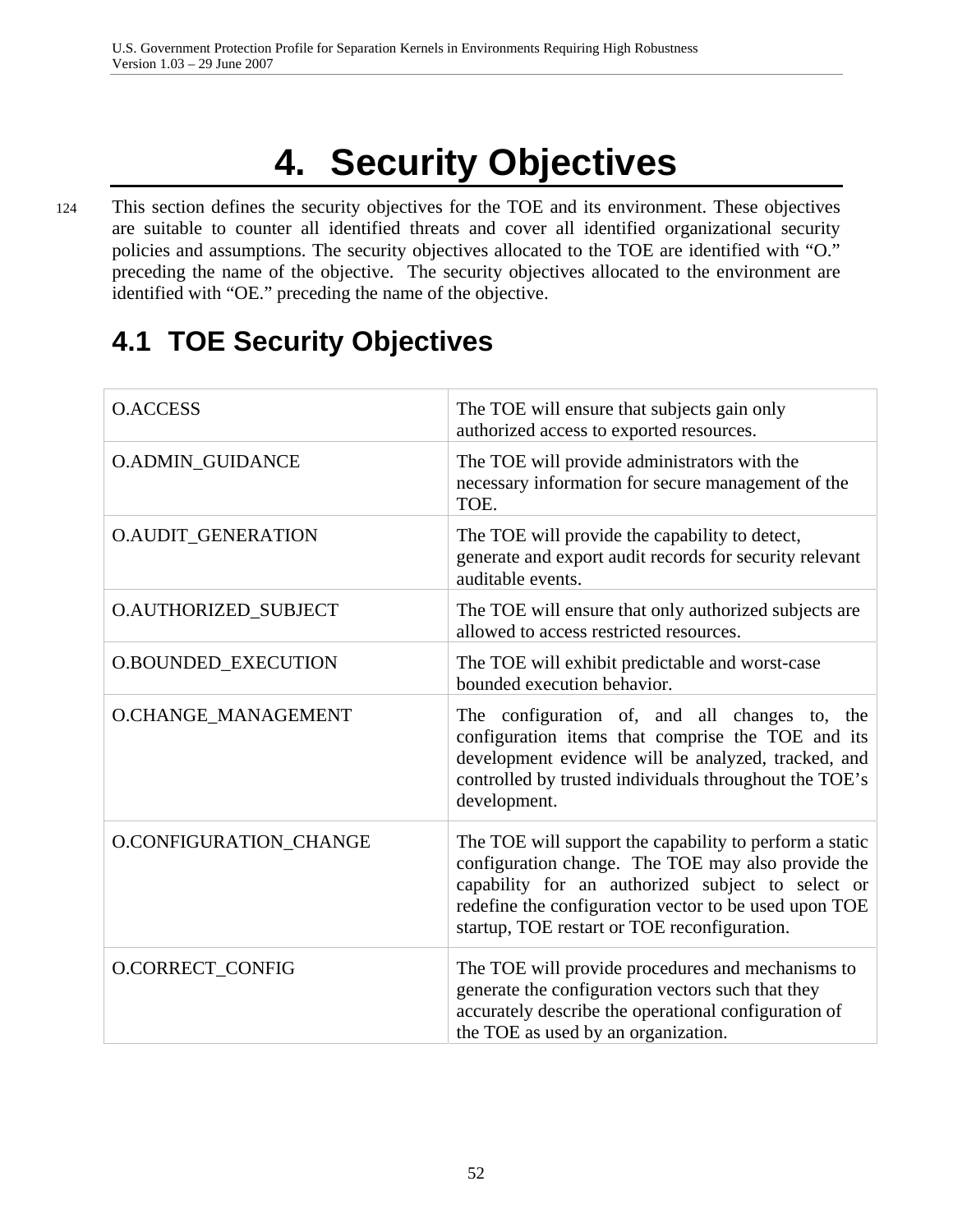| O.CORRECT_INIT             | The TOE will provide mechanisms to correctly<br>transfer the software portion of the TSF<br>implementation and TSF data into the TSF's security<br>domain and to correctly establish the TOE in an<br>operational configuration consistent with the<br>configuration vector that defines the configuration<br>data.                                                      |
|----------------------------|--------------------------------------------------------------------------------------------------------------------------------------------------------------------------------------------------------------------------------------------------------------------------------------------------------------------------------------------------------------------------|
| O.CORRECT_LOAD             | The TOE will provide procedures and mechanisms to<br>correctly convert the software portion of the TSF<br>implementation and/or configuration vectors into a<br>TOE-useable form.                                                                                                                                                                                        |
| O.CORRECT_TSF_OPERATION    | The TOE will provide a runtime self-test capability.                                                                                                                                                                                                                                                                                                                     |
|                            | The TOE will provide the means for an authorized<br>subject to invoke and obtain the results of the self-test.                                                                                                                                                                                                                                                           |
|                            | The TOE will take action in response to any failure of<br>a runtime self-test capability.                                                                                                                                                                                                                                                                                |
| O.COVERT_CHANNEL_ANALYSIS  | The TOE will undergo appropriate covert channel<br>analysis by NSA to demonstrate that the TOE satisfies<br>covert channel mitigation metrics.                                                                                                                                                                                                                           |
| O.CRYPTOGRAPHY             | The TOE will use NIST FIPS-validated cryptography<br>as a baseline with additional NSA-approved methods<br>for key management (i.e., generation, access,<br>distribution, destruction, handling, and storage of<br>keys) and for cryptographic operations (i.e.,<br>encryption, decryption, signature, hashing, key<br>exchange, and random number generation services). |
| O.FUNCTIONAL_TESTING       | The TOE will undergo independent security functional<br>testing that demonstrates the TSF satisfies the security<br>functional requirements.                                                                                                                                                                                                                             |
| <b>O.INIT_SECURE_STATE</b> | The TOE will provide mechanisms to transition the<br>TSF to an initial secure state without protection<br>compromise.                                                                                                                                                                                                                                                    |
| O.INSTALL_GUIDANCE         | The TOE will be delivered with the appropriate<br>installation guidance to establish and maintain TOE<br>security.                                                                                                                                                                                                                                                       |
| O.INTERNAL_LEAST_PRIVILEGE | The entire TSF will be structured to achieve the<br>principle of least privilege among TSF modules.                                                                                                                                                                                                                                                                      |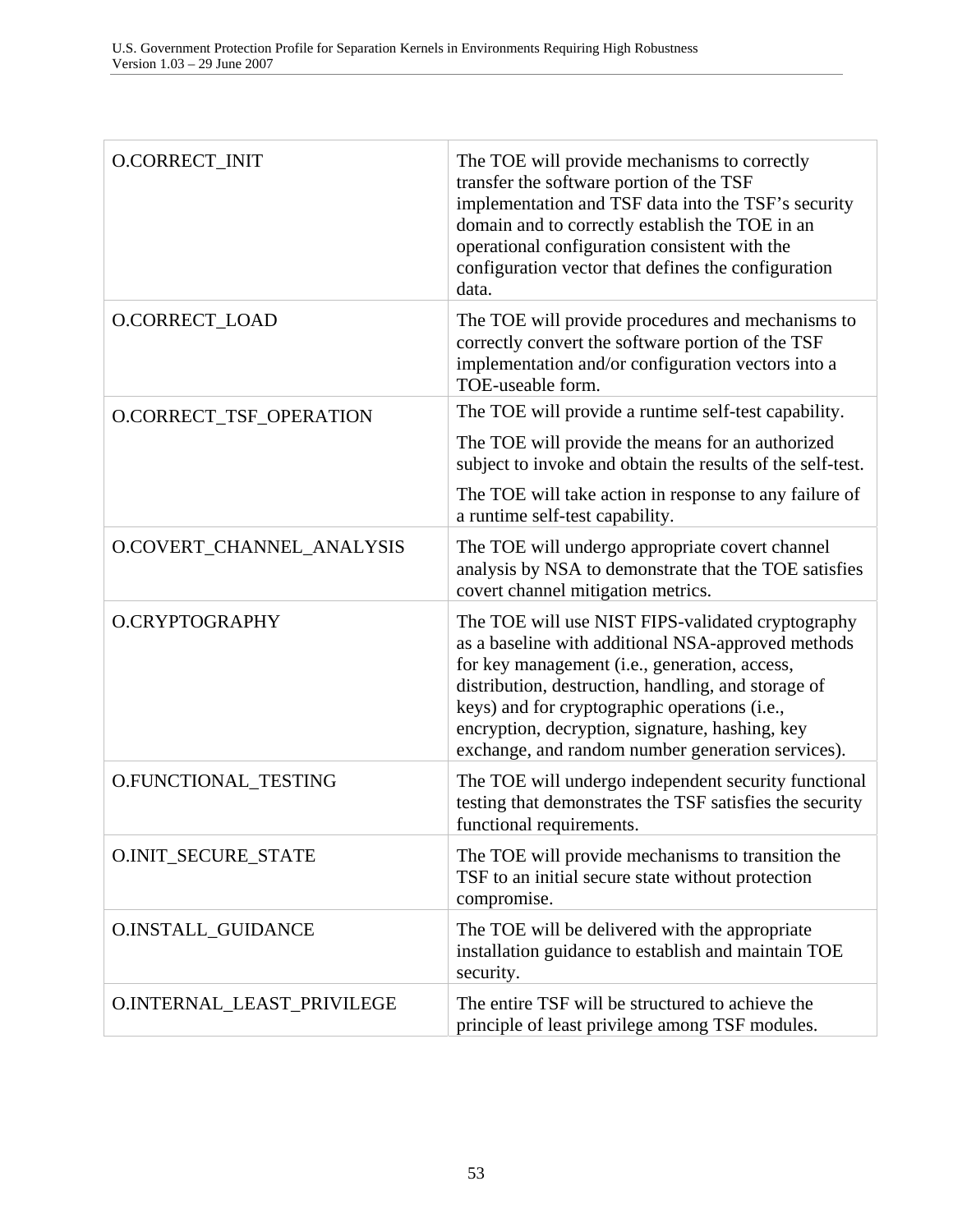| <b>O.MANAGE</b>         | The TOE will provide all the functions necessary to<br>support the administrative users and authorized<br>subjects in their management of the TOE security<br>functions and configuration data, and restrict these<br>functions from use by unauthorized subjects.                     |
|-------------------------|----------------------------------------------------------------------------------------------------------------------------------------------------------------------------------------------------------------------------------------------------------------------------------------|
| O.RATINGS_MAINTENANCE   | Procedures and processes to maintain the TOE's rating<br>will be documented.                                                                                                                                                                                                           |
| O.RECOVERY_SECURE_STATE | The TOE will provide procedures and/or mechanisms,<br>which can be used in the event of failure, faults, or<br>discontinuity, to preserve secure state and to transition<br>the TSF back to a secure state without protection<br>compromise.                                           |
| O.REFERENCE_MONITOR     | The TOE will provide a reference validation<br>mechanism responsible for the enforcement of the<br>TSP.                                                                                                                                                                                |
|                         | The reference validation mechanism will execute in its<br>own security domain.                                                                                                                                                                                                         |
|                         | The reference validation mechanism must be tamper<br>proof, its enforcement functions must be always<br>invoked, and its design and implementation must be of<br>size and complexity small enough to be subject to<br>analysis and tests, the completeness of which can be<br>assured. |
| O.RESIDUAL_INFORMATION  | The TOE will ensure that any information contained in<br>a protected resource is not released to subjects when<br>the resource is reallocated.                                                                                                                                         |
| O.RESOURCE_ALLOCATION   | The TOE will provide mechanisms that enforce<br>constraints on the allocation of exported TOE<br>resources.                                                                                                                                                                            |
| O.SECURE_STATE          | The TOE will preserve secure state during an<br>execution session.                                                                                                                                                                                                                     |
| O.SOUND_DESIGN          | The TOE will be designed using sound design<br>principles and techniques which will be accurately<br>documented.                                                                                                                                                                       |
|                         | The TOE design will be completely and accurately<br>documented.                                                                                                                                                                                                                        |
| O.SOUND_IMPLEMENTATION  | The implementation of the TOE will be an accurate<br>instantiation of its design.                                                                                                                                                                                                      |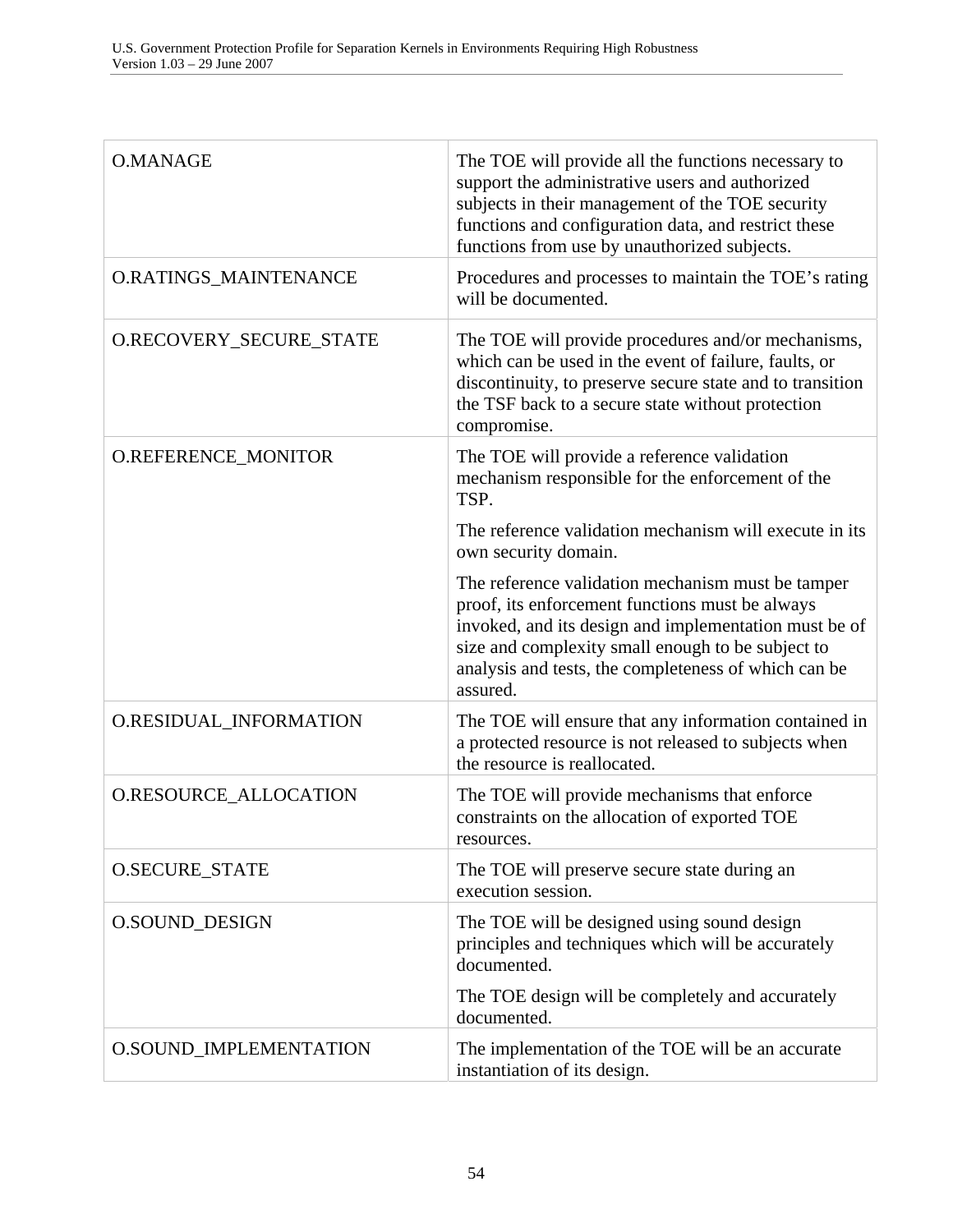| O.SUBJECT_ISOLATION           | The TOE will provide mechanisms to protect each<br>subject from unauthorized interference by other<br>subjects.                                                                                                                                        |
|-------------------------------|--------------------------------------------------------------------------------------------------------------------------------------------------------------------------------------------------------------------------------------------------------|
| <b>O.TRANSITION</b>           | The TOE will provide the capabilities for an<br>authorized subject to restart the TOE, halt the TOE<br>and transition the TOE into maintenance mode.                                                                                                   |
| O.TRUSTED_DELIVERY            | The integrity of the TOE must be protected during the<br>initial delivery and subsequent updates, and verified to<br>ensure that the on-site version matches the master<br>distribution version.                                                       |
| O.TSF_INTEGRITY               | The TOE will verify the integrity of the TSF code and<br>data.                                                                                                                                                                                         |
| O.USER_GUIDANCE               | The TOE will provide users with the necessary<br>information for secure use of the TOE.                                                                                                                                                                |
| O.VULNERABILITY_ANALYSIS_TEST | The TOE will undergo independent vulnerability<br>analysis and penetration testing by NSA to<br>demonstrate the design and implementation of the<br>TOE does not allow attackers with high attack<br>potential to violate the TOE's security policies. |

## **4.2 Environment Security Objectives**

| <b>OE.PHYSICAL</b>    | Physical security will be provided for the TOE by the<br>non-IT environment commensurate with the value of<br>the IT assets protected by the TOE.                                                                                                                                                                                                                                           |
|-----------------------|---------------------------------------------------------------------------------------------------------------------------------------------------------------------------------------------------------------------------------------------------------------------------------------------------------------------------------------------------------------------------------------------|
| OE.SUBJECT ALLOCATION | A properly trained trusted individual will create<br>configuration vectors such that, for those partitions to<br>which subjects are allocated, each partition is allocated<br>one or more subjects (i.e., subjects with homogeneous<br>access requirements, or subjects with heterogeneous<br>access requirements) that are appropriate for the policy<br>abstraction supported by the TOE. |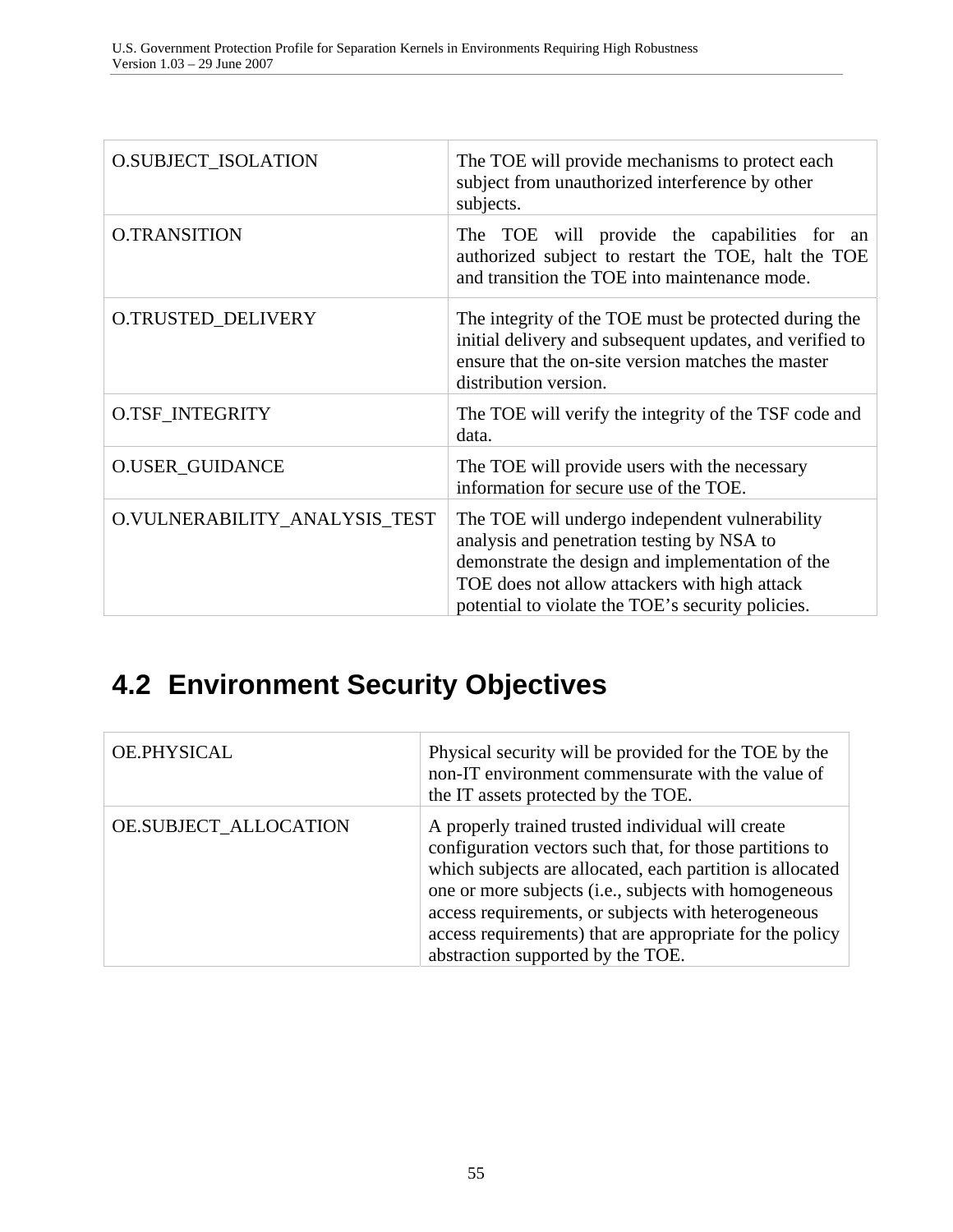| OE.COVERT_CHANNELS      | If the TOE has covert storage and/or timing channels,<br>then all subjects executing on that TOE will, relative<br>to the IT assets to which they have access, have<br>assurance sufficient to outweigh the risk that they will<br>violate the security policy of the TOE by using those<br>covert channels.                                                                                                                  |
|-------------------------|-------------------------------------------------------------------------------------------------------------------------------------------------------------------------------------------------------------------------------------------------------------------------------------------------------------------------------------------------------------------------------------------------------------------------------|
| <b>OE.TRUSTED FLOWS</b> | For each configuration of the TOE, a partial order of<br>the flows that are allowed between policy equivalence<br>classes will be identified <sup>7</sup> . Any subject allowed by the<br>configuration data to cause information flow that is<br>contrary to the partial order will be trusted at least with<br>assurance commensurate with the value of the IT<br>assets in all equivalence classes to which it has access. |
| OE.TRUSTED INDIVIDUAL   | Any individual allowed to perform procedures upon<br>which the security of the TOE may depend must be<br>trusted with assurance commensurate with the value of<br>the IT assets.                                                                                                                                                                                                                                              |

 $\overline{a}$ 

<span id="page-56-0"></span><sup>&</sup>lt;sup>7</sup> The partial ordering and equivalence class properties of a lattice flow policy are described by Denning [9].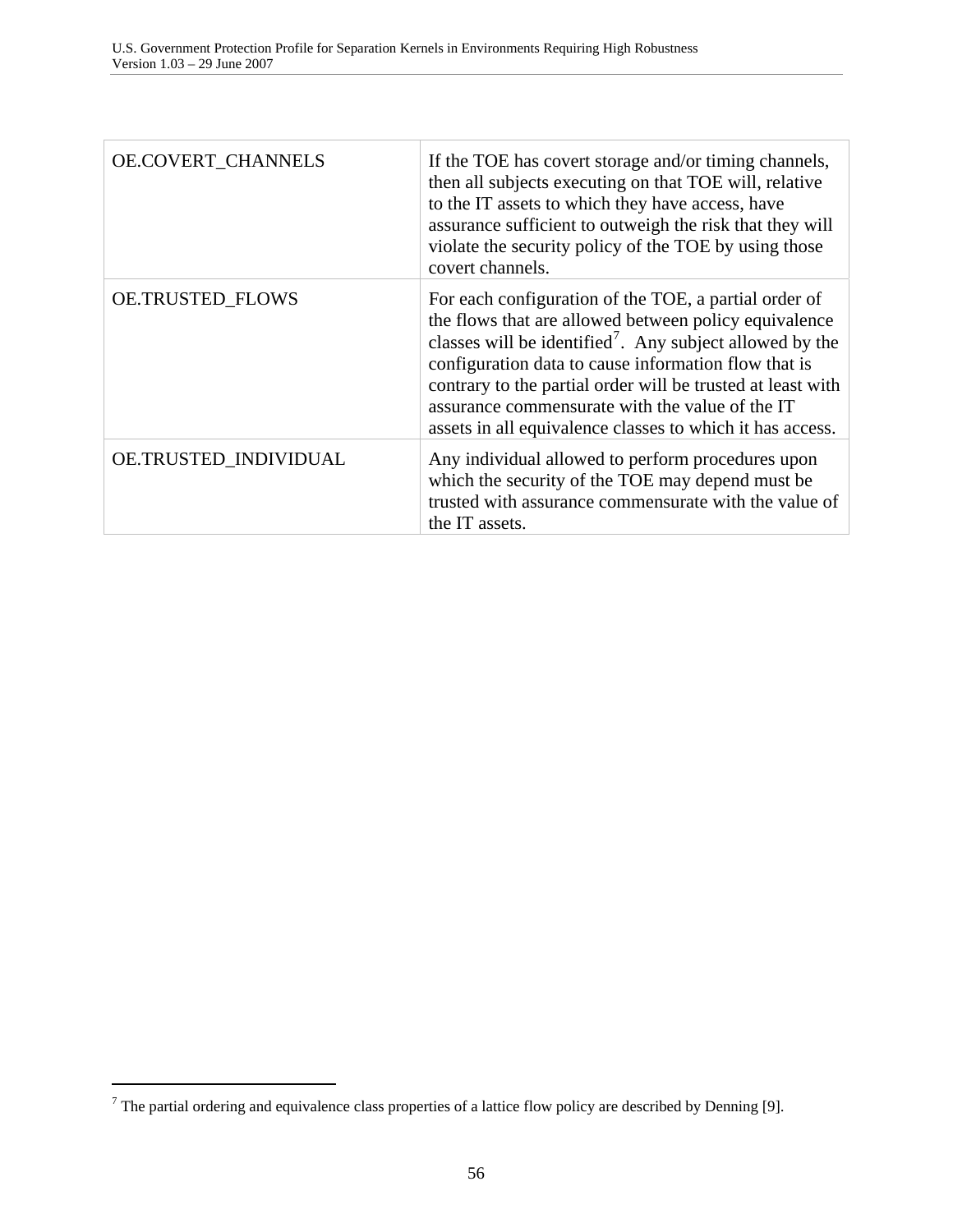# **5. TOE Security Functional Requirements**

125 This section contains the requirements for the TOE security functions (TSF). The requirements are applied against the TOE in conjunction with the underlying hardware that supports it. The requirements contained in this section are either selected from Part 2 of the CC or are explicitly stated in accordance with the CC rules for explicitly stated requirements (refer to CC Part III APE\_SRE). Table 5.1 lists the explicitly stated functional requirements in this section.

| <b>Explicit Component</b> | <b>Component Behavior Name</b>                                |
|---------------------------|---------------------------------------------------------------|
| FAU_SAR_EXP.1             | <b>Audit Review</b>                                           |
| FAU_SEL_EXP.1             | Selective Audit                                               |
| FIA_ATD_EXP.1             | Partition, Subject and Exported Resource Attribute Definition |
| FIA_USB_EXP.1             | Partition, Subject and Exported Resource Attribute Binding    |
| FMT_MCD_EXP.1             | Management of Configuration Data                              |
| FMT_MSA_EXP.1             | <b>Management of Security Attributes</b>                      |
| FMT_MSA_EXP.3             | <b>Static Policy Attribute Initialization</b>                 |
| FPT_CFG_EXP.1             | <b>Configuration Change</b>                                   |
| FPT_ESS_EXP.1             | <b>Establishment of Secure State</b>                          |
| FPT_HLT_EXP.1             | <b>TOE Halt</b>                                               |
| FPT_MTN_EXP.1             | <b>TOE Maintenance</b>                                        |
| FPT_MTN_EXP.2             | <b>TOE Maintenance Secure</b>                                 |
| FPT_PLP_EXP.1             | <b>TSF Least Privilege</b>                                    |
| FPT_RCV_EXP.2             | <b>Automated Recovery</b>                                     |
| FPT_RST_EXP.1             | <b>TOE Restart</b>                                            |
| FPT_TST_EXP.1             | <b>TSF Testing</b>                                            |
| FRU_PRU_EXP.1             | <b>TSF Predictable Resource Utilization</b>                   |

|  |  | <b>Table 5.1. Explicitly Stated Functional Requirements</b> |
|--|--|-------------------------------------------------------------|
|  |  |                                                             |

## **5.1 Security Audit (FAU)**

## **5.1.1 Security Audit Automatic Response (FAU\_ARP)**

5.1.1.1 Security Alarms (FAU\_ARP.1)

#### FAU\_ARP.1.1 **Refinement:** The TSF shall take [assignment: *list of the actions to take*] upon detection of **any failure of the tests defined in FPT\_AMT.1 and FPT\_TST.1**. 1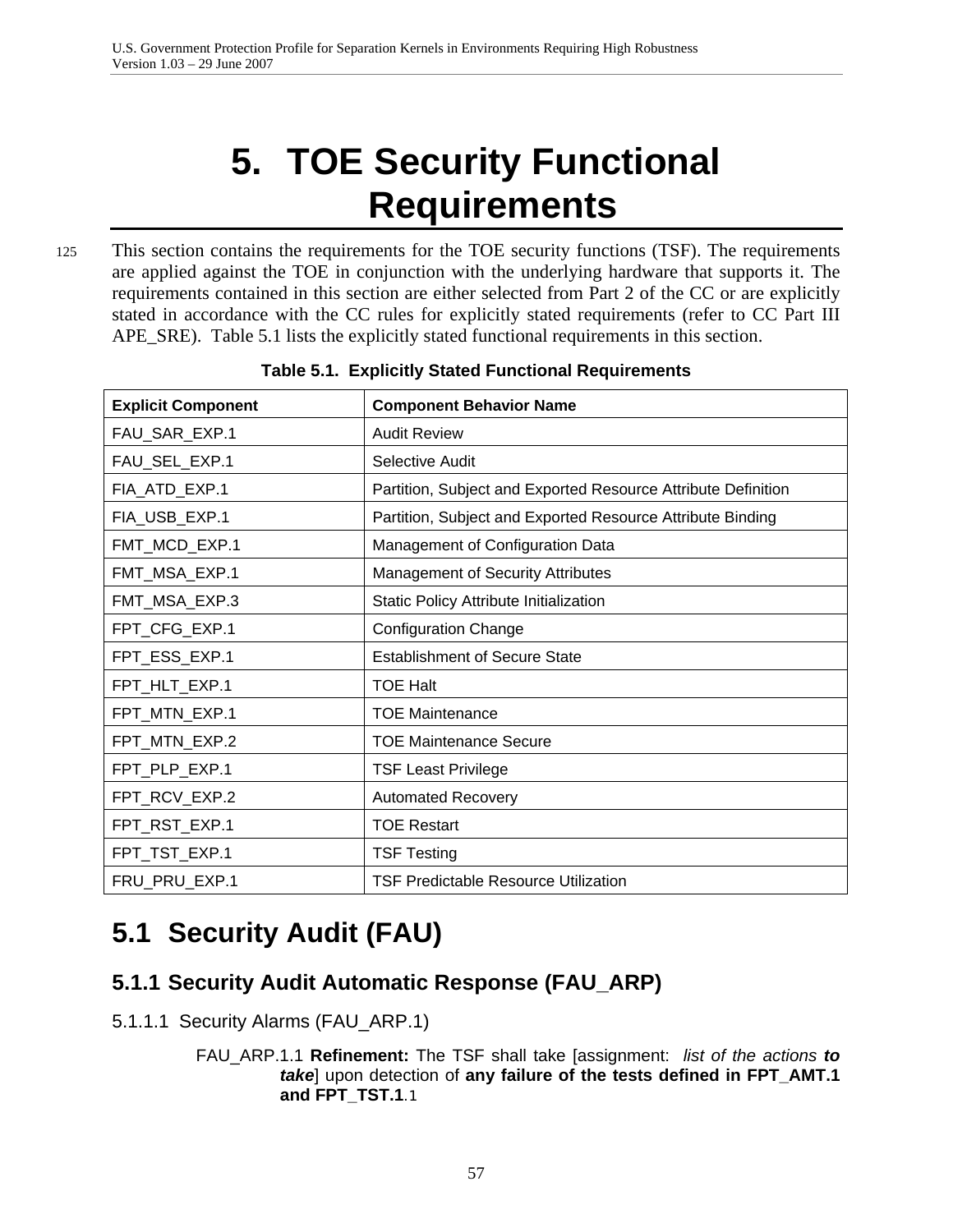*Application Note: The TSF must take some action. The ST author is to fill in the open assignment with the list of actions that are applicable for the TOE's intended use, with particular attention to providing the ability for the TOE to support system-level requirements for fault/failure detection and response. Acceptable actions include a means to notify the IT environment or explicit action taken by the TSF (e.g., shutdown, reconfiguration).* 

### **5.1.2 Security Audit Data Generation (FAU\_GEN)**

5.1.2.1 Audit Data Generation (FAU\_GEN.1)

FAU\_GEN.1.1-NIAP-0407 The TSF shall be able to generate an audit record of the following auditable events:

- a) Start-up and shutdown of the audit functions;
- b) All auditable events for the basic level of audit;
- c) **All auditable events listed in Table 5.2; and**
- d) [selection: [assignment: *all auditable events at a basic level of audit introduced by the inclusion of additional SFRs determined by the ST author*], [assignment: *all auditable events commensurate with a basic level of audit introduced by the inclusion of explicit requirements determined by the ST author*], **"***no additional events"*]
- *Application Note: For the selection, the ST author should choose one or both of the assignments (as detailed in the following paragraphs), or select "no additional events".*

*For the first assignment in the selection, the ST author augments the table (or lists explicitly) the audit events associated with the basic level of audit for any SFRs that the ST author includes in the ST that are not included in this PP.* 

*Likewise, for the second assignment the ST author includes audit events that may arise due to the inclusion of any explicit requirements in the ST that are not already in the PP. Because "basic" audit is not defined for such requirements, the ST author will need to determine a set of events that are commensurate with the type of information that is captured at the basic level for similar requirements.* 

*If no additional (CC or explicit) SFRs are included, or if additional SFRs are included that do not have "basic" audit associated with them, then it is acceptable to assign "no additional events" in this item.* 

*In determining whether or not added functionality should have auditable events, the ST author is to assess the added functionality in terms of its conceptual relationship with the core functionality expressed in this PP and their corresponding requirements for auditable events. As an example: FAU\_SEL\_EXP.1 requires that the set of auditable events be statically determined prior to execution of the TSF and that the set of auditable events are not modifiable during runtime. Since there is no capability to modify the audit behavior at runtime, there is no requirement to audit changes to the runtime behavior. However, should the ST author provide the capability for authorized subjects to modify the behavior of the audit mechanism during runtime, then any such runtime modification constitutes an auditable event.* 

*Application Note: The audit record structure is to be documented in the administrative guidance as required by AGD\_ADM\_EXP.1.14C. The TSF is expected to identify each auditable event and to capture data that characterizes each auditable event as defined in Table 5-2 Auditable Events. The TSF is not required to notify the IT environment of the existence of the audit data and the TSF is not required to "push" the information to the IT environment.*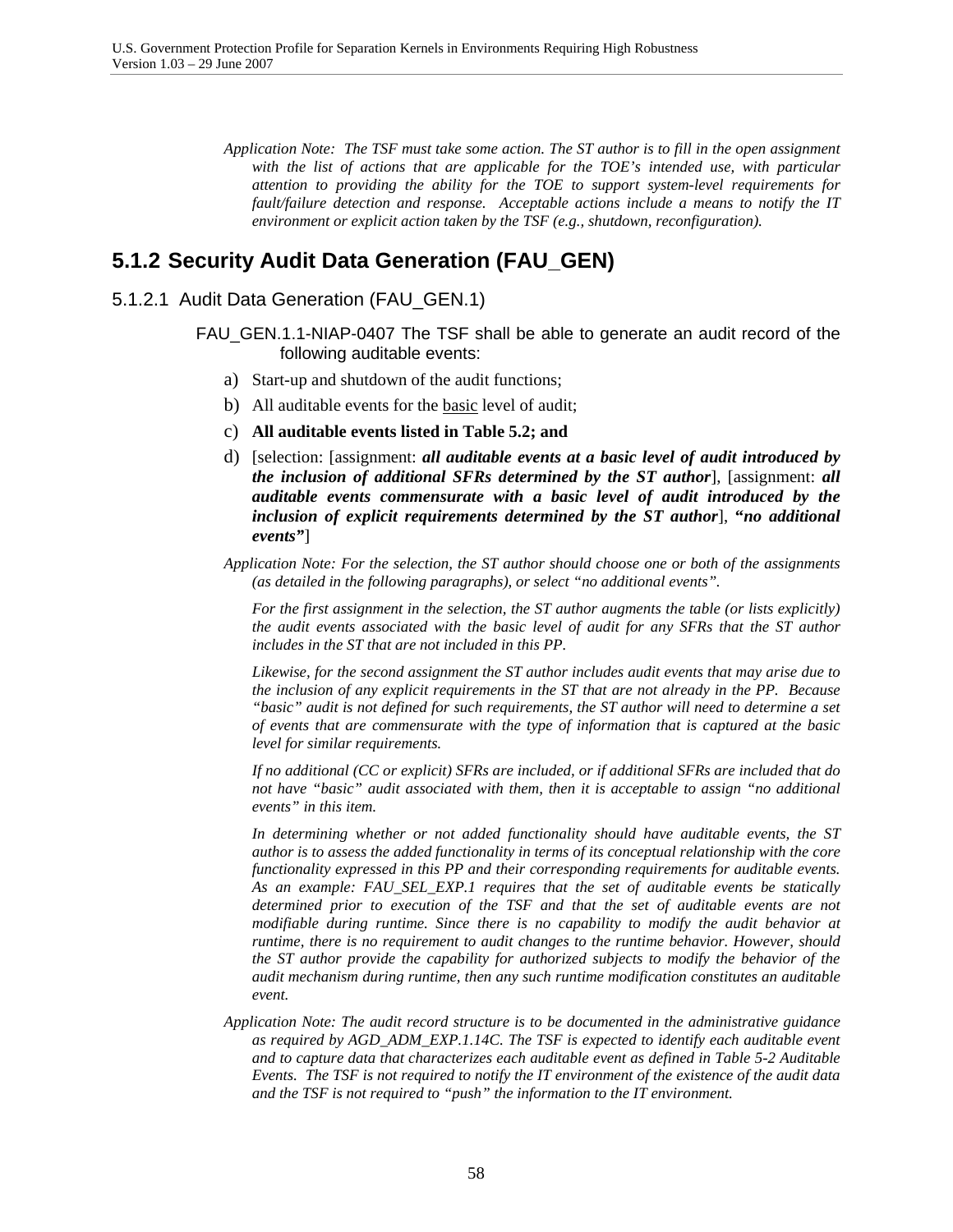*Application Note: It is common that for purposes of engineering analysis, embedded system components record operational and health and status data to support post-operation analysis and debugging. This data is referred to as instrumentation. This data is not necessarily security relevant, that is, not associated with enforcement of the security policy by the TSF. The audit data generation requirements in this PP should not be confused with instrumentation requirements levied by applications. This protection profile does not forbid integrating audit data with instrumentation data. However, if a single mechanism is used to manage both, then all collected data must be protected as security-relevant audit data per the requirements in this profile.* 

| <b>Security Functional</b><br><b>Requirement</b>                                                     | Audit events prompted by requirement                                                                                                                                                                                                                  |
|------------------------------------------------------------------------------------------------------|-------------------------------------------------------------------------------------------------------------------------------------------------------------------------------------------------------------------------------------------------------|
| Security Alarms (FAU_ARP.1)                                                                          | Actions taken due to failure of TSF self tests and tests defined in<br>$\bullet$<br>FPT_AMT.1.1                                                                                                                                                       |
|                                                                                                      | Application Note: TSF self tests include the suite of tests to determine the<br>correct operation of the software portion of the TSF implementation and the<br>TSF integrity tests for verification of TSF data and TSF executable code<br>integrity. |
| <b>Audit Data Generation</b><br>(FAU_GEN.1)                                                          | (None)                                                                                                                                                                                                                                                |
| Explicit: Audit Review<br>(FAU_SAR_EXP.1)                                                            | (None)                                                                                                                                                                                                                                                |
| <b>Explicit: Selective Audit</b><br>(FAU_SEL_EXP.1)                                                  | (None)                                                                                                                                                                                                                                                |
| <b>Complete Information Flow</b><br>Control (for Information Flow<br>Control Policy) (FDP_IFC.2)     | (None)                                                                                                                                                                                                                                                |
| <b>Simple Security Attributes</b><br>$(FDP_IFF.1)$                                                   | Denial of requested operation<br>$\bullet$                                                                                                                                                                                                            |
| <b>Limited Illicit Information Flows</b><br>(FDP_IFF.3)                                              | The use of identified illicit information flow channels<br>$\bullet$                                                                                                                                                                                  |
| <b>Explicit: Full Residual</b><br><b>Information Protection</b><br>(FDP_RIP.2)                       | (None)                                                                                                                                                                                                                                                |
| Explicit: Partition, Subject and<br><b>Exported Resource Attribute</b><br>Definition (FDP_ATD_EXP.1) | (None)                                                                                                                                                                                                                                                |
| <b>Explicit: User-Subject Binding</b><br>(FIA_USB_EXP.1 (1), (2), (3))                               | Unsuccessful binding of security attributes to individual partitions,<br>$\bullet$<br>subjects, non-subject exported resources                                                                                                                        |
| Explicit: Management of<br><b>Configuration Data</b><br>(FMT_MCD_EXP.1)                              | (None)                                                                                                                                                                                                                                                |
| <b>Management of Security</b><br>Functions (FMT_MOF.1)                                               | (None)                                                                                                                                                                                                                                                |

#### **Table 5.2. Auditable Events**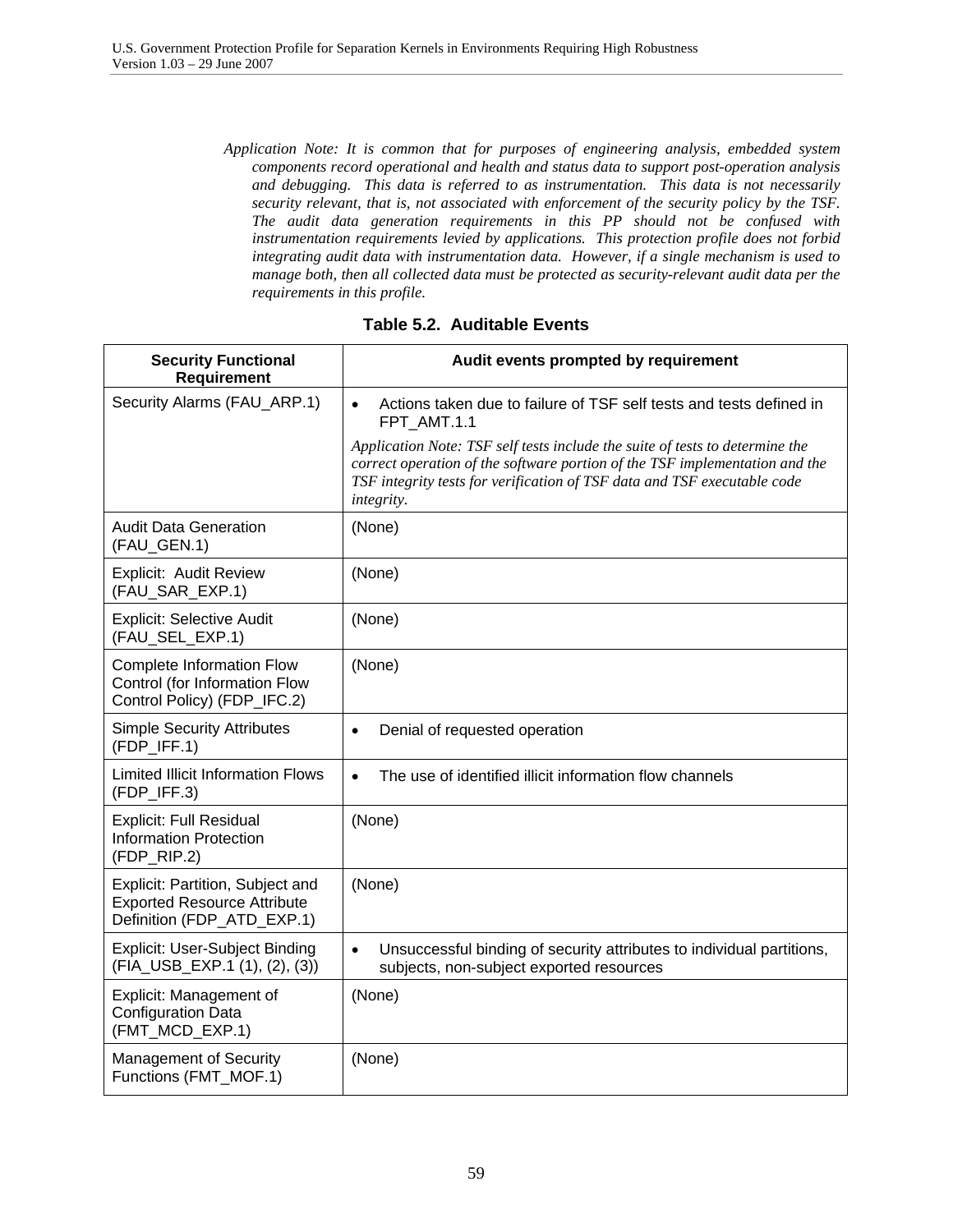| Explicit: Management of<br><b>Security Attributes</b><br>(FMT_MSA_EXP.1) | (None)                                                                                                                                                          |
|--------------------------------------------------------------------------|-----------------------------------------------------------------------------------------------------------------------------------------------------------------|
| <b>Static Policy Attribute</b><br>Initialization (FMT_MSA.3)             | Any TSF assignment of a restrictive default value<br>$\bullet$                                                                                                  |
| Management of TSF Data<br>(FMT_MTD.1)                                    | (None)                                                                                                                                                          |
| Secure TSF Data (FMT_MTD.3)                                              | Rejection of specified values for TSF data<br>$\bullet$                                                                                                         |
| Specification of Management<br>Functions (FMT_SMF.1)                     | (None)                                                                                                                                                          |
| <b>Underlying Abstract Machine</b><br>Test (FPT_AMT.1)                   | Failures detected by tests of the underlying abstract machine and<br>$\bullet$<br>the results of the tests                                                      |
| <b>Explicit: Configuration Change</b><br>(FPT_CHG_EXP.1)                 | All requests for a configuration change<br>$\bullet$                                                                                                            |
| Explicit: Establishment of<br><b>Secure State</b><br>(FPT_ESS_EXP.1)     | Startup of the TOE, i.e., successful and unsuccessful<br>$\bullet$<br>establishment of secure state                                                             |
| Failure with Preservation of<br>Secure State (FPT_FLS.1)                 | Failures detected by the FPT_AMT.1 and FMT_TST.1 tests<br>$\bullet$<br>Other TSF failures specified in the assignment statement of<br>$\bullet$<br>FPT_FLS.1.1b |
| Explicit: TOE Halt<br>(FPT_HLT_EXP.1)                                    | (None)                                                                                                                                                          |
| <b>Explicit: TOE Maintenance</b><br>(FPT_MTN_EXP.1)                      | Halt of the TOE when the TSF is unable to preserve secure state<br>$\bullet$<br>after transitioning to maintenance mode from a secure state                     |
| <b>Explicit: TOE Maintenance</b><br>Secure (FPT_MTN_EXP.2)               | (None)                                                                                                                                                          |
| <b>Explicit: TSF Least Privilege</b><br>(FPT_PLP_EXP.1)                  | (None)                                                                                                                                                          |
| <b>Explicit: Automated Recovery</b><br>(FPT_RCV_EXP.2)                   | TOE condition that causes the TSF to be in an insecure state<br>Action taken to attempt to recover the TOE to a secure state<br>$\bullet$                       |
| <b>Function Recovery</b><br>(FPT_RCV.4)                                  | The inability of the TOE to return to a secure state after failure of a<br>$\bullet$<br>security function                                                       |
|                                                                          | The detection of a failure of a security function<br>٠                                                                                                          |
| <b>Explicit: TOE Restart</b><br>(FPT_RST_EXP.1)                          | (None)                                                                                                                                                          |
| Non-Bypassability of the TSF<br>(FPT_RVM.1)                              | (None)                                                                                                                                                          |
| Complete Reference Monitor<br>(FPT_SEP.3)                                | (None)                                                                                                                                                          |
| Reliable Time Stamp<br>(FPT_STM.1)                                       | Changes to the TSF-internal time source<br>$\bullet$                                                                                                            |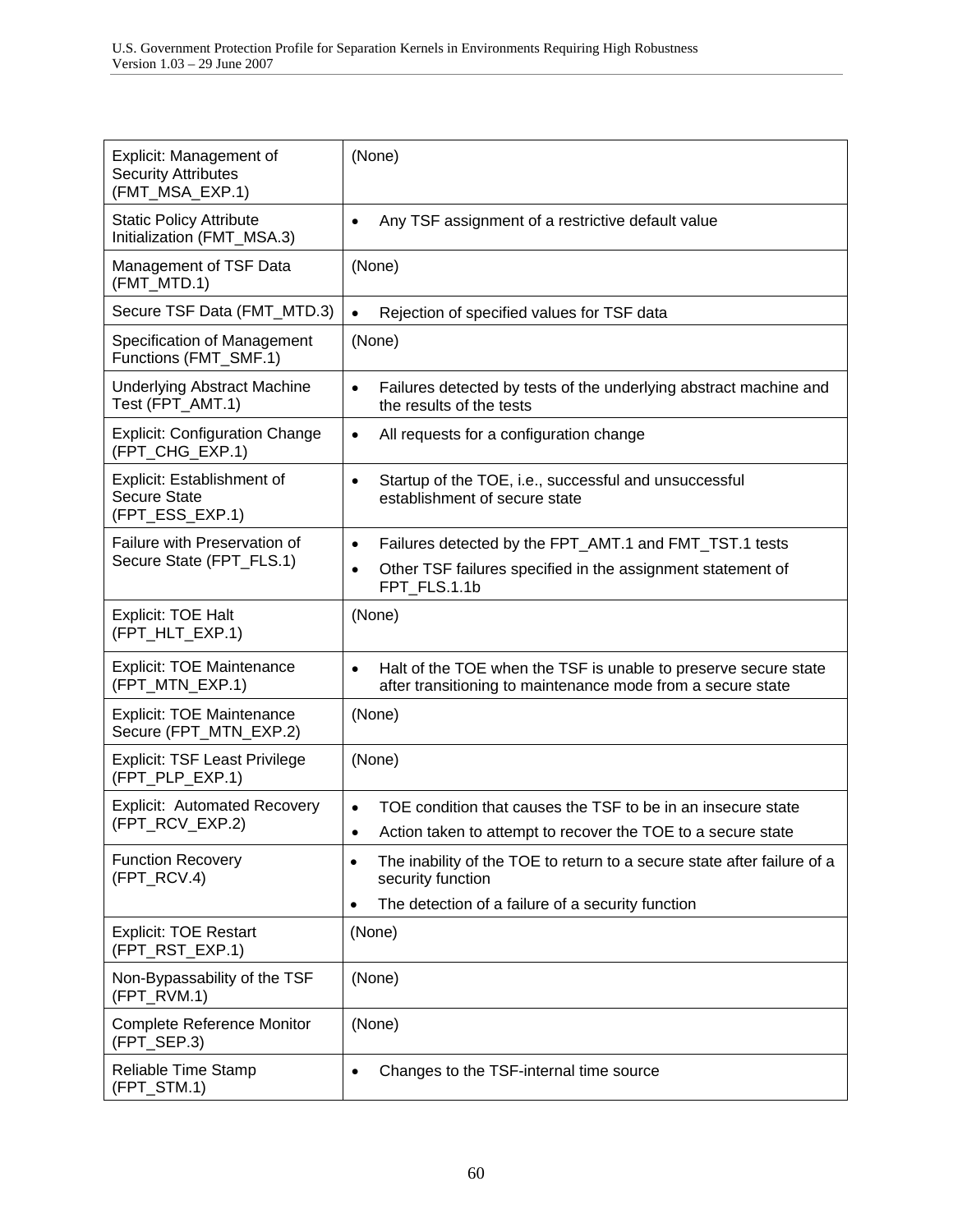| <b>Explicit: TSF Testing</b><br>(FPT_TST_EXP.1)                                    | Failures of TSF self tests and the results of the tests                        |
|------------------------------------------------------------------------------------|--------------------------------------------------------------------------------|
| Explicit: Minimum and<br>Maximum Quotas (FRU_RSA.2)                                | Attempt to exceed memory quota<br>٠<br>Attempt to exceed processing time quota |
| <b>Explicit: TSF Predictable</b><br><b>Resource Utilization</b><br>(FRU_PRU_EXP.1) | (None)                                                                         |

*Application Note: The use of the word "None" in Table 5-2 means that there are no requirements for auditing events associated with the functions/mechanisms that implement the stated Security Functional Requirement.* 

FAU\_GEN.1.2-NIAP-0407 The TSF shall record within each audit record at least the following information:

a) Date and time of the event, type of event, subject identity, and the outcome (success or failure) of the event; and

b) For each audit event type, based on the auditable event definitions of the functional components included in the PP/ST,

- **the identity of the resource;**
- **for changes that affect the PIFP attributes, the new and old values of the PIFP attributes specified at the TSFI.**
- *Application Note: It is acceptable for the TSF to provide a timestamp that reflects the date and time of the event as a relative time within the TOE. This is acceptable so long as the IT environment is able to correlate that timestamp to date and time of day and the IT environment is able to establish event sequences based upon timestamp values (that is, the granularity to which a precise ordering of events can be determined is a function of the precision of the underlying clock which in turn establishes the time-stamp format). The administrative documentation is required to discuss the structure, precision, and interpretation of the timestamp (ref AGD\_ADM\_EXP.1.14C).*

*Application Note: Audit information associated with security functions that are included in the ST but that are not included in this PP should be contained within the audit record.* 

### **5.1.3 Security Audit Review (FAU\_SAR)**

#### 5.1.3.1 **Explicit: Audit Review (FAU\_SAR\_EXP.1)**

- **FAU\_SAR\_EXP.1.1** The TSF shall export audit records for use by authorized subjects.
- **FAU\_SAR\_EXP.1.2** The TSF shall provide the audit records in a manner suitable for an authorized subject to interpret the information.
	- *Application Note: FAU\_SAR\_EXP.1.1 may be satisfied by placing the audit records in an internal "circular buffer" for which the authorized subject has responsibility for collecting the information prior to it becoming overwritten. This element requires the TSF to provide an external interface that the authorized subject can use to request the audit records.*
	- *Application Note: AGD\_ADM\_EXP.1.14C requires the administrator guidance to include information on how to interprete audit records.*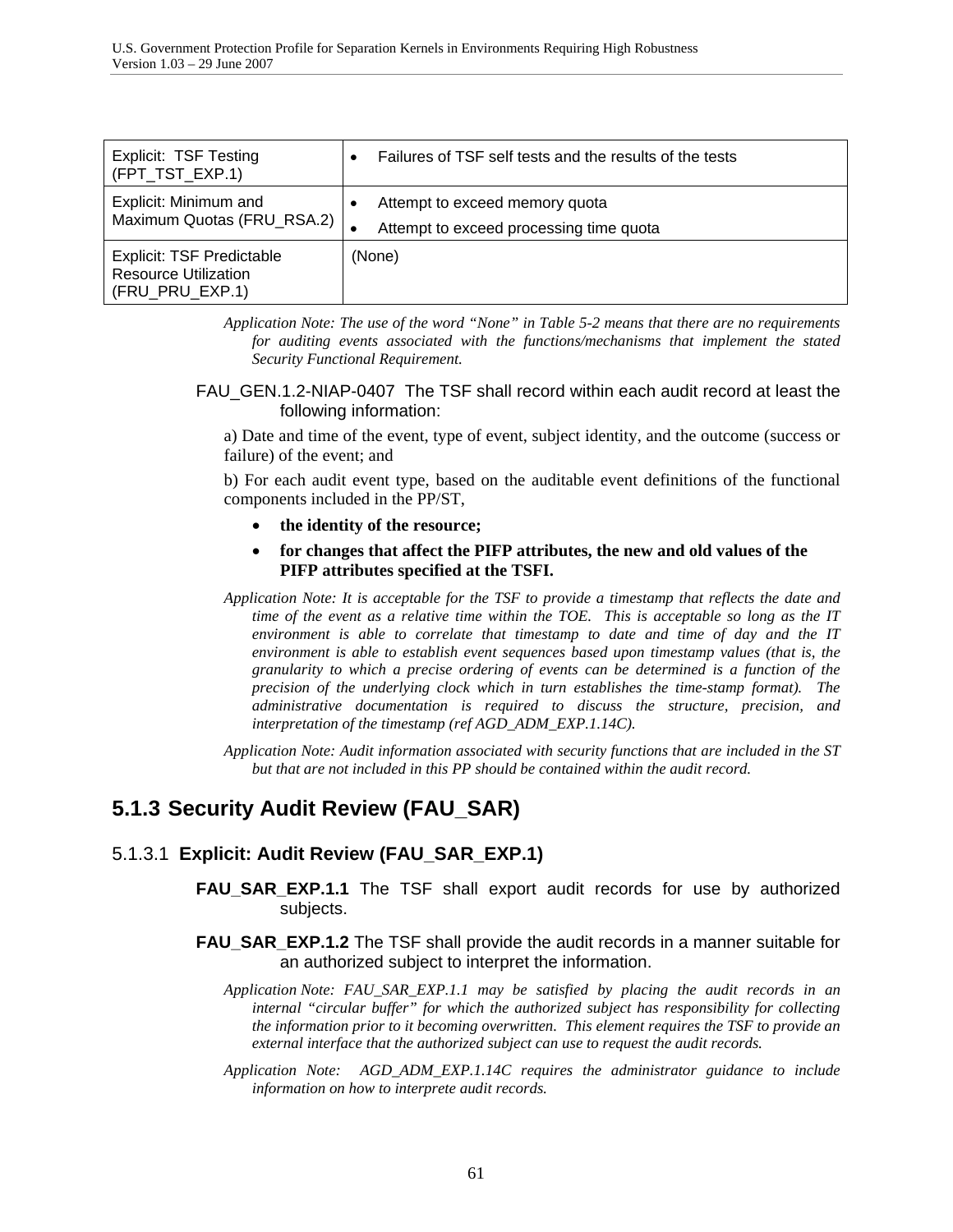## **5.1.4 Security Audit Event Selection (FAU\_SEL)**

#### 5.1.4.1 **Selective Audit (FAU\_SEL\_EXP.1)**

- **FAU SEL EXP.1.1** The TSF shall be able to include auditable events in or exclude auditable events from the set of runtime audited events based on the following attributes as specified by the configuration data:
	- **a)** Resource identity,
	- **b)** Subject identity,
	- **c)** Event type,
	- **d)** Success of auditable security events,
	- **e)** Failure of auditable security events,
	- **f)** [selection: [assignment: *list of additional attributes specific to the audit capabilities of the implementation*], *no additional attributes*].

*Application Note: The following clarification is provided with regard to the use of the words "audited" and "auditable" above. As used above "auditable events" refers to the totality of events that the TSF is capable of auditing at runtime. The set of "audited events" should be read as the "set of events to be audited during an execution session" and refers to the subset of auditable events for which the TSF will generate an audit event record should the indicated event occur during runtime.* 

*The TSF is not required to provide a run-time capability for management of the audit function behavior. It is acceptable for the TSF to provide the means for the audit function behavior to be specified by the configuration data, and for that behavior to remain in effect and unchanged until such time that the TOE is initialized with a different set of audit configuration data.* 

## **5.2 User Data Protection (FDP)**

### **5.2.1 Information Flow Control Policy (FDP\_IFC)**

5.2.1.1 Complete Information Flow Control (FDP\_IFC.2)

#### FDP\_IFC.2.1 **Refinement:** The TSF shall enforce the **Partitioned Information Flow SFP** on

- **All partitions**
- **All subjects**
- **All exported resources**

#### **for all possible operations that cause information to flow between subjects and exported resources**. 2

FDP\_IFC.2.2 **Refinement:** The TSF shall ensure that all operations that cause any information to flow **between** any subject **and any exported resource** are covered by an information flow control SFP. 3

*Application Note: Regardless of the abstraction at which information flows are enforced (refer to FDP\_IFF.1.1-NIAP-0407), the policy applies to all partitions, all subjects, and all exported resources.*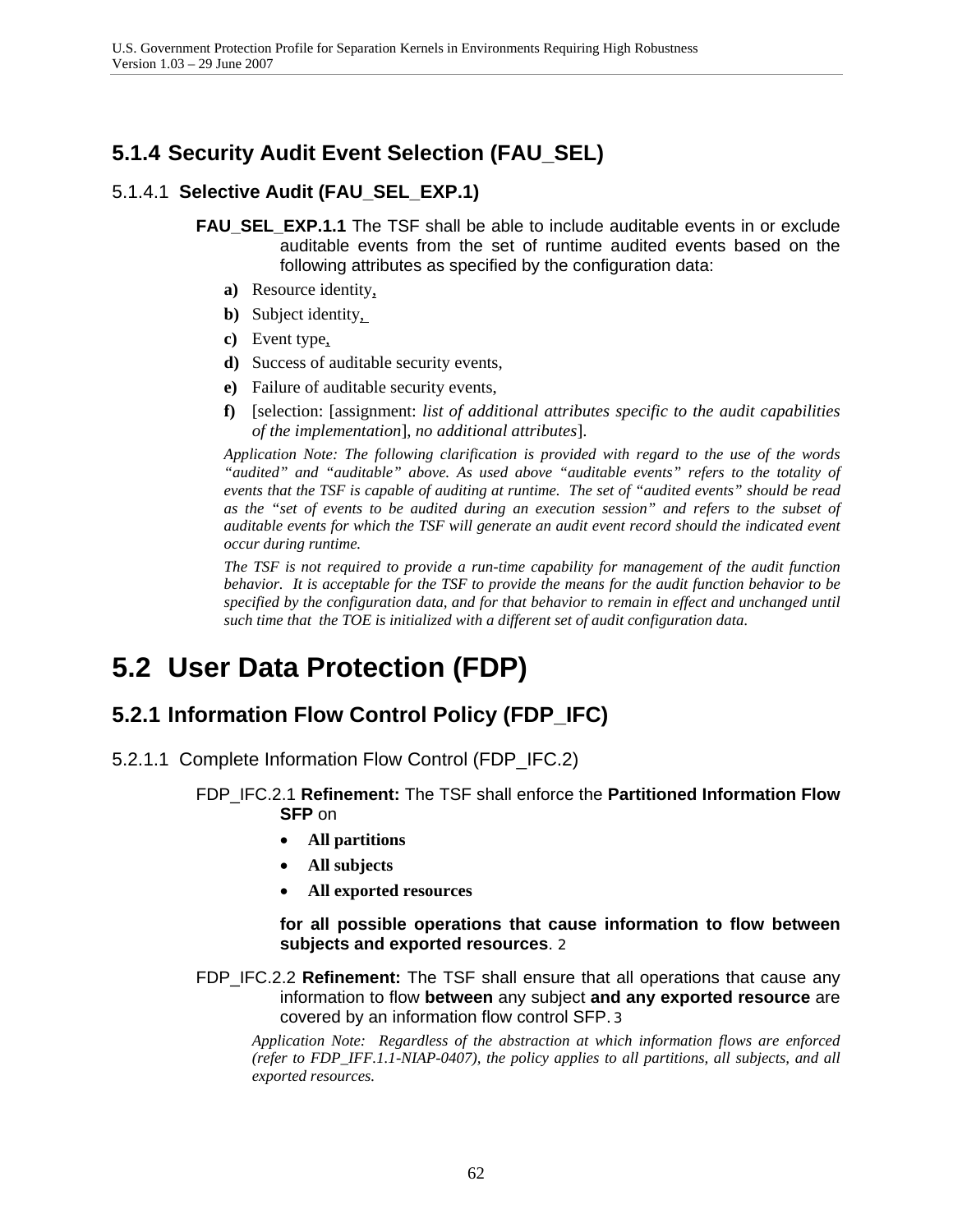## **5.2.2 Information Flow Control Functions (FDP\_IFF)**

#### 5.2.2.1 Simple Security Attributes (FDP\_IFF.1)

FDP\_IFF.1.1-NIAP-0407: **Refinement:** The TSF shall enforce the **Partitioned Information Flow SFP as a [selection:** *Partition Abstraction, Least Privilege Abstraction***]** based on **the flow(s) caused by an operation, and the following types of partition, subject, and exported resource security attributes associated with the operation**: 4

- **The identity of the subject involved in the flow of information;**
- **The identity of the partition to which the subject is assigned;**
- **The identity of the exported resource involved in the flow of information;**
- **The identity of the partition to which the exported resource is assigned.**

#### FDP\_IFF.1.2-NIAP-0407 **Refinement:** The TSF shall permit **an** operation if**, for each flow associated with the operation, the following** rules hold: 5

- For a TOE that is configured to enforce the PIFP as the Partition Abstraction:
	- a) The identity of the subject is in the set of defined subjects for the identified partition;
	- b) The identity of the exported resource is in the set of defined exported resources for the identified partition.
	- c) For the identified partition-pair, the partition-pair rule explicitly authorizes the mode of the flow;
- For a TOE that is configured to enforce the PIFP as the Least Privilege Abstraction:
	- a) The identity of the subject is in the set of defined subjects for the identified partition;
	- b) The identity of the exported resource is in the set of defined exported resources for the identified partition.
	- c) For the identified subject-exported resource pair
		- 1. a subject-exported resource rule explicitly authorizes the mode of the flow;

 $-OR-$ 

- 2. the partition-pair rule corresponding to the subject-exported resource pair explicitly authorizes the mode of the flow, and
- 3. the subject-exported resource pair rule is NULL for the mode of the flow.
- *Application Note: Regardless of which abstraction is chosen for an execution session, the authorized administrator has the responsibility to allocate subjects and exported resources to partitions and to specify their authorizations such that requirements of the chosen abstraction are met and the Principle of Least Privilege is achieved. Refer to Section 2 and AGD\_ADM for further information about selecting the correct abstraction.*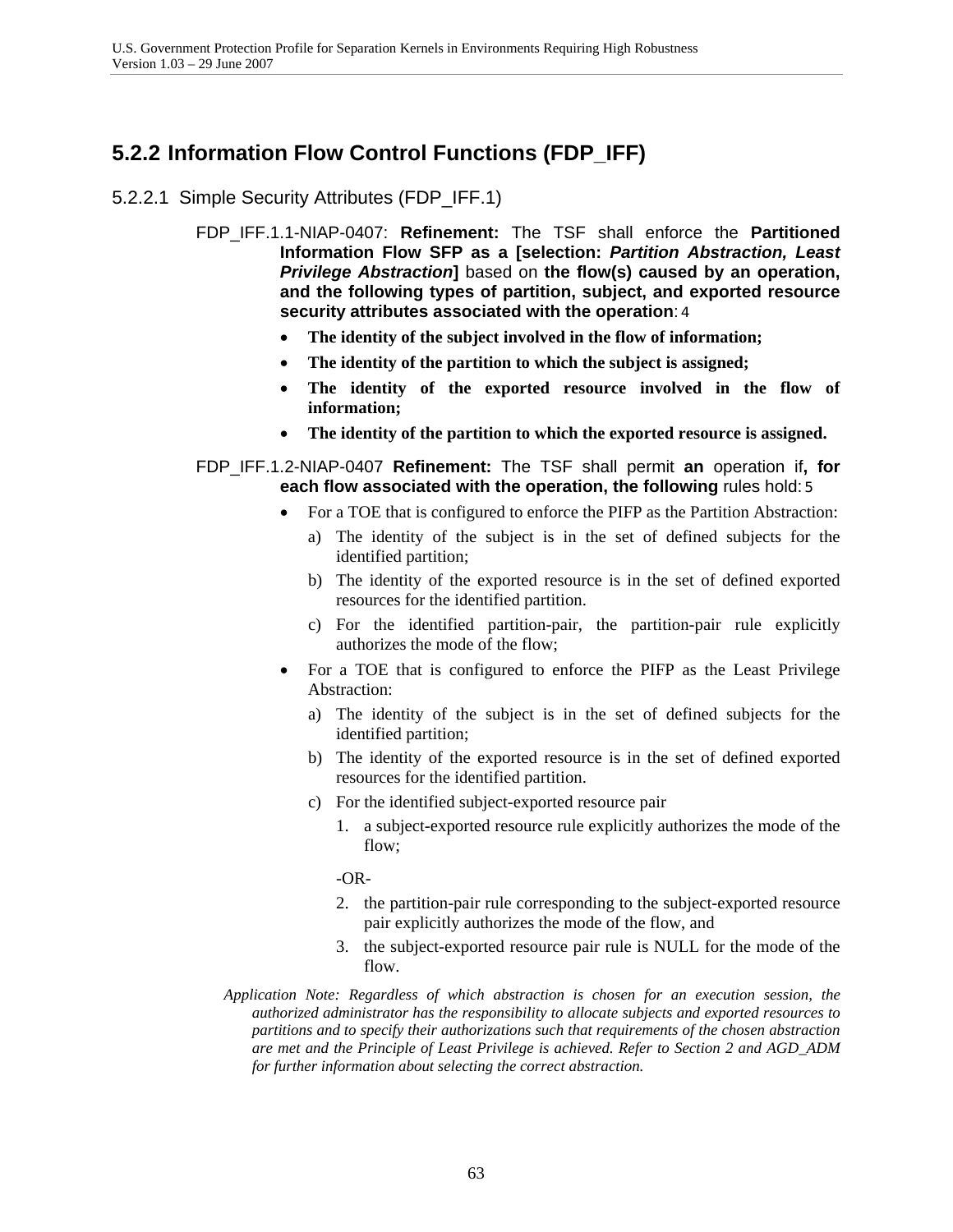- *Application Note: The PIFP abstraction to be enforced during an execution session is determined by the configuration data (see FPT\_ESS\_EXP.1.2), and applies to all partitions: the TOE is either configured to enforce the Partition Abstraction or it is configured to enforce the Least Privilege Abstraction.*
- *Application Note: An individual flow is characterized by the triplet consisting of the [partition/subject, partition/exported resource, mode] associated with the operation that invokes the flow.*
- *Application Note: The identity of the subject and the partition to which it is assigned is required for both policy abstractions. For the Partition Abstraction, it is acceptable for a subject to share the identity of the partition to which it is assigned for the purpose of flow mediation.*
- *Application Note: The identity of the resource and the partition to which it is assigned is required only for the Least Privilege Abstraction.*
- FDP\_IFF.1.3-NIAP-0407 The TSF shall enforce the following information flow control rules: no additional information flow control SFP rules**.**
- FDP\_IFF.1.4-NIAP-0407: The TSF shall provide the following: no additional SFP capabilities.
- FDP\_IFF.1.5-NIAP-0407: The TSF shall explicitly authorize an information flow based on the following rules: no explicit authorization rules.
- FDP IFF.1.6-NIAP-0407: The TSF shall explicitly deny an information flow based on the following rules: no explicit denial rules.
- 5.2.2.2 Limited Illicit Information Flows (FDP\_IFF.3)
	- FDP\_IFF.3.1 The TSF shall enforce the **Partitioned Information Flow SFP** to limit the capacity of **covert timing channels and covert storage channels between partitions** to [assignment: *metric establishing maximum covert channel capacity*].

#### **5.2.3 Residual Information Protection (FDP\_RIP)**

- 5.2.3.1 Full Residual Information Protection (FDP\_RIP.2)
	- FDP\_RIP.2.1 **Refinement:** The TSF shall ensure that any previous information content of a resource is made unavailable upon the [selection: *allocation of the resource, deallocation of the resource*]. 6
		- *Application Note: The general intent of this requirement is to ensure that when a resource is reallocated, unauthorized access to the contents of the resource is prevented. This requirement applies to those cases where the resource is explicitly allocated to and later deallocated from a subject. In the case of an explicitly shared resource, such as two subjects with access to a common address space, the TSF is not required to sanitize the address space upon context switch to/from either of the subjects.*
		- *Application Note: This requirement applies to all TOE resources those internal to the TSF as well as those exported by the TSF.*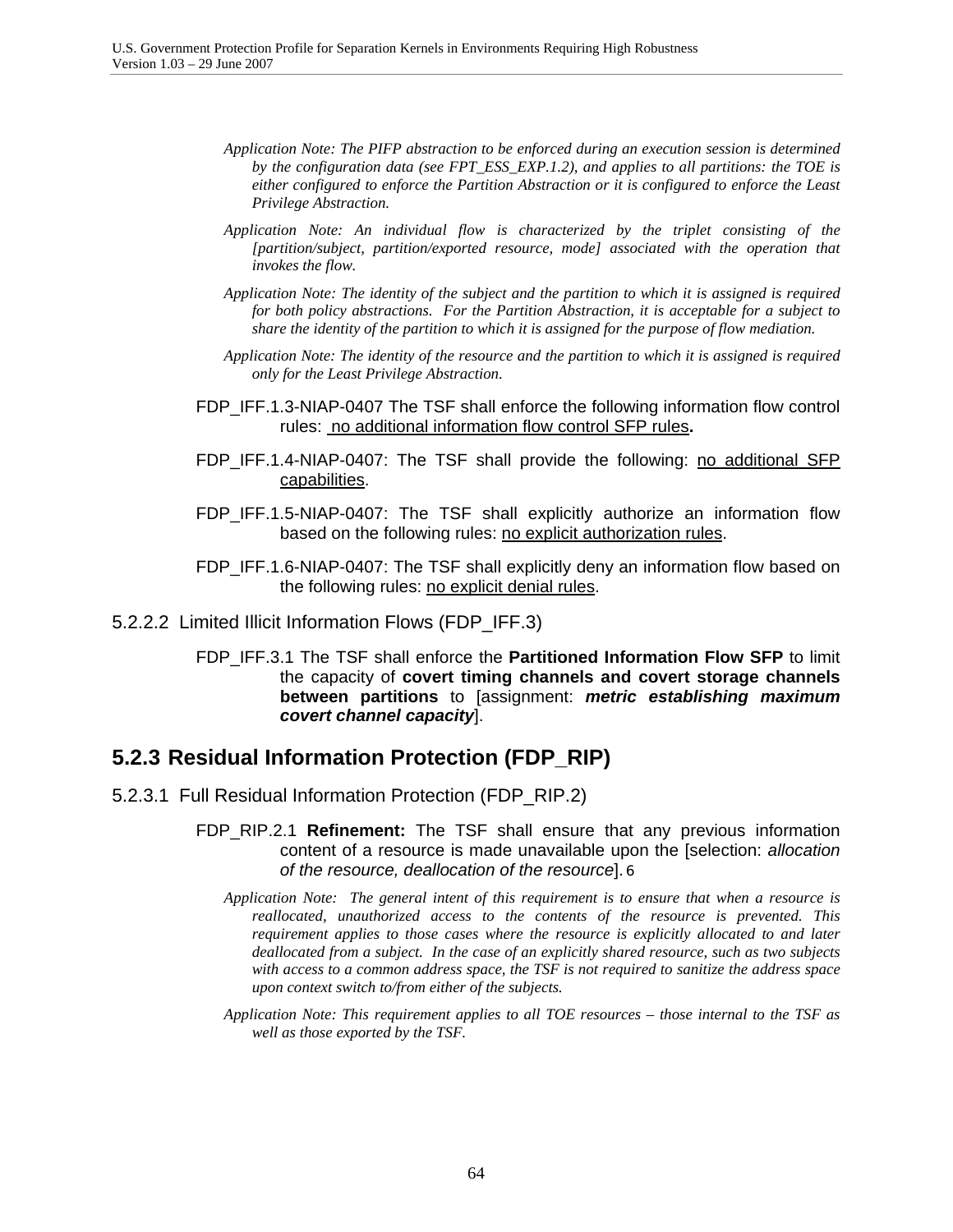## **5.3 Identification and Authentication (FIA)**

## **5.3.1 User Attribute Definition (FIA\_ATD)**

## 5.3.1.1 **Explicit: User Attribute Definition (for partition attributes) (FIA\_ATD\_EXP.1(1))**

#### **FIA\_ATD\_EXP.1.1(1)** The TSF shall maintain the following list of configuration data security attributes for each partition:

- Identity of the partition
- Minimum and maximum quotas for memory
- Minimum and maximum quotas for processing time
- Information flow authorizations
- [selection: [assignment: *list of additional partition security attributes*], *"no other partition security attributes"*].

### 5.3.1.2 **Explicit: User Attribute Definition (for subject attributes) (FIA\_ATD\_EXP.1(2))**

**FIA\_ATD\_EXP.1.1(2)** The TSF shall maintain the following list of configuration data security attributes for each subject:

- Identity of the subject
- Identity of the partition to which the subject is bound
- Subject authorizations
- Information flow authorizations
- [selection: [assignment: *list of additional subject security attributes*], *"no other subject security attributes"*].

#### 5.3.1.3 **Explicit: User Attribute Definition (for non-subject exported resource attributes) (FIA\_ATD\_EXP.1(3))**

**FIA ATD EXP.1.1(3)** The TSF shall maintain the following list of configuration data security attributes for each non-subject exported resource:

- Identity of the non-subject exported resource
- Identity of the partition to which the non-subject exported resource is bound
- Information flow authorizations
- [selection: [assignment: *list of additional non-subject exported resource security attributes*], *"no other non-subject exported resource security attributes"*].

*Application Note: The configuration data fulfills the function that is typically performed by an individual authorized to define users and to grant authorization to users for interaction with exported resources.*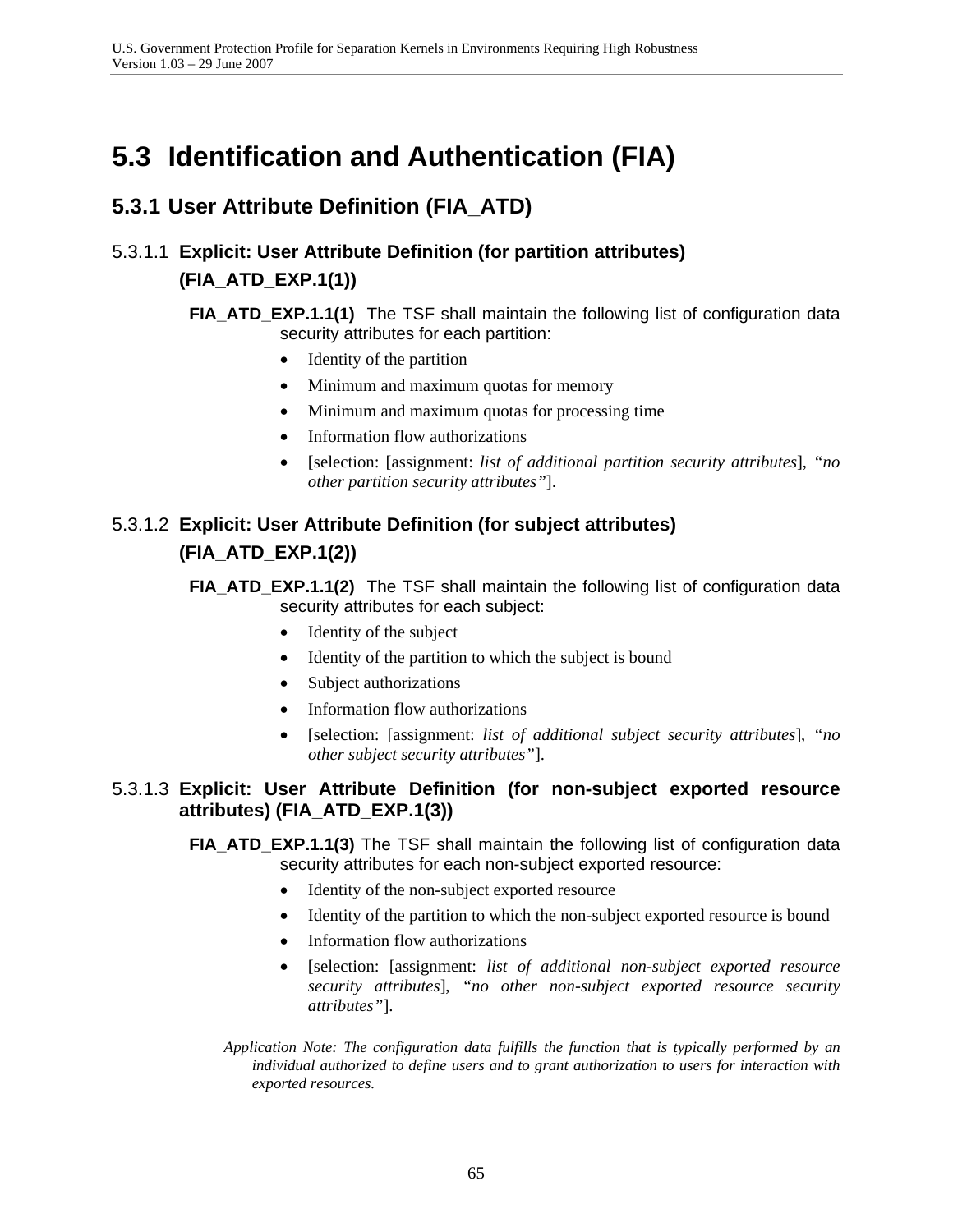## **5.3.2 User-Subject Binding (FIA\_USB)**

### 5.3.2.1 **Explicit: User-Subject Binding (for partition attribute binding) (FIA\_USB\_EXP.1(1))**

**FIA\_USB\_EXP.1.1(1)** The TSF shall associate the following configuration data security attributes with partitions:

- Partition ID
- Partition minimum/maximum memory quotas
- Partition minimum/maximum processing time quotas
- Information flow authorizations to other partitions
- [selection: [assignment: *list of other partition security attributes*], *"no other partition security attributes"*].
- **FIA\_USB\_EXP.1.2(1)** The TSF shall enforce the following rules on the initial association of configuration data security attributes with partitions:
	- a) The identity of the partition is in the set of defined partitions;
	- b) [assignment: *other rules for the initial association of attributes*].
- **FIA\_USB\_EXP.1.3(1)** The TSF shall enforce the following rules governing changes to the configuration data security attributes associated with partitions: [assignment: *rules for the changing of attributes*].

### 5.3.2.2 **Explicit: User-Subject Binding (for subject attribute binding) (FIA\_USB\_EXP.1(2))**

**FIA\_USB\_EXP.1.1(2)** The TSF shall associate the following configuration data security attributes with subjects:

- Subject ID
- Partition ID to which the subject is to be bound
- Authorizations for invoking TSFI
- Information flow authorizations relevant to the abstraction selected in FDP\_IFF.1.1-NIAP-0407
- [selection: [assignment: *list of other subject security attributes*], *"no other subject security attributes"*].

*Application Note: In developing the ST, the ST developer must ensure that the information flow authorizations specified in the ST are consistent with the subject attributes required by the flow policy enforcement mechanism when determining if a specific flow is authorized.* 

#### **FIA\_USB\_EXP.1.2(2)** The TSF shall enforce the following rules on the initial association of configuration data security attributes with subjects:

- a) The identity of the partition to which the subject is assigned is in the set of defined partitions;
- b) [assignment: *other rules for the initial association of attributes*].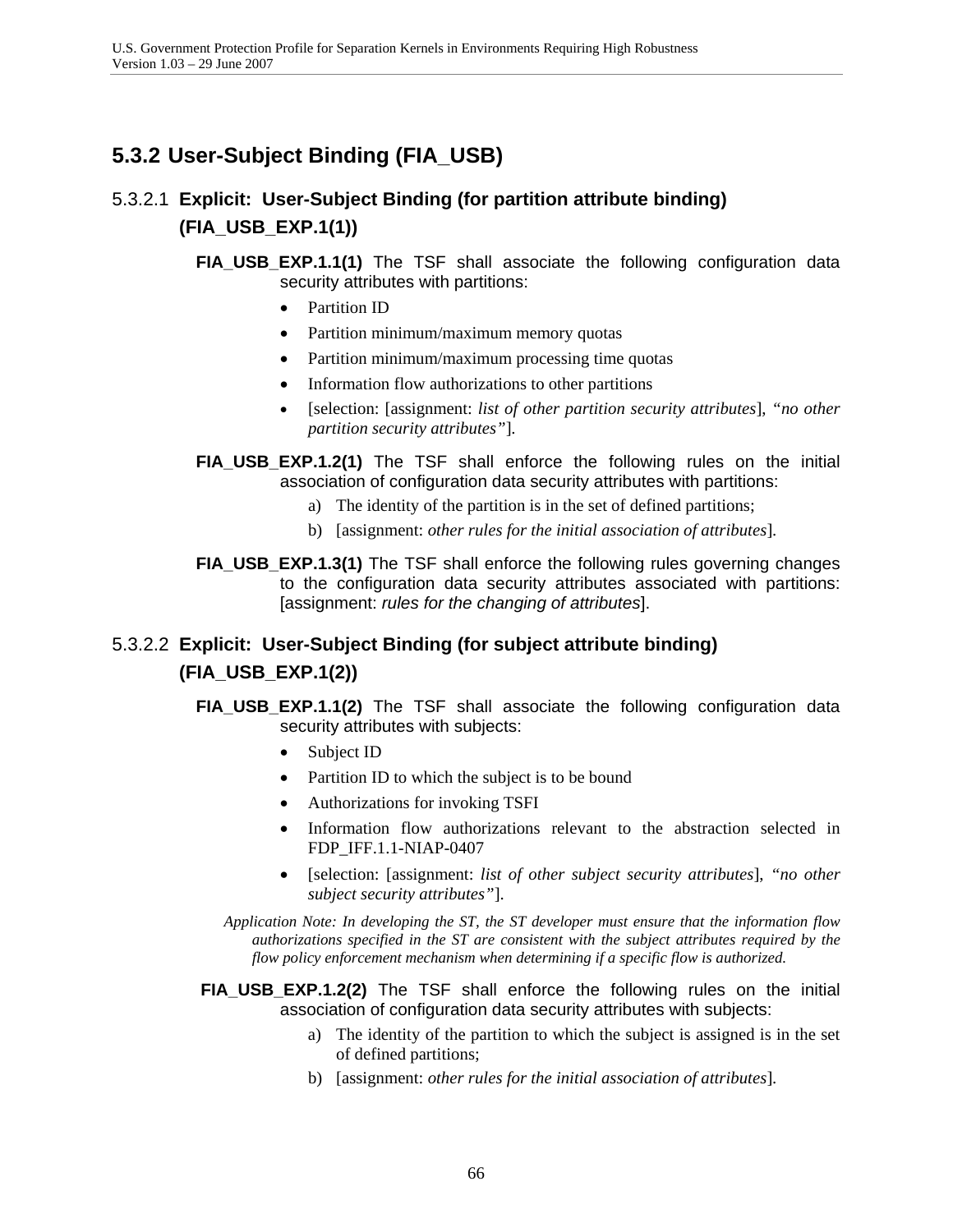**FIA\_USB\_EXP.1.3(2)** The TSF shall enforce the following rules governing changes to the configuration data security attributes associated with subjects: [assignment: *rules for the changing of attributes*].

### 5.3.2.3 **Explicit: User-Subject Binding (for non-subject exported resource attribute binding) (FIA\_USB\_EXP.1(3))**

**FIA\_USB\_EXP.1.1(3)** The TSF shall associate the following configuration data security attributes with non-subject exported resources:

- Exported resource ID
- Partition ID to which the non-subject exported resource is to be bound
- Information flow authorizations relevant to the abstraction selected in FDP\_IFF.1.1-NIAP-0407
- [selection: [assignment: *list of other non-subject exported resource security attributes*], *"no other non-subject exported resource security attributes"*].
- *Application Note: In developing the ST, the ST developer must ensure that the information flow authorizations specified in the ST are consistent with the non-subject exported resource attributes required by the flow policy enforcement mechanism when determining if a specific flow is authorized*
- **FIA\_USB\_EXP.1.2(3)** The TSF shall enforce the following rules on the initial association of configuration data security attributes with non-subject exported resources:
	- a) The identity of the partition to which the non-subject exported resource is assigned is in the set of defined partitions;
	- b) [assignment: *other rules for the initial association of attributes*].
- **FIA\_USB\_EXP.1.3(3)** The TSF shall enforce the following rules governing changes to the configuration data security attributes associated with non-subject exported resources: [assignment: *rules for the changing of attributes*].

*Application Note: The concept of user-subject binding applies to the TOE in the sense that the TSF is required to perform the binding of partition and exported resource attributes defined in the configuration data to the internal representation of those attributes for each partition, subject and non-subject exported resource when they are created during TOE initialization.* 

## **5.4 Security Management (FMT)**

*Application Note: This PP addresses security management of the TOE with the assumption that the TOE provides no capability for direct interaction between authorized administrators and the TSF during runtime. As a result, this profile does not address security management roles and the association of authenticated users to security management roles.* 

*However, this profile requires that the TOE must, by design, provide inherent support for the various type of security management functions that are typically performed by authorized administrators (e.g., trusted initialization, definition of initialization parameters, policy definition and enforcement attributes governing subject/resource interaction, TSF function behavior, fault detection and response, trusted recovery, and TOE reconfiguration). This profile expects that the combination of off-line TOE tools and procedures and TSF functionality will serve to implement the totality of the required security management functions.*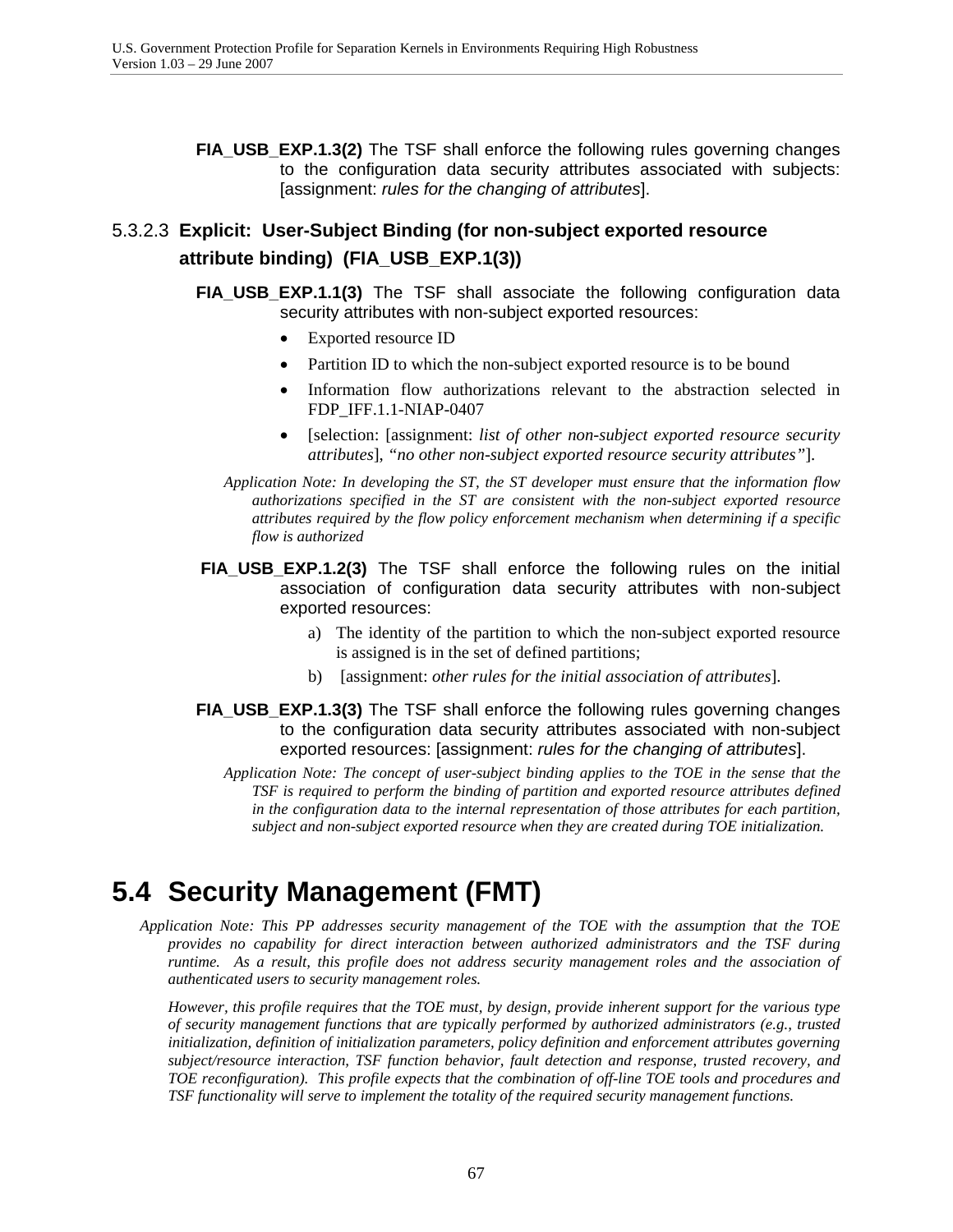*Application Note: The security management components contained in this profile define the minimal set of required capability, consistent with terms defined in the Glossary and discussion of the TOE found in Section 2.* 

*In this regard, the profile requires that only authorized subjects are able to invoke a change of the operational configuration to a new configuration, and requires that the Partitioned Information Flow SFP enforcement attributes be defined completely by each configuration vector. The management functions associated with these capabilities are found in this section.* 

*Application Note: This profile allows the TOE developer to provide dynamic configuration change capability. Should the TOE developer wish to implement greater dynamicity in the reconfiguration capability, then it is the responsibility of the TOE developer to express the detailed requirements of that capability in the Security Target. The Security Target must address both the functional requirements for the dynamic configuration change capability as well any derived requirements to ensure that the reconfiguration capability is consistent with the objectives of this profile and does in fact satisfy them.* 

### **5.4.1 Explicit: Management of Configuration Data (FMT\_MCD\_EXP)**

#### 5.4.1.1 **Explicit: Management of Configuration Data (FMT\_MCD\_EXP.1)**

**FMT\_MCD\_EXP.1.1** The TSF shall prevent unauthorized modification of the configuration data.

*Application Note: The TSF is required to maintain configuration data and TSF internal vector set consistent with its capability to reconfigure. The configuration data defines the TSF configuration and the initial secure state of the TSF. It must be protected from modification to preserve the integrity of the TSF secure state at all times including the following: shutdown, start-up, restart, and configuration change of the TOE into the same configuration or some other configuration.* 

### **5.4.2 Management of Functions in TSF (FMT\_MOF)**

- *Application Note: The requirement for the TSF to "restrict the ability …" means that the TSF must have the means to prevent unauthorized subjects from invoking the indicated capability/service provided by the TSF. A TOE that prevents all subjects within the TSC from invoking the capability (i.e., no subject can have the authorization) meets requirements of this form. However, for cases where the TOE Environment invokes a TSF-provided service (e.g., via hardware watchdog timer, etc), those entities are considered "authorized", and an argument is to be made to demonstrate that other entities are not able to invoke the capability/service.*
- *Application Note: Some SFRs state requirements for restrictions associated with capabilities that are optional and which, if selected in the Security Target, have security-relevant implications. For those cases, the requirement to restrict the ability to invoke a non-implemented capability is met by the fact that the capability does not exist and the TOE would no concept of an authorized subject for that capability.*
- 5.4.2.1 Management of Security Functions Behavior (to change the TOE configuration)  $(FMTMOF.1(1))$

FMT\_MOF.1.1(1) **Refinement:** The TSF shall restrict the ability to **invoke a configuration change of the TOE** to **authorized subjects.** 7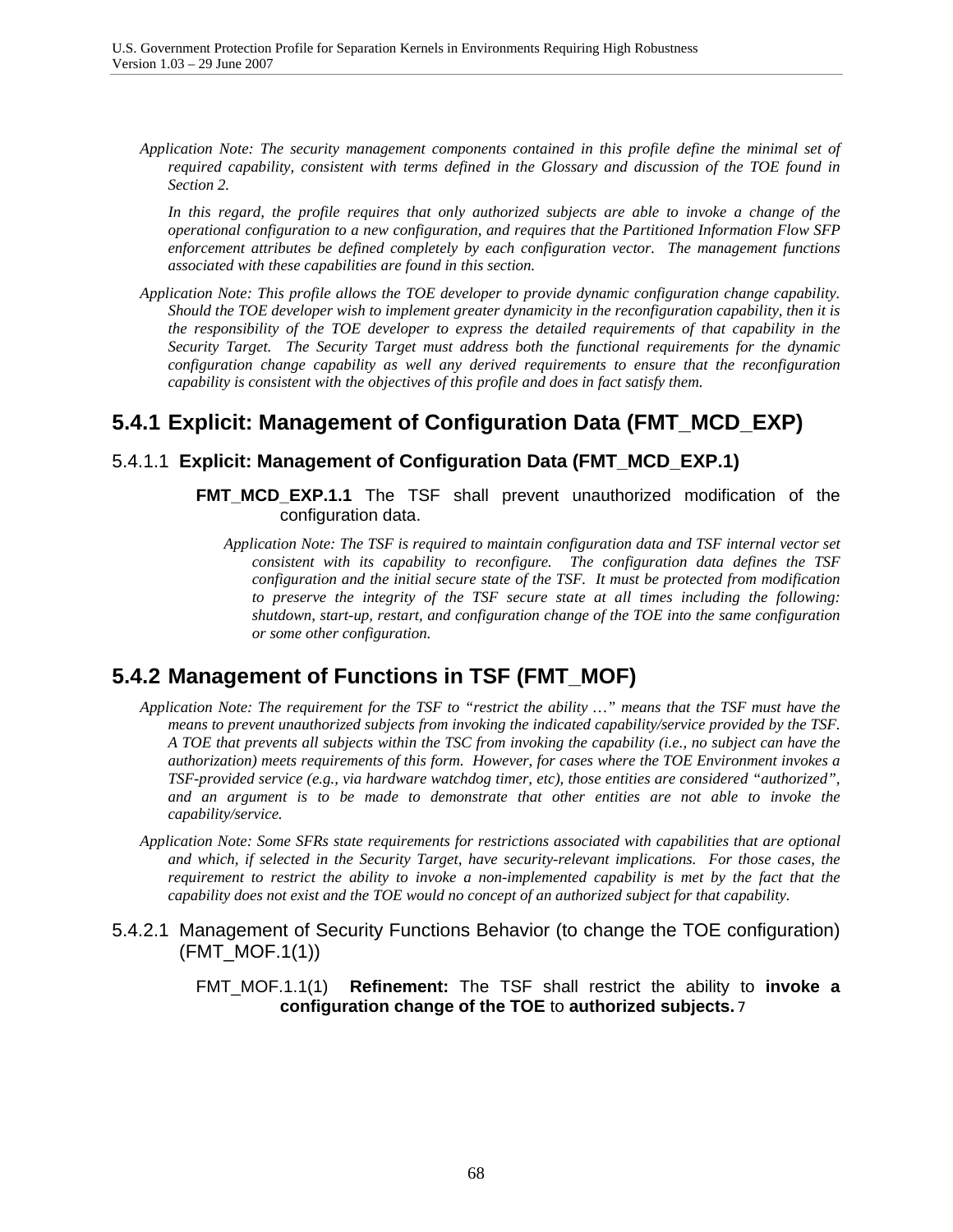5.4.2.2 Management of Security Functions Behavior (to restart the TOE) (FMT\_MOF.1(2))

#### FMT\_MOF.1.1(2) **Refinement:** The TSF shall restrict the ability to **invoke a restart of the TOE** to **authorized subjects.** 8

*Application Note: The restart function will result in the execution of the initialization function. See Glossary of Terms section for a description of the initialization function.* 

5.4.2.3 Management of Security Functions Behavior (to halt the TOE) (FMT\_MOF.1(3))

#### FMT\_MOF.1.1(3) **Refinement:** The TSF shall restrict the ability to **invoke a halt of the TOE** to **authorized subjects.** 9

5.4.2.4 Management of Security Functions Behavior (to initiate TOE self-tests)  $(FMTMOF.1(4))$ 

> FMT\_MOF.1.1(4) **Refinement:** The TSF shall restrict the ability to **initiate TSF selftests** to **authorized subjects.** 10

- 5.4.2.5 Management of Security Functions Behavior (to transition the TOE to maintenance mode) (FMT\_MOF.1(5))
	- FMT\_MOF.1.1(5) **Refinement:** The TSF shall restrict the ability to **invoke a transition of the TOE to maintenance mode** to **authorized subjects.** 11
		- *1Application Note: The configuration data alone provides the designation of those subjects with authorization to perform the following: invoke a configuration change of the TOE, invoke a restart of the TOE, invoke a halt of the TOE, initiate TSF self-tests and invoke a transition of the TOE to maintenance mode..*
		- *Application Note: FMT\_MSA\_EXP allows additional authorizations to be assigned to subject. Should the TOE developer choose to implement such authorizations, additional iterations of this component in the form of the above refinements must be included in the ST.*

#### **5.4.3 Management of Security Attributes (FMT\_MSA)**

#### 5.4.3.1 **Explicit: Management of Security Attributes (FMT\_MSA\_EXP.1)**

**FMT\_MSA\_EXP.1.1** The TSF shall assign the following authorizations to subjects as specified by the configuration data:

- Ability to invoke a TOE configuration change,
- Ability to invoke a TOE restart,
- Ability to invoke a TOE halt,
- Ability to invoke TSF self-tests,
- Ability to obtain results of TSF self-tests,
- Ability to enter a maintenance mode,
- Ability to obtain audit information,
- [assignment: *list of additional authorizations that may be assigned to subjects*].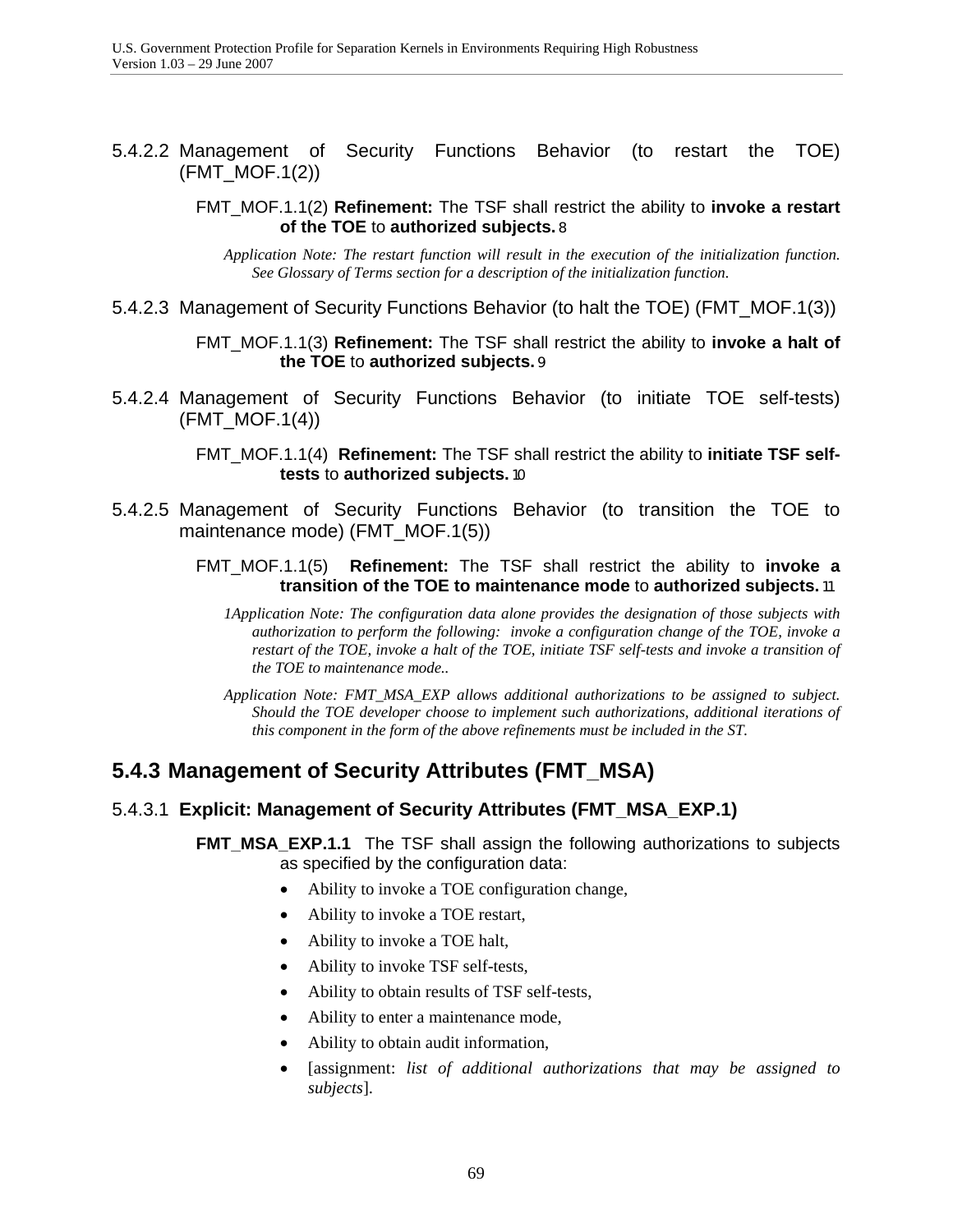**FMT\_MSA\_EXP.1.2** The TSF shall only assign authorizations to subjects as specified by the configuration data.

*Application Note: FPT\_TST allows authorized subjects to invoke and obtain the results of the TSF self-tests. Should that capability be implemented, this requirement supports designation of those subjects authorized to perform those functions.* 

#### 5.4.3.2 **Explicit: Static Policy Attribute Initialization (FMT\_MSA\_EXP.3)**

**FMT\_MSA\_EXP.3.1** The TSF shall provide restrictive default values for each attribute that has not been assigned a value by the configuration data.

*Application Note: This requirement applies to all attributes associated with the establishment of secure state that occurs during the initialization of the TOE (to include initialization as a result of system power-on, as part of a reconfiguration, or as part of a trusted recovery).* 

#### **5.4.4 Management of TSF Data (FMT\_MTD)**

5.4.4.1 Management of TSF Data (for obtaining TSF self-test results) (FMT\_MTD.1(1))

**FMT\_MTD.1.1(1)** The TSF shall restrict the ability to **obtain** the **results of TSF selftests** to **authorized subjects**.

5.4.4.2 Management of TSF Data (for obtaining audit information) (FMT\_MTD.1(2))

**FMT\_MTD.1.1(2)** The TSF shall restrict the ability to **obtain audit information** to **authorized subjects.** 

#### 5.4.4.3 **Secure TSF Data (FMT\_MTD.3)**

FMT\_MTD.3.1 **Refinement**: The TSF shall ensure that only **valid** values are accepted for TSF data. 12

*Application Note: Valid implies that the values fall within the defined range for the TSF data (e.g., an audit enable/disable indicator must be within range of a Boolean type).* 

#### **5.4.5 Specification of Management Functions (FMT\_SMF)**

5.4.5.1 Specification of Management Functions (FMT\_SMF.1)

**FMT\_SMF.1.1** The TSF shall be capable of performing the following security management functions:

- **Restart the TOE,**
- **Halt the TOE,**
- **Conduct TSF self-tests,**
- **Transition the TOE to maintenance mode,**
- • **[selection:** *change the TOE configuration***, [assignment:** *additional management functions***],** *"no additional management functions"***]**

*Application Note: The selection must be consistent with FPT\_CFG\_EXP.1.1. Therefore, the ST author must select "change the TOE configuration" above if the TOE provides a configuration change capability as indicated by the selection made in FPT\_CFG\_EXP.1.1.*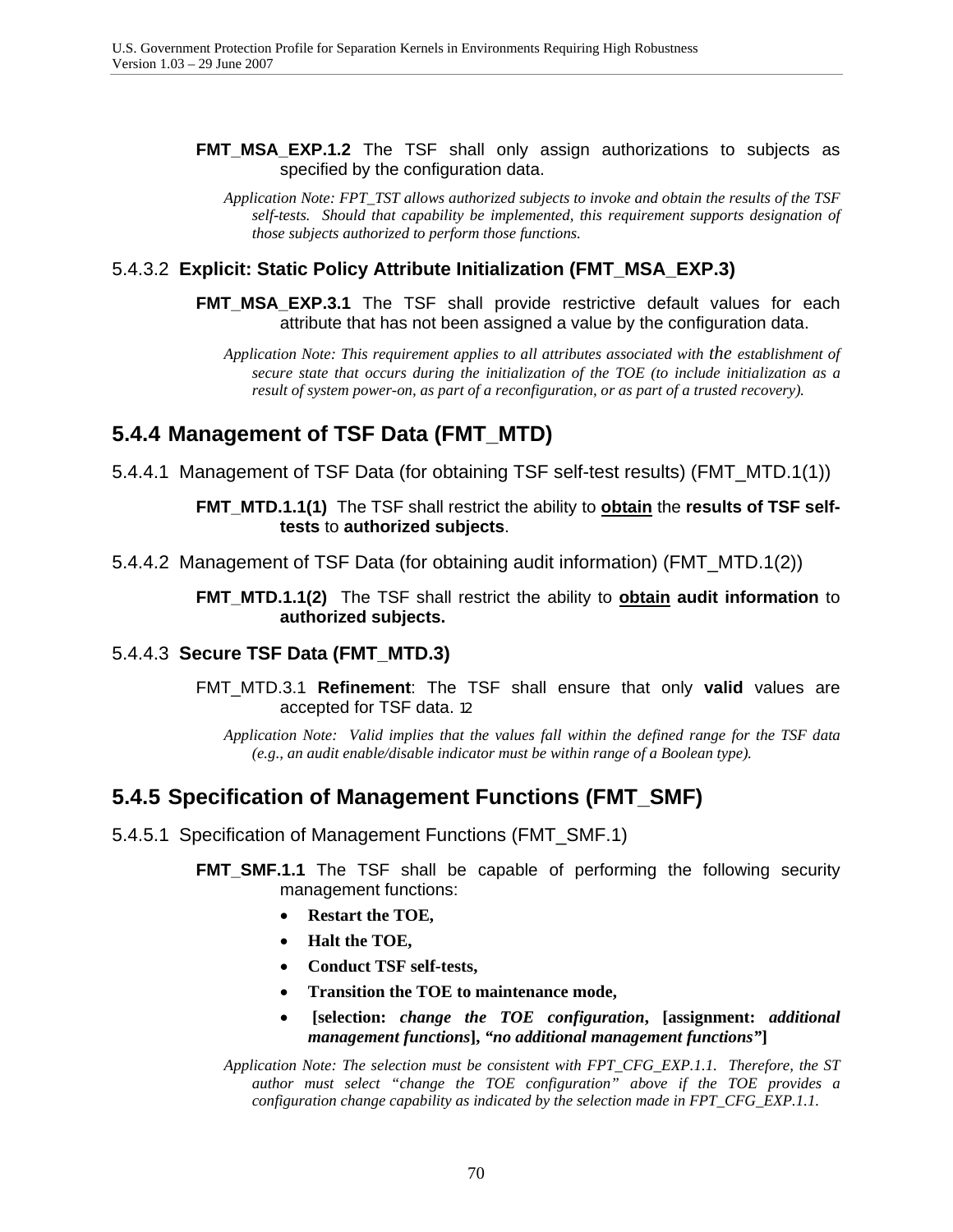## **5.5 Protection of the TSF (FPT)**

## **5.5.1 Underlying Abstract Machine Test (FPT\_AMT)**

- 5.5.1.1 Abstract Machine Testing (FPT\_AMT.1)
	- FPT\_AMT.1.1 **Refinement:** The TSF shall run a suite of tests during start-up, periodically during normal operation, **during recovery**, **and [assignment:** *other conditions under which abstract machine testing*  **should occur**<sup>l</sup> to demonstrate the correct operation of the security assumptions provided by the abstract machine that underlies the **software portions of the** TSF. 13
		- *Application Note: The assignment statement is to be completed to express all forms of periodic abstract machine testing capability implemented by the TSF. Note that should the TSF implement a configuration change capability (ref: FPT\_CFG\_EXP.1), then "other conditions …" should include configuration change.*
		- *Application Note: The test suite need only cover aspects of the underlying abstract machine on which the TSF relies for policy support and enforcement, to include domain separation. The test suite for periodic testing may be a subset of the start-up test. The periodic test suite should constitute the maximum set of tests that can be run without interfering with the normal system operation. The periodic test suite may be further divided into different test groups. Each test group may be scheduled to run at different times during run-time.*
		- *Application Note: Annex J of the CC, Part 2, explains that with respect to the FPT class, the TSF consists of three parts: a) the TSF's abstract machine, b) the TSF's implementation, and c) the TSF data. This component covers the testing of the TSF's abstract machine which is defined in Annex J as "the virtual or physical machine upon which the specific TSF implementation under evaluation executes."*
		- *Application Note: It is intended that the abstract machine test suite be run as part of all recovery actions identified in FPT\_RCV\_EXP.2.*

### **5.5.2 Explicit: Configuration Change (FPT\_CFG\_EXP)**

#### 5.5.2.1 **Explicit: Configuration Change (FPT\_CFG\_EXP.1)**

- **FPT\_CFG\_EXP.1.1** The TSF shall provide [selection: *dynamic total configuration change capability*, *dynamic constrained configuration change capability, dynamic unconstrained configuration change capability, no configuration change capability*].
	- *Application Note: It is the intent of this profile to not mandate that all separation kernel implementations provide a configuration change capability; such a capability is not required for all product types based on a separation kernel. However, this profile recognizes that any capability to change the configuration of the TOE must be implemented in a manner that preserves the security objectives. Therefore, should the TOE developer choose to implement a configuration change capability, that capability is a component of the TSF and must be fully addressed in the ST. Since the CC provides no mechanism to express optional requirements, this profile has chosen to employ the selection operation to articulate this choice to the TOE developer. Should the TOE developer select "no configuration change capability" in the above selection, then FPT\_CFG\_EXP.1.2 and FPT\_CFG.1.3 do not apply..*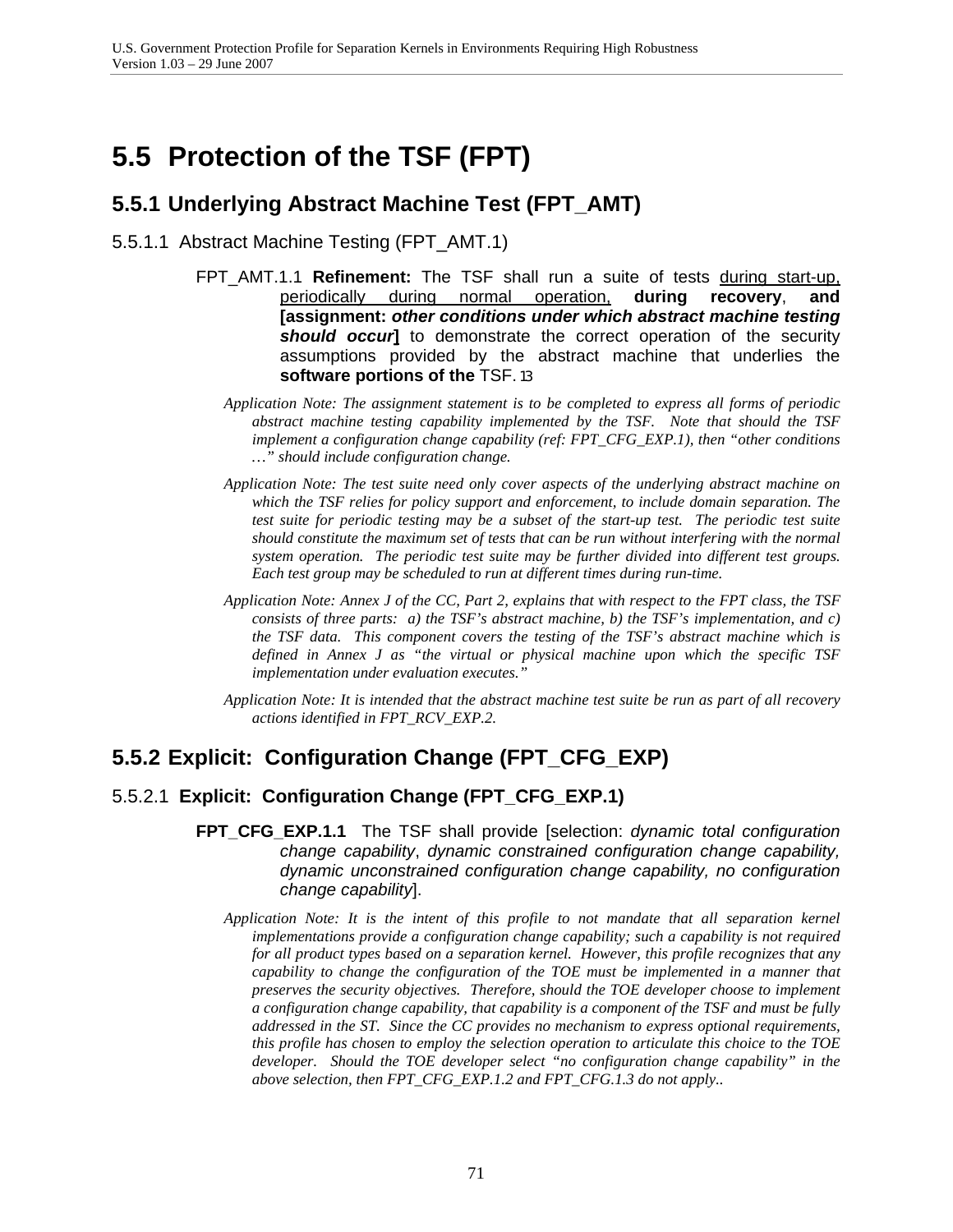**FPT\_CFG\_EXP.1.2** The TSF shall enforce the following rules when changing the configuration of the TOE:

- 1) For the dynamic total configuration change capability:
	- a) The TSF shall maintain a configuration vector set containing multiple configuration vectors;
	- b) The TSF shall allow an authorized subject to select the next TSF internal vector from the TSF internal vector set;
- *Application Note: The term "next" is used in FPT\_CFG\_EXP to convey the temporal relationship that exists between the current TSF internal vector and the one selected or constructed by an authorized subject (i.e., the "next" TSF internal vector). It is not used to convey a predefined sequential ordering of TSF internal vectors.*

 *Regarding condition 1b), the PP does not dictate that the designation of the next configuration and the execution of the change be a single, atomic event: the changeover could be immediate, or delayed. The authorized subject can choose to delay the changeover until the next initialization (e.g., see FPT\_RST\_EXP), if the TSF provides the means to export the choice of "next configuration" such that it is accessible by the TOE initialization mechanism.* 

*Application Note: The PP does not dictate that the TOE transition to the halt state before the initialization process begins.* 

- 2) For the dynamic constrained configuration change capability:
	- a) The TSF shall allow an authorized subject to specify new values for the following TOE configuration attributes [assignment: *list of TOE configuration attributes*], thus defining the next TSF internal vector;
	- b) The TSF shall enforce the following mandatory constraints on all TOE configuration attributes [assignment: *list of mandatory constraints to changes of the TOE configuration*].
	- c) For each TOE configuration attribute that may be changed, the TSF shall impose [selection: [assignment: *list of constraints specific to each attribute that can be changed*], *no constraints*] on changes to that attribute;
- 3) For the dynamic unconstrained configuration change capability:
	- a) The TSF shall allow an authorized subject to change the following TOE configuration attributes [assignment: *list of TOE configuration attributes*], thus defining the next TSF internal vector;
- *Application Note: In item 2b), the mandatory constraints enforced by the TSF apply globally, i.e., to all attributes irrespective of constraints and conditions specified in item 2c). In item 2c), the constraints enforced by the TSF apply on a per-attribute basis.*
- **FPT\_CFG\_EXP.1.3** When requested by an authorized subject, the TSF shall change the configuration data to the values specified in the next TSF internal vector.
- **FPT CFG EXP.1.4** The TSF shall preserve secure state during any change of TOE configuration.
	- *Application Note: Refer to Section 2 for discussion of the configuration change definitions, concepts and options for implementation.*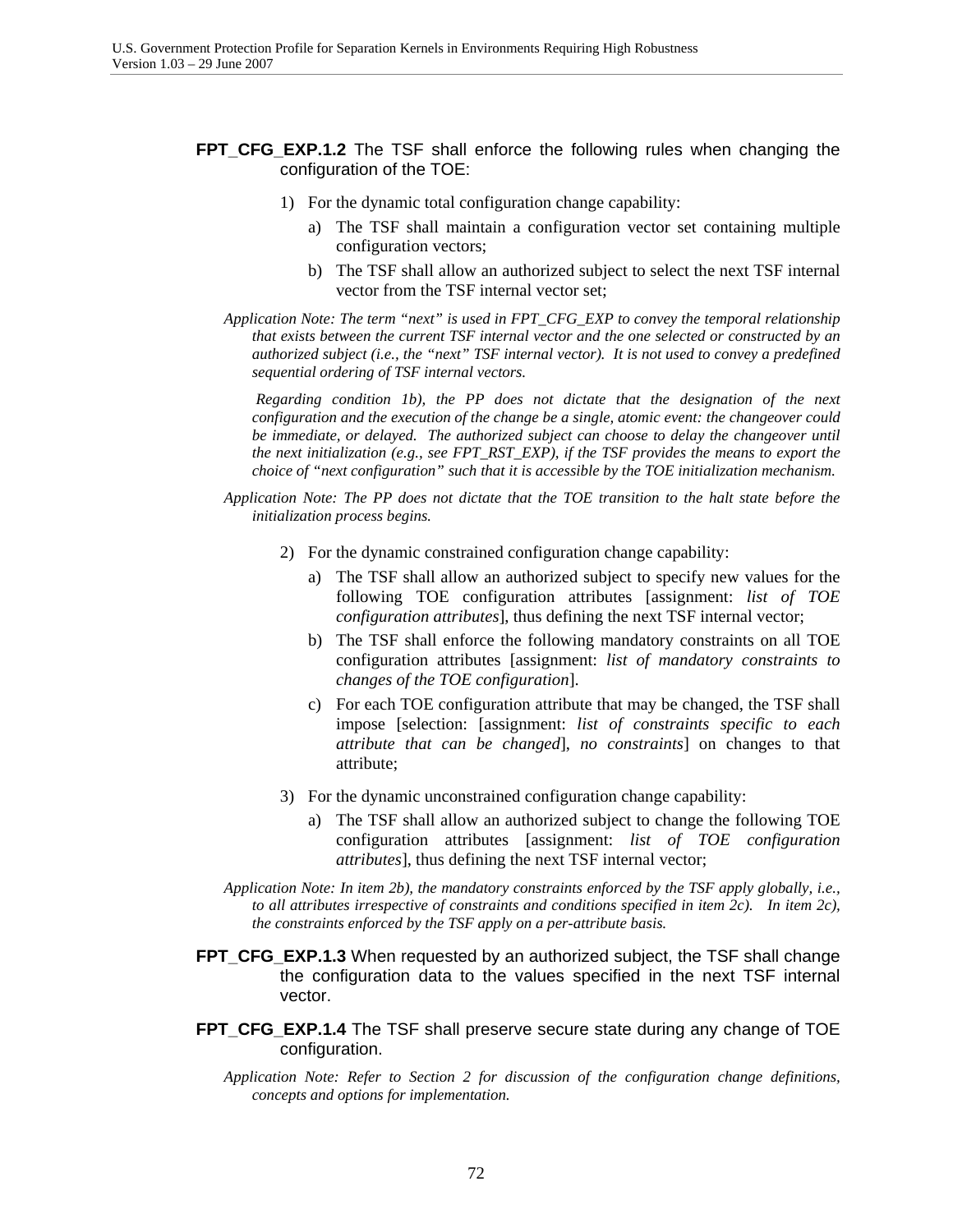*Application Note: The intent of this profile is to not restrict the dynamicity of the implemented configuration change capability. However, dynamic configuration change capabilities require that associated management controls assurances be provided to ensure that secure state is preserved and the core security properties of the TOE (as expressed by the Security Objectives) are continuously met.. The Security Target must fully address this concern in its functional and assurance requirements. It is beyond the scope of this Protection Profile to define acceptable examples of ST requirements that would guarantee the continuity of secure state during the course of dynamic configuration changes.* 

# **5.5.3 Explicit: Establishment of Secure State (FPT\_ESS\_EXP)**

#### 5.5.3.1 **Explicit: Establishment of Secure State (FPT\_ESS\_EXP.1)**

- **FPT\_ESS\_EXP.1.1** The TSF shall be established in a secure state as defined by the configuration vector.
- **FPT\_ESS\_EXP.1.2** The TSF shall enforce the Partitioned Information Flow Policy (PIFP) in accordance with the PIFP abstraction specified by the configuration data.
- **FPT\_ESS\_EXP.1.3** The TSF shall verify that it is in a secure state upon completion of the TOE initialization function and prior to authorizing any information flows governed by the Partitioned Information Flow Policy (PIFP).
	- *Application Note: FPT\_ESS\_EXP.1.1 expresses the requirement that the TSF shall be established in a secure state – which is not a function of the TSF but is a function levied on the TOE. ADV\_ARC\_EXP expresses requirements for how that secure state must be achieved.*
	- *Application Note: FPT\_ESS\_EXP.1.2 expresses the requirement for the TSF to use the configuration data to establish the rules for PIFP enforcement. Note that the FDP\_IFC/IFF requirements address only the existence of the enforcement function. FPT\_ESS requires that the security policy enforced by that function shall be based on the configuration data.*
	- *Application Note: FPT\_ESS\_EXP1.3 expresses the need for the TSF to verify that it is in a secure state prior to allowing any information flows to occur.*

# **5.5.4 Fail Secure (FPT\_FLS)**

- 5.5.4.1 Failure with Preservation of Secure State (FPT\_FLS.1)
	- FPT\_FLS.1.1 The TSF shall preserve a secure state when the following types of failures occur:
		- a) [assignment: *list of failures that are detected by tests defined in FPT\_AMT.1 and FPT\_TST\_EXP.1*];
		- b) [assignment: *other failures in the TSF*].
		- *Application Note: TSF failure modes vary and may include "hard" failures such as those associated with hardware failure or unrecoverable software errors, and "soft" failures such as intermittent hardware errors and recoverable software errors.*
		- *Application Note: The TSF is not expected to protect itself against all types of hardware errors. For example, a radiation induced change of a single bit in a memory access control register could result in an incorrect (but valid) memory location being accessed. This would not always be detected by the hardware.*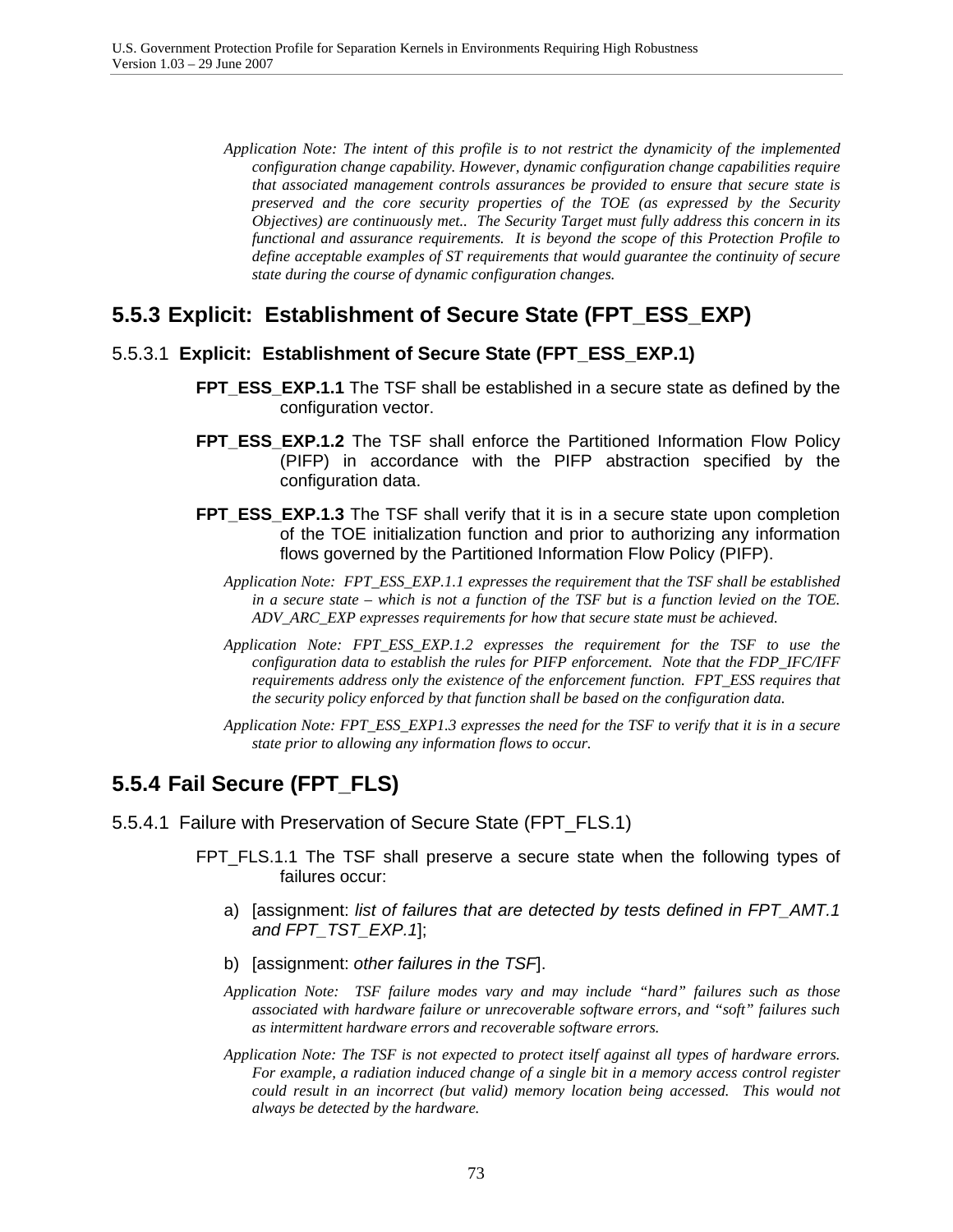# **5.5.5 Explicit: TOE Halt (FPT\_HLT\_EXP)**

#### 5.5.5.1 **Explicit: TOE Halt (FPT\_HLT\_EXP.1)**

- **FPT\_HLT\_EXP.1.1** When requested by [selection: *an authorized subject executing on the TOE, a trusted individual in the TOE non-IT environment, an authorized subject in the TOE IT environment*], the TSF shall halt the TOE.
- **FPT\_HLT\_EXP.1.2** The TSF shall preserve secure state when halting the TOE.
	- *Application Note: The ability to halt the TOE is security-relevant. The intent of this requirement is to ensure that only authorized subjects or trusted individuals are able to halt the TOE. The PP authors recognize that this capability might be provided via a software or hardware interface to the TSF. The ability of the TSF to securely halt the TOE via this interface must be demonstrated.*

# **5.5.6 Explicit: TOE Maintenance (FPT\_MTN\_EXP)**

#### 5.5.6.1 **Explicit: TOE Maintenance (FPT\_MTN\_EXP.1)**

**FPT MTN EXP.1.1** When requested by an authorized subject, the TSF shall transition the TOE to maintenance mode.

*Application Note: The TSF may or may not be in a secure state when this function is invoked.* 

- **FPT\_MTN\_EXP.1.2** When maintenance mode is entered from a secure state, the TSF shall continue to preserve secure state.
- **FPT\_MTN\_EXP.1.3** When the TSF is unable to preserve secure state after transitioning to maintenance mode from a secure state, the TSF shall halt the TOE.

#### 5.5.6.2 **Explicit: TOE Maintenance Secure (FPT\_MTN\_EXP.2)**

- **FPT\_MTN\_EXP.2.1** When in maintenance mode, the TSF shall reject the request for any operations that would result in a violation of the TSP.
	- *Application Note: It is acceptable, but not required, to prevent all operations and non-TSF invoked flows.*

### **5.5.7 Explicit: Principle of Least Privilege (FPT\_PLP\_EXP)**

#### 5.5.7.1 **Explicit: TSF Least Privilege (FPT\_PLP\_EXP.1)**

- **FPT\_PLP\_EXP.1.1** The TSF shall enforce the TSP such that each internal function has no more access to TSF data and other internal TSF resources than that which is required for its assigned functionality.
	- *Application Note: This SFR establishes the behavioral property that the TSF must exhibit with respect to the maximum set of privileges allocated to the various modules that comprise the functions specified by the set of SFRs contained in the ST. Refer to ADV\_INT\_EXP.3.16C for the assurance evidence that must be provided to substantiate that this required behavioral property exists in the TSF implementation.*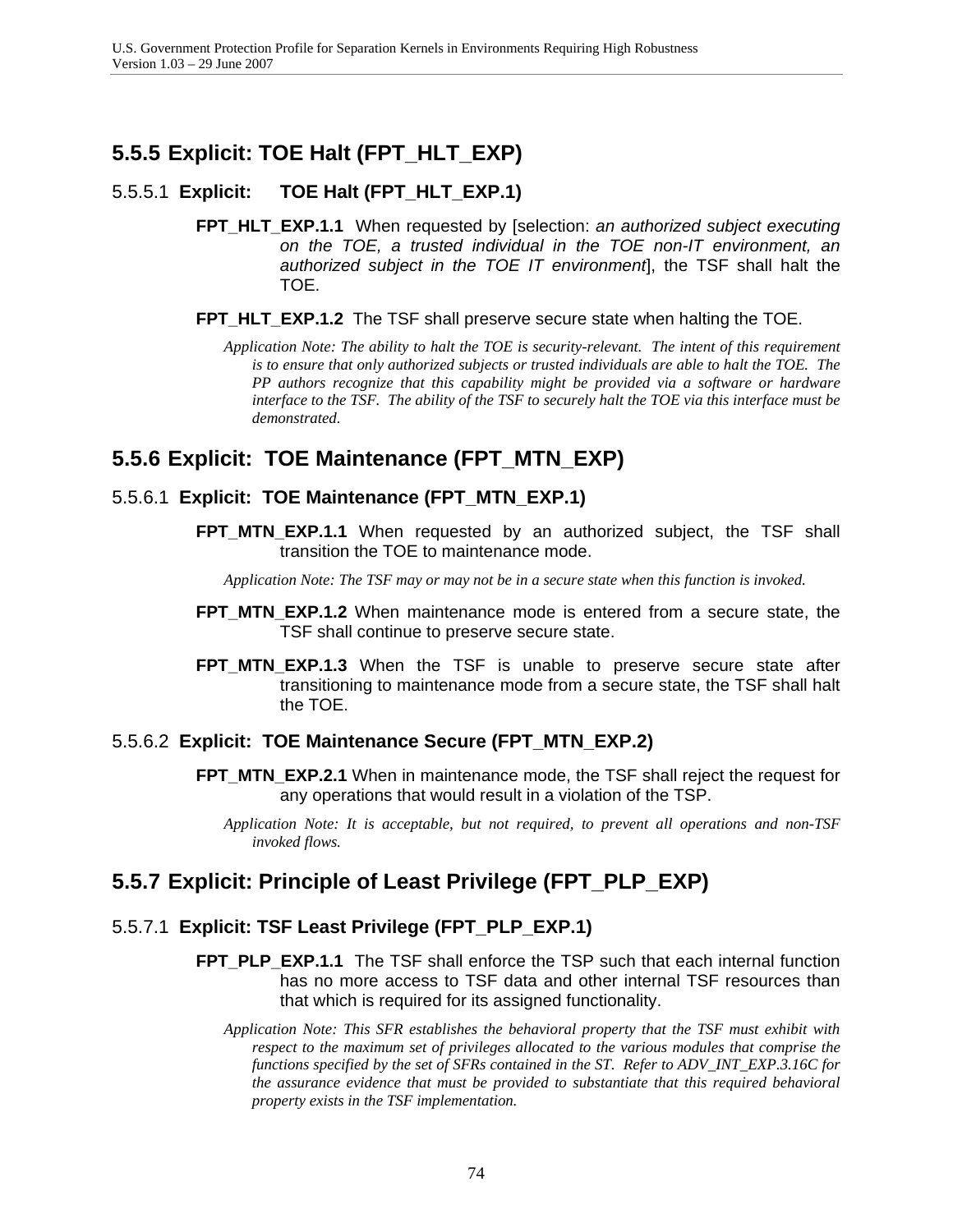*Application Note: Achieving least privilege does not require separate domains for each TSF function.* 

# **5.5.8 Explicit: Trusted Recovery (FPT\_RCV\_EXP)**

#### 5.5.8.1 **Explicit: Automated Recovery (FPT\_RCV\_EXP.2)**

- **FPT\_RCV\_EXP.2.1** When the TSF determines that it is not in a secure state immediately after completion of TOE initialization or at any time while the TOE is in operational mode, the TSF shall attempt to recover the TOE to a secure state without further protection compromise based on the following: [assignment: *list of condition-action pair(s) where each condition is associated with one of the following action(s)* [selection: *initiate and complete recovery action while remaining in operational mode, initiate recovery action that results in a restart of the TOE without transitioning to maintenance mode, transition the TOE to maintenance mode and initiate recovery action while in maintenance mode, halt the TOE without initiating any recovery action*]].
- **FPT RCV EXP.2.2** When the TSF determines that it is unable to initiate or complete a recovery action that requires the TOE to remain in operational mode, the TSF shall [selection: *attempt to transition the TOE to maintenance mode*, *halt the TOE*].
- **FPT RCV EXP.2.3** When the TSF determines that it is unable to initiate or complete a recovery action that requires the TOE to restart without transitioning to maintenance mode, the TSF shall [selection: *attempt to transition the TOE to maintenance mode*, *halt the TOE*].
- **FPT RCV EXP.2.4** When the TSF determines that it is unable to initiate or complete a transition to maintenance mode or is unable to complete a recovery action after transitioning to maintenance mode, the TSF shall halt the TOE.
- **FPT\_RCV\_EXP.2.5** When the TSF determines that it is unable to proceed with any recovery action, the TSF shall attempt to halt the TOE.
	- *Application Note: The TOE developer is to provide appropriate evidence and the evaluator is to confirm that secure state results from the recovery action identified.*
	- *Application Note: There is no requirement that the TSF alone supports the recovery action to transition from maintenance mode to a secure state in operational mode.*
	- *Application Note: The ST developer should select halting the TOE instead of transitioning the TOE to a maintenance mode if the TOE implementation cannot meet the requirement defined in FPT\_MTN\_EXP.2.*

#### 5.5.8.2 Function Recovery (FPT\_RCV.4)

FPT\_RCV.4.1 The TSF shall ensure that [assignment: *list of all failure scenarios, and for each listed scenario, the affected SFs*] have the property that the SF either completes successfully, or for the indicated failure scenarios, recovers to a consistent and secure state.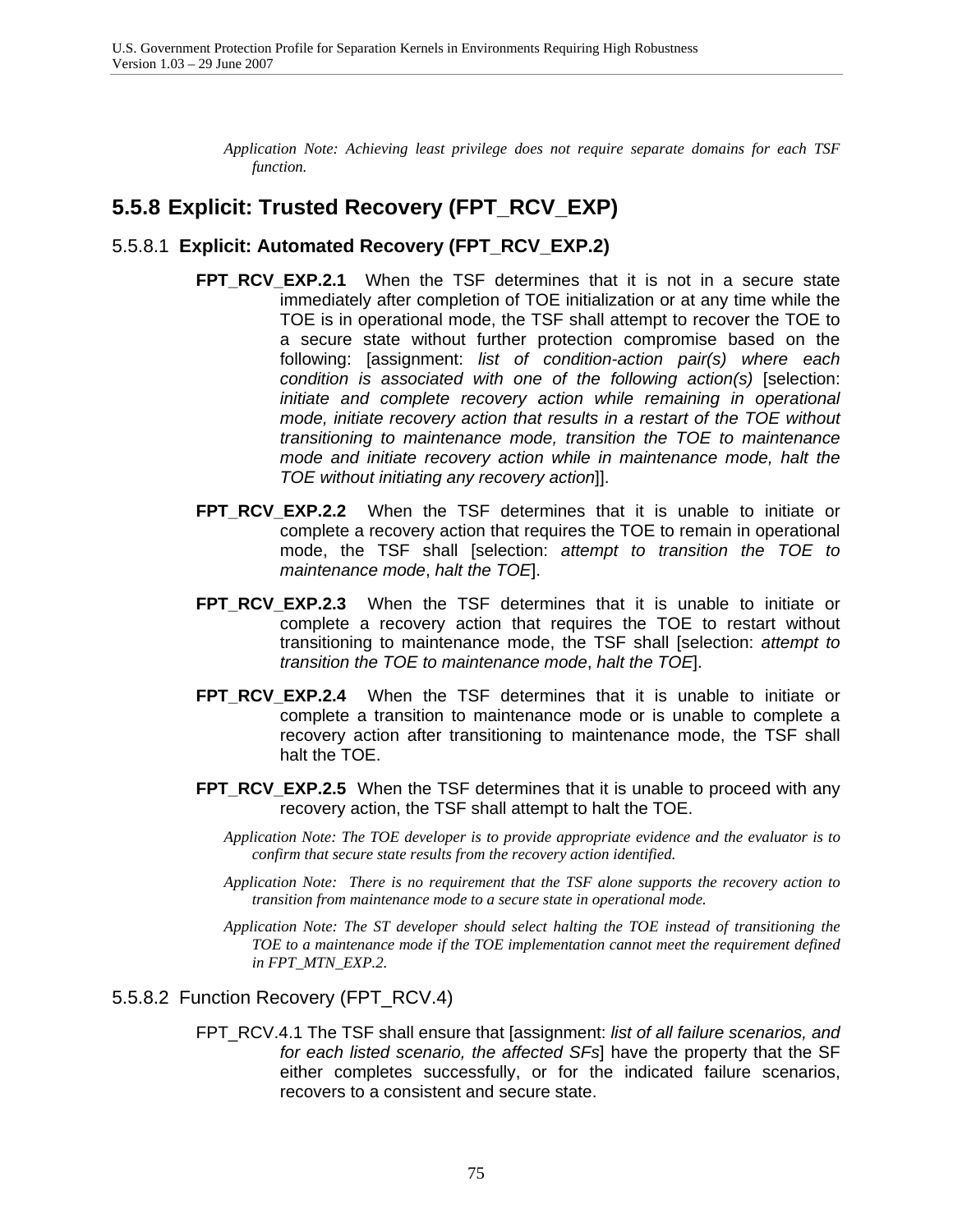# **5.5.9 Explicit: TOE Restart (FPT\_RST\_EXP)**

#### 5.5.9.1 **Explicit: TOE Restart (FPT\_RST\_EXP.1)**

- **FPT\_RST\_EXP.1.1** When requested by an authorized subject, the TSF shall restart the TOE.
- **FPT\_RST\_EXP.1.2** The TSF shall preserve secure state during a restart of the TOE.
	- *Application Note: A restart of the TOE will result in the execution of the TOE initialization mechanism. Therefore, the restart function can serve as the means by which a change in TOE configuration is executed (see FPT\_CFG\_EXP.1).*
	- *Application Note: The PP authors also recognize that a restart capability can be triggered via the sequence of HALT and START triggered from the TOE environment. It is not the intent of this requirement that the TOE have an atomic restart capability, the intent is that should the capability exist, then there is assurance that it can not be invoked by an unauthorized subject.*

# **5.5.10 Reference Mediation (FPT\_RVM)**

- 5.5.10.1 Non-Bypassability of the TSP (FPT\_RVM.1)
	- FPT\_RVM.1.1 The TSF shall ensure that TSP enforcement functions are invoked and succeed before each function within the TSC is allowed to proceed.

### **5.5.11 Domain Separation (FPT\_SEP)**

- 5.5.11.1 Complete Reference Monitor (FPT\_SEP.3)
	- FPT\_SEP.3.1 **Refinement:** The unisolated portion of the TSF shall **use hardware mechanisms to** maintain a security domain for its own execution that protects **the code and data of the unisolated portion of the TSF** from interference and tampering by untrusted subjects. 14
		- *Application Note: Examples of hardware mechanisms that might be used to support a protected security domain for the execution of the TSF include: privilege bits; rings; hardware mechanisms that support controlled entry points to domains; and a variety of memory management features.*
	- FPT\_SEP.3.2 The TSF shall enforce separation between the security domains of subjects in the TSC.
	- FPT\_SEP.3.3 **Refinement:** The TSF shall maintain the part of the TSF that enforces the information flow control SFPs in a security domain for its own execution that protects **that part of the TSF** from interference and tampering by the remainder of the TSF and by subjects untrusted with respect to the TSP. 15
		- *Application Note: In this PP, there is no access control SFP, and the Partitioned Information Flow Policy is the only information flow control SFP.*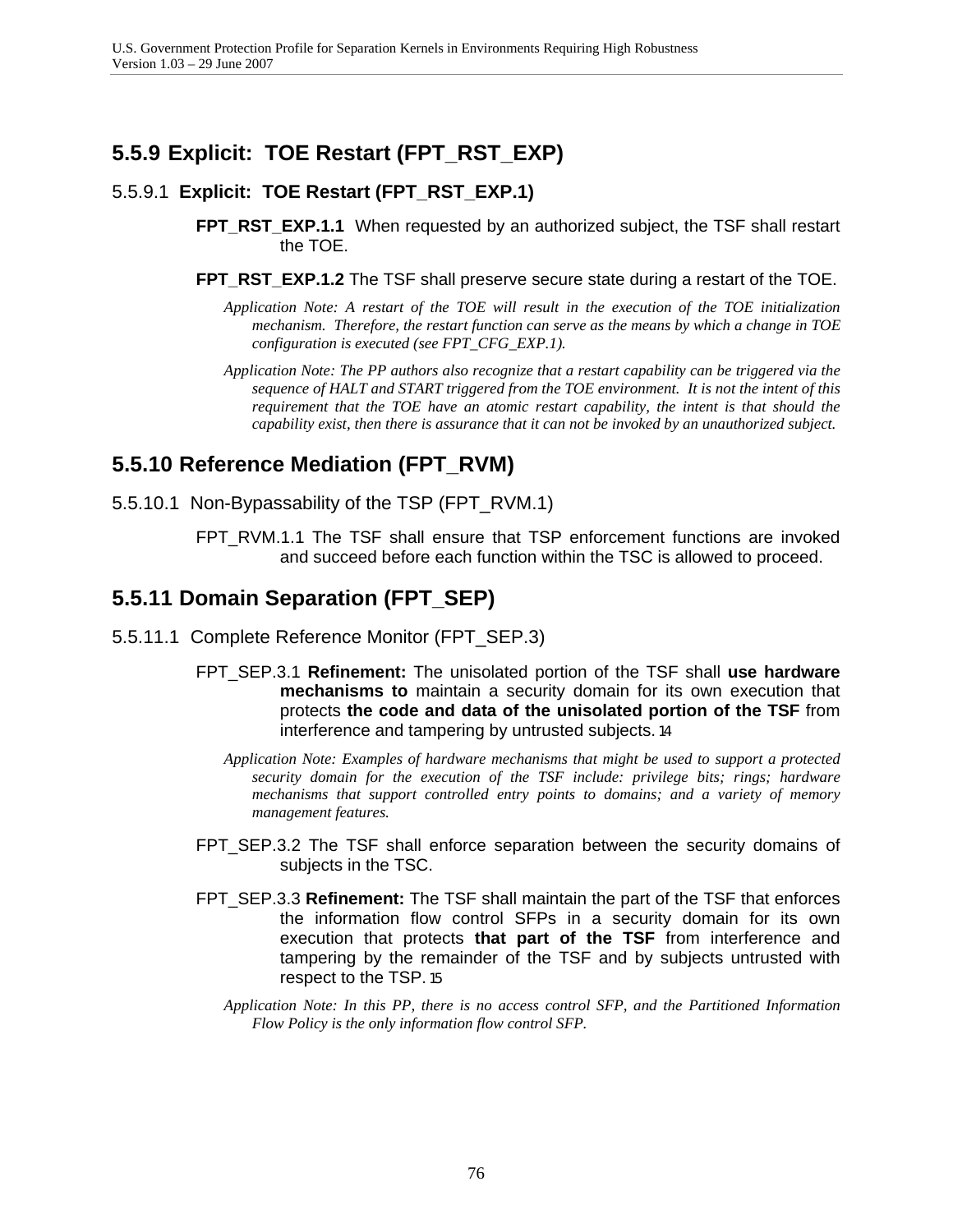*Application Note: For FPT\_SEP.3.3, it is not required that hardware mechanisms be used to separate the unisolated portion of the TSF from the part of the TSF that enforces the information flow control SFPs. Software separation mechanisms and appropriate architecture development evidence (see ADV\_ARC\_EXP.1.4C), supported by penetration testing (see AVA\_VLA\_EXP.4) and a justification for using the software separation mechanisms instead of hardware mechanisms, are sufficient to meet this requirement.* 

# **5.5.12 Time Stamps (FPT\_STM)**

#### 5.5.12.1 Reliable Time Stamp (FPT\_STM.1)

- FPT\_STM.1.1 **Refinement:** The TSF shall be able to provide reliable time stamps for its own use **that meet [assignment:** *granularity/precision of time stamp***]**.16
	- *Application Note: It is the responsibility of the ST developer to provide a definition and metric for the term "reliable time stamp" and to provide evidence that the implementation meets the defined definition and metric.*
	- *Application Note: It is not required that "time" be maintained or provided as "time of day". It is acceptable for the TOE to maintain and provide time as being "relative to" some TOE event (e.g.,, relative to TOE initialization), such that it is possible to determine the ordering of events as allowed by the precision of the chosen unit of time. Therefore, the native format in which the TOE keeps time for internal use is acceptable. For example, a monotonically increasing counter with a defined metric for each increment of the counter represents one acceptable implementation of this requirement.*
	- *Application Note: The time stamp definition and metric, and means to interpret the chosen time stamp format are to be documented in the administrative guidance for the TOE. The rationale in the ST should be used to substantiate the chosen definition and metric.*

# **5.5.13 Explicit: TSF Self Test (FPT\_TST\_EXP)**

#### 5.5.13.1 **Explicit: TSF Testing (FPT\_TST\_EXP.1)**

- **FPT\_TST\_EXP.1.1** The TSF shall run a suite of self tests during start-up, periodically during normal operation, during recovery, at the request of an authorized subject, and [selection: *during configuration change,* [assignment: *other conditions under which self test occurs*]] to demonstrate the correct operation of the software portion of the TSF implementation.
	- *Application Note: See Annex J of the CC, Part 2, for an explanation of the notion of TSF's implementation.*
	- *Application Note: The assignment statement is to be completed to express all additional periodic self-test execution capabilities implemented by the TSF. "During configuration change" should be selected if the TOE provides that capability.*
	- *Application Note: It is intended that TSF seft tests are run as part of all recovery actions identified in FPT\_RCV\_EXP.2.*
- **FPT\_TST\_EXP.1.2** The TSF suite of self tests shall verify the integrity of TSF configuration data and [assignment: *list of additional TSF data upon which the TSF depends to enforce its security policies correctly*].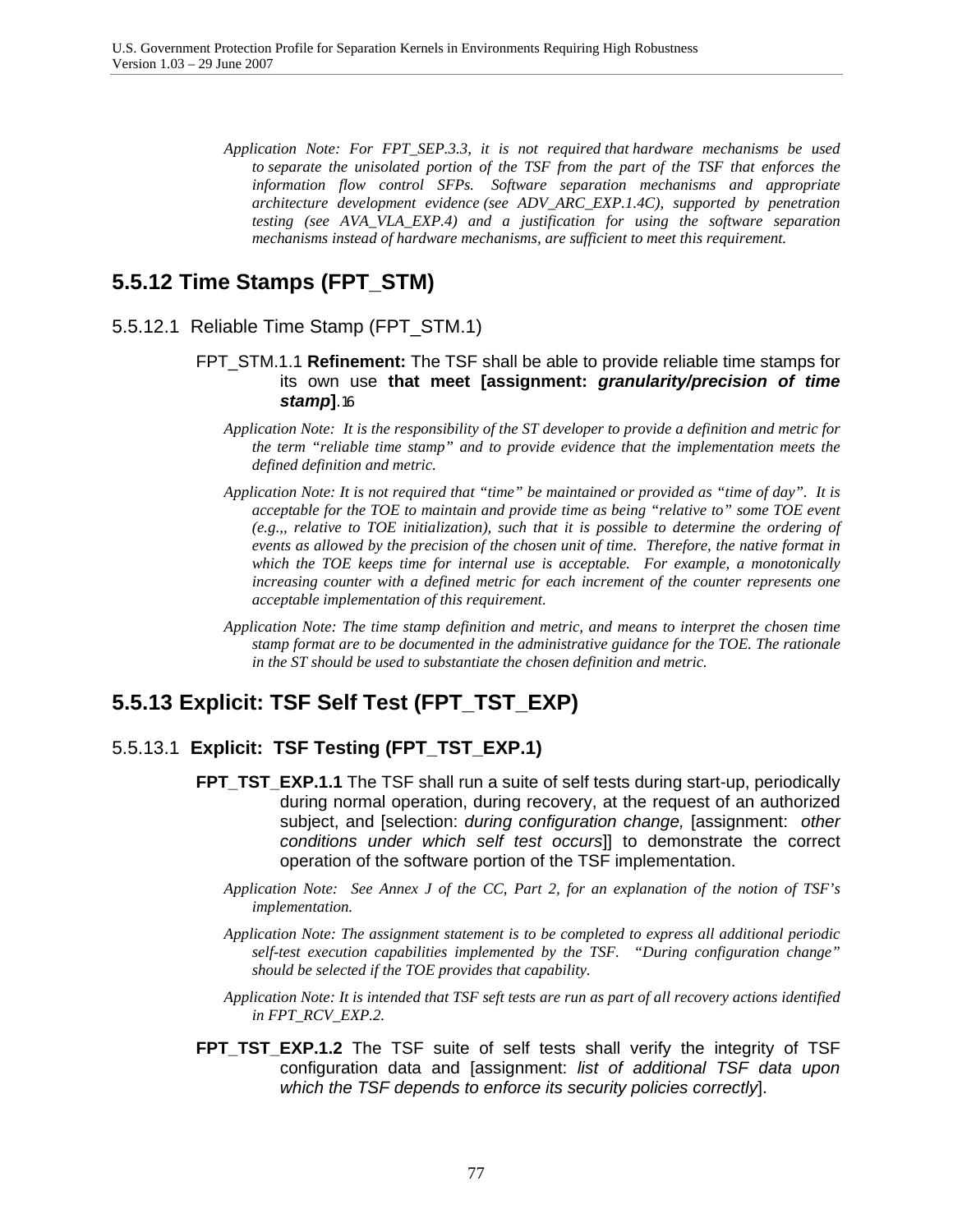- **FPT\_TST\_EXP.1.3** The TSF suite of self tests shall verify the integrity of stored TSF executable code.
- **FPT\_TST\_EXP.1.4** The TSF shall provide the results of the self tests to authorized subjects in a form that allows assessment of the results.
	- *Application Note: TSF self-test results include both results of tests that determine the correct operation of the software portions of the TSF and the results of integrity tests on TSF data and TSF executable code.*

# **5.6 Resource Utilization (FRU)**

#### **5.6.1 Resource Allocation (FRU\_RSA)**

- 5.6.1.1 Minimum and Maximum Quotas (FRU\_RSA.2)
	- FRU\_RSA.2.1 **Refinement:** The TSF shall enforce maximum quotas of the following resources **for each partition, as defined by the configuration data:** 
		- **System memory: [assignment:** *maximum amount of memory that each partition can use***],**
		- **Processing time: [assignment:** *maximum amount of processing time allocated to a partition for a specified period of time***].** 17
	- FRU\_RSA.2.2 **Refinement:** The TSF shall ensure the **availability to each partition** of minimum **quantities** of **the following resources, as defined by the configuration data:** 
		- **System memory: [assignment:** *minimum amount of memory that will be provided to each partition***],**
		- **Processing time: [assignment:** *minimum amount of processing time provided to a partition for a specified period of time***].** 18
		- *Application Note: The enforcement of memory allocation by the TSF is at the granularity of the partition abstraction. That is, there is a fixed amount of memory, possibly spanning multiple distinct subject address spaces, allocated to each partition. The TSF is not required to enforce minimum or maximum quotas at the granularity of subjects.*
		- *Application Note: The enforcement of time allocation by the TSF is at the granularity of the partition abstraction. That is, there is a fixed amount of time over some specified period of time that is allocated for all subjects bound to a single partition.*
		- *Application Note: It is acceptable for the minimum allocation of processing time to be zero, implying that a there is no guarantee that any subject bound to that partition will be scheduled during the specified period of time.*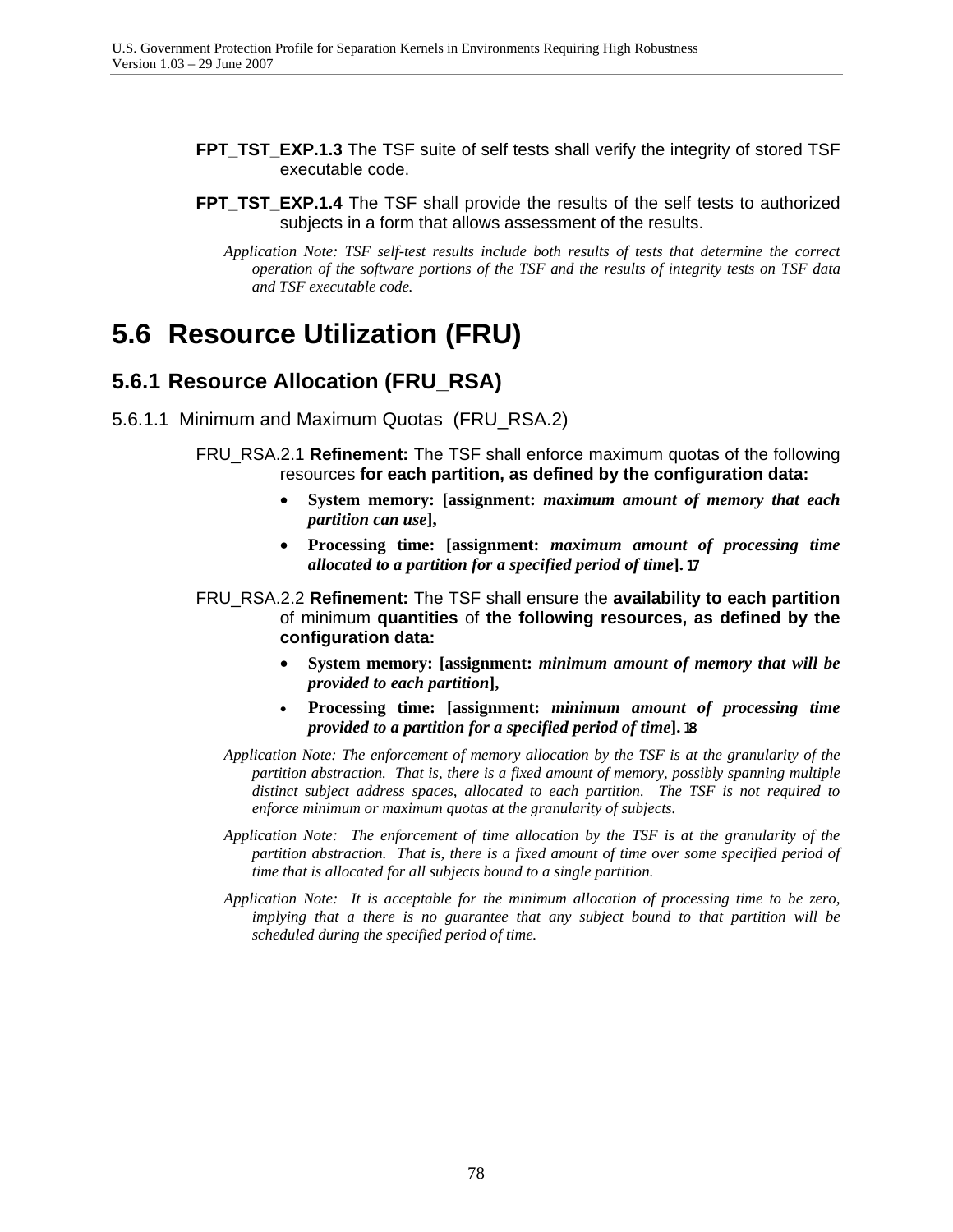# **5.6.2 Explicit: Predictable Resource Utilization by the TSF (FRU\_PRU\_EXP.1)**

#### 5.6.2.1 **Explicit: TSF Predictable Resource Utilization (FRU\_PRU\_EXP.1.1)**

**FRU PRU EXP.1.1** The TSF shall exhibit predictable and bounded execution behavior with respect to its usage of processor time and memory resources.

*Application Note: The TOE developer is to document the expectations for memory and processor usage by the TSF in completing ADV\_ARC\_EXP.1.5C.*

# **End Notes**

This section records the functional requirements where deletions of Common Criteria text were performed.

- 1 Modifications of CC text were performed in FAU\_ARP.1.1. Rationale: 1) To ensure clarity in expressing the intent of this requirement, the words "least disruptive actions" were replaced by the words "actions to take" and 2) to provide specific information on the types of security violations that are valid for this particular TOE without extending the scope of the requirement, the words "a potential security violation" were replaced with "any failure of the tests defined in FPT\_AMT.1 and FPT\_TST.1".
	- FAU\_ARP.1.1 **Refinement:** The TSF shall take [assignment: list of the least disruptive actions **to take**] upon detection of a potential security violation **any failure of the tests defined in FPT\_AMT.1 and FPT\_TST.1**.
- 2 Modifications of CC text were performed in FDP\_IFC.2.1. Rationale: The phrase "and all operations that cause that information to flow to and from subjects covered by the SFP" was replaced by the phrase "for all possibleoperations that cause information to flow between subjects and exported resources." The refinement is intended to emphasis that the choice of abstraction applies to all operations.

FDP\_IFC.2.1 **Refinement:** The TSF shall enforce the **Partitioned Information Flow SFP** on

- **All partitions**
- **All subjects**
- **All exported resources**
- and all operations that cause that information to flow to and from subjects covered by the SFP **for all possible operations that cause information to flow between subjects and exported resources.**
- 3 Modifications of CC text were performed in FDP\_IFC.2.2. Rationale: The phrase "to flow to and from any subject in the TSC" was reworded as "to flow between any subject and any exported resource" to clarify that the information flow policy is enforced on all subjects and exported resources. References to the TSC were removed to eliminate redundancy, i.e., there are no subjects, resources and operations that are outside of the TSC.
	- FDP\_IFC.2.2 **Refinement:** The TSF shall ensure that all operations that cause any information in the TSC to flow to and from **between** any subject in the TSC **and any exported resource** are covered by an information flow control SFP.
- 4 A modification of the US interpretation I-0407 text was performed in FDP\_IFF.1.1. Rationale: 1) the words and operation "as a [selection: *Partition Abstraction, Least Privilege Abstraction*]" was added to allow the TOE developer to specify the granularity at which the TOE is capable of enforcing the PIFP, 2) The words "the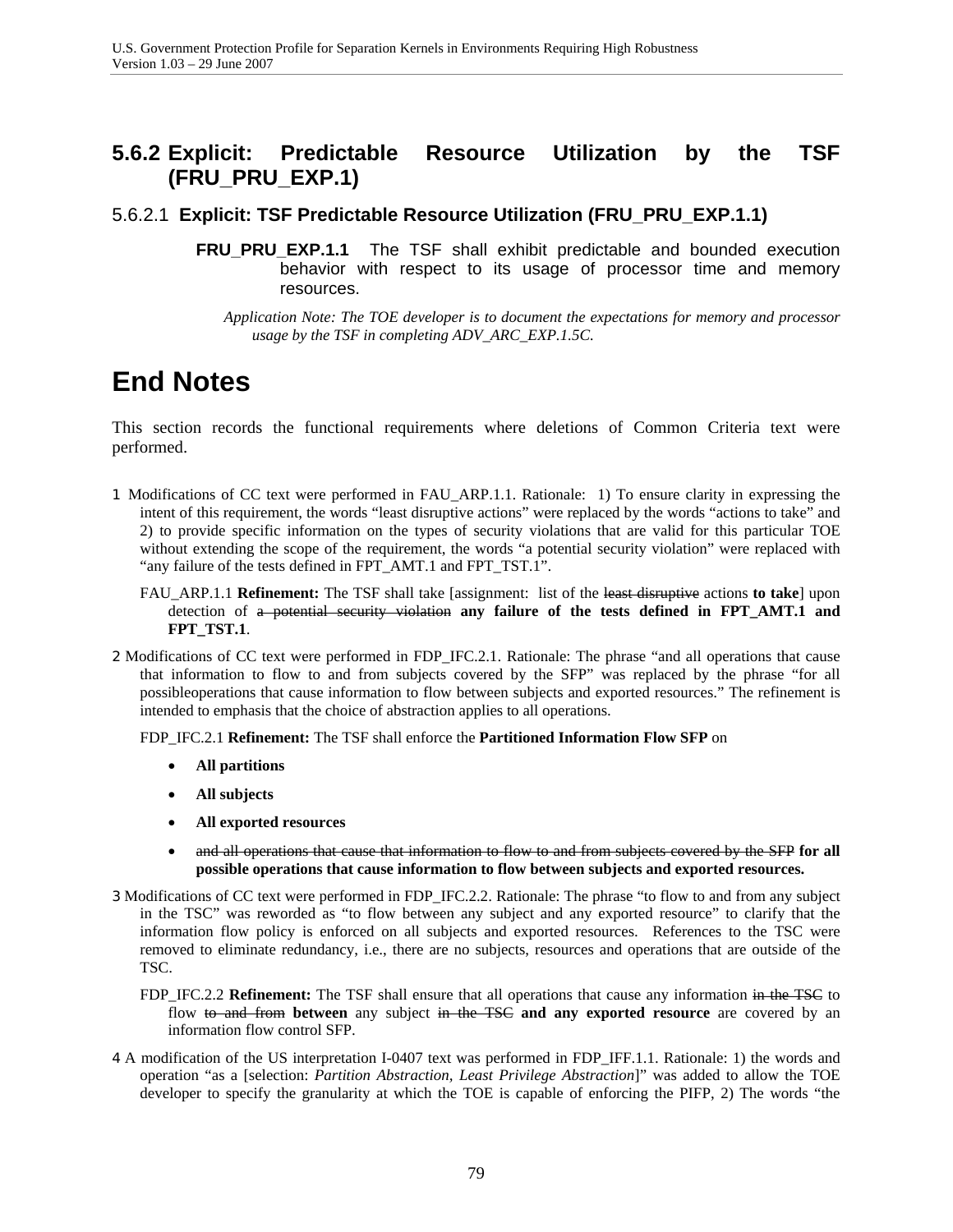following types of subject and information security attributes" were changed to require the TSF to make policy decisions based on both the flows caused by an operation and the partition, subject and exported resource security attributes associated with that operation.

- FDP\_IFF.1.1-NIAP-0407 **Refinement:** The TSF shall enforce the **Partitioned Information Flow SFP as a [selection:** *Partition Abstraction, Least Privilege Abstraction***]** based on the following types of subject and information security attributes **the flow(s) caused by an operation, and the following types of partition, subject, and exported resource security attributes associated with the operation:**
- 5 Modifications of the US interpretation I-0407 text were performed in FDP\_IFF.1.2. Rationale: 1) The words "an information flow between a controlled subject and controlled information via a controlled" were deleted and 2) the words "the following" were replaced by the words "for each flow associated with the operation, the following". The changes are to clarify that an operation is permitted only if all flows associated with that operation are permitted, and that the rules apply to all partitions.
	- FDP\_IFF.1.2-NIAP-0407 **Refinement:** The TSF shall permit an information flow between a controlled subject and controlled information via a controlled **an** operation if the following**, for each flow associated with the operation, the following** rules hold:

6 Modifications of CC text were performed in FDP\_RIP.2.1. Rationale: The words "to" and "from" were deleted for readability and the words "all objects" were deleted because object is not the abstraction used for this PP.

- FDP\_RIP.2.1 **Refinement:** The TSF shall ensure that any previous information content of a resource is made unavailable upon the [selection: *allocation of the resource to*, *deallocation of the resource from*] all objects.
- 7 A modification of CC text was performed in FMT\_MOF.1.1(1). Rationale: The words "selection: determine the behaviour of, disable, enable, modify the behaviour of] the functions" were replaced with a precise statement of the behavioral requirement.
	- FMT\_MOF.1.1(1) **Refinement:** The TSF shall restrict the ability to <del>[selection: determine the behaviour of,</del> disable, enable, modify the behaviour of] the functions **invoke a configuration change of the TOE** to **authorized subjects**.
- 8 A modification of CC text was performed in FMT\_MOF.1.1(2). Rationale: The words "selection: determine the behaviour of, disable, enable, modify the behaviour of] the functions" were replaced with a precise statement of the behavioral requirement.
	- FMT\_MOF.1.1(2) **Refinement:** The TSF shall restrict the ability to <del>[selection: determine the behaviour of,</del> disable, enable, modify the behaviour of] the functions **invoke a restart of the TOE** to **authorized subjects**.
- 9 A modification of CC text was performed in FMT\_MOF.1.1(3). Rationale: The words "selection: determine the behaviour of, disable, enable, modify the behaviour of] the functions" were replaced with a precise statement of the behavioral requirement.
	- FMT\_MOF.1.1(3) **Refinement:** The TSF shall restrict the ability to <del>[selection: determine the behaviour of,</del> disable, enable, modify the behaviour of] the functions **invoke a halt of the TOE** to **authorized subjects**.
- 10 A modification of CC text was performed in FMT\_MOF.1.1(4). Rationale: The words "selection: determine the behaviour of, disable, enable, modify the behaviour of] the functions" were replaced with a precise statement of the behavioral requirement.

FMT\_MOF.1.1(4) **Refinement:** The TSF shall restrict the ability to <del>[selection: determine the behaviour of,</del> disable, enable, modify the behaviour of] the functions **initiate TSF self-tests** to **authorized subjects**.

11 A modification of CC text was performed in FMT\_MOF.1.1(5). Rationale: The words "selection: determine the behaviour of, disable, enable, modify the behaviour of] the functions" were replaced with a precise statement of the behavioral requirement.

FMT\_MOF.1.1(5) **Refinement:** The TSF shall restrict the ability to <del>[selection: determine the behaviour of,</del> disable, enable, modify the behaviour of] the functions **invoke a transition of the TOE to maintenance mode**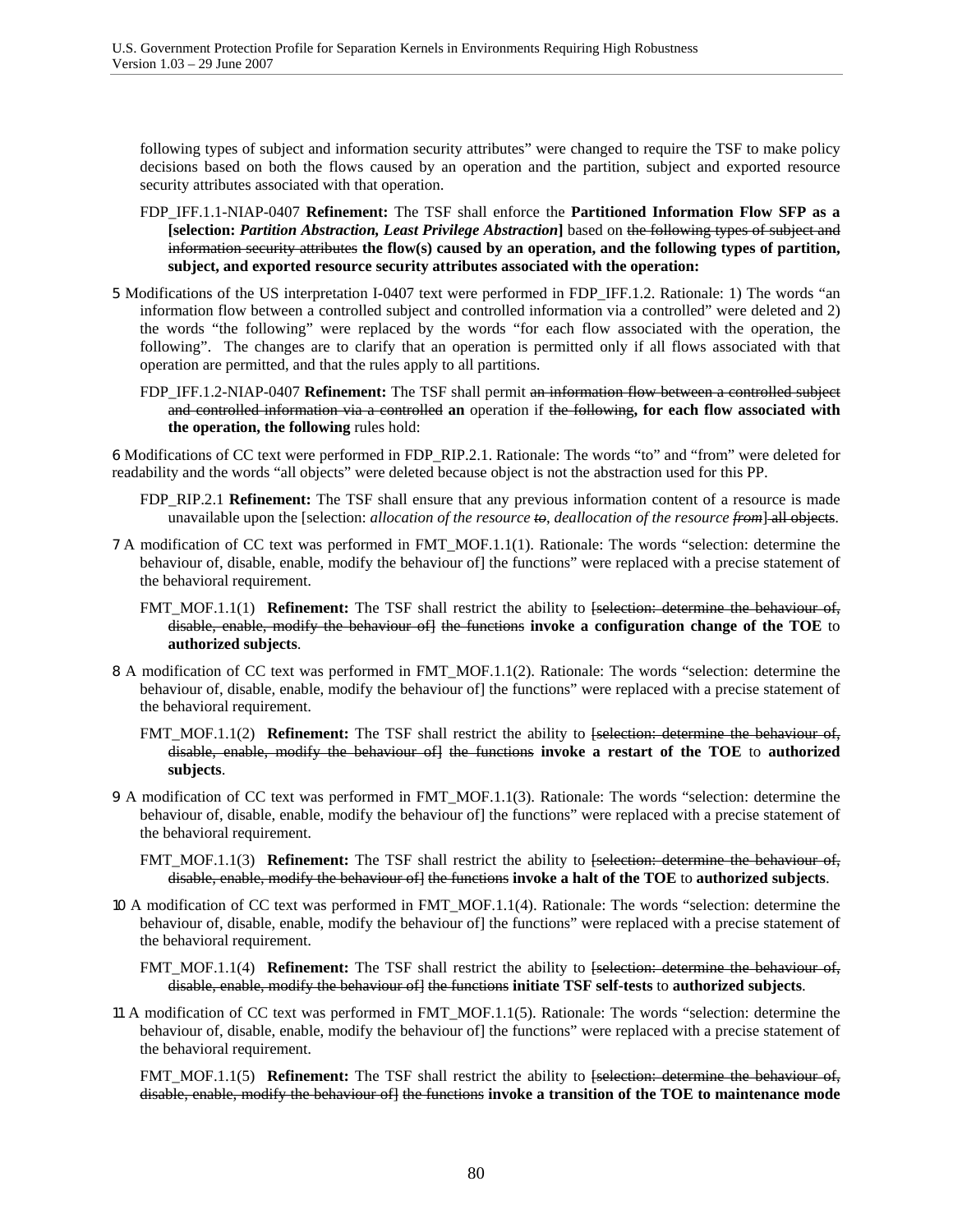#### to **authorized subjects**.

12 A modification of CC text was performed in FMT\_MTD.3.1. Rationale: The word "secure" was changed to "valid" to indicate that this is intended to be a syntax check.

FMT\_MTD.3.1 **Refinement:** The TSF shall ensure that only secure valid values are accepted for TSF data.

13 A modification of CC text was performed in FPT\_AMT.1.1. Rationale: The selection "during initial start-up" was changed to "during start-up" to indicate that the tests are to run every time the TOE is started and the words "software portions of the" were added for clarity.

FPT\_AMT.1.1 **Refinement:** The TSF shall run a suite of tests during initial start-up, periodically during normal operation, **during recovery**, **and [assignment:** *other conditions under which abstract machine testing should occur* I to demonstrate the correct operation of the security assumptions provided by the abstract machine that underlies the **software portions of the** TSF.

14 A modification of CC text was performed in FPT\_SEP.3.1. Rationale: 1) The words "use hardware mechanisms to" were added to require the use of hardware mechanisms to maintain a protected security domain for the unisolated portion of the TSF; 2) The word "it" was replaced by the words "the code and data of the unisolated portion of the TSF" for clarity.

 FPT\_SEP.3.1 **Refinement:** The unisolated portion of the TSF shall **use hardware mechanisms to** maintain a security domain for its own execution that protects it **the code and data of the unisolated portion of the TSF** from interference and tampering by untrusted subjects.

15 A modification of CC text was performed in FPT\_SEP.3.3. Rationale: The word "them" was replaced by the words "that part of the TSF" for clarity.

 FPT\_SEP.3.3 **Refinement:** The TSF shall maintain the part of the TSF that enforces the information flow control SFPs in a security domain for its own execution that protects them **that part of the TSF** from interference and tampering by the remainder of the TSF and by subjects untrusted with respect to the TSP.

16 A modification of CC text was performed in FPT\_STM.1.1. Rationale: The words "that meet [assignment: granularity/precision of time stamp]" were added to require the ST author to specify the granularity/precision of the time stamps.

 FPT\_STM.1.1 **Refinement:** The TSF shall be able to provide reliable time stamps for its own use **that meet [assignment:** *granularity/precision of time stamp***]**.

17 A modification of CC text was performed in FRU\_RSA.2.1. Rationale: 1) The words "for each partition as defined by the configuration data" were added to make it clear that maximum quotas are assigned at the partition level; 2) The selection statement for "individual user, defined group of users" was deleted since the TOE does not support the concept of individual users or groups of users..

FRU RSA.2.1 **Refinement:** The TSF shall enforce maximum quotas of the following resources <del>[assignment:</del> controlled resources] that [selection: individual user, defined group of users] can use [selection: simultaneously, over a specified period of time] **for each partition, as defined by the configuration data:** 

- **System memory: [assignment:** *maximum amont of memory that each partition can use***],**
- **Processing time: [assignment:** *maximum amount of processing time allocated to a partition for a specified period of time***].**
- 18 A modification of CC text was performed in FRU\_RSA.2.2. Rationale: 1) The phrase "provision of minimum quantity of each" was replaced by the words "availability to each partition, the minimum quantities of the following resources, as defined by the configuration data" to make it clear that minimum quotas are assigned at the partition level; 2) The selection statement for "individual user, defined group of users, subject" was deleted since the TOE does not support the concept of invidividual users or groups of users, and the subject is not the entity to which minimum quotas are assigned.

 FRU\_RSA.2.2 **Refinement:** The TSF shall ensure the provision **availability to each partition** of minimum quantity of each [assignment: controlled resource] that is available for [selection: an individual user, defined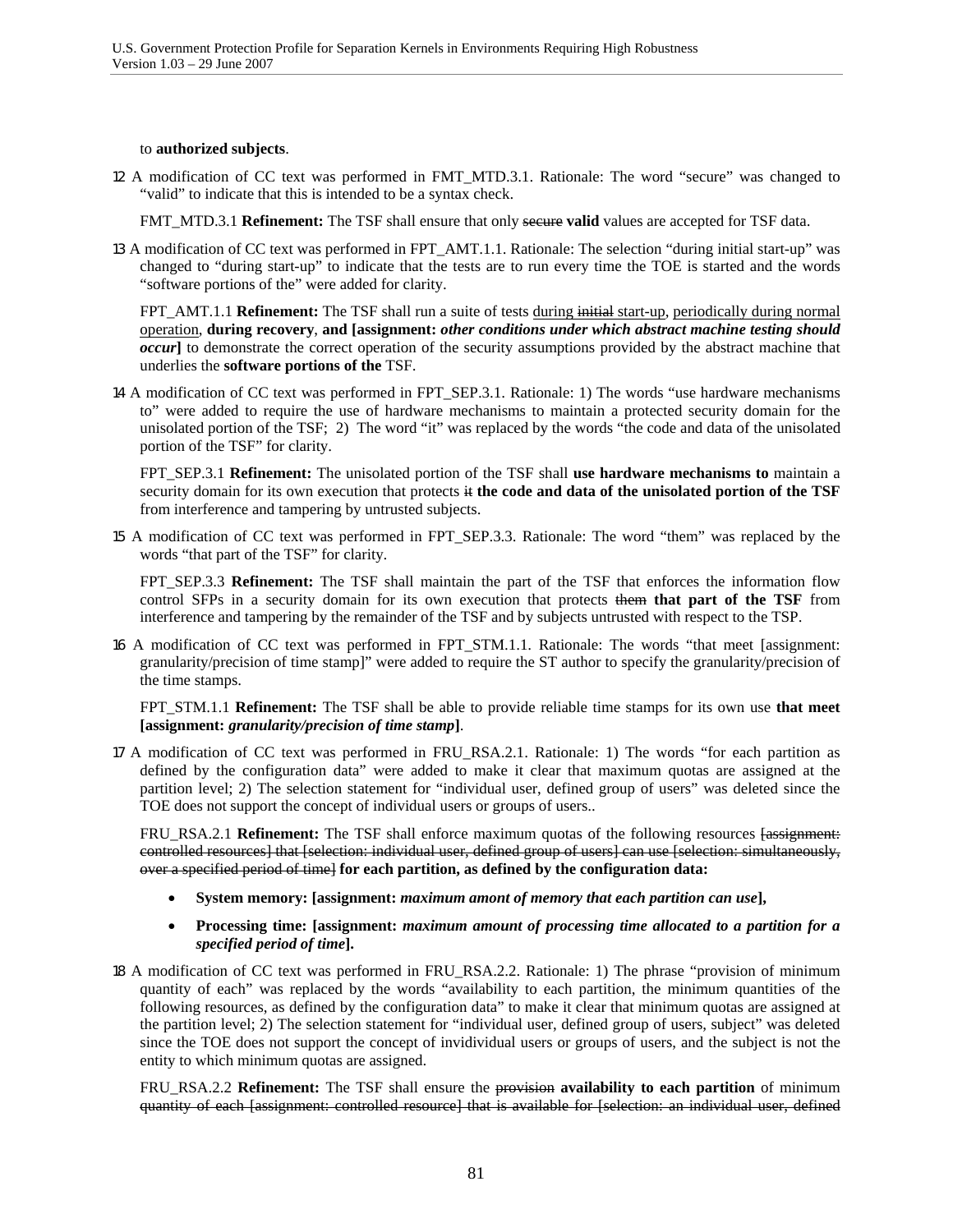group of users, subjects] to use [selection: simultaneously, over a specified period of time] **quantities of the following resources, as defined by the configuration data:** 

- **System memory: [assignment:** *minimum amount of memory that will be provided to each partition***]***,*
- **Processing time: [assignment:** *minimum amount of processing time provided to a partition for a specified period of time***].**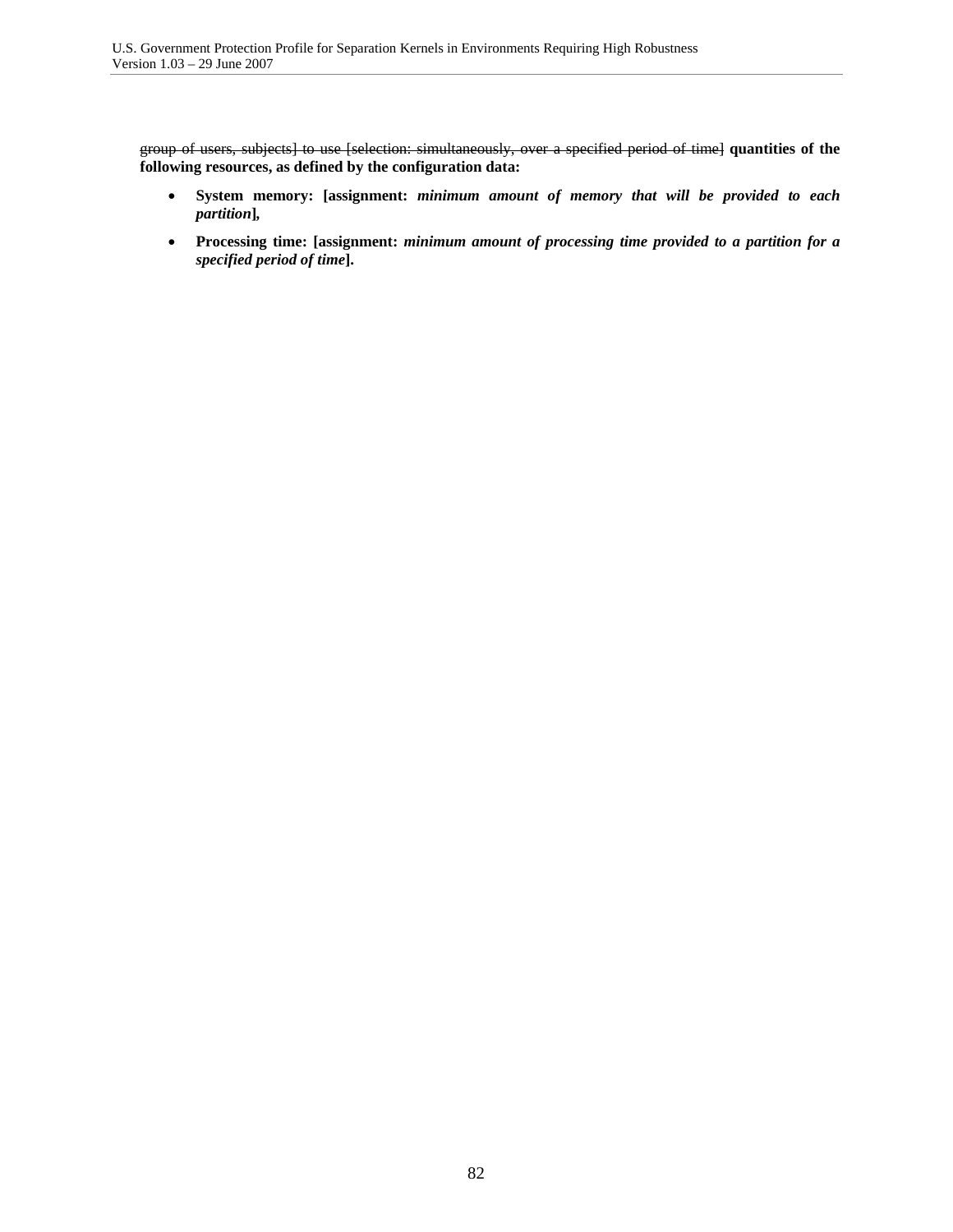# **6. TOE Security Assurance Requirements**

 $\overline{a}$ 

126 This section contains the detailed security assurance requirements for Separation Kernels supporting systems in environments requiring high robustness. The requirements contained in this section are either selected from Part 3 of the CC or have been explicitly stated (with short names ending in "\_EXP"). Table 6.1 lists the explicitly stated assurance components.

| <b>Explicit Component</b> | <b>Component Behavior Name</b>                  |
|---------------------------|-------------------------------------------------|
| ADO_DEL_EXP.2             | Detection of Modification                       |
| ADV_ARC_EXP.1             | Architectural Design                            |
| ADV_CTD_EXP.1             | <b>Configuration Tool Design</b>                |
| ADV_FSP_EXP.4             | <b>Formal Functional Specification</b>          |
| ADV_HLD_EXP.4             | Semiformal High Level Design                    |
| ADV_IMP_EXP.3             | Verified Implementation of the TSF              |
| ADV_INI_EXP.1             | <b>Trusted Initialization</b>                   |
| ADV_INT_EXP.3             | Minimization of Complexity                      |
| ADV_LLD_EXP.2             | Semiformal Low Level Design                     |
| ADV_LTD_EXP.1             | Load Tool Design                                |
| AGD_ADM_EXP.1             | <b>Administrator Guidance</b>                   |
| AMA_AMP_EXP.1             | Assurance Maintenance Plan                      |
| APT_PDF_EXP.1             | <b>Specified Platform Definition</b>            |
| APT_PSP_EXP.1             | <b>Complete Platform Specification</b>          |
| APT_PCT_EXP.1             | <b>Tested Platform Conformance</b>              |
| APT_PST_EXP.1             | <b>Comprehensive Platform Security Testing</b>  |
| APT_PVA_EXP.1             | Comprehensive Platform Vulnerability Assessment |
| AVA_CCA_EXP.2             | <b>Systematic Covert Channel Analysis</b>       |
| AVA_VLA_EXP.4             | <b>Highly Resistant</b>                         |

| <b>Table 6.1. Explicit Assurance Requirements</b> |  |
|---------------------------------------------------|--|
|                                                   |  |

127 The intended TOE environment and the value of information processed by this environment establish the need for the TOE to be evaluated at high robustness, which in terms of CC security assurance requirements, is higher assurance than that expressed by  $EAL4<sup>8</sup>$  $EAL4<sup>8</sup>$  $EAL4<sup>8</sup>$ . The set of security

<span id="page-83-0"></span><sup>&</sup>lt;sup>8</sup> Refer to the "Mutual Recognition of Common Criteria Certificates" Section 1.3 to read conditions for the CC certificate to be mutually recognized for PPs with EALs higher than 4.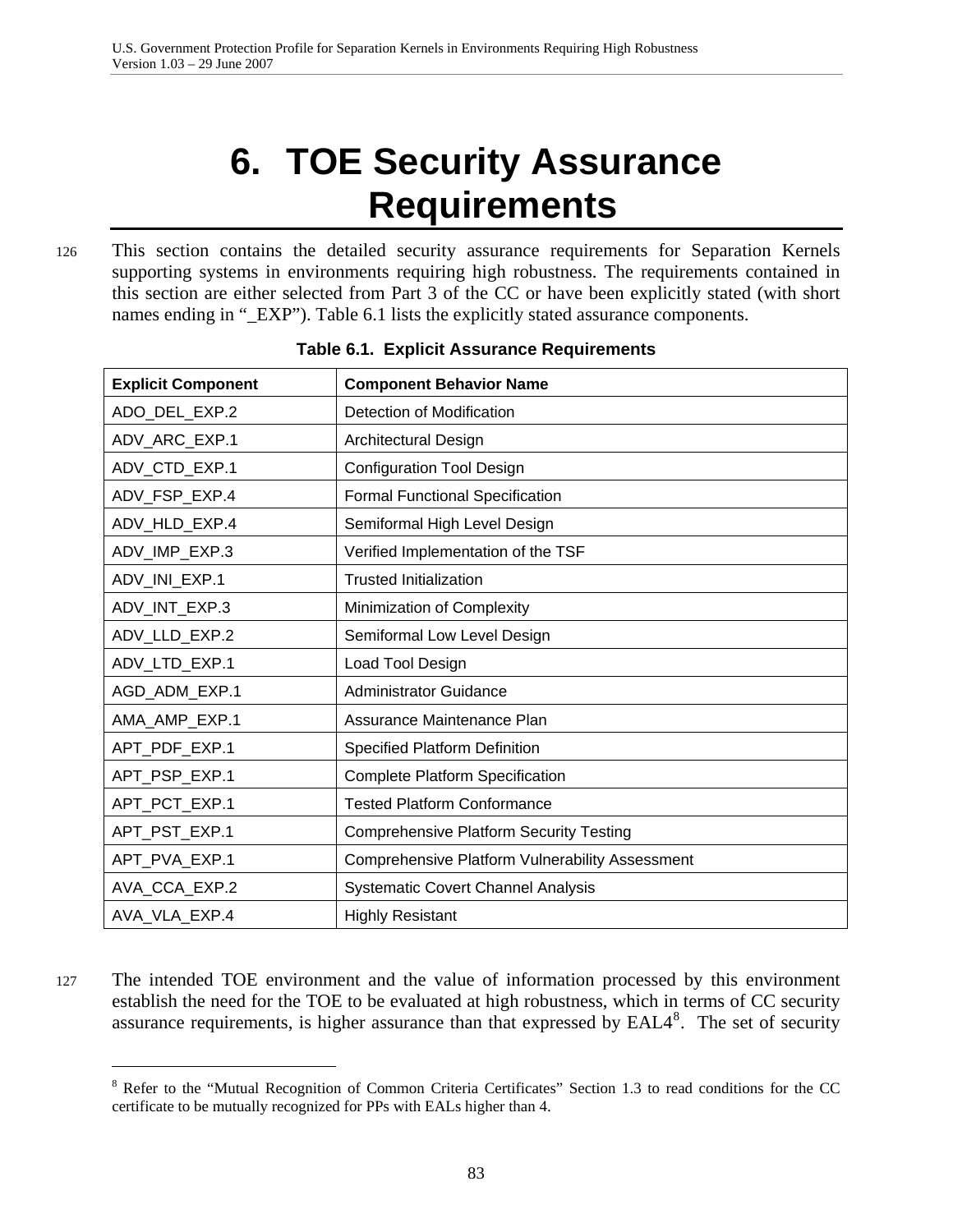assurance requirements that define high robustness are summarized in Table 6.2. Note that flaw remediation (ALC\_FLR) and maintenance of assurance (AMA\_AMP\_EXP) have also been chosen even though the CC chose not to assign these components to a specific EAL level.

| <b>Assurance Class</b>      | <b>Assurance Family</b> | EAL6                    | SKPP                    |
|-----------------------------|-------------------------|-------------------------|-------------------------|
| Configuration<br>Management | <b>ACM AUT</b>          | 2                       | $\overline{c}$          |
|                             | ACM_CAP                 | 5                       | $\overline{5}$          |
|                             | <b>ACM SCP</b>          | $\overline{3}$          | $\overline{3}$          |
| Delivery and                | ADO DEL EXP             | $\overline{2}$          | (2)                     |
| Operation                   | $ADO$ <sub>IGS</sub>    | $\mathbf{1}$            | 1                       |
|                             | ADV ARC EXP             |                         | (1)                     |
|                             | ADV_CTD_EXP             |                         | (1)                     |
|                             | ADV FSP EXP             | 3                       | (4)                     |
|                             | ADV HLD EXP             | $\overline{\mathbf{4}}$ | (4)                     |
|                             | ADV IMP EXP             | 3                       | (3)                     |
| Development<br>(TSF)        | ADV INI EXP             |                         | (1)                     |
|                             | ADV INT EXP             | $\mathbf{2}$            | (3)                     |
|                             | ADV_LLD_EXP             | $\overline{2}$          | (2)                     |
|                             | ADV_LTD_EXP             |                         | $\bf(1)$                |
|                             | ADV_RCR_EXP             | $\overline{c}$          | 3                       |
|                             | ADV_SPM_EXP             | $\overline{3}$          | $\overline{3}$          |
| Guidance                    | AGD_ADM_EXP             | $\overline{1}$          | (1)                     |
| Documents                   | AGD USR                 | $\mathbf{1}$            | 1                       |
|                             | <b>ALC DVS</b>          | $\overline{2}$          | $\overline{2}$          |
| Life cycle                  | ALC_FLR                 |                         | $\overline{\mathbf{3}}$ |
| Support                     | ALC_LCD                 | $\overline{2}$          | $\overline{2}$          |
|                             | <b>ALC TAT</b>          | 3                       | $\overline{3}$          |
| Maintenance of<br>Assurance | AMA_AMP_EXP             |                         | (1)                     |
| Platform<br>Assurance       | APT PDF EXP             |                         | (1)                     |
|                             | APT PSP EXP             |                         | (1)                     |
|                             | APT PCT EXP             |                         | (1)                     |
|                             | APT_PST_EXP             |                         | (1)                     |
|                             | APT PVA EXP             |                         | $\bf(1)$                |
|                             | ATE_COV                 | 3                       | 3                       |
| <b>Tests</b>                | ATE_DPT                 | $\overline{c}$          | 3                       |
|                             | <b>ATE_FUN</b>          | $\overline{2}$          | $\overline{2}$          |
|                             | ATE IND                 | $\overline{2}$          | $\overline{\mathbf{3}}$ |
| Vulnerability<br>Assessment | <b>AVA_CCA_EXP</b>      | $\overline{2}$          | (2)                     |
|                             | AVA_MSU                 | $\overline{\mathbf{3}}$ | 3                       |
|                             | <b>AVA_SOF</b>          | 1                       | 1                       |
|                             | AVA_VLA_EXP             | 4                       | (4)                     |

**Table 6.2. SKPP High Robustness Assurance Requirements Relative to EAL6** 

**Parentheses indicate explicit or refined requirements; Bold in a column indicates an increase in assurance from the preceding EAL (i.e., bold items in the EAL6 column are increases relative to EAL5, and bold items in the SKPP column are increases relative to EAL6)**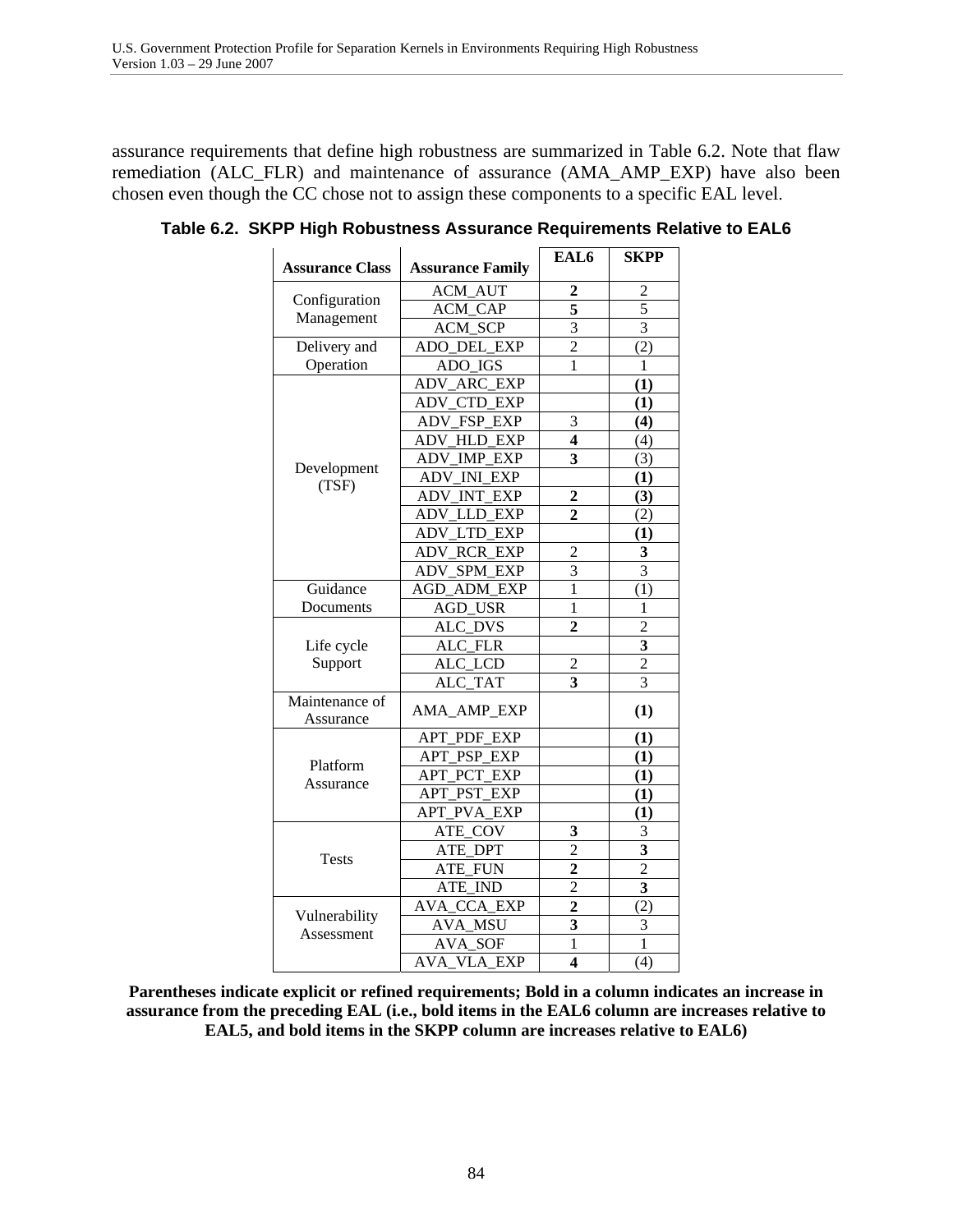# **6.1 Configuration Management (ACM)**

# **6.1.1 CM Automation (ACM\_AUT)**

6.1.1.1 Complete CM Automation (ACM\_AUT.2)

ACM AUT.2.1D The developer shall use a CM system.

ACM AUT.2.2D The developer shall provide a CM plan.

- ACM\_AUT.2.1C The CM system shall provide an automated means by which only authorized changes are made to the TOE implementation representation, and to all other configuration items.
- ACM\_AUT.2.2C The CM system shall provide an automated means to support the generation of the TOE.
- ACM\_AUT.2.3C The CM plan shall describe the automated tools used in the CM system.
- ACM\_AUT.2.4C The CM plan shall describe how the automated tools are used in the CM system.
- ACM\_AUT.2.5C The CM system shall provide an automated means to ascertain the changes between the TOE and its preceding version.
- ACM\_AUT.2.6C The CM system shall provide an automated means to identify all other configuration items that are affected by the modification of a given configuration item.
- ACM\_AUT.2.1E The evaluator shall confirm that the information provided meet all requirements for content and presentation of evidence.

# **6.1.2 CM Capabilities (ACM\_CAP)**

6.1.2.1 Advanced Support (ACM\_CAP.5)

ACM\_CAP.5.1D The developer shall provide a reference for the TOE.

ACM\_CAP.5.2D The developer shall use a CM system.

ACM CAP.5.3D The developer shall provide CM documentation.

- ACM\_CAP.5.1C The reference for the TOE shall be unique to each version of the TOE.
- ACM CAP.5.2C The TOE shall be labeled with its reference.
- ACM\_CAP.5.3C The CM documentation shall include a configuration list, a CM plan, an acceptance plan, and integration procedures.
- ACM\_CAP.5.4C The configuration list shall uniquely identify all configuration items that comprise the TOE.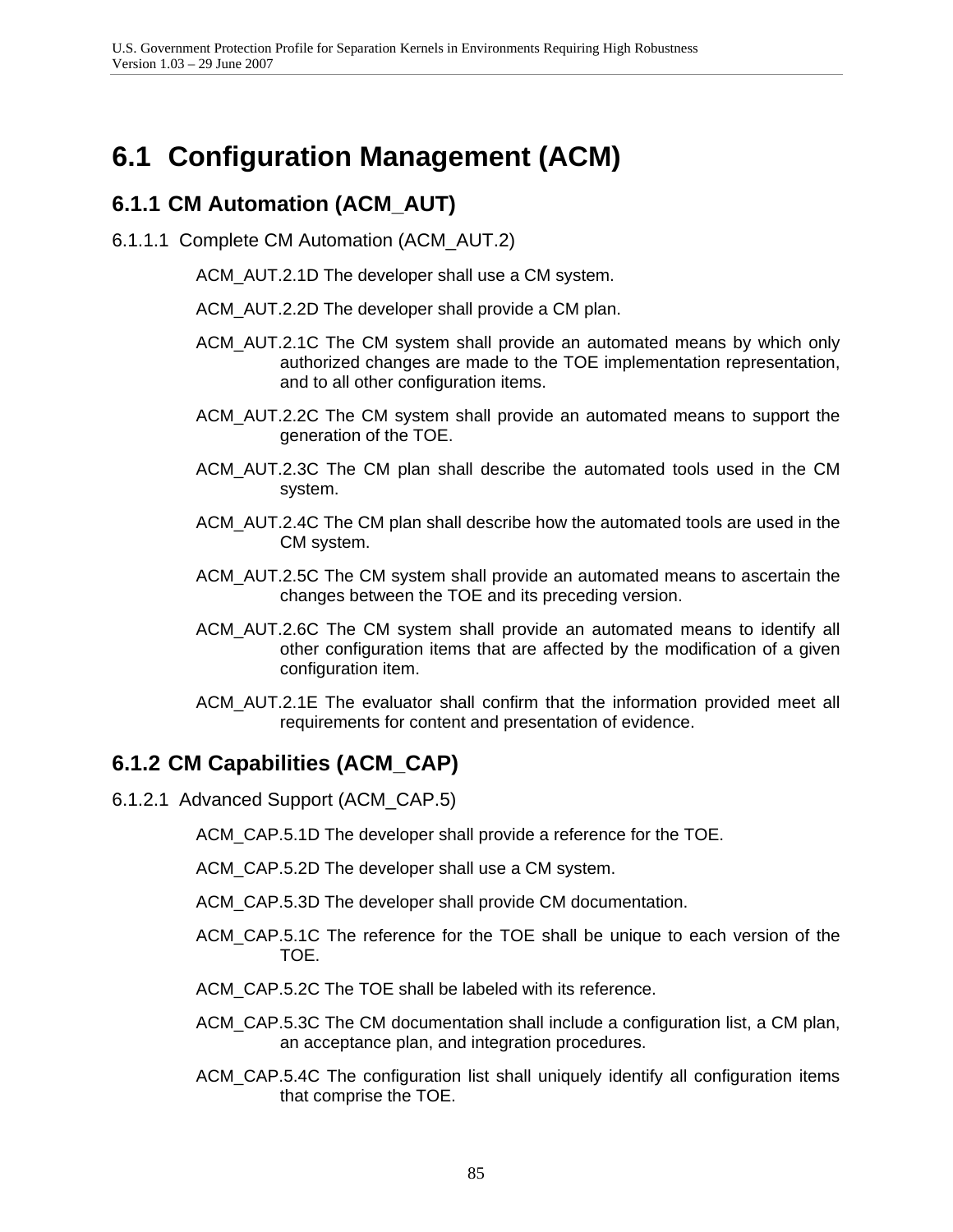- ACM\_CAP.5.5C The configuration list shall describe the configuration items that comprise the TOE.
- ACM\_CAP.5.6C The CM documentation shall describe the method used to uniquely identify the configuration items that comprise the TOE.
- ACM\_CAP.5.7C The CM system shall uniquely identify all configuration items that comprise the TOE.
- ACM CAP.5.8C The CM plan shall describe how the CM system is used.
- ACM\_CAP.5.9C The evidence shall demonstrate that the CM system is operating in accordance with the CM plan.
- ACM\_CAP.5.10C The CM documentation shall provide evidence that all configuration items have been and are being effectively maintained under the CM system.
- ACM\_CAP.5.11C The CM system shall provide measures such that only authorized changes are made to the configuration items.
- ACM\_CAP.5.12C The CM system shall support the generation of the TOE.
- ACM\_CAP.5.13C The acceptance plan shall describe the procedures used to accept modified or newly created configuration items as part of the TOE.
- ACM\_CAP.5.14C The integration procedures shall describe how the CM system is applied in the TOE manufacturing process.
- ACM\_CAP.5.15C The CM system shall require that the person responsible for accepting a configuration item into CM is not the person who developed it.
- ACM\_CAP.5.16C The CM system shall clearly identify the configuration items that comprise the TSF.
- ACM\_CAP.5.17C The CM system shall support the audit of all modifications to the TOE, including as a minimum the originator, date, and time in the audit trail.
- ACM\_CAP.5.18C The CM system shall be able to identify the master copy of all material used to generate the TOE.
- ACM\_CAP.5.19C The CM documentation shall demonstrate that the use of the CM system, together with the development security measures, allow only authorized changes to be made to the TOE.
- ACM\_CAP.5.20C The CM documentation shall demonstrate that the use of the integration procedures ensures that the generation of the TOE is correctly performed in an authorized manner.
- ACM\_CAP.5.21C The CM documentation shall demonstrate that the CM system is sufficient to ensure that the person responsible for accepting a configuration item into CM is not the person who developed it.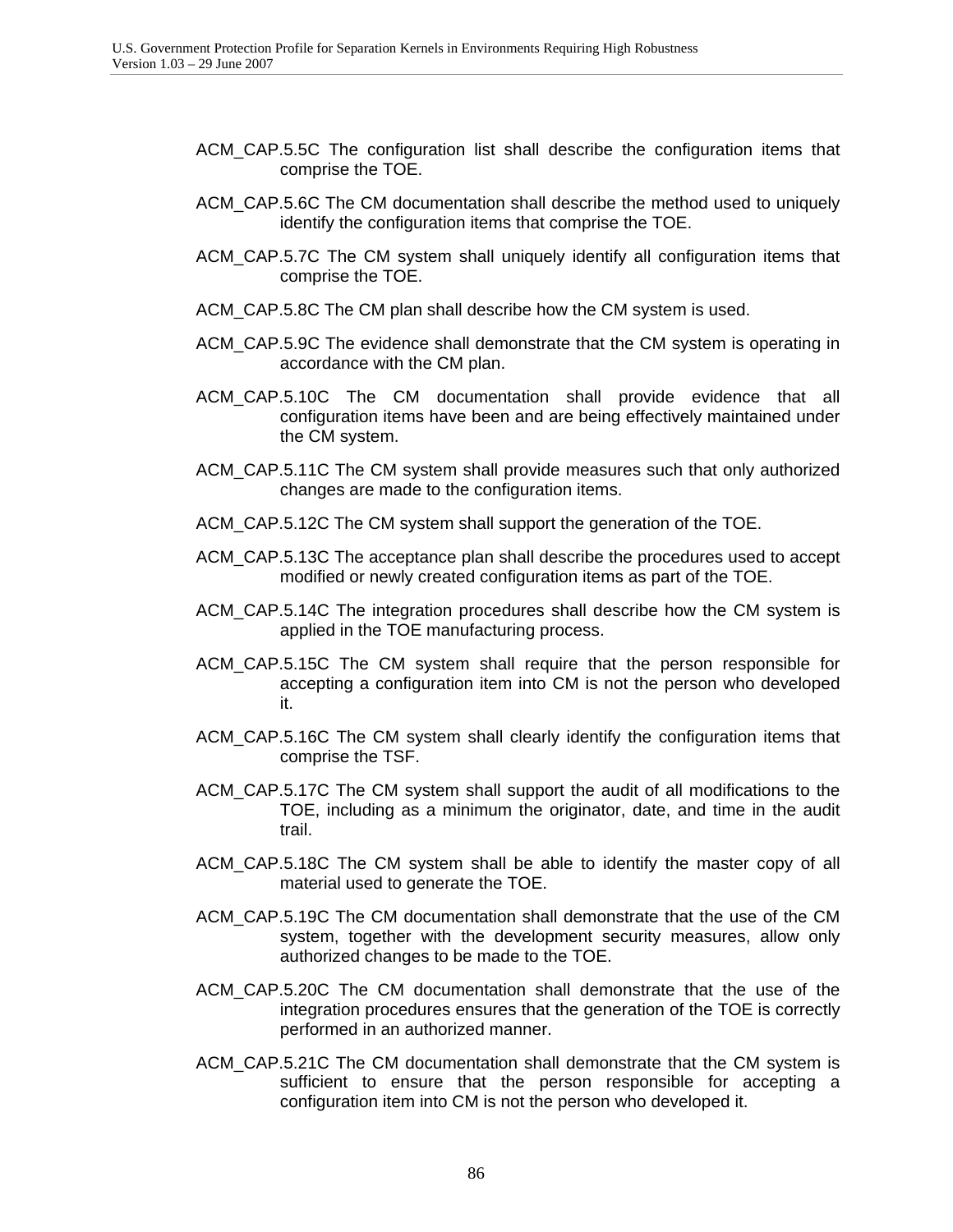- ACM\_CAP.5.22C The CM documentation shall justify that the acceptance procedures provide for an adequate and appropriate review of changes to all configuration items.
- ACM\_CAP.5.1E The evaluator shall confirm that the information provided meets all requirements for content and presentation of evidence.

# **6.1.3 CM Scope (ACM\_SCP)**

- 6.1.3.1 Development Tools CM Coverage (ACM\_SCP.3)
	- ACM\_SCP.3.1D The developer shall provide a list of configuration items for the TOE.
	- ACM\_SCP.3.1C The list of configuration items shall include the following: implementation representation; security flaws; development tools and related information; and the evaluation evidence required by the assurance components in the ST.
	- ACM\_SCP.3.1E The evaluator shall confirm that the information provided meets all requirements for content and presentation of evidence.

# **6.2 Delivery and Operation (ADO)**

# **6.2.1 Delivery (ADO\_DEL)**

#### 6.2.1.1 **Explicit: Detection of Modification (ADO\_DEL\_EXP.2)**

- **ADO\_DEL\_EXP.2.1D** The developer shall document procedures for delivery of the TOE or parts of it to the user.
	- *Application Note: Delivery procedures must be provided for the entire TOE. It is acceptable to have different procedures that apply to parts of the TOE that are separately delivered. It is not acceptable for any part of the TOE to be delivered and for which no delivery procedures apply.*
- **ADO\_DEL\_EXP.2.2D** The developer shall use the delivery procedures.
- **ADO\_DEL\_EXP.2.3D** The developer shall use [selection: *cryptographic signature, cryptographic keyed-hash message authentication function*] technical measures to verify the integrity of the TOE or parts of it and for source authentication when delivering the TOE or parts of it to the user.
	- *Application Note: For the case where the TOE is delivered in parts, it is the ST author's responsibility to identify the technical measures that apply to the separately delivered parts of the TOE.*
	- *Application Note: The requirements for the two technical measures given in this requirement are discussed below in ADO\_DEL\_EXP.2.5D and ADO\_DEL\_EXP.2.6D. The TOE developer can decide which of these measures is employed to meet the requirement for trusted delivery – the TOE developer is not required to employ both.*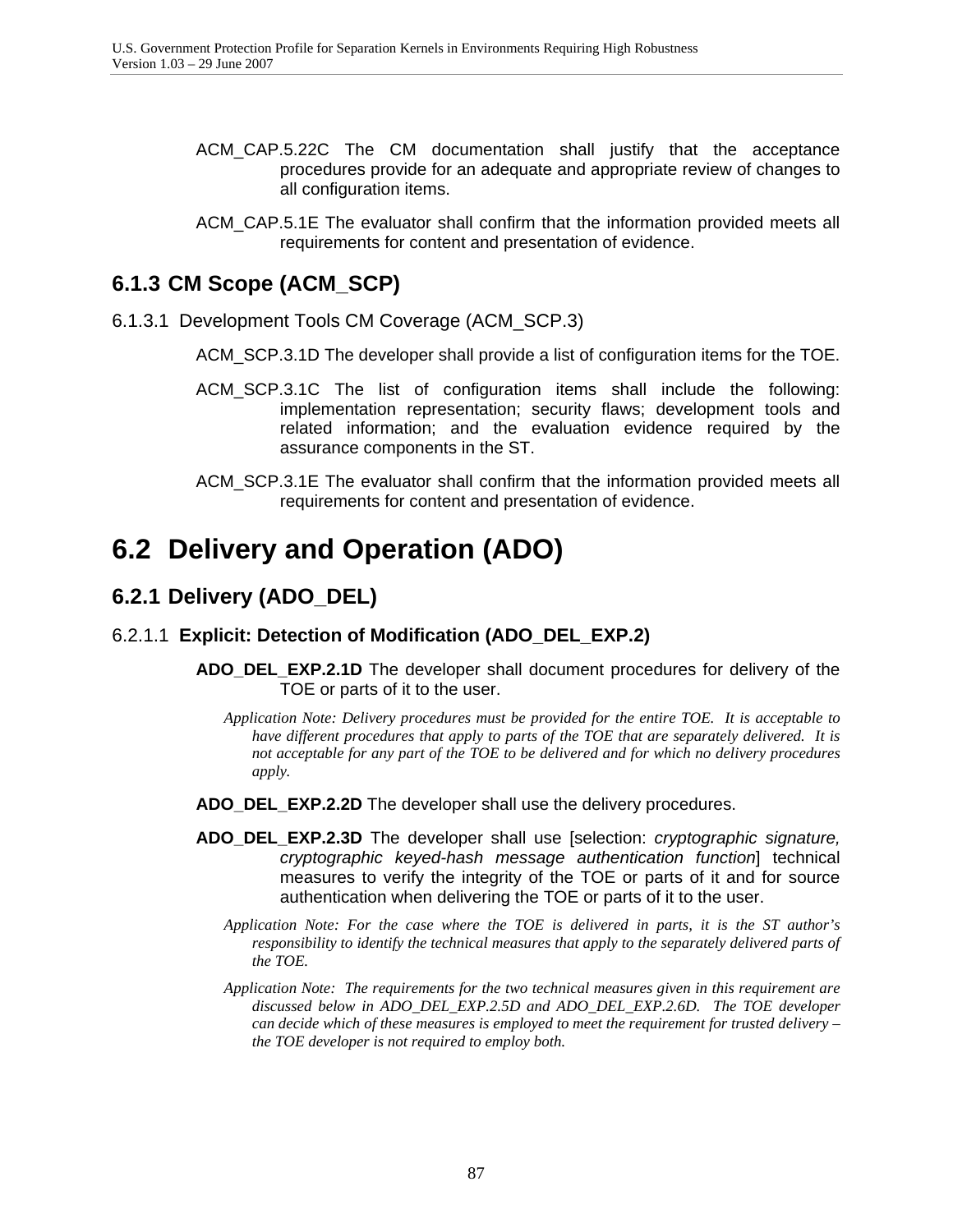- **ADO\_DEL\_EXP.2.4D** The developer shall use independent channels to deliver the TOE and to deliver the cryptographic keying materials used to verify the delivery of the TOE.
- **ADO\_DEL\_EXP.2.5D** Technical measures that use cryptographic signature services shall employ Digital Signature algorithms in accordance with the NISTapproved *[selection:* Digital Signature Algorithm (DSA) with a key size (modulus) of 2048 bits or greater, RSA Digital Signature Algorithm (rDSA with odd e) with a key size (modulus) of 2048 bits or greater, Elliptic Curve Digital Signature Algorithm (ECDSA) with a key size of 256 bits or greater] that meets the following:
	- a) Case: Digital Signature Algorithm

FIPS PUB 186-2 $9$ , Digital Signature Standard, for signature creation and verification processing; and ANSI Standard X9.42-2001, Public Key Cryptography for the Financial Services Industry: Agreement of Symmetric Keys Using Discrete Logarithm Cryptography for generation of the domain parameters $^{10}$  $^{10}$  $^{10}$ ;

b) Case: RSA Digital Signature Algorithm (with odd e)

ANSI X 9.31-1998 (May 1998), Digital Signatures Using Reversible Public Key Cryptography For The Financial Services Industry (rDSA)<sup>[11](#page-88-2)</sup>;

c) Case: Elliptic Curve Digital Signature Algorithm

ANSI X9.62-1998 (10 Oct 1999), Public Key Cryptography for the Financial Services Industry: Elliptic Curve Digital Signature Algorithm (ECDSA)

- *Application Note: For elliptic curve-based schemes the key size refers to the log<sub>2</sub> of the order of the base point. As the preferred approach for cryptographic signature, elliptic curves will eventually be required, once all the necessary standards and other supporting information are fully established.*
- **ADO\_DEL\_EXP.2.6D** Technical measures that use cryptographic keyed-hash message authentication functions shall employ a NIST-approved hash implementation of the Secure Hash algorithm and message digest size of at least 256 bits that meets FIPS PUB 198.
- **ADO\_DEL\_EXP.2.1C** The delivery documentation shall describe all procedures that are necessary to maintain security when distributing versions of the TOE to the user.

 $\overline{a}$ 

<span id="page-88-0"></span><sup>&</sup>lt;sup>9</sup> FIPS PUB 186-3 is under development. It will incorporate the signature creation and verification processing of FIPS PUB 186-2, and the generation of domain parameters of ANSI X9.42. FIPS PUB 186-3, once finalized and approved, will become the basis for this requirement.

<span id="page-88-1"></span><sup>&</sup>lt;sup>10</sup> Any pseudorandom RNG used in these schemes for generating private values is to be seeded by a nondeterministic RNG.

<span id="page-88-2"></span><sup>&</sup>lt;sup>11</sup> See previous footnote.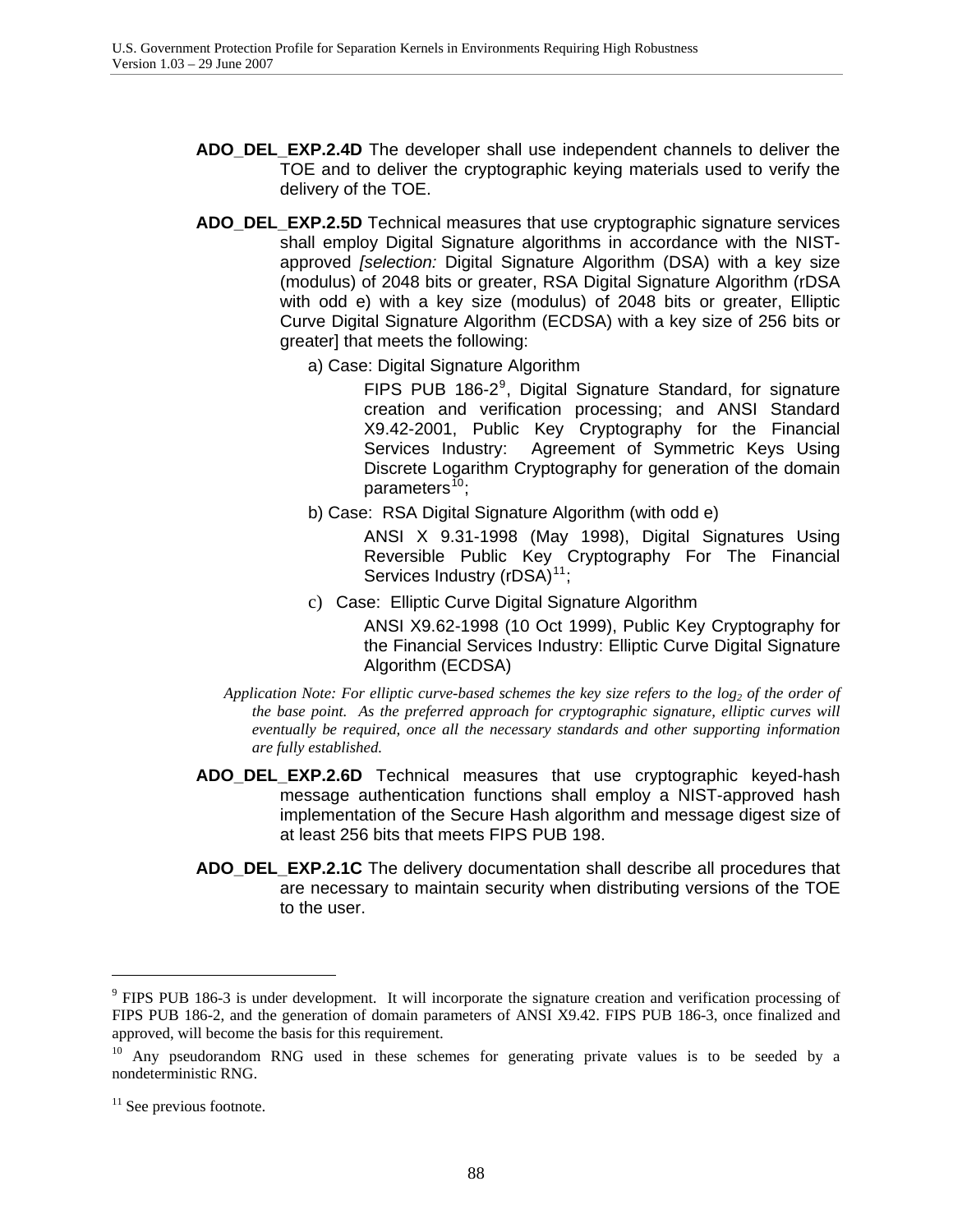- **ADO\_DEL\_EXP.2.2C** The delivery documentation shall describe how independent delivery channels are used to deliver the TOE and to deliver the cryptographic keying materials used to verify the delivery of the TOE.
- **ADO\_DEL\_EXP.2.3C** The delivery documentation shall describe how the various procedures and technical measures provide for the detection of modifications, or any discrepancy between the developer's master copy and the version received at the user site.
	- *Application Note: It is assumed that the "cryptographic seal" of the TOE code will be verified when the TOE code is received from the TOE developer and protected appropriately at the user's site prior to loading into non-volatile memory for inclusion into the hosting hardware. However, for IT environments that cannot guarantee physical protection, additional procedures to re-validate the integrity of the TOE code prior to loading should be provided by the IT environment.*
- **ADO\_DEL\_EXP.2.4C** The delivery documentation shall describe how the various procedures and technical measures allow detection of attempts to masquerade as the developer, even in cases in which the developer has sent nothing to the user's site.
- **ADO\_DEL\_EXP.2.5C** The delivery documentation shall contain evidence demonstrating that each cryptographic signature service and each cryptographic keyed-hash message authentication function utilized is NIST approved.
- **ADO\_DEL\_EXP.2.1E** The evaluator shall confirm that the information provided meets all requirements for content and presentation of evidence.
- **ADO\_DEL\_EXP.2.2E** The evaluator shall determine that the various procedures and technical measures provided result in a trusted delivery.

### **6.2.2 Installation, Generation and Start-Up (ADO\_IGS)**

- 6.2.2.1 Installation, Generation and Start-Up Procedures (ADO\_IGS.1)
	- *Application Note: This section is intended to address the requirements for configuring the TOE to be in a TOE Evaluated Configuration (TEC). Requirements for administrator guidance to correctly use TOE mechanisms (e.g., boot, initialization) to achieve an initial secure state are addressed in AGD\_ADM.*
	- ADO\_IGS.1.1D The developer shall document procedures necessary for the secure installation, generation, and start-up of the TOE.
	- ADO\_IGS.1.1C The installation, generation and start-up documentation shall describe all the steps necessary for secure installation, generation, and start-up of the TOE.
	- ADO\_IGS.1.1E The evaluator shall confirm that the information provided meets all requirements for content and presentation of evidence.
	- ADO\_IGS.1.2E The evaluator shall determine that the installation, generation, and start-up procedures result in a secure configuration.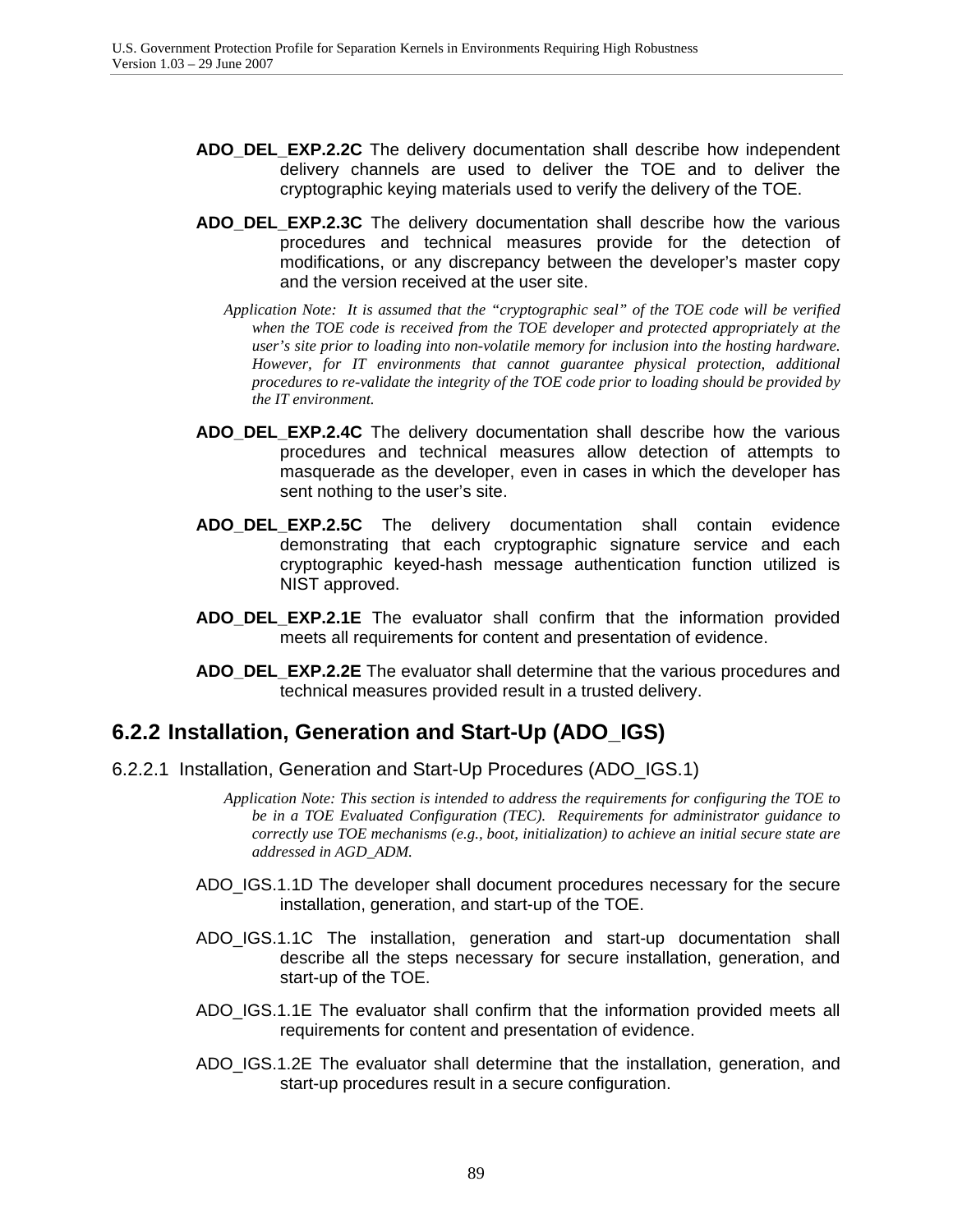# **6.3 Development (ADV)**

### **6.3.1 Architectural Design with Domain Separation and Non-Bypassability (ADV\_ARC)**

#### 6.3.1.1 **Explicit: Architectural Design (ADV\_ARC\_EXP.1)**

- *Application Note: This component contains two types of requirements for architecture assurance evidence: 1) requirements for specific properties and characteristics that must be present in the architecture, and 2) requirements for the evidence provided to demonstrate that the TSF architecture exhibits the properties and characteristics.*
- *Application Note: The architecture design required by this component is at the level of the functional specification and high-level design documentation. The TSF internals description required by the ADV\_INT\_EXP.3 component is at the level of TSF module documentation.*
- **ADV\_ARC\_EXP.1.1D** The developer shall provide the architectural design of the TSF.
- **ADV\_ARC\_EXP.1.1C** The descriptive information contained in the architectural design shall be at a level of detail commensurate with the description of the SFR-enforcing abstractions described in the TOE high level design documentation.
- **ADV\_ARC\_EXP.1.2C** The architectural design shall demonstrate that the security domains maintained by the TSF are consistent with the SFRs**.** 
	- *Application Note: Of particular interest are SFRs FDP\_IFC.2, FDP\_IFF\_1, FPT\_SEP.3 as stated in this profile. Should the Security Target include additional relevant SFRs, they also are candidates for the stated justification.*
- **ADV\_ARC\_EXP.1.3C** The architectural design shall justify that the TSF protects itself from interference and tampering.
- **ADV\_ARC\_EXP.1.4C** The architectural design shall justify that the TSF prevents bypass of the SFR-enforcing functionality.
- **ADV\_ARC\_EXP.1.5C** The architectural design shall document the resources required by the TSF for its execution, to include providing the bounds for TSF usage requirements for processor time and memory.
	- *Application note: Suspending a service request to implement a scheduling policy is not to be construed as nondeterministic or unpredictable TOE behavior.*
- **ADV\_ARC\_EXP.1.6C** The architectural design shall identify the hardware, firmware, and software portions of the TSF.
- **ADV\_ARC\_EXP.1.1E** The evaluator shall confirm that the information provided meets all requirements for content and presentation of evidence.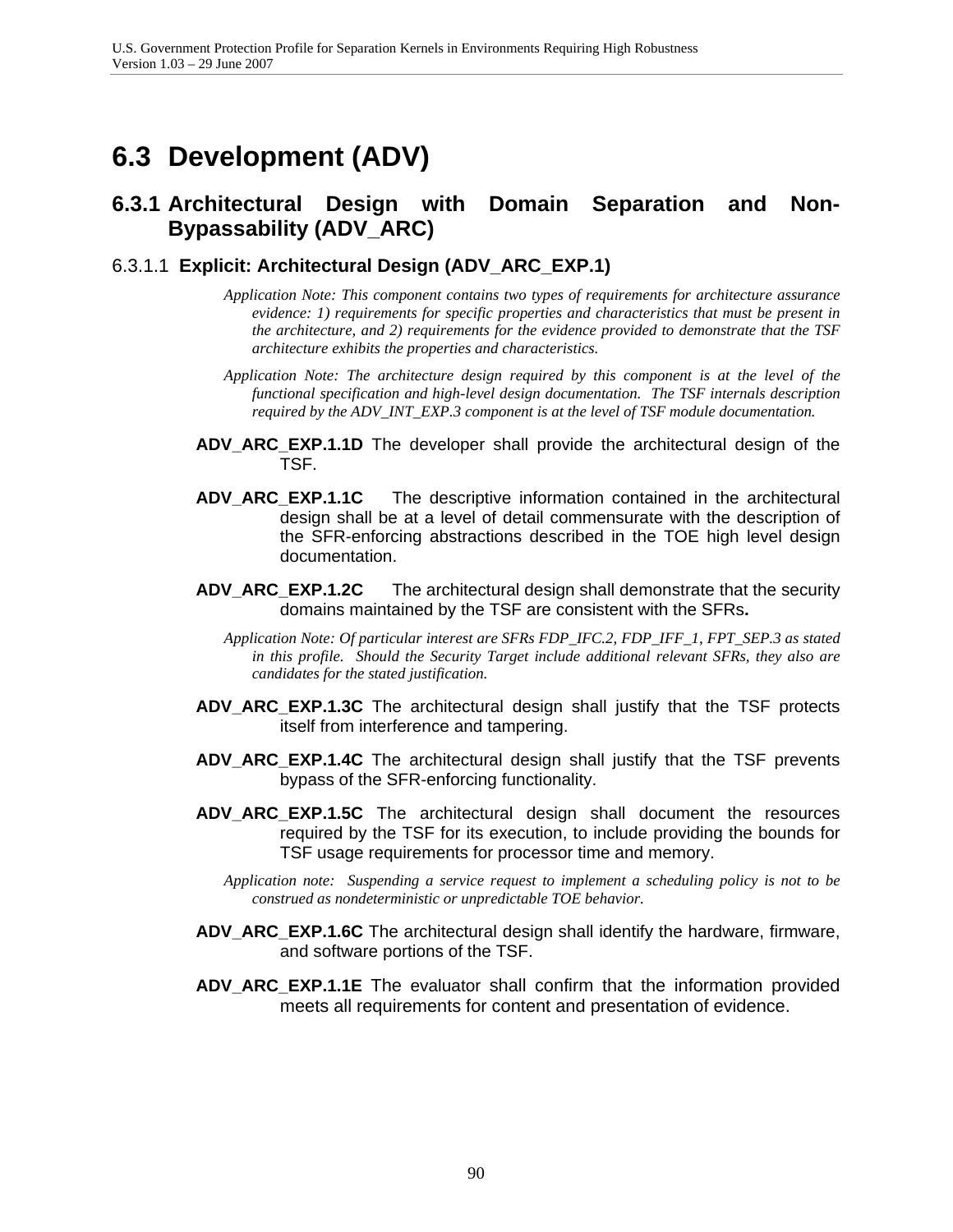# **6.3.2 Configuration Tool Design (ADV\_CTD)**

#### 6.3.2.1 **Explicit: Configuration Tool Design (ADV\_CTD\_EXP.1)**

- **ADV CTD EXP.1.1D** The developer shall provide a configuration vector generation and validation capability.
- **ADV CTD EXP.1.2D** The developer shall provide configuration vector generation and validation documentation.
- **ADV\_CTD\_EXP.1.3D** The configuration vector generation and validation capability shall present configuration vectors in a human-readable form such that 1) the semantics of the vectors are clear and understandable, and 2) the completeness and accuracy of the intended operational configuration can be validated.
- **ADV\_CTD\_EXP.1.4D** The configuration vector generation and validation capability shall be able to convert the configuration vectors from a human-readable form into a machine-readable form, and vice versa, such that the semantics of the data are preserved.
- **ADV\_CTD\_EXP.1.5D** The configuration vector generation and validation capability shall be able to place an integrity seal on generated configuration vectors.
- **ADV\_CTD\_EXP.1.1C** The presentation of the descriptive information contained in the configuration vector generation and validation documentation shall be in informal style at a level of abstraction and detail as required in the TOE high level design document.
- **ADV\_CTD\_EXP.1.2C** The configuration vector generation and validation documentation shall explain the semantics for the expression of the human-readable form of a generated configuration vector such that the completeness and accuracy of a generated configuration vector can be verified.
- **ADV\_CTD\_EXP.1.3C** The configuration vector generation and validation documentation shall define the format of the machine-readable form of a generated configuration vector, and shall explain how to interpret the machine-readable form of a generated configuration vector.
- **ADV\_CTD\_EXP.1.4C** The configuration vector generation and validation documentation shall provide instructions for placing integrity seal on generated configuration vectors.
- **ADV\_CTD\_EXP.1.1E** The evaluator shall confirm that the information provided meets all requirements for content and presentation of evidence.
- **ADV\_CTD\_EXP.1.2E** The evaluator shall determine that configuration vectors generated by the configuration vector generation and validation tool is an accurate instantiation of the intent, and shall verify that the configuration generation validation tool properly places a cryptographic seal on generated configuration vectors.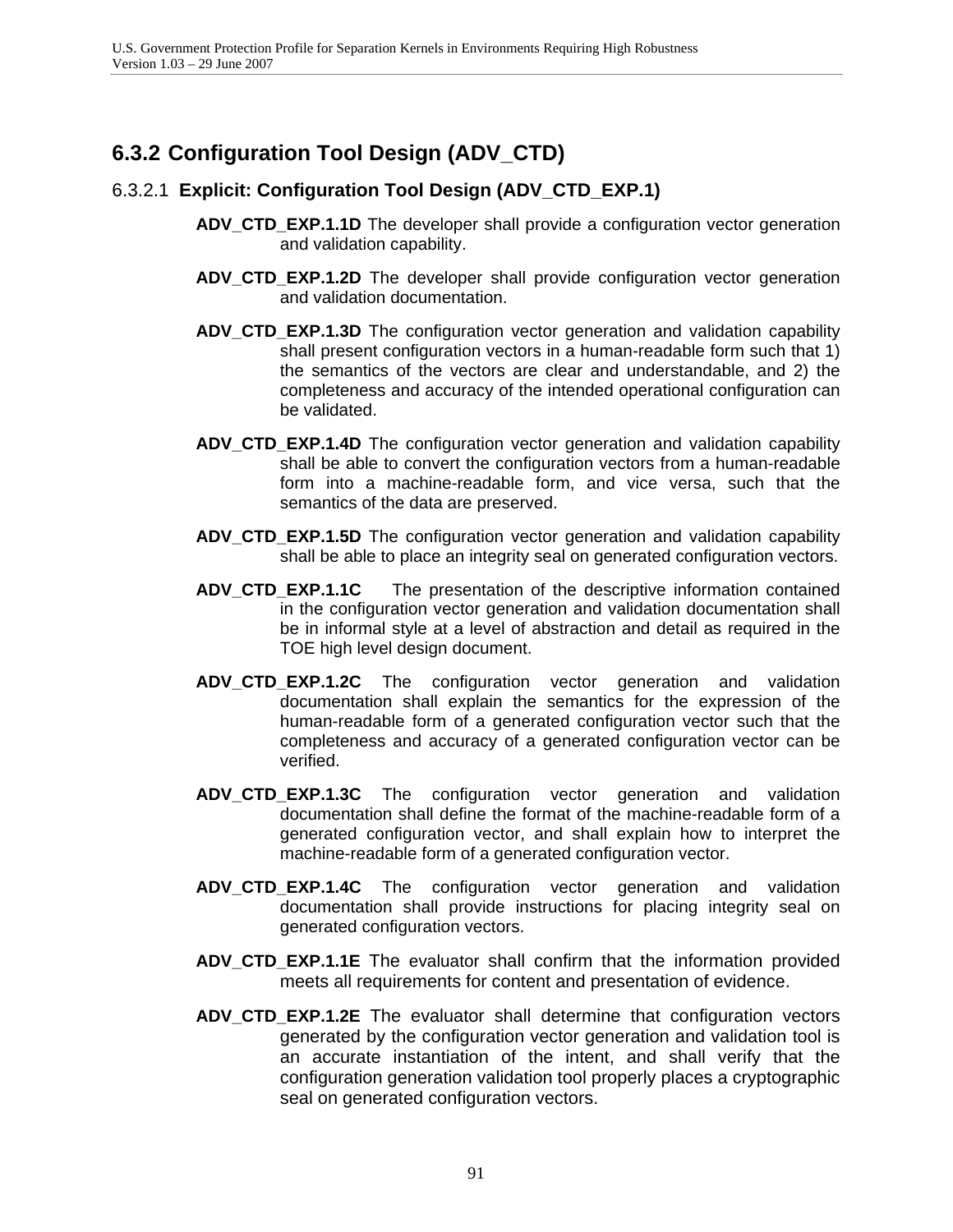# **6.3.3 Functional Specification (ADV\_FSP)**

#### 6.3.3.1 **Explicit: Formal Functional Specification (ADV\_FSP\_EXP.4)**

ADV FSP EXP.4.1D The developer shall provide a functional specification.

- **ADV\_FSP\_EXP.4.2D** The developer shall provide a formal presentation of the functional specification of the TSF.
	- *Application note: The developer is required to provide two separate documents, a Functional Specification and a precise expression of the contents of the functional specification, i.e., the Formal Presentation of the Functional Specification. The formalism of the functional specification is required to support modeling and verification requirements, i.e., to correlate the TSFI with the security policy and model.*
- **ADV\_FSP\_EXP.4.1C** The functional specification shall completely represent the TSF.
- **ADV\_FSP\_EXP.4.2C** The functional specification shall describe the TSFI using a semi-formal style.
- **ADV FSP EXP.4.3C** The functional specification shall describe the purpose and method of use for all TSFI.
- **ADV\_FSP\_EXP.4.4C** The functional specification shall identify and describe all parameters associated with each TSFI.
- **ADV\_FSP\_EXP.4.5C** The functional specification shall describe all operations associated with each TSFI.
- **ADV\_FSP\_EXP.4.6C** The functional specification shall describe all exceptions, error messages and effects that may result from an invocation of each TSFI.
- **ADV\_FSP\_EXP.4.7C** The functional specification shall describe all exceptions, error messages and effects contained in the TSF implementation that are not associated with the invocation of any TSFI.
- **ADV\_FSP\_EXP.4.8C** The formal presentation of the functional specification of the TSF shall describe the TSFI using a formal style, supported by informal, explanatory text where appropriate.
- **ADV\_FSP\_EXP.4.1E** The evaluator shall confirm that the information provided meets all requirements for content and presentation of evidence.
- **ADV\_FSP\_EXP.4.2E** The evaluator shall determine that the functional specification is an accurate and complete instantiation of the TOE security functional requirements.

### **6.3.4 High-Level Design (ADV\_HLD)**

#### 6.3.4.1 **Explicit: Semiformal High-Level Explanation (ADV\_HLD\_EXP.4)**

**ADV\_HLD\_EXP.4.1D** The developer shall provide the high-level design of the TOE.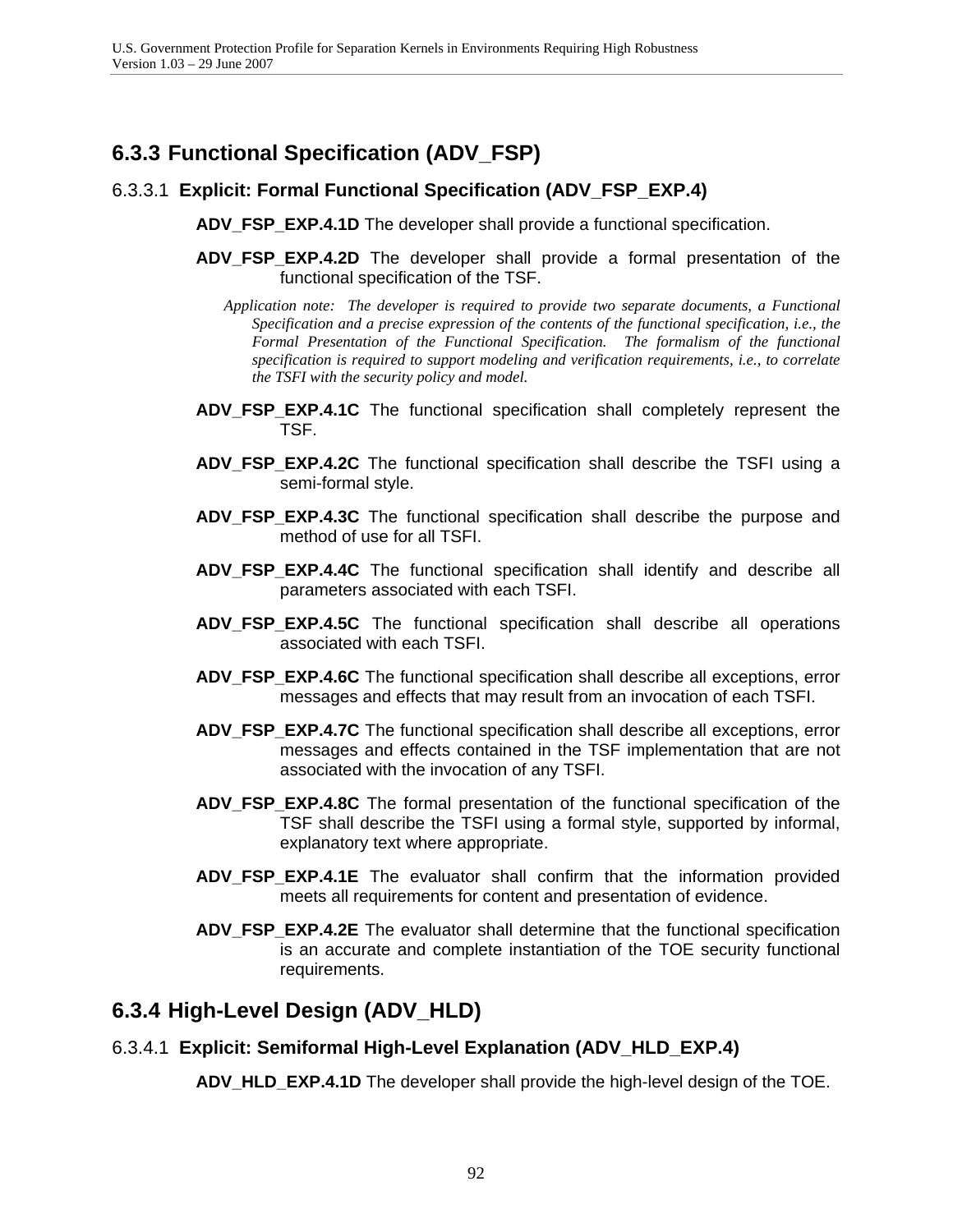- **ADV\_HLD\_EXP.4.1C** The presentation of the high-level design of the TSF shall be in semiformal style, supported by informal, explanatory text where appropriate.
- **ADV\_HLD\_EXP.4.2C** The presentation of the high-level design of the runtime non-TSF portions of the TOE shall be in informal style.
	- *Application Note: "Runtime non-TSF portions of the TOE" refers to the TOE components that are executable during runtime but are not part of the TSF. These exclude the configuration tool, the TOE initialization function and the TOE loader.*
- **ADV\_HLD\_EXP.4.3C** The high-level design shall be internally consistent.
- **ADV\_HLD\_EXP.4.4C** The high-level design shall describe the structure of the TOE in terms of subsystems.
- **ADV\_HLD\_EXP.4.5C** The high-level design shall identify all subsystems of the TSF, and designate them as either SFR-enforcing or SFR-supporting subsystems.
- **ADV\_HLD\_EXP.4.6C** The high-level design shall provide a description of each subsystem of the TSF.
- **ADV HLD EXP.4.7C** The high-level design shall provide a description of the interactions between the subsystems of the TSF.
	- *Application Note: The goal of describing the interactions between the SFR-enforcing components and other components is to help provide the reader with a better understanding of how the TSF performs it functions. These interactions do not need to be characterized at the implementation level (e.g., parameters passed from one routine in a component to a routine in a different component; global variables; hardware signals (e.g., interrupts) from a hardware component to an interrupt-handling component), but the data elements identified for a particular component that are going to be used by another component should be covered in this discussion. Any control relationships between components (e.g., a component responsible for configuring a rule base for a firewall system and the component that actually implements these rules) should also be described.*
- **ADV\_HLD\_EXP.4.1E** The evaluator shall confirm that the information provided meets all requirements for content and presentation of evidence.
- **ADV\_HLD\_EXP.4.2E** The evaluator shall determine that the high-level design is an accurate and complete instantiation of all TOE security functional requirements.

#### **6.3.5 Implementation Representation (ADV\_IMP)**

#### 6.3.5.1 **Explicit: Structured Implementation of the TSF (ADV\_IMP\_EXP.3)**

- *Application Note: Implementation representation refers to source code for software, and Very High Speed Integrated Circuit Hardware Description Language (VHDL) or its equivalent for firmware and hardware. Implementation refers to the output of compiled source code and compiled VHDL (or its equivalent).*
- **ADV\_IMP\_EXP.3.1D** The developer shall make available, the implementation representation for the entire TSF.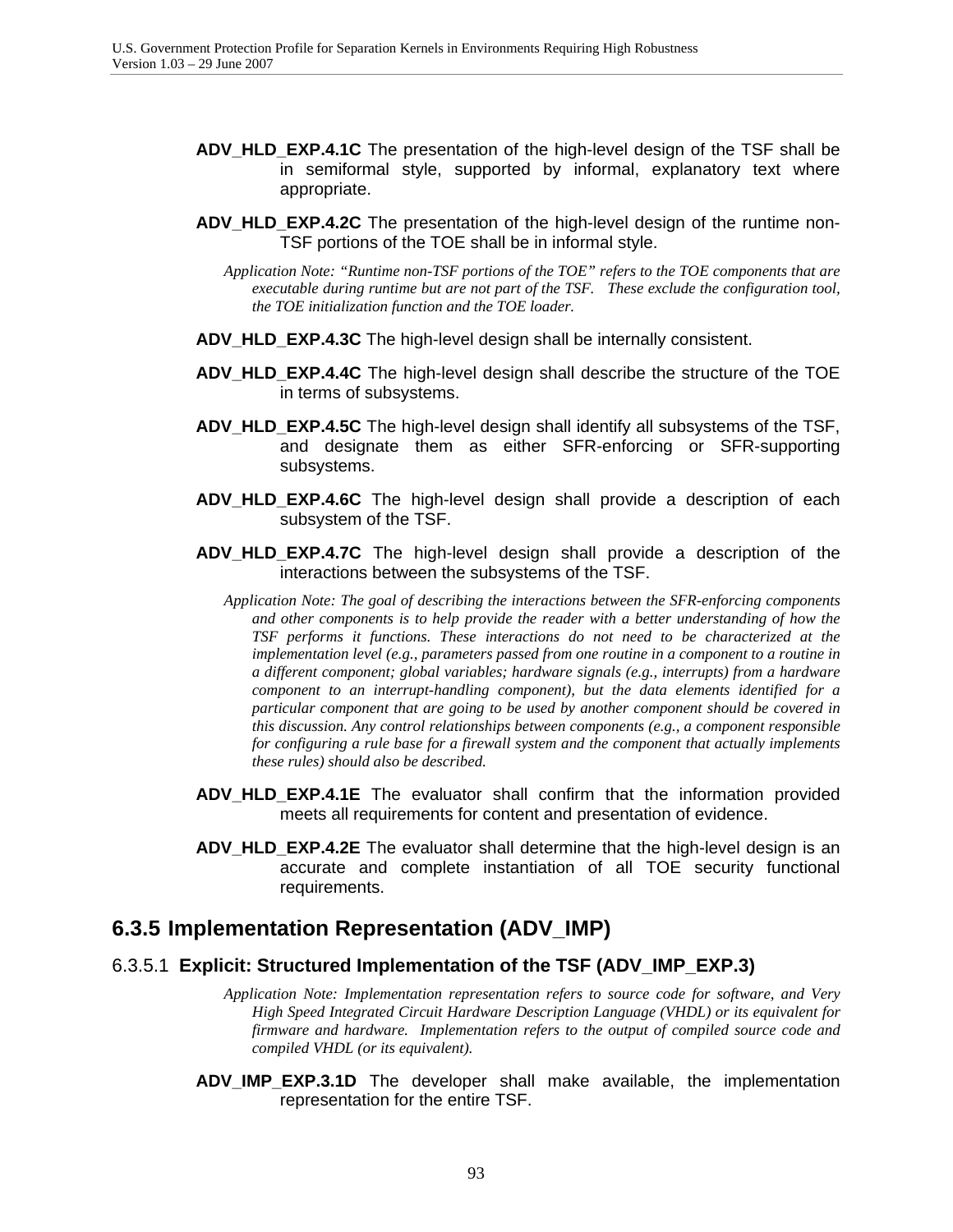- **ADV\_IMP\_EXP.3.2D** The developer shall provide the tools and their associated instructions that are used to transform the implementation representation into the implementation.
- **ADV\_IMP\_EXP.3.1C** The implementation representation shall unambiguously define the TSF to a level of detail such that the TSF can be generated without further design decisions.
- **ADV\_IMP\_EXP.3.2C** The implementation representation shall be identical in form and content, as that used by the development personnel.
- **ADV\_IMP\_EXP.3.1E** The evaluator shall confirm that, the information provided meets all requirements for content and presentation of evidence.
- **ADV\_IMP\_EXP.3.2E** The evaluator shall determine that the implementation representation, when transformed to the implementation using the developer-provided tools and instructions, is identical to the implementation used in testing activities.

### **6.3.6 Trusted Initialization (ADV\_INI)**

#### 6.3.6.1 **Explicit: Trusted Initialization (ADV\_INI\_EXP.1)**

**ADV\_INI\_EXP.1.1D** The developer shall provide a TOE initialization function.

*Application Note: The TOE initialization function brings the software portion of the TSF and TSF data into the TSF security domain and establishes the TSF in a secure state consistent with the configuration vector that defines the configuration data. The following "D" elements define the security-relevant capabilities of the TOE initialization function.* 

#### **ADV INI EXP.1.2D** The TOE initialization function shall establish the TSF in a secure state consistent with the configuration vector that defines the configuration data.

*Application Note: The TOE initialization function is not part of the TSF. Therefore, the assurances associated with the secure state of the TSF require an assurance argument for both the initialization function (with focus on that portion that establishes the TSF in a secure state) and the TSF; either alone is not sufficient. Refer to FPT\_ESS\_EXP.1 for the requirements levied on the TSF to verify that it is in a secure state when the initialization function completes.* 

- **ADV INI EXP.1.3D** The TOE initialization function shall verify the integrity of TSF code and data prior to establishing the TSF in a secure state.
- **ADV\_INI\_EXP.1.4D** The TOE initialization function shall detect and respond to errors and failures during initialization such that the TOE either successfully completes initialization or is halted.
	- *Application Note: This requirement is intended to provide assurance that the initialization code is capable of detecting and handling anomalies during the boot process, which precedes the establishment of a secure state.*
- ADV INI EXP.1.5D The TOE initialization function shall not be able to arbitrarily interact with the TSF after TOE initialization completes.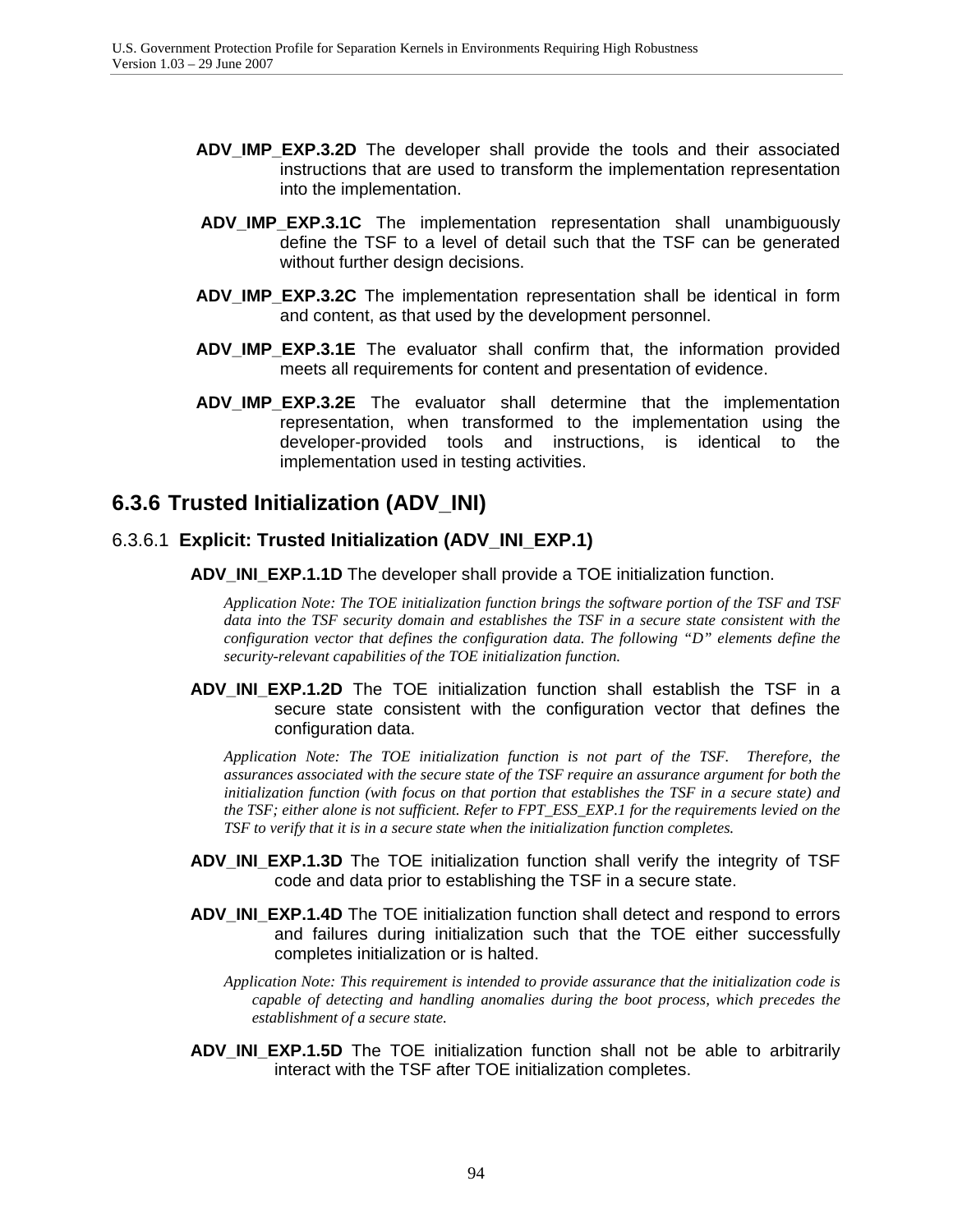- *Application Note: This requirement is intended to provide assurance that the initialization function, which is not defined as part of the TSF, is not able to interact with the TSF in a manner inconsistent with the design of the TSF, once initialization completes.* 
	- *Should the design of the TOE be such that any portion of the initialization function is utilized during TOE reconfiguration or as part of trusted recovery, then it must be demonstrated that the initialization function will only execute when commanded by the TSF.*
	- *Finally, if due to design decisions, portions of the initialization function are part of the TSF, then those portions would be subjected to all TSF assurances, in addition to these initialization assurances. Note, however, that these initialization assurances are intended to be a subset of the TSF assurances.*
- **ADV\_INI\_EXP.1.6D** The TOE initialization function shall establish the TSF security domain and shall bring the software portion of the TSF implementation and TSF data into the TSF security domain.
- **ADV\_INI\_EXP.1.7D** The TOE initialization function shall be designed and implemented such that in conjunction with the TSF no other component executing on the TOE is able to establish the TSF in a secure state consistent with the configuration vector.
- **ADV\_INI\_EXP.1.8D** The TOE initialization function shall be designed and implemented such that it is able to protect itself from tampering by other components executing on the TOE.
- **ADV\_INI\_EXP.1.9D** The components of the TOE initialization function shall be designed and implemented using modular decomposition.
- **ADV\_INI\_EXP.1.10D** The developer shall provide a functional specification of the TOE initialization function.
- **ADV** INI EXP.1.11D The developer shall provide the design of the TOE initialization function.
- **ADV\_INI\_EXP.1.12D** The developer shall test the TOE initialization function and document the results.
- **ADV\_INI\_EXP.1.13D** The developer shall provide TOE initialization function test documentation.
- **ADV INI EXP.1.1C** The TOE initialization functional specification shall completely represent the TOE initialization function.
- **ADV\_INI\_EXP.1.2C** The TOE initialization functional specification shall describe the purpose and method of use of all TOE initialization function interfaces.
- **ADV\_INI\_EXP.1.3C** The TOE initialization functional specification shall describe all parameters associated with each TOE initialization function interface.
- **ADV\_INI\_EXP.1.4C** The TOE initialization functional specification shall describe all operations associated with each TOE initialization function interface.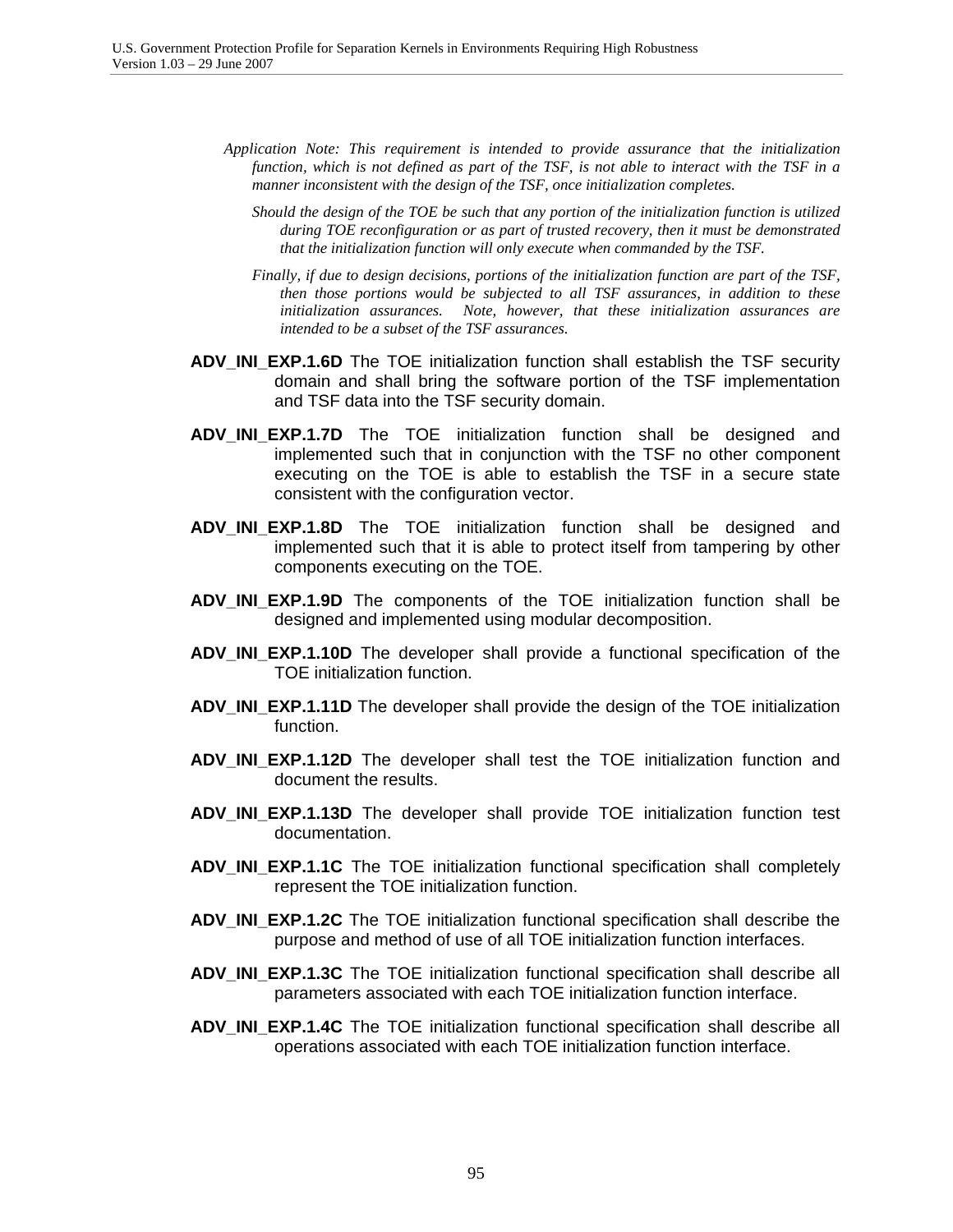- **ADV\_INI\_EXP.1.5C** The TOE initialization functional specification shall describe all exceptions, error messages and effects associated with each TOE initialization function interface.
- **ADV\_INI\_EXP.1.6C** The TOE initialization design shall identify all components of the TOE initialization function and shall designate each component as relevant to establishment of the TSF in a secure state or un-related to establishment of the TSF in a secure state.
- **ADV\_INI\_EXP.1.7C** The TOE initialization design shall describe the structure of the TOE initialization function in terms of the identified components.
- **ADV\_INI\_EXP.1.8C** The TOE initialization design shall identify the hardware, firmware, and software portions of the TOE initialization components.
- **ADV\_INI\_EXP.1.9C** The TOE initialization design shall describe how the components of the TOE initialization function work together to establish the TSF in a secure state consistent with the configuration vector.
- **ADV\_INI\_EXP.1.10C** The TOE initialization design shall describe how the TOE initialization function verifies the integrity of the TSF code and data.
- **ADV\_INI\_EXP.1.11C** The TOE initialization design shall describe how the TOE initialization function detects and responds to errors, and shall contain a definition and description of all errors associated with the TOE initialization function.
- **ADV\_INI\_EXP.1.12C** The TOE initialization design shall demonstrate that the TOE initialization function will not arbitrarily interact with the operation of the TSF after TOE initialization completes.
- **ADV\_INI\_EXP.1.13C** The TOE initialization design shall demonstrate that no other component executing on the TOE is able to establish the TSF in a secure state consistent with the configuration vector.
- **ADV\_INI\_EXP.1.14C** The TOE initialization design shall demonstrate how the TOE initialization function protects itself from tampering by other components executing on the TOE.
- **ADV\_INI\_EXP.1.15C** The TOE initialization design shall describe the structure of the TOE initialization function in terms of component modularization.
- **ADV\_INI\_EXP.1.16C** The TOE initialization design shall justify the inclusion of components that do not support initialization of the TOE or the establishment of the TSF in a secure state.
- **ADV\_INI\_EXP.1.17C** The presentation of the TOE initialization functional specification and TOE initialization design shall be in informal style.
- **ADV\_INI\_EXP.1.18C** The TOE initialization test documentation shall consist of test procedure descriptions, expected test results and actual test results.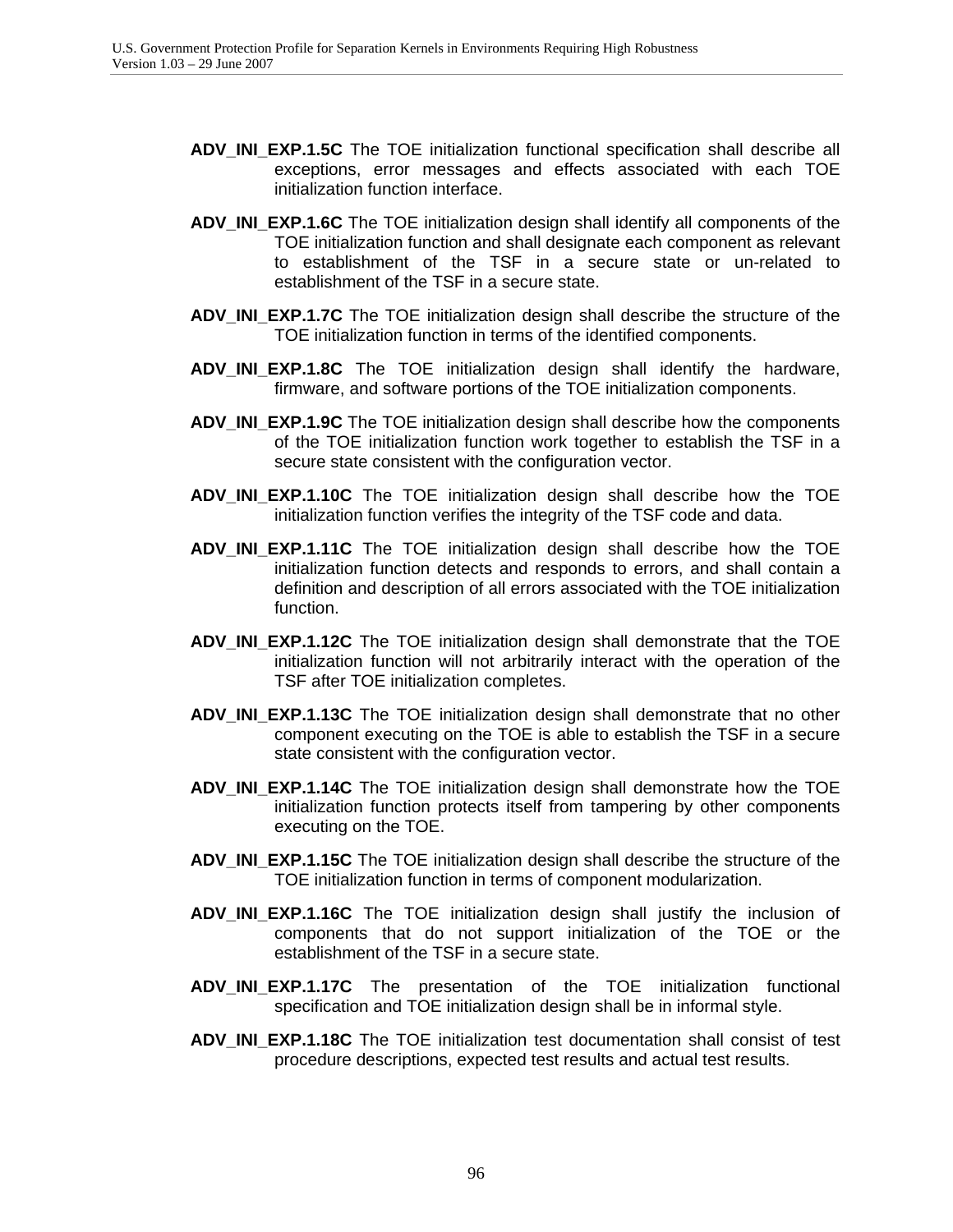- **ADV\_INI\_EXP.1.19C** The TOE initialization test procedure descriptions shall identify the tests to be performed and describe the scenarios for testing the TOE initialization function.
- **ADV\_INI\_EXP.1.20C** The TOE initialization test results shall demonstrate that the TOE initialization function behaves as specified.
- **ADV\_INI\_EXP.1.1E** The evaluator shall confirm that the information provided meets all requirements for content and presentation of evidence.
- **ADV\_INI\_EXP.1.2E** The evaluator shall determine that the TOE initialization function design is sufficient to ensure that the TOE initialization function: (a) correctly establishes the TSF in a secure state while preserving the integrity of TSF data and code, and (b) halts the TOE if anomalies prevent establishment of the TSF in a secure state.
- ADV INI EXP.1.3E The evaluator shall execute all tests in the TOE initialization test documentation to verify the developer test results.
- **ADV\_INI\_EXP.1.4E** The evaluator shall conduct independent tests of the TOE initialization function to confirm that the TOE initialization function behaves as specified.
- **ADV\_INI\_EXP.1.5E** The evaluator shall determine that other components executing on the TOE can neither circumvent nor tamper with the TOE initialization function.

### **6.3.7 TSF Internals (ADV\_INT)**

#### 6.3.7.1 **Explicit: Minimization of Complexity (ADV\_INT\_EXP.3)**

- **ADV INT EXP.3.1D** The developer shall design and implement the TSF using modular decomposition.
- **ADV\_INT\_EXP.3.2D** The developer shall use sound software engineering principles to achieve the modular decomposition of the TSF.
- **ADV\_INT\_EXP.3.3D** The developer shall design the TSF modules such that they exhibit good internal structure and are not overly complex, with limited exceptions.
- **ADV INT EXP.3.4D** The developer shall design all TSF modules such that they exhibit only functional, sequential, communicational, or temporal cohesion, with limited exceptions.
- **ADV\_INT\_EXP.3.5D** The developer shall design all TSF modules such that they exhibit only call or common coupling, with limited exceptions.
- **ADV\_INT\_EXP.3.6D** The developer shall implement the TSF modules using coding standards that result in good internal structure that is not overly complex.
- **ADV** INT EXP.3.7D The developer shall design and implement the TSF in a layered fashion that minimizes interactions between the layers of the design.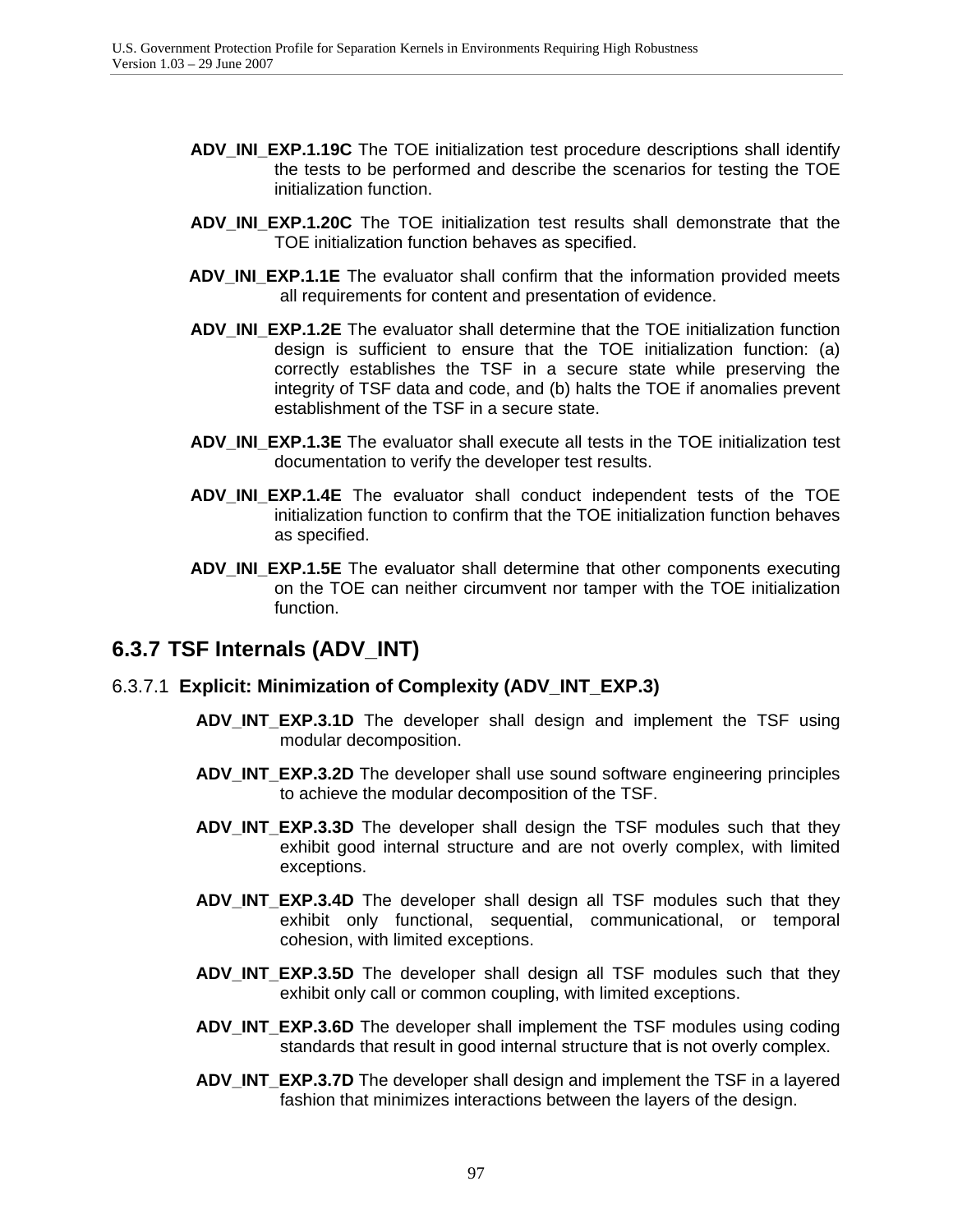- **ADV\_INT\_EXP.3.8D** The developer shall design and implement the TSF such that interactions between layers are initiated from a higher layer in the hierarchy down to the next layer in the hierarchy, with limited exceptions.
- **ADV\_INT\_EXP.3.9D** The developer shall design and implement the modules of the TSF such that they are simple enough to be analyzed.
- **ADV INT EXP.3.10D** The developer shall ensure that functions whose purpose is not relevant for enforcing or supporting the SFRs are excluded from the TSF modules.
- **ADV\_INT\_EXP.3.11D** The developer shall design and implement the TSF in such a way that the principle of least privilege is achieved with respect to TSF modules as required by FPT\_PLP\_EXP.
- **ADV** INT EXP.3.12D The developer shall provide a TSF internals description.
- **ADV\_INT\_EXP.3.1C** The TSF internals description shall describe the process used for modular decomposition.
- **ADV\_INT\_EXP.3.2C** The TSF internals description shall identify all the modules of the TSF.
- **ADV\_INT\_EXP.3.3C** The TSF internals description shall describe how the TSF design is a reflection of the modular decomposition process.
- **ADV\_INT\_EXP.3.4C** The TSF internals description shall provide a justification, on a per-module basis, of any deviation from the coding standards governing module internal structure and complexity.
- **ADV\_INT\_EXP.3.5C** The TSF internals description shall include a coupling analysis that describes intermodule coupling for all TSF modules.
- **ADV\_INT\_EXP.3.6C** The TSF internals description shall include a cohesion analysis that describes the types of cohesion for all TSF modules.
- **ADV INT EXP.3.7C** The TSF internals description shall provide a justification, on a per module basis, for any coupling or cohesion exhibited by modules of the TSF, other than those permitted.
- **ADV\_INT\_EXP.3.8C** The TSF internals description shall describe the layering architecture and shall describe the services that each layer provides.
- **ADV\_INT\_EXP.3.9C** The TSF internals description shall describe the methodology used to determine the layering architecture.
- **ADV\_INT\_EXP.3.10C** The TSF internals description shall identify all modules associated with each layer of the TSF.
- **ADV\_INT\_EXP.3.11C** The TSF internals description shall describe all interactions between layers of the TSF.
- **ADV\_INT\_EXP.3.12C** The TSF internals description shall provide a justification of interactions that are initiated from a lower layer to a higher layer.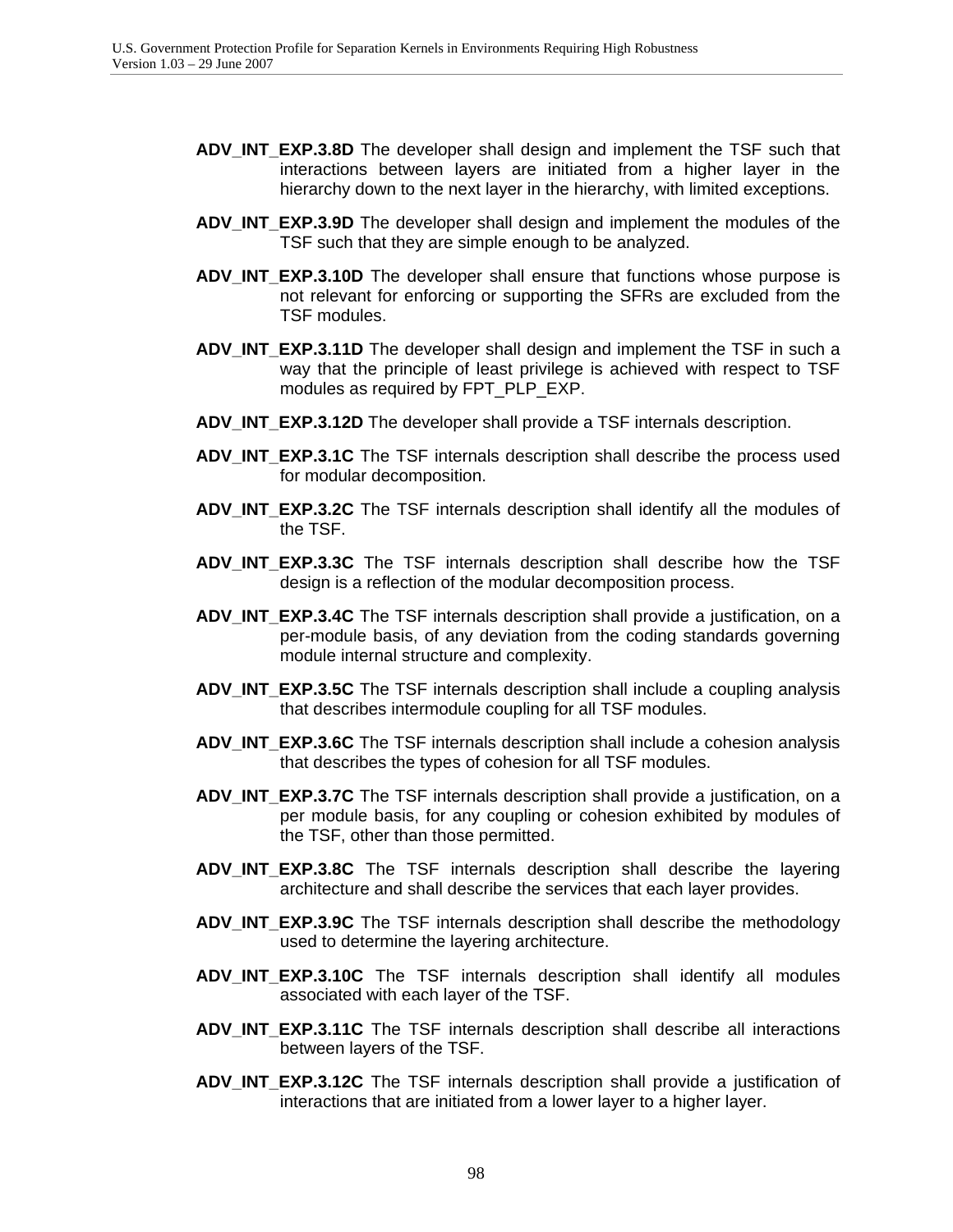- **ADV\_INT\_EXP.3.13C** The TSF internals description shall provide a justification for all modules of the TSF that contain unused or redundant code.
- ADV INT EXP.3.14C The TSF internals description shall describe how the entire TSF has been designed and implemented to minimize complexity.
- **ADV\_INT\_EXP.3.15C** The TSF internals description shall justify the inclusion of any non-security relevant modules in the TSF.
- **ADV\_INT\_EXP.3.16C** The TSF internals description shall describe how the entire TSF has been designed and implemented to achieve the principle of least privilege.
- **ADV\_INT\_EXP.3.1E** The evaluator shall confirm that the information provided meets all requirements for content and presentation of evidence.
- **ADV\_INT\_EXP.3.2E** The evaluator shall verify, through direct examination of a sample of TSF modules, that cohesion and coupling between TSF modules is consistent with the TSF internals description.
- **ADV\_INT\_EXP.3.3E** The evaluator shall verify, through direct examination of a sample of TSF modules, that the design and implementation of the TSF modules is consistent with the TSF internals description about minimization of complexity.
- **ADV\_INT\_EXP.3.4E** The evaluator shall determine that the TSF modules design and implementation is sufficient to support the principle of least privilege.
- **ADV\_INT\_EXP.3.5E** The evaluator shall confirm that the modules of the TSF are simple enough to be analyzed.

### **6.3.8 Low-level Design (ADV\_LLD)**

#### 6.3.8.1 **Explicit: Semi-Formal Low-Level Design (ADV\_LLD\_EXP.2)**

- **ADV\_LLD\_EXP.2.1D** The developer shall provide the low-level design of the TSF.
- **ADV\_LLD\_EXP.2.1C** The presentation of the low-level design shall be semi-formal style, supported by informal, explanatory text where appropriate.
- **ADV\_LLD\_EXP.2.2C** The low-level design shall be internally consistent.
- **ADV\_LLD\_EXP.2.3C** The low-level design shall describe the TSF in terms of modules, identifying each TSF module and designating each TSF module as SFR-enforcing, SFR-supporting, or non-security relevant.
- **ADV\_LLD\_EXP.2.4C** The low-level design shall identify and describe data that are common to more than one module.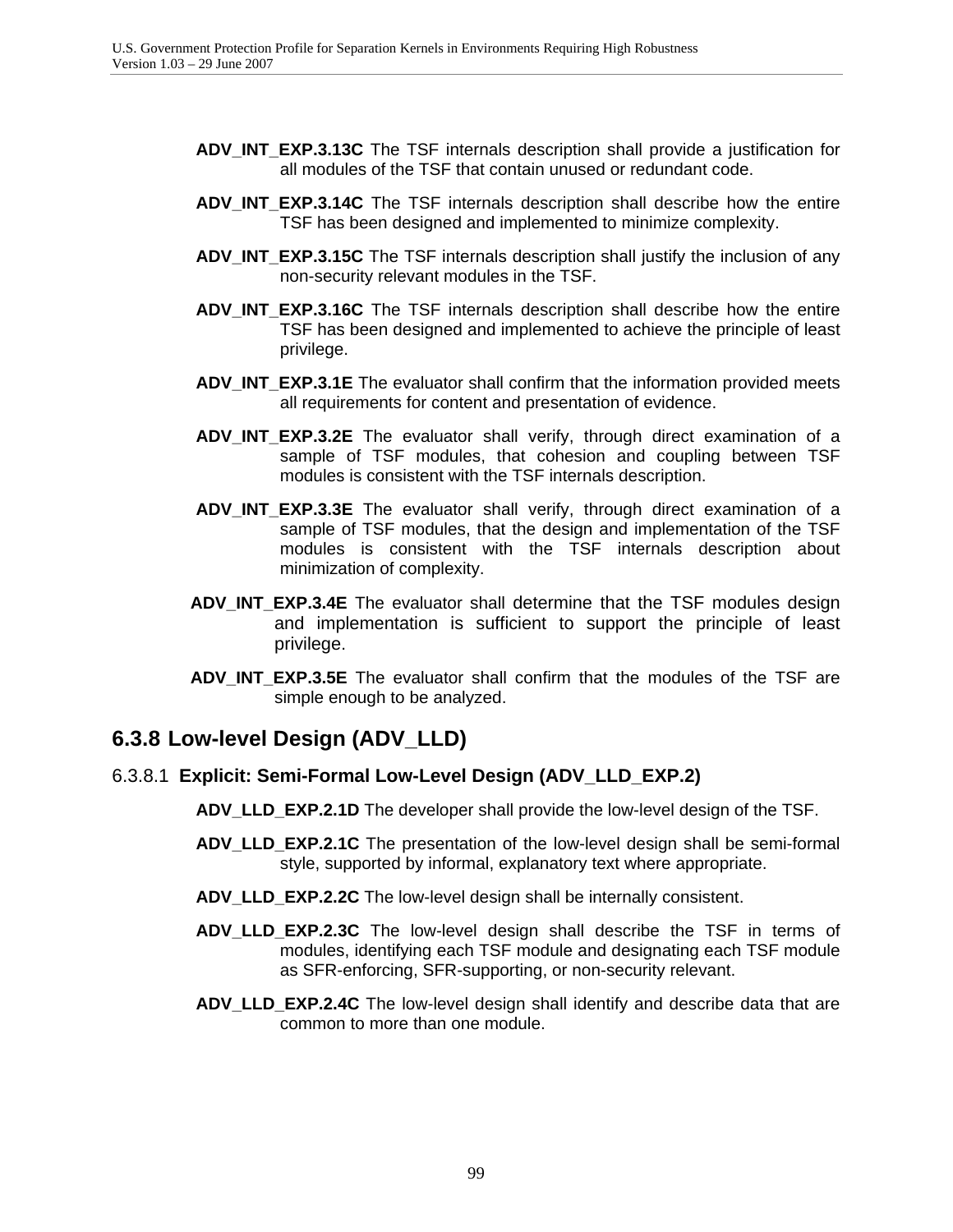- **ADV\_LLD\_EXP.2.5C** The low-level design shall describe each module in terms of its purpose, method of use, interfaces provided to invoke the module, return values from those interfaces, and methods used to invoke and dependencies on other modules.
	- *Application Note: "Methods used to invoke other modules" includes all forms of direct interaction with other modules. This includes called interfaces, interaction via a message mailbox or other inter-module communication method, etc.*
- **ADV\_LLD\_EXP.2.6C** The low-level design shall describe each module in terms of all exceptions, error messages and effects that may result from the execution of the module.
- **ADV\_LLD\_EXP.2.7C** The low-level design shall provide an algorithmic description for each module detailed enough to represent the TSF implementation.
	- *Application Note: An algorithmic description contains sufficient detail such that two different programmers would produce functionally-equivalent code, although data structures, programming methods, etc. may differ.*
- **ADV\_LLD\_EXP.2.1E** The evaluator shall confirm that the information provided meets all requirements for content and presentation of evidence.
- **ADV LLD EXP.2.2E** The evaluator shall determine that the low-level design is an accurate and complete instantiation of all TOE security functional requirements.

### **6.3.9 Load Tool Design (ADV\_LTD)**

#### 6.3.9.1 **Explicit: Load Tool Design (ADV\_LTD\_EXP.1)**

ADV LTD EXP.1.1D The developer shall provide a TOE loader design.

- ADV LTD EXP.1.2D The developer shall provide a TOE loader capability.
- **ADV\_LTD\_EXP.1.3D** The TOE loader capability shall be able to transfer the machine-readable software portion of the TSF implementation and configuration vector set, either together or separately, into a form that is accessible by the TOE initialization function.

*Application note: See Load Function in Glossary of Terms.* 

- **ADV LTD EXP.1.4D** The TOE loader capability shall preserve the integrity of the software portion of the TSF implementation and configuration vector set during the transfer process.
- **ADV\_LTD\_EXP.1.1C** The presentation of the descriptive information contained in the TOE loader design shall be in informal style at a level of abstraction and detail as required in the TOE high level design document.
- **ADV\_LTD\_EXP.1.2C** The TOE loader design shall describe how the TOE loader capability performs the transfer of the machine-readable software portion of the TSF implementation and configuration vector set into a form that is accessible by the TOE initialization function.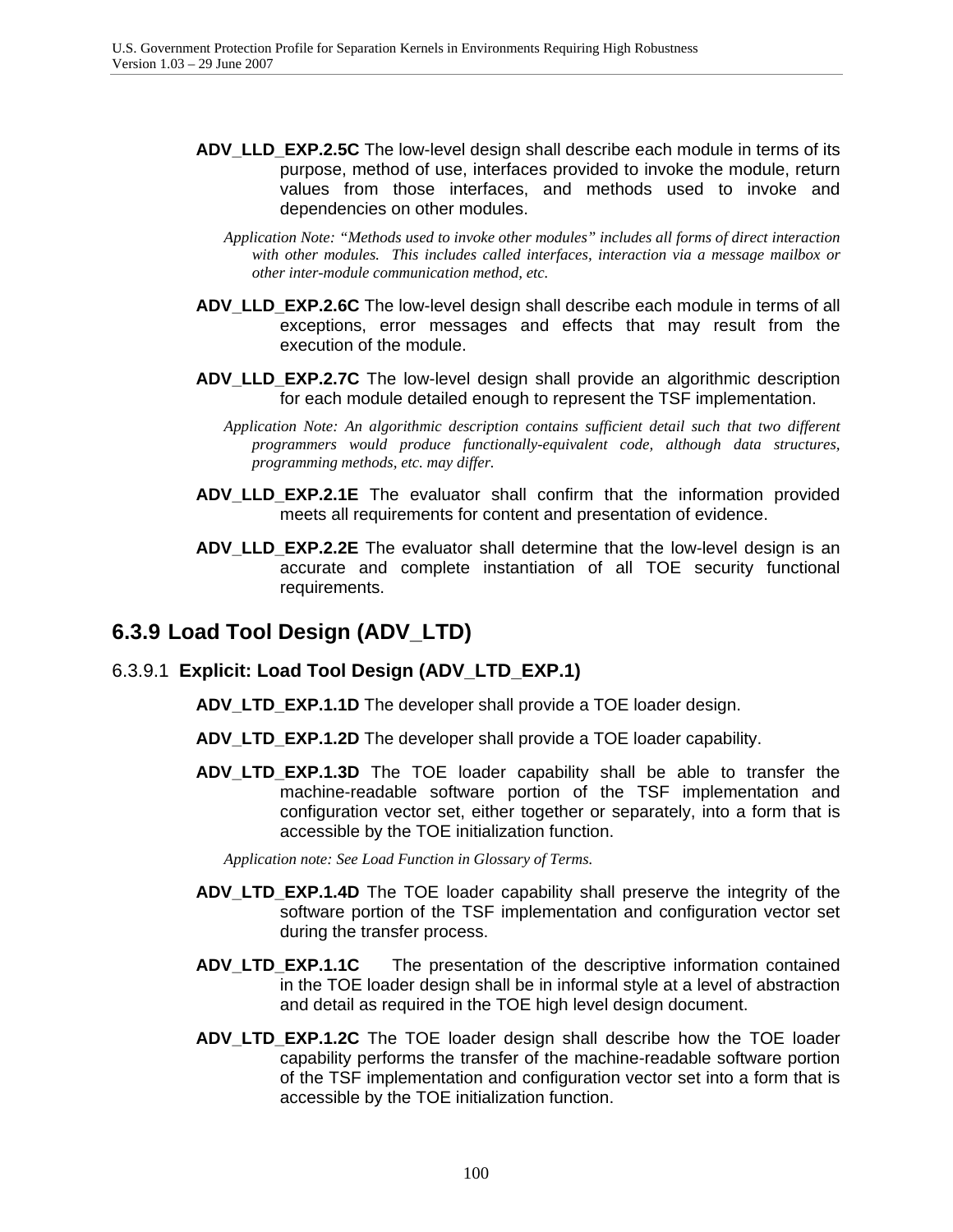- **ADV\_LTD\_EXP.1.23** The TOE loader design shall describe the protection mechanisms used by the TOE loader capability such that it is able to preserve the integrity of the TSF implementation and configuration vector set during all aspects of the transfer process.
- **ADV\_LTD\_EXP.1.1E** The evaluator shall confirm that the information provided meets all requirements for content and presentation of evidence.
- **ADV\_LTD\_EXP.1.2E** The evaluator shall determine that the TOE loader design provides sufficient evidence to support the conclusion that the TOE loader capability preserves the integrity of the machine-readable portions of the TSF implementation and configuration vector set when they are transferred into a form accessible by the TOE initialization function.

### **6.3.10 Representation Correspondence (ADV\_RCR)**

- 6.3.10.1 Formal Correspondence Demonstration (ADV\_RCR.3)
	- ADV RCR.3.1D The developer shall provide an analysis of correspondence between all adjacent pairs of TSF representations that are provided.
	- ADV\_RCR.3.2D For those corresponding portions of representations that are formally specified, the developer shall prove that correspondence.
	- ADV\_RCR.3.1C For each adjacent pair of provided TSF representations, the analysis shall prove or demonstrate that all relevant security functionality of the more abstract TSF representation is correctly and completely refined in the less abstract TSF representation.
	- ADV RCR.3.2C For each adjacent pair of provided TSF representations, where portions of one representation are semiformally specified and the other at least semiformally specified, the demonstration of correspondence between those portions of the representations shall be semiformal.
	- ADV\_RCR.3.3C For each adjacent pair of provided TSF representations, where portions of both representations are formally specified, the proof of correspondence between those portions of the representations shall be formal.
	- ADV\_RCR.3.1E The evaluator shall confirm that the information provided meets all requirements for content and presentation of evidence.
	- ADV RCR.3.2E The evaluator shall determine the accuracy of the proofs of correspondence by selectively verifying the formal analysis.

### **6.3.11 Security Policy Modeling (ADV\_SPM)**

6.3.11.1 Formal TOE Security Policy Model (ADV\_SPM.3)

ADV\_SPM.3.1D The developer shall provide a TSP model.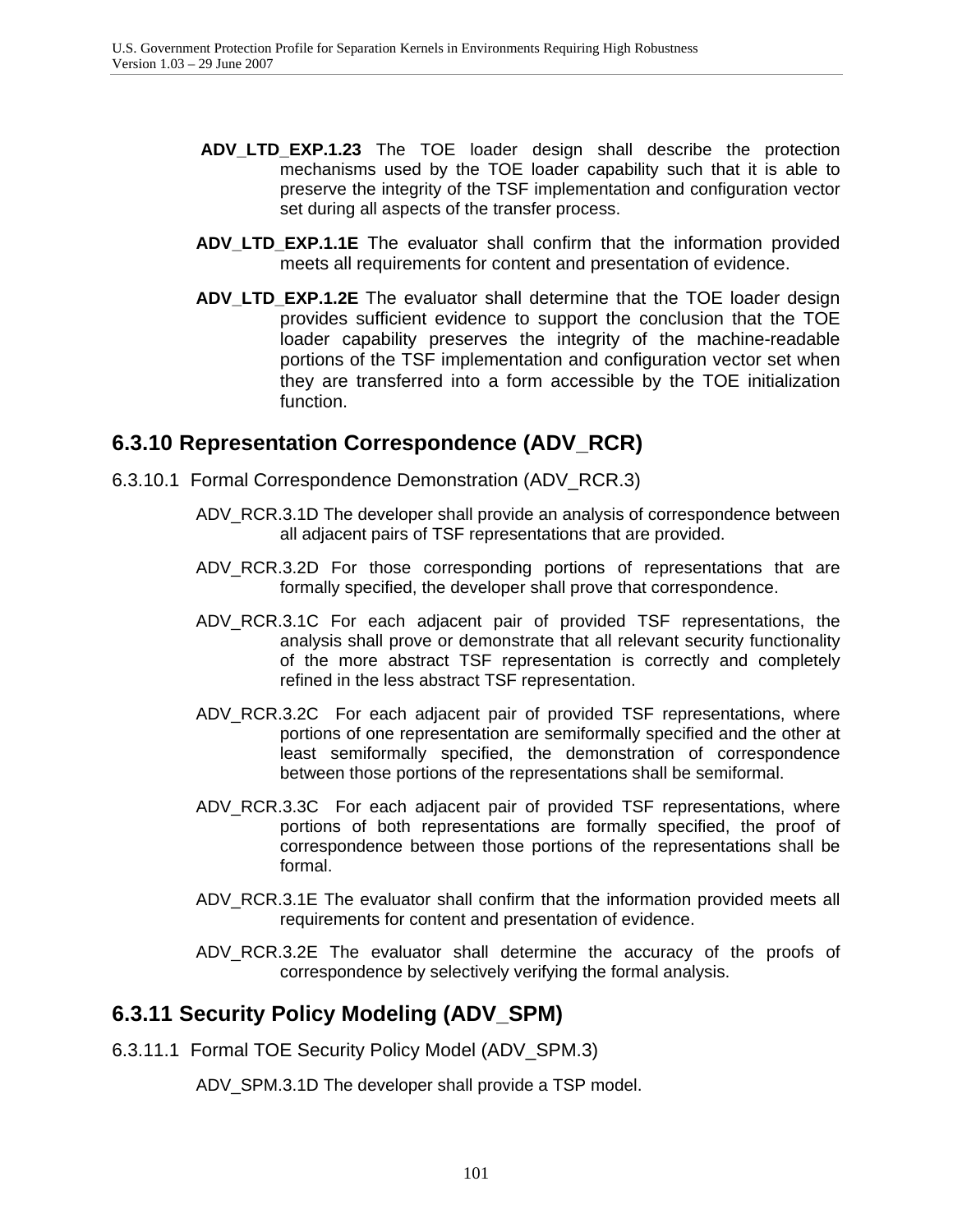- ADV\_SPM.3.2D **Refinement**: The developer shall demonstrate **correspondence between the functional specification and the TSP model and shall**  prove correspondence between the **formal presentation of the**  functional specification and the TSP model. 1
- ADV SPM.3.1C The TSP model shall be formal.
- ADV SPM.3.2C The TSP model shall describe the rules and characteristics of all policies of the TSP that can be modeled.
- ADV\_SPM.3.3C The TSP model shall include a rationale that demonstrates that it is consistent and complete with respect to all policies of the TSP that can be modeled.
- ADV\_SPM.3.4C The demonstration of correspondence between the TSP model and the functional specification shall show that all of the security functions in the functional specification are consistent and complete with respect to the TSP model.
- ADV\_SPM.3.5C **Refinement:** The demonstration of correspondence between the TSP model and the functional specification shall be semiformal. 2
- ADV\_SPM.3.6C **Refinement:** The proof of correspondence between the TSP model and the **formal presentation of the** functional specification shall be formal. 3
- ADV\_SPM.3.1E The evaluator shall confirm that the information provided meets all requirements for content and presentation of evidence.

# **6.4 Guidance Documents (AGD)**

#### **6.4.1 Administrator Guidance (AGD\_ADM)**

- 6.4.1.1 **Explicit: Administrator Guidance (AGD\_ADM\_EXP.1)** 
	- **AGD ADM EXP.1.1D** The developer shall provide administrator guidance addressed to system administrative personnel.
	- **AGD\_ADM\_EXP.1.1C** The administrator guidance shall describe the administrative functions and interfaces available to the administrator of the TOE.

*Application Note: Administrators of the TOE are the "authorized administrators" as defined in the Glossary.* 

- **AGD\_ADM\_EXP.1.2C** The administrator guidance shall describe how to administer the TOE in a secure manner.
- **AGD ADM EXP.1.3C** The administrator guidance shall contain warnings about functions and privileges that should be controlled in a secure processing environment.
- **AGD\_ADM\_EXP.1.4C** The administrator guidance shall describe all assumptions regarding user behavior that are relevant to secure operation of the TOE.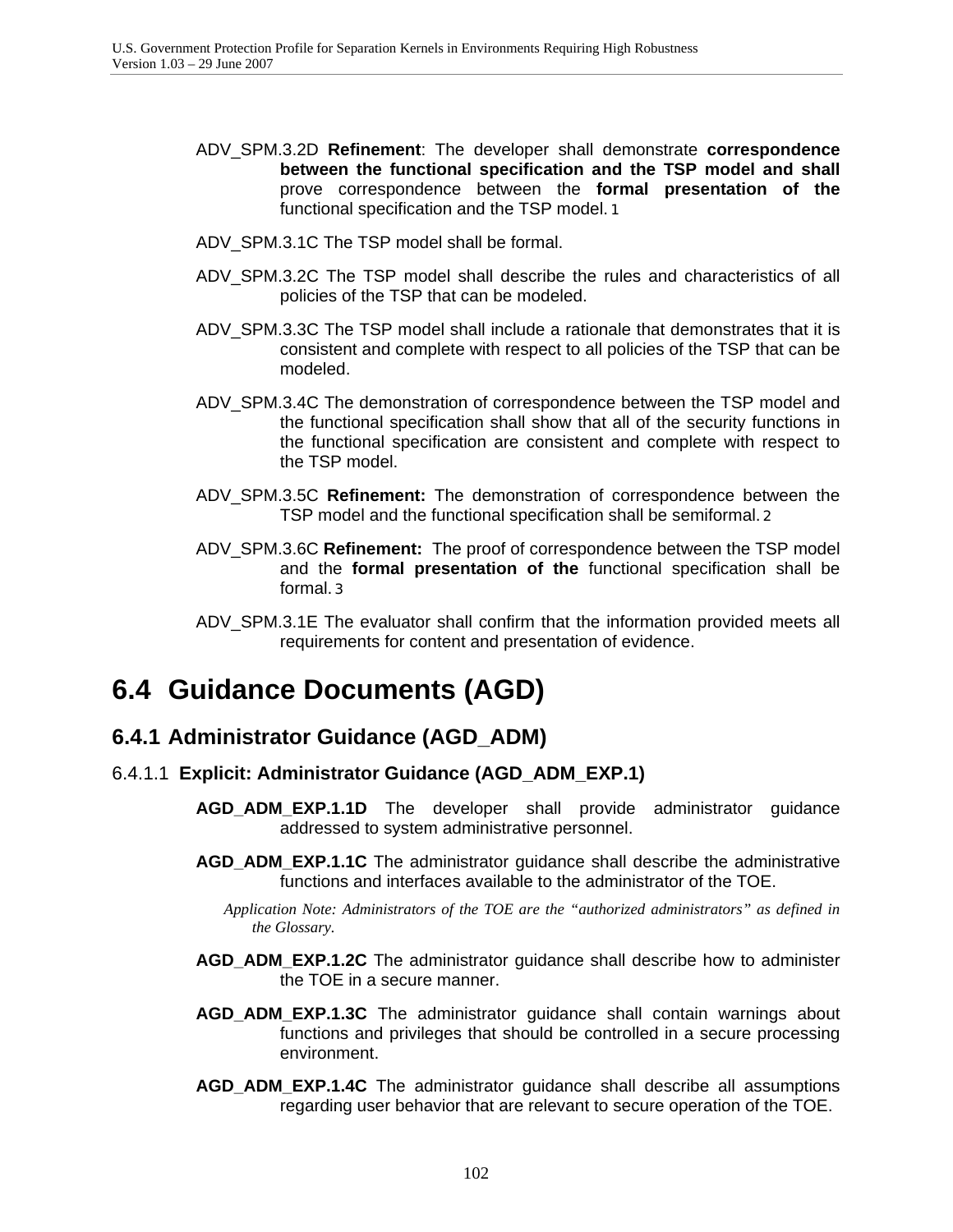- **AGD\_ADM\_EXP.1.5C** The administrator guidance shall describe all security parameters under the control of the administrator, indicating secure values as appropriate.
- **AGD\_ADM\_EXP.1.6C** The administrator guidance shall describe each type of security-relevant event relative to the administrative functions that need to be performed, including changing the security characteristics of entities under the control of the TSF.
- **AGD\_ADM\_EXP.1.7C** The administrator guidance shall be consistent with all other documentation supplied for evaluation.
- **AGD\_ADM\_EXP.1.8C** The administrator guidance shall describe all security requirements for the IT environment that are relevant to the administrator.
- **AGD\_ADM\_EXP.1.9C** The administrator guidance shall document procedures necessary for the correct generation and validation of the TSF configuration vectors.
- **AGD\_ADM\_EXP.1.10C** The administrator guidance shall document procedures to restrict the authorizations and information flows granted to each subject to be only those required for its assigned functionality.
- **AGD\_ADM\_EXP.1.11C** The administrator guidance shall describe the Partitioned Information Flow Policy abstractions supported by the TOE, and shall document constraints and procedures for assigning the correct abstractions to partitions, and the allocation of subjects and exported resources to partitions based upon the abstractions supported by partitions.
	- *Application Note: The SKPP defines two forms of abstraction for the Partitioned Information Flow Policy: 1) Partition, 2) Least Privilege. Refer to Section 2 for discussion of "Partitions and the Partitioned Information Flow Policy (PIFP)".*
- **AGD\_ADM\_EXP.1.12C** The administrator guidance shall document procedures necessary to securely load the TSF code and configuration vectors.

*Application Note: See Load function in Figure 2-1.* 

- **AGD\_ADM\_EXP.1.13C** The administrator guidance shall document procedures necessary for using the initialization function to bring the TSF into an initial secure state.
- **AGD\_ADM\_EXP.1.14C** The administrator guidance shall describe the audit record structure in sufficient detail such that the audit data can be properly interpreted.
- **AGD\_ADM\_EXP.1.15C** The administrator guidance shall document the time stamp definition and metric, and the means to interpret the chosen time stamp format.
- **AGD\_ADM\_EXP.1.1E** The evaluator shall confirm that the information provided meets all requirements for content and presentation of evidence.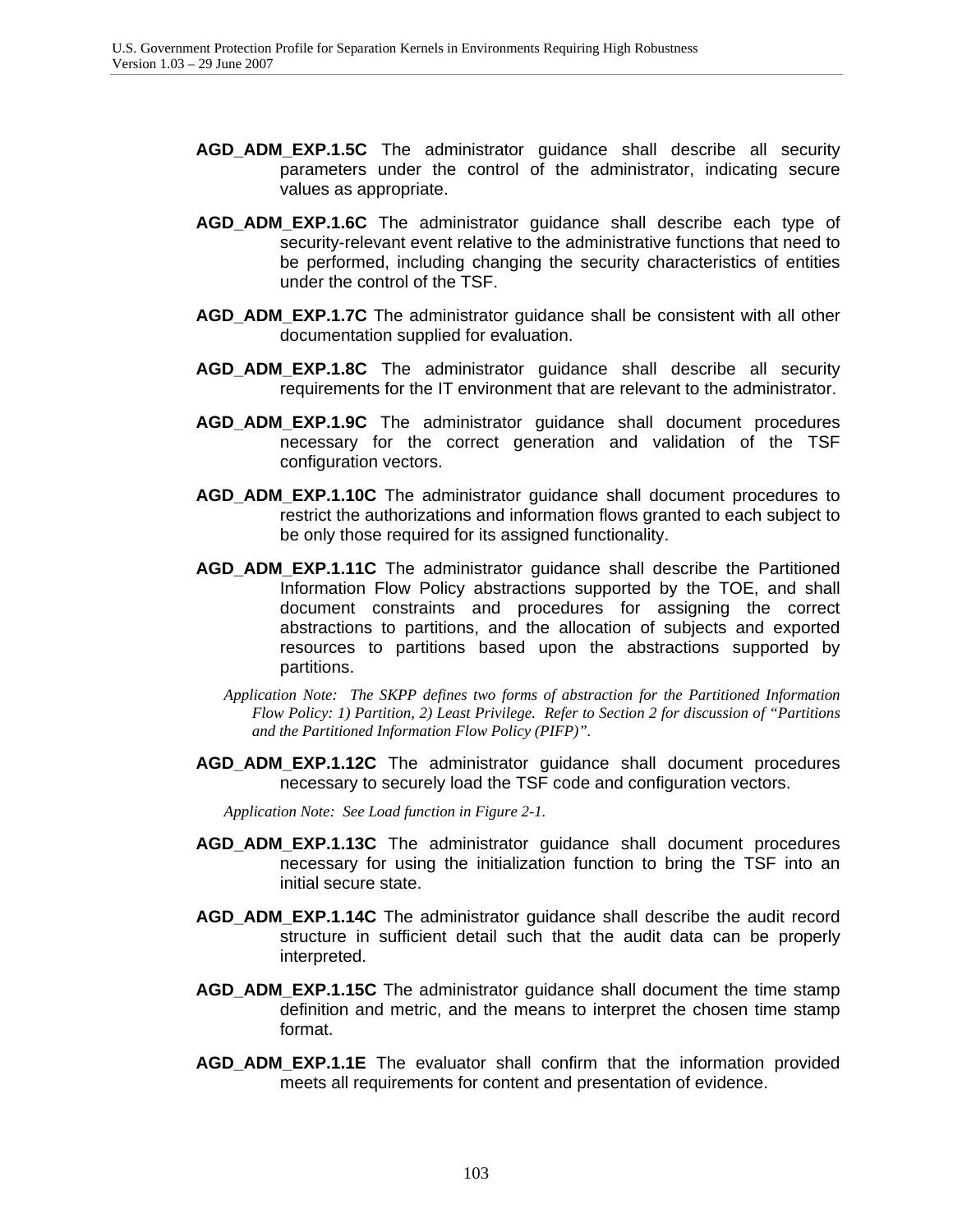# **6.4.2 User Guidance (AGD\_USR)**

- 6.4.2.1 User Guidance (AGD\_USR.1)
	- AGD USR.1.1D The developer shall provide user guidance.
	- AGD USR.1.1C The user quidance shall describe the functions and interfaces available to the non-administrative users of the TOE.
	- AGD\_USR.1.2C The user guidance shall describe the use of user-accessible security functions provided by the TOE.
	- AGD\_USR.1.3C The user guidance shall contain warnings about user-accessible functions and privileges that should be controlled in a secure processing environment.
	- AGD USR.1.4C The user quidance shall clearly present all user responsibilities necessary for secure operation of the TOE, including those related to assumptions regarding user behavior found in the statement of TOE security environment.
	- AGD\_USR.1.5C The user guidance shall be consistent with all other documentation supplied for evaluation.
	- AGD\_USR.1.6C The user guidance shall describe all security requirements for the IT environment that are relevant to the user.
	- AGD\_USR.1.1E The evaluator shall confirm that the information provided meets all requirements for content and presentation of evidence.

# **6.5 Life Cycle Support (ALC)**

### **6.5.1 Development Security (ALC\_DVS)**

- 6.5.1.1 Sufficiency of Security Measures (ALC\_DVS.2)
	- ALC\_DVS.2.1D The developer shall produce development security documentation.
	- ALC\_DVS.2.1C The development security documentation shall describe all the physical, procedural, personnel, and other security measures that are necessary to protect the confidentiality and integrity of the TOE design and implementation in its development environment.
		- *Application Note: Protecting "the confidentiality and integrity of the TOE design and implementation" means that there are confidentiality and integrity rules in place and the rules are enforced. The level of protection is TOE-specific and it is acceptable to have confidentiality rules that do not require confidentiality protection, i.e., "negative" rules.*
	- ALC\_DVS.2.2C The development security documentation shall provide evidence that these security measures are followed during the development and maintenance of the TOE.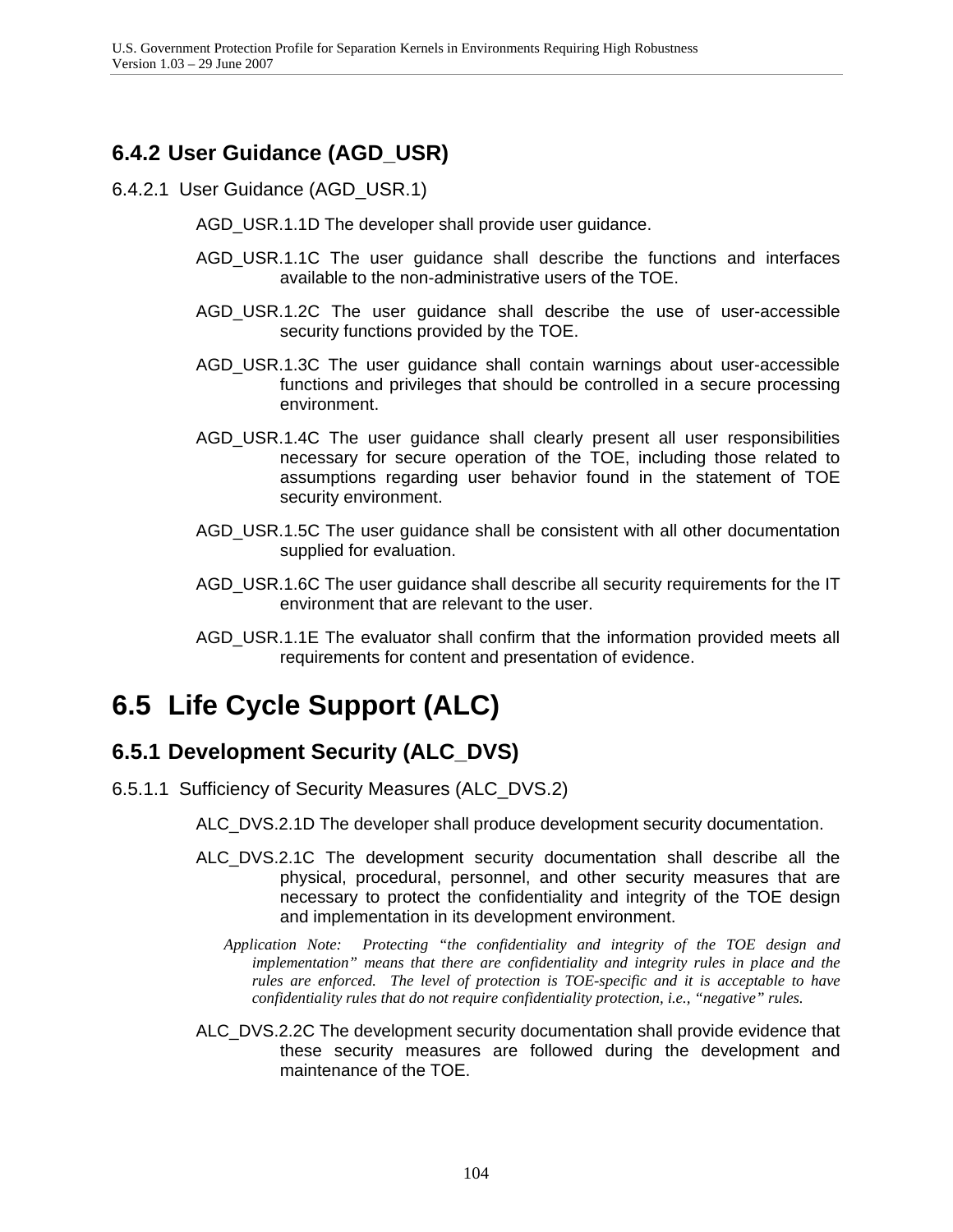- ALC\_DVS.2.3C The evidence shall justify that the security measures provide the necessary level of protection to maintain the confidentiality and integrity of the TOE.
- ALC\_DVS.2.1E The evaluator shall confirm that the information provided meets all requirements for content and presentation of evidence.
- ALC\_DVS.2.2E The evaluator shall confirm that the security measures are being applied.

# **6.5.2 Flaw Remediation (ALC\_FLR)**

- 6.5.2.1 Systematic Flaw Remediation (ALC\_FLR.3)
	- ALC\_FLR.3.1D The developer shall provide flaw remediation procedures addressed to TOE developers.
	- ALC\_FLR.3.2D The developer shall establish a procedure for accepting and acting upon all reports of security flaws and requests for corrections to those flaws.
	- ALC\_FLR.3.3D The developer shall provide flaw remediation guidance addressed to TOE users.
	- ALC\_FLR.3.1C The flaw remediation procedures documentation shall describe the procedures used to track all reported security flaws in each release of the TOE.
	- ALC\_FLR.3.2C The flaw remediation procedures shall require that a description of the nature and effect of each security flaw be provided, as well as the status of finding a correction to that flaw.
	- ALC\_FLR.3.3C The flaw remediation procedures shall require that corrective actions be identified for each of the security flaws.
	- ALC\_FLR.3.4C The flaw remediation procedures documentation shall describe the methods used to provide flaw information, corrections and guidance on corrective actions to TOE users.
	- ALC\_FLR.3.5C The flaw remediation procedures shall describe a means by which the developer receives from TOE users reports and enquiries of suspected security flaws in the TOE.
	- ALC\_FLR.3.6C The procedures for processing reported security flaws shall ensure that any reported flaws are corrected and the correction issued to TOE users.
	- ALC\_FLR.3.7C The procedures for processing reported security flaws shall provide safeguards that any corrections to these security flaws do not introduce any new flaws.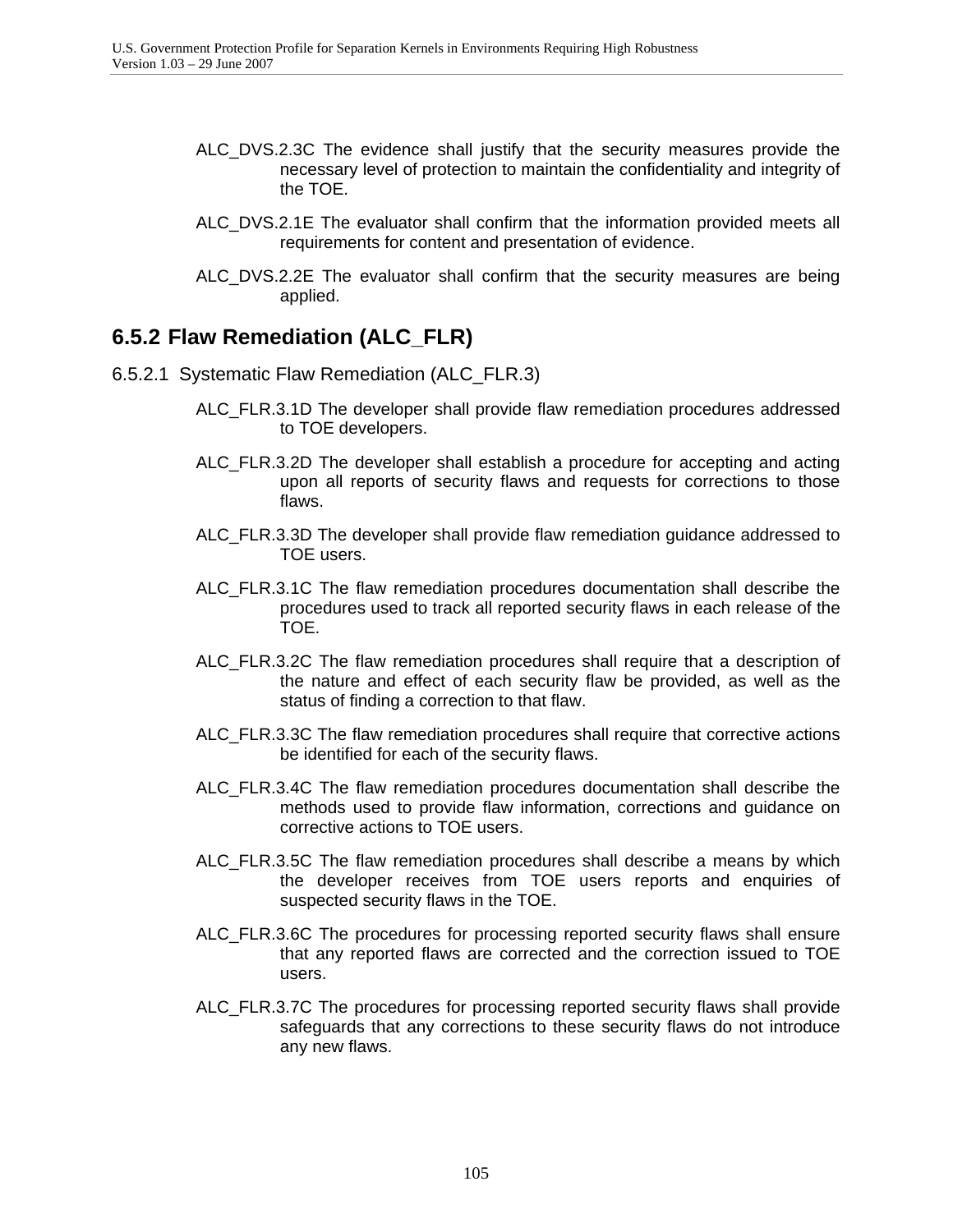- ALC\_FLR.3.8C The flaw remediation guidance shall describe a means by which TOE users report to the developer any suspected security flaws in the TOE.
- ALC\_FLR.3.9C The flaw remediation procedures shall include a procedure requiring timely responses for the automatic distribution of security flaw reports and the associated corrections to registered users who might be affected by the security flaw.
- ALC\_FLR.3.10C The flaw remediation guidance shall describe a means by which TOE users may register with the developer, to be eligible to receive security flaw reports and corrections.
- ALC FLR.3.11C The flaw remediation guidance shall identify the specific points of contact for all reports and enquiries about security issues involving the TOE.
- ALC\_FLR.3.1E The evaluator shall confirm that the information provided meets all requirements for content and presentation of evidence.

# **6.5.3 Life Cycle Definition (ALC\_LCD)**

- 6.5.3.1 Standardized Life-Cycle Model (ALC\_LCD.2)
	- ALC\_LCD.2.1D The developer shall establish a life-cycle model to be used in the development and maintenance of the TOE.
	- ALC\_LCD.2.2D The developer shall provide life-cycle definition documentation.
	- ALC\_LCD.2.3D The developer shall use a standardized life-cycle model to develop and maintain the TOE.
	- ALC\_LCD.2.1C The life-cycle definition documentation shall describe the model used to develop and maintain the TOE.
	- ALC\_LCD.2.2C The life-cycle model shall provide for the necessary control over the development and maintenance of the TOE.
	- ALC\_LCD.2.3C The life-cycle definition documentation shall explain why the model was chosen.
	- ALC\_LCD.2.4C The life-cycle definition documentation shall explain how the model is used to develop and maintain the TOE.
	- ALC\_LCD.2.5C The life-cycle definition documentation shall demonstrate compliance with the standardized life-cycle model.
	- ALC\_LCD.2.1E The evaluator shall confirm that the information provided meets all requirements for content and presentation of evidence.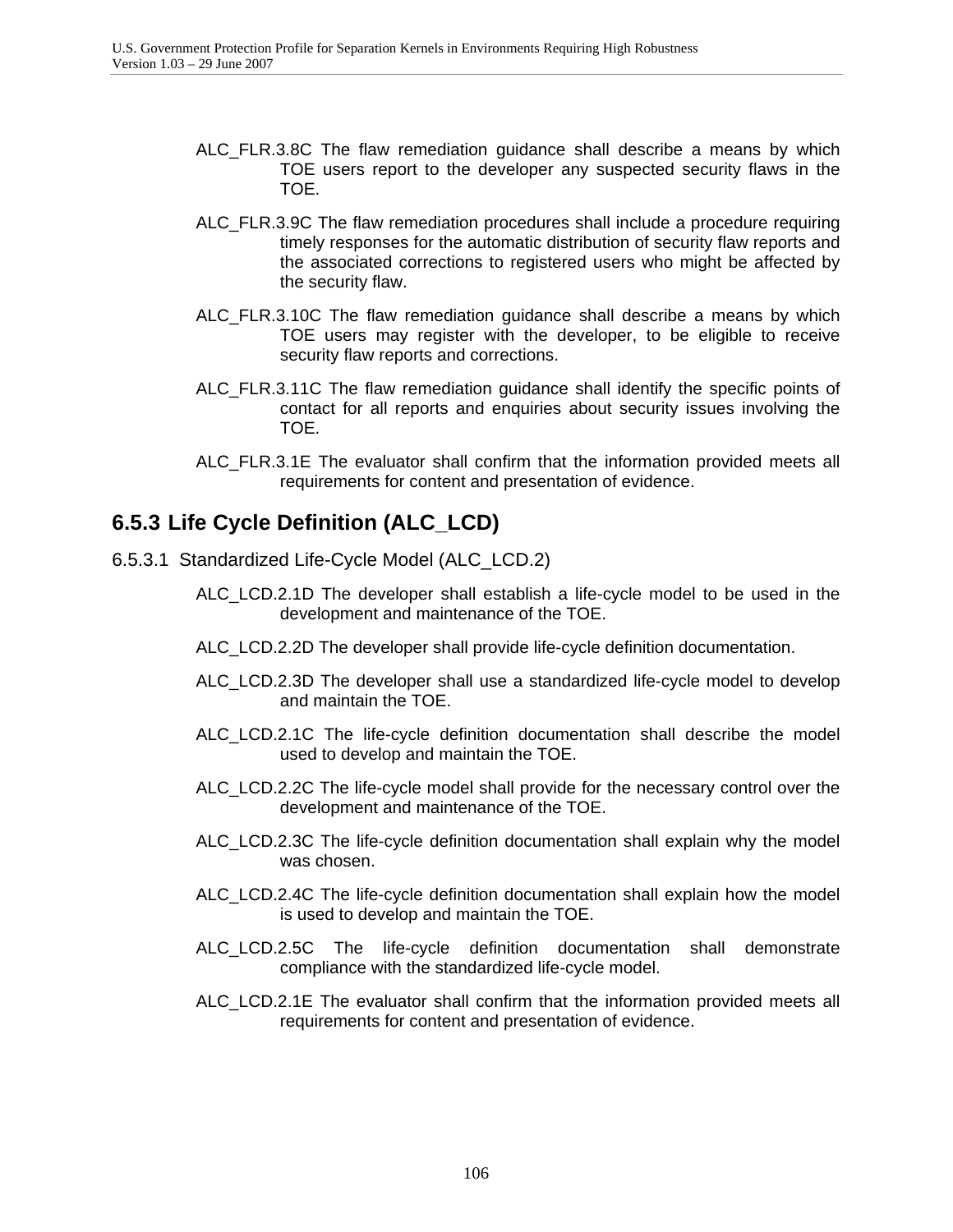# **6.5.4 Tools and Techniques (ALC\_TAT)**

- 6.5.4.1 Compliance with Implementation Standards All Parts (ALC\_TAT.3)
	- ALC\_TAT.3.1D The developer shall identify the development tools being used for the TOE.
	- ALC\_TAT.3.2D The developer shall document the selected implementationdependent options of the development tools.
	- ALC\_TAT.3.3D The developer shall describe the implementation standards for all parts of the TOE.
	- ALC\_TAT.3.1C All development tools used for implementation shall be well-defined.
		- *Application Note: The development tools include the compiler and linker used to generate the TOE.*
	- ALC\_TAT.3.2C The documentation of the development tools shall unambiguously define the meaning of all statements used in the implementation.
	- ALC\_TAT.3.3C The documentation of the development tools shall unambiguously define the meaning of all implementation-dependent options.
		- *Application Note: This documentation includes the compiler options used during the generation of the TOE.*
	- ALC\_TAT.3.1E The evaluator shall confirm that the information provided meets all requirements for content and presentation of evidence.
	- ALC\_TAT.3.2E The evaluator shall confirm that the implementation standards have been applied.

# **6.6 Ratings Maintenance (AMA)**

### **6.6.1 Assurance Maintenance Plan (AMA\_AMP)**

#### 6.6.1.1 **Explicit: Assurance Maintenance Plan (AMA\_AMP\_EXP.1)**

- *Application Note: Target of Maintenance (TOM) is defined as the subject of the assurance maintenance process, comprising an evaluated TOE together with any changes to the associated* assurance baseline*.*
- **AMA\_AMP\_EXP.1.1D** The developer shall provide an Assurance Maintenance Plan.
- **AMA\_AMP\_EXP.1.1C** The Assurance Maintenance Plan shall identify the assurance baseline.
- **AMA\_AMP\_EXP.1.2C** The Assurance Maintenance Plan shall characterize the changes to the assurance baseline that are covered by the plan.
- **AMA\_AMP\_EXP.1.3C** The Assurance Maintenance Plan shall describe the planned TOM release-cycle.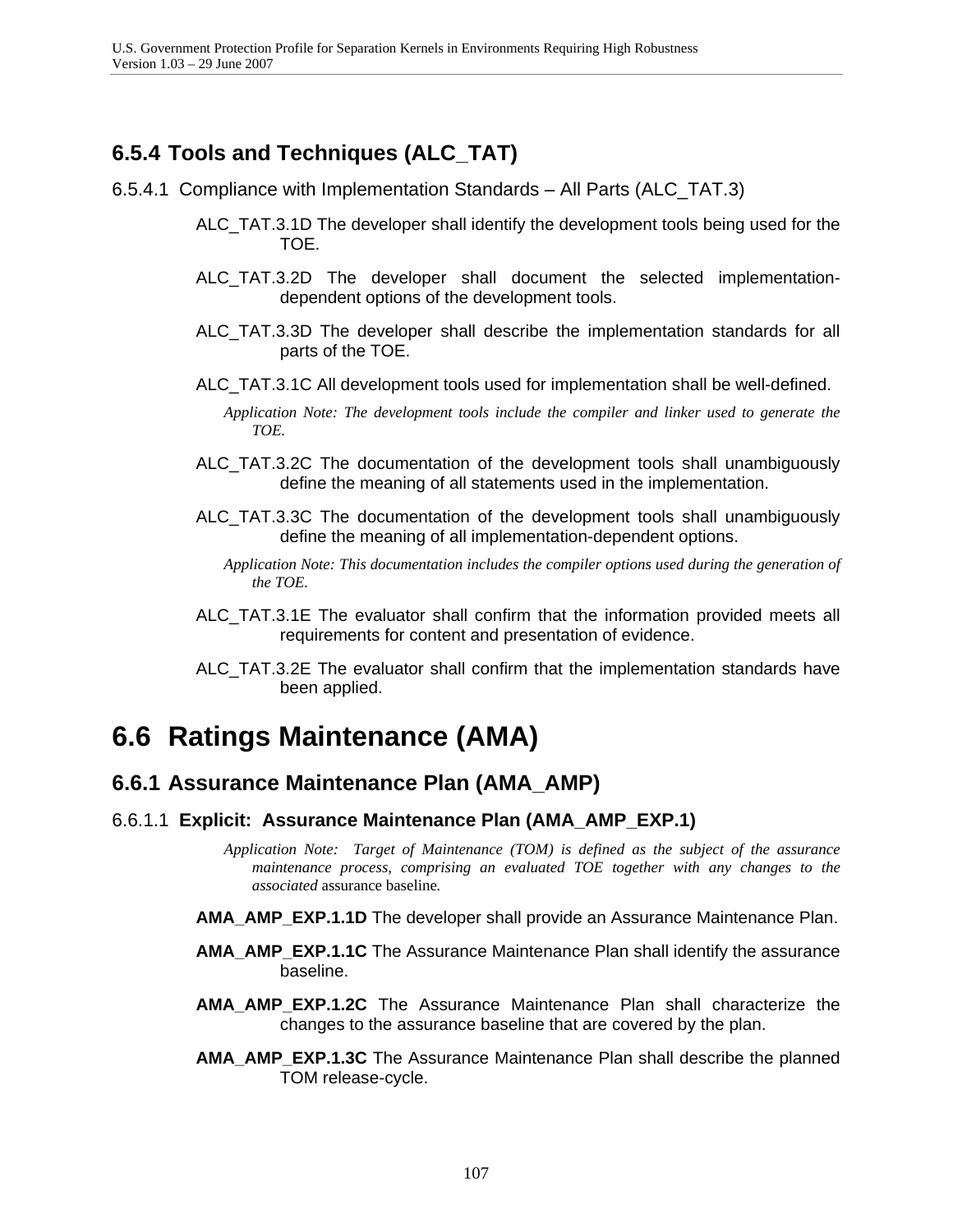- **AMA\_AMP\_EXP.1.4C** The Assurance Maintenance Plan shall identify the planned schedule of assurance maintenance audits and the conditions for the end of maintenance.
	- *Application Note: The end of maintenance occurs when it is no longer feasible or practical to maintain the TOM under maintenance assurance [8].*
- **AMA\_AMP\_EXP.1.5C** The Assurance Maintenance Plan shall justify the planned schedule of assurance maintenance audits and the conditions for the end of maintenance.
- **AMA\_AMP\_EXP.1.6C** The Assurance Maintenance Plan shall identify the processes for assigning and ensuring currency of knowledge of individual(s) assuming the role of security analyst.
- **AMA\_AMP\_EXP.1.7C** The Assurance Maintenance Plan shall define the relationship between the security analyst and the development of the evidence.
- **AMA\_AMP\_EXP.1.8C** The Assurance Maintenance Plan shall identify the conceptual, technical, and evaluation qualifications of the individual(s) identified as the security analyst.
	- *Application Note: In AMA\_AMP\_EXP.1.8C, conceptual qualification refers to the security analyst's understanding of security concepts relevant to the TOM.*
- **AMA\_AMP\_EXP.1.9C** The Assurance Maintenance Plan shall describe the procedure specifying the method by which changes to the assurance baseline will be identified.
- **AMA\_AMP\_EXP.1.10C** The Assurance Maintenance Plan shall describe the procedures to be applied to the TOM to maintain the assurance established for the certified TOE.
- **AMA\_AMP\_EXP.1.11C** The Assurance Maintenance Plan shall describe the controls and mechanisms implemented to ensure that the procedures documented in the Assurance Maintenance Plan are followed.
- **AMA\_AMP\_EXP.1.1E** The evaluator shall confirm that the information provided meets all requirements for content and presentation of evidence.

# **6.7 Platform Assurance (APT)**

*Application Note: The requirements in this class are intended to be applied to commercial-off-the-shelf (COTS), mass-produced, non-specialized, third-party platform components. These requirements replace a subset of the assurance requirements defined in a number of ADV, ATE and AVA families. Assurance requirements defined in other classes and families that are not addressed in this APT class still apply.*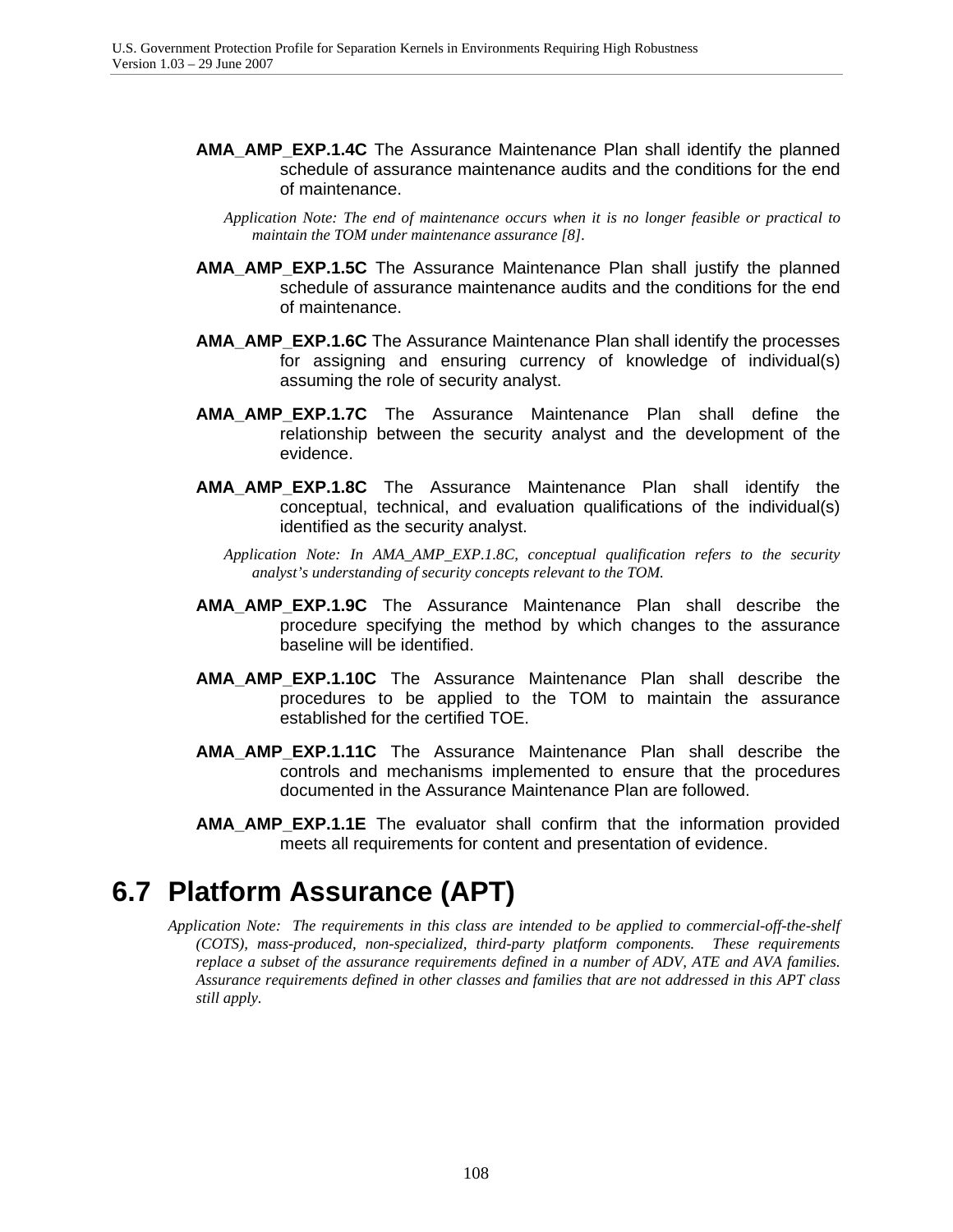### **6.7.1 Platform Definition (APT\_PDF)**

#### 6.7.1.1 **Explicit: Specified Platform Definition (APT\_PDF\_EXP.1)**

- **APT\_PDF\_EXP.1.1D** The developer shall supply platform definition documentation.
	- *Application Note: The platform definition documentation does not need to be a single document. In addition to TOE-specific documentation such as the platform component security analysis, the platform definition documentation may also include separate vendor documentation for the different components that comprise the TOE platform. It is the responsibility of the TOE developer to ensure that vendor documentation, if used, can satisfy the content requirements defined in this family.*
- **APT\_PDF\_EXP.1.2D** The developer shall provide the platform definition documentation to potential end-users of the product under terms no more restrictive than the security target.
- **APT\_PDF\_EXP.1.1C** The platform definition documentation shall identify the types of commercial-of-the-shelf, mass-produced, non-specialized, third party platform components that comprise the platform for the TOE.
- **APT\_PDF\_EXP.1.2C** The platform definition documentation shall specify the rules for assembling platform components into a valid platform for the TOE.
- **APT\_PDF\_EXP.1.3C** The platform definition documentation shall include a platform component security analysis for each type of platform component to indicate the capabilities of the component and how the component capabilities interact with the TOE.
- **APT\_PDF\_EXP.1.4C** The platform definition documentation shall identify component interface specifications provided by platform component manufacturers for the external platform interfaces and the internal platform interfaces, including interfaces between platform components that define the interface and behavior of each valid platform component.
- **APT\_PDF\_EXP.1.5C** The platform component security analysis shall characterize each platform component type in terms of allowable variations in functional parameters.
- **APT\_PDF\_EXP.1.6C** The platform component security analysis shall describe the effect of the full range of allowed functional parameter variations on the TOE.
- **APT\_PDF\_EXP.1.7C** The platform component security analysis shall identify any platform components that are directly responsible for implementing any part of any SFR.
- **APT\_PDF\_EXP.1.8C** The references to each component interface shall be sufficiently precise to allow the specifications to be obtained by a third party.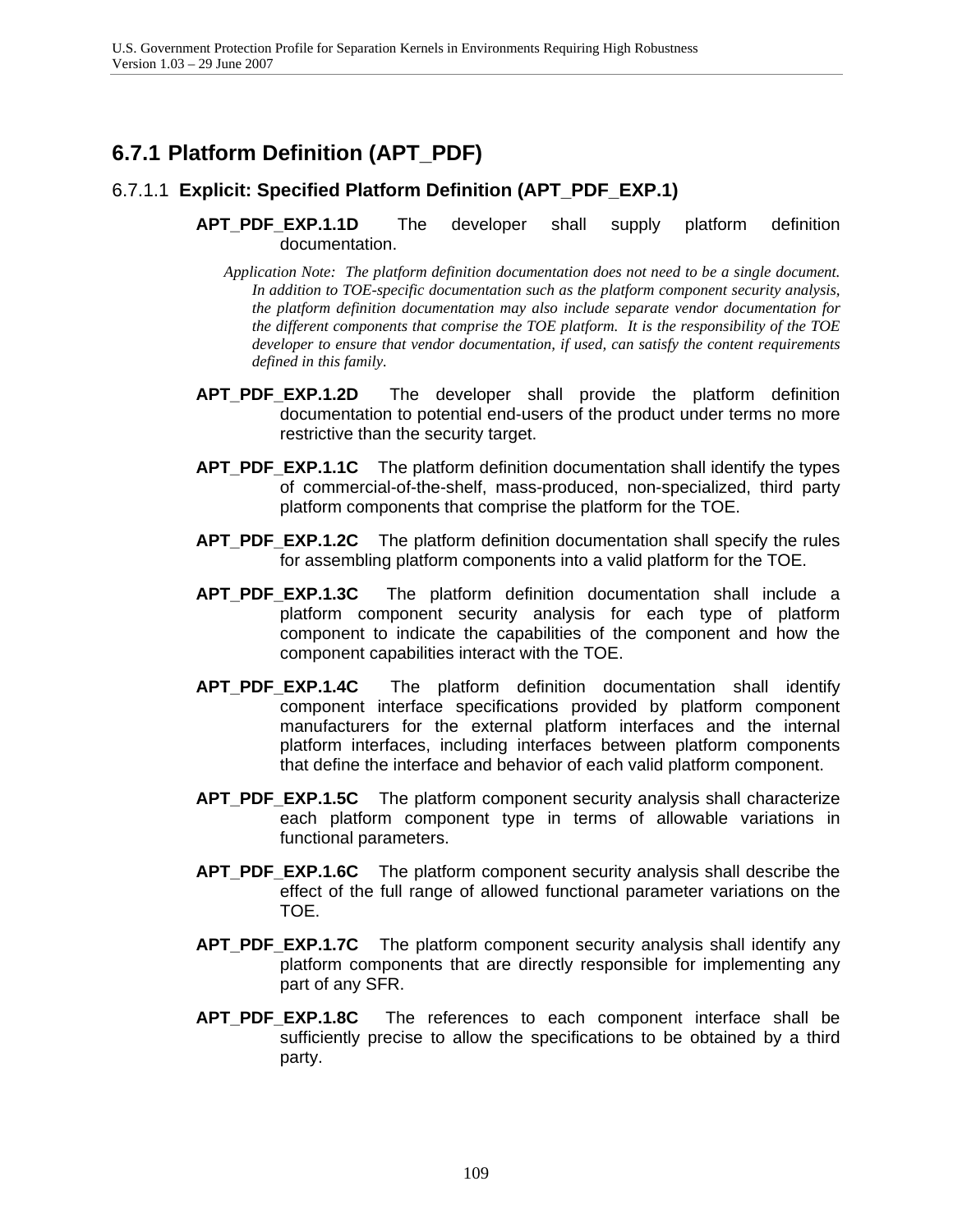- **APT\_PDF\_EXP.1.1E** The evaluator shall confirm that the information provided meets all requirements for content and presentation of evidence.
- **APT\_PDF\_EXP.1.2E** The evaluator shall verify that the platform definition identifies all types of platform components that may be required to construct a valid platform for the TOE.
- **APT\_PDF\_EXP.1.3E** The evaluator shall verify that the rules for platform assembly allow construction of valid platforms for the TOE.
- **APT\_PDF\_EXP.1.4E** The evaluator shall verify that the platform configuration(s) used for testing are constructed in accordance with the platform definition.
- **APT\_PDF\_EXP.1.5E** The evaluator shall confirm that all relevant SFRs are addressed in the platform component security analysis for each platform component type.
- **APT PDF EXP.1.6E** The evaluator shall confirm that all security mechanisms implemented in platform components that are depended on by the software portion of the TOE are correctly identified in the applicable ADV\_HLD and ADV\_LLD documentation.
- **APT\_PDF\_EXP.1.7E** The evaluator shall confirm that component interface specifications are identified for all platform components.
- **APT\_PDF\_EXP.1.8E** The evaluator shall select a subset of the component interface specifications and shall verify that they provide adequate information to support design and testing of component compatibility.

### **6.7.2 Platform Specification (APT\_PSP)**

- 6.7.2.1 **Explicit: Complete Platform Specification (APT\_PSP\_EXP.1)** 
	- **APT\_PSP\_EXP.1.1D** The developer shall identify the specifications for all external platform interfaces.
	- **APT PSP EXP.1.2D** The developer shall supply a complete specification of all external platform interfaces.
	- **APT PSP EXP.1.3D** The developer shall supply a complete specification of all internal platform interfaces.
	- APT PSP EXP.1.4D The developer shall supply a complete specification of all platform component interfaces that are not external and are not used by the TOE.
	- **APT\_PSP\_EXP.1.1C** The external platform interface specification shall identify invocation methods, parameters, expected results, and error conditions for all external platform interfaces.
	- **APT\_PSP\_EXP.1.2C** The external platform interface specification shall provide an argument that all external platform interfaces are included in the specification.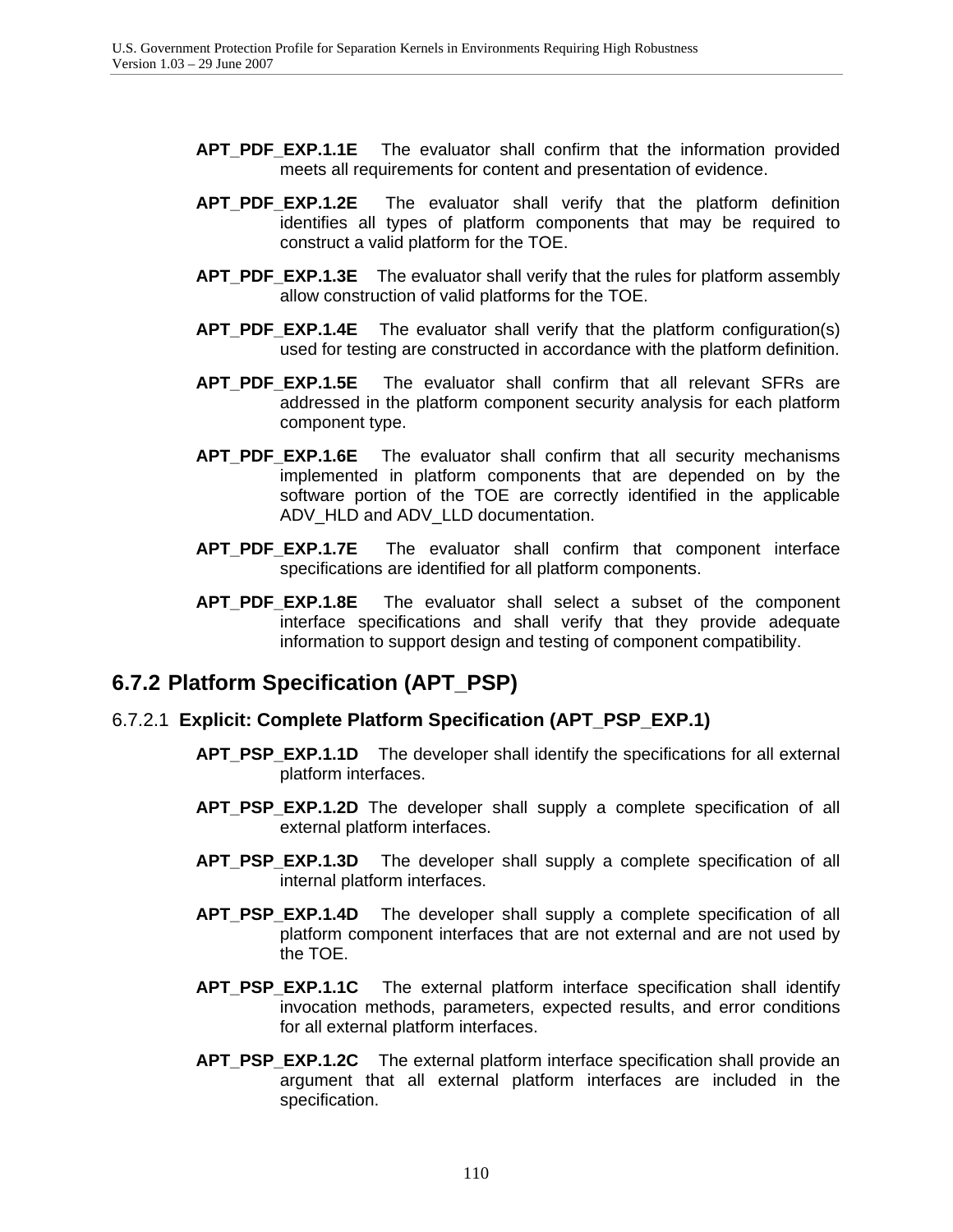- **APT\_PSP\_EXP.1.3C** The internal platform interface specification shall identify invocation methods, parameters, expected results, and error conditions for all internal platform interfaces.
- **APT\_PSP\_EXP.1.4C** The internal platform interface specification shall provide an argument that all internal platform interfaces are included in the specification.
- **APT\_PSP\_EXP.1.5C** The internal platform interface specification shall provide an argument that all platform component interfaces that are not external and are not used by the TOE are included in the specification.
- **APT\_PSP\_EXP.1.1E** The evaluator shall confirm that the information provided meets all requirements for content and presentation of evidence.

### **6.7.3 Platform Conformance Testing (APT\_PCT)**

#### 6.7.3.1 **Explicit: Tested Platform Conformance (APT\_PCT\_EXP.1)**

- **APT\_PCT\_EXP.1.1D** For each type of commercial-of-the-shelf, mass-produced, non-specialized, third party platform component, the developer shall describe acceptance test procedures that demonstrate that a particular platform component is compatible with the platform definition.
- **APT PCT EXP.1.1C** The acceptance test procedures shall verify that the particular platform component operates successfully when used as a component of the TOE.
	- *Application Note: Vendor-provided tests and test procedures may be used to meet this requirement.*
- **APT\_PCT\_EXP.1.2C** The acceptance test procedures shall explicitly test all platform security features on which the TSF depends, as identified in the platform component security analysis.
	- *Application Note: Since the platform component security analysis is TOE-specific, the tests to verify the platform security features are expected to be developed by the TOE developer.*
- **APT\_PCT\_EXP.1.1E** The evaluator shall confirm that the information provided meets all requirements for content and presentation of evidence.
- **APT\_PCT\_EXP.1.2E** The evaluator shall verify that the acceptance test procedure has been successfully followed for the platform components used in the TOE configuration(s) that are tested.

### **6.7.4 Platform Security Testing (APT\_PST)**

#### 6.7.4.1 **Explicit: Comprehensive Platform Security Testing (APT\_PST\_EXP.1)**

**APT\_PST\_EXP.1.1D** The developer shall supply tests to verify correct operation of all external platform interfaces, and those internal platform interfaces used by the TOE.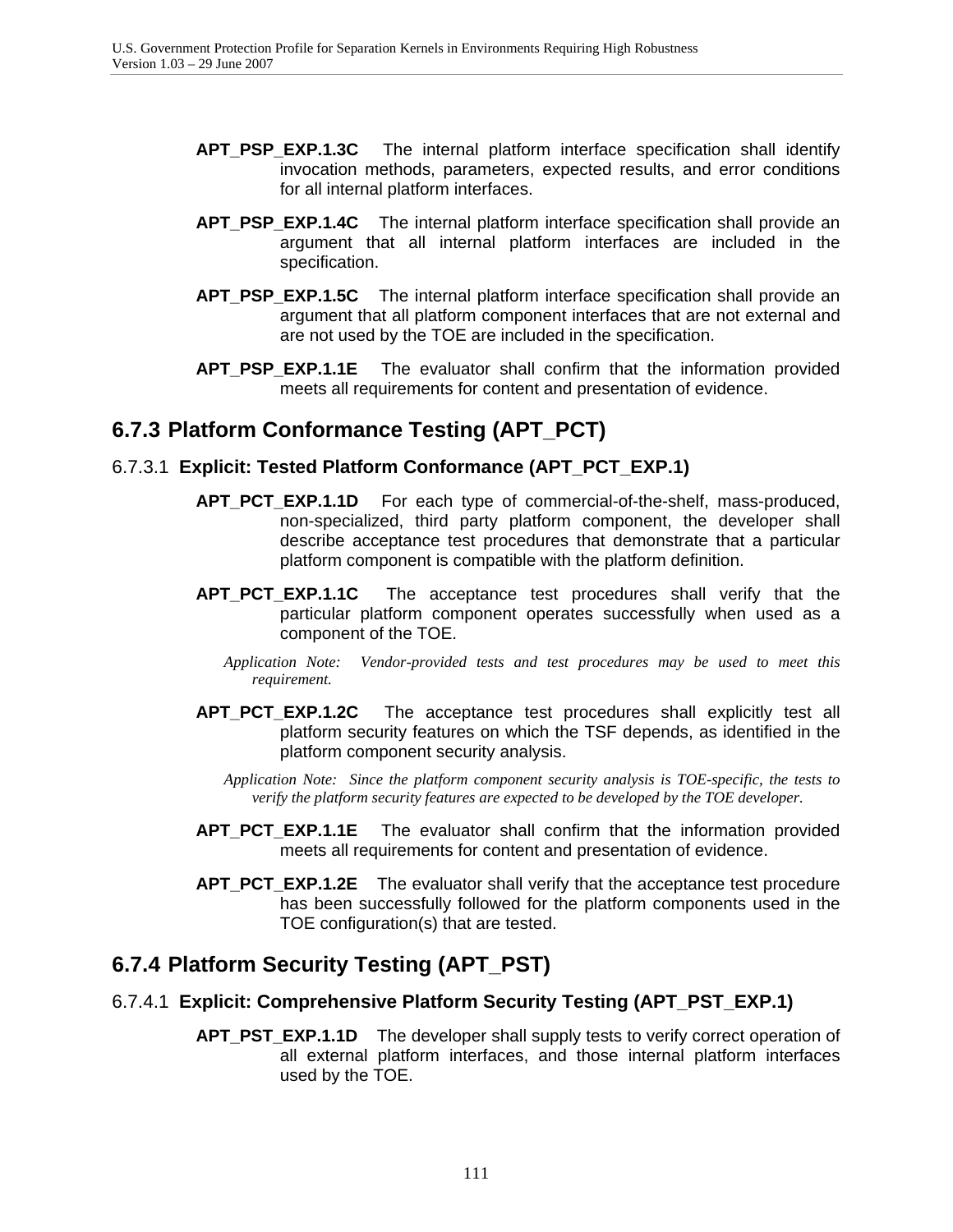- **APT\_PST\_EXP.1.1C** The platform security tests shall define the test procedures and expected results for each tested interface.
- **APT\_PST\_EXP.1.2C** The platform security tests shall include an argument that the test coverage of applicable platform interfaces is complete.
- **APT\_PST\_EXP.1.3C** The platform security tests shall verify correct security operation of at least one instance of each interface and/or interface parameter that is manipulable by an untrusted subject.
- **APT\_PST\_EXP.1.4C** The platform security tests for the internal platform interfaces used by the TOE shall verify correct security operation of the platform component feature(s) that implement those feature(s).
- **APT\_PST\_EXP.1.1E** The evaluator shall confirm that the information provided meets all requirements for content and presentation of evidence.
- **APT\_PST\_EXP.1.2E** The evaluator shall observe execution of the platform security tests and verify that the correct test results are obtained.
- **APT\_PST\_EXP.1.3E** The evaluator shall confirm that the claimed test coverage for internal platform interfaces used by the TOE is complete with respect to usage of interfaces described in the applicable ADV\_HLD and ADV\_LLD documentation.

#### **6.7.5 Platform Vulnerability Assessment (APT\_PVA)**

- 6.7.5.1 **Explicit: Comprehensive Platform Vulnerability Assessment (APT\_PVA\_EXP.1)** 
	- APT PVA EXP.1.1D The developer shall consider all external platform interfaces, and those internal platform interfaces used by the TOE in performing the vulnerability assessment as specified in AVA\_VLA\_EXP.4.
	- **APT PVA EXP.1.2D** The developer shall provide platform vulnerability assessment documentation.
	- **APT\_PVA\_EXP.1.1C** The platform vulnerability assessment documentation shall describe the disposition of considered vulnerabilities.
	- **APT\_PVA\_EXP.1.1E** The evaluator shall confirm that the information provided meets all requirements for content and presentation of evidence.
	- **APT\_PVA\_EXP.1.2E** The evaluator shall consider all external platform interfaces, and those internal platform interfaces used by the TOE in performing the vulnerability assessment.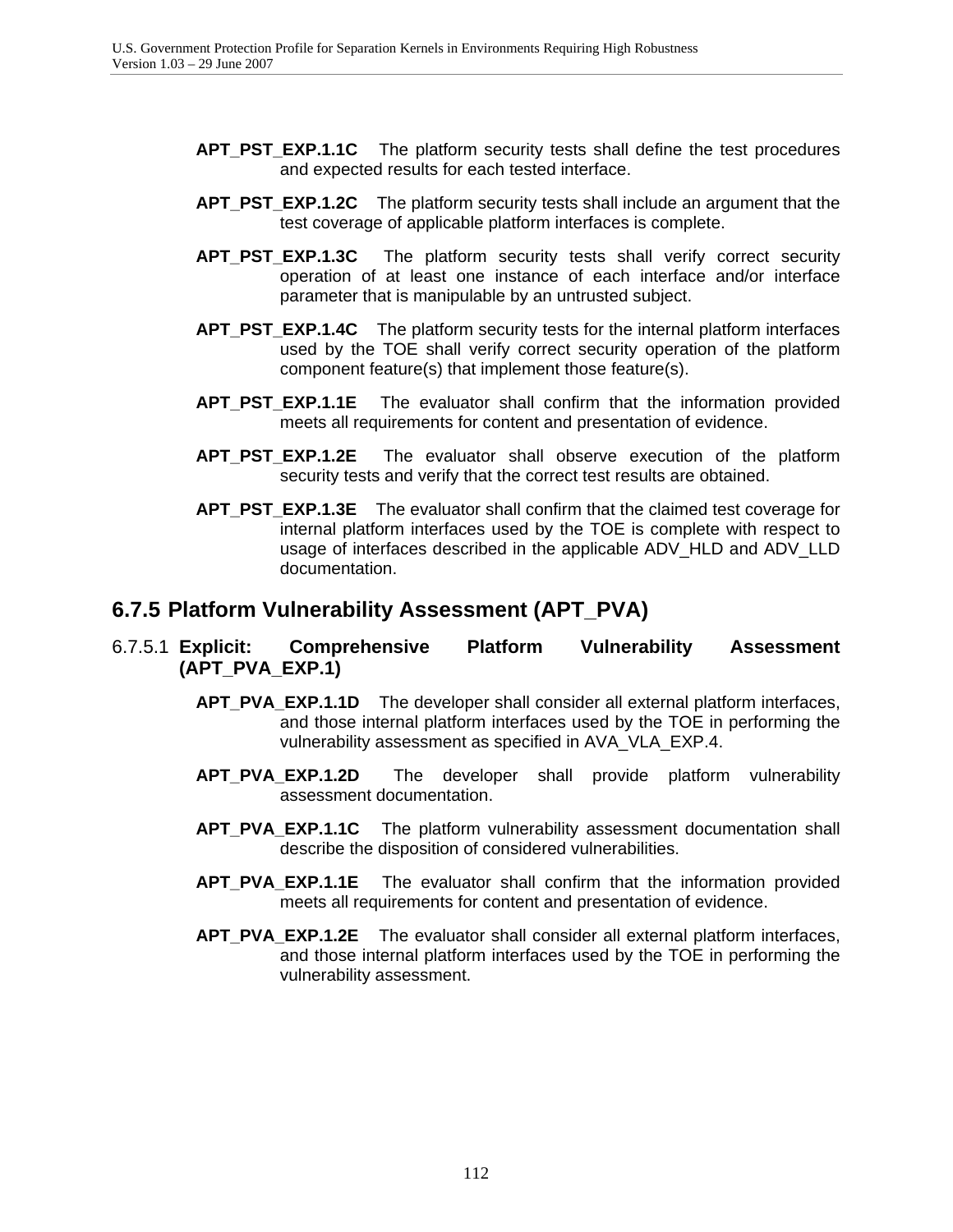# **6.8 Testing (ATE)**

### **6.8.1 Coverage (ATE\_COV)**

6.8.1.1 Rigorous Analysis of Coverage (ATE\_COV.3)

ATE\_COV.3.1D The developer shall provide an analysis of the test coverage.

- ATE\_COV.3.1C The analysis of the test coverage shall demonstrate the correspondence between the tests identified in the test documentation and the TSF as described in the functional specification.
- ATE\_COV.3.2C The analysis of the test coverage shall demonstrate that the correspondence between the TSF as described in the functional specification and the tests identified in the test documentation is complete.
- ATE\_COV.3.3C The analysis of the test coverage shall rigorously demonstrate that all external interfaces of the TSF identified in the functional specification have been completely tested.
- ATE\_COV.3.1E The evaluator shall confirm that the information provided meets all requirements for content and presentation of evidence.

### **6.8.2 Depth (ATE\_DPT)**

6.8.2.1 Testing: Implementation Representation (ATE\_DPT.3)

ATE\_DPT.3.1D The developer shall provide the analysis of the depth of testing.

- ATE\_DPT.3.1C The depth analysis shall demonstrate that the tests identified in the test documentation are sufficient to demonstrate that the TSF operates in accordance with its high-level design, low-level design and implementation presentation.
- ATE\_DPT.3.1E\_The evaluator shall confirm that the information provided meets all requirements for content and presentation of evidence.

### **6.8.3 Functional Tests (ATE\_FUN)**

- 6.8.3.1 Ordered Functional Testing (ATE\_FUN.2)
	- ATE\_FUN.2.1D The developer shall test the TSF and document the results.
	- ATE\_FUN.2.2D The developer shall provide test documentation.
	- ATE\_FUN.2.1C The test documentation shall consist of test plans, test procedure descriptions, expected test results and actual test results.
	- ATE\_FUN.2.2C The test plans shall identify the security functions to be tested and describe the goal of the tests to be performed.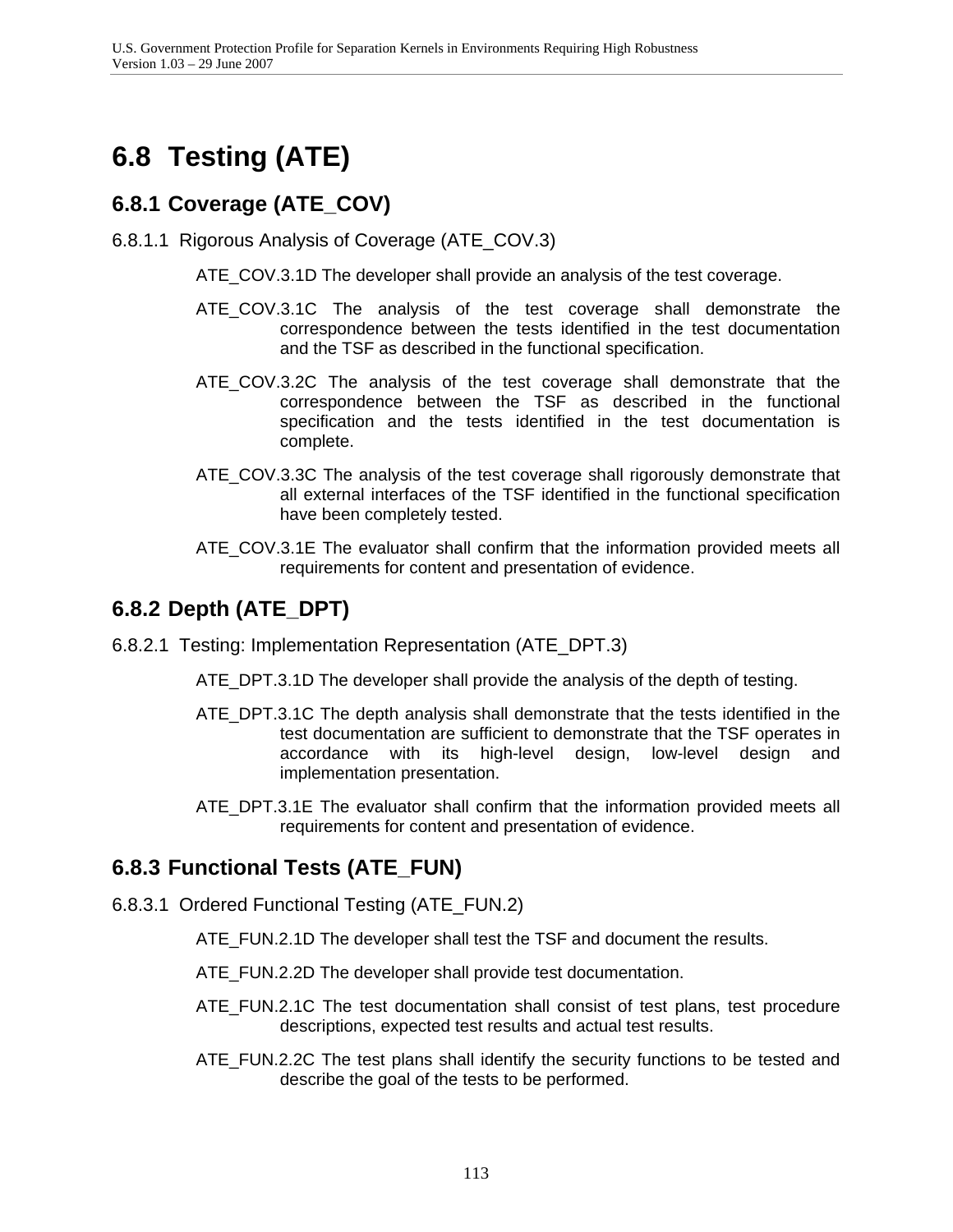- ATE\_FUN.2.3C The test procedure descriptions shall identify the tests to be performed and describe the scenarios for testing each security function. These scenarios shall include any ordering dependencies on the results of other tests.
- ATE\_FUN.2.4C The expected test results shall show the anticipated outputs from a successful execution of the tests.
- ATE\_FUN.2.5C The test results from the developer execution of the tests shall demonstrate that each tested security function behaved as specified.
- ATE\_FUN.2.6C The test documentation shall include an analysis of the test procedure ordering dependencies.
- ATE\_FUN.2.1E The evaluator shall confirm that the information provided meets all requirements for content and presentation of evidence.

### **6.8.4 Independent Testing (ATE\_IND)**

- 6.8.4.1 Independent Testing Complete (ATE\_IND.3)
	- ATE\_IND.3.1D The developer shall provide the TOE for testing.
	- ATE\_IND.3.1C The TOE shall be suitable for testing.
	- ATE IND.3.2C The developer shall provide an equivalent set of resources to those that were used in the developer's functional testing of the TSF.
	- ATE IND.3.1E The evaluator shall confirm that the information provided meets all requirements for content and presentation of evidence.
	- ATE\_IND.3.2E The evaluator shall test a subset of the TSF as appropriate to confirm that the TOE operates as specified.
	- ATE\_IND.3.3E The evaluator shall execute all tests in the test documentation to verify the developer test results.

## **6.9 Vulnerability Assessment (AVA)**

### **6.9.1 Covert Channel Analysis (AVA\_CCA)**

#### 6.9.1.1 **Explicit: Systematic Covert Channel Analysis (AVA\_CCA\_EXP.2)**

- **AVA\_CCA\_EXP.2.1D** The developer shall conduct a search for inter-partition covert channels with respect to the Partitioned Information Flow Policy.
- **AVA\_CCA\_EXP.2.2D** The developer shall provide covert channel analysis documentation.
- **AVA\_CCA\_EXP.2.1C** The analysis documentation shall identify covert channels and estimate their capacity.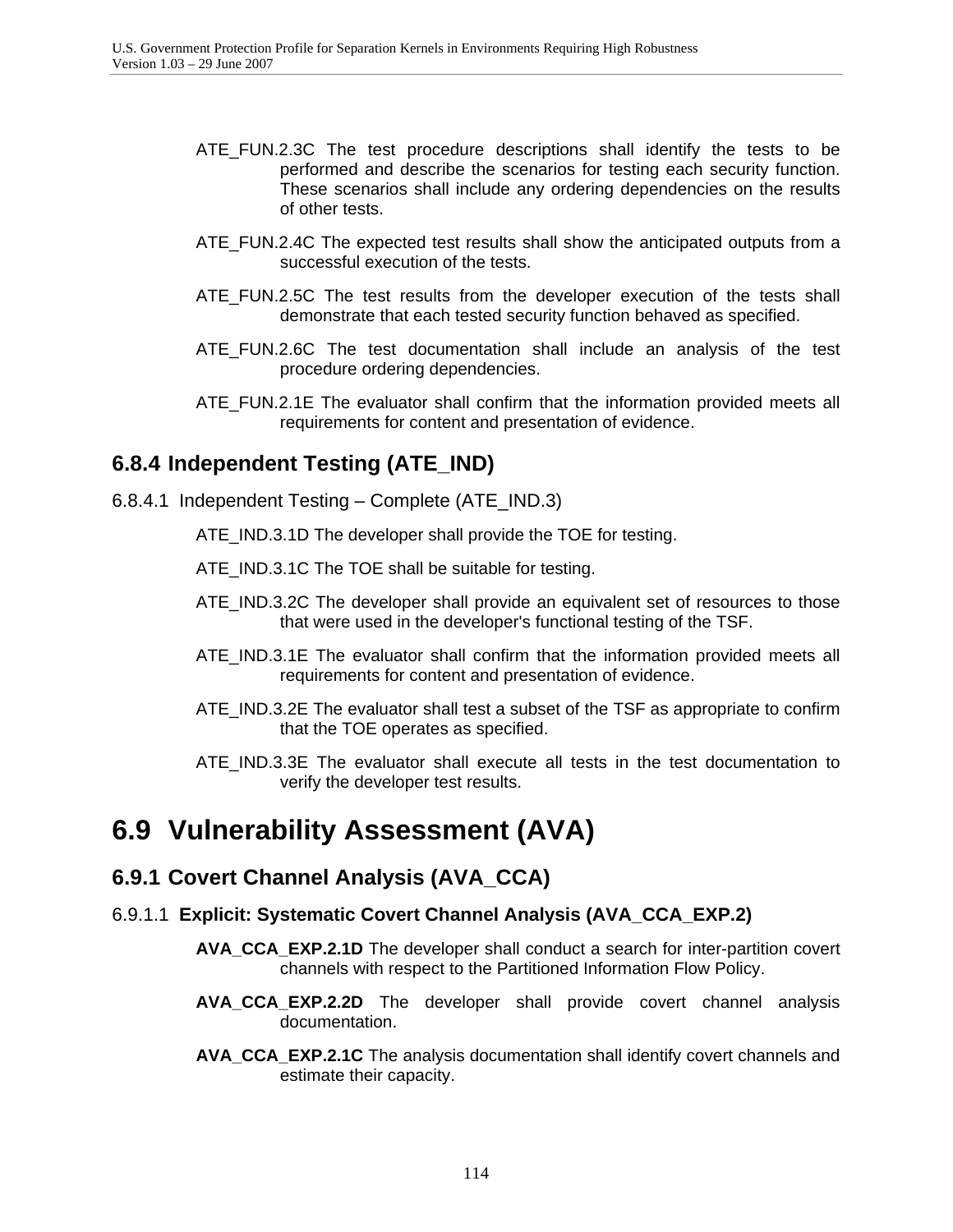- **AVA\_CCA\_EXP.2.2C** The analysis documentation shall describe the procedures used for determining the existence of covert channels, and the information needed to carry out the covert channel analysis.
- **AVA\_CCA\_EXP.2.3C** The analysis documentation shall describe all assumptions made during the covert channel analysis.
- **AVA\_CCA\_EXP.2.4C** The analysis documentation shall describe the method used for estimating channel capacity, based on worst case scenarios.
- **AVA\_CCA\_EXP.2.5C** The analysis documentation shall describe the worst case exploitation scenario for each identified covert channel.
- **AVA\_CCA\_EXP.2.6C** The analysis documentation shall provide evidence that the method used to identify covert channels is systematic.
- **AVA\_CCA\_EXP.2.1E** The NSA evaluator shall confirm that the information provided meets all requirements for content and presentation of evidence.
- **AVA\_CCA\_EXP.2.2E** The NSA evaluator shall confirm that the results of the covert channel analysis show that the TOE meets its functional requirements.
- **AVA\_CCA\_EXP.2.3E** The NSA evaluator shall selectively validate the covert channel analysis through testing.

#### **6.9.2 Misuse (AVA\_MSU)**

6.9.2.1 Analysis and Testing for Insecure States (AVA\_MSU.3)

AVA\_MSU.3.1D The developer shall provide guidance documentation.

- AVA\_MSU.3.2D The developer shall document an analysis of the guidance documentation.
- AVA\_MSU.3.1C The guidance documentation shall identify all possible modes of operation of the TOE (including operation following failure or operational error), their consequences and implications for maintaining secure operation.
- AVA\_MSU.3.2C The guidance documentation shall be complete, clear, consistent and reasonable.
- AVA\_MSU.3.3C The guidance documentation shall list all assumptions about the intended environment.
- AVA\_MSU.3.4C The guidance documentation shall list all requirements for external security measures (including external procedural, physical and personnel controls).
- AVA\_MSU.3.5C The analysis documentation shall demonstrate that the guidance documentation is complete.
- AVA\_MSU.3.1E The evaluator shall confirm that the information provided meets all requirements for content and presentation of evidence.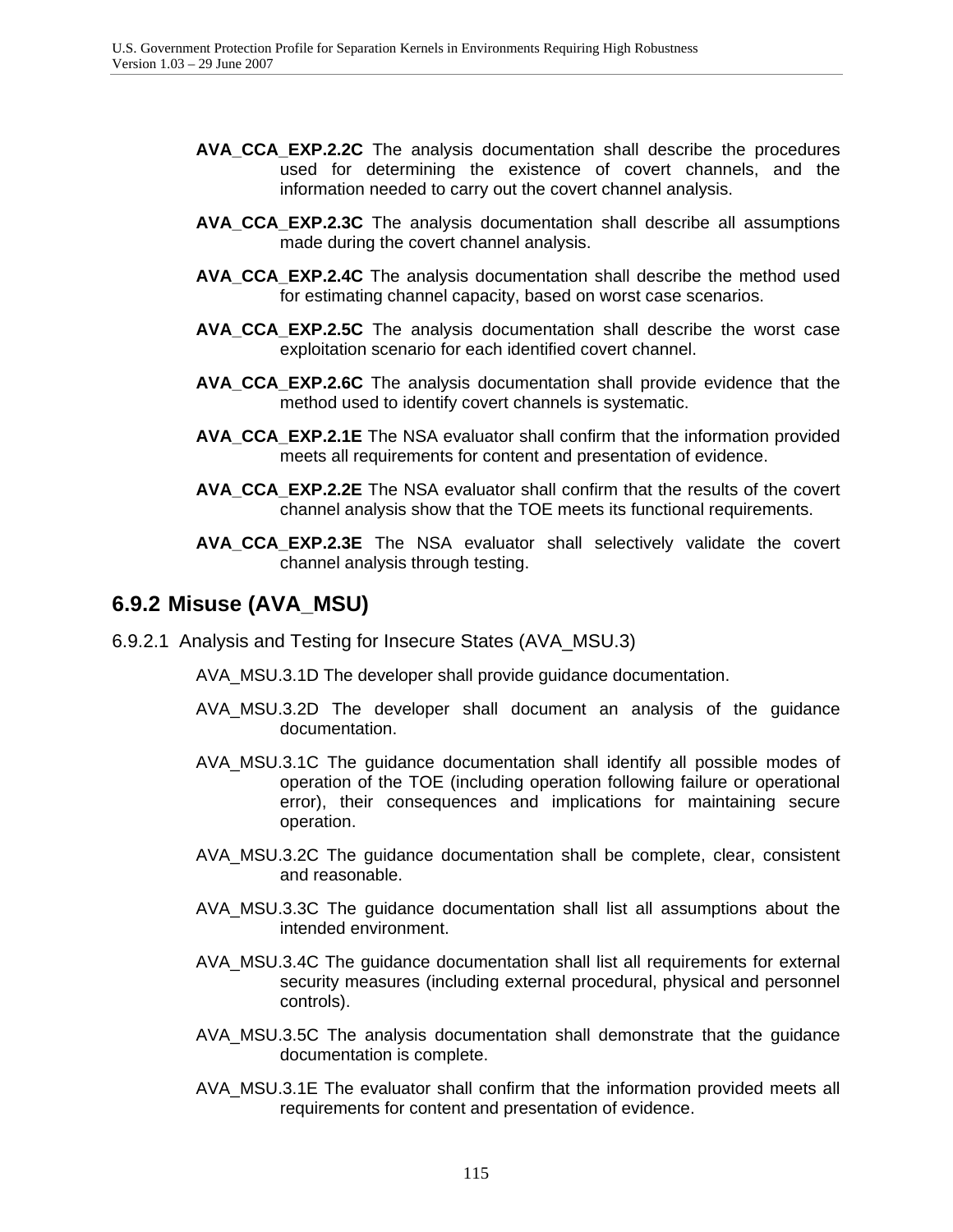- AVA\_MSU.3.2E The evaluator shall repeat all configuration and installation procedures and other procedures selectively, to confirm that the TOE can be configured and used securely using only the supplied guidance documentation.
- AVA\_MSU.3.3E The evaluator shall determine that the use of the guidance documentation allows all insecure states to be detected.
- AVA\_MSU.3.4E The evaluator shall confirm that the analysis documentation shows that guidance is provided for secure operation in all modes of operation of the TOE.
- AVA\_MSU.3.5E The evaluator shall perform independent testing to determine that an administrator or user, with an understanding of the guidance documentation, would reasonably be able to determine if the TOE is configured and operating in the manner that is insecure.

### **6.9.3 Strength of TOE Security Functions (AVA\_SOF)**

- 6.9.3.1 Strength of TOE Security Function Evaluation (AVA\_SOF.1)
	- *Application Note: This PP contains no security functions for which a strength of function claim is appropriate. However, should additional security functions for which a strength of function claim is appropriate be included in a security target claiming conformance to this PP, then the following AVA\_SOF criteria applies.*
	- AVA\_SOF.1.1D The developer shall perform a strength of TOE security function analysis for each mechanism identified in the ST as having a strength of TOE security function claim.
	- AVA\_SOF.1.1C For each mechanism with a strength of TOE security function claim the strength of TOE security function analysis shall show that it meets or exceeds the minimum strength level defined in the PP/ST.
	- AVA\_SOF.1.2C For each mechanism with a specific strength of TOE security function claim the strength of TOE security function analysis shall show that it meets or exceeds the specific strength of function metric defined in the PP/ST.
	- AVA\_SOF.1.1E The evaluator shall confirm that the information provided meets all requirements for content and presentation of evidence.
	- AVA\_SOF.1.2E The evaluator shall confirm that the strength claims are correct.

#### **6.9.4 Vulnerability Analysis (AVA\_VLA)**

#### 6.9.4.1 **Explicit: Highly Resistant (AVA\_VLA\_EXP.4)**

**AVA\_VLA\_EXP.4.1D** The developer shall perform a vulnerability analysis.

**AVA\_VLA\_EXP.4.2D** The developer shall provide vulnerability analysis documentation.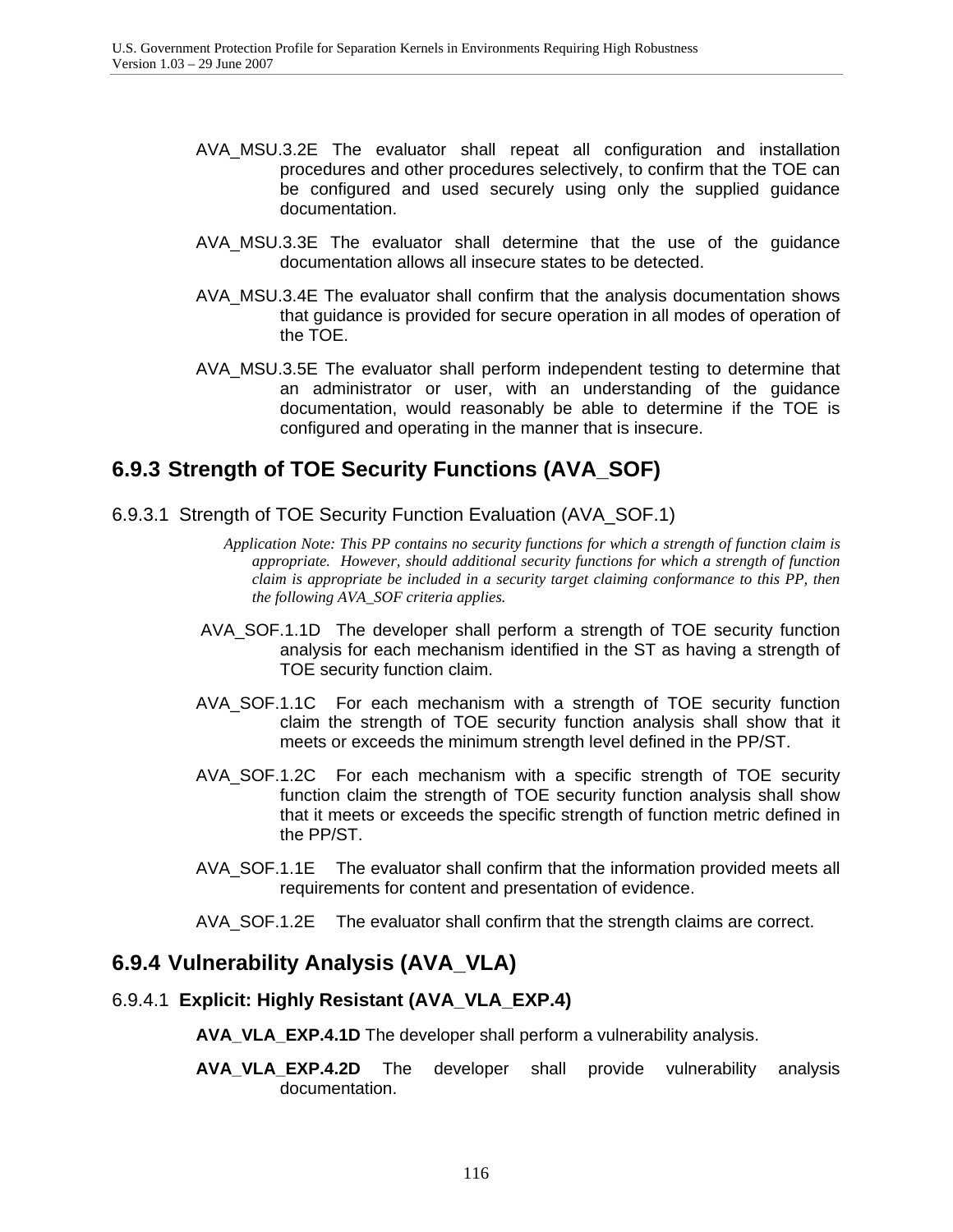- **AVA\_VLA\_EXP.4.1C** The vulnerability analysis documentation shall describe the analysis of the TOE evaluation deliverables performed to search for ways in which a user can violate the TSP.
- **AVA\_VLA\_EXP.4.2C** The vulnerability analysis documentation shall describe the disposition of identified vulnerabilities.
- **AVA\_VLA\_EXP.4.3C** The vulnerability analysis documentation shall show, for all identified vulnerabilities, that the vulnerability cannot be exploited in the intended environment of the TOE.
- **AVA\_VLA\_EXP.4.4C** The vulnerability analysis documentation shall justify that the TOE, with the identified vulnerabilities, is resistant to obvious penetration attacks.
- **AVA\_VLA\_EXP.4.5C** The vulnerability analysis documentation shall show that the search for vulnerabilities is systematic.
- **AVA\_VLA\_EXP.4.6C** The vulnerability analysis documentation shall provide a justification that the analysis completely addresses the TOE evaluation deliverables.
- **AVA\_VLA\_EXP.4.1E** The NSA evaluator shall confirm that the information provided meets all requirements for content and presentation of evidence.
- **AVA\_VLA\_EXP.4.2E** The NSA evaluator shall perform an independent vulnerability analysis.
- **AVA\_VLA\_EXP.4.3E** The NSA evaluator shall perform independent penetration testing.
- **AVA\_VLA\_EXP.4.4E** The NSA evaluator shall determine that the TOE is resistant to penetration attacks performed by an attacker possessing a high attack potential.

# **End Notes**

This section records the assurance requirements where deletions of Common Criteria text were performed.

The modifications described in the following End Notes all relate to the functional specification of the TSF and its formal presentation. Refer to the Application Notes of ADV\_FSP\_EXP.4.2D for an explanation of the relationship between these two evaluation artifacts.

1 Modifications of CC text were performed in ADV\_SPM.3.2D. Rationale: 1) The words "correspondence between the functional specification and the TSP model and shall" were added, 2) the words "or prove, as appropriate," were changed to "prove" and 3) the words "formal presentation of the" were added. The changes are to clarify that two separate correspondences are required between the functional specification and the TSP model, and between the formal presentation of the functional specification and the TSP model.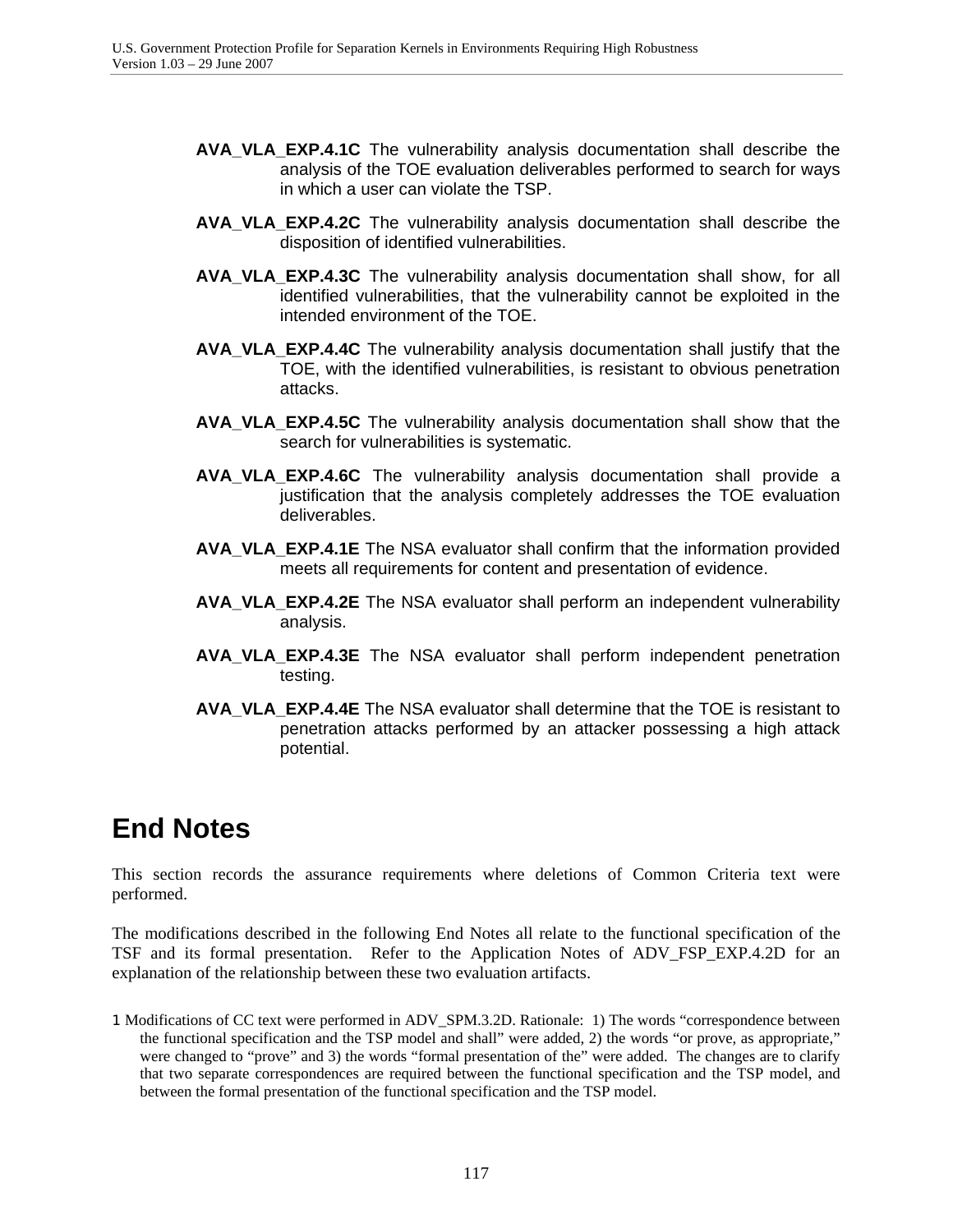- ADV\_SPM.3.2D **Refinement:** The developer shall demonstrate **correspondence between the functional specification and the TSP model and shall** or prove, as appropriate, correspondence between the **formal presentation of the** functional specification and the TSP model.
- 2 Modifications of CC text were performed in ADV\_SPM.3.5C. Rationale: The words "Where the functional specification is semiformal," were deleted for readability since ADV\_FSP\_EXP.4.2C requires that the functional specification be written in a semi-formal style.

ADV\_SPM.3.5C **Refinement:** Where the functional specification is semiformal, The demonstration of correspondence between the TSP model and the functional specification shall be semiformal.

- 3 Modifications of CC text were performed in ADV\_SPM.3.6C. Rationale: The words "Where the functional specification is formal," were deleted and 2) the words "formal presentation of the" were added. The changes are for readability since ADV\_FSP\_EXP.4.2D and ADV\_FSP\_EXP.4.9C require a formal presentation of the functional specification.
	- ADV\_SPM.3.6C **Refinement:** Where the functional specification is formal, The proof of correspondence between the TSP model and the **formal presentation of the** functional specification shall be formal.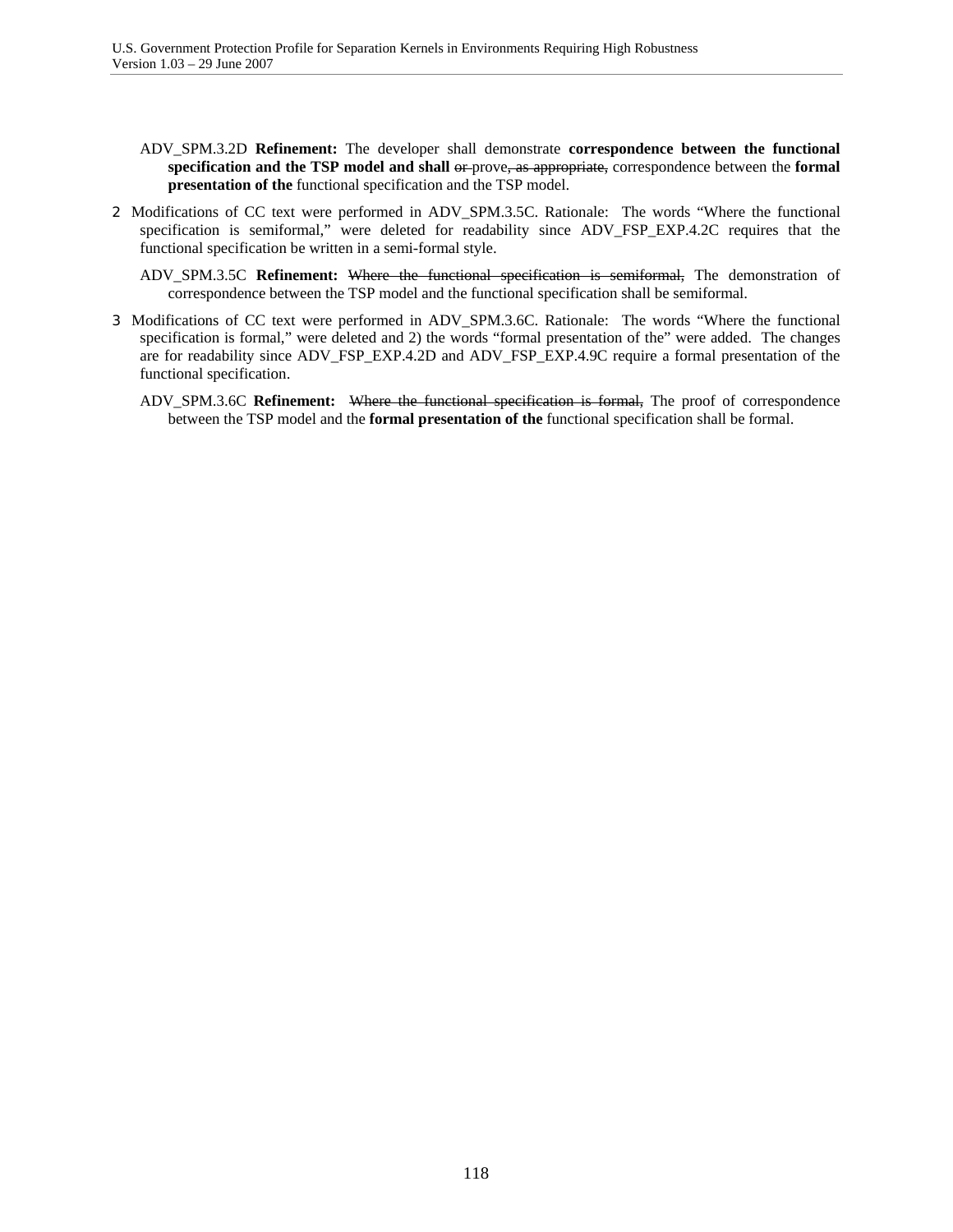# **7. Rationale**

128 This section provides the rationale for the selection, creation, and use of security objectives and requirements as defined in sections 4 and 5, respectively.

# **7.1 Security Objectives derived from Threats**

129 Each of the identified threats to security is addressed by one or more security objectives. Table 7.1 below provides the mapping from security objectives to threats, as well as a rationale that discusses how the threat is addressed. Definitions are provided (in italics) below each threat and security objective so the PP reader can reference these without having to go back to sections 3 and 4.

| <b>Threat</b>                                                                                                                                                                                                                                               | <b>Objectives Addressing Threat</b>                                                                                                                                                                                                                                               | <b>Rationale</b>                                                                                                                                                                                                                                                                                                                                                                                                                                                                                                                                                                                                                                                                                                     |
|-------------------------------------------------------------------------------------------------------------------------------------------------------------------------------------------------------------------------------------------------------------|-----------------------------------------------------------------------------------------------------------------------------------------------------------------------------------------------------------------------------------------------------------------------------------|----------------------------------------------------------------------------------------------------------------------------------------------------------------------------------------------------------------------------------------------------------------------------------------------------------------------------------------------------------------------------------------------------------------------------------------------------------------------------------------------------------------------------------------------------------------------------------------------------------------------------------------------------------------------------------------------------------------------|
| <b>T.ADMIN_ERROR</b><br>An administrator may<br>incorrectly install or configure<br>the TOE (including the<br>misapplication of the<br>protections afforded by the<br>PIFP), or install a corrupted<br>TOE resulting in ineffective<br>security mechanisms. | <b>O.ADMIN_GUIDANCE</b><br>The TOE will provide administrators with the<br>necessary information for secure management<br>of the TOE.<br>O.INSTALL_GUIDANCE<br>The TOE will be delivered with the appropriate<br>installation guidance to establish and maintain<br>TOE security. | To mitigate this threat, administrative<br>personnel must have available to them correct<br>guidance governing the installation and use of<br>the TOE.<br>O.ADMIN_GUIDANCE requires that the<br>necessary information to securely manage the<br>TOE be provided to administrators of the TOE.<br>O.INSTALL_GUIDANCE requires that the<br>appropriate information to securely install and<br>maintain TOE security be provided as part of<br>the delivered TOE.<br>This threat is about TOE misconfiguration by a<br>qualified admininstrator. TOE<br>misconfiguration by an unqualified<br>administrator is addressed separately by the<br>environmental assumption<br>A.SUBJECT_ALLOCATION (see Section<br>$7.3$ ). |
| <b>T.ALTERED_DELIVE</b><br>RY<br>The TOE may be corrupted or<br>otherwise modified during<br>delivery such that the on-site<br>version does not match the<br>master distribution version.                                                                   | O.TRUSTED_DELIVERY<br>The integrity of the TOE must be protected<br>during the initial delivery and subsequent<br>updates, and verified to ensure that the on-site<br>version matches the master distribution version.                                                            | To mitigate this threat,<br>O.TRUSTED_DELIVERY requires integrity<br>protection of the TOE. Checking the integrity<br>of the TOE during initial delivery and<br>subsequent updates is sufficient to determine if<br>the TOE is corrupted or modified.                                                                                                                                                                                                                                                                                                                                                                                                                                                                |

#### **Table 7.1. Mapping of Security Objectives to Threats**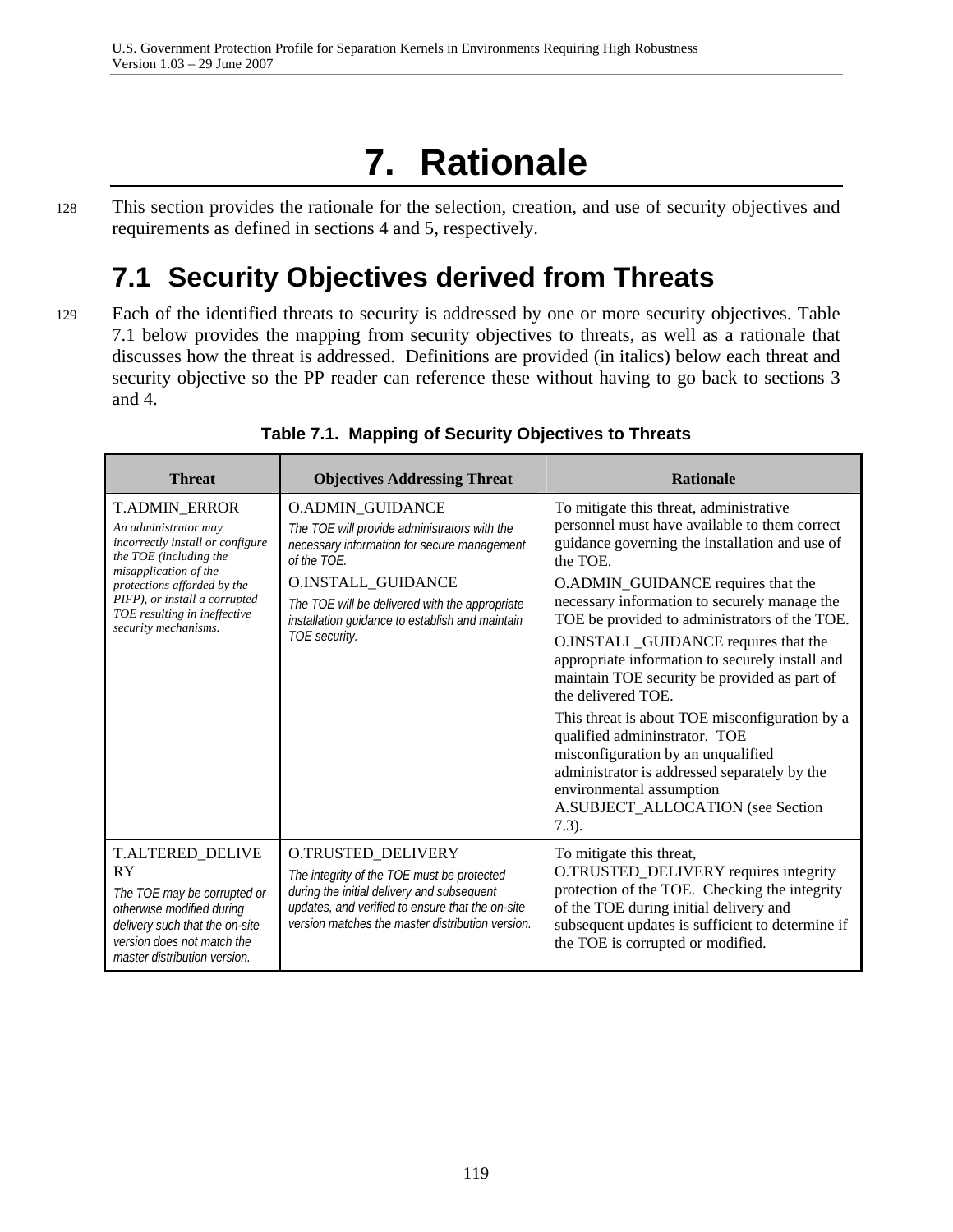| <b>Threat</b>                                                                                                                                                                                                                                                                                  | <b>Objectives Addressing Threat</b>                                                                                                                                                                                                                                                                                                                                                                                                                                                                                                                                                                  | <b>Rationale</b>                                                                                                                                                                                                                                                                                                                                                                                                                                                                                                                                                                                                                                                                                                                                                                                                                                                                                                                                                                                                                                                                                                          |
|------------------------------------------------------------------------------------------------------------------------------------------------------------------------------------------------------------------------------------------------------------------------------------------------|------------------------------------------------------------------------------------------------------------------------------------------------------------------------------------------------------------------------------------------------------------------------------------------------------------------------------------------------------------------------------------------------------------------------------------------------------------------------------------------------------------------------------------------------------------------------------------------------------|---------------------------------------------------------------------------------------------------------------------------------------------------------------------------------------------------------------------------------------------------------------------------------------------------------------------------------------------------------------------------------------------------------------------------------------------------------------------------------------------------------------------------------------------------------------------------------------------------------------------------------------------------------------------------------------------------------------------------------------------------------------------------------------------------------------------------------------------------------------------------------------------------------------------------------------------------------------------------------------------------------------------------------------------------------------------------------------------------------------------------|
| T.CONFIGURATION<br><b>CHANGE</b><br>The lack of TSF-enforced<br>constraints on the ability of an<br>authorized subject to invoke or<br>dictate how the TOE is<br>reconfigured may result in the<br>TOE transitioning to an<br>insecure (unknown,<br>inconsistent, etc) state.                  | O.CONFIGURATION_CHANGE<br>The TOE will support the capability to perform a<br>static configuration change. The TOE may also<br>provide the capability for an authorized subject<br>to select or redefine the configuration vector to<br>be used upon TOE startup, TOE restart or TOE<br>reconfiguration.<br><b>O.MANAGE</b><br>The TOE will provide all the functions necessary<br>to support the administrative users and<br>authorized subjects in their management of the<br>TOE security functions and configuration data,<br>and restrict these functions from use by<br>unauthorized subjects. | This threat exists in relation to an<br>organizational security policy for configuration<br>change (see<br>P.CONFIGURATION_CHANGE). For a TOE<br>that supports online configuration change<br>capability, there must be protections in place to<br>ensure that the change in configuration results<br>in the configuration specified, and that secure<br>state is maintained for the duration of the<br>configuration change process.<br>O.CONFIGURATION_CHANGE mitigates<br>this threat by requiring the TOE to provide<br>specific means for authorized subjects to select<br>or redefine the TOE configuration.<br>O.MANAGE mitigates this threat by requiring<br>the TOE to provide management functions<br>accessible to authorized subjects and restricted<br>from access by unauthorized subjects.                                                                                                                                                                                                                                                                                                                 |
| T.CONFIGURATION_I<br>NTEGRITY<br>The TOE may be placed in a<br>configuration that is not<br>consistent with that of the<br>configuration vector due to the<br>improper loading of the<br>configuration vector or<br>incorrect use of the<br>configuration vector during<br>TOE initialization. | O.CORRECT_INIT<br>The TOE will provide mechanisms to correctly<br>transfer the software portion of the TSF<br>implementation and TSF data into the TSF's<br>security domain and to correctly establish the<br>TOE in an operational configuration consistent<br>with the configuration vector that defines the<br>configuration data.<br>O.CORRECT_LOAD<br>The TOE will provide procedures and<br>mechanisms to correctly convert the software<br>portion of the TSF implementation and/or<br>configuration vectors into a TOE-usable form.                                                          | The failure to establish the TSF in the intended<br>configuration that is consistent with the intent<br>may occur if the TOE load and initialization<br>functions do not have sufficient checks-and-<br>balances to maintain the integrity of the<br>configuration vector during the TOE load<br>process and during TOE initialization. In<br>addition, it is necessary to ensure correct<br>interpretation and use of the configuration<br>vector during the initialization of the TOE.<br>O.CORRECT_INIT mitigates this threat by<br>requiring the TOE to provide an initialization<br>function that correctly transfers the software<br>portion of the TSF implementation and TSF<br>data into the TSF's security domain and to<br>correctly establish the TOE in an operational<br>configuration consistent with the configuration<br>vector that defines the configuration data.<br>O.CORRECT_LOAD mitigates this threat by<br>ensuring that the load function accurately<br>prepares the software portion of the TSF<br>implementation and TOE configuration vectors<br>for use by the TOE initialization function. |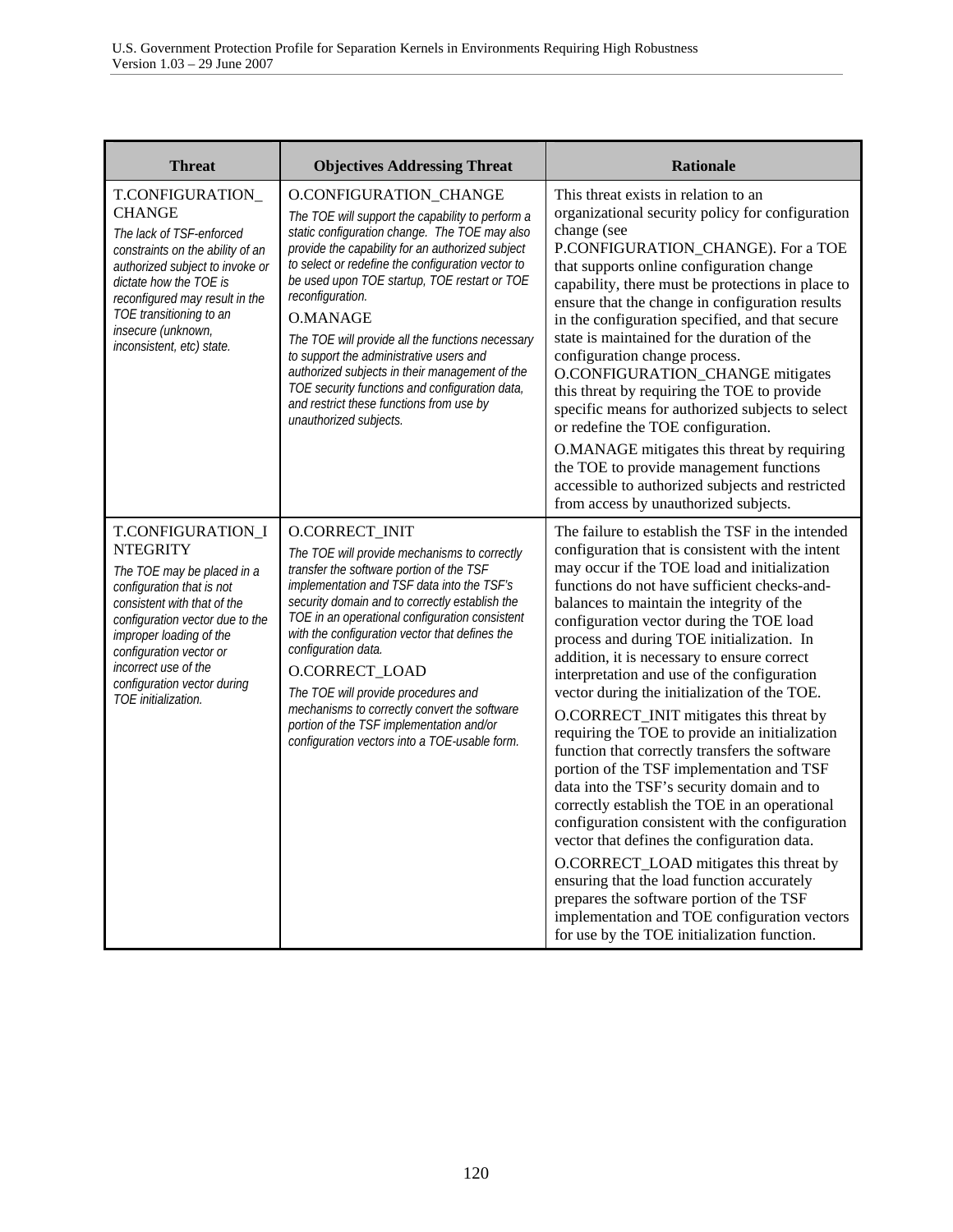| <b>Threat</b>                                                                                                                                                                                     | <b>Objectives Addressing Threat</b>                                                                                                                                                                                                                                                                                                                                                                                                                                                                                  | <b>Rationale</b>                                                                                                                                                                                                                                                                                                                                                                                                                                                                                                                                                                                                                                                                                                                                                                                                                                                                                                                            |
|---------------------------------------------------------------------------------------------------------------------------------------------------------------------------------------------------|----------------------------------------------------------------------------------------------------------------------------------------------------------------------------------------------------------------------------------------------------------------------------------------------------------------------------------------------------------------------------------------------------------------------------------------------------------------------------------------------------------------------|---------------------------------------------------------------------------------------------------------------------------------------------------------------------------------------------------------------------------------------------------------------------------------------------------------------------------------------------------------------------------------------------------------------------------------------------------------------------------------------------------------------------------------------------------------------------------------------------------------------------------------------------------------------------------------------------------------------------------------------------------------------------------------------------------------------------------------------------------------------------------------------------------------------------------------------------|
| T.COVERT_CHANNEL<br><b>EXPLOIT</b><br>An unauthorized information<br>flow may occur between<br>partitions as a result of covert<br>channel exploitation.                                          | O.COVERT_CHANNEL_ANALYSIS<br>The TOE will undergo appropriate covert<br>channel analysis by NSA to demonstrate that the<br>TOE satisfies covert channel mitigation metrics.<br>OE.COVERT_CHANNELS<br>If the TOE has covert storage and/or timing<br>channels, then all subjects executing on that<br>TOE will, relative to the IT assets to which they<br>have access, have assurance sufficient to<br>outweigh the risk that they will violate the<br>security policy of the TOE by using those covert<br>channels. | Unauthorized information flow may occur<br>between partitions as a result of covert channel<br>exploitation.<br>O.COVERT_CHANNEL_ANALYSIS<br>mitigates this threat by validating the vendor's<br>covert channel analysis through testing and<br>analysis.<br>OE.COVERT_CHANNELS mitigates this<br>threat by requiring that subjects capable of<br>exploiting covert channels are trusted not to do<br>so. See rationale for<br>A.COVERT_CHANNELS.                                                                                                                                                                                                                                                                                                                                                                                                                                                                                           |
| T.DENIAL_OF_SERVICE<br>A malicious subject may block<br>others from system resources<br>(e.g., system memory,<br>persistent storage, and<br>processing time) via a<br>resource exhaustion attack. | O.RESOURCE_ALLOCATION<br>The TOE will provide mechanisms that enforce<br>constraints on the allocation of exported TOE<br>resources.<br>O.BOUNDED_EXECUTION<br>The TOE will exhibit predictable and worst-case<br>bounded execution behavior.                                                                                                                                                                                                                                                                        | The need to share resources (e.g., system<br>memory, and processing time) between<br>subjects introduces the potential for one subject<br>to not be able to obtain the number of resources<br>it requires to perform its function. Additionally,<br>the TSF internally may contribute to a denial-<br>of-service, observable at the TSFI, due to its<br>unbounded use of resources.<br>O.RESOURCE_ALLOCATION contributes to<br>mitigation of this threat by requiring the TOE<br>to enforce the allocation of system resources to<br>partitions according to the constraints in the<br>configuration data. These constraints include<br>the allocation of minimum and maximum<br>quotas for consumable resources.<br>O.BOUNDED_EXECUTION contributes to<br>mitigation of this threat by requiring that the<br>TSF has predictable execution properties to<br>include a worst-case execution property that<br>remains within defined bounds. |
| T.INCORRECT_CONFIG<br>The configuration vectors are<br>not an accurate and complete<br>description of the operational<br>configuration of the TOE as<br>used by an organization.                  | O.CORRECT_CONFIG<br>The TOE will provide procedures and<br>mechanisms to generate the configuration<br>vectors such that they accurately describe the<br>operational configuration of the TOE as used by<br>an organization.                                                                                                                                                                                                                                                                                         | Since the policy enforcement functions of the<br>TSF depend on the correctness of the TSF data,<br>and the TOE's initialization mechanism<br>generates the TSF data from the configuration<br>vector used during initialization of the TOE, it<br>is important that the mechanisms used to<br>generate the configuration vectors are subjected<br>to analysis and testing with developmental<br>assurance commensurate with the rest of the<br>TOE.<br>O.CORRECT_CONFIG mitigates this threat<br>by requiring the mechanisms used to generate<br>the configuration vector (e.g., a configuration<br>vectors generation tool) be included as part of<br>the TOE and within the scope of the TOE<br>evaluation.                                                                                                                                                                                                                               |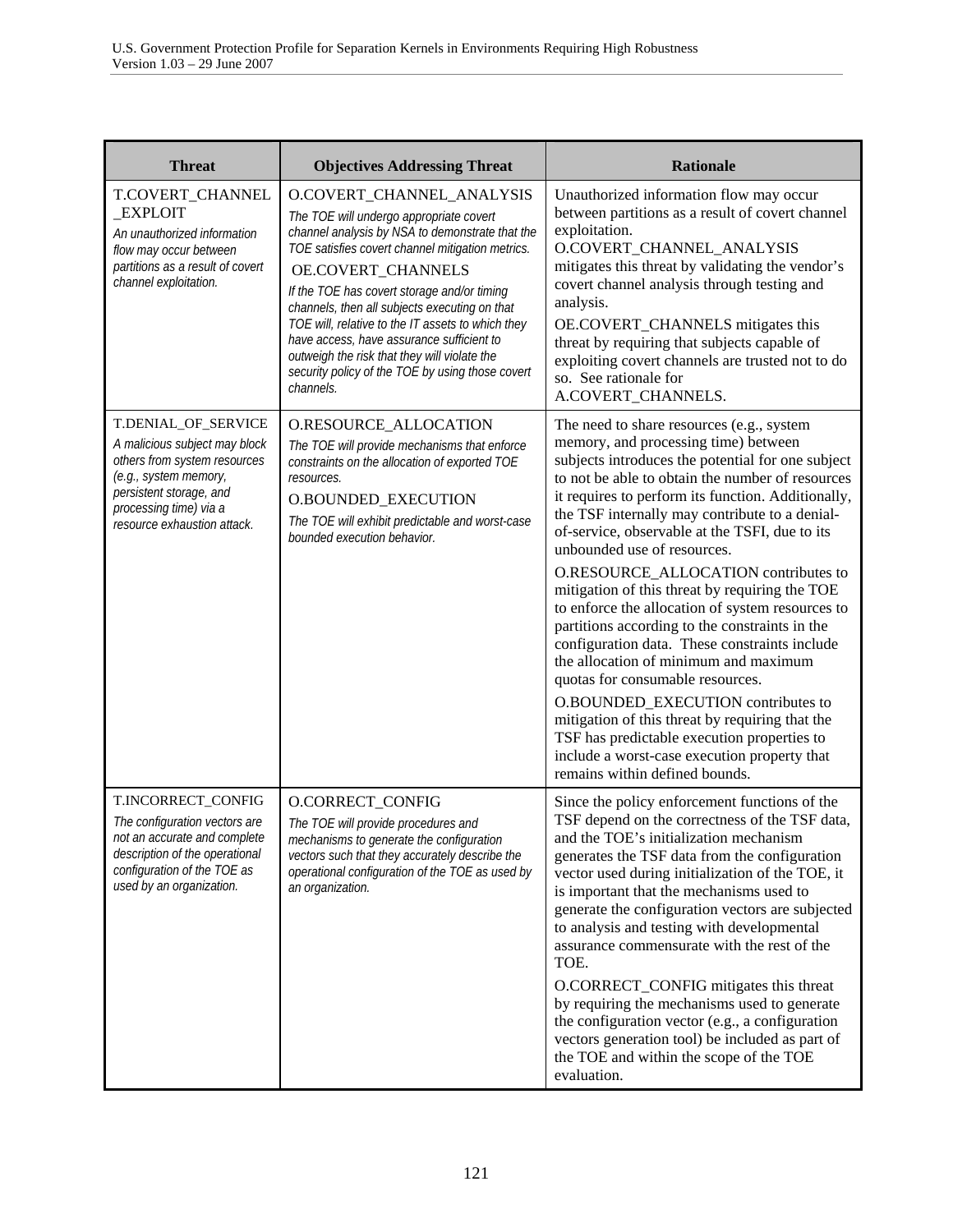| <b>Threat</b>                                                                                                                                                    | <b>Objectives Addressing Threat</b>                                                                                                                                                                        | <b>Rationale</b>                                                                                                                                                                                                                                                                                                         |
|------------------------------------------------------------------------------------------------------------------------------------------------------------------|------------------------------------------------------------------------------------------------------------------------------------------------------------------------------------------------------------|--------------------------------------------------------------------------------------------------------------------------------------------------------------------------------------------------------------------------------------------------------------------------------------------------------------------------|
| T.INCORRECT LOAD<br>The software portion of the<br>TSF implementation and/or<br>configuration vectors are not<br>correctly converted into a<br>TOE-useable form. | <b>O.CORRECT LOAD</b><br>The TOE will provide procedures and<br>mechanisms to correctly convert the software<br>portion of the TSF implementation and/or<br>configuration vectors into a TOE-useable form. | O.CORRECT_LOAD mitigates this threat by<br>requiring the mechanisms used to convert the<br>software portion of the TSF implementation<br>and/or configuration vectors into a form that is<br>usable by the TOE initialization mechanism be<br>included as part of the TOE and within the<br>scope of the TOE evaluation. |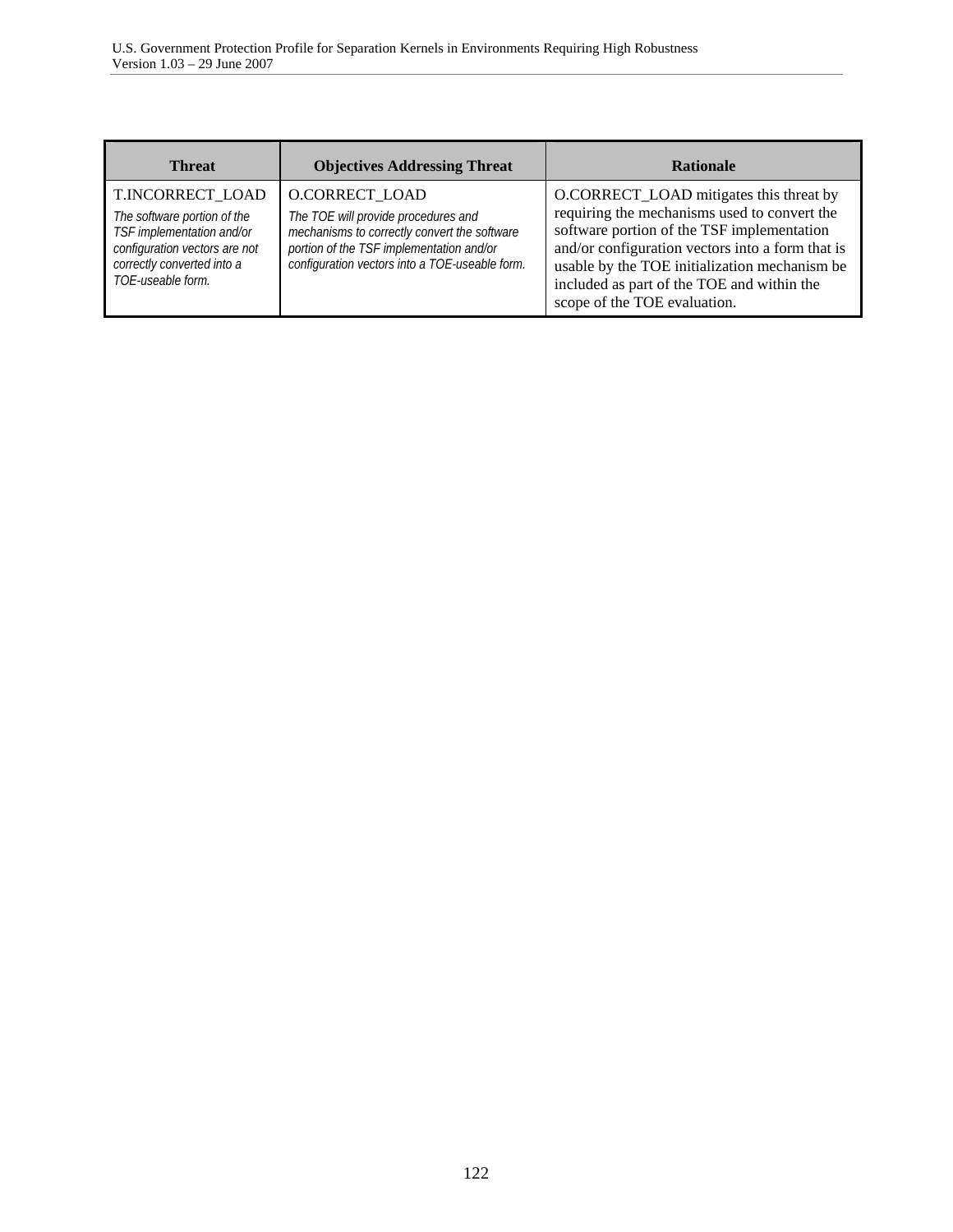| <b>Threat</b>                                                                                                                                                                                                                                                                        | <b>Objectives Addressing Threat</b>                                                                                                                                                                                                                                                                                                                                                                                                                                                                                                                                                                                                                                                                                                                                                                                                                                                                                                                                                                                                                                                            | <b>Rationale</b>                                                                                                                                                                                                                                                                                                                                                                                                                                                                                                                                                                                                                                                                                                                                                                                                                                                                                                                                                                                                                                                                                                                                                                                                                                                                                                                                                                                                                                                                                                                                                                                                                                                                                                                                                                                                                                                                                                                                                                                                                                                                                                           |
|--------------------------------------------------------------------------------------------------------------------------------------------------------------------------------------------------------------------------------------------------------------------------------------|------------------------------------------------------------------------------------------------------------------------------------------------------------------------------------------------------------------------------------------------------------------------------------------------------------------------------------------------------------------------------------------------------------------------------------------------------------------------------------------------------------------------------------------------------------------------------------------------------------------------------------------------------------------------------------------------------------------------------------------------------------------------------------------------------------------------------------------------------------------------------------------------------------------------------------------------------------------------------------------------------------------------------------------------------------------------------------------------|----------------------------------------------------------------------------------------------------------------------------------------------------------------------------------------------------------------------------------------------------------------------------------------------------------------------------------------------------------------------------------------------------------------------------------------------------------------------------------------------------------------------------------------------------------------------------------------------------------------------------------------------------------------------------------------------------------------------------------------------------------------------------------------------------------------------------------------------------------------------------------------------------------------------------------------------------------------------------------------------------------------------------------------------------------------------------------------------------------------------------------------------------------------------------------------------------------------------------------------------------------------------------------------------------------------------------------------------------------------------------------------------------------------------------------------------------------------------------------------------------------------------------------------------------------------------------------------------------------------------------------------------------------------------------------------------------------------------------------------------------------------------------------------------------------------------------------------------------------------------------------------------------------------------------------------------------------------------------------------------------------------------------------------------------------------------------------------------------------------------------|
| T.INSECURE_STATE<br>The TOE may be placed in an<br>insecure state as a result of an<br>erroneous initialization, halt,<br>reconfiguration or restart,<br>transition to maintenance<br>mode, or as a result of an<br>unsuccessful recovery from a<br>system failure or discontinuity. | O.INIT_SECURE_STATE<br>The TOE will provide mechanisms to transition<br>the TSF to an initial secure state without<br>protection compromise.<br>O.RECOVERY_SECURE_STATE<br>The TOE will provide procedures and/or<br>mechanisms, which can be used in the event of<br>failure, faults, or discontinuity, to preserve<br>secure state and to transition the TSF back to a<br>secure state without protection compromise.<br>O.CORRECT_TSF_OPERATION<br>The TOE will provide a runtime self-test<br>capability.<br>The TOE will provide the means for an<br>authorized subject to invoke and obtain the<br>results of the self-test.<br>The TOE will take action in response to any<br>failure of a runtime self-test capability.<br><b>O.TRANSITION</b><br>The TOE will provide the capabilities for an<br>authorized subject to restart the TOE, halt the<br>TOE and transition the TOE into maintenance<br>mode.<br>O.TSF_INTEGRITY<br>The TOE will verify the integrity of the TSF code<br>and data.<br>O.SECURE_STATE<br>The TOE will preserve secure state during an<br>execution session. | Any change in TOE state or change in TOE<br>mode of operation presents the possibility for<br>the TOE to be placed in an insecure state. To<br>mitigate this threat, it is necessary to ensure<br>that the notion of secure state exists and is<br>preserved throughout all TOE transitions<br>between states and between modes. The<br>combination of the following objectives<br>mitigate this threat:<br>O.INIT_SECURE_STATE requires the TOE to<br>provide the mechanisms to initialize the TSF<br>into an initial secure state during TOE<br>initialization.<br>O.SECURE_STATE requires the TOE to<br>ensure that secure state is preserved during an<br>execution session.<br>O.RECOVERY_SECURE_STATE requires<br>the TOE to provide procedures and/or<br>mechanisms to ensure recovery without further<br>protection compromise. The TOE developer is<br>required to list the specific recovery<br>condition(s) that the TOE may be placed in an<br>insecure state and, for each condition, the<br>associated recovery action to be taken by the<br>TSF. The TSF is required to attempt to halt the<br>TOE if it is unable to proceed with any<br>recovery action.<br>O.CORRECT_TSF_OPERATION requires<br>runtime self-tests to be performed to<br>demonstrate the correct operation of the TSF's<br>implementation (hardware and software). This<br>includes providing the means for an authorized<br>subject to invoke the execution of self-tests at<br>its discretion and for such an authorized subject<br>to obtain the results of the self-test for analysis<br>and possible response action. This objective<br>also requires the TOE to take action upon the<br>detection of any self-test failure. The action to<br>be taken is ST-specific.<br>O.TRANSITION requires the TOE to provide<br>an authorized subject the ability to perform the<br>following operations to facilitate trusted<br>recovery: restart the TOE, halt the TOE and<br>transition the TOE into maintenance mode.<br>O.TSF_INTEGRITY requires the TOE to<br>verify the integrity of the TSF code and data<br>during normal operation. |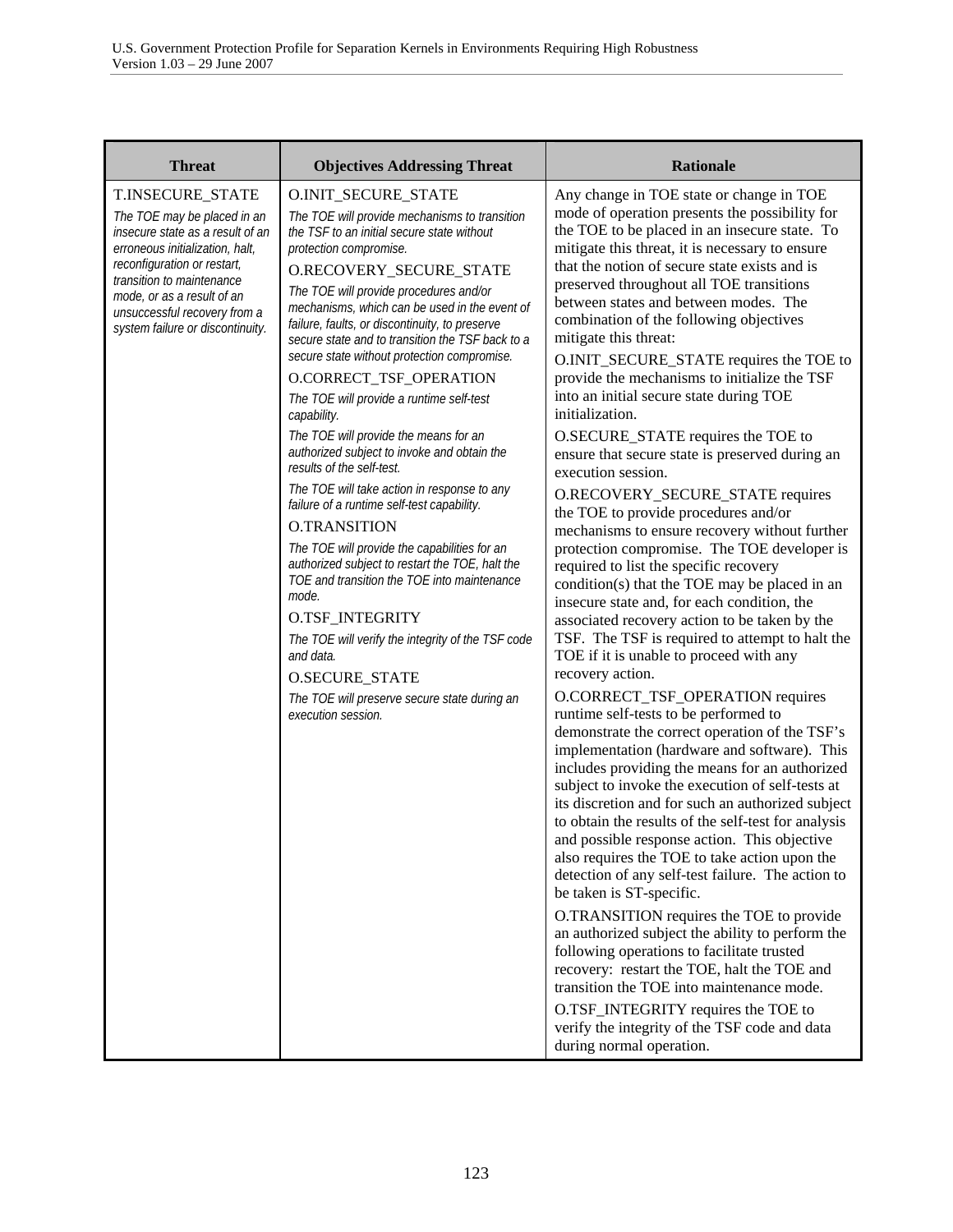| <b>Threat</b>                                                                                                                                                                                    | <b>Objectives Addressing Threat</b>                                                                                                                                                                                                                                                                                                                                                                                                                                                                                                                                                                                                                                                                                      | <b>Rationale</b>                                                                                                                                                                                                                                                                                                                                                                                                                                                                                                                                                                                                                                                                                                                                                                                                                                                                                                                                                                                                                                                                                                                                                                             |
|--------------------------------------------------------------------------------------------------------------------------------------------------------------------------------------------------|--------------------------------------------------------------------------------------------------------------------------------------------------------------------------------------------------------------------------------------------------------------------------------------------------------------------------------------------------------------------------------------------------------------------------------------------------------------------------------------------------------------------------------------------------------------------------------------------------------------------------------------------------------------------------------------------------------------------------|----------------------------------------------------------------------------------------------------------------------------------------------------------------------------------------------------------------------------------------------------------------------------------------------------------------------------------------------------------------------------------------------------------------------------------------------------------------------------------------------------------------------------------------------------------------------------------------------------------------------------------------------------------------------------------------------------------------------------------------------------------------------------------------------------------------------------------------------------------------------------------------------------------------------------------------------------------------------------------------------------------------------------------------------------------------------------------------------------------------------------------------------------------------------------------------------|
| T.LEAST_PRIVILEGE<br>The design and<br>implementation of the TSF<br>internals may not suffice to<br>limit the damage resulting from<br>accident, error or unauthorized<br>use.                   | O.INTERNAL_LEAST_PRIVILEGE<br>The entire TSF will be structured to achieve the<br>principle of least privilege among TSF modules.                                                                                                                                                                                                                                                                                                                                                                                                                                                                                                                                                                                        | The application of the principle of least<br>privilege to the TSF internal design and<br>implementation minimizes the damage posed<br>by any threat that results in erroneous behavior<br>within the TSF.<br>O.INTERNAL_LEAST_PRIVILEGE requires<br>that the TSF be structured such that the<br>principle of least privilege is applied to the<br>internal software architecture and<br>implementation of the TSF. Supporting the<br>principle of least privilege in the internals of<br>the TSF limits the damage that can result from<br>accident, error or unauthorized use.                                                                                                                                                                                                                                                                                                                                                                                                                                                                                                                                                                                                              |
| T.POOR_DESIGN<br>Unintentional or intentional<br>errors in requirements<br>specification or design of the<br>TOE may occur, leading to<br>flaws that may be exploited by<br>a malicious subject. | O.CHANGE_MANAGEMENT<br>The configuration of, and all changes to, the<br>TOE and its development evidence will be<br>analyzed, tracked, and controlled by trusted<br>individuals throughout the TOE's development.<br>O.SOUND_DESIGN<br>The TOE will be designed using sound design<br>principles and techniques which will be<br>accurately documented.<br>The TOE design will be completely and<br>accurately documented.<br>O.VULNERABILITY_ANALYSIS_TEST<br>The TOE will undergo independent vulnerability<br>analysis and penetration testing by NSA to<br>demonstrate the design and implementation of<br>the TOE does not allow attackers with high<br>attack potential to violate the TOE's security<br>policies. | Intentional or unintentional errors may occur in<br>the requirements specification, design or<br>development of the TOE. To address this<br>threat, O.SOUND_DESIGN requires sound<br>design principles and techniques that help<br>prevent flaws in the TOE's design by<br>eliminating errors in the logic, and for the<br>design to be completely and accurately<br>documented. This provides the evaluation<br>team with the means to independently reach the<br>same conclusions as the development team<br>with regard to the ability of the TSF to<br>adequately mitigate defined threats and enforce<br>defined policies while meeting its security<br>functional requirements.<br>In addition, O.CHANGE_MANAGEMENT<br>addresses this threat by requiring all changes to<br>the TOE and its development evidence be<br>analyzed, tracked and controlled by trusted<br>individuals throughout the development cycle.<br>To verify that there are no intentional or<br>unintentional errors introduced in the design,<br>O.VULNERABILITY_ANALYSIS_TEST<br>demonstrates that the design of the TOE is<br>resistant to attacks that exercise these design<br>flaws and development errors. |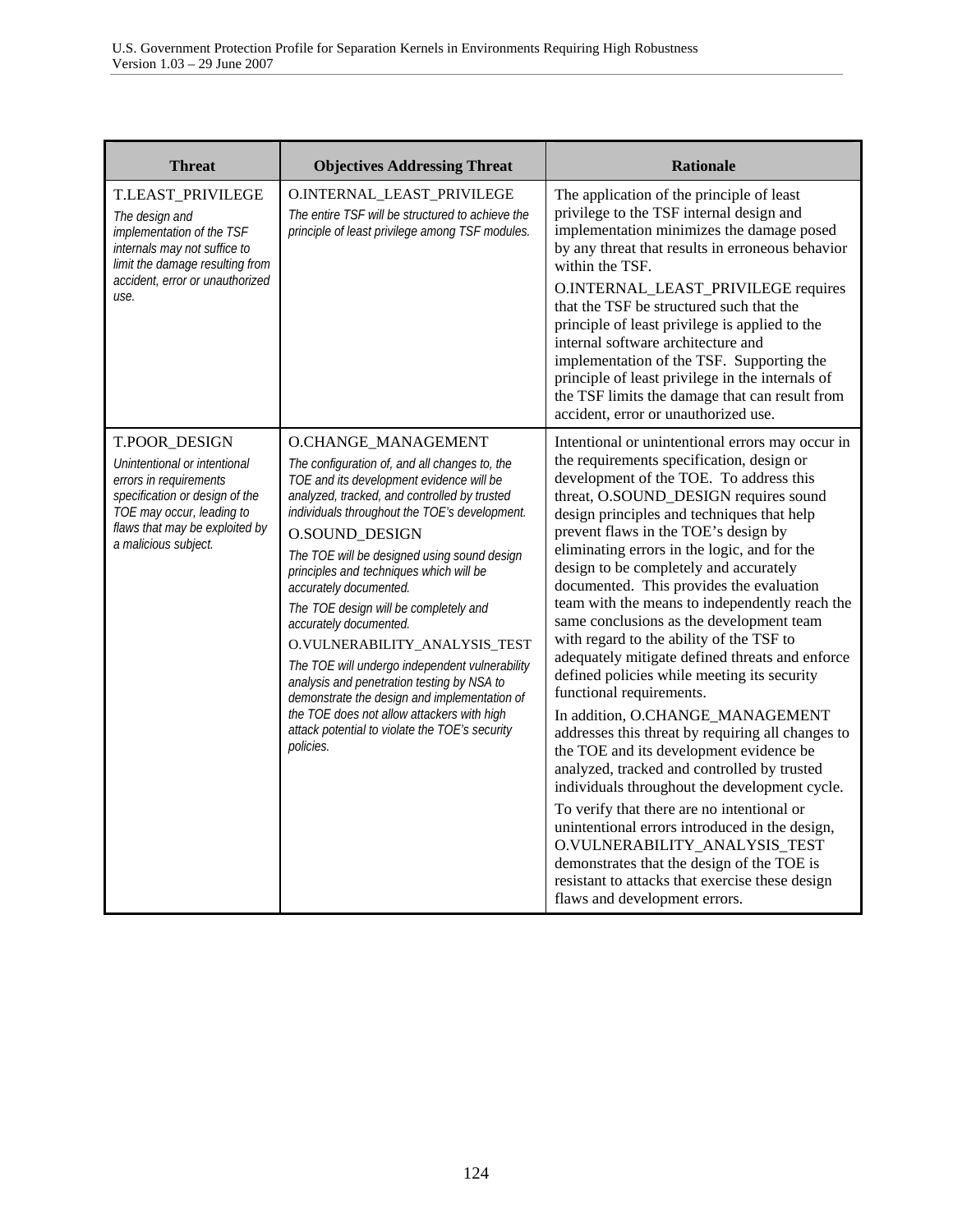| <b>Threat</b>                                                                                                                                                                                                                                                                                                                                                                                                   | <b>Objectives Addressing Threat</b>                                                                                                                                                                                                                                                                                                                                                                                                                                                                                                                       | <b>Rationale</b>                                                                                                                                                                                                                                                                                                                                                                                                                                                                                                                                                                                                                                                               |
|-----------------------------------------------------------------------------------------------------------------------------------------------------------------------------------------------------------------------------------------------------------------------------------------------------------------------------------------------------------------------------------------------------------------|-----------------------------------------------------------------------------------------------------------------------------------------------------------------------------------------------------------------------------------------------------------------------------------------------------------------------------------------------------------------------------------------------------------------------------------------------------------------------------------------------------------------------------------------------------------|--------------------------------------------------------------------------------------------------------------------------------------------------------------------------------------------------------------------------------------------------------------------------------------------------------------------------------------------------------------------------------------------------------------------------------------------------------------------------------------------------------------------------------------------------------------------------------------------------------------------------------------------------------------------------------|
| <b>T.POOR</b><br>O.CHANGE_MANAGEMENT<br><b>IMPLEMENTATION</b><br>The configuration of, and all changes to, the<br>TOE and its development evidence will be<br>Unintentional or intentional<br>analyzed, tracked, and controlled by trusted<br>errors in implementation of the<br>individuals throughout the TOE's development.<br>TOE design may occur,<br>leading to flaws that may be<br>O.FUNCTIONAL_TESTING | Intentional or unintentional errors may occur<br>when implementing the design of the TOE. To<br>address this threat,<br>O.SOUND_IMPLEMENTATION ensures that<br>the implementation is an accurate<br>representation of the design.                                                                                                                                                                                                                                                                                                                         |                                                                                                                                                                                                                                                                                                                                                                                                                                                                                                                                                                                                                                                                                |
| exploited by a malicious<br>subject.                                                                                                                                                                                                                                                                                                                                                                            | The TOE will undergo independent security<br>functional testing that demonstrates the TSF<br>satisfies the security functional requirements.<br>O.SOUND_IMPLEMENTATION<br>The implementation of the TOE will be an<br>accurate instantiation of its design.<br>O.VULNERABILITY_ANALYSIS_TEST<br>The TOE will undergo independent vulnerability<br>analysis and penetration testing by NSA to<br>demonstrate the design and implementation of<br>the TOE does not allow attackers with high<br>attack potential to violate the TOE's security<br>policies. | To ensure that an accurate representation of the<br>design is maintained,<br>O.CHANGE_MANAGEMENT ensures that all<br>changes to the TOE and its development<br>evidence are analyzed, tracked and controlled<br>by trusted individuals throughout the<br>development cycle.<br>To ensure that errors have not been introduced,<br>O.FUNCTIONAL_TESTING validates that the<br>TSF satisfies the security functional<br>requirements.<br>To further demonstrate that vulnerabilities are<br>not present,<br>O.VULNERABILITY_ANALYSIS_TEST<br>adds confidence that the TOE is not susceptible<br>to attack despite being an accurate and<br>complete instantiation of the design. |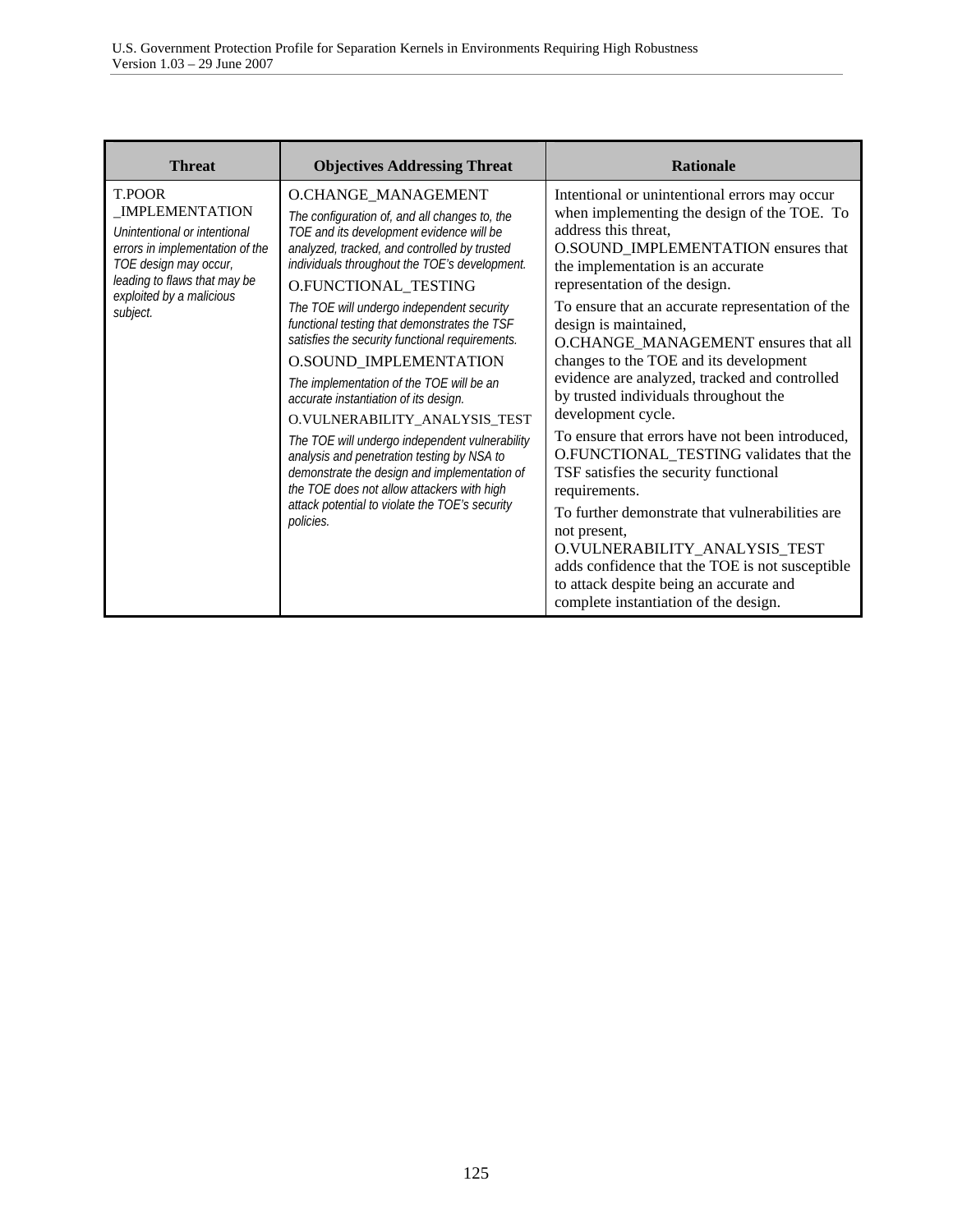| <b>Threat</b>                                                                                                                                                                                                                                   | <b>Objectives Addressing Threat</b>                                                                                                                                                                                                                                                                                                                                                                                                                                                                                                                                                                                                                                                                                                                                                   | <b>Rationale</b>                                                                                                                                                                                                                                                                                                                                                                                                                                                                                                                                                                                                                                                                                                                                                                                                                                                                                                                                                                                                                                                                                                                                                                                                                                                                                                                                                                                                                                                                                                                                                                                                                                                                                                                                                                                                               |
|-------------------------------------------------------------------------------------------------------------------------------------------------------------------------------------------------------------------------------------------------|---------------------------------------------------------------------------------------------------------------------------------------------------------------------------------------------------------------------------------------------------------------------------------------------------------------------------------------------------------------------------------------------------------------------------------------------------------------------------------------------------------------------------------------------------------------------------------------------------------------------------------------------------------------------------------------------------------------------------------------------------------------------------------------|--------------------------------------------------------------------------------------------------------------------------------------------------------------------------------------------------------------------------------------------------------------------------------------------------------------------------------------------------------------------------------------------------------------------------------------------------------------------------------------------------------------------------------------------------------------------------------------------------------------------------------------------------------------------------------------------------------------------------------------------------------------------------------------------------------------------------------------------------------------------------------------------------------------------------------------------------------------------------------------------------------------------------------------------------------------------------------------------------------------------------------------------------------------------------------------------------------------------------------------------------------------------------------------------------------------------------------------------------------------------------------------------------------------------------------------------------------------------------------------------------------------------------------------------------------------------------------------------------------------------------------------------------------------------------------------------------------------------------------------------------------------------------------------------------------------------------------|
| T.POOR_TEST<br>Lack of or insufficient<br>evaluation and runtime tests to<br>demonstrate that all TOE<br>security functions operate<br>correctly (including in a fielded<br>TOE) may result in incorrect<br>TOE behavior being<br>undiscovered. | O.CORRECT_TSF_OPERATION<br>The TOE will provide a runtime self-test<br>capability.<br>The TOE will provide the means for an<br>authorized subject to invoke and obtain the<br>results of the self-test.<br>The TOE will take action in response to any<br>failure of a runtime self-test capability.<br>O.FUNCTIONAL_TESTING<br>The TOE will undergo independent security<br>functional testing that demonstrates the TSF<br>satisfies the security functional requirements.<br>O.VULNERABILITY_ANALYSIS_T<br><b>EST</b><br>The TOE will undergo independent vulnerability<br>analysis and penetration testing by NSA to<br>demonstrate the design and implementation of<br>the TOE does not allow attackers with high<br>attack potential to violate the TOE's security<br>policies. | Design analysis determines that documented<br>design of the TOE satisfies its security<br>functional requirements. In order to ensure the<br>TOE's design is correctly realized in its<br>implementation, the appropriate level of<br>functional testing of the TOE's security<br>mechanisms must be performed during the<br>evaluation of the TOE. TOE testing also<br>includes the ability of the TOE to execute a<br>suite of tests as necessary during runtime to<br>ensure that the TSF continuously operates<br>correctly.<br>O.FUNCTIONAL_TESTING ensures that<br>independent functional testing is performed to<br>demonstrate the TSF satisfies the security<br>functional requirements and the TOE's security<br>mechanisms operate as documented.<br>While functional testing serves an important<br>purpose, it does not ensure the TSFI cannot be<br>used in unintended ways to circumvent the<br>TOE's security policies.<br>O.VULNERABILITY_ANALYSIS_TEST<br>addresses this concern by requiring that<br>vulnerability analysis and penetration testing be<br>performed. This objective provides a measure<br>of confidence that the TOE does not contain<br>security flaws that may not be identified<br>through functional testing.<br>While these testing activities are a necessary<br>activity for successful completion of an<br>evaluation, this testing activity does not address<br>the concern that the TOE continues to operate<br>correctly and enforce its security policies<br>during normal operation. Some level of testing<br>must be available to ensure the TOE's security<br>mechanisms continue to operate correctly once<br>the TOE is fielded.<br>O.CORRECT_TSF_OPERATION ensures that<br>once the TOE is installed at a customer's<br>location, a TSF self-testing capability exists to |
|                                                                                                                                                                                                                                                 |                                                                                                                                                                                                                                                                                                                                                                                                                                                                                                                                                                                                                                                                                                                                                                                       | provide end users the confidence that the<br>TOE's security policies continue to be<br>enforced. The ability for an authorized subject<br>to obtain the results of TSF self-tests allows<br>recovery action to be initiated from outside of<br>the TSF. This objective also ensures that the<br>TOE takes action upon the detection of any<br>self-test failure. The action to be taken is ST-<br>specific.                                                                                                                                                                                                                                                                                                                                                                                                                                                                                                                                                                                                                                                                                                                                                                                                                                                                                                                                                                                                                                                                                                                                                                                                                                                                                                                                                                                                                    |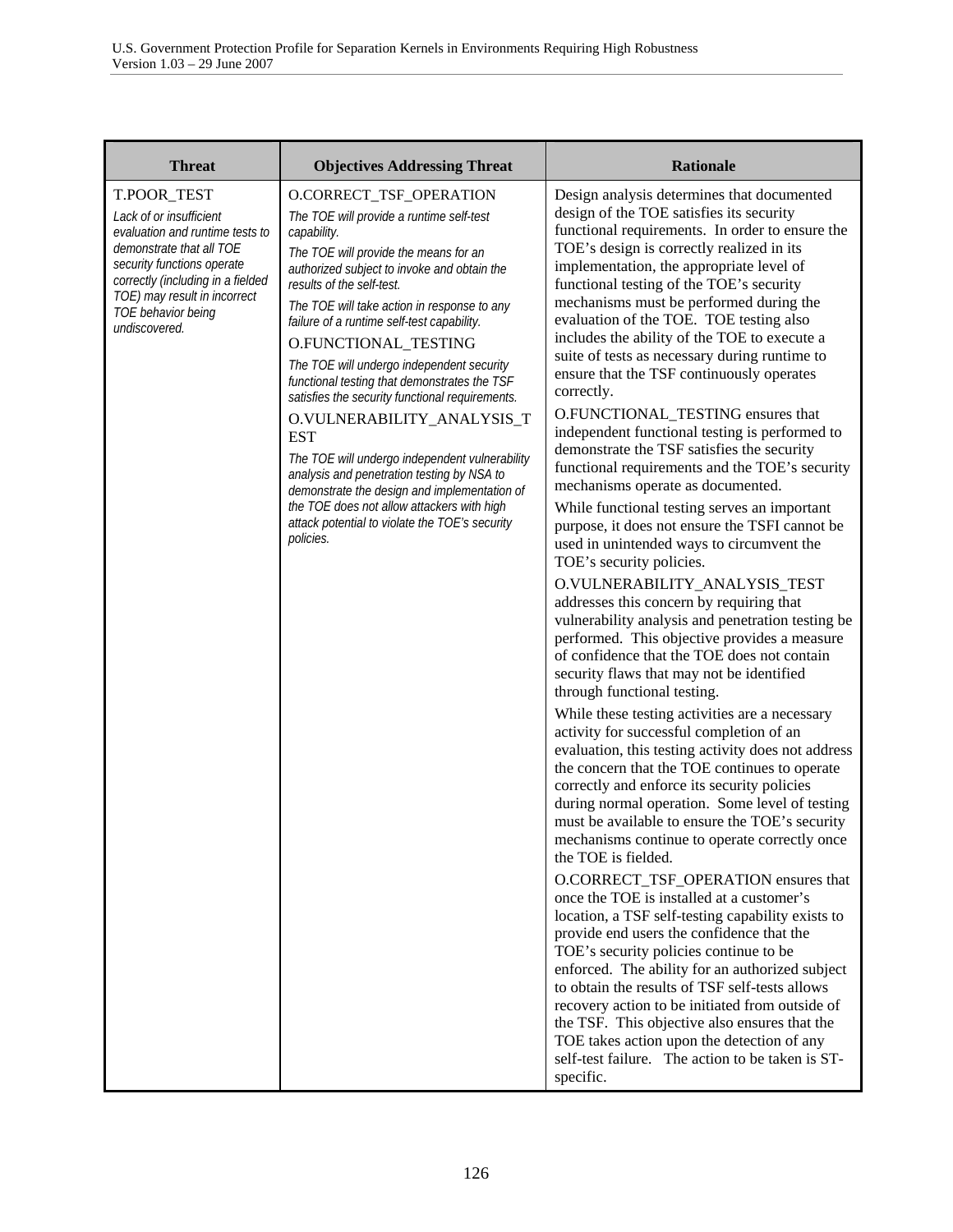| <b>Threat</b>                                                                                                                                                                               | <b>Objectives Addressing Threat</b>                                                                                                                                                                                                                                                                                                                                                                                                                                                                                                                                                                                                                                                                                                                                                                                                                                                                                                                                                                                                                                                                                                                                                                               | <b>Rationale</b>                                                                                                                                                                                                                                                                                                                                                                                                                                                                                                                                                                                                                                                                                                                                                                                                                                                                                                                                                                                                                                                                                                                                                                                                                                                                                                                                                                                                                                                                                                                  |
|---------------------------------------------------------------------------------------------------------------------------------------------------------------------------------------------|-------------------------------------------------------------------------------------------------------------------------------------------------------------------------------------------------------------------------------------------------------------------------------------------------------------------------------------------------------------------------------------------------------------------------------------------------------------------------------------------------------------------------------------------------------------------------------------------------------------------------------------------------------------------------------------------------------------------------------------------------------------------------------------------------------------------------------------------------------------------------------------------------------------------------------------------------------------------------------------------------------------------------------------------------------------------------------------------------------------------------------------------------------------------------------------------------------------------|-----------------------------------------------------------------------------------------------------------------------------------------------------------------------------------------------------------------------------------------------------------------------------------------------------------------------------------------------------------------------------------------------------------------------------------------------------------------------------------------------------------------------------------------------------------------------------------------------------------------------------------------------------------------------------------------------------------------------------------------------------------------------------------------------------------------------------------------------------------------------------------------------------------------------------------------------------------------------------------------------------------------------------------------------------------------------------------------------------------------------------------------------------------------------------------------------------------------------------------------------------------------------------------------------------------------------------------------------------------------------------------------------------------------------------------------------------------------------------------------------------------------------------------|
| T.TSF_COMPROMISE<br>A malicious subject may cause<br>TSF data or executable code<br>to be inappropriately accessed<br>(viewed, modified, or deleted).                                       | <b>O.REFERENCE MONITOR</b><br>The TOE will provide a reference validation<br>mechanism responsible for the enforcement of<br>the TSP.<br>The reference validation mechanism will execute<br>in its own security domain.<br>The reference validation mechanism must be<br>tamper proof, its enforcement functions must be<br>always invoked, and its design and<br>implementation must be of size and complexity<br>small enough to be subject to analysis and tests,<br>the completeness of which can be assured.                                                                                                                                                                                                                                                                                                                                                                                                                                                                                                                                                                                                                                                                                                 | O.REFERENCE_MONITOR addresses the<br>threat of tampering with or destruction of TSF<br>software and TSF data (when the TSF is<br>executing). It ensures that the TSF maintains a<br>security domain for its own execution that<br>protects it from interference and tampering.                                                                                                                                                                                                                                                                                                                                                                                                                                                                                                                                                                                                                                                                                                                                                                                                                                                                                                                                                                                                                                                                                                                                                                                                                                                    |
| T.UNAUTHORIZED<br>ACCESS<br>A subject may gain access to<br>resources or TOE security<br>management functions for<br>which it is not authorized<br>according to the TOE security<br>policy. | OE.PHYSICAL<br>Physical security will be provided for the TOE by<br>the non- IT environment commensurate with the<br>value of the IT assets protected by the TOE.<br><b>O.ACCESS</b><br>The TOE will ensure that subjects gain only<br>authorized access to exported resources.<br>O.AUTHORIZED_SUBJECT<br>The TOE will ensure that only authorized<br>subjects are allowed to access restricted<br>services.<br>O.RESIDUAL_INFORMATION<br>The TOE will ensure that any information<br>contained in a protected resource is not released<br>to subjects when the resource is reallocated.<br>O.SUBJECT_ISOLATION<br>The TOE will provide mechanisms to protect<br>each subject from unauthorized interference by<br>other subjects.<br><b>O.MANAGE</b><br>The TOE will provide all the functions necessary<br>to support the administrative users and<br>authorized subjects in their management of the<br>TOE security functions and configuration data,<br>and restrict these functions from use by<br>unauthorized subjects.<br><b>O.TRANSITION</b><br>The TOE will provide the capabilities for an<br>authorized subject to restart the TOE, halt the<br>TOE and transition the TOE into maintenance<br>mode. | Unauthorized users may physically tamper with<br>the TOE hardware to gain unauthorized access<br>to TOE resources. To mitigate this threat,<br>OE.PHYSICAL establishes physical controls<br>that restrict physical access to the TOE to only<br>authorized personnel.<br>Within the computing environment,<br>O.ACCESS only allows that subjects can gain<br>access only to those exported resources for<br>which they are authorized, and<br>O.AUTHORIZED_SUBJECT only allows<br>subjects to gain access to restricted services for<br>which they are authorized.<br>The potential for unauthorized access via an<br>information flow in violation of the TOE<br>security policy occurs when hardware<br>resources are deallocated from one subject and<br>allocated to another.<br>O.RESIDUAL_INFORMATION mitigates<br>this aspect of the threat by requiring the TOE to<br>ensure that unauthorized access to the residual<br>information contained in a resource, once<br>disassociated with one subject, is not accessible<br>when the resource is allocated to another<br>subject.<br>At the same time, O.SUBJECT_ISOLATION<br>provides mechanisms to enforce domain<br>separation to protect each subject from<br>unauthorized interference by other subjects.<br>To counter the threat that unauthorized subjects<br>could gain access to TOE security management<br>functions, O.MANAGE and O.TRANSITION<br>together require the TOE to restrict access to<br>these management functions to authorized<br>subjects only. |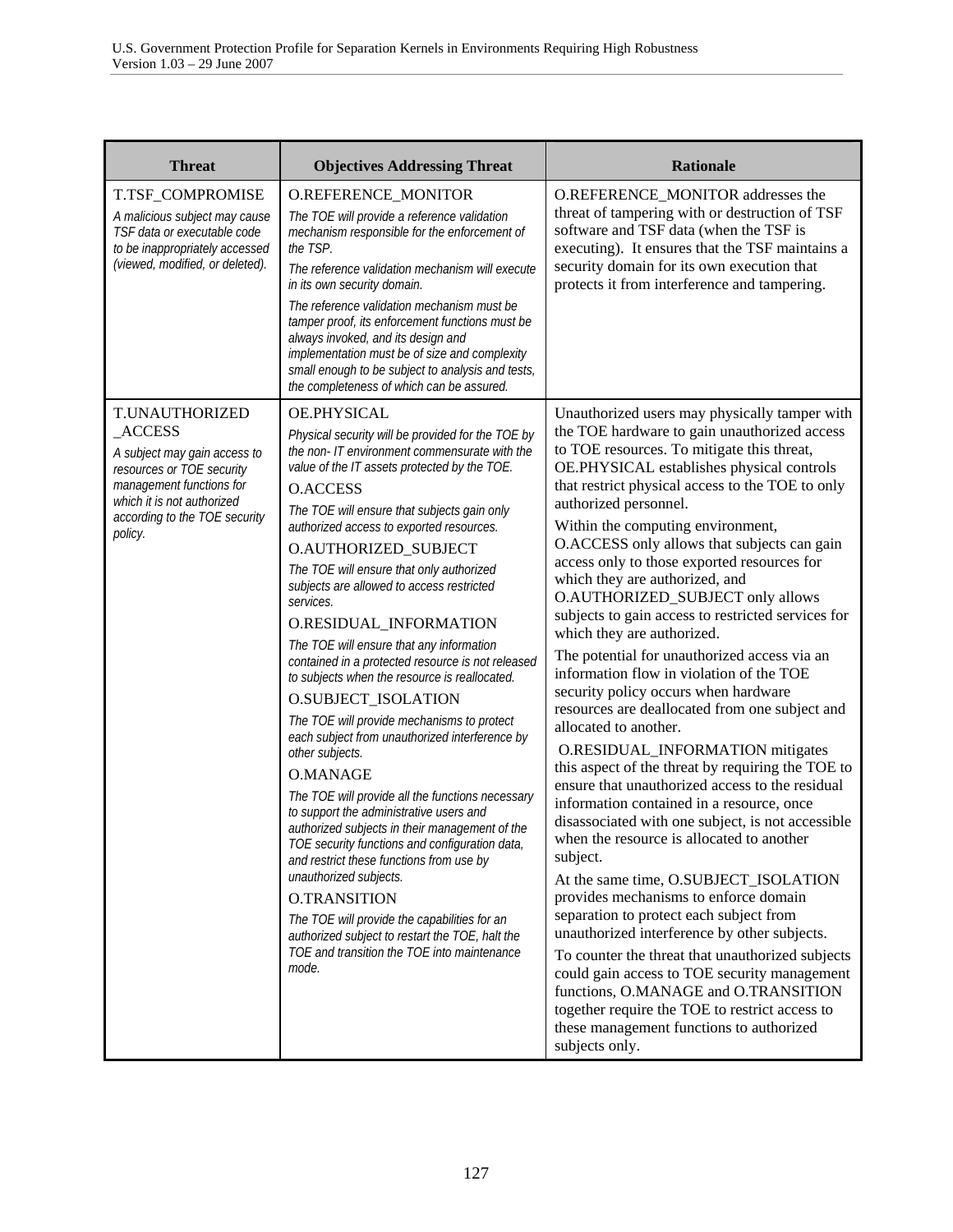# **7.2 Objectives derived from Security Policies**

130 Each of the identified security policies is addressed by one or more security objectives. Table 7.2 below provides the mapping from security objectives to security policies, as well as a rationale that discusses how the policy is addressed. Definitions are provided (in italics) below each policy and security objective so the PP reader can reference these without having to go back to sections 3 and 4.

| <b>Security Policy</b>                                                                                                                                                                                                                                                                                           | <b>Objectives Addressing Policy</b>                                                                                                                                                                                                                                                                      | <b>Rationale</b>                                                                                                                                                                                                                                                                                                                                                                                                                                                                                                                                                                                                                                                                                                                                                                                                                                                                                                                                                                                                                              |
|------------------------------------------------------------------------------------------------------------------------------------------------------------------------------------------------------------------------------------------------------------------------------------------------------------------|----------------------------------------------------------------------------------------------------------------------------------------------------------------------------------------------------------------------------------------------------------------------------------------------------------|-----------------------------------------------------------------------------------------------------------------------------------------------------------------------------------------------------------------------------------------------------------------------------------------------------------------------------------------------------------------------------------------------------------------------------------------------------------------------------------------------------------------------------------------------------------------------------------------------------------------------------------------------------------------------------------------------------------------------------------------------------------------------------------------------------------------------------------------------------------------------------------------------------------------------------------------------------------------------------------------------------------------------------------------------|
| P.ACCOUNTABILITY<br>The TOE shall provide the capability to<br>make available information regarding<br>the occurrence of security relevant<br>events.                                                                                                                                                            | <b>O.AUDIT GENERATION</b><br>The TOE will provide the capability to detect,<br>generate and export audit records for<br>security relevant auditable events.                                                                                                                                              | This policy requires the TOE to detect and<br>make available information associated with<br>security relevant events. Such information<br>can aid the analysis/debugging of security-<br>related errors, and provides the means for<br>authorized subjects to take action in response<br>of security relevant events.<br>O.AUDIT_GENERATION enforces this<br>policy by requiring the TOE to detect the<br>occurrence of security relevant events and to<br>generate audit data associated with those<br>events.                                                                                                                                                                                                                                                                                                                                                                                                                                                                                                                               |
| P.CONFIGURATION_CHANG<br>E<br>The TOE shall support the capability to<br>perform a static configuration change.<br>The TOE may also provide the capability<br>for an authorized subject to select or<br>redefine the configuration vector to be<br>used upon TOE startup, TOE restart or<br>TOE reconfiguration. | O.CONFIGURATION_CHANGE<br>The TOE will support the capability to<br>perform a static configuration change. The<br>TOE may also provide the capability for an<br>authorized subject to select or redefine the<br>configuration vector to be used upon TOE<br>startup, TOE restart or TOE reconfiguration. | This policy is driven by operational needs to<br>change the configuration of the TOE. It<br>requires the TOE to support a static<br>configuration change capability.<br>Additionally, this policy allows the TOE to<br>provide the means to perform a configuration<br>change of the TOE whereby an authorized<br>subject is able to select or redefine the<br>configuration vector to be used when the TOE<br>is started, restarted, or reconfigured in the<br>absence of a start or restart.<br>A TOE that implements any variation of an<br>on-line configuration change capability in<br>accordance with this policy introduces a<br>configuration-change-related threat. Refer to<br>T.CONFIGURATION CHANGE for the<br>mapping and rationale for this threat.<br><b>O.CONFIGURATION CHANGE enforces</b><br>this policy by requiring the TOE to support a<br>static configuration change capability, and<br>makes provisions for the TOE to provide<br>support for a configuration change capability<br>invoked by an authorized subject. |

**Table 7.2. Mapping of Security Objectives to Security Policies**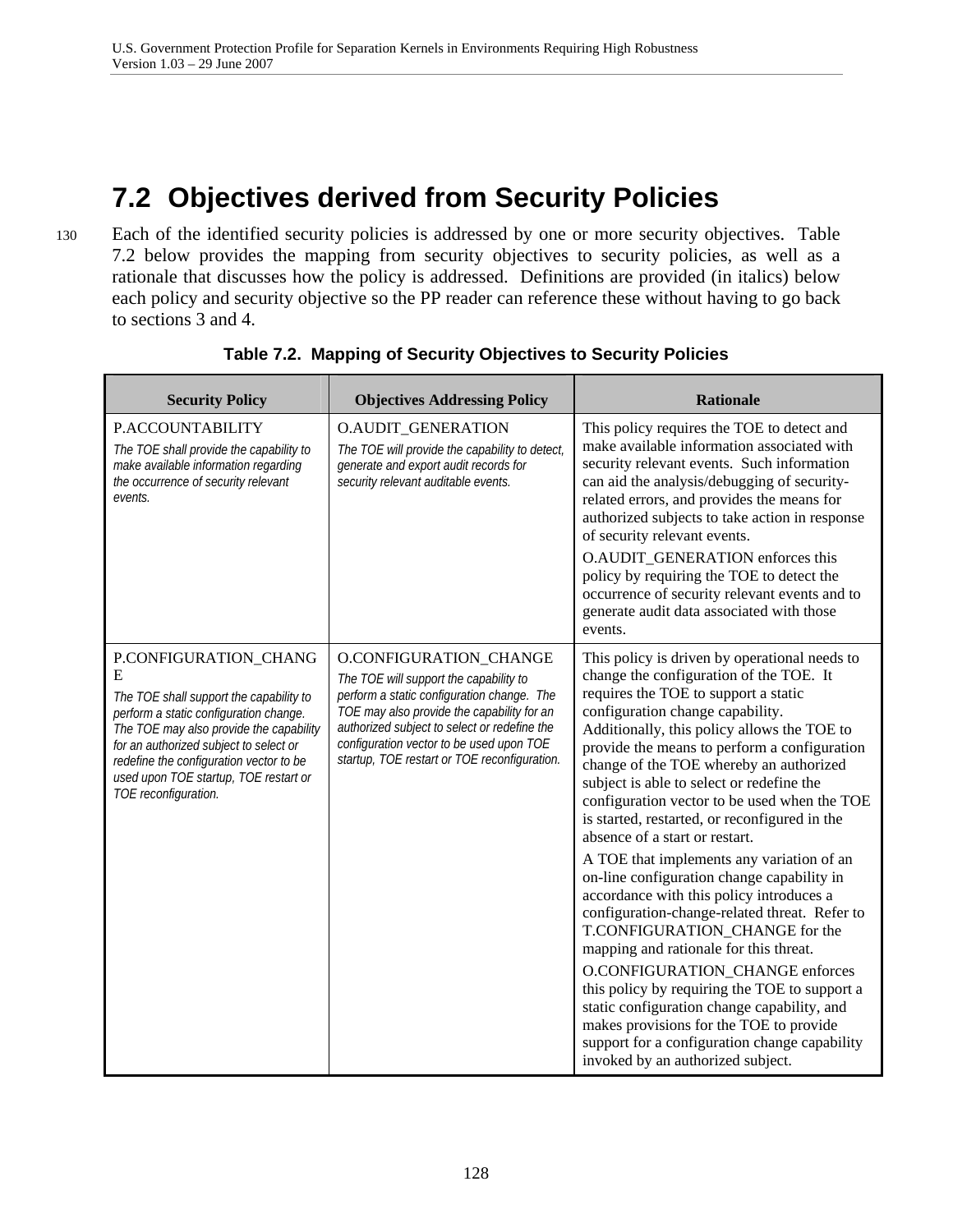| <b>Security Policy</b>                                                                                                                                                  | <b>Objectives Addressing Policy</b>                                                                                                                                                                                                                                                                                                                                                                                                                                              | <b>Rationale</b>                                                                                                                                                                                                                                                                                                                                                                                                                                                                                                                                                                                                                                                                                                                                                                |
|-------------------------------------------------------------------------------------------------------------------------------------------------------------------------|----------------------------------------------------------------------------------------------------------------------------------------------------------------------------------------------------------------------------------------------------------------------------------------------------------------------------------------------------------------------------------------------------------------------------------------------------------------------------------|---------------------------------------------------------------------------------------------------------------------------------------------------------------------------------------------------------------------------------------------------------------------------------------------------------------------------------------------------------------------------------------------------------------------------------------------------------------------------------------------------------------------------------------------------------------------------------------------------------------------------------------------------------------------------------------------------------------------------------------------------------------------------------|
| P.CRYPTOGRAPHY<br>The TOE shall use NSA approved<br>cryptographic mechanisms.                                                                                           | O.CRYPTOGRAPHY<br>The TOE will use NIST FIPS-validated<br>cryptography as a baseline with additional<br>NSA-approved methods for key<br>management (i.e., generation, access,<br>distribution, destruction, handling, and<br>storage of keys) and for cryptographic<br>operations (i.e., encryption, decryption,<br>signature, hashing, key exchange, and<br>random number generation services).                                                                                 | The use of cryptographic mechanisms for<br>which their correctness and/or strength are not<br>fully understood presents a vulnerability that,<br>if exploited, could undermine all aspects of<br>the TOE's ability to meet its objectives.<br>To mitigate this threat, O.CRYPTOGRAPHY<br>enforces this policy by requiring that the TOE<br>employ cryptographic solutions that at a<br>minimum have been validated by NIST FIPS<br>processes and which employ NSA approved<br>methods for key management and for<br>cryptographic operations.                                                                                                                                                                                                                                   |
| P.INDEPENDENT_TESTING<br>The TOE shall undergo independent<br>testing.                                                                                                  | O.FUNCTIONAL TESTING<br>The TOE will undergo independent security<br>functional testing that demonstrates the TSF<br>satisfies the security functional<br>requirements.<br>O.VULNERABILITY_ANALYSIS_<br><b>TEST</b><br>The TOE will undergo independent<br>vulnerability analysis and penetration testing<br>by NSA to demonstrate the design and<br>implementation of the TOE does not allow<br>attackers with high attack potential to violate<br>the TOE's security policies. | This policy requires the TOE to undergo<br>independent testing to verify that the<br>implementation is an accurate instantiation of<br>the requirements and to provide additional<br>confidence that in meeting its requirements,<br>the TOE is sufficiently resistant to the<br>capabilities of attackers with high attack<br>potential, motivation, expertise and resources.<br>O.FUNCTIONAL TESTING demonstrates<br>the TSF satisfies the appropriate security<br>functional requirements.<br>O.VULNERABILITY_ANALYSIS_TEST<br>requires the TOE to undergo vulnerability<br>analysis and penetration testing to<br>demonstrate the design and implementation of<br>the TOE does not allow attackers with high<br>attack potential to violate the TOE's security<br>policies. |
| P.RATINGS_MAINTENANCE<br>A plan for procedures and processes to<br>maintain the TOE's rating shall be in<br>place to maintain the TOE's rating once<br>it is evaluated. | O.RATINGS_MAINTENANCE<br>Procedures and processes to maintain the<br>TOE's rating will be documented.                                                                                                                                                                                                                                                                                                                                                                            | This policy requires the TOE developer to<br>provide a plan that documents the procedures<br>and processes to maintain the evaluated rating<br>that is ultimately awarded to the TOE.<br>O.RATINGS_MAINTENANCE satisfies this<br>policy by requiring the TOE developer to<br>provide the required rating maintenance plan.                                                                                                                                                                                                                                                                                                                                                                                                                                                      |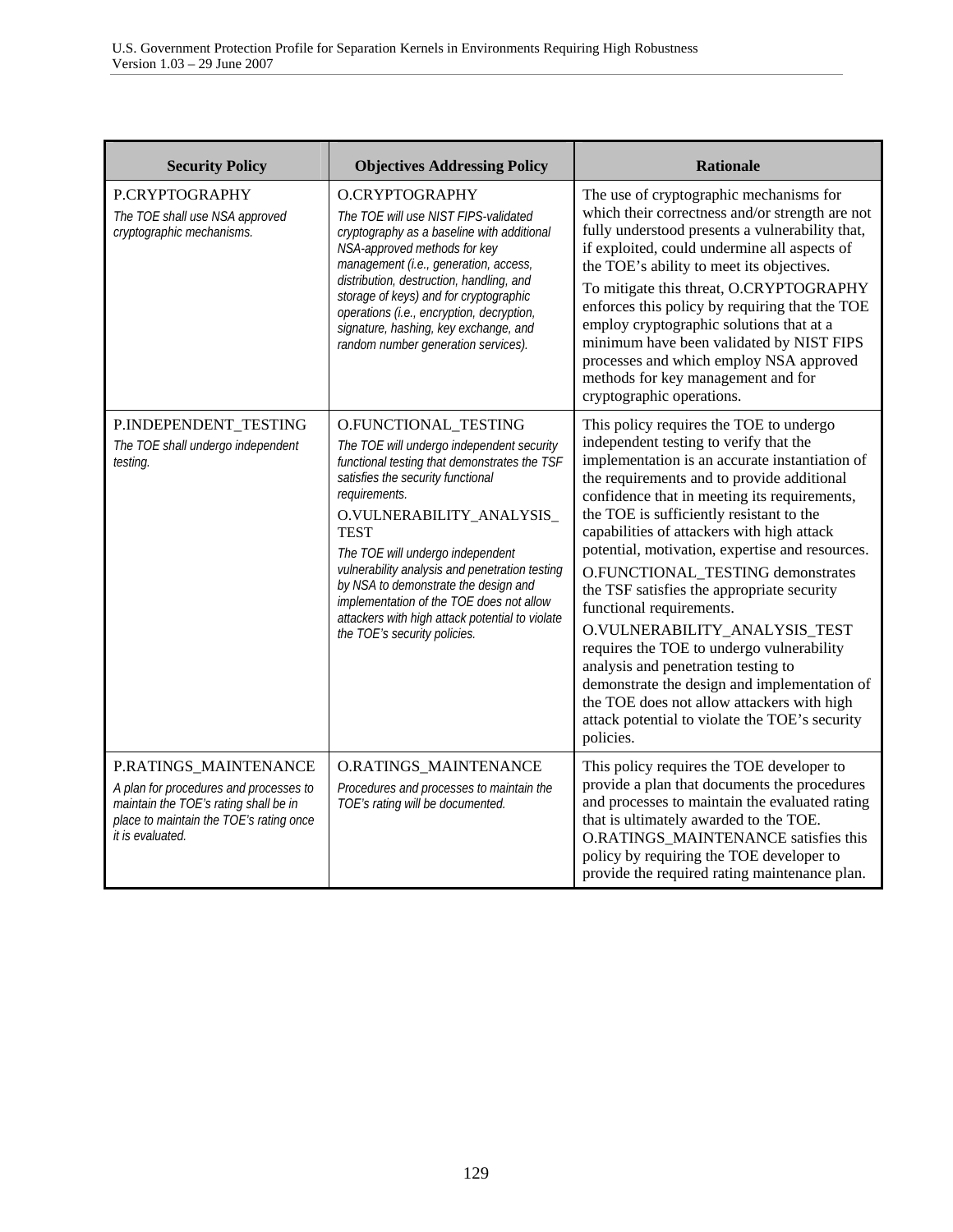| <b>Security Policy</b>                                                                                                                                                                                                                  | <b>Objectives Addressing Policy</b>                                                                                                                                                                                                                                                                   | <b>Rationale</b>                                                                                                                                                                                                                                                                                                                                                                                                                                                                                                                                                                                                                                                                                                                  |
|-----------------------------------------------------------------------------------------------------------------------------------------------------------------------------------------------------------------------------------------|-------------------------------------------------------------------------------------------------------------------------------------------------------------------------------------------------------------------------------------------------------------------------------------------------------|-----------------------------------------------------------------------------------------------------------------------------------------------------------------------------------------------------------------------------------------------------------------------------------------------------------------------------------------------------------------------------------------------------------------------------------------------------------------------------------------------------------------------------------------------------------------------------------------------------------------------------------------------------------------------------------------------------------------------------------|
| P.SYSTEM INTEGRITY<br>The TOE shall provide the ability to<br>periodically validate its correct<br>operation.                                                                                                                           | O.CORRECT_TSF_OPERATION<br>The TOE will provide a runtime self-test<br>capability.<br>The TOE will provide the means for an<br>authorized subject to invoke and obtain the<br>results of the self-test.<br>The TOE will take action in response to any<br>failure of a runtime self-test capability.  | This policy requires the TOE to periodically<br>test itself to provide some measure of<br>confidence that the TOE is operating in<br>accordance with its security policies.<br>O.CORRECT_TSF_OPERATION supports<br>this policy by requiring the TOE to provide a<br>capability to test the TSF to demonstrate the<br>correct operation of the TSF in its operational<br>environment. The ability for an authorized<br>subject to obtain the results of TSF self-tests<br>enables validation of TOE correct operation<br>from outside of the TSF. This objective<br>further supports this policy by requiring the<br>TOE to take action upon the detection of any<br>self-test failure. The action to be taken is ST-<br>specific. |
| P.USER_GUIDANCE<br>The TOE shall provide documentation<br>regarding the correct use of the TOE<br>security features.                                                                                                                    | O.USER_GUIDANCE<br>The TOE shall provide users with the<br>necessary information for secure use of the<br>TOE.                                                                                                                                                                                        | This policy requires that the TOE<br>documentation provide adequate information<br>for the secure use and operation of the TOE.<br>O.USER_GUIDANCE satisfies this policy by<br>requiring that the necessary user information<br>be provided.                                                                                                                                                                                                                                                                                                                                                                                                                                                                                      |
| P.VULNERABILITY<br>ANALYSIS_AND_TEST<br>The TOE shall undergo independent<br>vulnerability analysis and penetration<br>testing by NSA to demonstrate that the<br>TOE is resistant to an attacker<br>possessing a high attack potential. | O.VULNERABILITY_ANALYSIS_<br><b>TEST</b><br>The TOE will undergo independent<br>vulnerability analysis and penetration testing<br>by NSA to demonstrate the design and<br>implementation of the TOE does not allow<br>attackers with high attack potential to violate<br>the TOE's security policies. | O.VULNERABILITY_ANALYSIS_TEST<br>satisfies this policy by ensuring that an<br>independent vulnerability analysis is<br>performed on the TOE and penetration testing<br>based on that analysis is performed. Having<br>an independent party perform the analysis<br>helps ensure objectivity and eliminates<br>preconceived notions of the TOE's design and<br>implementation that may otherwise affect the<br>thoroughness of the analysis. The level of<br>analysis and testing requires that an attacker<br>with a high attack potential cannot<br>compromise the TOE's ability to enforce its<br>security policies.                                                                                                            |

# **7.3 Objectives derived from Assumptions**

131 Each of the identified security assumptions is addressed by one or more security objectives. Table 7.3 below provides the mapping from security objectives to security assumptions, as well as a rationale that discusses how the assumption is addressed. Definitions are provided (in italics) below each assumption and security objective so the PP reader can reference these without having to go back to sections 3 and 4.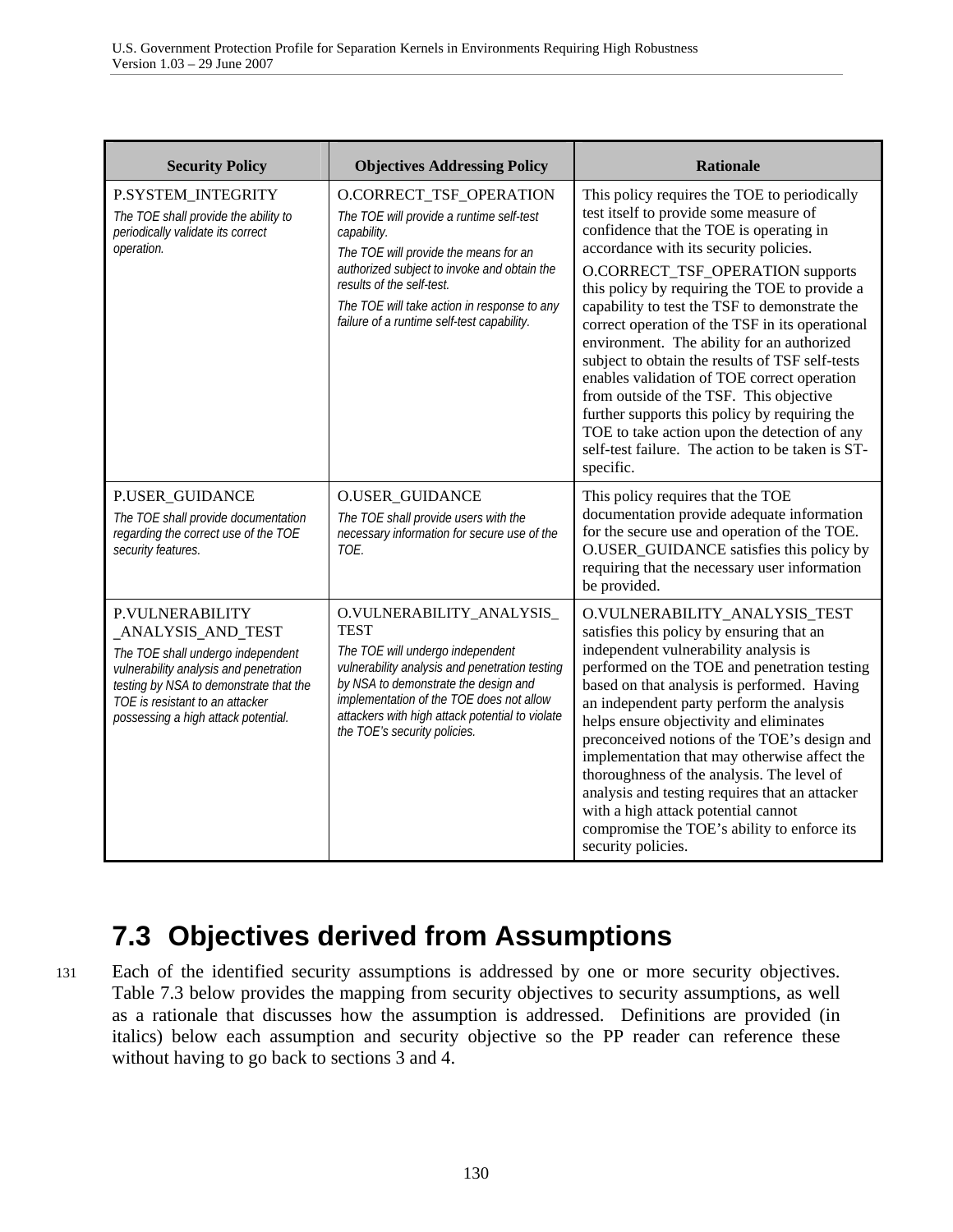| <b>Assumption</b>                                                                                                                                                                                                                                                                                                                                                                                                      | <b>Objectives Addressing</b>                                                                                                                                                                                                                                                                                                                                                                                               | <b>Rationale</b>                                                                                                                                                                                                                                                                                                                                                                                                                                                                                                                                                                                                                                                                                                                                                                                                                                                                                                                                                                                                                                |
|------------------------------------------------------------------------------------------------------------------------------------------------------------------------------------------------------------------------------------------------------------------------------------------------------------------------------------------------------------------------------------------------------------------------|----------------------------------------------------------------------------------------------------------------------------------------------------------------------------------------------------------------------------------------------------------------------------------------------------------------------------------------------------------------------------------------------------------------------------|-------------------------------------------------------------------------------------------------------------------------------------------------------------------------------------------------------------------------------------------------------------------------------------------------------------------------------------------------------------------------------------------------------------------------------------------------------------------------------------------------------------------------------------------------------------------------------------------------------------------------------------------------------------------------------------------------------------------------------------------------------------------------------------------------------------------------------------------------------------------------------------------------------------------------------------------------------------------------------------------------------------------------------------------------|
|                                                                                                                                                                                                                                                                                                                                                                                                                        | <b>Assumption</b>                                                                                                                                                                                                                                                                                                                                                                                                          |                                                                                                                                                                                                                                                                                                                                                                                                                                                                                                                                                                                                                                                                                                                                                                                                                                                                                                                                                                                                                                                 |
| A.PHYSICAL<br>It is assumed that the non-IT environment<br>provides the TOE with appropriate<br>physical security commensurate with the<br>value of the IT assets protected by the<br>TOE.                                                                                                                                                                                                                             | OE.PHYSICAL<br>Physical security will be provided for the<br>TOE by the non-IT environment<br>commensurate with the value of the IT<br>assets protected by the TOE.                                                                                                                                                                                                                                                        | OE.PHYSICAL addresses this assumption<br>by requiring the non-IT environment to<br>provide physical security for the TOE that is<br>commensurate with the value of the IT assets<br>protected by the TOE.                                                                                                                                                                                                                                                                                                                                                                                                                                                                                                                                                                                                                                                                                                                                                                                                                                       |
| A.SUBJECT_ALLOCATION<br>It is assumed that a properly trained<br>trusted individual will create configuration<br>vectors such that, for those partitions to<br>which subjects are allocated, each<br>partition is allocated one or more subjects<br>(i.e., subjects with homogeneous access<br>requirements, or subjects with<br>heterogeneous access requirements) that<br>are appropriate for the policy abstraction | OE.SUBJECT_ALLOCATION<br>A properly trained trusted individual will<br>create configuration vectors such that, for<br>those partitions to which subjects are<br>allocated, each partition is allocated one or<br>more subjects (i.e., subjects with<br>homogeneous access requirements, or<br>subjects with heterogeneous access<br>requirements) that are appropriate for the<br>policy abstraction supported by the TOE. | OE.SUBJECT_ALLOCATION addresses<br>this assumption by requiring a trusted<br>individual to allocate subjects to partitions<br>such that each partition's configuration is<br>appropriate for the policy abstraction<br>supported by the TOE.<br>Having trust in an individual requires proper<br>training to ensure they fully understand the<br>consequences of their actions and can be                                                                                                                                                                                                                                                                                                                                                                                                                                                                                                                                                                                                                                                       |
| supported by the TOE.                                                                                                                                                                                                                                                                                                                                                                                                  |                                                                                                                                                                                                                                                                                                                                                                                                                            | relied upon to take correct action in<br>performing their duties                                                                                                                                                                                                                                                                                                                                                                                                                                                                                                                                                                                                                                                                                                                                                                                                                                                                                                                                                                                |
| A.COVERT_CHANNELS<br>If the TOE has covert storage and/or<br>timing channels, then for all subjects<br>executing on that TOE, it is assumed that<br>relative to the IT assets to which they have<br>access, those subjects will have<br>assurance sufficient to outweigh the risk<br>that they will violate the security policy of<br>the TOE by using those channels.                                                 | OE.COVERT_CHANNELS<br>If the TOE has covert storage and/or<br>timing channels, then all subjects<br>executing on that TOE will, relative to the<br>IT assets to which they have access, have<br>assurance sufficient to outweigh the risk<br>that they will violate the security policy of<br>the TOE by using those covert channels.                                                                                      | The purpose of the assumption is to provide<br>insight to the risk associated with "system-<br>level" use of the TOE, and to identify the<br>assurance action that should be taken to<br>ensure that the risk is properly understood<br>and mitigated.<br>The SKPP allows storage and timing covert<br>channels to exist in the TOE<br>implementation. These channels allow any<br>subject (e.g., application program) to violate<br>the TSP. Therefore, if a TOE has covert<br>channels, and it is deployed in an<br>environment which cannot tolerate the risk to<br>the IT assets associated with those channels,<br>then the applications configured to run on the<br>TOE should be of sufficient assurance (e.g.,<br>through CC evaluation or some other means)<br>that they can be trusted to not exercise the<br>covert channels. The assurance should be<br>commensurate with the value of the IT<br>assets, at least, and in the case of the threat<br>environment targeted by this PP, would be<br>the same as the TOE (viz., EAL6+). |
| A.TRUSTED_FLOWS<br>For any subject configured to have<br>unrestricted access in multiple policy<br>equivalence classes, it is assumed that the<br>subject is trusted at least with assurance<br>commensurate with the value of the IT<br>assets in all equivalence classes to which                                                                                                                                    | OE.TRUSTED_FLOWS<br>For each configuration of the TOE, a<br>partial order of the flows that are allowed<br>between policy equivalence classes will be<br>identified. Any subject allowed by the<br>configuration data to cause information<br>flow that is contrary to the partial order will                                                                                                                              | The purpose of the assumption is to provide<br>insight to the risk associated with "system-<br>level" use of the TOE, and to identify the<br>assurance action that should be taken to<br>ensure that the risk is properly understood<br>and mitigated.                                                                                                                                                                                                                                                                                                                                                                                                                                                                                                                                                                                                                                                                                                                                                                                          |

#### **Table 7.3. Mapping of Security Objectives to Assumptions**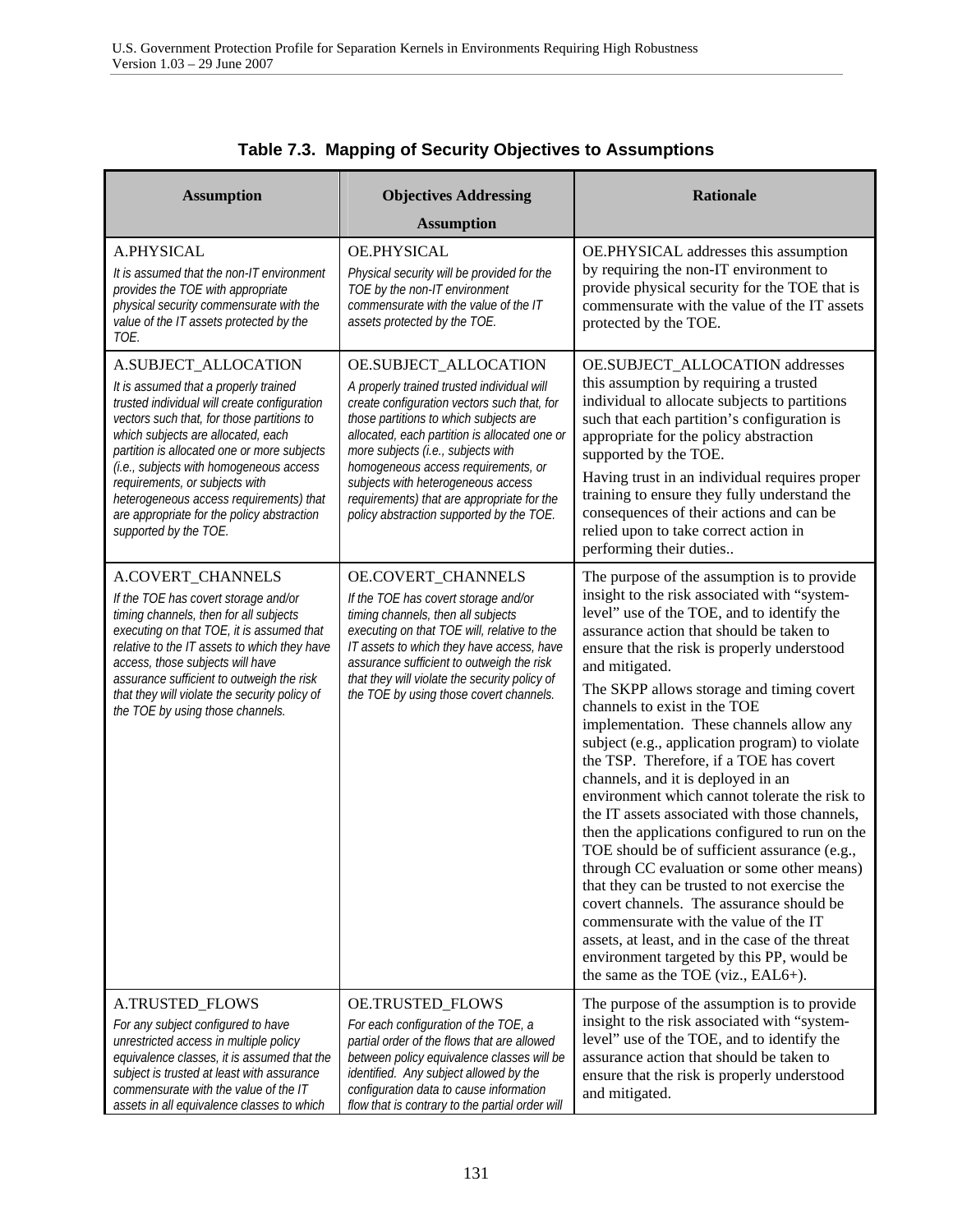| <b>Assumption</b> | <b>Objectives Addressing</b>                                                                                                                                     | <b>Rationale</b>                                                                                                                                                                                                                                                                                                                                                                                                                                                                                                                                                                                                                                                                                                                                                                                                                                                                                                                                                                                                                                                                                                                                                                                                                                                                                                                                                                                                                                                                                                                                                                                                                                                                                                                                                                                                                                                                                                                                                             |
|-------------------|------------------------------------------------------------------------------------------------------------------------------------------------------------------|------------------------------------------------------------------------------------------------------------------------------------------------------------------------------------------------------------------------------------------------------------------------------------------------------------------------------------------------------------------------------------------------------------------------------------------------------------------------------------------------------------------------------------------------------------------------------------------------------------------------------------------------------------------------------------------------------------------------------------------------------------------------------------------------------------------------------------------------------------------------------------------------------------------------------------------------------------------------------------------------------------------------------------------------------------------------------------------------------------------------------------------------------------------------------------------------------------------------------------------------------------------------------------------------------------------------------------------------------------------------------------------------------------------------------------------------------------------------------------------------------------------------------------------------------------------------------------------------------------------------------------------------------------------------------------------------------------------------------------------------------------------------------------------------------------------------------------------------------------------------------------------------------------------------------------------------------------------------------|
| it has access.    | <b>Assumption</b><br>be trusted at least with assurance<br>commensurate with the value of the IT<br>assets in all equivalence classes to which<br>it has access. | Denning [9] has shown that all security<br>policies that restrict information flow can be<br>represented as a lattice policy. The SKPP<br>describes a class of products for managing<br>information flow (in addition to least<br>privilege) in its applications. Therefore,<br>requirements in the SKPP based on an<br>assumption of a lattice-bounded application-<br>level policy are not restrictive to its general<br>interpretation. A significant property of<br>lattice flow policies is that they do not allow<br>two-way flows between equivalence classes.<br>OE.TRUSTED_FLOWS addresses this<br>assumption by requiring that a subject<br>capable of causing information flow in<br>violation of the partial ordering of<br>information flows between partitions be<br>trusted with assurance commensurate with<br>the value of the IT assets in all partitions to<br>which it has access.<br>The "partial ordering" requirement addresses<br>a significant characteristic of the class of<br>systems represented by this protection<br>profile.<br>Partitions between which flows occur in<br>violation of the partial ordering result in a<br>logical equivalence class of information in<br>those partitions, since all information can be<br>shared between the partitions. In some cases,<br>flows between partitions in violation of the<br>partial ordering are useful when constructing<br>an application, if it can be assured that only<br>certain information is permitted to flow in<br>violation of the partial ordering. If a subject<br>has insufficient assurance, then it may be<br>assumed to cause unintended flows between<br>the partitions.<br>While the subject-to-resource flow controls<br>can be used to prevent inter-partition flows<br>otherwise allowed by the partition-to-<br>partition flow rules, it is generally intractable<br>to determine which information in a partition<br>will be (e.g., transitively) allowed to flow |
|                   |                                                                                                                                                                  | into another partition once the flow is<br>allowed by a partition-to-partition flow rule<br>and a subject-to-resource flow rule (e.g., to<br>support a guard or downgrader application).<br>Therefore, if such an inter-partition flow<br>were allowed, a requirement of the                                                                                                                                                                                                                                                                                                                                                                                                                                                                                                                                                                                                                                                                                                                                                                                                                                                                                                                                                                                                                                                                                                                                                                                                                                                                                                                                                                                                                                                                                                                                                                                                                                                                                                 |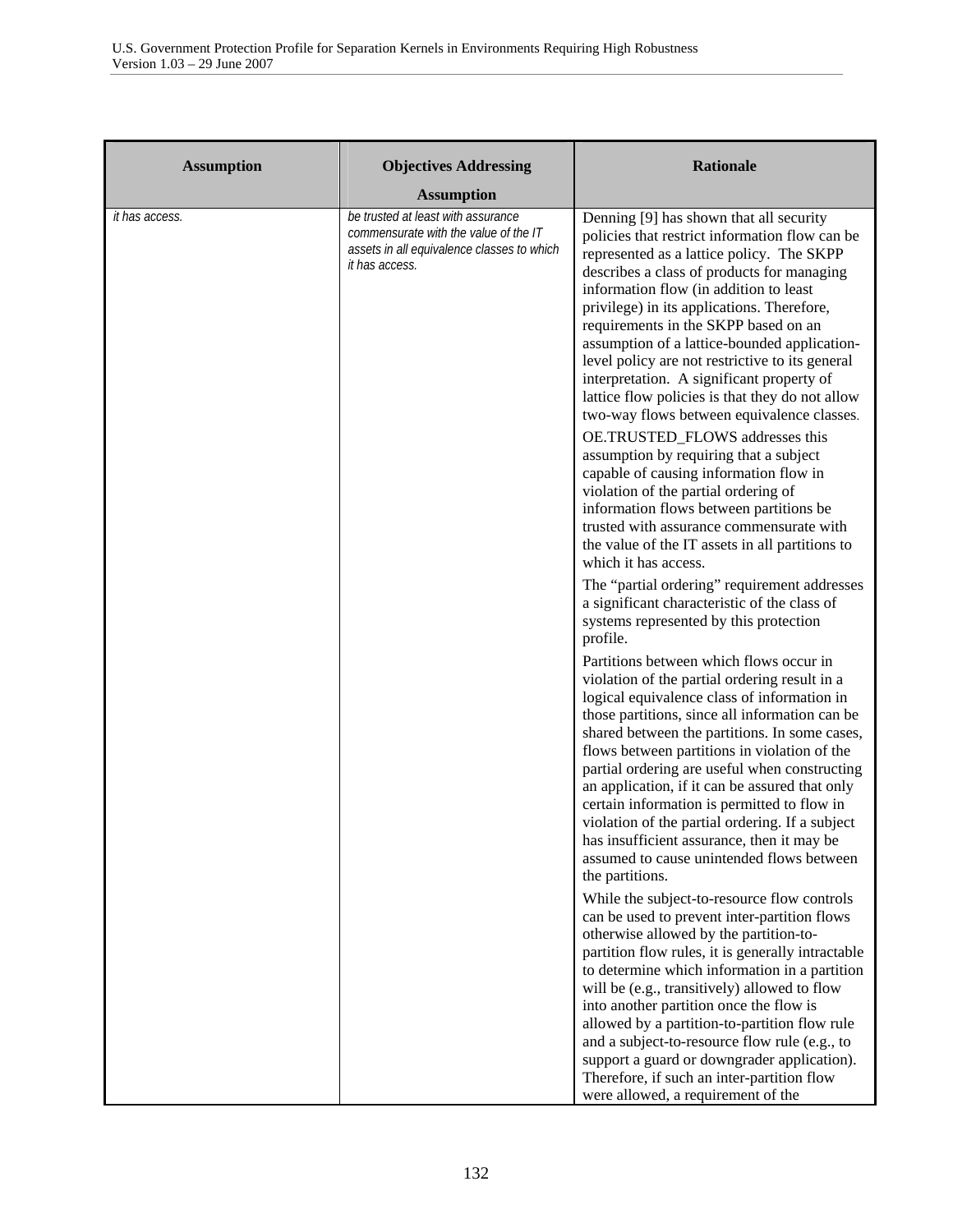| <b>Assumption</b>                                                                                                                                                                                                         | <b>Objectives Addressing</b><br><b>Assumption</b>                                                                                                                                                            | <b>Rationale</b>                                                                                                                                                                                                                                                                                                                                                                                    |
|---------------------------------------------------------------------------------------------------------------------------------------------------------------------------------------------------------------------------|--------------------------------------------------------------------------------------------------------------------------------------------------------------------------------------------------------------|-----------------------------------------------------------------------------------------------------------------------------------------------------------------------------------------------------------------------------------------------------------------------------------------------------------------------------------------------------------------------------------------------------|
|                                                                                                                                                                                                                           |                                                                                                                                                                                                              | environment is that the subject (e.g.,<br>application) have a level of trust that is<br>adequate to protect the information in both<br>the source and the destination partitions.                                                                                                                                                                                                                   |
| A.TRUSTED_INDIVIDUAL<br>It is assumed that any individual allowed to<br>perform procedures upon which the<br>security of the TOE may depend is trusted<br>with assurance commensurate with the<br>value of the IT assets. | OE.TRUSTED_INDIVIDUAL<br>Any individual allowed to perform<br>procedures upon which the security of the<br>TOE may depend must be trusted with<br>assurance commensurate with the value<br>of the IT assets. | OE.TRUSTED_INDIVIDUAL addresses<br>this assumption by requiring that any<br>individual who is allowed to perform<br>procedures that affect the security of the<br>TOE be trusted with assurance<br>commensurate with the value of the IT<br>assets. This requirement is allocated to the<br>non-IT environment because there are no<br>Identification & Authentication requirements<br>for the TOE. |

# **7.4 Requirements Rationale**

132 Each of the TOE security objectives identified in section 4 is addressed by one or more security requirements. Table 7.4 below provides the mapping from security requirements to security objectives, as well as a rationale that discusses how the security objective is met. Definitions are provided (in italics) below each security objective so the PP reader can reference these without having to go back to section 4.

| <b>Objectives from</b><br><b>Policies/Threats</b>                                                             | <b>Requirements</b><br><b>Meeting Objectives</b> | <b>Rationale</b>                                                                                                                                                                                                                                                                                                                                                                                                                                                                                                                                                                                                                                                                                                                                                                                                                                                                                                                                                                                                                                                                                                                            |
|---------------------------------------------------------------------------------------------------------------|--------------------------------------------------|---------------------------------------------------------------------------------------------------------------------------------------------------------------------------------------------------------------------------------------------------------------------------------------------------------------------------------------------------------------------------------------------------------------------------------------------------------------------------------------------------------------------------------------------------------------------------------------------------------------------------------------------------------------------------------------------------------------------------------------------------------------------------------------------------------------------------------------------------------------------------------------------------------------------------------------------------------------------------------------------------------------------------------------------------------------------------------------------------------------------------------------------|
| <b>O.ACCESS</b><br>The TOE will ensure that<br>subjects gain only authorized<br>access to exported resources. | FDP_IFC.2<br>FDP_IFF.1<br>FPT_RVM.1              | This objective requires the TOE to manage resources that it<br>controls such that subjects can only gain access to those<br>resources that they are permitted to use. The combination of<br>FDP_IFC.2, FDP_IFF.1 and FPT_RVM.1 satisfies this objective.<br>FDP_IFC.2 requires the TSF to enforce the Partition Information<br>Flow Control policy on all partitions, subjects and exported<br>resources and all operations that cause information to flow<br>between partitions and to and from all subjects.<br>FDP_IFF.1 specifies the policy rules for the selected PIFP<br>abstraction to be enforced by the TSF and the security attributes<br>used by the enforcement rules. For the Partition Abstraction, the<br>Partition Information Flow Control policy rule requires the TSF<br>to permit an information flow between partitions only if the mode<br>of the flow associated with the requested operation is explicitly<br>authorized by the configuration data. For the Least Privilege<br>Abstraction, the Partition Information Flow Control policy rule<br>requires the TSF to permit an information flow between a subject |

**Table 7.4. Mapping of Security Requirements to Objective**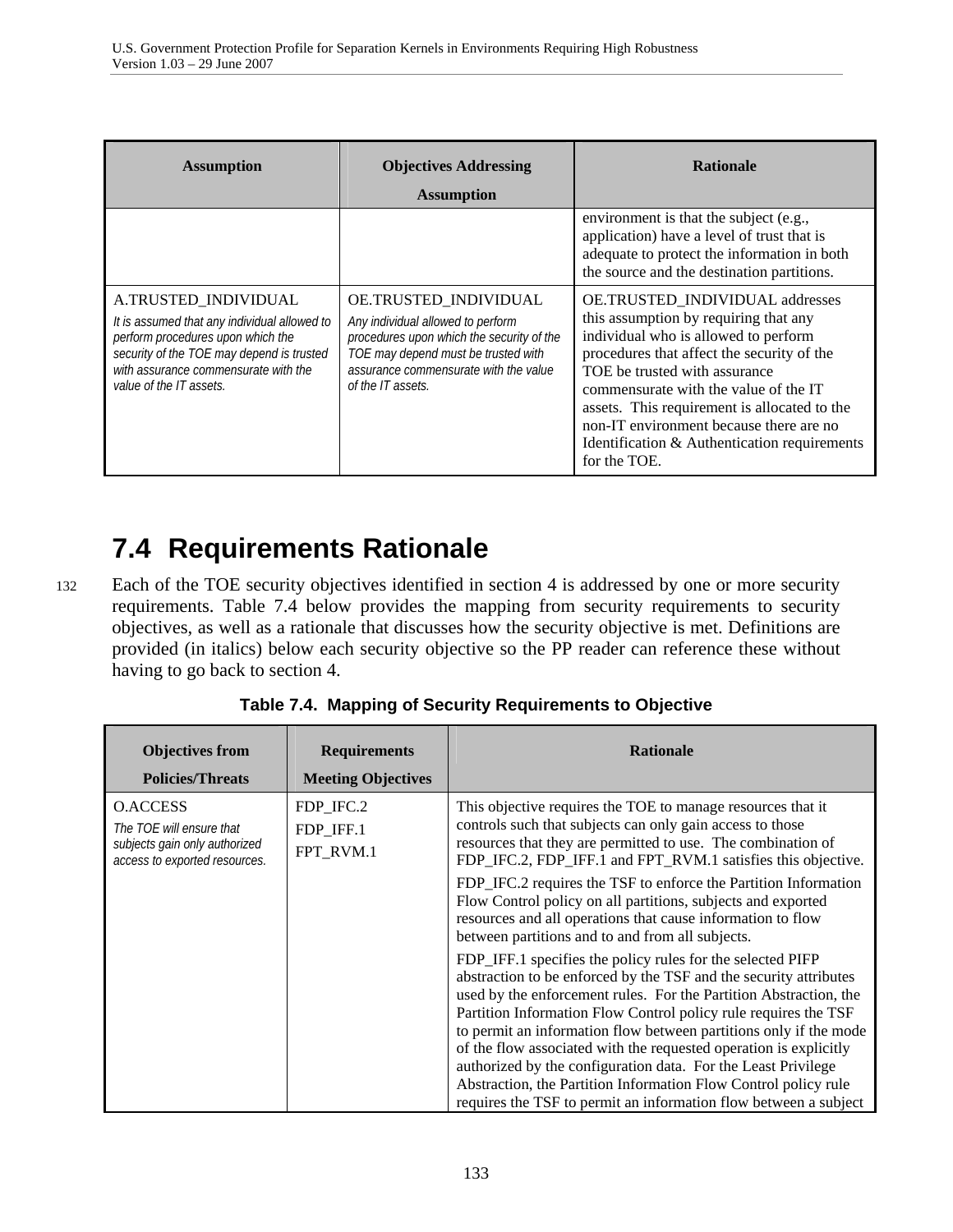| <b>Objectives from</b><br><b>Policies/Threats</b>                                                    | <b>Requirements</b><br><b>Meeting Objectives</b>                                                                                                                                                                                                                                                                                                                                                                                              | <b>Rationale</b>                                                                                                                                                                                                                                                                                                                                                                                                                                                                                                                                                                                                                                                                                                      |
|------------------------------------------------------------------------------------------------------|-----------------------------------------------------------------------------------------------------------------------------------------------------------------------------------------------------------------------------------------------------------------------------------------------------------------------------------------------------------------------------------------------------------------------------------------------|-----------------------------------------------------------------------------------------------------------------------------------------------------------------------------------------------------------------------------------------------------------------------------------------------------------------------------------------------------------------------------------------------------------------------------------------------------------------------------------------------------------------------------------------------------------------------------------------------------------------------------------------------------------------------------------------------------------------------|
|                                                                                                      |                                                                                                                                                                                                                                                                                                                                                                                                                                               | and an exported resource if the mode of that flow is explicitly<br>authorized by the configuration data. The PIFP rules apply to all<br>partitions and resources for a given execution session. There is<br>no need to support a heterogeneous configuration of PIFP<br>abstractions for a given execution session because the Least<br>Privilege Abstraction is a superset of the Partition Abstraction.<br>FPT_RVM.1 requires that the TSF makes policy decisions on all<br>attempts to access the TOE resources. Without assurance that this<br>non-bypassability requirement is being met, the TSF could not be<br>relied upon to completely and continuously enforce the<br>Partitioned Information Flow policy. |
| O.ADMIN_GUIDANCE<br>The TOE will provide<br>administrators with the                                  | ADO_IGS.1<br>AGD_ADM_EXP.1                                                                                                                                                                                                                                                                                                                                                                                                                    | ADO_IGS.1 requires the developer to provide the procedures<br>necessary to securely install and start-up an instance of the exact<br>evaluated configuration of the TOE.                                                                                                                                                                                                                                                                                                                                                                                                                                                                                                                                              |
| necessary information for<br>secure management of the<br>TOE.                                        |                                                                                                                                                                                                                                                                                                                                                                                                                                               | AGD_ADM_EXP.1 requires the developer to provide<br>administrative guidance to configure and administer the TOE<br>securely for the IT environment within which it is intended to<br>operate. The necessary information for secure management of<br>the TOE includes instructions on proper use of the administrative<br>functions, warnings about functions and privileges that should be<br>controlled, assumptions regarding user behavior, correct settings<br>of security parameters, and security requirements for the IT<br>environment.                                                                                                                                                                        |
| O.AUDIT_GENERATION<br>The TOE will provide the<br>capability to detect, generate                     | FAU_ARP.1<br>FAU_GEN.1<br>FAU_SAR_EXP.1                                                                                                                                                                                                                                                                                                                                                                                                       | The FAU_ARP.1 requirement is intended to ensure that some<br>action is taken upon the failure of the tests associated with either<br>FTP_AMT.1or FTP_TST.1. The ST author is required to specify<br>the action to be taken.                                                                                                                                                                                                                                                                                                                                                                                                                                                                                           |
| and export audit records for<br>FAU_SEL_EXP.1<br>security relevant auditable<br>events.<br>FPT_STM.1 | FAU_GEN.1 defines the set of auditable events for which the<br>TOE must be capable of generating audit records. For each<br>specified auditable event, this requirement defines the minimum<br>amount of data associated with that event that must also be<br>recorded. This requirement establishes the minimum level of<br>data that must be recorded for any additional audit events that are<br>specified in the ST by the TOE developer. |                                                                                                                                                                                                                                                                                                                                                                                                                                                                                                                                                                                                                                                                                                                       |
|                                                                                                      |                                                                                                                                                                                                                                                                                                                                                                                                                                               | FAU_SAR_EXP.1 requires the TSF to export audit data in a<br>form that supports audit data analysis by an authorized subject.                                                                                                                                                                                                                                                                                                                                                                                                                                                                                                                                                                                          |
|                                                                                                      |                                                                                                                                                                                                                                                                                                                                                                                                                                               | FAU_SEL_EXP.1 requires the TSF to generate audit records for<br>those auditable events that have actually been selected to be<br>audited, based on attributes associated with each audit event.<br>This provides flexibility in detecting only those events that are<br>deemed necessary by site policy, thus reducing the amount of<br>resources consumed by the audit mechanism.                                                                                                                                                                                                                                                                                                                                    |
|                                                                                                      |                                                                                                                                                                                                                                                                                                                                                                                                                                               | To support the post-runtime analysis of audit data the<br>FAU_GEN.1 requirement associates a time attribute with each<br>recorded event. FPT_STM.1 requires the TSF to provide a<br>reliable time stamps such that there is confidence in the integrity<br>of the sequencing and time relationships between audit events                                                                                                                                                                                                                                                                                                                                                                                              |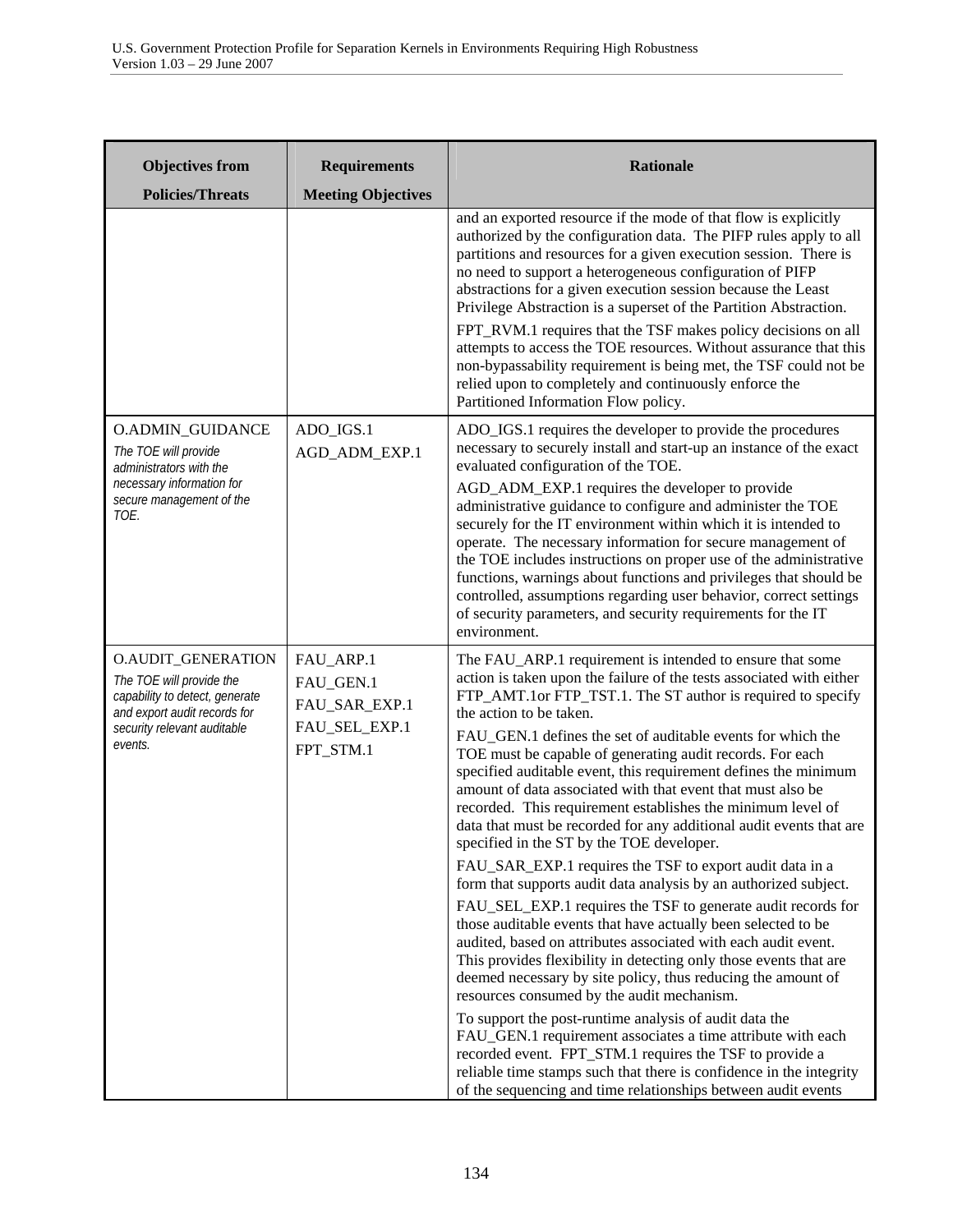| <b>Objectives from</b><br><b>Policies/Threats</b>                                                                                                                                                                                     | <b>Requirements</b><br><b>Meeting Objectives</b>                                        | <b>Rationale</b>                                                                                                                                                                                                                                                                                                                                                                                                                                                                                                                                                                                                                                                                                                                                                                                                                                                                                                                                                                                                                                                                                                                                                                                                                                                                                                                                                                                                                       |
|---------------------------------------------------------------------------------------------------------------------------------------------------------------------------------------------------------------------------------------|-----------------------------------------------------------------------------------------|----------------------------------------------------------------------------------------------------------------------------------------------------------------------------------------------------------------------------------------------------------------------------------------------------------------------------------------------------------------------------------------------------------------------------------------------------------------------------------------------------------------------------------------------------------------------------------------------------------------------------------------------------------------------------------------------------------------------------------------------------------------------------------------------------------------------------------------------------------------------------------------------------------------------------------------------------------------------------------------------------------------------------------------------------------------------------------------------------------------------------------------------------------------------------------------------------------------------------------------------------------------------------------------------------------------------------------------------------------------------------------------------------------------------------------------|
|                                                                                                                                                                                                                                       |                                                                                         | based upon the time attribute recorded with each event.                                                                                                                                                                                                                                                                                                                                                                                                                                                                                                                                                                                                                                                                                                                                                                                                                                                                                                                                                                                                                                                                                                                                                                                                                                                                                                                                                                                |
| O.AUTHORIZED_SUBJE<br><b>CT</b><br>The TOE will ensure that only<br>authorized subjects are allowed<br>to access restricted services.                                                                                                 | FMT_MOF.1<br>FMT_MSA_EXP.1<br>FMT_MTD.1<br>FMT_MCD_EXP.1                                | Multiple iterations of the base FMT_MOF.1 component requires<br>the TSF to prevent unauthorized subjects from invoking specific<br>TSF functions that control TOE behavior, result in TOE state<br>changes, and that provide access to TSF data.<br>FMT_MSA_EXP.1 requires the TSF to assign authorizations to<br>subjects as specified by the configuration data.<br>Multiple iterations of FMT_MTD.1 require the TSF to restrict<br>access to specified TSF data.<br>FMT_MCD_EXP.1 requires the TSF to prevent any modification<br>to the configuration data<br>The combination of FMT_MOF.1, FMT_MTD.1,<br>FMT_MCD_EXP.1 and FMT_MSA_EXP.1 ensures that only<br>authorized subjects, where that authorization is explicitly defined<br>by the configuration data, are able to access restricted TOE<br>services.                                                                                                                                                                                                                                                                                                                                                                                                                                                                                                                                                                                                                    |
| O.BOUNDED_EXECUT<br><b>ION</b><br>The TOE will exhibit predictable<br>and worst-case bounded<br>execution behavior.                                                                                                                   | FRU_PRU_EXP.1<br>ADV_ARC_EXP.1                                                          | FRU_PRU_EXP.1 establishes metrics defining the behavior of<br>the TSF, in terms of its predictable use of processor resources<br>and its maximum use of memory resources. These metrics<br>provide the basis for the analysis required by ADV_ARC_EXP.1<br>ADV_ARC_EXP.1 requires the developer to present the<br>architecture design in a manner that demonstrates the metrics for<br>use of processor and memory resources are being met.                                                                                                                                                                                                                                                                                                                                                                                                                                                                                                                                                                                                                                                                                                                                                                                                                                                                                                                                                                                            |
| O.CHANGE_MANAGE<br><b>MENT</b><br>The configuration of, and all<br>changes to, the TOE and its<br>development evidence will be<br>analyzed, tracked, and<br>controlled by trusted individuals<br>throughout the TOE's<br>development. | ACM_AUT.2<br>ACM_CAP.5<br>ACM_SCP.3<br>ALC_DVS.2<br>ALC_FLR.3<br>ALC LCD.2<br>ALC_TAT.3 | This objective is satisfied by the following Configuration<br>Management (CM) and Life Cycle (LC) requirements.<br>ACM_AUT.2 requires the TOE developer to have a CM plan and<br>use a CM system that provides an automated means to enforce<br>controls on changes made to all configuration items that comprise<br>the TOE, and that supports the generation of the TOE. This<br>requirement also requires the developer to describe in the CM<br>plan the automated tools used in the CM system and how those<br>tools are used in the CM system. Thus, ACM_AUT.2 aids in<br>understanding how the CM system enforces the control over<br>changes made to the TOE.<br>ACM_CAP.5 requires the developer to describe in the CM plan<br>how changes to the TOE and its evaluation deliverables are<br>managed by the CM system. The CM system is required to<br>operate in accordance with the CM plan and provide the<br>capability to control who on the development staff can make<br>changes to the TOE and its developed evidence. Furthermore, the<br>CM system is required to enforce separation of duties (e.g.,<br>developers cannot be part of the CM staff), clearly identify the<br>configuration items that comprise the TSF, and support the audit<br>of modifications to the TOE.<br>In addition to the CM plan and CM system, the developer is also<br>required to provide a list of uniquely identified configuration |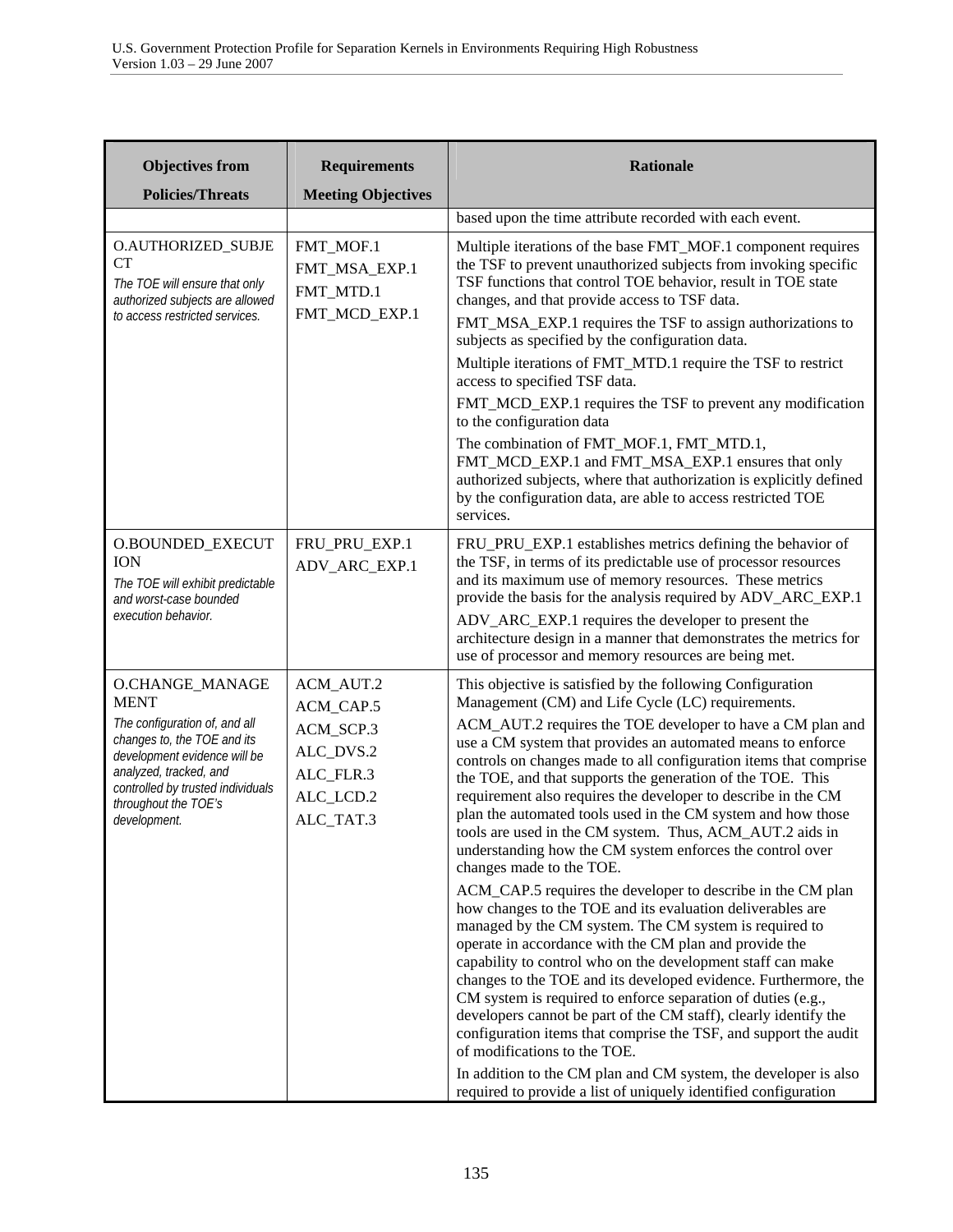| <b>Objectives from</b><br><b>Policies/Threats</b> | <b>Requirements</b><br><b>Meeting Objectives</b> | <b>Rationale</b>                                                                                                                                                                                                                                                                                                                                                                                                                                                                                                                                                                                                                                                                    |
|---------------------------------------------------|--------------------------------------------------|-------------------------------------------------------------------------------------------------------------------------------------------------------------------------------------------------------------------------------------------------------------------------------------------------------------------------------------------------------------------------------------------------------------------------------------------------------------------------------------------------------------------------------------------------------------------------------------------------------------------------------------------------------------------------------------|
|                                                   |                                                  | items that comprise the TOE, an acceptance plan and integration<br>procedures. The configuration list is used by the CM system to<br>control unauthorized modification, addition, or deletion of the<br>TOE configuration items, and by the integration procedures to<br>ensure that the TOE is generated correctly. The acceptance plan<br>describes how modified or newly created configuration items are<br>reviewed and accepted as part of the TOE. The developer is<br>required to justify that the acceptance procedures provide for an<br>adequate and appropriate review of all changes to the TOE. This<br>requirement satisfies the "analyzed" aspect of this objective. |
|                                                   |                                                  | ACM_SCP.3 is necessary to define what items must be under the<br>control of the CM system. This requirement ensures that the TOE<br>implementation representation, design documentation, test<br>documentation (including the executable test suite), user and<br>administrator guidance, CM documentation, security flaws, and<br>development tools (and related information) are tracked by the<br>CM system.                                                                                                                                                                                                                                                                     |
|                                                   |                                                  | ALC_DVS.2 requires the developer to describe the security<br>measures used in the development environment to ensure the<br>integrity and confidentiality of the TOE. Furthermore, the<br>developer must also provide evidence that these security<br>measures are followed by the development team, and justify that<br>these measures provide the necessary level of protection. The<br>physical, procedural, and personnel security measures the<br>developer uses provides an added level of control over who and<br>how changes are made to the TOE and its associated evidence.<br>ALC_FLR.3 requires the developer to track and correct flaws in                              |
|                                                   |                                                  | the TOE that have been discovered either through developer<br>actions (e.g., developer testing) or by others. In addition to<br>correcting discovered flaws, the flaw remediation process used<br>by the developer must also ensure that new flaws are not created<br>while fixing the discovered flaws. The developer is also<br>required to support timely automatic distribution of security flaw<br>reports and associated corrections, and to inform users who might<br>be affected by the discovered flaws in a timely manner.                                                                                                                                                |
|                                                   |                                                  | ALC_LCD.2 requires the developer to use a standardized life-<br>cycle model that describes the procedures, tools and techniques<br>used in the development and maintenance of the TOE.<br>Procedural aspects such as design methods, code or<br>documentation reviews, how changes to the TOE are reviewed<br>and accepted or rejected will add assurance for the TOE at the<br>time of the initial evaluation and during its maintenance phases.<br>The developer is required to explain why the particular life cycle<br>model was chosen and how it is used, and to demonstrate that the                                                                                         |
|                                                   |                                                  | life cycle documentation is compliant with the life cycle model.<br>ALC_TAT.3 ensures that all the tools and techniques used during<br>the development and maintenance of the TOE are well defined<br>including the selected implementation-dependent options of the<br>development tools. It also requires the developer to establish                                                                                                                                                                                                                                                                                                                                              |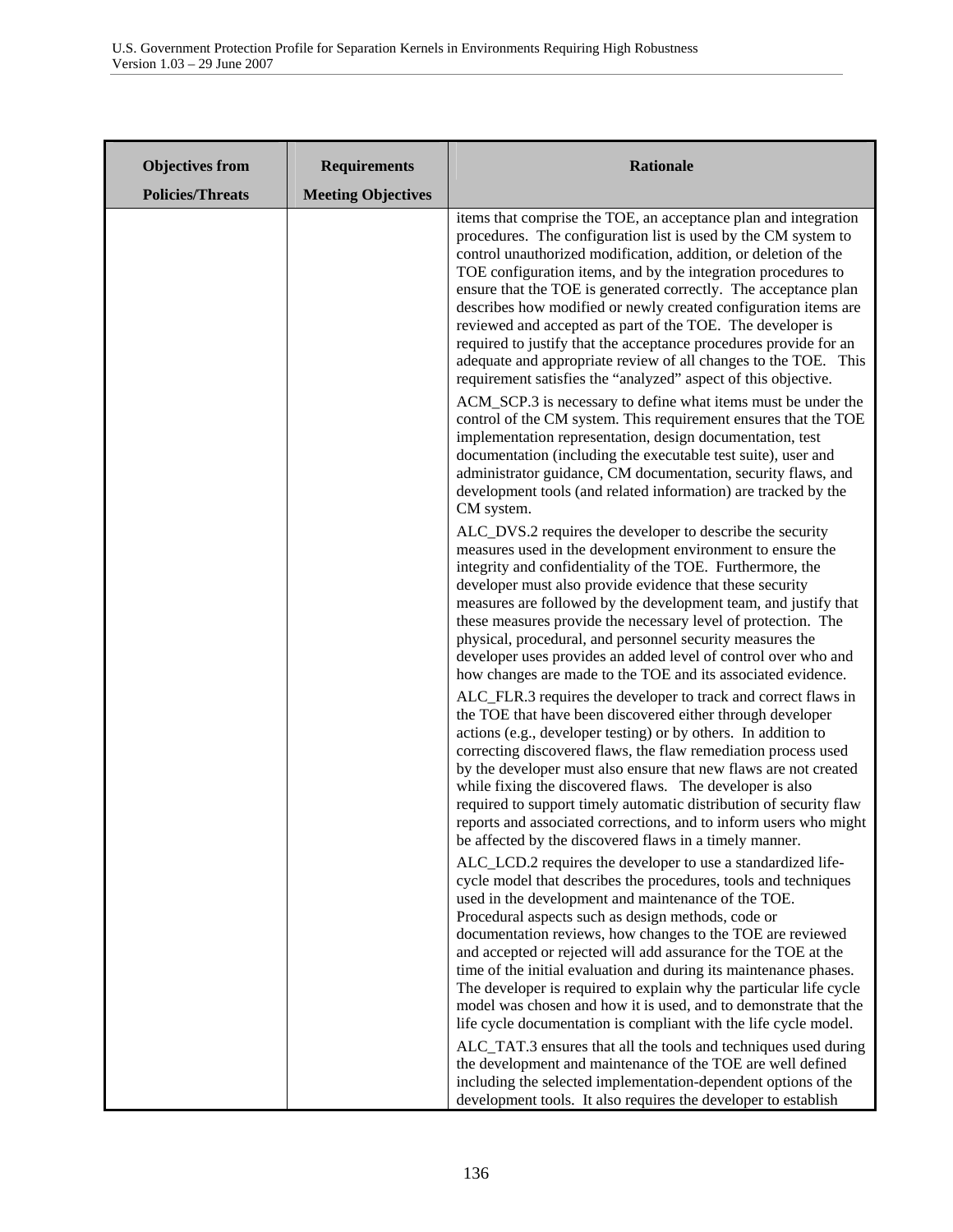| <b>Objectives from</b><br><b>Policies/Threats</b>                                                                                                                                                                                                                                                                            | <b>Requirements</b><br><b>Meeting Objectives</b>                                           | <b>Rationale</b>                                                                                                                                                                                                                                                                                                                                                                                                                                                                                                                                                                                                                                                                                                                                                                                                                                                                                                                                                                                                                                                                                                                                                                                                                                                                                                                                                                                                                                                                                                                                                                                                                                                                                                     |
|------------------------------------------------------------------------------------------------------------------------------------------------------------------------------------------------------------------------------------------------------------------------------------------------------------------------------|--------------------------------------------------------------------------------------------|----------------------------------------------------------------------------------------------------------------------------------------------------------------------------------------------------------------------------------------------------------------------------------------------------------------------------------------------------------------------------------------------------------------------------------------------------------------------------------------------------------------------------------------------------------------------------------------------------------------------------------------------------------------------------------------------------------------------------------------------------------------------------------------------------------------------------------------------------------------------------------------------------------------------------------------------------------------------------------------------------------------------------------------------------------------------------------------------------------------------------------------------------------------------------------------------------------------------------------------------------------------------------------------------------------------------------------------------------------------------------------------------------------------------------------------------------------------------------------------------------------------------------------------------------------------------------------------------------------------------------------------------------------------------------------------------------------------------|
|                                                                                                                                                                                                                                                                                                                              |                                                                                            | implementation standards for all parts of the TOE. This will<br>mitigate the risk of using ill-defined, inconsistent or incorrect<br>development tools and techniques.                                                                                                                                                                                                                                                                                                                                                                                                                                                                                                                                                                                                                                                                                                                                                                                                                                                                                                                                                                                                                                                                                                                                                                                                                                                                                                                                                                                                                                                                                                                                               |
| O.CONFIGURATION_C<br><b>HANGE</b><br>The TOE will support the<br>capability to perform a static<br>configuration change. The TOE<br>may also provide the capability<br>for an authorized subject to<br>select or redefine the<br>configuration vector to be used<br>upon TOE startup, TOE restart<br>or TOE reconfiguration. | FMT_MOF.1<br>FMT_MSA_EXP.1<br>FMT_SMF.1<br>FPT_CFG_EXP.1<br>FPT_ESS_EXP.1<br>FPT_RST_EXP.1 | This objective requires the TOE to support a static configuration<br>change capability. It also requires that, should the TOE provide<br>an on-line configuration change capability, then the TOE is to<br>allow only authorized subjects to make the selection or<br>redefinition of the next configuration vector.<br>This objective is met through combination of the following SFRs:<br>FMT_MOF.1 requires the TSF to restrict the access to the TOE<br>configuration change function to those subjects that are explicitly<br>authorized.<br>FMT_MSA_EXP.1 requires the TSF to base the assignment of<br>subjects authorizations for TOE configuration change on<br>attributes contained in the configuration data.<br>FMT_SMF.1 requires the TSF to implement TOE security<br>management capability to change the TOE configuration.<br>FPT_CFG_EXP.1 provides the option for the TOE to support<br>dynamic total, dynamic-constrained and dynamic-unconstrained<br>reconfiguration capabilities. Each of these options has unique<br>semantics with regards to the manner in which a new TSF<br>internal vector can be selected or changed by an authorized<br>subject.<br>FPT_ESS_EXP.1 requires that the TOE be established in a<br>secure state based on the configuration vector that is referenced<br>during initialization. If the configuration vector is changed by<br>some offline process, the TOE utilizes that changed configuration<br>vector to initialize the TOE.<br>FPT_RST_EXP.1 requires the TOE to have the capability for an<br>authorized subject to restart the TOE which will result in a<br>configuration change if a new configuration vector was selected<br>prior to the restart. |
| O.CORRECT_CONFIG<br>The TOE will provide<br>procedures and mechanisms to<br>generate the configuration<br>vectors such that they<br>accurately describe the<br>operational configuration of the<br>TOE as used by an<br>organization.                                                                                        | ADV_CTD_EXP.1<br>AGD_ADM_EXP.1                                                             | ADV_CTD_EXP.1 requires the TOE developer to provide a<br>configuration tool that generates configuration vectors that can be<br>verified as being an accurate description of the intended TOE<br>operational configuration as used by an organization.<br>AGD_ADM_EXP.1 requires the developer to provide<br>administrator guidance for the correct use of the configuration<br>vector generation tool.                                                                                                                                                                                                                                                                                                                                                                                                                                                                                                                                                                                                                                                                                                                                                                                                                                                                                                                                                                                                                                                                                                                                                                                                                                                                                                              |
| O.CORRECT_INIT<br>The TOE will provide<br>mechanisms to correctly<br>transfer the software portion of<br>the TSF implementation and<br>TSF data into the TSF's security<br>domain and to correctly                                                                                                                           | FPT_ESS_EXP.1<br>ADV_INI_EXP.1<br>AGD_ADM_EXP.1                                            | This objective requires capabilities and assurances in regards to<br>the integrity of the initialization mechanism. This objective is<br>addressed by the combination of implemented capability and<br>procedural controls.<br>FPT_ESS_EXP.1 requires that the TSF be able to determine that<br>it is in a secure state prior to allowing any information flows as                                                                                                                                                                                                                                                                                                                                                                                                                                                                                                                                                                                                                                                                                                                                                                                                                                                                                                                                                                                                                                                                                                                                                                                                                                                                                                                                                   |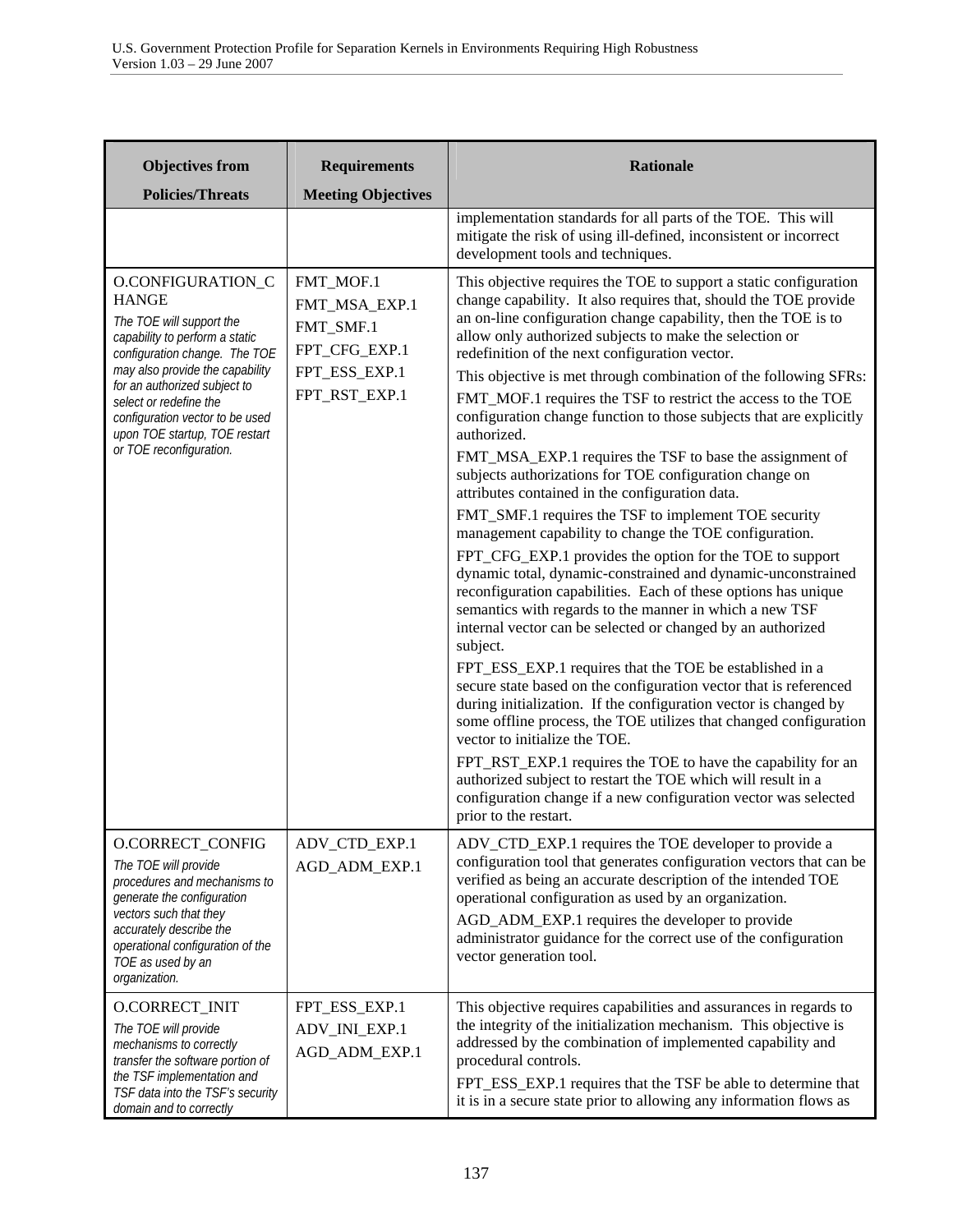| <b>Objectives from</b><br><b>Policies/Threats</b>                                                                                                                                                                                                                                                                     | <b>Requirements</b><br><b>Meeting Objectives</b>                                   | <b>Rationale</b>                                                                                                                                                                                                                                                                                                                                                                                                                                                                                                                                                                                                                                                                                                                                                                                                                                                                                                                                                                                                                                                                                                                                                                                                                                                                                                                                                                                                                                                                                                                                                                                                                                                                                         |
|-----------------------------------------------------------------------------------------------------------------------------------------------------------------------------------------------------------------------------------------------------------------------------------------------------------------------|------------------------------------------------------------------------------------|----------------------------------------------------------------------------------------------------------------------------------------------------------------------------------------------------------------------------------------------------------------------------------------------------------------------------------------------------------------------------------------------------------------------------------------------------------------------------------------------------------------------------------------------------------------------------------------------------------------------------------------------------------------------------------------------------------------------------------------------------------------------------------------------------------------------------------------------------------------------------------------------------------------------------------------------------------------------------------------------------------------------------------------------------------------------------------------------------------------------------------------------------------------------------------------------------------------------------------------------------------------------------------------------------------------------------------------------------------------------------------------------------------------------------------------------------------------------------------------------------------------------------------------------------------------------------------------------------------------------------------------------------------------------------------------------------------|
| establish the TOE in an<br>operational configuration<br>consistent with the configuration<br>vector that defines the<br>configuration data.                                                                                                                                                                           |                                                                                    | authorized by the Partitioned Information Flow Policy.<br>ADV_INI_EXP.1 requires the TOE developer to provide an<br>initialization mechanism that establishes a security domain for<br>the TSF, and to provide an initialization design that demonstrates<br>how the software portion of the TSF implementation and TSF<br>data are correctly transferred into the TSF security domain.<br>Furthermore, it requires the TOE to be established in an<br>operational configuration consistent with the configuration vector<br>that defines the configuration data.<br>AGD_ADM_EXP.1 requires the developer to provide<br>administrator guidance for the proper use of the initialization<br>mechanism.                                                                                                                                                                                                                                                                                                                                                                                                                                                                                                                                                                                                                                                                                                                                                                                                                                                                                                                                                                                                    |
| O.CORRECT_LOAD<br>The TOE will provide<br>procedures and mechanisms to<br>correctly convert the software<br>portion of the TSF<br>implementation and/or<br>configuration vectors into a<br>TOE-useable form.                                                                                                          | ADV_LTD_EXP.1<br>AGD_ADM_EXP.1                                                     | ADV_LTD_EXP.1 requires the developer to provide a TOE load<br>capability and a description of its design. The TOE load<br>capability ensures that the software portion of the TSF<br>implementation and data are correctly converted into a form that<br>is accessible by the TOE initialization mechanism.<br>AGD_ADM_EXP.1 requires the developer to provide<br>administrator guidance for the proper use of the load mechanism.                                                                                                                                                                                                                                                                                                                                                                                                                                                                                                                                                                                                                                                                                                                                                                                                                                                                                                                                                                                                                                                                                                                                                                                                                                                                       |
| O.CORRECT_TSF_OPE<br><b>RATION</b><br>The TOE will provide a runtime<br>self-test capability.<br>The TOE will provide the means<br>for an authorized subject to<br>invoke and obtain the results of<br>the self-test.<br>The TOE will take action in<br>response to any failure of a<br>runtime self-test capability. | FAU_ARP.1<br>FMT_MOF.1<br>FMT_MSA_EXP.1<br>FMT_SMF.1<br>FPT_AMT.1<br>FPT_TST_EXP.1 | This objective requires capabilities to periodically test the TSF<br>and the abstract machine that underlies the TSF, to interpret the<br>results of such tests, and to manage the use of those tests.<br>FAU_ARP.1 ensures that the TOE takes action upon the<br>detection of any failure of the tests associated with FPT_AMT.1<br>and FPT_TST1.<br>FMT_MOF.1 requires the TSF to prevent a subject from<br>invoking TSF self-test unless that subject has been granted<br>authorization to do so.<br>FMT_MSA_EXP.1 requires the TSF to assign the authorization<br>for running self-tests to subjects as specified by the configuration<br>data.<br>FMT_SMF.1 requires the TSF to implement TOE security<br>management capability for an authorized subject to invoke the<br>self-test and to obtain the results of the self-test.<br>FPT_AMT.1 provides the means to discover any failures in the<br>hardware security mechanisms upon which the TSF is dependent,<br>and therefore, could render the TSF ineffective in enforcing its<br>security policies. This requirement requires the TSF to test the<br>hardware security mechanisms during the initial start-up and also<br>periodically during normal operation.<br>FPT_TST_EXP.1 requires the TSF to run a suite of self-tests to<br>verify the software portions of the TSF. This requirement<br>explicitly specifies that the TSF self tests be run during the initial<br>start-up, but leaves the conditions under which the self tests<br>should occur during normal operation to be specified by the ST<br>author. This allows the ST author to tailor the testing<br>requirements to be appropriate to conditions of the TSF's normal |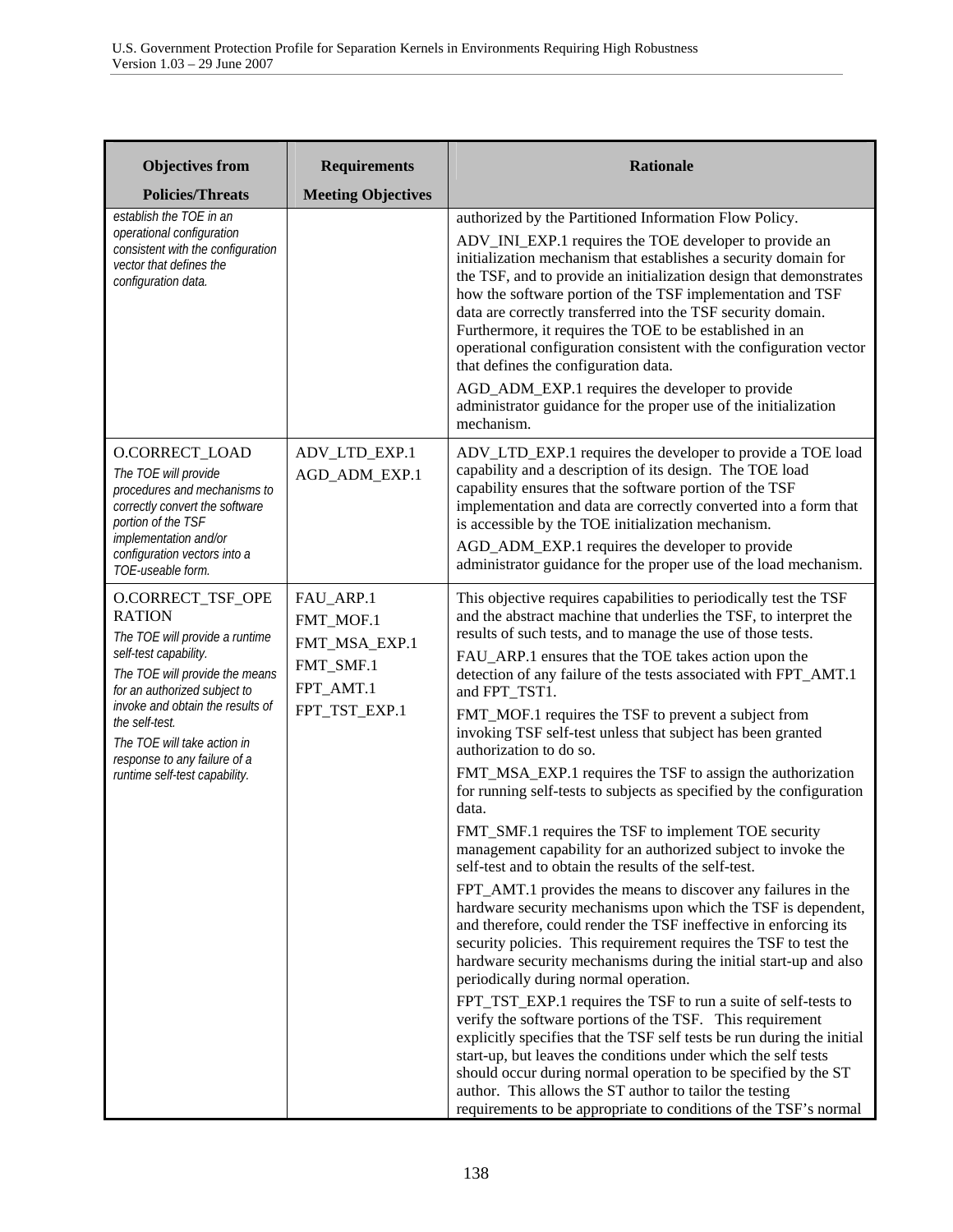| <b>Objectives from</b><br><b>Policies/Threats</b>                                                                                                                                                                                                                                                                                                                                                           | <b>Requirements</b><br><b>Meeting Objectives</b> | <b>Rationale</b>                                                                                                                                                                                                                                                                                                                          |
|-------------------------------------------------------------------------------------------------------------------------------------------------------------------------------------------------------------------------------------------------------------------------------------------------------------------------------------------------------------------------------------------------------------|--------------------------------------------------|-------------------------------------------------------------------------------------------------------------------------------------------------------------------------------------------------------------------------------------------------------------------------------------------------------------------------------------------|
|                                                                                                                                                                                                                                                                                                                                                                                                             |                                                  | operation. Subjects with the appropriate authorization can invoke<br>the TSF self-test and can obtain the results of the self-test.<br>The tests required by FPT_AMT.1 and FPT_TST_EXP.1<br>collectively verify the correct operation and integrity of all three                                                                          |
|                                                                                                                                                                                                                                                                                                                                                                                                             |                                                  | parts of the TSF, i.e., the TSF's underlying abstract machine, the<br>TSF's implementation and the TSF's data.                                                                                                                                                                                                                            |
| O.COVERT_CHANNEL<br>ANALYSIS<br>The TOE will undergo                                                                                                                                                                                                                                                                                                                                                        | FDP_IFF.3<br>AVA_CCA_EXP.2                       | The scope for elimination of covert channels is defined by<br>FDP_IFF.3 and the objectives of the covert channel analysis are<br>defined by AVA_CCA_EXP.2.                                                                                                                                                                                |
| appropriate covert channel<br>analysis by NSA to demonstrate<br>that the TOE satisfies covert                                                                                                                                                                                                                                                                                                               |                                                  | FDP_IFF.3 requires an upper bound on the bandwidth associated<br>with any identified covert storage and timing channels.<br>AVA_CCA_EXP.2 requires the developer to perform a                                                                                                                                                             |
| channel mitigation metrics.                                                                                                                                                                                                                                                                                                                                                                                 |                                                  | systematic search for inter-partition covert channels. It also<br>requires the developer to document the covert channel analysis<br>and provide the documentation as evaluation evidence. Since all<br>subjects assigned to a partition are of the same equivalence class,<br>a search for intra-partition covert channels is not needed. |
|                                                                                                                                                                                                                                                                                                                                                                                                             |                                                  | A systematic search, as opposed to an informal search, is<br>necessary because it is important that the covert channels be<br>identified in a structured and repeatable way to aid the validation<br>of the covert channel analysis.                                                                                                      |
|                                                                                                                                                                                                                                                                                                                                                                                                             |                                                  | AVA_CCA_EXP.2 also requires the NSA evaluator to confirm<br>the results of the covert channel analysis and to selectively<br>validate the covert channel analysis through testing. This will<br>afford additional assurance evidence to support a high robustness<br>evaluation.                                                          |
| O.CRYPTOGRAPHY<br>The TOE will use NIST FIPS-<br>validated cryptography as a<br>baseline with additional NSA-<br>approved methods for key<br>management (i.e., generation,<br>access, distribution, destruction,<br>handling, and storage of keys)<br>and for cryptographic operations<br>(i.e., encryption, decryption,<br>signature, hashing, key<br>exchange, and random number<br>generation services). | ADO_DEL_EXP.2                                    | ADO_DEL_EXP.2 requires the TOE developer to select from a<br>specific list of validated cryptographic mechanisms when<br>determining how to implement the means to ensure the integrity<br>of the TOE when it is transmitted from the TOE development<br>facility to the end user.                                                        |
| O.FUNCTIONAL_TESTI<br>NG<br>The TOE will undergo                                                                                                                                                                                                                                                                                                                                                            | APT_PCT_EXP.1<br>APT_PST_EXP.1                   | Rationales for APT explicit requirements are described in<br>Appendix F.<br>ATE_COV.3, ATE_DPT.3 and ATE_FUN.2 impose testing                                                                                                                                                                                                             |
| independent security functional<br>testing that demonstrates the<br>TSF satisfies the security<br>functional requirements.                                                                                                                                                                                                                                                                                  | ATE_COV.3<br>ATE_DPT.3<br>ATE_FUN.2<br>ATE_IND.3 | requirements on the developer to create and document the<br>security test suite. ATE_IND.3 levies requirements on the<br>evaluation team to independently verify the testing results. The<br>combination of these requirements satisfies this objective.                                                                                  |
|                                                                                                                                                                                                                                                                                                                                                                                                             |                                                  | ATE_COV.3 requires the developer to provide an analysis of the<br>test coverage to demonstrate that the TSF and TSF interfaces are                                                                                                                                                                                                        |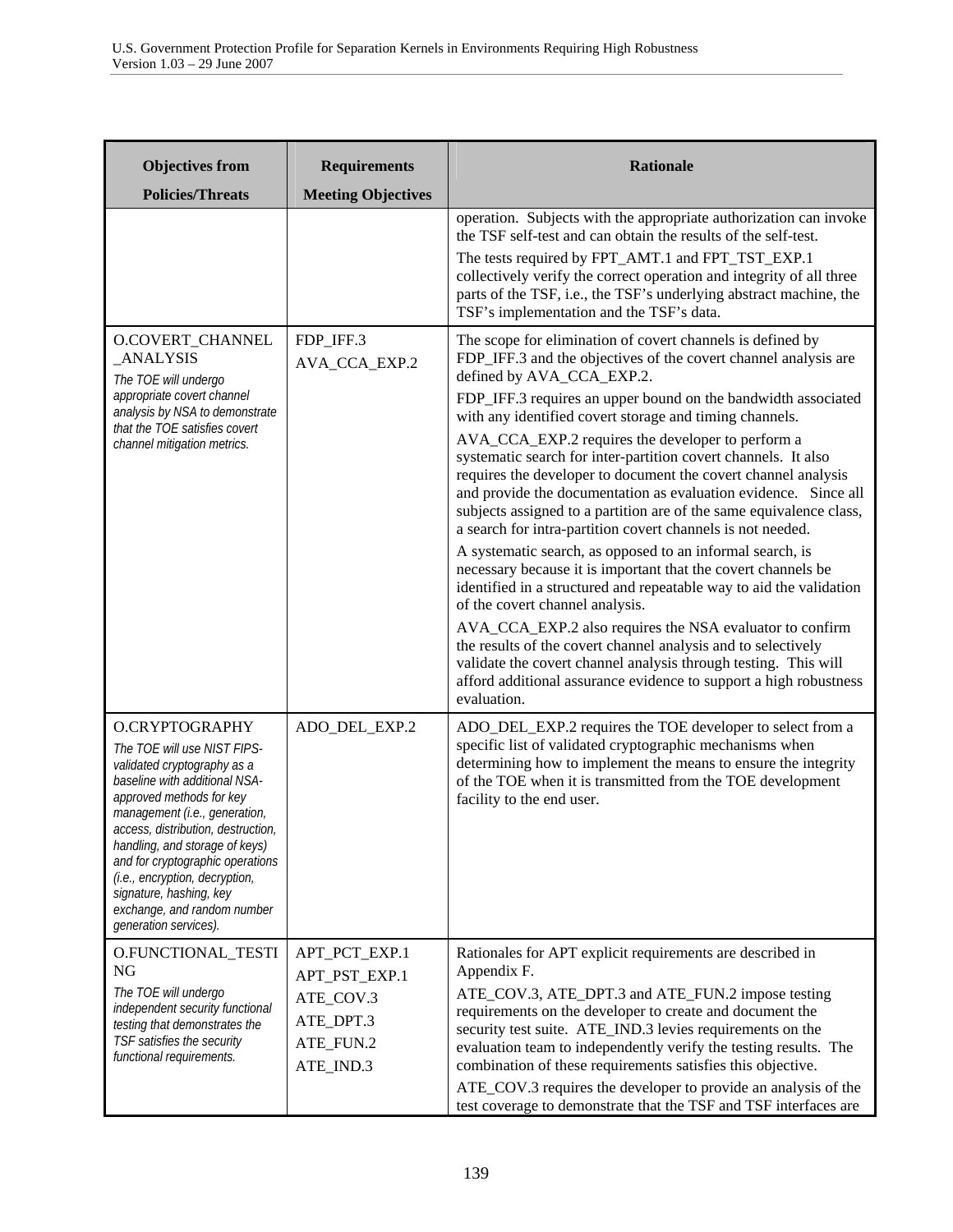| <b>Objectives from</b><br><b>Policies/Threats</b>                                                                                                   | <b>Requirements</b><br><b>Meeting Objectives</b>                 | <b>Rationale</b>                                                                                                                                                                                                                                                                                                                                                                                                                                                                                                                                                                                                                                                                                                                                                                                                                                                                                                                                                                                                                                                                                                                                                                                                                                                                                                                                                                                                                                                                                                                                                                                                                                                                                                                                                                                                                                                                                                                                                                                                                                                                                                                                                                                                                                                                                                      |
|-----------------------------------------------------------------------------------------------------------------------------------------------------|------------------------------------------------------------------|-----------------------------------------------------------------------------------------------------------------------------------------------------------------------------------------------------------------------------------------------------------------------------------------------------------------------------------------------------------------------------------------------------------------------------------------------------------------------------------------------------------------------------------------------------------------------------------------------------------------------------------------------------------------------------------------------------------------------------------------------------------------------------------------------------------------------------------------------------------------------------------------------------------------------------------------------------------------------------------------------------------------------------------------------------------------------------------------------------------------------------------------------------------------------------------------------------------------------------------------------------------------------------------------------------------------------------------------------------------------------------------------------------------------------------------------------------------------------------------------------------------------------------------------------------------------------------------------------------------------------------------------------------------------------------------------------------------------------------------------------------------------------------------------------------------------------------------------------------------------------------------------------------------------------------------------------------------------------------------------------------------------------------------------------------------------------------------------------------------------------------------------------------------------------------------------------------------------------------------------------------------------------------------------------------------------------|
|                                                                                                                                                     |                                                                  | completely addressed by the developer's test suite. While this<br>requirement does not require exhaustive testing of the TSF, it<br>does impose rigorous testing of the TSF interfaces to ensure that<br>the TSF interfaces meet their security functional requirements.<br>This component also requires an independent confirmation of the<br>completeness of the test suite.<br>ATE_DPT.3 requires the developer to provide an analysis of the<br>depth of the functional testing to demonstrate that the TSF is<br>implemented and operates as specified by its high-level design<br>and low-level design. This component complements<br>ATE_COV.3 by ensuring that the developer takes into account<br>the high-level and low-level design when developing their test<br>suite.<br>ATE_FUN.2 requires the developer to test the TSF and to<br>provide documentation of the results. The ordering of execution<br>of independent functional tests is required to be loop-free. The<br>developer's test documentation must include an analysis of the<br>test procedure ordering dependencies to demonstrate the testing<br>is not circular. The developer must provide sufficient test<br>documentation, i.e., the test plan, test procedures, and test results,<br>to support independent verification of the test results and test<br>coverage analysis.<br>ATE_IND.3 requires the developer to provide the evaluator with<br>the TOE and testing materials for independent testing. The<br>developer must provide the same testing materials that were used<br>by the developer to perform the developer's functional testing.<br>These must include, minimally, test suite executables and source<br>code, and machine-readable test documentation. ATE_IND.3<br>also levies testing requirements on the evaluator to verify the<br>developer's test results by re-testing all tests performed by the<br>developer, and to develop and run additional evaluator-developed<br>tests that exercise the TOE in areas that are not well<br>demonstrated by the developer's test suite. By repeating all of<br>the developer's tests and running the evaluator-developed test<br>suite, the evaluator can demonstrate that the TSF satisfies all<br>security functional requirements as required by this objective. |
| O.INIT_SECURE_STAT<br>E<br>The TOE will provide<br>mechanisms to transition the<br>TSF to an initial secure state<br>without protection compromise. | FIA_ATD_EXP.1<br>FIA_USB_EXP.1<br>FPT_ESS_EXP.1<br>ADV_INI_EXP.1 | Abstractly, the TOE consists of two distinct sets of functions:<br>initialization functions and runtime functions.<br>Initialization functions only execute during start-up and are not<br>relied upon for security enforcement after the TOE is fully<br>initialized. This protection profile defines the initialization<br>functions as being outside the TSF because they are not relied<br>upon for the enforcement of the TSP. Runtime functions, on the<br>other hand, are relied upon, either directly or indirectly, to<br>correctly enforce the TSP once the TSF is established in a secure<br>state.<br>FIA_ATD_EXP.1 defines the set of attributes to be contained in<br>the configuration data that fully describe the configuration and                                                                                                                                                                                                                                                                                                                                                                                                                                                                                                                                                                                                                                                                                                                                                                                                                                                                                                                                                                                                                                                                                                                                                                                                                                                                                                                                                                                                                                                                                                                                                                  |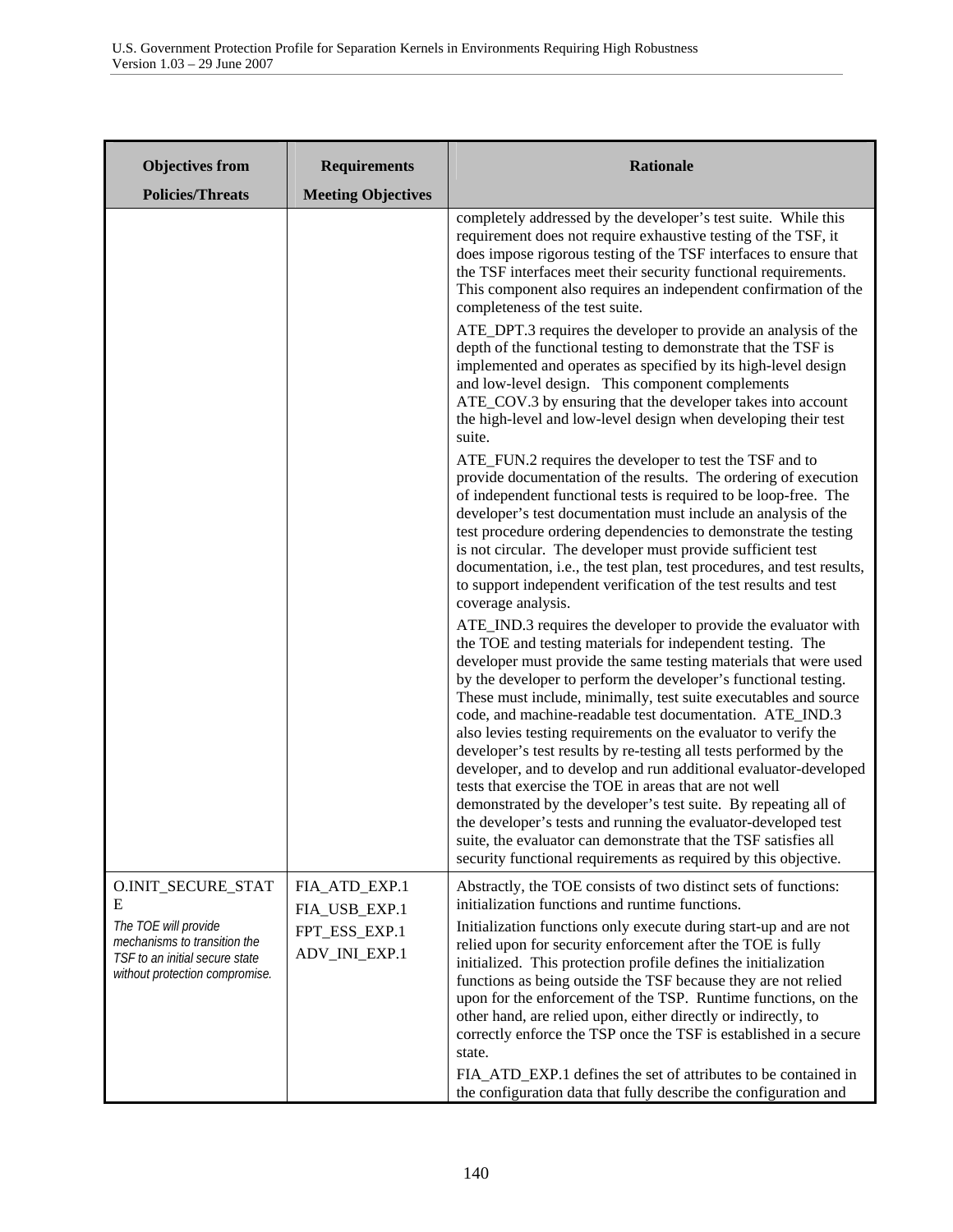| <b>Objectives from</b><br><b>Policies/Threats</b>                                                                                                  | <b>Requirements</b><br><b>Meeting Objectives</b> | <b>Rationale</b>                                                                                                                                                                                                                                                                                                                                                                                                                                                                                                                                                                                                                                                                                                                                                                                                                                                                                                                                                                                                                                                                                                                                                                                                                                                                                                                        |
|----------------------------------------------------------------------------------------------------------------------------------------------------|--------------------------------------------------|-----------------------------------------------------------------------------------------------------------------------------------------------------------------------------------------------------------------------------------------------------------------------------------------------------------------------------------------------------------------------------------------------------------------------------------------------------------------------------------------------------------------------------------------------------------------------------------------------------------------------------------------------------------------------------------------------------------------------------------------------------------------------------------------------------------------------------------------------------------------------------------------------------------------------------------------------------------------------------------------------------------------------------------------------------------------------------------------------------------------------------------------------------------------------------------------------------------------------------------------------------------------------------------------------------------------------------------------|
|                                                                                                                                                    |                                                  | behavior of the TSF.                                                                                                                                                                                                                                                                                                                                                                                                                                                                                                                                                                                                                                                                                                                                                                                                                                                                                                                                                                                                                                                                                                                                                                                                                                                                                                                    |
|                                                                                                                                                    |                                                  | FIA_USB_EXP.1 requires that the TSF properly translate and<br>associate (bind) the attributes described in the configuration data<br>to the runtime resources to which they are allocated.<br>FPT_ESS_EXP.1 requires that the TSF be established in a secure<br>state as defined by the attributes in the configuration data, that<br>the TSF enforces the Partitioned Information Flow Policy as<br>defined by the configuration data, and that no information flows<br>are allowed to occur until the TSF determines that the above<br>conditions have been met.<br>ADV_INI_EXP.1 requires the TOE developer to provide an<br>initialization mechanism that 1) brings the TSF to the secure state<br>defined by the configuration data such that there is no protection<br>comprise, 2) either completes successfully or halts due to<br>unrecoverable errors, and 3) can not subvert the TSF after it<br>completes and the TSF is in operational mode and enforcing the                                                                                                                                                                                                                                                                                                                                                              |
|                                                                                                                                                    |                                                  | TSP.                                                                                                                                                                                                                                                                                                                                                                                                                                                                                                                                                                                                                                                                                                                                                                                                                                                                                                                                                                                                                                                                                                                                                                                                                                                                                                                                    |
| O.INSTALL_GUIDANC<br>Е<br>The TOE will be delivered with<br>the appropriate installation<br>guidance to establish and<br>maintain TOE security.    | ADO_DEL_EXP.2<br>ADO_IGS.1                       | This objective is satisfied by the documentation requirements of<br>the trusted delivery and secure installation and start-up functions.<br>ADO_DEL_EXP.2 requires the developer to describe the<br>procedures and technical measures that the developer put in place<br>to: 1) detect modifications during transit, 2) detect any<br>discrepancy between the developer's master version and the<br>delivered version, and 3) detect any attempts to masquerade as<br>the developer. ADO_DEL_EXP.2 requires the developer to<br>provide cryptographic mechanisms to protect the integrity of the<br>TOE during delivery. ADO_DEL_EXP.2 also requires the<br>developer to follow the developer-prescribed delivery<br>procedures.<br>After verifying that the TOE delivery from the developer is the<br>right version and tamper-free, the user is responsible to configure<br>and install the TOE in accordance with the TOE's intended use<br>before running it. ADO_IGS.1 requires the developer to provide<br>the guidance on how to use the installation and start-up<br>procedures to install and start-up an instance of the TOE that was<br>evaluated.<br>ADO_IGS.1 further requires the evaluator to verify that if the<br>procedures are used as described, they will result a secure<br>installation and start-up of the TOE. |
| O.INTERNAL_LEAST_<br><b>PRIVILEGE</b><br>The entire TSF will be<br>structured to achieve the<br>principle of least privilege<br>among TSF modules. | FPT_PLP_EXP.1<br>ADV INT EXP.3                   | FPT_PLP_EXP.1 establishes the requirement for TSF functions<br>to be allocated the minimum required access to TSF data and<br>TSF resources.<br>The requirement for assurances associated with support for the<br>principle of least privilege within the TSF was added as part of<br>the explicit ADV_INT_EXP.3 component because the existing<br>ADV_INT.3 component does not address the need to apply the<br>principle of least privilege to the design and structure of the TSF.                                                                                                                                                                                                                                                                                                                                                                                                                                                                                                                                                                                                                                                                                                                                                                                                                                                   |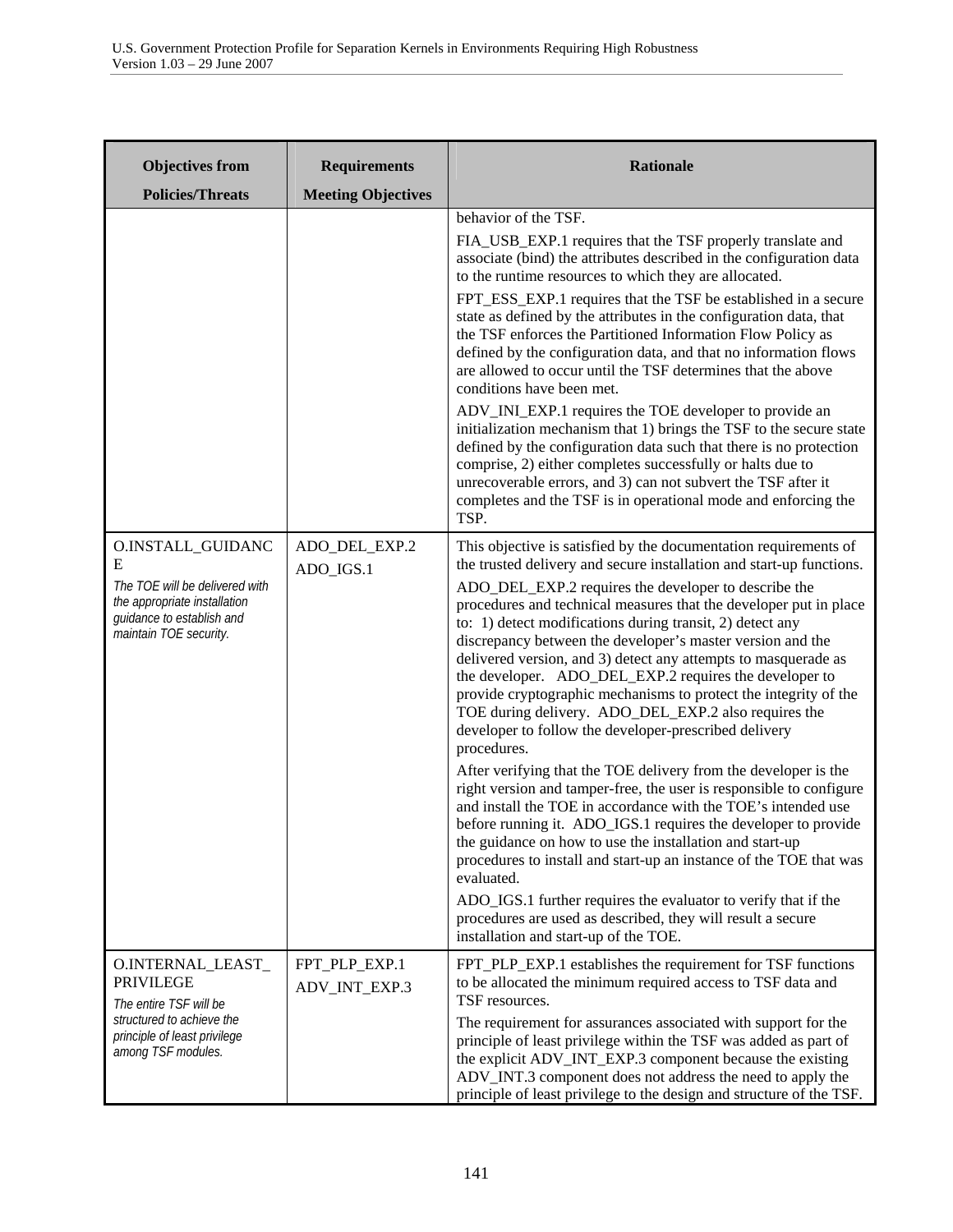| <b>Objectives from</b>                                                                                                                                                                                                                                                                            | <b>Requirements</b>                                      | <b>Rationale</b>                                                                                                                                                                                                                                                                                                                                                                                                                                                                                                                                                                                                                                                                                                                                            |
|---------------------------------------------------------------------------------------------------------------------------------------------------------------------------------------------------------------------------------------------------------------------------------------------------|----------------------------------------------------------|-------------------------------------------------------------------------------------------------------------------------------------------------------------------------------------------------------------------------------------------------------------------------------------------------------------------------------------------------------------------------------------------------------------------------------------------------------------------------------------------------------------------------------------------------------------------------------------------------------------------------------------------------------------------------------------------------------------------------------------------------------------|
| <b>Policies/Threats</b>                                                                                                                                                                                                                                                                           | <b>Meeting Objectives</b>                                |                                                                                                                                                                                                                                                                                                                                                                                                                                                                                                                                                                                                                                                                                                                                                             |
|                                                                                                                                                                                                                                                                                                   |                                                          | ADV_INT_EXP.3 expanded the scope of ADV_INT.3 by<br>requiring the developer to design and structure the TSF such that<br>the principle of least privilege can be achieved. Together with<br>layering and minimization, least privilege imposes modularity on<br>the implementation, thus making it more understandable. In<br>combination, these provide a greater level of confidence in the<br>analysis of the correctness of the implementation.<br>ADV_INT_EXP.3 also requires the evaluator to confirm that the<br>TSF has been internally structured to achieve least privilege<br>among TSF modules.                                                                                                                                                 |
| <b>O.MANAGE</b><br>The TOE will provide all the<br>functions necessary to support<br>the administrative users and<br>authorized subjects in their<br>management of the TOE<br>security functions and<br>configuration data, and restrict<br>these functions from use by<br>unauthorized subjects. | FMT_MOF.1<br>FMT_MSA_EXP.1<br>FMT_MSA_EXP.3<br>FMT_MTD.1 | This objective requires the TOE to provide adequate functions to<br>securely manage the TSF, its behavior, and TSF data satisfies this<br>objective. These functional requirements specifically support<br>this objective by requiring the TSF to implement appropriate and<br>sufficient TOE security management functions.                                                                                                                                                                                                                                                                                                                                                                                                                                |
|                                                                                                                                                                                                                                                                                                   | FMT_MTD.3<br>FMT_MCD_EXP.1                               | FMT_MOF.1 requires the TSF to ensure that only authorized<br>subjects are able to invoke the management functions.                                                                                                                                                                                                                                                                                                                                                                                                                                                                                                                                                                                                                                          |
|                                                                                                                                                                                                                                                                                                   | FMT_SMF.1                                                | FMT_MSA_EXP.1 requires the TSF to assign authorizations to<br>subjects, where the configuration data is the only source that can<br>specify those authorizations.                                                                                                                                                                                                                                                                                                                                                                                                                                                                                                                                                                                           |
|                                                                                                                                                                                                                                                                                                   |                                                          | FMT_MSA_EXP.3 requires the TSF to use restrictive default<br>values for the attributes contained in configuration data, and,<br>requires that only the configuration is able to change the defaults.                                                                                                                                                                                                                                                                                                                                                                                                                                                                                                                                                        |
|                                                                                                                                                                                                                                                                                                   |                                                          | FMT_MTD.3 requires the TSF to perform syntax check on all<br>TSF data. For example, the values that are accepted as valid<br>must fall within the defined range.                                                                                                                                                                                                                                                                                                                                                                                                                                                                                                                                                                                            |
|                                                                                                                                                                                                                                                                                                   |                                                          | FMT_MCD_EXP.1 disallows modification of configuration data.                                                                                                                                                                                                                                                                                                                                                                                                                                                                                                                                                                                                                                                                                                 |
|                                                                                                                                                                                                                                                                                                   |                                                          | FMT_MTD.1 places restrictions such that only authorized<br>subjects are able to access specified TSF data.                                                                                                                                                                                                                                                                                                                                                                                                                                                                                                                                                                                                                                                  |
|                                                                                                                                                                                                                                                                                                   |                                                          | FMT_SMF.1 requires the TSF to implement TOE security<br>management capabilities that are accessible to authorized<br>subjects. The management capabilities include changing the<br>TOE configuration if the TOE provides a configuration change<br>capability, halting the TOE, restarting the TOE, invoking TSF<br>self-test, and transitioning the TOE to maintenance mode.                                                                                                                                                                                                                                                                                                                                                                               |
| O.RATING_MAINTENA<br><b>NCE</b><br>Procedures and processes to<br>maintain the TOE's rating will be<br>documented.                                                                                                                                                                                | AMA_AMP_EXP.1                                            | The AMA family of requirements is incorporated into this PP to<br>ensure the TOE developer has procedures and mechanisms in<br>place to maintain the evaluated rating that is ultimately awarded<br>the TOE. These requirements are somewhat related to the ACM<br>family of requirements in that changes to the TOE and its<br>evidence must be managed, but the AMA requirements ensure<br>the appropriate level of analysis is performed on any changes<br>made to the TOE to ensure the changes do not affect the TOE's<br>ability to enforce its security policies.<br>AMA_AMP_EXP.1 requires the developer to develop an<br>assurance maintenance plan that describes how the assurance<br>gained from an evaluation will be maintained, and that any |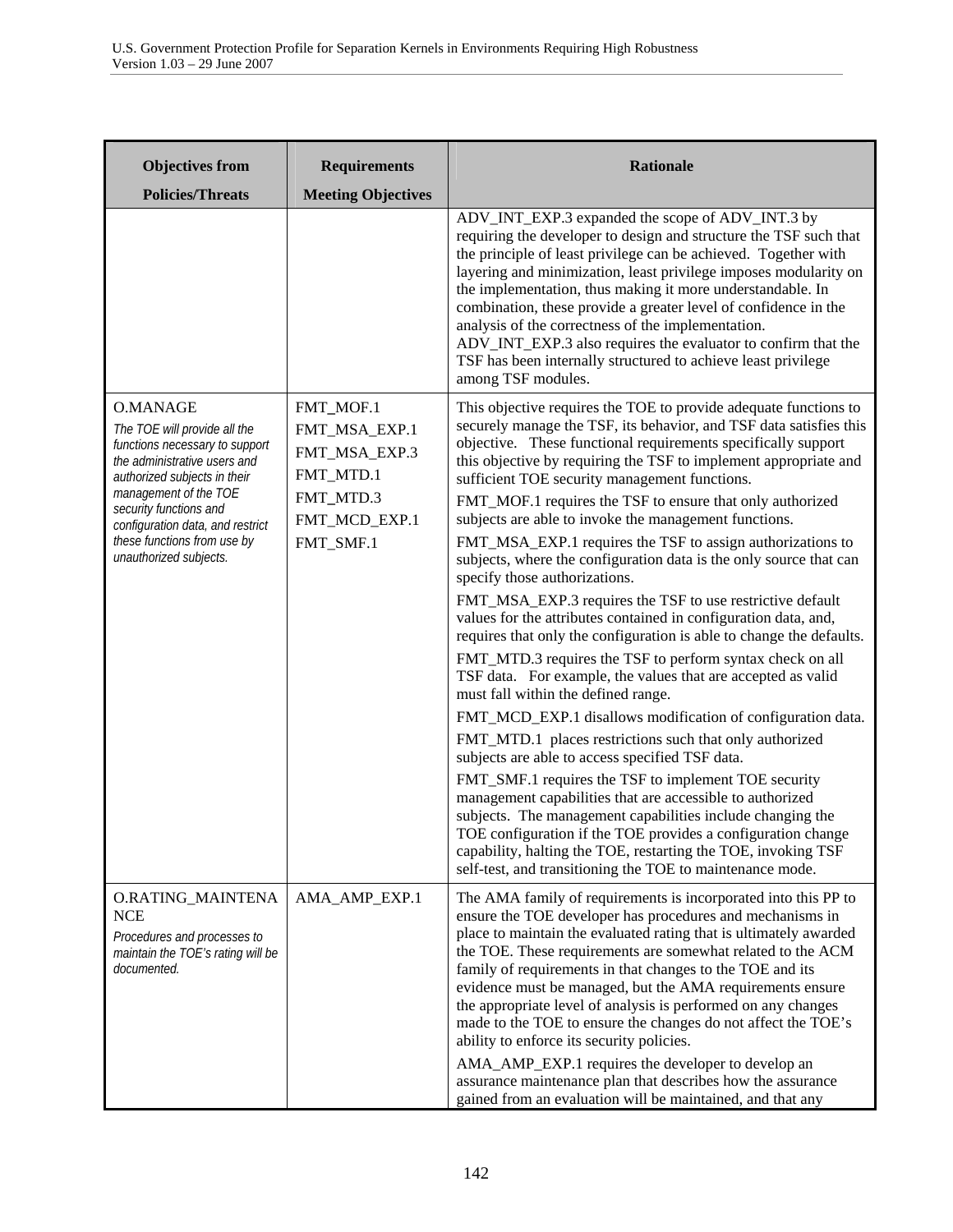| <b>Objectives from</b><br><b>Policies/Threats</b>                                                                                                                                                                                                                                         | <b>Requirements</b><br><b>Meeting Objectives</b>                          | <b>Rationale</b>                                                                                                                                                                                                                                                                                                                                                                                                                                                                                                                                                                                                                                                                                                                                                                                                                                                                                                                                                                                                                                                                                                                                                                                                                                                                                                                                                                                                                                                                                                                                                                                                                                                                                                                                                                                                                                                                                                                                                                                                                                                                                                                                                                                                                                                                                                                                                                                                                                                                                                                                                                                                                                          |
|-------------------------------------------------------------------------------------------------------------------------------------------------------------------------------------------------------------------------------------------------------------------------------------------|---------------------------------------------------------------------------|-----------------------------------------------------------------------------------------------------------------------------------------------------------------------------------------------------------------------------------------------------------------------------------------------------------------------------------------------------------------------------------------------------------------------------------------------------------------------------------------------------------------------------------------------------------------------------------------------------------------------------------------------------------------------------------------------------------------------------------------------------------------------------------------------------------------------------------------------------------------------------------------------------------------------------------------------------------------------------------------------------------------------------------------------------------------------------------------------------------------------------------------------------------------------------------------------------------------------------------------------------------------------------------------------------------------------------------------------------------------------------------------------------------------------------------------------------------------------------------------------------------------------------------------------------------------------------------------------------------------------------------------------------------------------------------------------------------------------------------------------------------------------------------------------------------------------------------------------------------------------------------------------------------------------------------------------------------------------------------------------------------------------------------------------------------------------------------------------------------------------------------------------------------------------------------------------------------------------------------------------------------------------------------------------------------------------------------------------------------------------------------------------------------------------------------------------------------------------------------------------------------------------------------------------------------------------------------------------------------------------------------------------------------|
|                                                                                                                                                                                                                                                                                           |                                                                           | changes to the TOE will be analyzed to determine the security<br>impact, if any, of the changes that are made. This requirement<br>mandates the developer assign personnel to fulfill the role of a<br>security analyst that is responsible for ensuring the changes made<br>to the TOE will not adversely impact the TOE and that it will<br>continue to maintain its evaluation rating.                                                                                                                                                                                                                                                                                                                                                                                                                                                                                                                                                                                                                                                                                                                                                                                                                                                                                                                                                                                                                                                                                                                                                                                                                                                                                                                                                                                                                                                                                                                                                                                                                                                                                                                                                                                                                                                                                                                                                                                                                                                                                                                                                                                                                                                                 |
| O.RECOVERY_SECUR<br><b>E_STATE</b><br>The TOE will provide<br>procedures and/or mechanisms<br>that can be used in the event of<br>failure, faults, or discontinuity, to<br>preserve secure state and to<br>transition the TSF back to a<br>secure state without protection<br>compromise. | FPT_FLS.1<br>FPT_MTN_EXP.1<br>FPT_MTN_EXP.2<br>FPT_RCV.4<br>FPT_RCV_EXP.2 | This objective requires the TSF to maintain secure state despite<br>the presence of faults or failures and to prevent operations that<br>constitute a violation of the TSP during the periods of recovery<br>from specific faults or failures. The objective applies to both<br>operational and maintenance mode. The following SFRs, in<br>combination, enable the TSF to meet this objective:<br>FPT_FLS.1 requires that by design, the TSF is able to fail<br>securely, i.e., to preserve a secure state, when a specific set of<br>failures are detected by TSF self-test.<br>FPT_MTN_EXP.1 requires the TSF to be able to transition to<br>maintenance mode when directed to do so by an authorized<br>subject and to preserve secure state when the transition to<br>maintenance mode is from a secure state. The TSF is further<br>required to halt the TOE if the TSF is unable to preserve secure<br>state after transitioning to maintenance mode from a secure state.<br>FPT_MTN_EXP.2 requires that while in maintenance mode, the<br>TSF prevents controlled operations from occurring if the TSF is<br>unable to assure that a protection compromise will not occur by<br>allowing the controlled operation to occur.<br>FPT_RCV.4 requires the TSF to ensure that all security functions<br>that are affected by the ST-defined failure scenarios can recover<br>to a consistent and secure state if a ST-defined failure scenario is<br>encountered during their execution. The ST author is required to<br>specify the affected security functions and the list of failure<br>scenarios from which the TSF is required to complete a full<br>security function recovery.<br>FPT_RCV_EXP.2 requires the TSF, in all cases where it detects<br>an insecure state while the TOE is in operational mode, to take<br>some action to recover the TOE to a secure state without further<br>protection compromise. The TSF is also required to initiate<br>recovery for the case where it detects an insecure state after the<br>completion of the TOE initialization function. The ST author is<br>required to list the specific recovery conditions that can be<br>detected and to specify the associated recovery action for each<br>condition taken by the TSF. Transistion to maintenance mode<br>may be an acceptable recovery action – depending on the<br>condition in the context of a specific TOE - and this transition<br>can occur directly as part of the execution session or can be a<br>mode that the TSF transitions to during initialization of the TOE.<br>The TSF is required to attempt to halt the TOE if it is unable to |
| O.REFERENCE_MONIT                                                                                                                                                                                                                                                                         | FPT_FLS.1                                                                 | proceed with any recovery action.<br>This objective requires the TSF to implement a reference                                                                                                                                                                                                                                                                                                                                                                                                                                                                                                                                                                                                                                                                                                                                                                                                                                                                                                                                                                                                                                                                                                                                                                                                                                                                                                                                                                                                                                                                                                                                                                                                                                                                                                                                                                                                                                                                                                                                                                                                                                                                                                                                                                                                                                                                                                                                                                                                                                                                                                                                                             |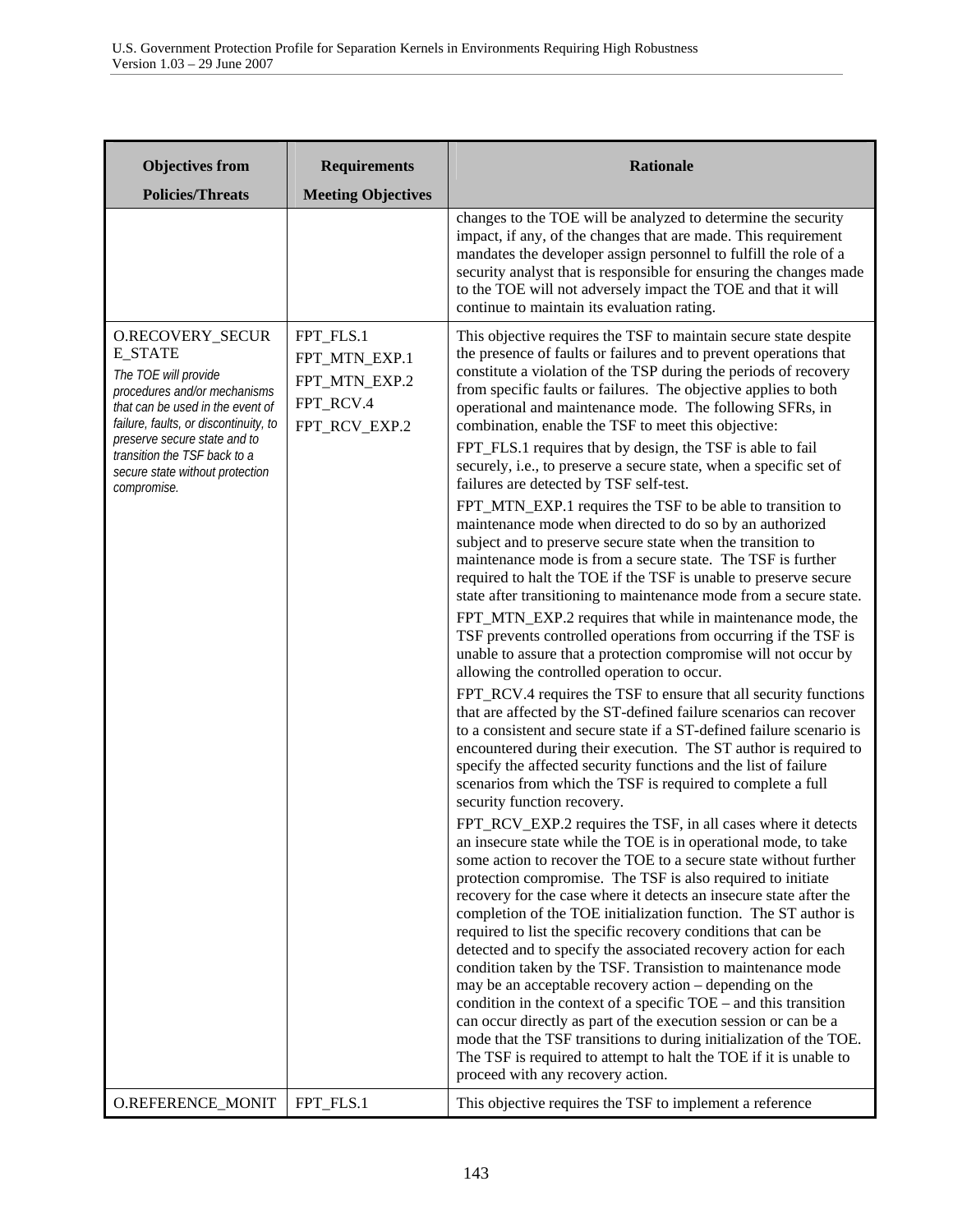| <b>Objectives from</b>                                                                                                                                                                                                                                                                                                                                                                                                                                                                                                                                                                                                        | <b>Requirements</b>                                                                                                                                                                                                                                                                                                                                                                                                                                                                                                                                                                                                                                                                                                                                                                                                                                                                                                                                                                                                                                                                                                                                                                                            | <b>Rationale</b>                                                                                                                                                                                                                                                                                                                                                                                                        |
|-------------------------------------------------------------------------------------------------------------------------------------------------------------------------------------------------------------------------------------------------------------------------------------------------------------------------------------------------------------------------------------------------------------------------------------------------------------------------------------------------------------------------------------------------------------------------------------------------------------------------------|----------------------------------------------------------------------------------------------------------------------------------------------------------------------------------------------------------------------------------------------------------------------------------------------------------------------------------------------------------------------------------------------------------------------------------------------------------------------------------------------------------------------------------------------------------------------------------------------------------------------------------------------------------------------------------------------------------------------------------------------------------------------------------------------------------------------------------------------------------------------------------------------------------------------------------------------------------------------------------------------------------------------------------------------------------------------------------------------------------------------------------------------------------------------------------------------------------------|-------------------------------------------------------------------------------------------------------------------------------------------------------------------------------------------------------------------------------------------------------------------------------------------------------------------------------------------------------------------------------------------------------------------------|
| <b>Policies/Threats</b>                                                                                                                                                                                                                                                                                                                                                                                                                                                                                                                                                                                                       | <b>Meeting Objectives</b>                                                                                                                                                                                                                                                                                                                                                                                                                                                                                                                                                                                                                                                                                                                                                                                                                                                                                                                                                                                                                                                                                                                                                                                      |                                                                                                                                                                                                                                                                                                                                                                                                                         |
| <b>OR</b><br>FPT_MTN_EXP.1<br>The TOE will provide a<br>FPT MTN EXP.2<br>reference validation mechanism<br>FPT_RCV_EXP.2<br>responsible for enforcement of<br>FPT_RVM.1<br>the TSP.<br>FPT_SEP.3<br>The reference validation<br>mechanism will execute in its<br>ADV_ARC_EXP.1<br>own security domain.<br>ADV_INT_EXP.3<br>The reference validation<br>mechanism must be tamper<br>proof, its enforcement functions<br>must be always invoked, and its<br>design and implementation<br>must be of size and complexity<br>small enough to be subject to<br>analysis and tests, the<br>completeness of which can be<br>assured. | validation mechanism (RVM).<br>This objective is met by a set of SFRs and two SARs.<br>FPT_FLS.1 requires the TSF to preserve secure state, when<br>possible, in the event of a limited set of failures or service<br>discontinuities. This property of the TSF ensures that the<br>reference validation mechanism continues to function in a<br>manner consistent with the information flow policy requirements.<br>FPT_MTN_EXP.1 requires the TSF to preserve secure state<br>when the transition to maintenance mode is from a secure state.<br>FPT_MTN_EXP.2 requires that while in maintenance mode, the<br>TSF prevents controlled operations from occurring if the TSF is<br>unable to assure that a protection compromise will not occur by<br>allowing the controlled operation to occur.<br>FPT_RCV_EXP.2 requires the TSF to attempt to recover the<br>TOE to a secure state when the TSF determines that it is not in a<br>secure state immediately after completion of TOE initialization<br>or at any time while the TOE is in operational mode. The TOE<br>developer is to state the specific recovery action to take for each<br>specified recovery condition. This ensures that the reference |                                                                                                                                                                                                                                                                                                                                                                                                                         |
|                                                                                                                                                                                                                                                                                                                                                                                                                                                                                                                                                                                                                               |                                                                                                                                                                                                                                                                                                                                                                                                                                                                                                                                                                                                                                                                                                                                                                                                                                                                                                                                                                                                                                                                                                                                                                                                                | validation mechanism cannot be bypassed even in the event of<br>non-recoverable failures.<br>FPT_RVM.1 requires the TSF to enforce the TSP on all services<br>and exported resources such that the enforcement functions are<br>always invoked; it is not possible to bypass the enforcement<br>mechanism to gain access to services and exported resources.                                                            |
|                                                                                                                                                                                                                                                                                                                                                                                                                                                                                                                                                                                                                               |                                                                                                                                                                                                                                                                                                                                                                                                                                                                                                                                                                                                                                                                                                                                                                                                                                                                                                                                                                                                                                                                                                                                                                                                                | FPT_SEP.3 requires the TSF to maintain three different types of<br>security domains during runtime: 1) a separate domain for<br>partition information flow control enforcement functions, 2) one<br>or more separate domains for the remainder of the TSF that does<br>not enforce the flow control SFPs, and 3) one or more separate<br>domains for the non-TSF portions of the TOE, i.e., the subjects in<br>the TSC. |
|                                                                                                                                                                                                                                                                                                                                                                                                                                                                                                                                                                                                                               |                                                                                                                                                                                                                                                                                                                                                                                                                                                                                                                                                                                                                                                                                                                                                                                                                                                                                                                                                                                                                                                                                                                                                                                                                | The SFP enforcement functions are the most important functions<br>provided by the TSF, thus it is necessary to separate them from<br>the less-critical portion of the TSF. The separation between the<br>TSF and the non-TSF portion of the TOE is also necessary so<br>that the non-TSF portion cannot interfere with the operation of<br>the TSF.                                                                     |
|                                                                                                                                                                                                                                                                                                                                                                                                                                                                                                                                                                                                                               |                                                                                                                                                                                                                                                                                                                                                                                                                                                                                                                                                                                                                                                                                                                                                                                                                                                                                                                                                                                                                                                                                                                                                                                                                | ADV_ARC_EXP.1 requires evidence to be provided that<br>describes how the TSF protects itself from interference and<br>tampering and how the TSF prevents bypass of the security<br>enforcement functions.                                                                                                                                                                                                               |
|                                                                                                                                                                                                                                                                                                                                                                                                                                                                                                                                                                                                                               |                                                                                                                                                                                                                                                                                                                                                                                                                                                                                                                                                                                                                                                                                                                                                                                                                                                                                                                                                                                                                                                                                                                                                                                                                | ADV_INT_EXP.3 requires the TSF be implemented such that its<br>size and complexity is suitable for rigorous analysis methods that<br>yield conclusive results.                                                                                                                                                                                                                                                          |
| O.RESIDUAL_INFORM                                                                                                                                                                                                                                                                                                                                                                                                                                                                                                                                                                                                             | FDP_RIP.2                                                                                                                                                                                                                                                                                                                                                                                                                                                                                                                                                                                                                                                                                                                                                                                                                                                                                                                                                                                                                                                                                                                                                                                                      | FDP_RIP.2 satisfies this objective by requiring that when an<br>exported resource is reallocated, the TSF must ensure that no                                                                                                                                                                                                                                                                                           |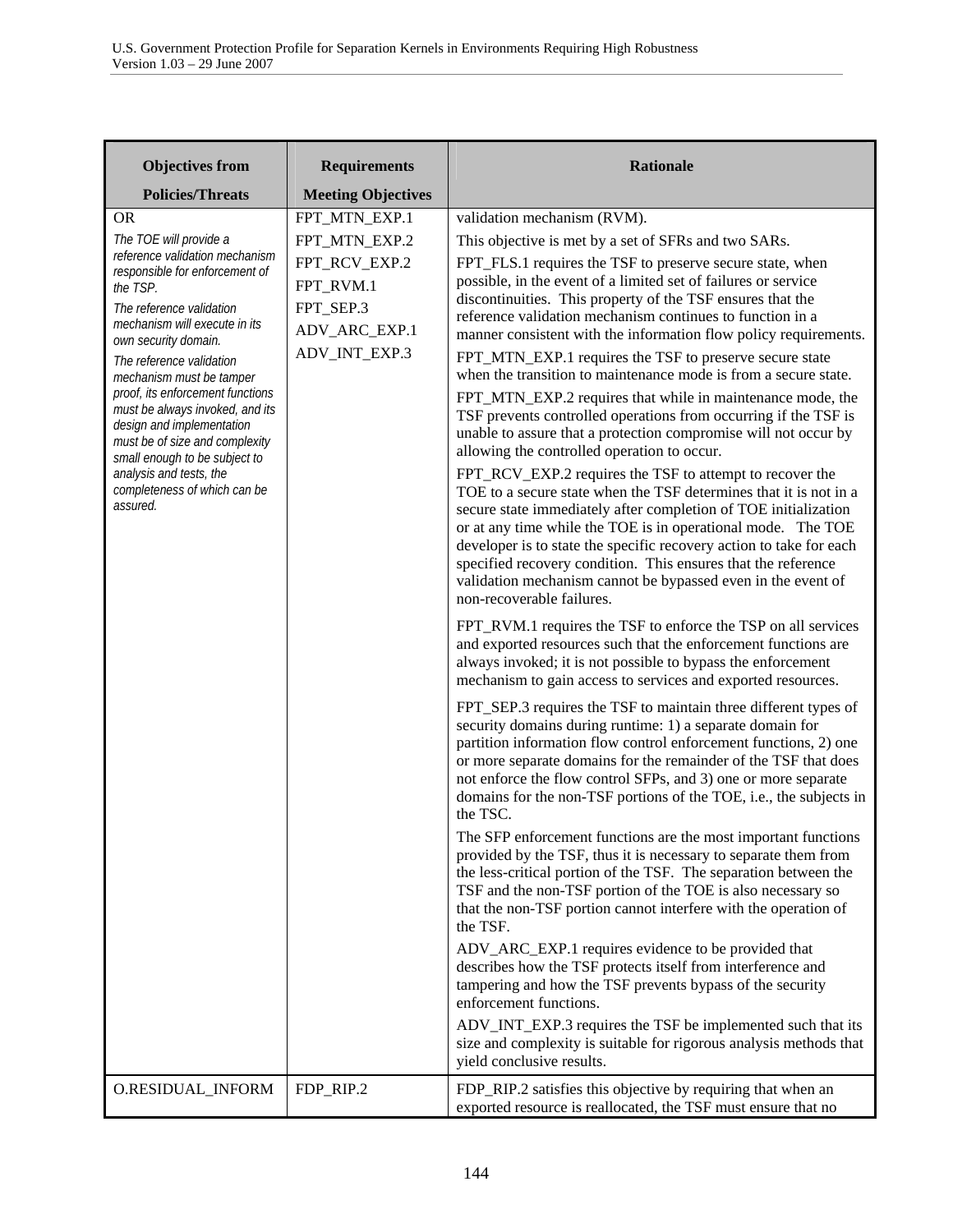| <b>Objectives from</b><br><b>Policies/Threats</b>                                                                                                                    | <b>Requirements</b><br><b>Meeting Objectives</b>                                                                                              | <b>Rationale</b>                                                                                                                                                                                                                                                                                                                                                                                                                                                                                                                                                                                                                                                                                                                                                                                                                                                                                                                                                                                                                                                                                                                                                                                                                                                                                                                                                                                                                                                                                                                                                                           |
|----------------------------------------------------------------------------------------------------------------------------------------------------------------------|-----------------------------------------------------------------------------------------------------------------------------------------------|--------------------------------------------------------------------------------------------------------------------------------------------------------------------------------------------------------------------------------------------------------------------------------------------------------------------------------------------------------------------------------------------------------------------------------------------------------------------------------------------------------------------------------------------------------------------------------------------------------------------------------------------------------------------------------------------------------------------------------------------------------------------------------------------------------------------------------------------------------------------------------------------------------------------------------------------------------------------------------------------------------------------------------------------------------------------------------------------------------------------------------------------------------------------------------------------------------------------------------------------------------------------------------------------------------------------------------------------------------------------------------------------------------------------------------------------------------------------------------------------------------------------------------------------------------------------------------------------|
| <b>ATION</b><br>The TOE will ensure that any<br>information contained in a<br>protected resource is not<br>released to subjects when the<br>resource is reallocated. |                                                                                                                                               | unauthorized access to the residual information from the previous<br>allocation is possible. Removal of residual information must<br>occur at the point of deallocation or allocation. The ST author is<br>to complete the selection to reflect the behavior of the<br>implementation.                                                                                                                                                                                                                                                                                                                                                                                                                                                                                                                                                                                                                                                                                                                                                                                                                                                                                                                                                                                                                                                                                                                                                                                                                                                                                                     |
| O.RESOURCE_ALLOC<br><b>ATION</b><br>The TOE will provide<br>mechanisms that enforce                                                                                  | FRU_RSA.2                                                                                                                                     | FRU_RSA.2 mandates that allocation limits be enforced for the<br>minimum and maximum amount of memory and processing time<br>available to a partition.                                                                                                                                                                                                                                                                                                                                                                                                                                                                                                                                                                                                                                                                                                                                                                                                                                                                                                                                                                                                                                                                                                                                                                                                                                                                                                                                                                                                                                     |
| constraints on the allocation of<br>exported TOE resources.                                                                                                          |                                                                                                                                               | Allocation requirements for system memory are based on the<br>minimum and maximum simultaneous memory usage by each<br>individual partition at any given time. Allocation limits on<br>processing time are based on the minimum and maximum CPU<br>usage by each individual partition over a specific time interval.<br>A refinement to the wording of the choices provided by the CC in<br>the selection operation was made. The allocation is made to the<br>partition, which is inclusive of subjects and exported resources<br>(there are no 'users' in the context of the SK allocation of<br>resources).                                                                                                                                                                                                                                                                                                                                                                                                                                                                                                                                                                                                                                                                                                                                                                                                                                                                                                                                                                             |
| <b>O.SECURE_STATE</b><br>The TOE will preserve secure<br>state during an execution<br>session.                                                                       | FPT_CFG_EXP.1<br>FPT_ESS_EXP.1<br>FPT_FLS.1<br>FPT_HLT_EXP.1<br>FPT_MTN_EXP.1<br>FPT_MTN_EXP.2<br>FPT_RCV.4<br>FPT_RCV_EXP.2<br>FPT_RST_EXP.1 | An execution session is the set of states from initialization to<br>shutdown or restart of the TOE, and includes both operational<br>and maintenance mode. This objective is met by the set of SFRs<br>that require preservation of secure state.<br>FPT_CFG_EXP.1 requires the TSF to preserve secure state<br>during any change to the TOE configuration.<br>FPT_ESS_EXP.1 requires the TSF to determine that it is<br>established in a secure state prior to authorizing any information<br>flows governed by the implemented Partitioned Information Flow<br>Policy abstractions. Since no information flows are allowed to<br>occur until after initialization completes, the TSF remains in a<br>secure state throughout the TOE initialization process.<br>FPT_FLS.1 requires the TSF to fail securely, i.e., to preserve a<br>secure state, when failures are detected by the TSF self-tests and<br>ST-specific conditions, if any.<br>FPT_HLT_EXP.1 requires the TSF to preserve secure state<br>during the transition from runtime to the halt state.<br>FPT_MTN_EXP.1 requires the TSF to preserve secure state<br>when the transition to maintenance mode is from a secure state.<br>FPT_MTN_EXP.2 requires that while in maintenance mode, the<br>TSF prevents controlled operations from occurring if the TSF is<br>unable to assure that a protection compromise will not occur by<br>allowing the controlled operation to occur.<br>FPT_RCV.4 requires the TSF to ensure that all security functions<br>that are affected by a ST-defined failure scenario either complete |
|                                                                                                                                                                      |                                                                                                                                               | successfully or if a ST-defined failure scenario is encountered<br>during their execution can recover to a consistent and secure<br>state. Failure scenarios and the affected security functions are                                                                                                                                                                                                                                                                                                                                                                                                                                                                                                                                                                                                                                                                                                                                                                                                                                                                                                                                                                                                                                                                                                                                                                                                                                                                                                                                                                                       |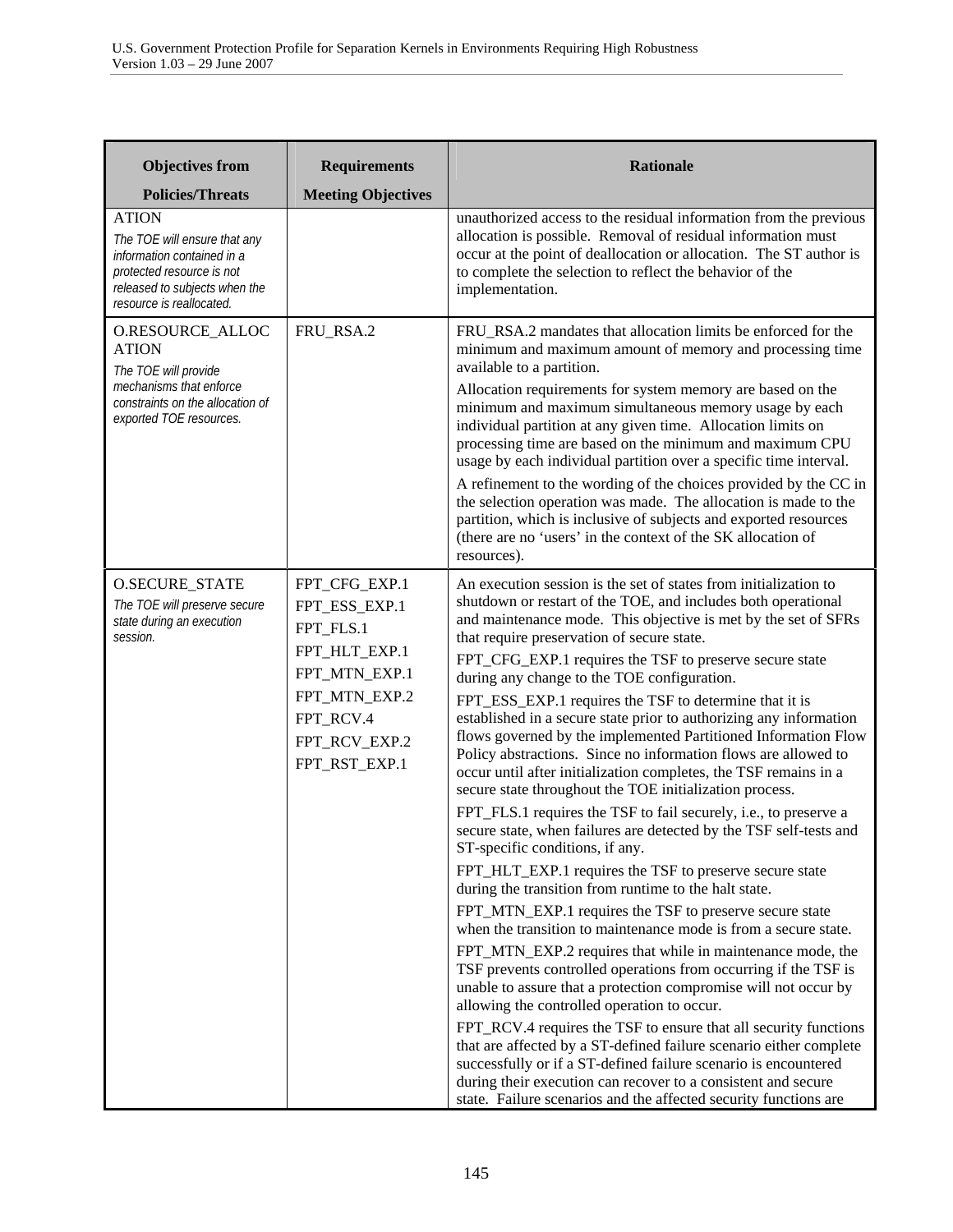| <b>Objectives from</b><br><b>Policies/Threats</b>                                                                                                                                                           | <b>Requirements</b><br><b>Meeting Objectives</b>                                                                                                                            | <b>Rationale</b>                                                                                                                                                                                                                                                                                                                                                                                                                                                                                                                                                                                                                                                                                                                                                                                                                                                                                                                                                                                                                                                                          |
|-------------------------------------------------------------------------------------------------------------------------------------------------------------------------------------------------------------|-----------------------------------------------------------------------------------------------------------------------------------------------------------------------------|-------------------------------------------------------------------------------------------------------------------------------------------------------------------------------------------------------------------------------------------------------------------------------------------------------------------------------------------------------------------------------------------------------------------------------------------------------------------------------------------------------------------------------------------------------------------------------------------------------------------------------------------------------------------------------------------------------------------------------------------------------------------------------------------------------------------------------------------------------------------------------------------------------------------------------------------------------------------------------------------------------------------------------------------------------------------------------------------|
|                                                                                                                                                                                                             |                                                                                                                                                                             | ST-specific; therefore specification of the failure scenarios and<br>the affected functions is left as an open assignment for the ST<br>author.<br>FPT_RCV_EXP.2 requires the TSF to attempt to recover the<br>TOE to a secure state after the TSF detects that it is not in a<br>secure state. The ST author is required to specify the detectable<br>recovery conditions and associated recovery action to be taken by<br>the TSF. The ST author is also required to specify the action that<br>the TSF will take if a specified recovery action is not completed.<br>One of the possible actions is for the TSF to take is to enter a<br>maintenance mode that allows the TOE to return to a secure state.<br>It is assumed that the IT environment provides adequate<br>protection against unauthorized access to the maintenance mode.<br>The TSF is required to attempt to halt the TOE if the TSF is<br>unable to proceed with any recovery action.<br>FPT_RST_EXP.1 requires the TSF to preserve secure state<br>during a TOE restart, which may or may not include a halt state. |
| O.SOUND_DESIGN<br>The TOE will be designed using<br>sound design principles and<br>techniques which will be<br>accurately documented.<br>The TOE design will be<br>completely and accurately<br>documented. | ADV_ARC_EXP.1<br>ADV_FSP_EXP.4<br>ADV_HLD_EXP.4<br>ADV_INI_EXP.1<br>ADV_INT_EXP.3<br>ADV_LLD_EXP.2<br>ADV_RCR.3<br>ADV_SPM.3<br>APT_PDF_EXP.1<br>APT_PSP_EXP.1<br>AVA_SOF.1 | This objective is achieved by imposing developmental<br>requirements on the design of the TSF and non-TSF components<br>of the TOE, and on the analysis of the security functions for<br>which strength of function claims are made.<br>Rationales for ADV explicit requirements are described in<br>Section 7.6.<br>Rationales for APT explicit requirements are described in<br>Appendix F.<br>Since there are no strength-of-function claims associated with the<br>security functions contained in this PP, the AVA_SOF.1<br>requirement only applies to the ST-specific security functions for<br>which a strength-of-function claim is appropriate. For these<br>security functions, this requirement ensures that the TOE<br>developer has performed a strength-of-function analysis to ensure<br>that these security functions meet or exceed the following: the<br>overall minimum strength level defined in this PP (see Section<br>7.7) and the specific strength of function metric defined the ST.                                                                           |
| O.SOUND_IMPLEMEN<br><b>TATION</b><br>The implementation of the TOE<br>will be an accurate instantiation<br>of its design.                                                                                   | ADV_HLD_EXP.4<br>ADV_IMP_EXP.3<br>ADV_INT_EXP.3<br>ADV_LLD_EXP.2<br>ADV_RCR.3<br>ALC_DVS.2<br>ALC_FLR.3<br>APT_PDF_EXP.1<br>APT_PCT_EXP.1<br>APT_PSP_EXP.1<br>APT_PST_EXP.1 | This objective is achieved by imposing developmental<br>requirements on the implementation of the TSF and non-TSF<br>components of the TOE to ensure that the TOE implementation is<br>correctly created as specified by the TOE design.<br>Rationales for ADV explicit requirements are described in<br>Section 7.6.<br>ALC_DVS.2 requires the developer to describe all security<br>measures they employ to ensure the integrity and confidentiality<br>of the TOE are maintained. In addition to showing the evidence<br>that these security measures are followed during the development<br>and maintenance of the TOE, the developer is also required to<br>justify that these security measures provide the necessary level of<br>protection. Although confidentiality may not be an issue for                                                                                                                                                                                                                                                                                      |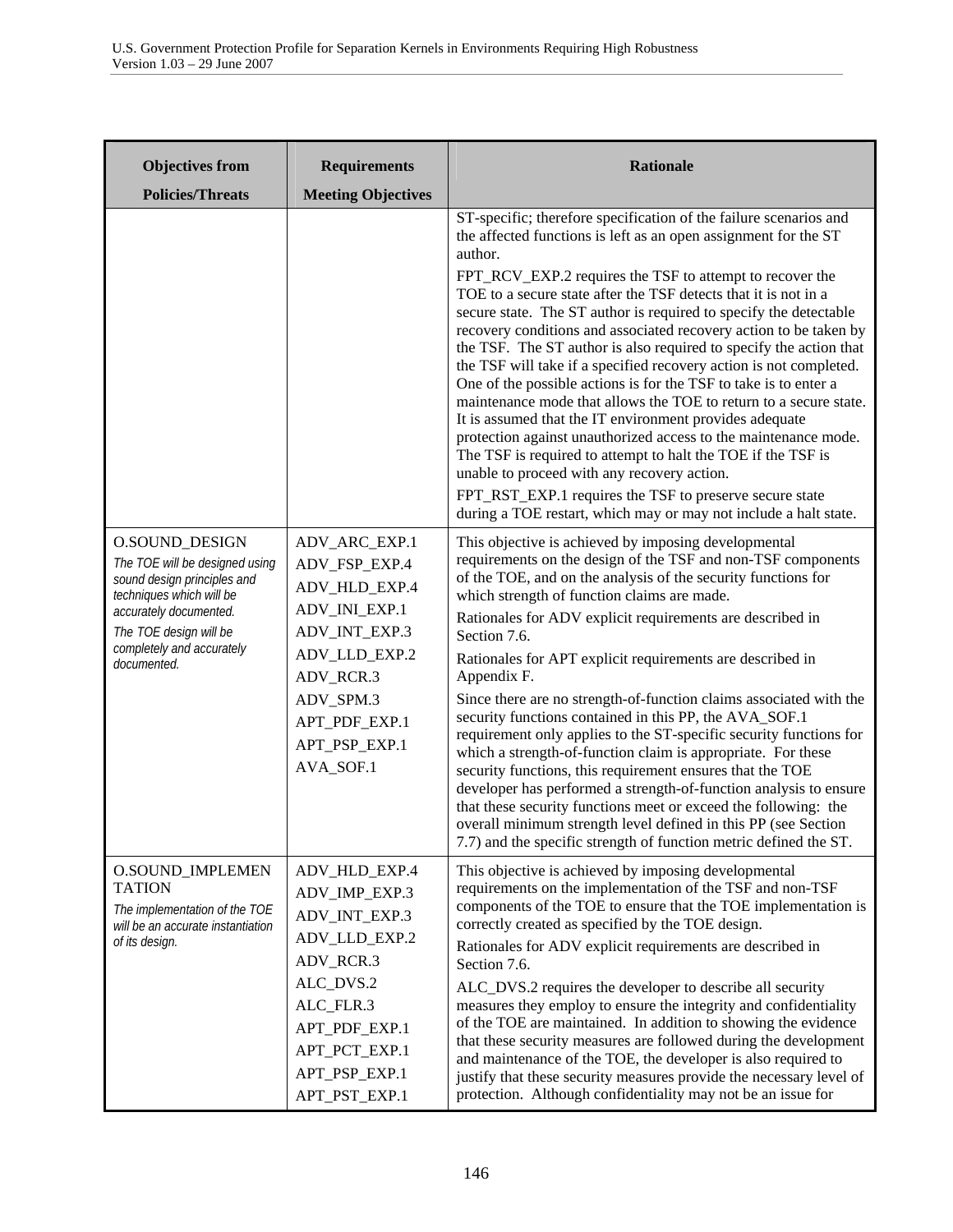| <b>Objectives from</b>                                                                                     | <b>Requirements</b>                                                                                 | <b>Rationale</b>                                                                                                                                                                                                                                                                                                                                                                                                                                                                                                                                                                                                                                                                                                                                                                                                                                                                                                                                                                                                                                                                                                                                                                                                                                                                                                                                                                                                                                                                                                                                                                           |
|------------------------------------------------------------------------------------------------------------|-----------------------------------------------------------------------------------------------------|--------------------------------------------------------------------------------------------------------------------------------------------------------------------------------------------------------------------------------------------------------------------------------------------------------------------------------------------------------------------------------------------------------------------------------------------------------------------------------------------------------------------------------------------------------------------------------------------------------------------------------------------------------------------------------------------------------------------------------------------------------------------------------------------------------------------------------------------------------------------------------------------------------------------------------------------------------------------------------------------------------------------------------------------------------------------------------------------------------------------------------------------------------------------------------------------------------------------------------------------------------------------------------------------------------------------------------------------------------------------------------------------------------------------------------------------------------------------------------------------------------------------------------------------------------------------------------------------|
| <b>Policies/Threats</b>                                                                                    | <b>Meeting Objectives</b>                                                                           |                                                                                                                                                                                                                                                                                                                                                                                                                                                                                                                                                                                                                                                                                                                                                                                                                                                                                                                                                                                                                                                                                                                                                                                                                                                                                                                                                                                                                                                                                                                                                                                            |
|                                                                                                            | APT_PVA_EXP.1<br>ATE_COV.3<br>ATE_DPT.3<br>ATE_FUN.2<br>ATE_IND.3<br>AVA_CCA_EXP.2<br>AVA_VLA_EXP.4 | some TOE implementations, the physical, procedural, and<br>personnel security measures the developer uses provides an<br>added level of assurance that the integrity of the TOE<br>implementation is appropriately maintained.<br>ALC_FLR.3 supports this objective by requiring the developer to<br>track and correct flaws in the TOE, and to provide safeguards<br>that new flaws are not created while fixing the discovered flaws.<br>Rationales for APT explicit requirements are described in<br>Appendix F.<br>ATE_COV.3, ATE_DPT.3 and ATE_FUN.2 require the<br>developer to test the TSF and analyze the test coverage as well as<br>the depth of testing. These requirements provide the assurance<br>that the TOE security functional requirements are correctly<br>implemented and that the TOE implementation is a correct<br>instantiation of both high-level design and low-level design.<br>ATE_IND.3 provides added assurance on the rigor of the testing<br>by requiring the evaluator to develop and run separate test suite<br>in addition to re-testing all tests performed by the developer. The<br>correctness of the TOE implementation can be demonstrated by a<br>successful execution of these tests by the evaluator.<br>Requiring the TOE to be assessed for the existence of exploitable<br>covert channels and vulnerabilities also satisfies this objective.<br>AVA_CCA_EXP.2 requires the developer to perform a<br>systematic search for inter-partition covert channels. The NSA<br>evaluator is required to confirm the results of the covert channel |
|                                                                                                            |                                                                                                     | analysis and to selectively validate the analysis through testing.<br>See O.COVERT_CHANNEL_ANALYSIS for the rationale on<br>why a thorough inter-partition covert channel analysis is<br>important.<br>AVA_VLA_EXP.4 component is intended to provide the<br>necessary level of confidence that vulnerabilities do not exist in<br>the TOE that could cause the security policies to be violated.                                                                                                                                                                                                                                                                                                                                                                                                                                                                                                                                                                                                                                                                                                                                                                                                                                                                                                                                                                                                                                                                                                                                                                                          |
|                                                                                                            |                                                                                                     | AVA_VLA_EXP.4 requires the developer to perform a<br>systematic search for potential vulnerabilities in all the TOE<br>deliverables, and to provide a justification that the analysis<br>completely addresses the TOE deliverables. AVA_VLA_EXP.4<br>was refined to require that, in addition to the independent<br>penetration testing and analysis performed by the evaluator, a<br>second set of penetration testing and analysis be independently<br>performed by the NSA evaluator. The two levels of independent<br>testing and analysis helps to ensure that the TOE is resistant to<br>penetration attacks performed by an attacker possessing a high<br>attack potential.                                                                                                                                                                                                                                                                                                                                                                                                                                                                                                                                                                                                                                                                                                                                                                                                                                                                                                         |
| O.SUBJECT_ISOLATIO<br>N<br>The TOE will provide<br>mechanisms to protect each<br>subject from unauthorized | FDP_IFC.2<br>FDP_IFF.1<br>FPT_SEP.3                                                                 | This objective requires the TOE to establish security domains for<br>subjects where each subject is completely isolated from every<br>other subject. This complete isolation is the default configuration<br>that is established by the TSF. Where flows between subjects<br>are specified by the configuration data and mediated by the TSF                                                                                                                                                                                                                                                                                                                                                                                                                                                                                                                                                                                                                                                                                                                                                                                                                                                                                                                                                                                                                                                                                                                                                                                                                                               |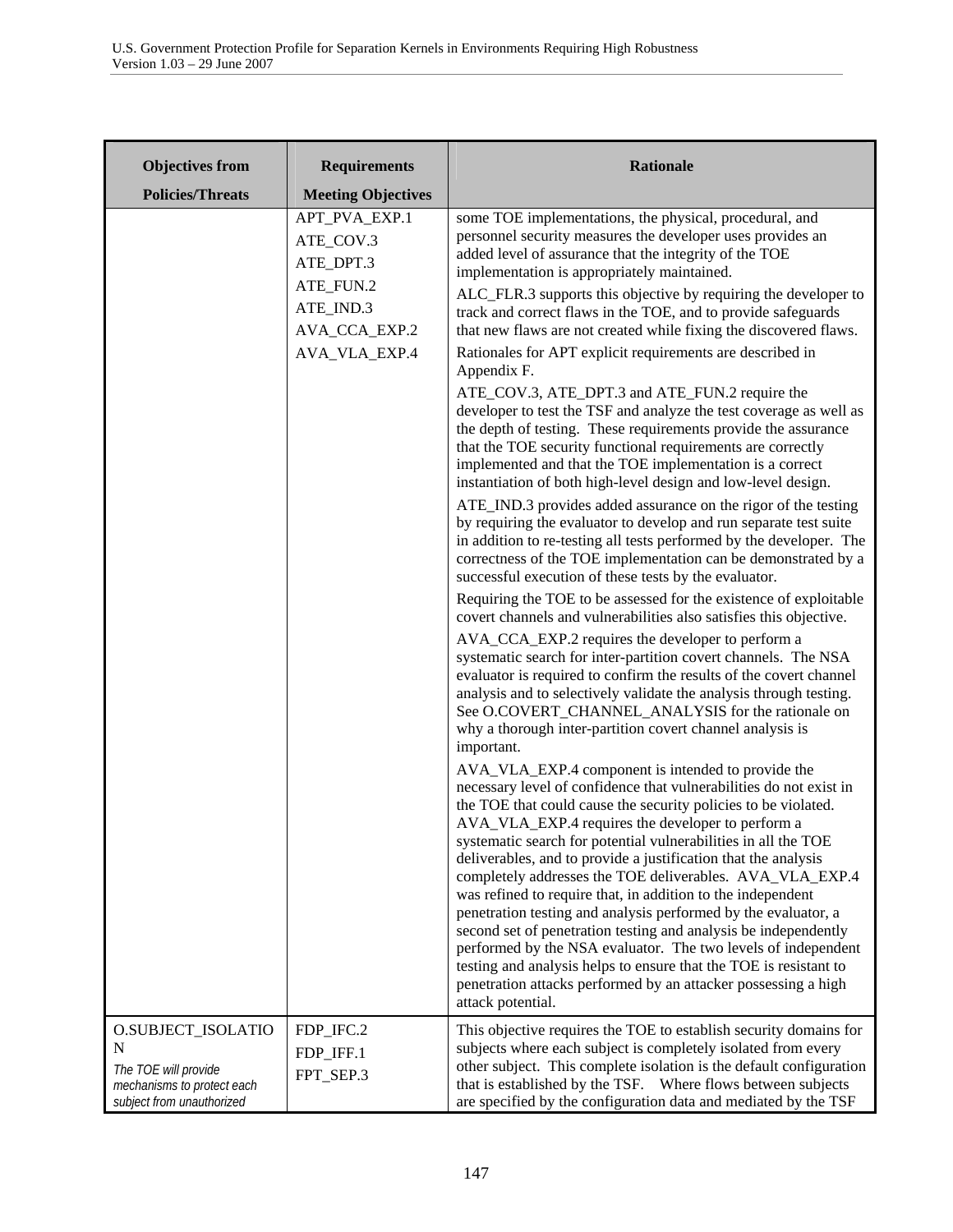| <b>Objectives from</b><br><b>Policies/Threats</b>                                                                                                                                 | <b>Requirements</b><br><b>Meeting Objectives</b>                                                                             | <b>Rationale</b>                                                                                                                                                                                                                                                                                                                                                                                                                                                                                                                                                                                                                                                                                                                                                                                                                                                                                                                                                                                                                                                                                                                                                                                                                                                                                                                                                               |
|-----------------------------------------------------------------------------------------------------------------------------------------------------------------------------------|------------------------------------------------------------------------------------------------------------------------------|--------------------------------------------------------------------------------------------------------------------------------------------------------------------------------------------------------------------------------------------------------------------------------------------------------------------------------------------------------------------------------------------------------------------------------------------------------------------------------------------------------------------------------------------------------------------------------------------------------------------------------------------------------------------------------------------------------------------------------------------------------------------------------------------------------------------------------------------------------------------------------------------------------------------------------------------------------------------------------------------------------------------------------------------------------------------------------------------------------------------------------------------------------------------------------------------------------------------------------------------------------------------------------------------------------------------------------------------------------------------------------|
| interference by other subjects.                                                                                                                                                   |                                                                                                                              | throughout the execution session, the scope of this objective<br>expands and must also ensure that no unauthorized information<br>flows can occur, which may result in one subject interfering with<br>another.<br>FDP_IFC.2 and FDP_IFF.1 combine to define the scope of the<br>partitioned information flow policy to be enforced by the TSF,<br>and the rules implemented by the TSF to enforce the policy. This<br>enforcement capability of the TSF ensures that strict isolation of<br>a subject is preserved where no flows to/from the subject are<br>allowed, and ensures that only authorized information flows as<br>specified by the configuration data are allowed.<br>FPT_SEP.3 satisfies this objective by requiring the TSF to<br>enforce separation between the security domains of all subjects in<br>the TSC, thus ensuring that subjects cannot access or manipulate<br>other subject's services and resources in violation of the TSP.<br>The security domain of a subject includes the services and<br>exported resources that the particular subject is allowed to use.                                                                                                                                                                                                                                                                                 |
| <b>O.TRANSITION</b><br>The TOE will provide the<br>capabilities for an authorized<br>subject to restart the TOE, halt<br>the TOE and transition the TOE<br>into maintenance mode. | FMT_MOF.1<br>FMT_MSA_EXP.1<br>FMT_SMF.1<br>FPT_CFG_EXP.1<br>FPT_HLT_EXP.1<br>FPT_RST_EXP.1<br>FPT_MTN_EXP.1<br>FPT_MTN_EXP.2 | FMT_MOF.1 requires the TSF to restrict the access to the TOE<br>halt, TOE restart, and TOE transition to maintenance mode<br>functions to those subjects that are explicitly authorized to invoke<br>those functions.<br>FMT_MSA_EXP.1 requires the TSF to base the assignment of<br>subject's authorizations for TOE halt, TOE restart, and the TOE<br>transition to maintenance mode on attributes contained in the<br>configuration data.<br>FMT_SMF.1 requires the TSF to implement TOE security<br>management capabilities that include TOE halt, TOE restart and<br>transition of the TOE to maintenance mode.<br>FPT_CFG_EXP.1 requires an authorized subject to invoke a<br>change in TOE configuration should the TOE provide a<br>configuration change capability.<br>FPT_HLT_EXP.1 requires the TOE to have the capability for an<br>authorized subject to halt the TOE.<br>FPT_RST_EXP.1 requires the TOE to have the capability for an<br>authorized subject to restart the TOE.<br>FPT_MTN_EXP.1 requires the TSF to preserve secure state<br>when the transition to maintenance mode is from a secure state.<br>FPT_MTN_EXP.2 requires that while in maintenance mode, the<br>TSF prevents controlled operations from occurring if the TSF is<br>unable to assure that a protection compromise will not occur by<br>allowing the controlled operation to occur. |
| O.TRUSTED_DELIVER<br>Y<br>The integrity of the TOE must<br>be protected during the initial<br>delivery and subsequent<br>updates, and verified to ensure                          | ADO_DEL_EXP.2                                                                                                                | ADO_DEL_EXP.2 requires the developer to provide<br>cryptographic signature services and cryptographic hashing<br>functions to protect the integrity of the TOE when distributing<br>versions of the TOE to a user's site. ADO_DEL_EXP.2 also<br>requires the developer to use independent channels to deliver the<br>TOE code and to deliver the cryptographic keying materials used                                                                                                                                                                                                                                                                                                                                                                                                                                                                                                                                                                                                                                                                                                                                                                                                                                                                                                                                                                                           |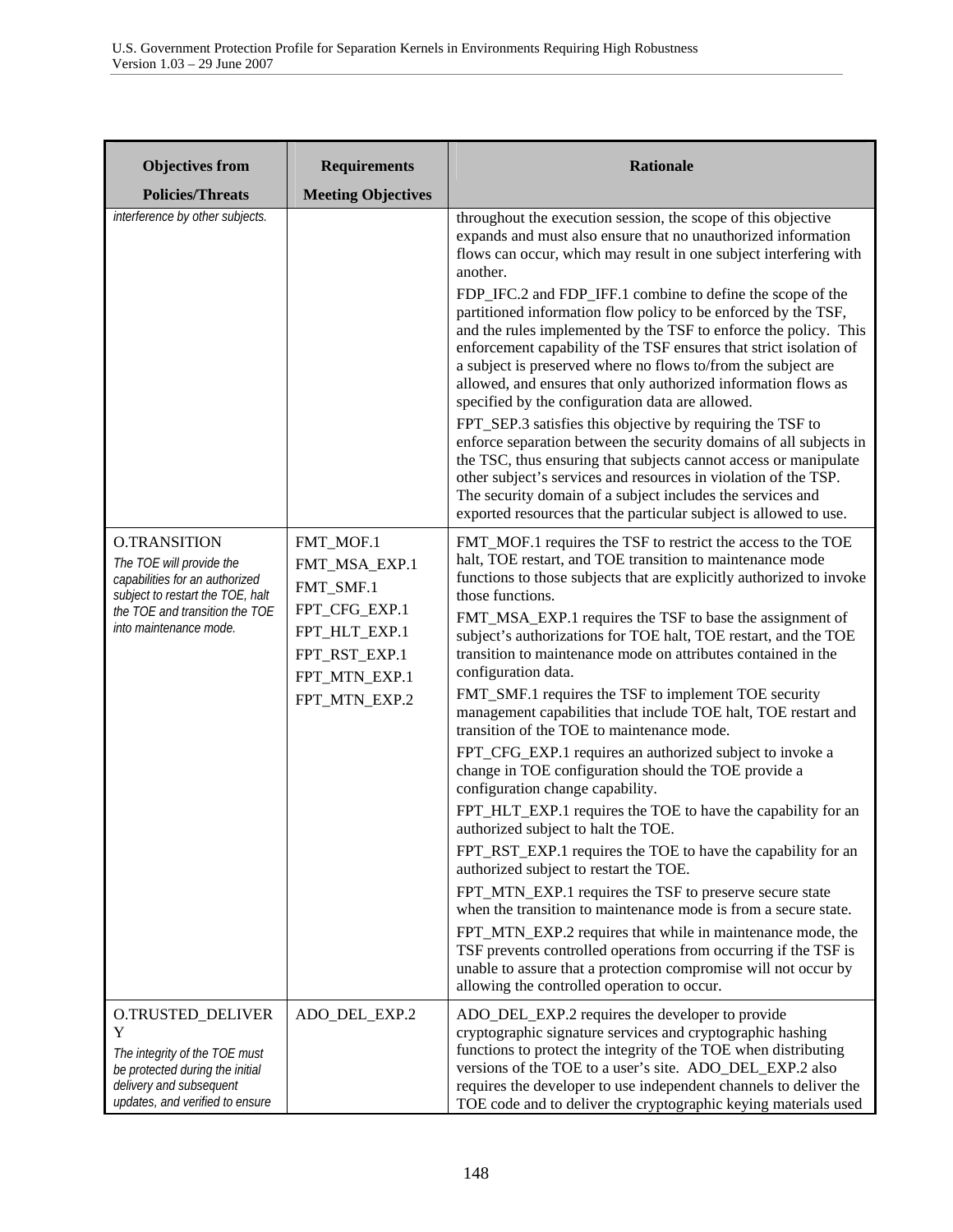| <b>Objectives from</b><br><b>Policies/Threats</b>                                                                                                                                                                                                                                                       | <b>Requirements</b><br><b>Meeting Objectives</b>                          | <b>Rationale</b>                                                                                                                                                                                                                                                                                                                                                                                                                                                                                                                                                                                                                                                                                                                                                                                                                                                                                                                                                                                                                                                                                                                                                                                                                                                                                                                                                                                                                                                                                        |
|---------------------------------------------------------------------------------------------------------------------------------------------------------------------------------------------------------------------------------------------------------------------------------------------------------|---------------------------------------------------------------------------|---------------------------------------------------------------------------------------------------------------------------------------------------------------------------------------------------------------------------------------------------------------------------------------------------------------------------------------------------------------------------------------------------------------------------------------------------------------------------------------------------------------------------------------------------------------------------------------------------------------------------------------------------------------------------------------------------------------------------------------------------------------------------------------------------------------------------------------------------------------------------------------------------------------------------------------------------------------------------------------------------------------------------------------------------------------------------------------------------------------------------------------------------------------------------------------------------------------------------------------------------------------------------------------------------------------------------------------------------------------------------------------------------------------------------------------------------------------------------------------------------------|
| that the on-site version matches<br>the master distribution version.                                                                                                                                                                                                                                    |                                                                           | to verify the distribution of the code.<br>Cryptographic integrity check mechanisms increase assurance,<br>i.e., prevents forging the checksum.                                                                                                                                                                                                                                                                                                                                                                                                                                                                                                                                                                                                                                                                                                                                                                                                                                                                                                                                                                                                                                                                                                                                                                                                                                                                                                                                                         |
| O.TSF_INTEGRITY<br>The TOE will verify the integrity<br>of the TSF code and data.                                                                                                                                                                                                                       | FMT_MOF.1<br>FMT_MSA_EXP.1<br>FPT_TST_EXP.1                               | FMT_MOF.1 requires the TSF to prevent a subject from being<br>able to invoke TSF self-test unless that subject has been granted<br>authorization to do so.<br>FMT_MSA_EXP.1 requires the TSF to assign authorizations to<br>subjects for the purpose of invoking TSF self-test and obtaining<br>the results of those self-tests as specified by the configuration<br>data.<br>FPT_TST_EXP.1 requires the TSF to verify the integrity of TSF<br>configuration data and TSF executable code loaded in memory.<br>If the TSF software or TSF configuration data is corrupted, the<br>TSF may not correctly enforce its security policies. In addition<br>to the TSF configuration data, the ST author is required to<br>specify the testing of other TSF data that the TSF depends on to<br>enforce its security policies.                                                                                                                                                                                                                                                                                                                                                                                                                                                                                                                                                                                                                                                                                 |
| O.USER_GUIDANCE<br>The TOE will provide users with<br>the necessary information for<br>secure use of the TOE.                                                                                                                                                                                           | AGD_USR.1                                                                 | AGD_USR.1 satisfies this objective by requiring the developer to<br>document the functions, interfaces and warnings available to non-<br>administrative users of the TOE. AGD_USR.1 further requires<br>the developer to describe all user responsibilities and<br>assumptions necessary for secure use of the TOE.                                                                                                                                                                                                                                                                                                                                                                                                                                                                                                                                                                                                                                                                                                                                                                                                                                                                                                                                                                                                                                                                                                                                                                                     |
| O.VULNERABILITY_A<br>NALYSIS_TEST<br>The TOE will undergo<br>independent vulnerability<br>analysis and penetration testing<br>by NSA to demonstrate the<br>design and implementation of<br>the TOE does not allow<br>attackers with high attack<br>potential to violate the TOE's<br>security policies. | APT_PVA_EXP.1<br>AVA_CCA_EXP.2<br>AVA_MSU.3<br>AVA_SOF.1<br>AVA_VLA_EXP.4 | Rationales for APT explicit requirements are described in<br>Appendix F.<br>AVA_CCA_EXP.2 requires both the developer and evaluator to<br>perform a systematic search for inter-partition covert channels.<br>See O.COVERT_CHANNEL_ANALYSIS for the rationale on<br>why it is important to perform a thorough search for these covert<br>channels.<br>AVA_MSU.3 satisfies this objective by requiring the developer<br>to provide complete, clear, consistent and reasonable<br>administrator and user guidance documents, and to perform an<br>analysis for any vulnerability that might be caused by unclear<br>documentation. AVA_MSU.3 further requires the evaluator to<br>perform independent testing to check if the provided guidance<br>document would enable an administrator or user, with proper<br>training, to determine if the TOE is configured correctly or<br>incorrectly.<br>AVA_SOF.1 requires the developer to perform an analysis of the<br>strength of the functions on the ST-specific security functions for<br>which a strength-of-function claim is appropriate. Security<br>functions are implemented by security mechanisms and thus, the<br>strength-of-function analysis is to be performed at the level of the<br>security mechanisms. The results of the analysis can be used to<br>determine if these ST-specific security functions have the ability<br>to counter the anticipated threats in DoD high robustness<br>environments. See O.SOUND_DESIGN for additional |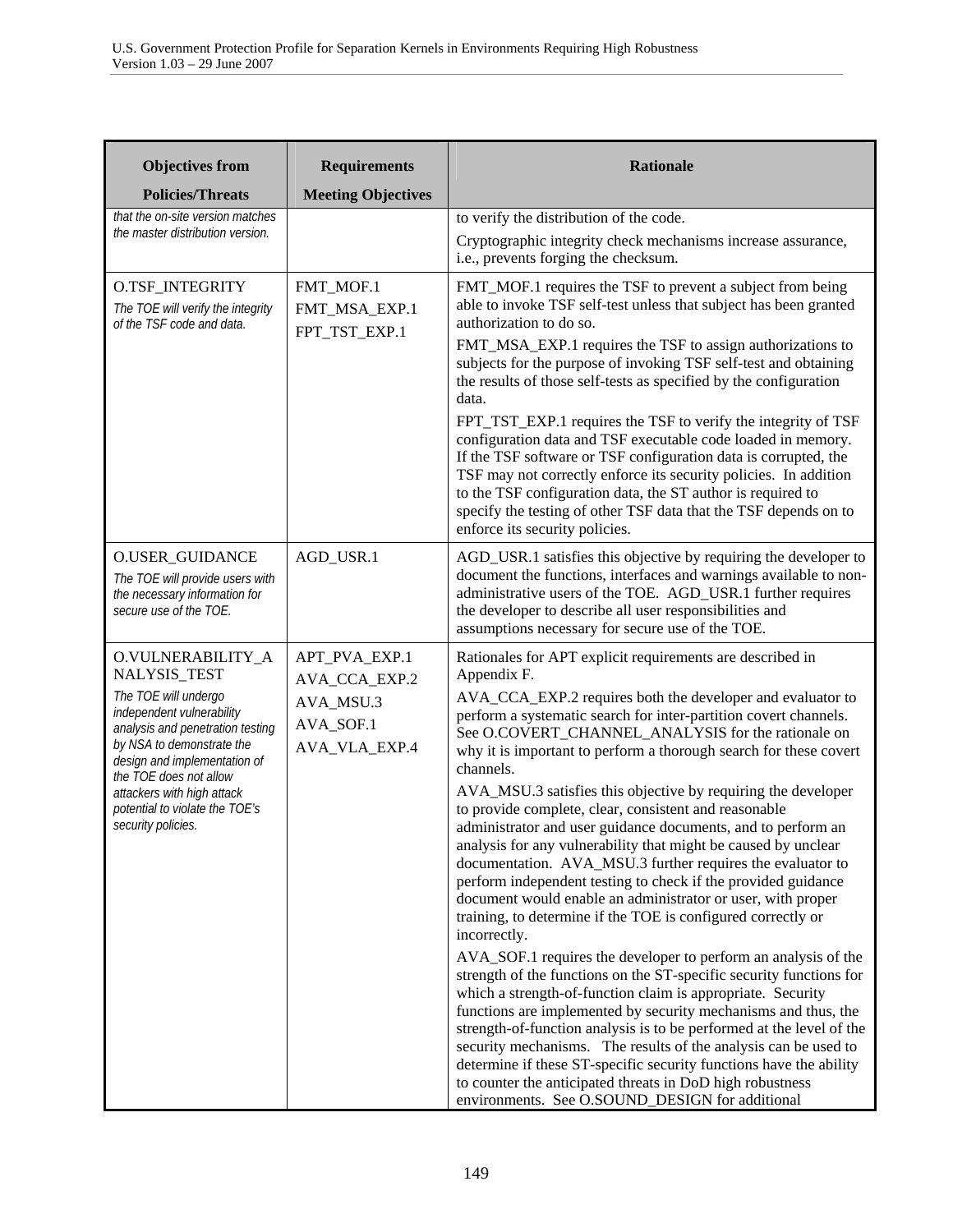| <b>Objectives from</b><br><b>Policies/Threats</b> | <b>Requirements</b><br><b>Meeting Objectives</b> | <b>Rationale</b>                                                                                                                                                                                                                                                                                                                                                   |
|---------------------------------------------------|--------------------------------------------------|--------------------------------------------------------------------------------------------------------------------------------------------------------------------------------------------------------------------------------------------------------------------------------------------------------------------------------------------------------------------|
|                                                   |                                                  | information on the required analysis.                                                                                                                                                                                                                                                                                                                              |
|                                                   |                                                  | AVA_VLA_EXP.4 requires the developer 1) to perform a<br>systematic search for vulnerabilities, 2) to document the<br>disposition of the identified vulnerabilities, 3) and to show<br>evidence that the identified vulnerabilities cannot be exploited in<br>the intended environment for the TOE and that the TOE is<br>resistant to obvious penetration attacks. |
|                                                   |                                                  | AVA_VLA_EXP.4 requires the NSA evaluator to conduct<br>independent penetration testing and an independent vulnerability<br>analysis to ensure that the TOE is resistant to penetration attacks<br>performed by an attacker possessing a high attack potential.                                                                                                     |

# **7.5 TOE Environment Requirements Rationale**

133 Each of the environment security objectives identified in section 4 are addressed by one or more security requirements. Table 7.5 below provides the mapping from security requirements to security objectives, as well as a rationale that discusses how the security objective is met. Definitions are provided (in italics) below each security objective so the PP reader can reference these without having to go back to section 4.

| <b>Objectives from</b>                                                                                                                                                                                                                                                                                                                                                                                                                   | <b>Requirements Meeting</b> | <b>Rationale</b>                                                                                                                                                                                                                                                                                                     |
|------------------------------------------------------------------------------------------------------------------------------------------------------------------------------------------------------------------------------------------------------------------------------------------------------------------------------------------------------------------------------------------------------------------------------------------|-----------------------------|----------------------------------------------------------------------------------------------------------------------------------------------------------------------------------------------------------------------------------------------------------------------------------------------------------------------|
| <b>Policies/Threats</b>                                                                                                                                                                                                                                                                                                                                                                                                                  | <b>Objectives</b>           |                                                                                                                                                                                                                                                                                                                      |
| OE PHYSICAL<br>Physical security will be provided for<br>the TOE by the non-IT environment<br>commensurate with the value of the<br>IT assets protected by the TOE.                                                                                                                                                                                                                                                                      | N/A                         | TOE environment requirements that address this objective<br>are outside the scope of this PP. A TOE built to conform<br>to this PP may be vulnerable to physical attack such that<br>the TOE is unable to protect the IT assets.                                                                                     |
| <b>OE.SUBJECT ALLOCATIO</b><br>N<br>A properly trained trusted individual<br>will create configuration vectors such<br>that, for those partitions to which<br>subjects are allocated, each partition<br>is allocated one or more subjects<br>(i.e., subjects with homogeneous<br>access requirements, or subjects with<br>heterogeneous access requirements)<br>that are appropriate for the policy<br>abstraction supported by the TOE. | N/A                         | TOE environment requirements that address this objective<br>are outside the scope of this PP. The trusted individual<br>responsible for configuring the TOE must be trained to<br>fully understand the policy abstraction(s) to be enforced by<br>the TOE in order to correctly create the configuration<br>vectors. |

 **Table 7.5. Mapping of Security Requirements for TOE Environment to Objectives**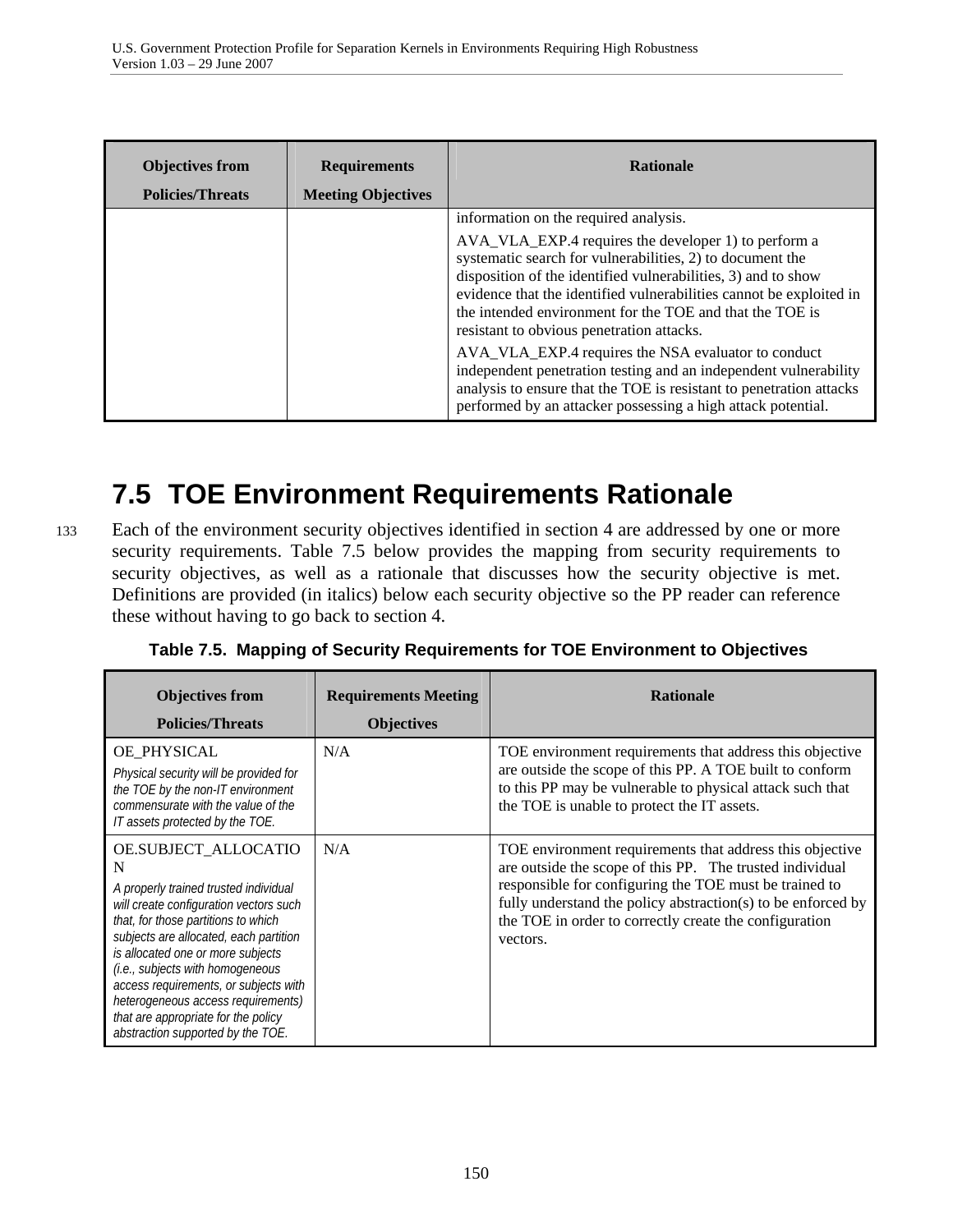| <b>Objectives from</b><br><b>Policies/Threats</b>                                                                                                                                                                                                                                                                                                                                                                                               | <b>Requirements Meeting</b><br><b>Objectives</b> | <b>Rationale</b>                                                                                                                                                                                                                                                                                                                                                                                                                                                  |
|-------------------------------------------------------------------------------------------------------------------------------------------------------------------------------------------------------------------------------------------------------------------------------------------------------------------------------------------------------------------------------------------------------------------------------------------------|--------------------------------------------------|-------------------------------------------------------------------------------------------------------------------------------------------------------------------------------------------------------------------------------------------------------------------------------------------------------------------------------------------------------------------------------------------------------------------------------------------------------------------|
| OE.COVERT_CHANNELS<br>If the TOE has covert storage and/or<br>timing channels, then all subjects<br>executing on that TOE will, relative to<br>the IT assets to which they have<br>access, have assurance sufficient to<br>outweigh the risk that they will violate<br>the security policy of the TOE by<br>using those covert channels.                                                                                                        | N/A                                              | TOE environment requirements that address this objective<br>are outside the scope of this PP. Covert storage and timing<br>channels allowed to exist on a system are a threat to the<br>assets to which the subjects able to exercise the covert<br>channels and thus violate the security policy of the TOE<br>have access. Assurance must be provided that Trojan<br>horses and other application malware cannot attack IT<br>assets via these covert channels. |
| OE.TRUSTED_FLOWS<br>For each configuration of the TOE, a<br>partial order of the flows that are<br>allowed between policy equivalence<br>classes will be identified. Any subject<br>allowed by the configuration data to<br>cause information flow that is contrary<br>to the partial order will be trusted at<br>least with assurance commensurate<br>with the value of the IT assets in all<br>equivalence classes to which it has<br>access. | N/A                                              | TOE environment requirements that address this objective<br>are outside the scope of this PP. See rationale for<br>A.TRUSTED FLOWS.                                                                                                                                                                                                                                                                                                                               |
| OE.TRUSTED_INDIVIDUAL<br>Any individual allowed to perform<br>procedures upon which the security<br>of the TOE may depend must be<br>trusted with assurance<br>commensurate with the value of the<br>IT assets.                                                                                                                                                                                                                                 | N/A                                              | TOE environment requirements that address this objective<br>are outside the scope of this PP. See rationale for<br>A.TRUSTED INDIVIDUAL.                                                                                                                                                                                                                                                                                                                          |

# **7.6 Explicit Requirements Rationale**

134 Explicit components have been included in this protection profile because the Common Criteria requirements were found to be insufficient as stated. This section includes the rationale for using explicit requirements for both the TOE and the IT environment.

#### **7.6.1 Explicit TOE Functional Requirements**

|  |  |  | Table 7.6. Rationale for Explicit TOE Functional Requirements |  |
|--|--|--|---------------------------------------------------------------|--|
|--|--|--|---------------------------------------------------------------|--|

| <b>Explicit Component</b> | <b>Rationale</b>                                                                                                                                |
|---------------------------|-------------------------------------------------------------------------------------------------------------------------------------------------|
| FAU SAR EXP.1             | The CC component FAU_SAR.1 was written with the expectation that<br>authorized administrators will interact directly with the TSF to review and |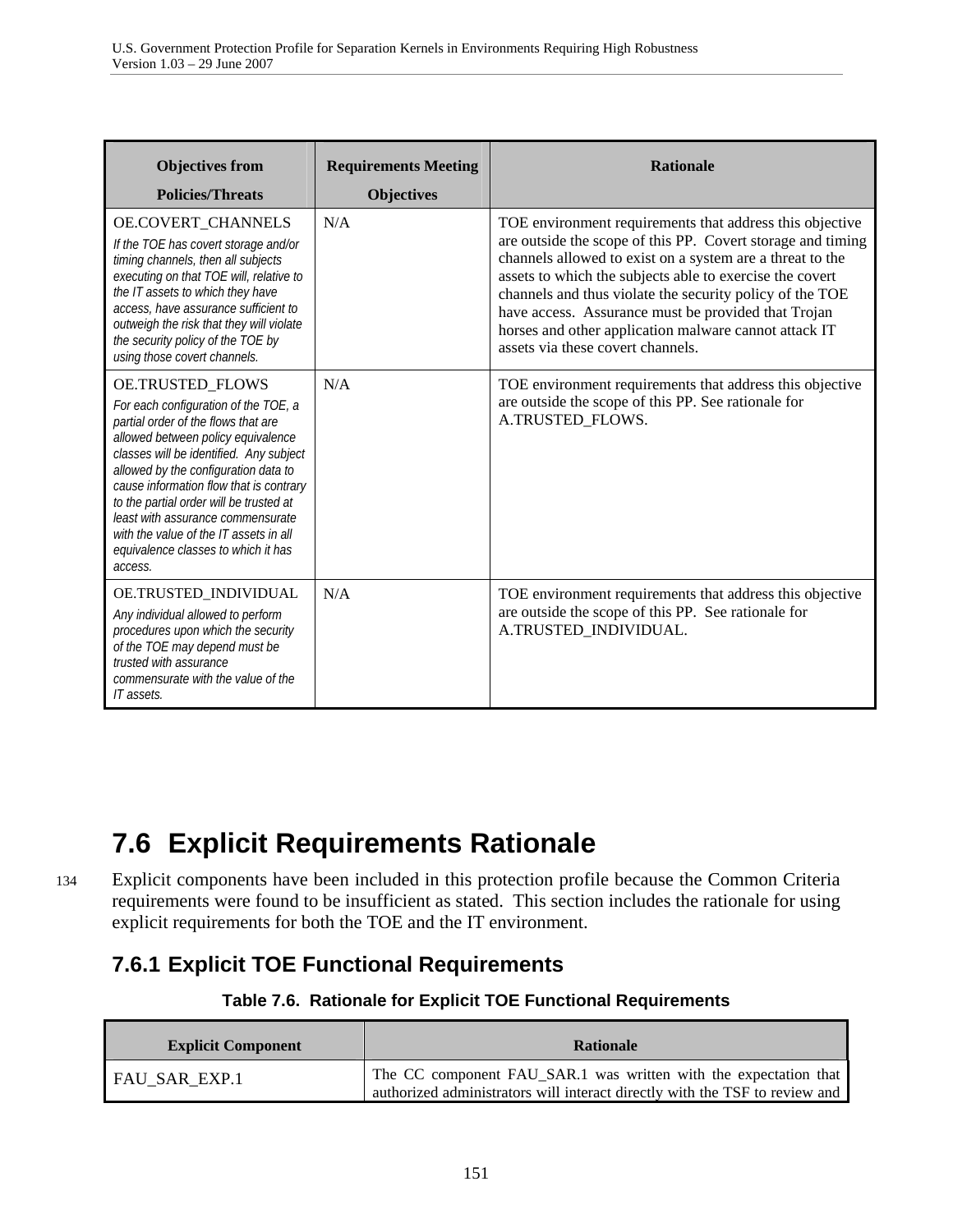| <b>Explicit Component</b> | <b>Rationale</b>                                                                                                                                                                                                                                                                                                                                                                                                                                                                                                                                                                                                                                                                                                                                       |
|---------------------------|--------------------------------------------------------------------------------------------------------------------------------------------------------------------------------------------------------------------------------------------------------------------------------------------------------------------------------------------------------------------------------------------------------------------------------------------------------------------------------------------------------------------------------------------------------------------------------------------------------------------------------------------------------------------------------------------------------------------------------------------------------|
|                           | to respond to audited events. Considering that the separation kernel<br>provides no means for direct interaction with any users, the explicit<br>component FAU_SAR_EXP.1, derived from FAU_SAR.1, requires that<br>recorded audit events be made available to authorized subjects.                                                                                                                                                                                                                                                                                                                                                                                                                                                                     |
|                           | FAU_SAR_EXP.1 requires the TSF to export audit records such that audit<br>data analysis on the information contained in the audit records can be<br>conducted by subjects authorized to access the recorded audit information.<br>Note that explicit assurance component AGD_ADM_EXP.1 requires the<br>TOE developer to provide documentation of the structure of recorded audit<br>events to aid development of analysis capabilities.                                                                                                                                                                                                                                                                                                                |
| FAU_SEL_EXP.1             | The CC component FAU_SEL.1 provides a selection for specifying the<br>user identity, subject identity, object identity, host identify or event type<br>attributes to be used to determine the auditable events that are actually<br>audited during an execution session. Considering that the separation<br>kernel mediates information flows between subjects and resources, the<br>base CC FAU_SEL.1 component was modified to replace the attribute<br>selection statement with an explicit list of attributes used by the TSF to<br>generate audit events (subject identity, resource identity, event type, event<br>success, event failure).                                                                                                      |
| FIA_ATD_EXP.1             | The base CC FIA_ATD.1 component addresses the definition of security<br>attributes associated with individual users, where those attributes are used<br>to enforce the TSP. The security attributes used by the separation kernel<br>to enforce the TSP are associated with partitions and exported resources.<br>These security attributes are contained in the configuration vector which is<br>transformed into configuration data once the TSF has been initialized. The<br>explicit component (FIA_ATD_EXP.1) is based on the CC FIA_ATD.1<br>component. It is iterated to define the specific set of security attributes<br>that must be maintained in the configuration data for partitions, subjects,<br>and exported resources.               |
| FIA_USB_EXP.1             | The base CC FIA_USB.1 component addresses the binding of an<br>individual user's security attributes (as defined by FIA_ATD.1) to a<br>subject acting on behalf of that user. The security attributes used by the<br>separation kernel are not defined for users and are not bound to users. The<br>explicit component (FIA_USB_EXP.1) is based on the CC FIA_USB.1<br>component. It is iterated to require the TSF to associate security attributes<br>maintained in the configuration data to partitions, to subjects, and to<br>exported resources. It also requires the TSF to apply specific rules that<br>govern which and how configuration data security attributes are associated<br>to partitions, subjects, and exported resources.         |
| FMT_MSA_EXP.1             | The CC FMT_MSA.1 component requires the TSF to have the ability to<br>assign authorizations to the roles that are bound to individual users, and to<br>enable those roles to perform security-relevant functions associated with<br>access control and information flow control security policies.<br>The<br>separation kernel does not support the concept of users and roles. The<br>separation kernel allows authorized subjects to interact with the TSF via<br>the TSFI, based upon the subject authorizations defined by the<br>configuration data. The explicit component (FMT_MSA_EXP.1) is based<br>on the CC FMT_MSA.1 component and requires the TSF to assign<br>authorizations to subjects as specified by the configuration data, and to |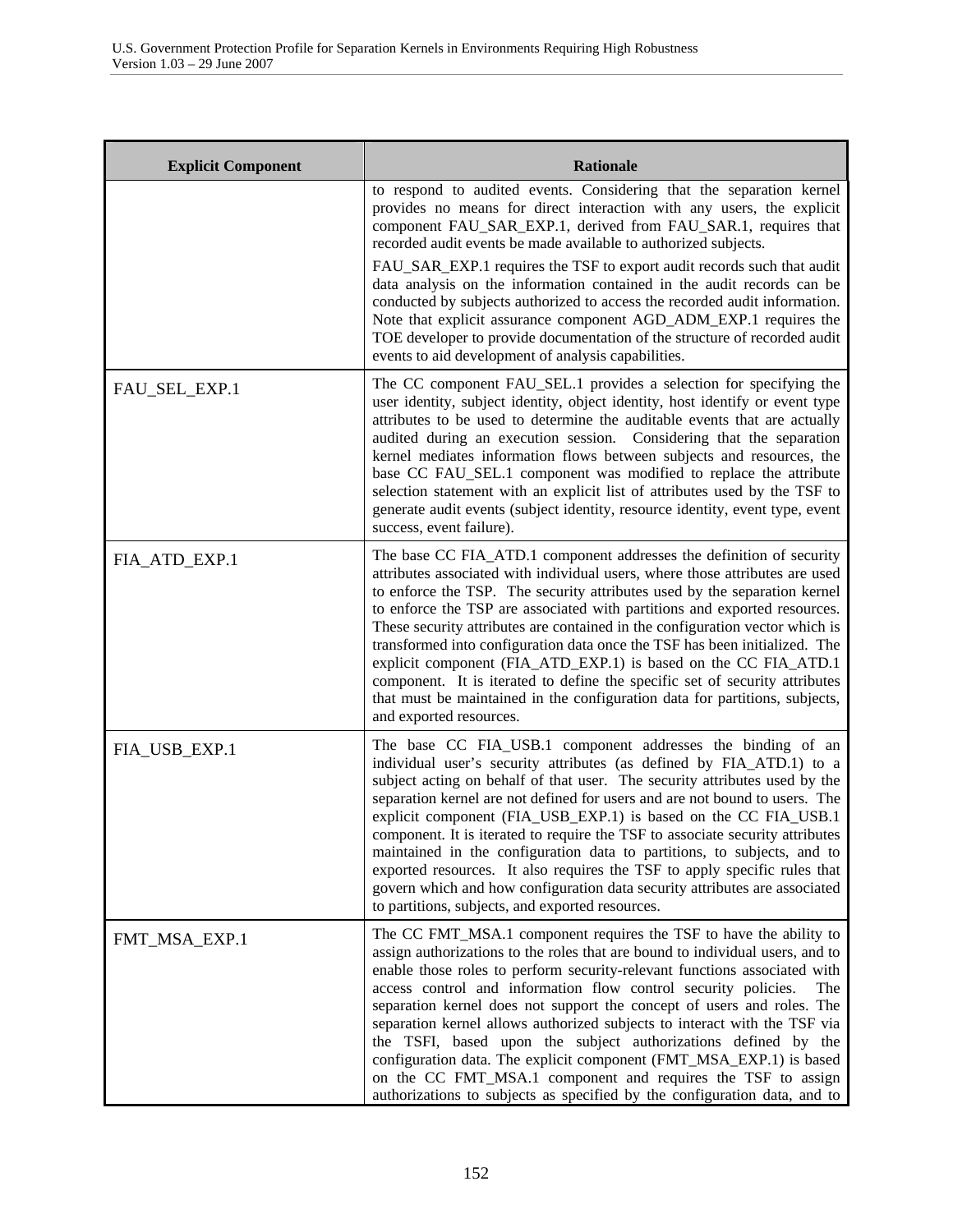| <b>Explicit Component</b> | <b>Rationale</b>                                                                                                                                                                                                                                                                                                                                                                                                                                                                                                                                                                                                                                                                                                                                                                                                                                                                                                                                                                                           |
|---------------------------|------------------------------------------------------------------------------------------------------------------------------------------------------------------------------------------------------------------------------------------------------------------------------------------------------------------------------------------------------------------------------------------------------------------------------------------------------------------------------------------------------------------------------------------------------------------------------------------------------------------------------------------------------------------------------------------------------------------------------------------------------------------------------------------------------------------------------------------------------------------------------------------------------------------------------------------------------------------------------------------------------------|
|                           | provide no other means by which authorizations can be assigned to<br>subjects.                                                                                                                                                                                                                                                                                                                                                                                                                                                                                                                                                                                                                                                                                                                                                                                                                                                                                                                             |
| FMT_MSA_EXP.3             | The CC FMT_MSA.3 component requires the TSF to assign a restrictive<br>default value for each attribute for which a value was not assigned by the<br>configuration data. The function of ensuring that appropriate restrictive<br>values are used to configure the TSF is a function normally performed at<br>runtime by an authorized administrator. Given that the TSF must be able<br>operate without such interaction, it is necessary for the TSF to have this<br>ability to take appropriate action in the event of an unassigned security-<br>relevant attribute.                                                                                                                                                                                                                                                                                                                                                                                                                                   |
|                           | The separation kernel obtains attributes for all aspects of secure operation<br>of the TOE (e.g., self test execution, audit parameters, configuration<br>parameters) from the configuration data.<br>The explicit component<br>(FMT_MSA_EXP.3) is based on the portion of the CC FMT_MSA.3.1<br>element that addresses capability to assign restrictive default values.<br>However, the 3.2 element is not required for this PP, as this TOE has no<br>notion of authorization for the purpose of over-riding default values.                                                                                                                                                                                                                                                                                                                                                                                                                                                                             |
| FMT_MCD_EXP.1             | The common criteria FMT_MTD.1 component provides for the TSF to<br>restrict the ability of authorized roles to perform operations on TSF data; it<br>allows some operations on TSF data subject to restrictions specified.<br>The separation kernel relies on the configuration data to define the initial<br>secure state of the TSF for an execution session, and to define the<br>behavioral properties of the TSF with respect to Partitioned Information<br>Flow Policy enforcement and other security relevant operations that occur<br>during an execution session.<br>The TSFs sole dependency on the<br>configuration data requires that modification of the configuration data be<br>prevented to ensure that secure state be maintained throughout and<br>between execution sessions.<br>The explicit component FMT_MCD_EXP.1 is introduced to require the                                                                                                                                      |
|                           | TSF to prevent modification to the configuration data.<br>Note that authorized modification of the configuration data by the TSF, in<br>response to input from authorized subjects, can occur. This is<br>accomplished by the initialization and configuration change functions.<br>The mechanism for such modifications is the alteration of the TSF internal<br>vector set, and is an operation restricted to authorized subjects via use of<br>designed TSFI. Furthermore, the degree to which configuration data can<br>be changed is a function of the configuration change capability<br>implemented by the TOE. This can range from a relatively simple<br>capability to select one of many predefined static configurations to a more<br>complex capability with an interface having a number of functions and<br>parameters for a dynamic unconstrained configuration change. Refer to<br>FPT_CFG_EXP.1 for requirements governing the authorized modification<br>of the TSF internal vector set. |
| FPT_CFG_EXP.1             | The requirement for the TOE to be reconfigurable is not a security<br>requirement. As a result, the CC does not provide components that<br>address the capability to change the TOE configuration. However, once<br>the decision is made to implement a configuration change capability, then<br>it becomes necessary to ensure that the TSF preserves secure state                                                                                                                                                                                                                                                                                                                                                                                                                                                                                                                                                                                                                                        |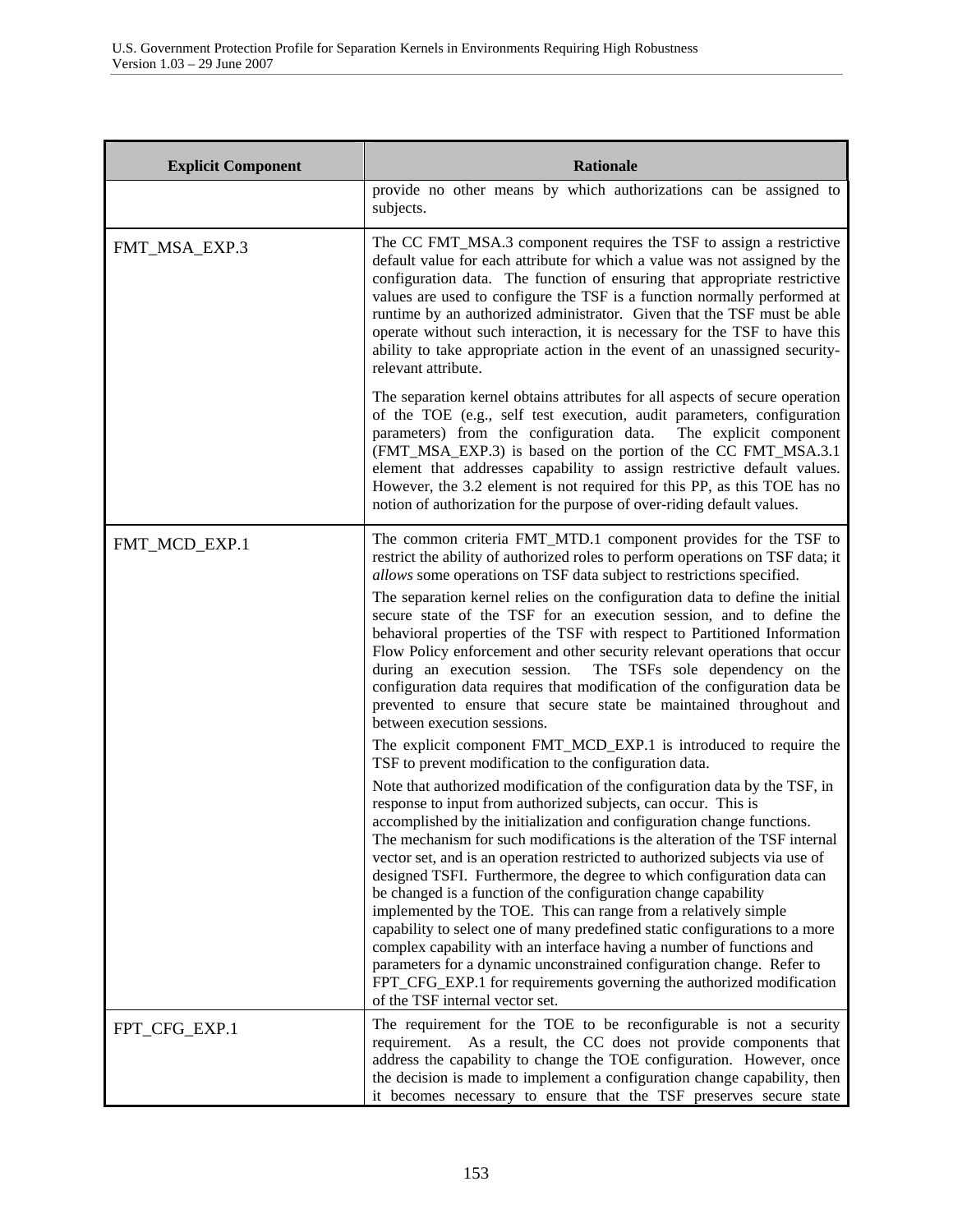| <b>Explicit Component</b> | <b>Rationale</b>                                                                                                                                                                                                                                                                                                                                                                                                                                                                                                                                                                                                                                                                                                                                                                                                                                                                                                                                                                                                                                                                                                                                                                                                                                                                                                                                                                                                                                                                                   |
|---------------------------|----------------------------------------------------------------------------------------------------------------------------------------------------------------------------------------------------------------------------------------------------------------------------------------------------------------------------------------------------------------------------------------------------------------------------------------------------------------------------------------------------------------------------------------------------------------------------------------------------------------------------------------------------------------------------------------------------------------------------------------------------------------------------------------------------------------------------------------------------------------------------------------------------------------------------------------------------------------------------------------------------------------------------------------------------------------------------------------------------------------------------------------------------------------------------------------------------------------------------------------------------------------------------------------------------------------------------------------------------------------------------------------------------------------------------------------------------------------------------------------------------|
|                           | throughout the execution of the configuration change operation.<br>It is envisioned that the separation kernel will be used in environments<br>where changing the configuration of the TOE will be required. The<br>explicit component, FPT_CFG_EXP.1, establishes one mandatory<br>requirement and several optional requirements that govern "by design"<br>changes to the TOE configuration through the interaction of authorized<br>subjects with the TSF. As a mandatory requirement, the TOE is to provide<br>support for the static configuration change (Note that this capability<br>requires no support from the TSF as the configuration vector used to<br>define the TSF internal vector can be changed off-line. Reference Section<br>3 for a discussion of this capability). As optional requirements, the TOE<br>developer may specify the requirements for dynamic total, dynamic-<br>constrained and dynamic-unconstrained on-line configuration change<br>capabilities.<br>Additionally, FPT_CFG_EXP.1 defines the requirements for the ways in<br>which an authorized subject can select and change TSF internal vectors,<br>and requires the TSF to preserve secure state throughout the execution of<br>each of the configuration change capabilities implemented.                                                                                                                                                                                                             |
| FPT_ESS_EXP.1             | Since the initialization of the TOE and the establishment of the TSF in its<br>initial secure state is not a requirement levied on the TSF, the CC does not<br>provide components that establish requirements for secure initialization Of<br>the TOE. The autonomous nature of the separation kernel requires trust in<br>the initialization of the TOE and the establishment of the TSF into an<br>initial secure state as defined by the configuration vector. Additionally,<br>the trusted initialization mechanism must be relied on to establish the<br>execution environment for the TSF and to transform the configuration<br>vector into configuration data useable by the TSF. It is necessary that trust<br>in the initialization function be established (Refer to ADV_INI_EXP.1 for<br>those requirements) and that the TSF be able to determine that it has been<br>properly placed in an initial secure state, per the configuration vector used<br>during initialization, prior to allowing any information flows to occur.<br>The explicit component FPT_ESS_EXP.1 defines the requirements for the<br>TSF to be established in an initial secure state as defined by the<br>configuration vector used during the initialization of the TOE; requires the<br>TSF to determine that it is in a secure state once initialization completes;<br>and requires that the TSF will not authorize any information flows until it<br>has determined that it is in an initial secure state. |
| FPT_HLT_EXP.1             | The CC does not provide components addressing the capability for an<br>authorized subject to halt the TOE. It is envisioned that the separation<br>kernel will be used in environments where an authorized subject can<br>command the TOE to halt.<br>The explicit component FPT_HLT_EXP.1 requires the TSF to halt the<br>TOE when directed to do so by an authorized subject, and for the TSF to<br>preserve secure state throughout the process of halting the TOE.                                                                                                                                                                                                                                                                                                                                                                                                                                                                                                                                                                                                                                                                                                                                                                                                                                                                                                                                                                                                                             |
| FPT_MTN_EXP.1             | Since the TOE could transition to maintenance mode from either a secure<br>halted state or a secure operational state, or from a non-secure operational<br>state (as a result of the failure to complete recovery from a failure or<br>service discontinuity), it was necessary to introduce this explicit<br>component to address security issues related to transitioning to the                                                                                                                                                                                                                                                                                                                                                                                                                                                                                                                                                                                                                                                                                                                                                                                                                                                                                                                                                                                                                                                                                                                 |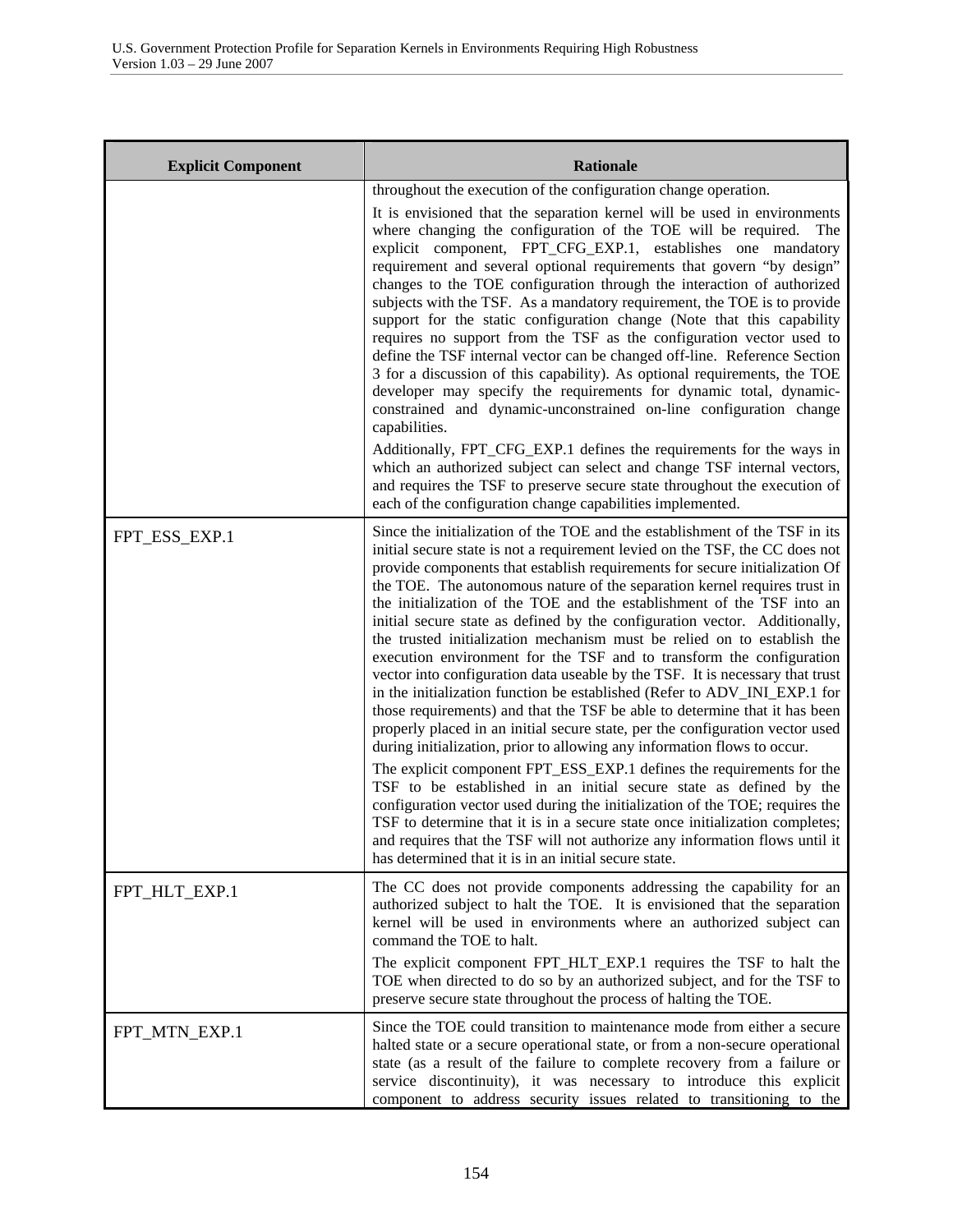| <b>Explicit Component</b> | <b>Rationale</b>                                                                                                                                                                                                                                                                                                                                                                                                                                                                                                                                                                                                                                                                                                                                                                                                                                                                                                                                                    |
|---------------------------|---------------------------------------------------------------------------------------------------------------------------------------------------------------------------------------------------------------------------------------------------------------------------------------------------------------------------------------------------------------------------------------------------------------------------------------------------------------------------------------------------------------------------------------------------------------------------------------------------------------------------------------------------------------------------------------------------------------------------------------------------------------------------------------------------------------------------------------------------------------------------------------------------------------------------------------------------------------------|
|                           | maintenance mode.<br>The explicit component FPT_MTN_EXP.1 requires the TSF to provide the<br>capability for an authorized subject to request the TOE be transitioned into<br>maintenance mode, and, requires the TSF to preserve secure state during<br>the transition to maintenance mode if the TOE was in a secure state when<br>the transition was requested. FPT_MTN_EXP.1.3 requires the TSF to halt<br>the TOE if the TSF is unable to preserve secure state after transitioning to<br>maintenance mode from a secure state.                                                                                                                                                                                                                                                                                                                                                                                                                                 |
| FPT_MTN_EXP.2             | FMT_MTN_EXP.1.1 requires that the TOE be able to transition to<br>maintenance mode for the purpose of conducting and completing<br>maintenance action on the TSF. In addition the ST author can specify in<br>FPT_RCV_EXP.2 that the TOE is to transition to maintenance mode as a<br>recovery action.<br>The transition to maintenance mode can occur from<br>either a secure or insecure state. It is necessary to ensure that, once in<br>maintenance mode, no TSF-mediated action takes place unless the TSF is<br>able to properly mediate that request.<br>The explicit component<br>FPT_MNT_EXP.2 requires the TSF to be capable of rejecting requests for<br>controlled operations that would result in violations of the TSP while the<br>TSF is undergoing maintenance, thereby preventing any violation of the<br>TSP while the TSF is in a potentially insecure state.                                                                                  |
| FPT_PLP_EXP.1             | The CC does not provide components addressing the capability for the<br>TSF to execute in such a manner that the TSF internally supports the<br>principle of least privilege. Additionally, it is inappropriate to address this<br>requirement solely as an assurance requirement (which is the approach<br>taken by the CC for many behavioral/property requirements, which when<br>implemented, do not result in a TSFI). Assurance requirements exist to<br>dictate that which must be done to provide confidence that the TOE meets<br>some set of properties. It is therefore necessary to both define a functional<br>property of the TSF that governs how it is expected to behave and to<br>define corresponding assurance requirements that govern the evidence<br>produced and the activities performed to acquire confidence that the<br>specified functional behavior is obtained.<br>The explicit component FPT_PLP_EXP.1 requires the TSF to have the |
|                           | property that each TSF function requires no more access to TSF data and<br>other internal TSF resources than the minimum required.<br>It should be noted that FPT_PLP_EXP.1 is considered by the authors as<br>being the same type of requirement as Domain Separation (FPT_SEP) and<br>Non-bypassability of the TSF (FPT_RVM).<br>Both FPT_SEP and<br>FPT_RVM are appropriately requirements that express functional<br>properties to be exhibited by the TOE during execution, and existence and<br>correctness of those properties must be demonstrated.                                                                                                                                                                                                                                                                                                                                                                                                         |
| FPT_RCV_EXP.2             | The CC component FPT_RCV_EXP.2 requires the TSF to take specific<br>recovery action when the TSF detects that it is not in a secure state.<br>FPT_RCV_EXP.2 also requires the TSF to attempt to halt the TOE if the<br>TSF is unable to proceed with any recovery action<br>Considering this requirement in the context of the separation kernel, it was<br>recognized that the transition to maintenance mode could occur from the<br>operational state or from the halt state. Additionally, it was recognized<br>that an appropriate response to the failure to complete a recovery operation                                                                                                                                                                                                                                                                                                                                                                    |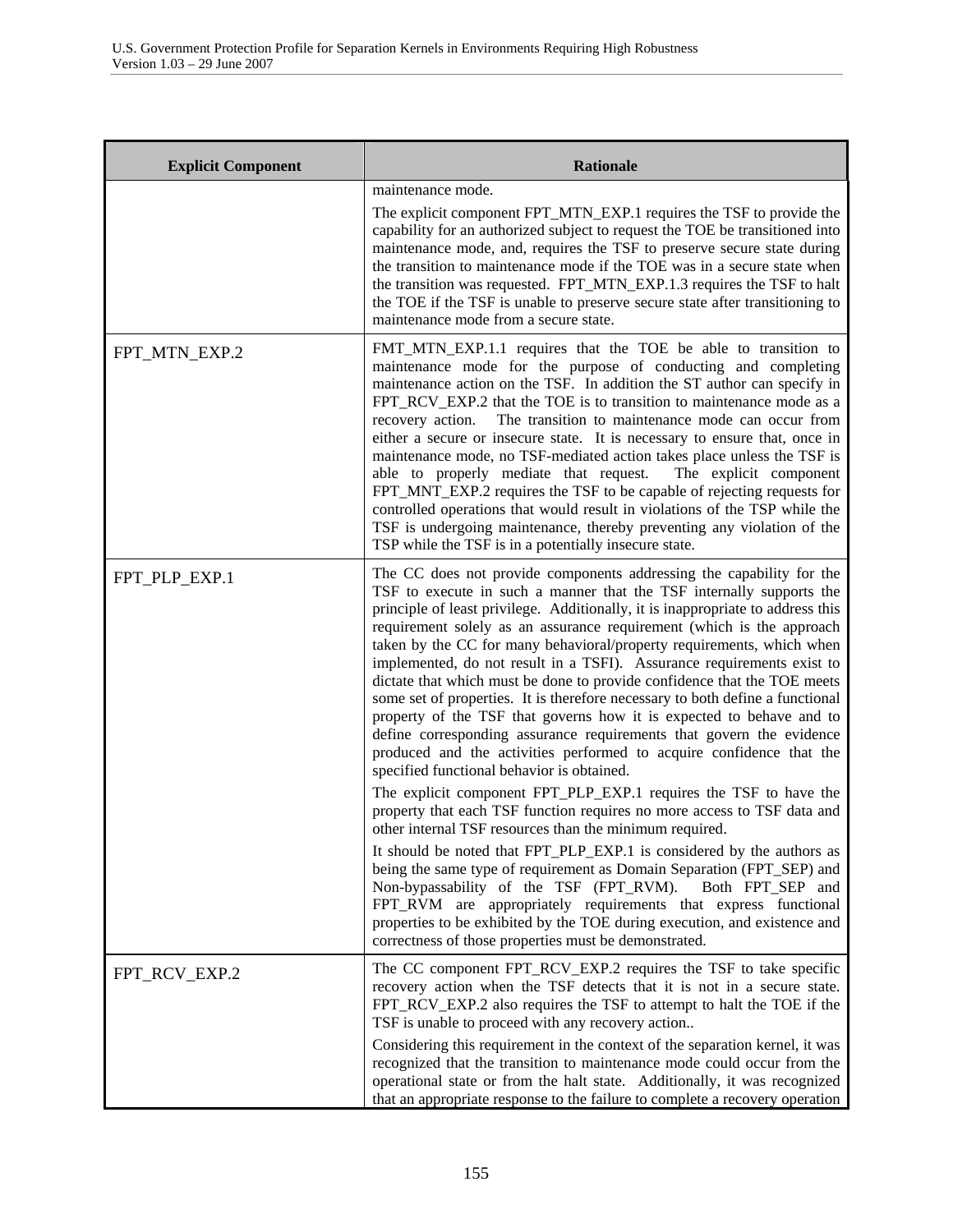| <b>Explicit Component</b> | <b>Rationale</b>                                                                                                                                                                                                                                                                                                                                                                                                                                                                                                                                                                                                                                                                                                                                                                     |
|---------------------------|--------------------------------------------------------------------------------------------------------------------------------------------------------------------------------------------------------------------------------------------------------------------------------------------------------------------------------------------------------------------------------------------------------------------------------------------------------------------------------------------------------------------------------------------------------------------------------------------------------------------------------------------------------------------------------------------------------------------------------------------------------------------------------------|
|                           | simply to halt the TOE or to restart the TOE in the same or a<br>(e.g.,<br>different configuration) is best left as an implementation option for the<br>TOE developer.                                                                                                                                                                                                                                                                                                                                                                                                                                                                                                                                                                                                               |
|                           | The explicit component FPT_RCV_EXP.2, based on FPT_RCV.2,<br>requires the TSF to attempt to recover the TOE to a secure state without<br>further protection comprise when the TSF determines that it is not in a<br>secure state after TOE initialization or at any time while the TOE is in<br>operational mode. The TOE developer is required to specify a list of<br>recovery conditions and their associated recovery actions.<br>The TOE<br>developer must also specify the recovery action to be taken by the TSF in<br>the event the TSF is unable to initiate or complete a recovery that requires<br>the TOE to remain in operational mode or to restart without transitioning<br>to maintenance mode.<br>Refer to the explicit component FPT_MTN_EXP.1 which addresses the |
|                           | transition to maintenance mode when directed to do so by an authorized<br>subject.                                                                                                                                                                                                                                                                                                                                                                                                                                                                                                                                                                                                                                                                                                   |
| FPT_RST_EXP.1             | The CC does not provide components addressing the capability for an<br>authorized subject to restart the TOE. It is envisioned that the separation<br>kernel will be used in environments where an authorized subject can<br>command the TSF to restart the TOE, either as a means to clear fault<br>indications or for the purpose of changing the TOE configuration.<br>The explicit component FPT_RST_EXP.1 requires the TSF to restart the                                                                                                                                                                                                                                                                                                                                       |
|                           | TOE when directed to do so by an authorized subject, and for the TSF to<br>preserve secure state throughout the process of restarting the TOE.                                                                                                                                                                                                                                                                                                                                                                                                                                                                                                                                                                                                                                       |
| FPT_TST_EXP.1             | The CC component FPT_TST.1 is written in terms of authorized user<br>interaction with the TSF for conducting TSF self-tests and in verifying the<br>integrity of the stored TSF code and TSF data.                                                                                                                                                                                                                                                                                                                                                                                                                                                                                                                                                                                   |
|                           | Invocation of self tests by an authorized entity, whether a user or a subject,<br>external to the TSF, provides no guarantee that such self-tests will occur.<br>Because the separation kernel is expected to be used in embedded as well<br>as more typical systems, it was recognized that the TSF must have the<br>capability to independently determine when to conduct a self-test and to<br>carry out such self-tests. In addition, the TSF provides the means for an<br>authorized subject to request that a TSF self-test be executed. The results<br>generated by TSF self-tests should be made available to authorized<br>subjects in a form that allows the subjects to assess and respond to the<br>results.                                                             |
|                           | The explicit component FPT_TST_EXP.1 requires the TSF to run a suite<br>of TSF self-tests to verify the correct operation of the software portions of<br>the TSF implementation. Additionally, the TSF is required to provide the<br>results of the TSF self-test to authorized subjects in a form that allows the<br>authorized subject to assess the results.                                                                                                                                                                                                                                                                                                                                                                                                                      |
| FRU_PRU_EXP.1             | The separation kernel is the foundational component upon which other<br>executing resource-constrained processes will be dependent. Just as it was<br>necessary to require the TSF internals to execute while supporting the<br>Principle of Least Privilege for purposes of damage limitation, it was<br>recognized that the TSF must meet its SFRs while executing in a<br>predictable manner with respect to its use of internal resources. By doing<br>so, the TSF is better able to mitigate erroneous behavior that results in                                                                                                                                                                                                                                                 |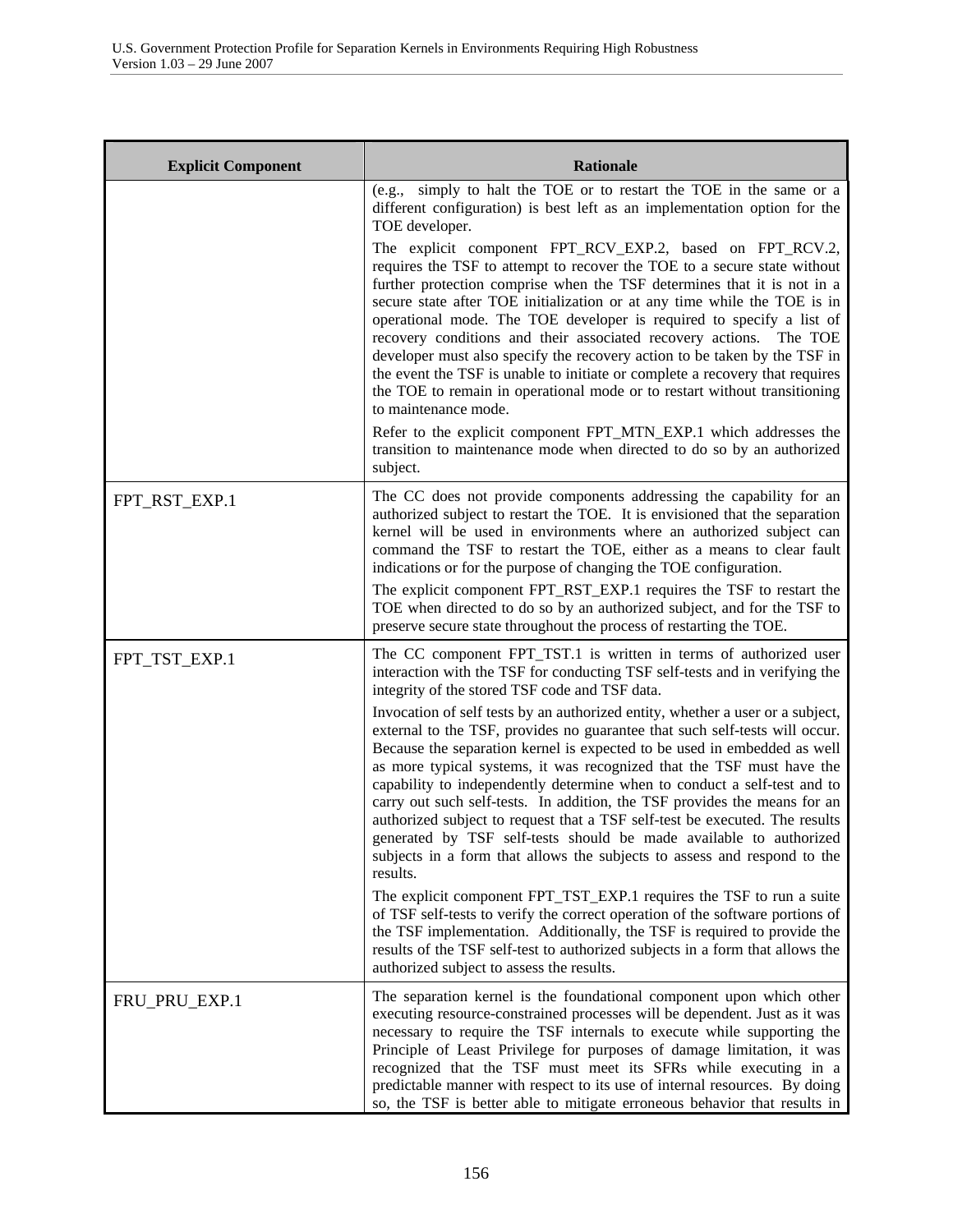| <b>Explicit Component</b> | <b>Rationale</b>                                                                                                                                                                                                                                                                                                                                                                                                                                                                                                                                                                                                                                                                                                                                                                                                                                                                                                                                                                                                                                                                                              |
|---------------------------|---------------------------------------------------------------------------------------------------------------------------------------------------------------------------------------------------------------------------------------------------------------------------------------------------------------------------------------------------------------------------------------------------------------------------------------------------------------------------------------------------------------------------------------------------------------------------------------------------------------------------------------------------------------------------------------------------------------------------------------------------------------------------------------------------------------------------------------------------------------------------------------------------------------------------------------------------------------------------------------------------------------------------------------------------------------------------------------------------------------|
|                           | unbounded use of memory or processor resources, regardless of whether<br>such behavior is intentionally triggered by attack against the TSF, or the<br>result of device failure. In effect, the TSF is better able to mitigate denial<br>of service with respect to TSF internal execution.                                                                                                                                                                                                                                                                                                                                                                                                                                                                                                                                                                                                                                                                                                                                                                                                                   |
|                           | The CC does not provide components addressing the capability for the<br>TSF to execute in a predictable manner with respect to its use of memory<br>and processor resources. Additionally, it is inappropriate to address this<br>requirement solely as an assurance requirement (which is the approach<br>taken by the CC for many behavioral/property requirements, which when<br>implemented, do not result in a TSFI). Assurance requirements exist to<br>dictate that which must be done to provide confidence that the TOE meets<br>some set of properties. It is therefore necessary to both define a functional<br>property of the TSF that governs how it is expected to behave and to<br>define corresponding assurance requirements that govern the evidence<br>produced and the activities performed to acquire confidence that the<br>specified functional behavior is obtained.<br>The explicit component FPT_PRU_EXP.1 requires the TSF to execute<br>within the bounds of a worst-case usage of memory scenario, and to<br>execute within the bounds of a normal and worst-case processor-use |

### **7.6.2 Explicit TOE Assurance Requirements**

#### **Table 7.7. Rationale for Explicit TOE Assurance Requirements**

| <b>Explicit Component</b> | <b>Rationale</b>                                                                                                                                                                                                                                                                                                                                                                                                                                                                                                                                                                                                                                                                                                       |
|---------------------------|------------------------------------------------------------------------------------------------------------------------------------------------------------------------------------------------------------------------------------------------------------------------------------------------------------------------------------------------------------------------------------------------------------------------------------------------------------------------------------------------------------------------------------------------------------------------------------------------------------------------------------------------------------------------------------------------------------------------|
| ADO_DEL_EXP.2             | The CC ADO_DEL.2 component did not specify the use of NIST-<br>approved cryptographic signature algorithms and keyed-hash message<br>authentication functions to support trusted delivery of the TOE.                                                                                                                                                                                                                                                                                                                                                                                                                                                                                                                  |
|                           | ADO DEL EXP.2 was created based on the base CC component<br>ADV_DEL.2. Elements .3D through .6D, and .2C through .4C were<br>added to require the developer to provide documentation for trusted<br>delivery and to demonstrate the use of NIST-validated cryptographic<br>mechanisms in support of their trusted delivery processes.<br>The<br>requirement for independent delivery channels for the TOE and for keying<br>materials provides additional assurance against undetected tampering.<br>Element .2E was added to require the evaluator to determine that the<br>procedures asserted as constituting a trusted delivery mechanism are<br>sufficiently strong security mechanisms for distributing the TOE. |
| ADV_ARC_EXP.1             | The CC does not contain a consolidated set of requirements for assurance<br>evidence to address the TOE architecture and the manner in which it<br>contributes to the ability of the TSF to enforce the TSP and to protect itself<br>from tampering. The CC addresses architecture issues in the form of SFRs<br>(FPT_SEP, FPT_RVM) and SARs (ADV_INT). For high robustness, it<br>was recognized that new assurance criteria was necessary to require                                                                                                                                                                                                                                                                 |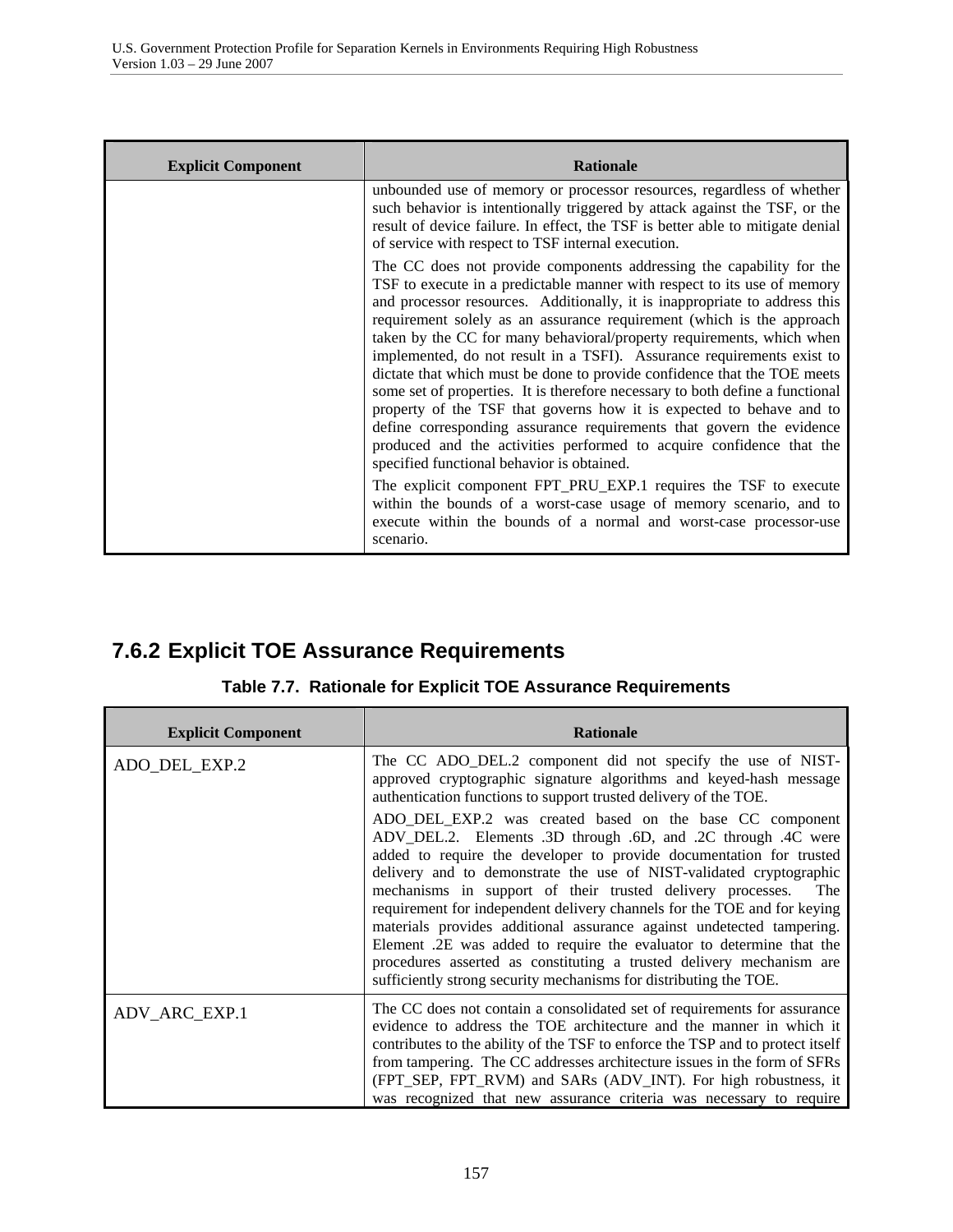| <b>Explicit Component</b> | <b>Rationale</b>                                                                                                                                                                                                                                                                                                                                                                                                                                                                                                                                                                                                                                                                                                                                                                                                                                                                                                                                              |
|---------------------------|---------------------------------------------------------------------------------------------------------------------------------------------------------------------------------------------------------------------------------------------------------------------------------------------------------------------------------------------------------------------------------------------------------------------------------------------------------------------------------------------------------------------------------------------------------------------------------------------------------------------------------------------------------------------------------------------------------------------------------------------------------------------------------------------------------------------------------------------------------------------------------------------------------------------------------------------------------------|
|                           | assurance evidence specific to the TSF architecture and its ability to<br>protect itself, to support the principle of least privilege for the purpose of<br>damage limitation, and to prevent TSF-internal denial of service by<br>executing in a predictable manner. ADV_ARC_EXP.1 was created as a<br>new ADV family to require specific evidence for establishing assurance in<br>the TSF architecture.                                                                                                                                                                                                                                                                                                                                                                                                                                                                                                                                                    |
|                           | ADV_ARC_EXP.1 requires the developer to provide an architecture<br>design of the TSF. Additionally ADV_ARC_EXP.1 requires evidence<br>that the TSF is able to execute within defined bounds for its internal use of<br>processor and memory resources as a means to reduce or eliminate the<br>potential for a successful denial of service originating from within the<br>TSF, and to enable system integrators to know the amount of system<br>resources that have to be allocated to the TOE when they develop the<br>configuration data. Several assurance elements in ADV_ARC_EXP.1 are<br>related to SFRs. This is intentional; it is appropriate to precisely define the<br>testable desired behavior of the TOE in terms of functional requirements<br>and to then precisely define the assurances required (combination of<br>evidence, analysis, and third-party IV&V) to determine that the desired<br>behavior is achieved by the implementation. |
| ADV_CTD_EXP.1             | During the initialization of the TOE, a configuration vector is used to<br>determine the initial secure state of the TSF. Once the TSF has been<br>established in its initial secure state, the TSF enforces maintains secure<br>state by enforcing the TSP for the duration of the execution session.<br>Therefore, it is the configuration vector that defines secure state for all<br>TSP states during the execution session. The configuration vector is<br>critical to the ability of the TSF to properly enforce the organizational<br>security policy governing inter-partition information flows.                                                                                                                                                                                                                                                                                                                                                    |
|                           | The configuration vector is generated by a configuration vector generation<br>and validation capability, i.e., the configuration tool. The configuration<br>tool is part of the TOE but not part of the TSF, and therefore not subject to<br>most of the ADV documentation SARs. Additionally, there is no CC<br>assurance family that addresses the assurances for generating the<br>configuration vector and for establishing the correctness of the<br>configuration vector.<br>ADV_CTD_EXP.1 requires the following:                                                                                                                                                                                                                                                                                                                                                                                                                                      |
|                           | The configuration tool must have the ability to generate both<br>a)<br>human-readable and machine-readable forms of configuration<br>vectors, and to be able to convert between the two.                                                                                                                                                                                                                                                                                                                                                                                                                                                                                                                                                                                                                                                                                                                                                                      |
|                           | The tool must be able to place a cryptographic seal on a generated<br>b)<br>configuration vector,                                                                                                                                                                                                                                                                                                                                                                                                                                                                                                                                                                                                                                                                                                                                                                                                                                                             |
|                           | The TOE developer must produce documentation for the tool that<br>C)<br>describes how to interpret the various forms in which the<br>configuration vector is produced and provides instructions for the<br>use of the tool to include placing a cryptographic seal on a<br>generated configuration vector.                                                                                                                                                                                                                                                                                                                                                                                                                                                                                                                                                                                                                                                    |
| ADV_FSP_EXP.4             | For high robustness, the evaluator requires a detailed understanding of the<br>security relevance of each TSFI in terms of its intended use and behavior;<br>an understanding of all the parameters associated with the use of a TSFI;<br>and an understanding of all error/exception messages that would be                                                                                                                                                                                                                                                                                                                                                                                                                                                                                                                                                                                                                                                  |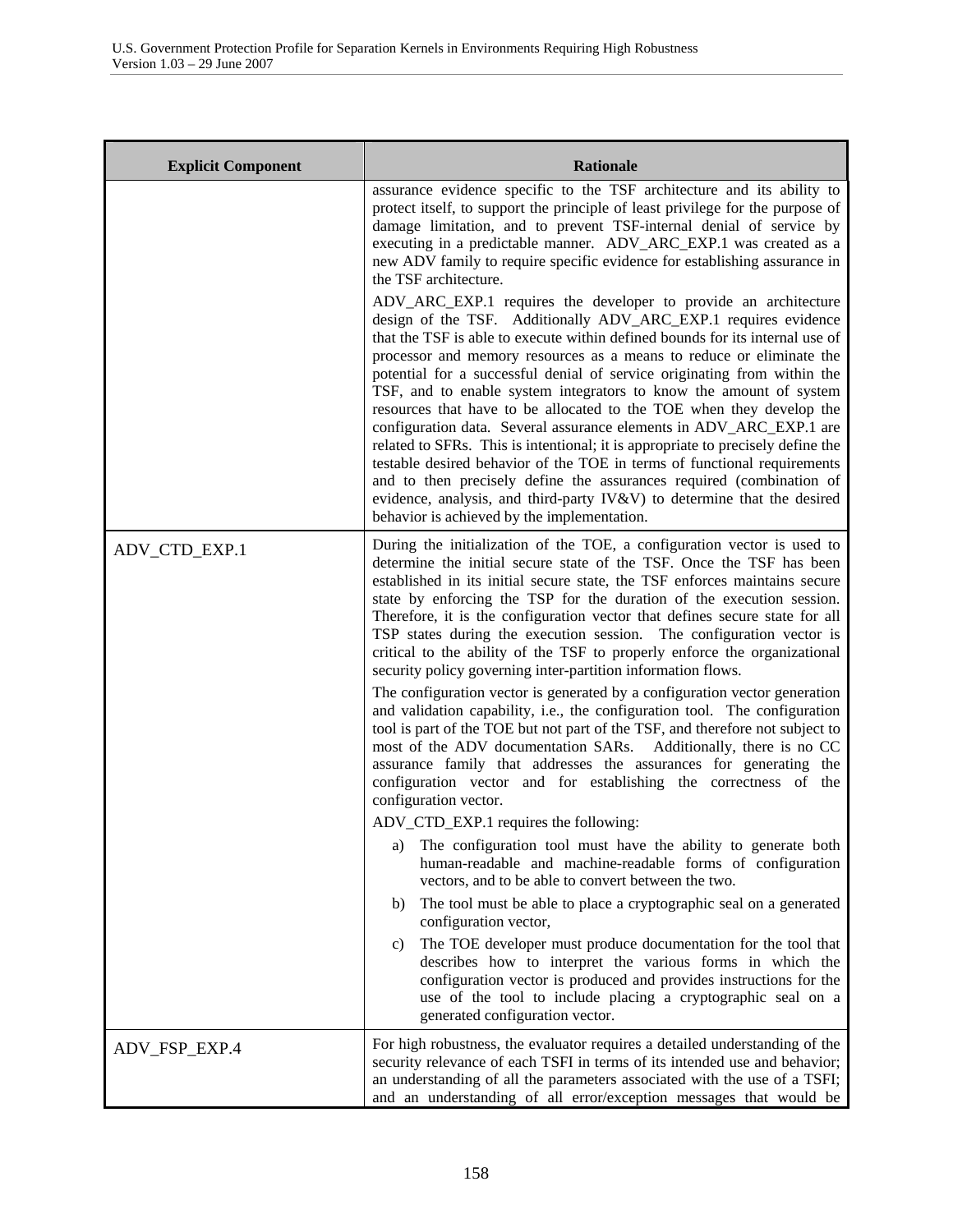| <b>Explicit Component</b> | <b>Rationale</b>                                                                                                                                                                                                                                                                                                                                                                                                                                                                                                                                                                                                                                                                           |
|---------------------------|--------------------------------------------------------------------------------------------------------------------------------------------------------------------------------------------------------------------------------------------------------------------------------------------------------------------------------------------------------------------------------------------------------------------------------------------------------------------------------------------------------------------------------------------------------------------------------------------------------------------------------------------------------------------------------------------|
|                           | observed at the TSFI.<br>ADV_FSP_EXP.4, which is derived from<br>ADV_FSP.4, was created to capture these requirements.<br>ADV_FSP.4.2D clearly states that the developer is to provide a formal<br>presentation of the TSFI functional specification. Such was implied in<br>CC v2.3                                                                                                                                                                                                                                                                                                                                                                                                       |
|                           | ADV_FSP_EXP.4.1C is a restatement of ADV_FSP.4.4C.                                                                                                                                                                                                                                                                                                                                                                                                                                                                                                                                                                                                                                         |
|                           | ADV_FSP_EXP.4.2C requires a semi-formal description of the TSFI. The<br>semi-formal description is in the form of a consistent presentation<br>structure using a set of defined and consistently used terms. The semi-<br>formal description is independent of, but must be consistent with, the<br>formal presentation of the TSFI required by ADV_FSP_EXP.4.2D and<br>ADV_FSP_EXP.4.9C, whose purpose is to provide a mathematically<br>provable correct and consistent statement of the TSFI.                                                                                                                                                                                           |
|                           | ADV_FSP_EXP.4.3C, .4C, .5C, .6C, .7C, .8C combine to require<br>descriptive information about all parameters associated with each TSFI,<br>the operations provided by each TSFI, and all exceptions, error messages,<br>and effects associated with each TSFI (both those associated with the<br>invocation of the TSFI and those that originate within the TSF and utilize<br>a TSFI to provide error, exception or effects information to an authorized<br>subject), such that the evaluator has the basis to completely understand all<br>aspects of each TSFI.                                                                                                                         |
|                           | ADV_FSP_EXP.4.9C requires a formal presentation of the TSFI which<br>provides mathematically provable assurance that the TSFI is complete and<br>correct. This aids in establishing assurance that given a proper<br>implementation of the security functions, the TSP will not be violated by<br>use of the TSFI.                                                                                                                                                                                                                                                                                                                                                                         |
| ADV_HLD_EXP.4             | For high robustness, the evaluator requires sufficient information to<br>acquire an understanding of the high-level design of the TSF, in the<br>context of the TOE, such that the security-relevance of each subsystem<br>could be ascertained, the support provided to the TSF by the IT<br>environment is understood, and to understand how the behavior seen at the<br>external TSFI maps into the subsystems that make up the TSF.<br>ADV_HLD_EXP.4, which is derived from ADV_HLD.4, was created to<br>capture these requirements.<br>ADV_HLD_EXP.4.1C requires the semi-formal presentation of the high-<br>level design of the TSF to be supported by informal explanatory text to |
|                           | enable a more complete comprehension of the design by the evaluator.                                                                                                                                                                                                                                                                                                                                                                                                                                                                                                                                                                                                                       |
|                           | ADV_HLD_EXP.4.2C requires an informal presentation of the high-level<br>design of the runtime non-TSF components of the TOE. This requirement<br>is necessary to establish a design context in which the TSF can be<br>assessed.                                                                                                                                                                                                                                                                                                                                                                                                                                                           |
|                           | ADV_HLD_EXP.4.3C is no change from CC v2.3.                                                                                                                                                                                                                                                                                                                                                                                                                                                                                                                                                                                                                                                |
|                           | ADV_HLD_EXP.4.4C, .4.5C combine to provide the subsystem structure<br>of the TOE, and within that, identification of the TOE subsystem<br>components that comprise the TSF and designation of the TSF subsystems<br>that serve in TSP-enforcing and non-TSP enforcing capacities.<br>ADV_HLD_EXP.4.6C, .4.7C combine to provide a description of each<br>TSF subsystem and the interactions between the TSF subsystems.<br><b>This</b><br>allows the evaluator to understand the structure of the TSF in context of                                                                                                                                                                        |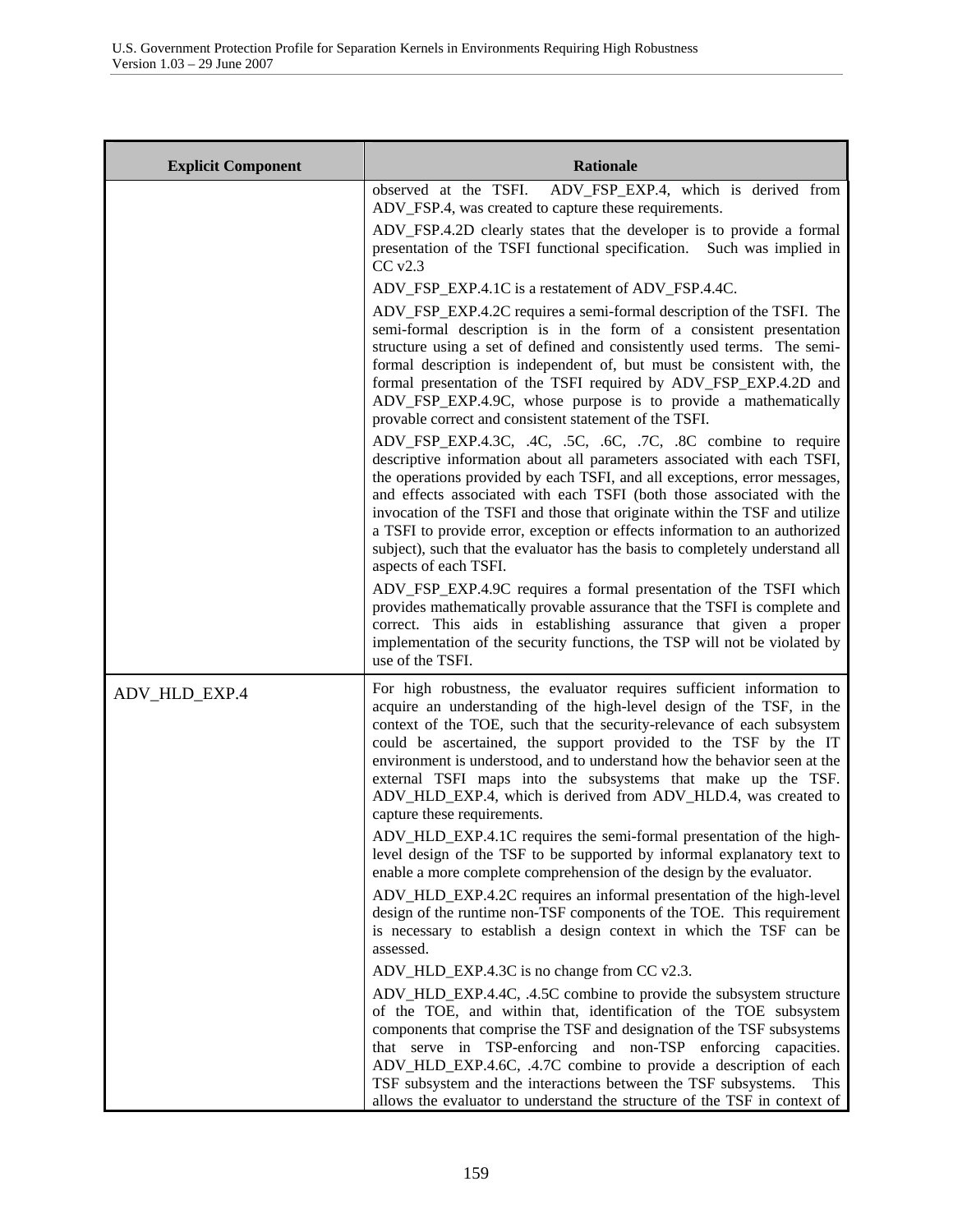| <b>Explicit Component</b> | <b>Rationale</b>                                                                                                                                                                                                                                                                                                                                                                                                                                                                                                                                                                                                                                                                                                                                                                                                                                                                                                                                                                                                                                                                                                                                                                                                                                                                                                                                                                                                                                                                                                                                                                                     |
|---------------------------|------------------------------------------------------------------------------------------------------------------------------------------------------------------------------------------------------------------------------------------------------------------------------------------------------------------------------------------------------------------------------------------------------------------------------------------------------------------------------------------------------------------------------------------------------------------------------------------------------------------------------------------------------------------------------------------------------------------------------------------------------------------------------------------------------------------------------------------------------------------------------------------------------------------------------------------------------------------------------------------------------------------------------------------------------------------------------------------------------------------------------------------------------------------------------------------------------------------------------------------------------------------------------------------------------------------------------------------------------------------------------------------------------------------------------------------------------------------------------------------------------------------------------------------------------------------------------------------------------|
|                           | the entire TOE and to understand how TSF functionality is structured<br>across the TSF.                                                                                                                                                                                                                                                                                                                                                                                                                                                                                                                                                                                                                                                                                                                                                                                                                                                                                                                                                                                                                                                                                                                                                                                                                                                                                                                                                                                                                                                                                                              |
|                           | The documentation of subsystem interfaces, effects and exceptions (CC<br>v2.3 ADV_HLD.4.6C, .4.7C, .4.8C) is captured in the documentation of<br>the low-level design of the modules that comprise each subsystem.                                                                                                                                                                                                                                                                                                                                                                                                                                                                                                                                                                                                                                                                                                                                                                                                                                                                                                                                                                                                                                                                                                                                                                                                                                                                                                                                                                                   |
|                           | The justification of the means of obtaining separation, and the<br>identification of hardware, firmware and software portions of the TSF is<br>contained in ADV_ARC_EXP.1.2C and ADV_ARC_EXP.1.6C.                                                                                                                                                                                                                                                                                                                                                                                                                                                                                                                                                                                                                                                                                                                                                                                                                                                                                                                                                                                                                                                                                                                                                                                                                                                                                                                                                                                                   |
| ADV_IMP_EXP.3             | For high robustness, the evaluator requires access to all forms of software<br>and firmware implementation representations, to include having detailed<br>documentation that aids in understanding how to transform the<br>implementation representation into the executable implementation.<br>ADV_IMP_EXP.3, which is derived from ADV_IMP.3, was created to<br>capture these requirements.                                                                                                                                                                                                                                                                                                                                                                                                                                                                                                                                                                                                                                                                                                                                                                                                                                                                                                                                                                                                                                                                                                                                                                                                        |
|                           | ADV_IMP_EXP.3.1D, .3.2D require the implementation representation to<br>be made available to the evaluator and with it, the necessary tools and<br>instructions. These support ADV_IMP_EXP.3.2E and allow the evaluator<br>to establish confidence in the transformation process by conducting an<br>independent transformation of the implementation representation into the<br>implementation, and verifying that the results of the transformation are<br>identical to the implementation provided by the TOE developer.<br>ADV_IMP_EXP.3.1C is no change from ADV_IMP.3.1C.<br>ADV_IMP_EXP.3.2C requires that the implementation representation<br>made available to the evaluator is no different in form and content used by<br>the TOE developer. This makes it possible for the evaluator to establish<br>equivalence between the implementation provided by the TOE developer<br>and the implementation created by an evaluator-invoked transformation of<br>the implementation representation.                                                                                                                                                                                                                                                                                                                                                                                                                                                                                                                                                                                             |
| ADV_INI_EXP.1             | The CC SFRs and SARs assume that authorized administrators interacting<br>with the TOE during an execution session contribute to establishing<br>assurance that the TOE is properly initialized and is correctly configured<br>to enforce the organizational security policies. The SKPP does not make<br>this assumption. Therefore the TOE must be able to initialize and<br>establish a secure state autonomously, without any intervention by<br>authorized administrators. The initialization function is responsible for<br>trusted initialization of the TOE which includes establishing the execution<br>environment for the TSF and establishing the TSF in a secure state<br>consistent with the configuration vector that defines the configuration data.<br>Since the initialization function is part of the TOE but not part of the TSF,<br>it is not subject to most of the ADV documentation SARs. Additionally,<br>there is no CC assurance family that requires assurances for trusted<br>initialization of the TOE when that initialization is accomplished without<br>the aid of authorized administrators.<br>ADV_INI_EXP.1.1D through 1.5D require the TOE developer to provide<br>an initialization function that maintains the integrity of the TOE while<br>establishing the TSF in a secure state consistent with the selected<br>configuration vector, that is able to detect and respond to faults during<br>initialization of the TOE, and once the TOE initialization completes, the<br>initialization function will not arbitrarily interact with the operation of the |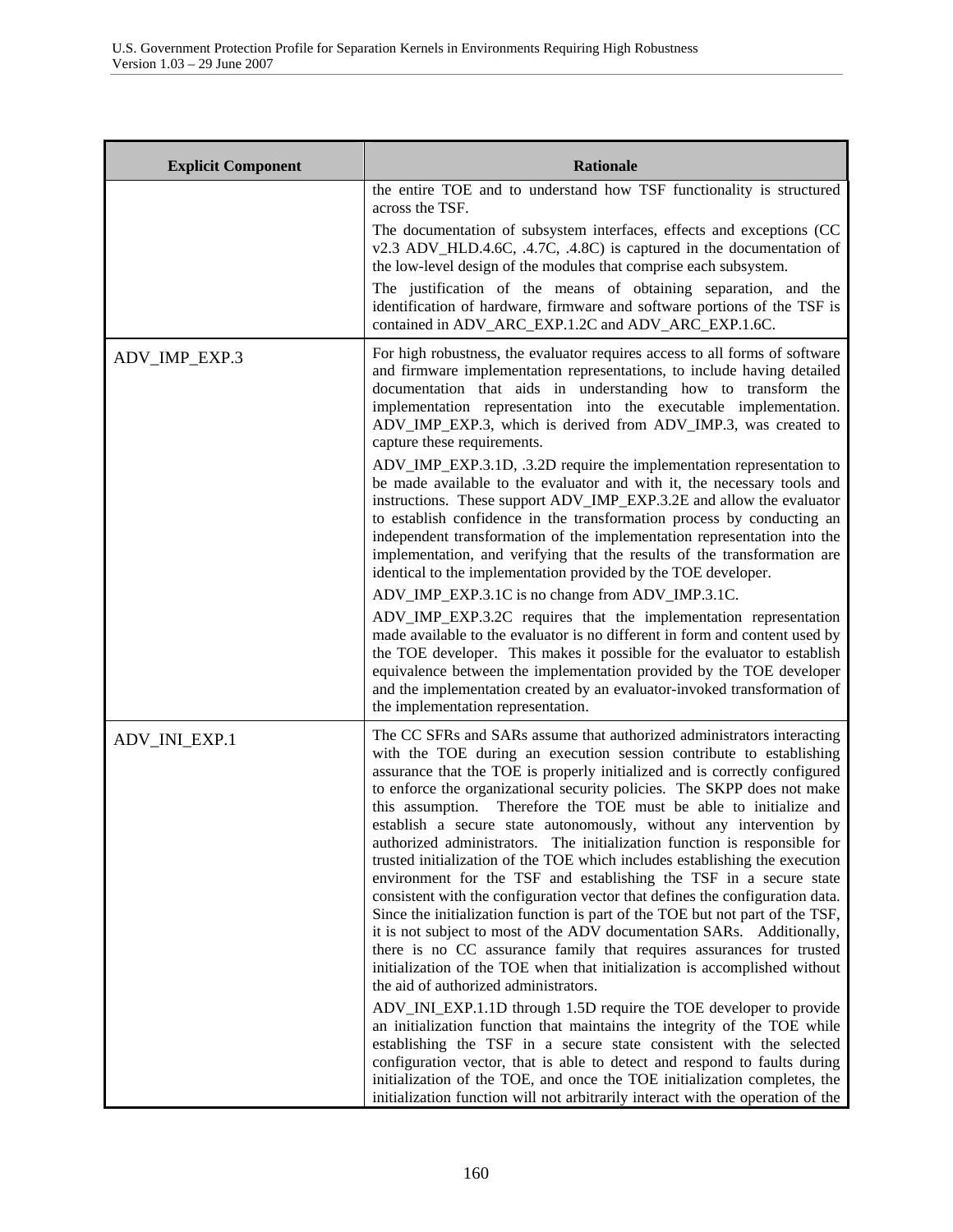| <b>Explicit Component</b> | <b>Rationale</b>                                                                                                                                                                                                                                                                                                                                                                                                                                                                                                                      |
|---------------------------|---------------------------------------------------------------------------------------------------------------------------------------------------------------------------------------------------------------------------------------------------------------------------------------------------------------------------------------------------------------------------------------------------------------------------------------------------------------------------------------------------------------------------------------|
|                           | TSF during the execution session.                                                                                                                                                                                                                                                                                                                                                                                                                                                                                                     |
|                           | ADV_INI_EXP.1.6D requires the initialization function to establish the<br>TSF security domain and to bring the TSF software and data into that<br>domain.                                                                                                                                                                                                                                                                                                                                                                             |
|                           | ADV_INI_EXP.1.7D and .1.8D require the TOE developer to design and<br>implement the initialization function such that other components executing<br>on the TOE can neither circumvent nor tamper with the initialization<br>function.                                                                                                                                                                                                                                                                                                 |
|                           | ADV_INI_EXP.1.9D through .1.11D require the TOE developer to apply<br>modular decomposition to the design and implementation of the<br>initialization function and to provide both a functional specification and a<br>design document for the initialization function.                                                                                                                                                                                                                                                               |
|                           | ADV_INI_EXP.1.12D and 1.13D require the TOE developer to test the<br>initialization function and to provide test documentation of the test results.                                                                                                                                                                                                                                                                                                                                                                                   |
|                           | ADV_INI_EXP.1.1C through 1.5C levy content requirements on the<br>functional specification of the initialization function such that the<br>evaluator is able to acquire an understanding of the intended behavior of<br>the initialization function at its interfaces (to include behavior in the event<br>of errors)                                                                                                                                                                                                                 |
|                           | ADV_INI_EXP.1.6C through .1.8C require an architectural description of<br>the components that comprise the initialization function, to include<br>identification of those components implemented by hardware, firmware or<br>software means, and the designation of each component as either relevant<br>or unrelated to the establishment of a secure state that is consistent with<br>the selected configuration vector. This information provides the evaluator<br>with insight into the structure of the initialization function. |
|                           | ADV_INI_EXP.1.9C requires the developer to describe how the internals<br>of the initialization function work together to establish the TOE in a secure<br>state. This is necessary because the TSF can only determine that it is in<br>"a" secure state – the combination of the configuration tool, load function,<br>initialization function, and the TSF determine that the TSF is in the<br>"intended" secure state.                                                                                                              |
|                           | ADV_INI_EXP.1.10C requires a description of the means and methods<br>used by the initialization function to verify that the TSF code and TSF data<br>have not been modified subsequent to being loaded.                                                                                                                                                                                                                                                                                                                               |
|                           | ADV_INI_EXP.1.11C requires a description of the fault management<br>(detection of faults/errors, error/exception handling) capabilities of the<br>initialization function, to include identification of all faults/errors that are<br>addressed by the initialization function.                                                                                                                                                                                                                                                       |
|                           | ADV_INI_EXP.1.12C requires an argument for assurance that the<br>initialization function will not arbitrarily interact with the TSF after TOE<br>initialization completes.                                                                                                                                                                                                                                                                                                                                                            |
|                           | ADV_INI_EXP.13C and .1.14C require an analysis of the initialization<br>design to demonstrate that no other component executing on the TOE can<br>"spoof" or tamper with the initialization function.                                                                                                                                                                                                                                                                                                                                 |
|                           | ADV_INI_EXP.1.15C and 1.16C levy modularity and minimization<br>requirements on the internal structure of the initialization function. Any<br>inclusion of components that do not support TOE initialization must be                                                                                                                                                                                                                                                                                                                  |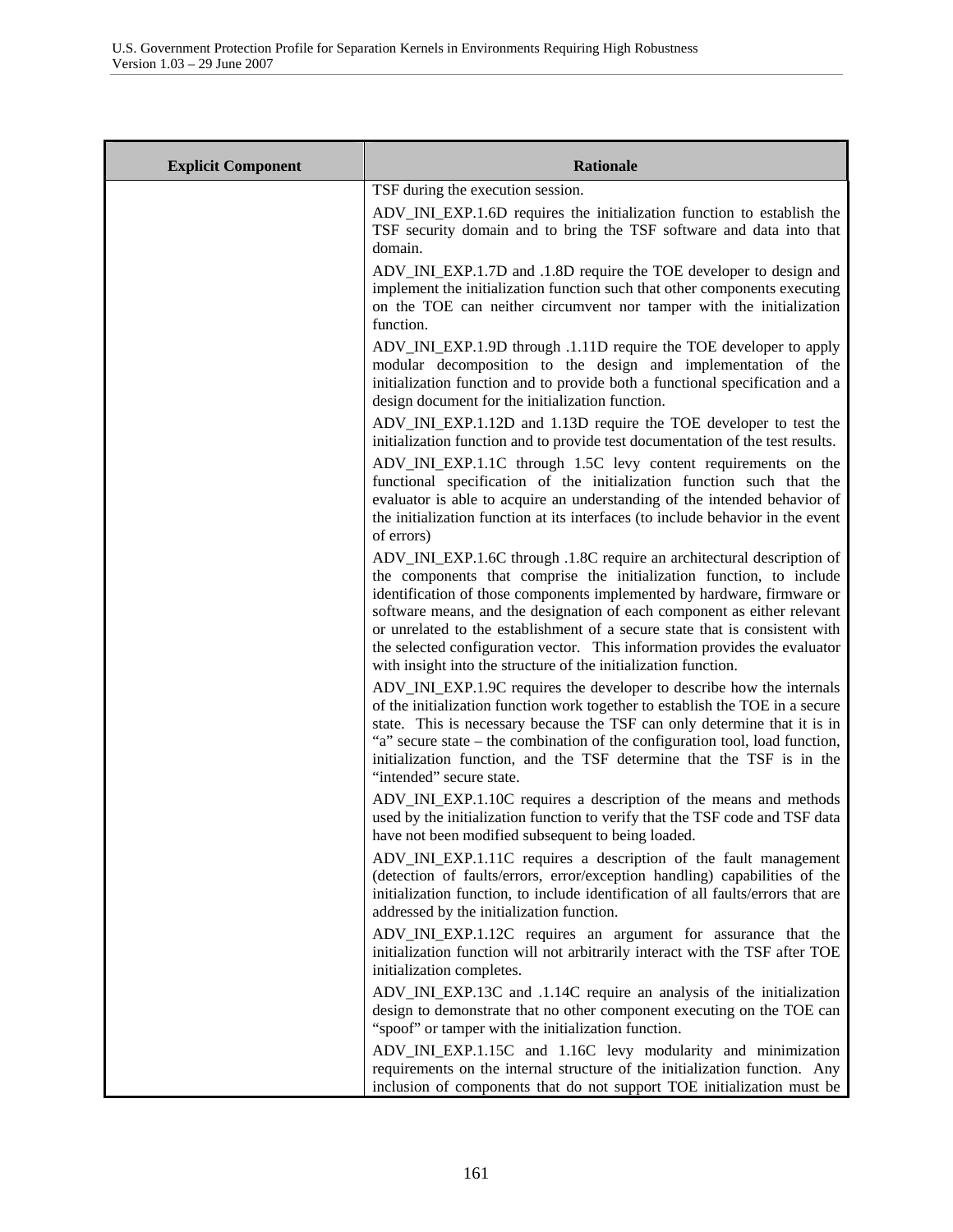| <b>Explicit Component</b> | <b>Rationale</b>                                                                                                                                                                                                                                                                                                                                                                                                                                                                                                                                                                                                                                                                                                                                                                                                                                                                                                                                      |
|---------------------------|-------------------------------------------------------------------------------------------------------------------------------------------------------------------------------------------------------------------------------------------------------------------------------------------------------------------------------------------------------------------------------------------------------------------------------------------------------------------------------------------------------------------------------------------------------------------------------------------------------------------------------------------------------------------------------------------------------------------------------------------------------------------------------------------------------------------------------------------------------------------------------------------------------------------------------------------------------|
|                           | justified.<br>ADV_INI_EXP.1.17C requires that both the initialization design and the<br>functional specification of the initialization function are presented in<br>informal style.<br>ADV_INI_EXP.1.18C and .1.19C state the requirements for the scope of<br>the testing to be performed and test documentation to be provided by the<br>TOE developer.<br>Since FPT_ESS_EXP.1 requires that the TSF not begin to enforce the<br>partitioned information flow policy until after it has determined that it is in<br>a secure state, it is necessary for the above assurance to be in place so that<br>the evaluator is able to establish confidence in the integrity of the<br>initialization process. ADV_INI_EXP.1.1E through 1.5E require the<br>evaluator to determine that the initialization function does in fact achieve<br>this objective.                                                                                                 |
| ADV_INT_EXP.3             | For high robustness, the evaluator is required to understand TSF module<br>behavior and to understand how the TSF modules interact and couple with<br>To enable the evaluator to apply rigorous evaluation<br>each other.<br>techniques in meeting their requirements, the TOE developer must<br>minimize the size and complexity of TSF modules; must ensure TSF<br>modules contain no unusable code that complicates the analysis or that<br>poses a vulnerability with respect to the execution of the TSF; must apply<br>accepted software engineering techniques to implement modularization,<br>layering and coupling concepts at the level of TSF modules; and must<br>ensure the TSF modules support the principle of least privilege when<br>executing. ADV_INT_EXP.3, derived from ADV_INT.3, was created to<br>express these requirements.                                                                                                 |
|                           | The following elements state the requirements for the measures to be taken<br>by the developer while designing and implementing the TSF at the module<br>level, and the evidence developed to support the evaluator in performing<br>their required verification and analysis:<br>ADV_INT_EXP.3.1D, .1.2D, 3.1C, .3.2C, 3.3C requires the application of<br>software engineering principles in achieving modular decomposition of the<br>TSF, requires documentation of the process followed by the developer to<br>determine how the TSF is to be decomposed into modules, requires the<br>identification of each TSF module resulting from application of the<br>decomposition process, and requires evidence that correlates the TSF as it<br>was decomposed, back to the decomposition process that supposedly<br>drove the decomposition decisions made by the developer.<br>ADV_INT_EXP.3.3D, .3.6D, .3.9D, .3.4C, .3.13C, .3.14C requires that |
|                           | TSF modules be designed and implemented for good internal structure,<br>minimization of complexity, to be simple enough to be analyzed; required<br>a description of the design as it serves to minimize complexity, requires a<br>justification for any TSF module that deviates from internal structure and<br>complexity coding standards, and requires a justification for any unused<br>code or redundant code that remains in the TSF.<br>ADV_INT_EXP.3.4D, .3.5D, .3.5C, .3.6C, .3.7C requires the design of the<br>TSF modules to exhibit specific coupling and cohesion properties, for the<br>developer to conduct coupling and cohesion analysis on all TSF modules,<br>and for the developer to provide justification any each TSF module that                                                                                                                                                                                            |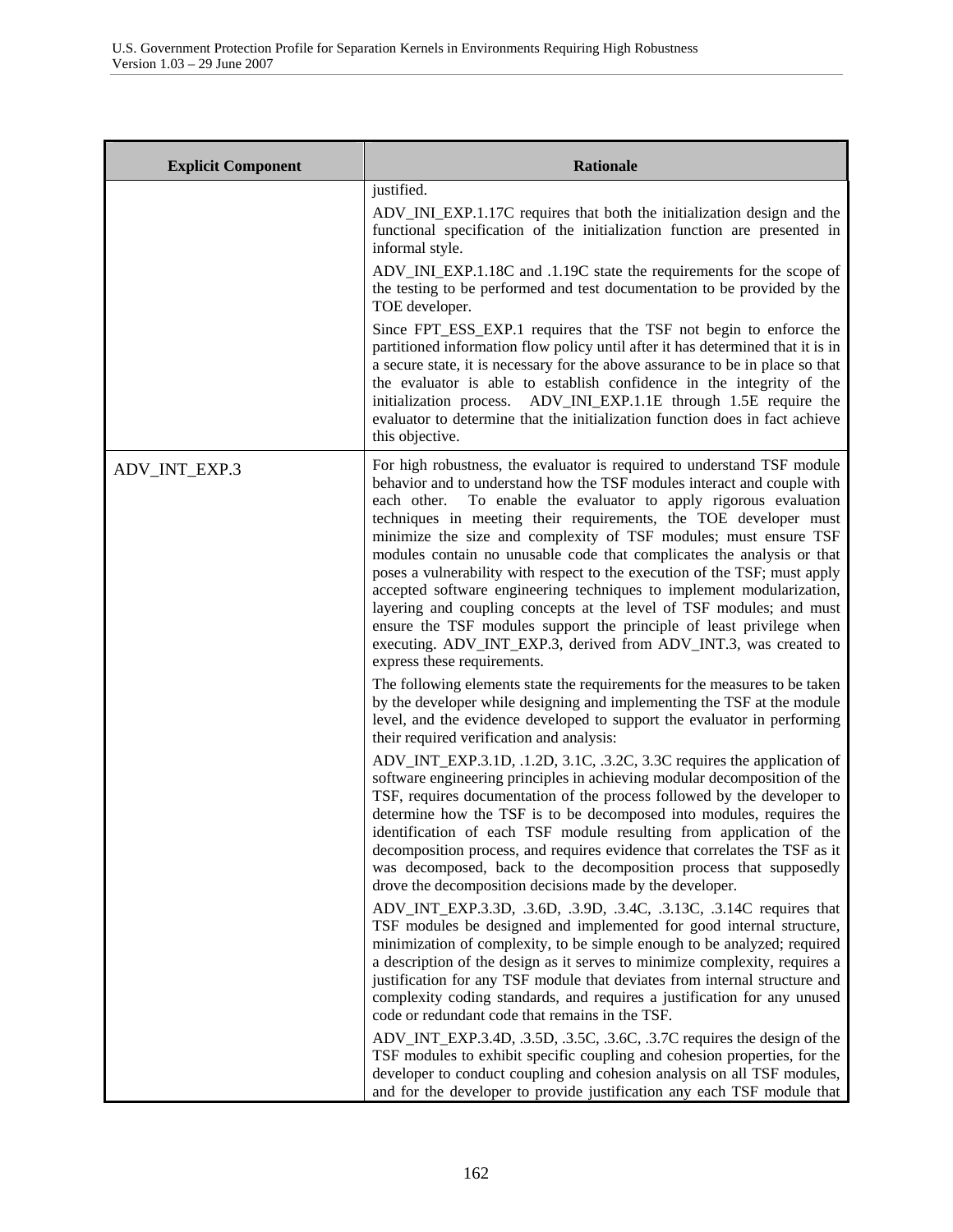| <b>Explicit Component</b> | <b>Rationale</b>                                                                                                                                                                                                                                                                                                                                                                                                                                                                                                                                                                                                                                                                                                                                   |
|---------------------------|----------------------------------------------------------------------------------------------------------------------------------------------------------------------------------------------------------------------------------------------------------------------------------------------------------------------------------------------------------------------------------------------------------------------------------------------------------------------------------------------------------------------------------------------------------------------------------------------------------------------------------------------------------------------------------------------------------------------------------------------------|
|                           | does not conform to the permitted types of module coupling and module<br>cohesion.                                                                                                                                                                                                                                                                                                                                                                                                                                                                                                                                                                                                                                                                 |
|                           | ADV_INT_EXP.3.7D, .3.8D, .3.8C-.3.12C requires a layered design and<br>implementation of TSF modules where interactions between layers are<br>minimized; requires description of the layering architecture and the<br>methodology used to determine that architecture, requires a description of<br>the modules allocated to each layer and a description of the services<br>provided by each layer, and a description of the flow of interactions<br>between layers to include a justification for any layering interactions that<br>proceed from a lower layer to a higher layer in the architecture.<br>ADV_INT_EXP.3.10D, .3.11D, .3.15C, .3.16C require that TSF modules<br>be designed and implemented such that the TSF itself supports the |
|                           | principle of least privilege, that non-policy-enforcement or supporting<br>functionality is included in the TSF modules, requires a justification for<br>any non-policy enforcing or supporting functionality included in the TSF,<br>and a description of how the TSF design and implementation supports the<br>principle of least privilege.                                                                                                                                                                                                                                                                                                                                                                                                     |
|                           | ADV_INT_EXP.3.2E requires the evaluator to perform their own coupling<br>and cohesion analysis on a subset of TSF modules to substantiate claims<br>made by the TOE developer.                                                                                                                                                                                                                                                                                                                                                                                                                                                                                                                                                                     |
|                           | ADV_INT_EXP.3.3E requires the evaluator to examine a subset of TSF<br>modules to determine if their design and implementation is consistent with<br>the coding standards used for minimization of complexity.                                                                                                                                                                                                                                                                                                                                                                                                                                                                                                                                      |
|                           | ADV_INT_EXP.3.4E requires the evaluator to determine if the TSF<br>design and implementation sufficiently supports the principle of least<br>privilege.                                                                                                                                                                                                                                                                                                                                                                                                                                                                                                                                                                                            |
|                           | ADV_INT_EXP.3.5E requires the evaluator to confirm that the design and<br>implementation of the TSF modules is simple enough to support the<br>various analysis required of the evaluator.                                                                                                                                                                                                                                                                                                                                                                                                                                                                                                                                                         |
| ADV_LLD_EXP.2             | For high robustness, the evaluator requires detailed TSF module design<br>evidence focused on the functionality provided by the TSF modules. This<br>evidence differs from that required by ADV_INT_EXP, where its focus is<br>on minimization of complexity, and the interactions between TSF<br>modules. The TSF module design evidence includes discussion of the<br>TSF module interfaces and the manner in which the TSF modules can be<br>invoked, the data used by the TSF module and data coupling between TSF<br>module, and an algorithmic description of the module.                                                                                                                                                                    |
|                           | ADV_LLD_EXP.2, derived from ADV_LLD.2, was created to express<br>these requirements.                                                                                                                                                                                                                                                                                                                                                                                                                                                                                                                                                                                                                                                               |
|                           | To provide the evaluator with the evidence to acquire a complete<br>understanding of TSF module design and its use of data:                                                                                                                                                                                                                                                                                                                                                                                                                                                                                                                                                                                                                        |
|                           | ADV_LLD_EXP.2.3C requires each TSF module to be designated as<br>SFR-enforcing, SFR-supporting, or non-security relevant.                                                                                                                                                                                                                                                                                                                                                                                                                                                                                                                                                                                                                          |
|                           | ADV_LLD_EXP.2.4C requires discussion of common data that are<br>common to TSF modules.                                                                                                                                                                                                                                                                                                                                                                                                                                                                                                                                                                                                                                                             |
|                           | ADV_LLD_EXP2.5C requires a description of each TSF module's<br>purpose, its interfaces, and methods for invoking the TSF module, values<br>returned by the module, and calls made by the module to other TSF                                                                                                                                                                                                                                                                                                                                                                                                                                                                                                                                       |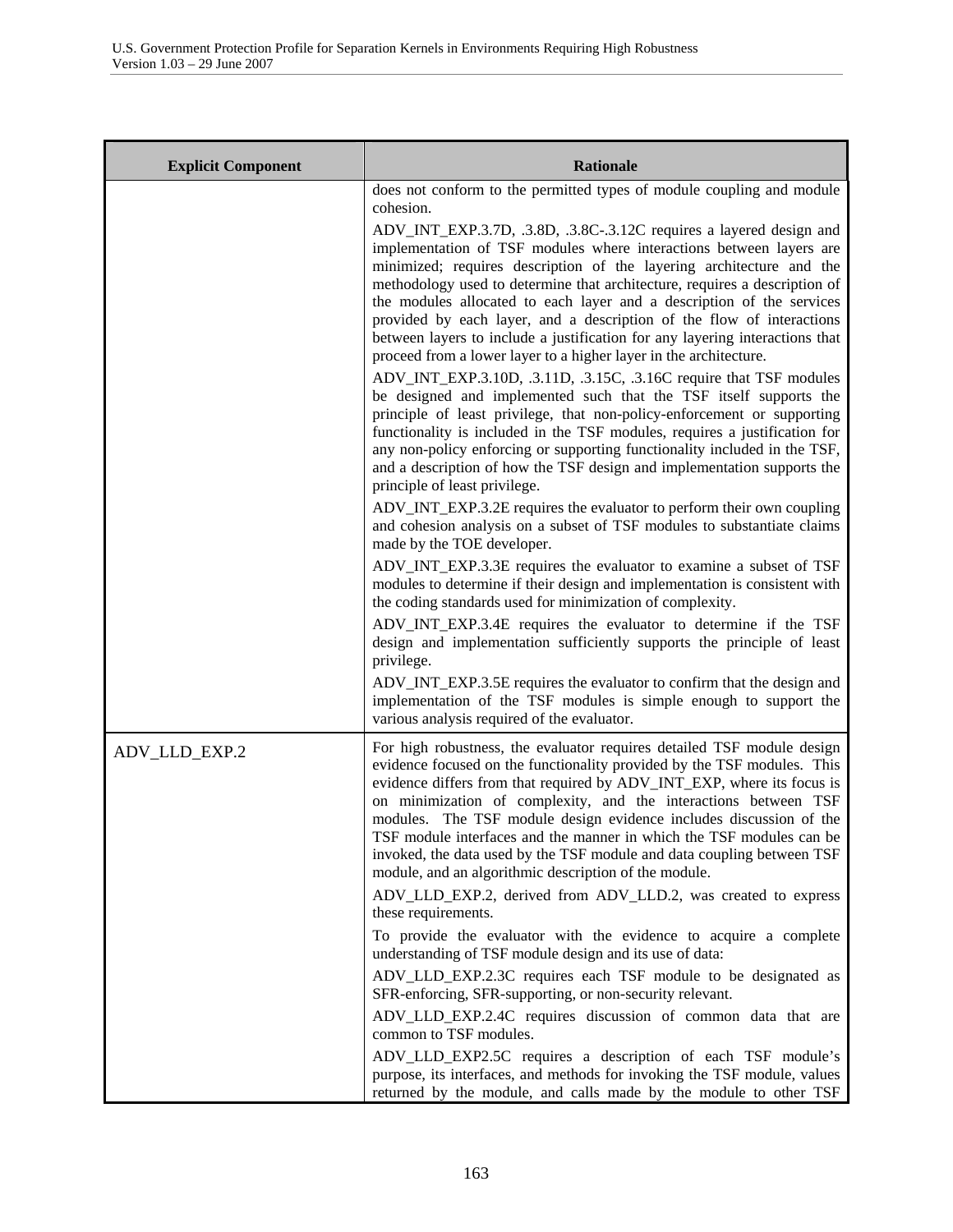| <b>Explicit Component</b> | <b>Rationale</b>                                                                                                                                                                                                                                                                                                                                                                                                                                                                                                                                                                                                                                                                                                                                                                                                                                                                                                                                                                                                                                                                                                                                                                                                                                                                                                                                                                                                                                                                                                                                                                                                                                                                                                                                                                                                                                                                                                                                                                                                                                                                    |
|---------------------------|-------------------------------------------------------------------------------------------------------------------------------------------------------------------------------------------------------------------------------------------------------------------------------------------------------------------------------------------------------------------------------------------------------------------------------------------------------------------------------------------------------------------------------------------------------------------------------------------------------------------------------------------------------------------------------------------------------------------------------------------------------------------------------------------------------------------------------------------------------------------------------------------------------------------------------------------------------------------------------------------------------------------------------------------------------------------------------------------------------------------------------------------------------------------------------------------------------------------------------------------------------------------------------------------------------------------------------------------------------------------------------------------------------------------------------------------------------------------------------------------------------------------------------------------------------------------------------------------------------------------------------------------------------------------------------------------------------------------------------------------------------------------------------------------------------------------------------------------------------------------------------------------------------------------------------------------------------------------------------------------------------------------------------------------------------------------------------------|
|                           | modules.<br>ADV_LLD_EXP2.6C requires discussion of exceptions, errors and effects<br>of each module.<br>ADV_LLD_EXP2.7C requires a detailed algorithmic description of each<br>TSF module.<br>To ensure that the implementation representation is not provided as a<br>substitute for the low-level design of TSF modules:<br>The following are renumbering of elements contained in the base<br>ADV_LLD.2 component:<br>ADV_LLD_EXP2.1D is a restatement of CC v2.3 ADV_LLD.2.1D.<br>ADV_LLD_EXP.2.1C is a restatement of CC v2.3 ADV_LLD.2.1C with<br>the additional requirement of supporting informal text to explain the semi-<br>formal presentation of the low-level design.<br>ADV_LLD_EXP2.2C is a restatement of CC v2.3 ADV_LLD.2.2C.<br>ADV_LLD_EXP2.1E, 2.2E are restatements of CC v2.3 ADV_LLD.2.1E,<br>2.2E.                                                                                                                                                                                                                                                                                                                                                                                                                                                                                                                                                                                                                                                                                                                                                                                                                                                                                                                                                                                                                                                                                                                                                                                                                                                        |
| ADV_LTD_EXP.1             | The TOE requires integration with other IT components. That integration<br>will include packaging of the TOE in various forms that are appropriate<br>for the intended execution environment. It is the load function that<br>provides the means to transfer the TOE into a form and onto media that<br>allows its subsequent use in the execution environment. The load function<br>includes the processes and mechanisms to convert the software portion of<br>the TSF implementation and/or configuration vector set into a TOE-<br>useable form. For high robustness, it is required to have at least the same<br>level of detail in the load function design as that provided in the TOE high<br>level design. The load function is part of the TOE but not part of the TSF,<br>and therefore not subject to most of the ADV documentation SARs.<br>Additionally, there is no CC assurance family that addresses the<br>assurances that are appropriate for the load function. ADV_LTD_EXP.1<br>was created as a new ADV family to express these requirements.<br>ADV_LTD_EXP.1.1D, 1.2D, 1.3D, 1.4D require a TOE loader design that<br>loads the machine-readable software portion of the TSF implementation,<br>including the configuration vector set, in a form that is accessible by the<br>TOE initialization mechanism, and to do so while preserving the integrity<br>of the implementation and configuration vectors. Additionally, this design<br>is to be implemented as a capability available to the TOE user.<br>ADV_LTD_EXP.1.1C requires the information to be provided at the same<br>level of detail abstraction as the high-level design.<br>ADV_LTD_EXP.1.2C requires a description to explain how the<br>requirements of ADV_LTD_EXP.1.3D, 1.4D are met by the design and<br>the implementation of the design.<br>ADV_LTD_EXP.1.1E, 1.2E require the evaluator to determine that all<br>requirements are met in terms of content and presentation, and that the<br>TOE loader design and TOE loader capability each meet their specific<br>requirements. |
| AGD_ADM_EXP.1             | The creation of numerous explicit functional and assurance requirements<br>has impact on the contents of the guidance provided for use by the<br>administrators of the TOE. AGD_ADM_EXP.1 was created to describe                                                                                                                                                                                                                                                                                                                                                                                                                                                                                                                                                                                                                                                                                                                                                                                                                                                                                                                                                                                                                                                                                                                                                                                                                                                                                                                                                                                                                                                                                                                                                                                                                                                                                                                                                                                                                                                                   |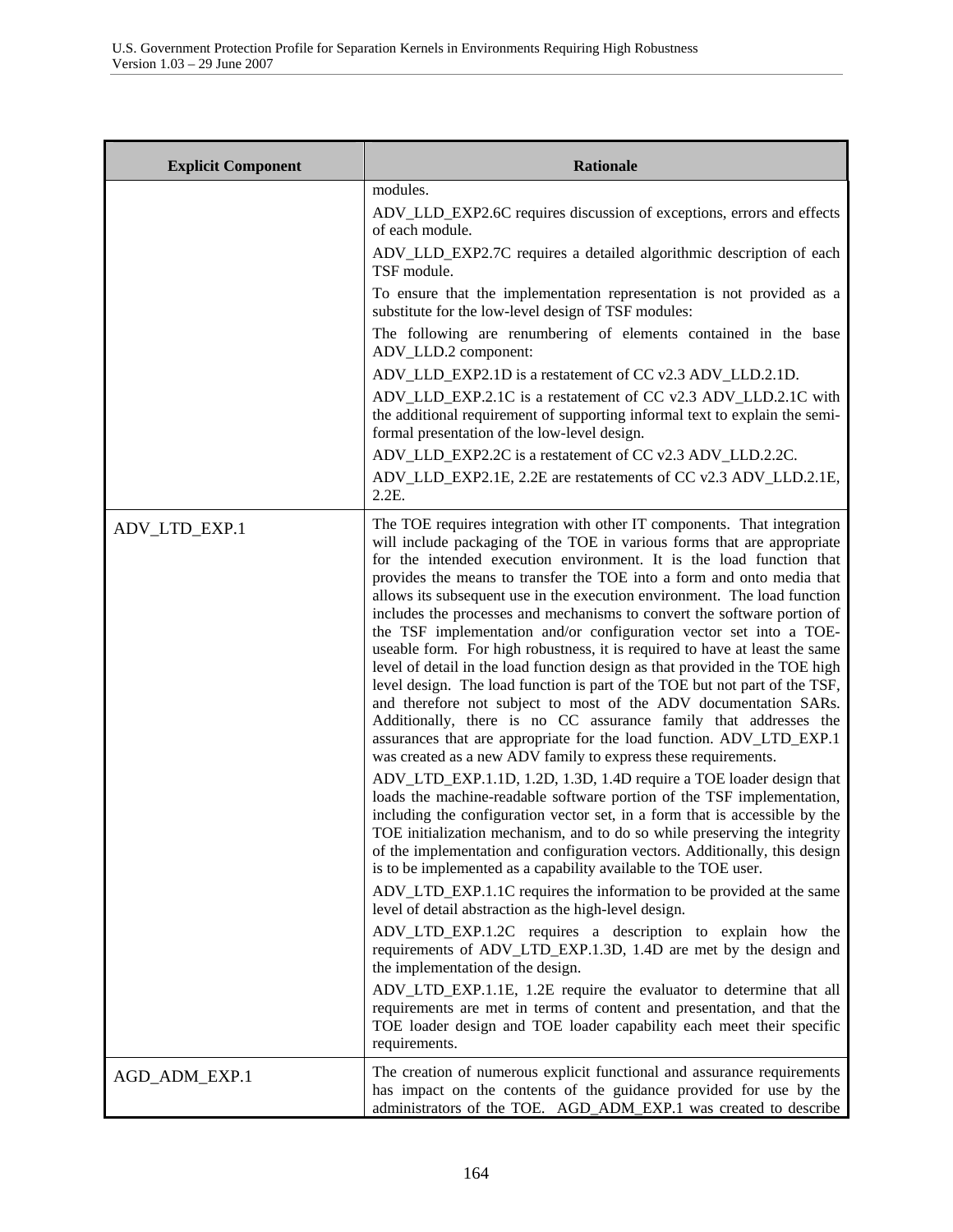| <b>Explicit Component</b> | <b>Rationale</b>                                                                                                                                                                                                                                                                                                                                                                                                                                                                                                                                                                                                                                                                                                                                                                                                                                                                                                                                                                                                                                                                                                                                                                                                                                                                                                                                                                                                                                                                                                                                                                                                                                      |
|---------------------------|-------------------------------------------------------------------------------------------------------------------------------------------------------------------------------------------------------------------------------------------------------------------------------------------------------------------------------------------------------------------------------------------------------------------------------------------------------------------------------------------------------------------------------------------------------------------------------------------------------------------------------------------------------------------------------------------------------------------------------------------------------------------------------------------------------------------------------------------------------------------------------------------------------------------------------------------------------------------------------------------------------------------------------------------------------------------------------------------------------------------------------------------------------------------------------------------------------------------------------------------------------------------------------------------------------------------------------------------------------------------------------------------------------------------------------------------------------------------------------------------------------------------------------------------------------------------------------------------------------------------------------------------------------|
|                           | the additional guidance required.<br>Requirements AGD_ADM_EXP.1.9C and .1.11C require that the<br>developer provide guidance on how to use the configuration vector<br>generation tool to create configuration vectors that accurately reflects the<br>operational configuration of the TOE as used by an organization.<br>FDP_IFF and FDP_IFC require that access to resources be controlled by<br>the TSF at the granularity to which those resources are made available<br>(viz., exported) to subjects. Thus, the TSF provides the ability to enforce<br>least privilege. Requirements AGD_ADM_EXP.1.10C and .1.11C require<br>the developer provide guidance for creating TSF configuration that<br>conforms to the principle of least privilege, and that the configuration data,<br>in fact, enforces least privilege.<br>Requirement AGD_ADM_EXP.1.12C requires the developer to describe<br>the various considerations associated with the types of subjects that are to<br>run in partitions provided by the TOE, and the considerations to be made,<br>based on those subject types, to determine which of the Partitioned<br>Information Flow Policy abstraction(s) are appropriate.<br>Requirement AGD_ADM_EXP.1.13C requires the procedures for use of<br>the load function be documented.<br>Requirement AGD_ADM_EXP.1.14C requires the developer to document<br>how to use the initialization function to bring the TSF to the initial secure<br>state.<br>Requirement AGD_ADM_EXP.1.15C requires the developer to describe<br>the audit record structure in sufficient detail to allow the audit data to be<br>properly interpreted. |
|                           | Requirement AGD_ADM_EXP.1.2E requires the evaluator to determine<br>that the information provided in the administrator guidance is sufficient to<br>meet the requirements specified by AGD_ADM_EXP.1.1C through<br>1.12C.                                                                                                                                                                                                                                                                                                                                                                                                                                                                                                                                                                                                                                                                                                                                                                                                                                                                                                                                                                                                                                                                                                                                                                                                                                                                                                                                                                                                                             |
| AMA_AMP_EXP.1             | CC v2.3 provides no assurance class to address continuity of assurance for<br>an evaluated TOE. For high robustness it is required that the TOE<br>developer have a plan in place, at the time of evaluation, for the<br>maintenance of the assurances established by the TOE evaluation. The<br>explicit component AMA_AMP_EXP.1 was written to define the<br>requirements for the assurance maintenance plan, and is captured in its<br>entirety as defined by the CCIMB-2003-02-001 document "Supplement:<br>AMA - Assurance Maintenance", dated February 2003 [8].<br>For<br>AMA_AMP_EXP.1.8C, conceptual qualification refers to the security<br>analyst's understanding of security concepts relevant to the TOM.                                                                                                                                                                                                                                                                                                                                                                                                                                                                                                                                                                                                                                                                                                                                                                                                                                                                                                                               |
| APT_PDF_EXP.1             | See Appendix F.                                                                                                                                                                                                                                                                                                                                                                                                                                                                                                                                                                                                                                                                                                                                                                                                                                                                                                                                                                                                                                                                                                                                                                                                                                                                                                                                                                                                                                                                                                                                                                                                                                       |
| APT_PSP_EXP.1             | See Appendix F.                                                                                                                                                                                                                                                                                                                                                                                                                                                                                                                                                                                                                                                                                                                                                                                                                                                                                                                                                                                                                                                                                                                                                                                                                                                                                                                                                                                                                                                                                                                                                                                                                                       |
| APT PCT EXP.1             | See Appendix F.                                                                                                                                                                                                                                                                                                                                                                                                                                                                                                                                                                                                                                                                                                                                                                                                                                                                                                                                                                                                                                                                                                                                                                                                                                                                                                                                                                                                                                                                                                                                                                                                                                       |
| APT_PST_EXP.1             | See Appendix F.                                                                                                                                                                                                                                                                                                                                                                                                                                                                                                                                                                                                                                                                                                                                                                                                                                                                                                                                                                                                                                                                                                                                                                                                                                                                                                                                                                                                                                                                                                                                                                                                                                       |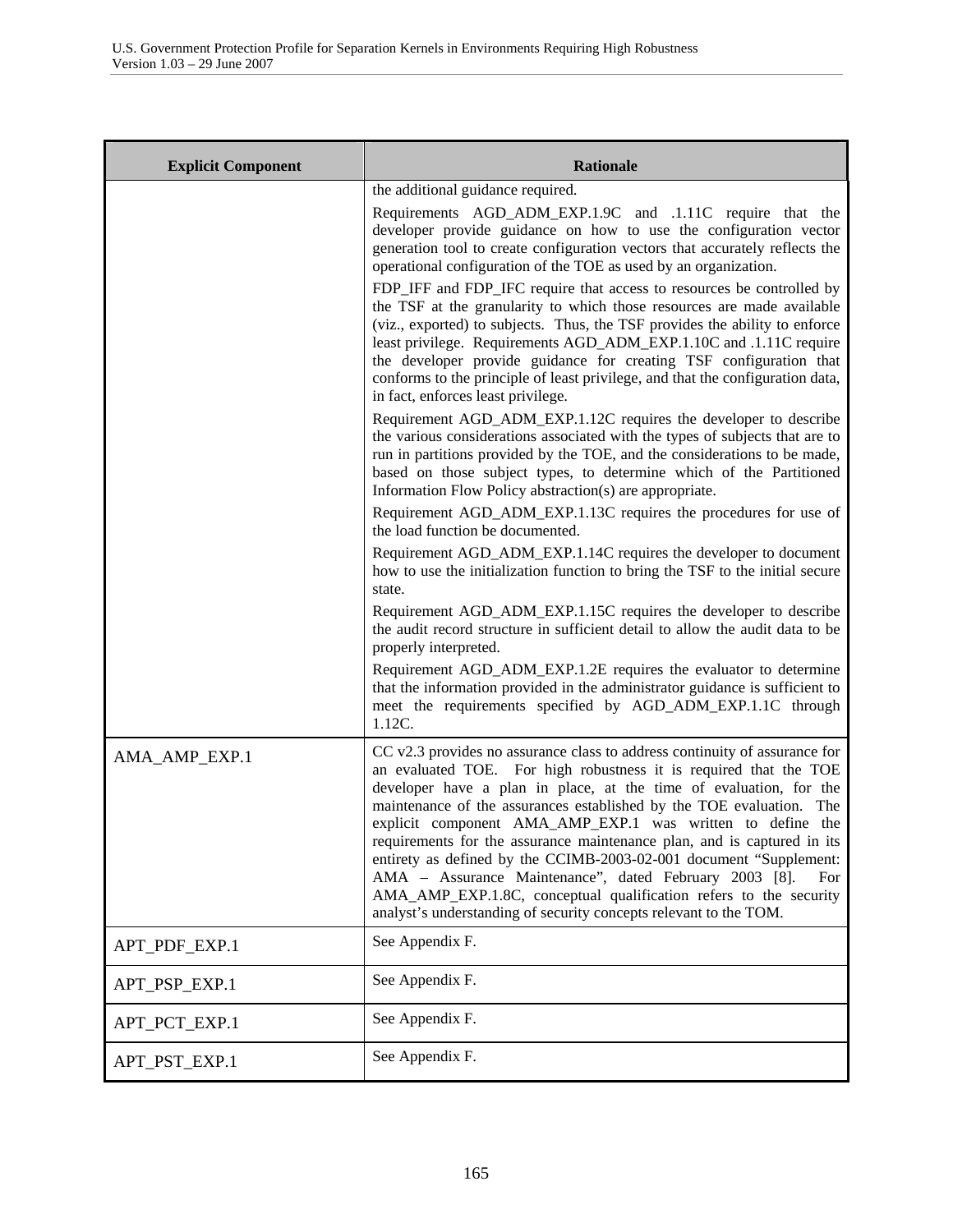| <b>Explicit Component</b> | <b>Rationale</b>                                                                                                                                                                                                                                                                                                                                                                                                                                                                                                                                                                                                                                                                                                                                                                                                                                                                                                                                                                                                                                                                                                                       |
|---------------------------|----------------------------------------------------------------------------------------------------------------------------------------------------------------------------------------------------------------------------------------------------------------------------------------------------------------------------------------------------------------------------------------------------------------------------------------------------------------------------------------------------------------------------------------------------------------------------------------------------------------------------------------------------------------------------------------------------------------------------------------------------------------------------------------------------------------------------------------------------------------------------------------------------------------------------------------------------------------------------------------------------------------------------------------------------------------------------------------------------------------------------------------|
| APT_PVA_EXP.1             | See Appendix F.                                                                                                                                                                                                                                                                                                                                                                                                                                                                                                                                                                                                                                                                                                                                                                                                                                                                                                                                                                                                                                                                                                                        |
| AVA_CCA_EXP.2             | The scope of AVA_CCA was reduced in AVA_CCA_EXP.2.1D to reflect<br>the semantics of the two rules of the <i>partitioned information flow</i> SFP. In<br>that SFP, the <i>partition rule</i> enforces restrictions on flows between<br>partitions independent of the subject-resource pair involved in the<br>information flow; the <i>subject-exported resource rule</i> provides the ability<br>to further restrict those flows to be specific to each subject-resource pair.<br>Each partition defines an equivalence class of resources, such as would be<br>used in the TSF's application domain to instantiate programs and files at a<br>given DoD sensitivity level. Covert channel analysis is concerned with<br>"leaks" (i.e., unintended flows) that might occur between the equivalence<br>classes (e.g., sensitivity levels) separated by the partitioning capabilities of<br>the TOE. However, since least privilege policies are orthogonal to flow<br>policies, they are outside of the scope of covert channel analysis, and so<br>AVA_CCA_EXP.2.1D was modified to only apply to the partition<br>abstraction policy. |
| <b>AVA_VLA_EXP.4</b>      | For high robustness, NSA policy requires that evaluator actions for<br>independent vulnerability assessment and independent penetration testing<br>be conducted by NSA personnel. The evaluator actions of AVA_VLA.4<br>were changed to require the NSA evaluator to perform independent<br>vulnerability analysis and for the NSA evaluator to conduct independent<br>penetration testing. The requirements for the Common Criteria Test Lab<br>(CCTL) evaluator to perform and independent vulnerability assessment to<br>and conduct independent penetration testing have been deleted.                                                                                                                                                                                                                                                                                                                                                                                                                                                                                                                                             |

### **7.7 Rationale for Strength of Function**

- 135 The overall TOE minimum strength of function for SFRs contained in this PP and contained in a ST which claims conformance to this PP is SOF-HIGH. The evaluated TOE is intended to operate in DoD high robustness environments and the SOF-HIGH level is consistent with the level of the anticipated threat.
- 136 The minimum SOF does not apply to any cryptographic mechanisms with respect to a CC evaluation (to include those contained as part of the TOE but not part of the TSF). The assessment of strength of cryptographic algorithms is outside the scope of the CC. The strength of the cryptographic mechanisms will be determined by NIST FIPS 140-2 certified modules and requirements specified in this PP; the validation of these cryptographic mechanisms will be performed by the NSA.
- 137 Strength of function rationale for single SFRs contained in this PP is not provided as there are no strength of function claims made for any individual SFR contained in this PP.

# **7.8 Rationale for Non-Applicable Dependencies**

138 This section provides rationale for all component dependency conditions specified by the CC but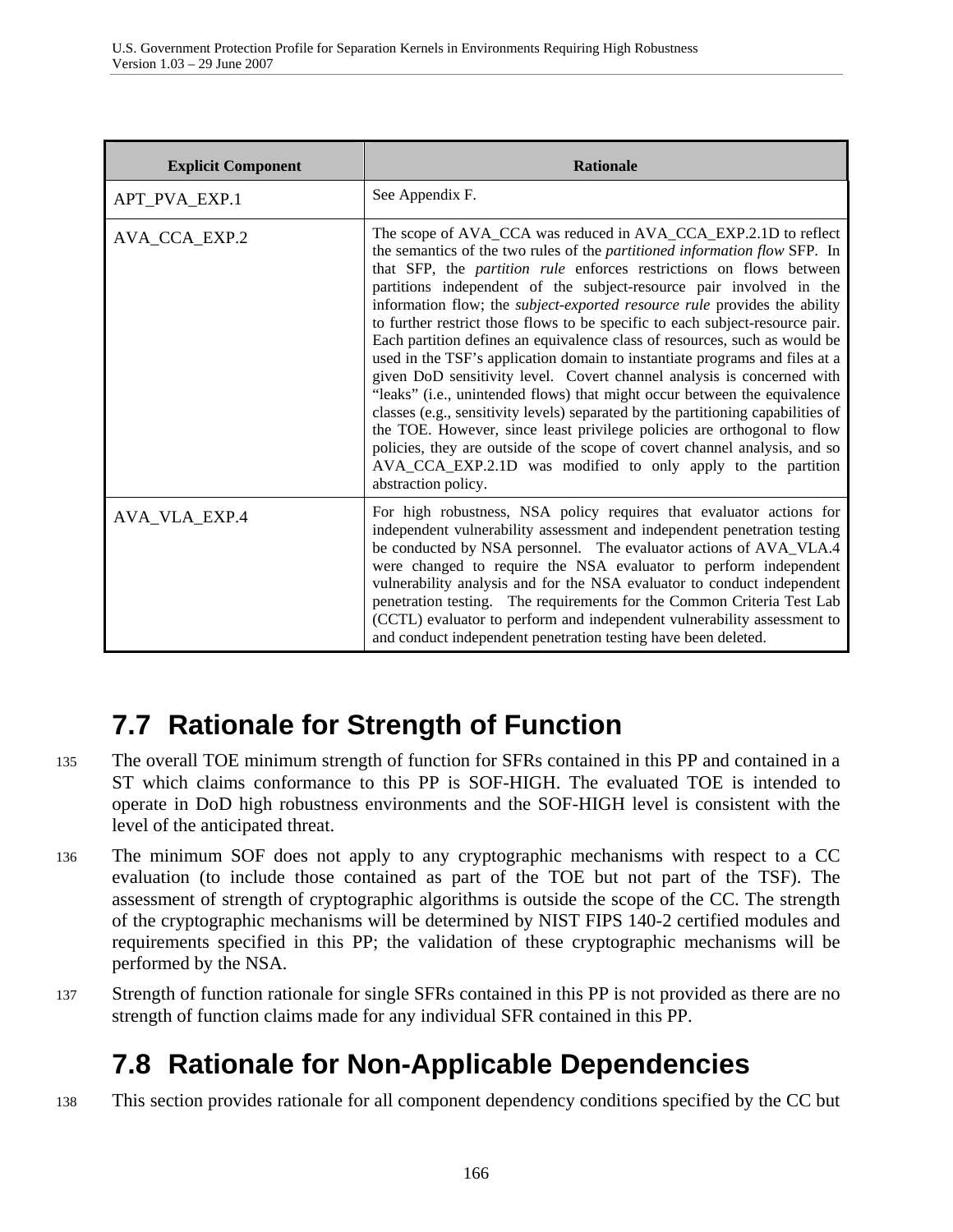not satisfied by the set of components contained in this PP.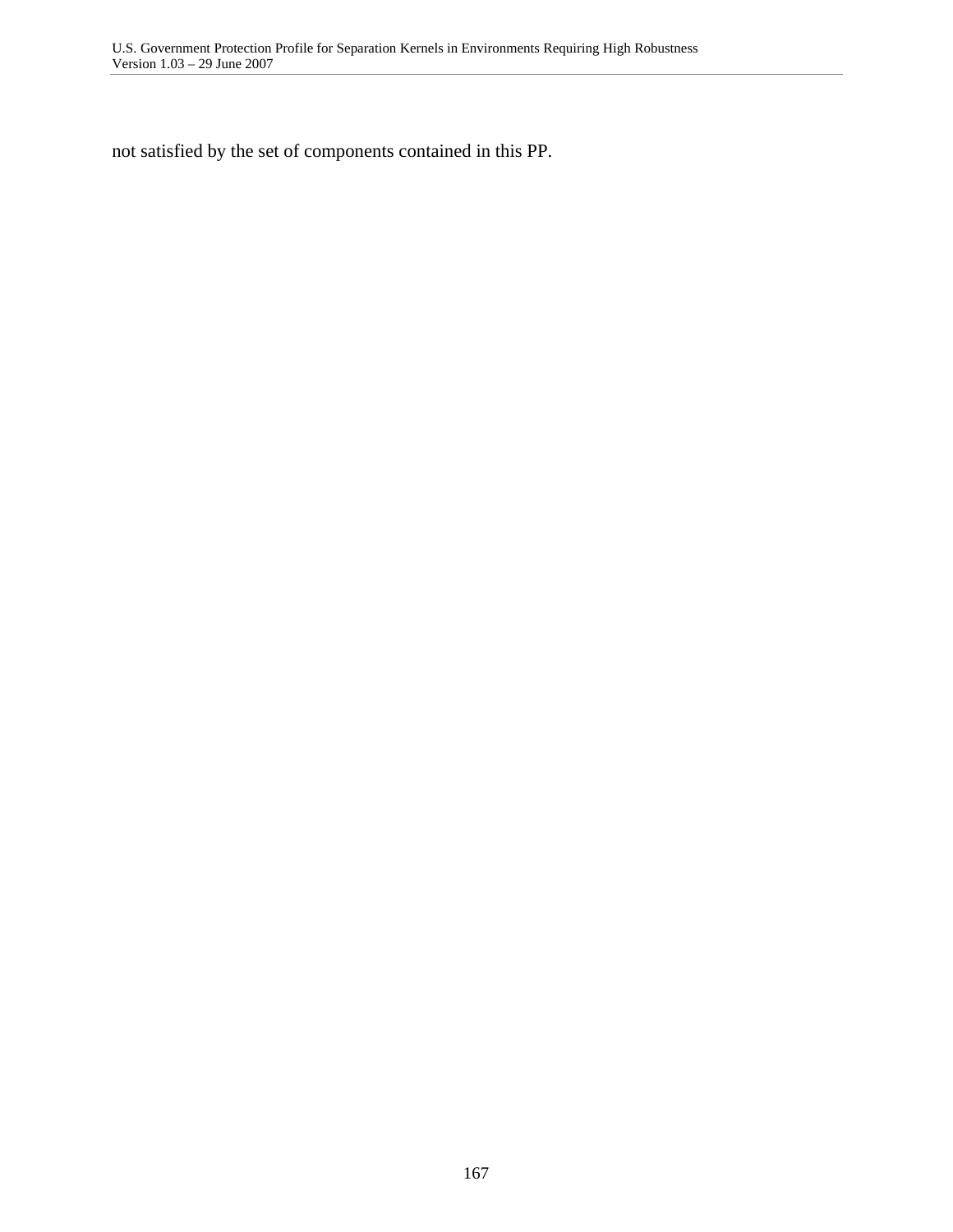| <b>Component with Non-</b><br><b>Applicable Dependency</b> | <b>CC-Required</b><br><b>Dependency</b> | <b>Rationale</b>                                                                                                                                                                                                                                                                                                                                                                                                                                                                                                  |
|------------------------------------------------------------|-----------------------------------------|-------------------------------------------------------------------------------------------------------------------------------------------------------------------------------------------------------------------------------------------------------------------------------------------------------------------------------------------------------------------------------------------------------------------------------------------------------------------------------------------------------------------|
| FAU_ARP.1                                                  | FAU_SAA.1                               | FAU_ARP.1 was refined to require specific action be<br>taken by the TSF based solely upon specified failures of<br>TSF self-tests. As a result of this refinement, there is no<br>basis for requiring the TSF to satisfy FAU_SAA.1, i.e., to<br>conduct analysis on audited events to identify potential<br>TSP violation conditions. Furthermore, the TSF is not<br>required to maintain audit information and thus it is not<br>possible for the TSF to perform the audit analysis as<br>required by FAU_SAA.1. |

|  | Table 7.8. Rationale for Non-Applicable Component Dependencies |  |  |  |
|--|----------------------------------------------------------------|--|--|--|
|--|----------------------------------------------------------------|--|--|--|

### **7.9 Rationale for Assurance Rating**

139 This protection profile has been developed for U.S. Government high robustness environments. The TOE environment and the value of information processed within this environment (i.e., highly sensitive) establishes the basis for the set of CC-based and explicit security assurance requirements that are contained in this protection profile. As such, no EAL claim is made by this protection profile.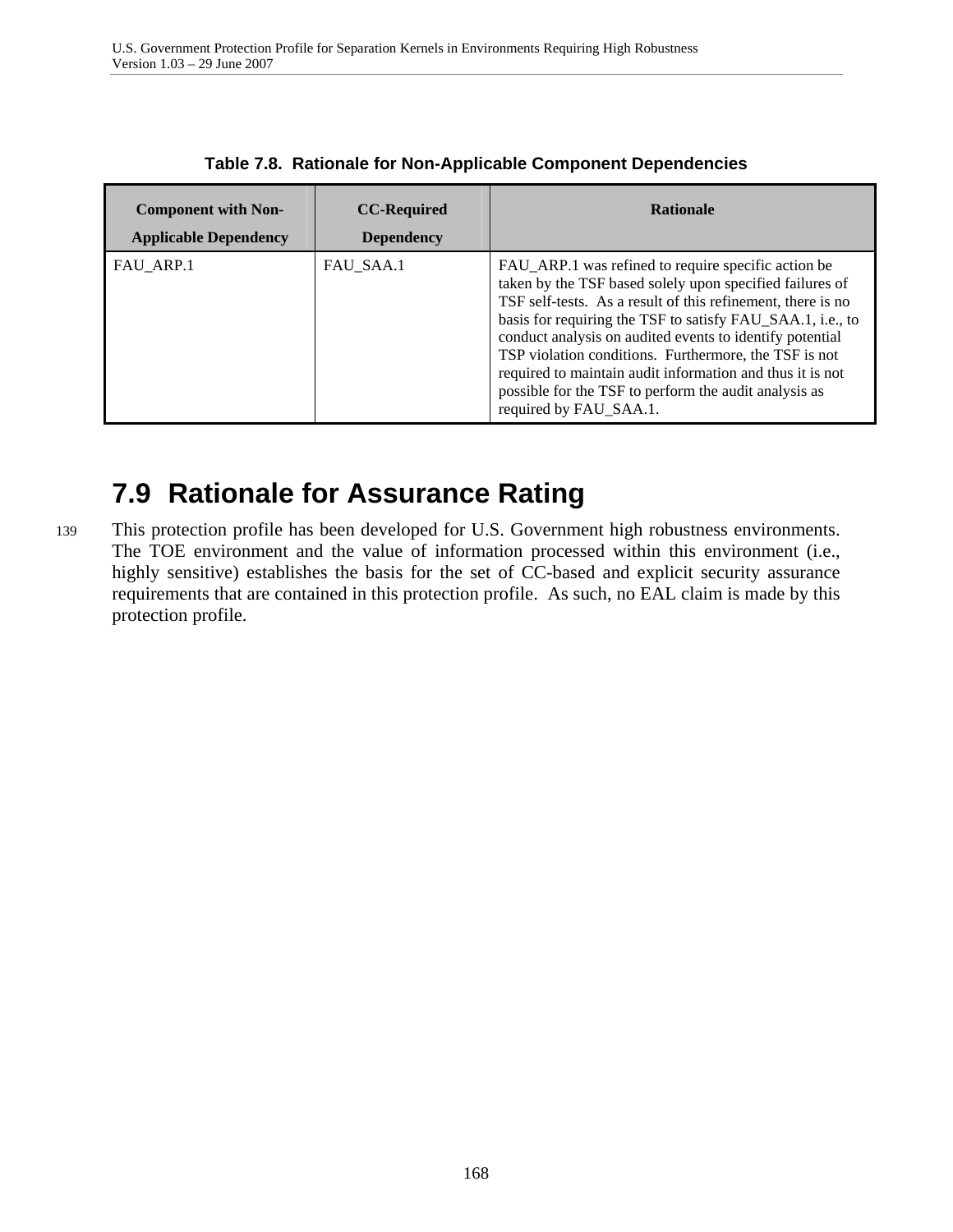# **8. References**

- [1] Common Criteria for Information Technology Security Evaluation, Part 1: Introduction and General Model, CCIMB-2005-08-001, Version 2.3, August 2005.
- [2] Common Criteria for Information Technology Security Evaluation, Part 2: Security Functional Requirements, CCIMB-2005-08-002, Version 2.3, August 2005.
- [3] Common Criteria for Information Technology Security Evaluation, Part 3: Security Assurance Requirements, CCIMB-2005-08-003, Version 2.3, August 2005.
- [4] Common Methodology for Information Technology Security Evaluation, Evaluation Methodology, CCIMB-2005-08-004, Version 2.3, August 2005.
- [5] National Computer Security Center, Department of Defense Trusted Computer System Evaluation Criteria DoD 5200.28-STD, December 1985.
- [6] National Security Telecommunications and Information Systems Security Committee, National Information Systems Security (INFOSEC) Glossary, NSTISSI No. 4009, September 2000.
- [7] Harrison, M., Ruzzo, W. and Ullman, J., "On Protection in Operating Systems," Communications of the ACM, vol. 19, no. 8, August 1976, pp. 461-471.
- [8] Common Criteria for Information Technology Security Evaluation, Supplement: AMA Assurance Maintenance, CCIMB-2003-02-001, Version 0.9, February 2003, DRAFT.
- [9] Denning, D. E., "A Lattice Model of Secure Information Flow," Communications of the ACM, vol. 19, no. 5, May 1976, pp. 236-243.
- [10] Rushby, J., "Design and Verification of Secure Systems," ACM Operating Systems Review, vol.15, no.5, December 1981, p.12.
- [11] UK IT Security Evaluation and Certification Scheme, UK CC Interpretation UK/2.2/008, "Treatment of commercial hardware that is part of a TOE," 25 February 2005.
- [12] Saltzer, J. H. and Schroeder, M. D., "The Protection of Information in Operating Systems," Proceedings of the IEEE. 63(9):1278-1308. 1975.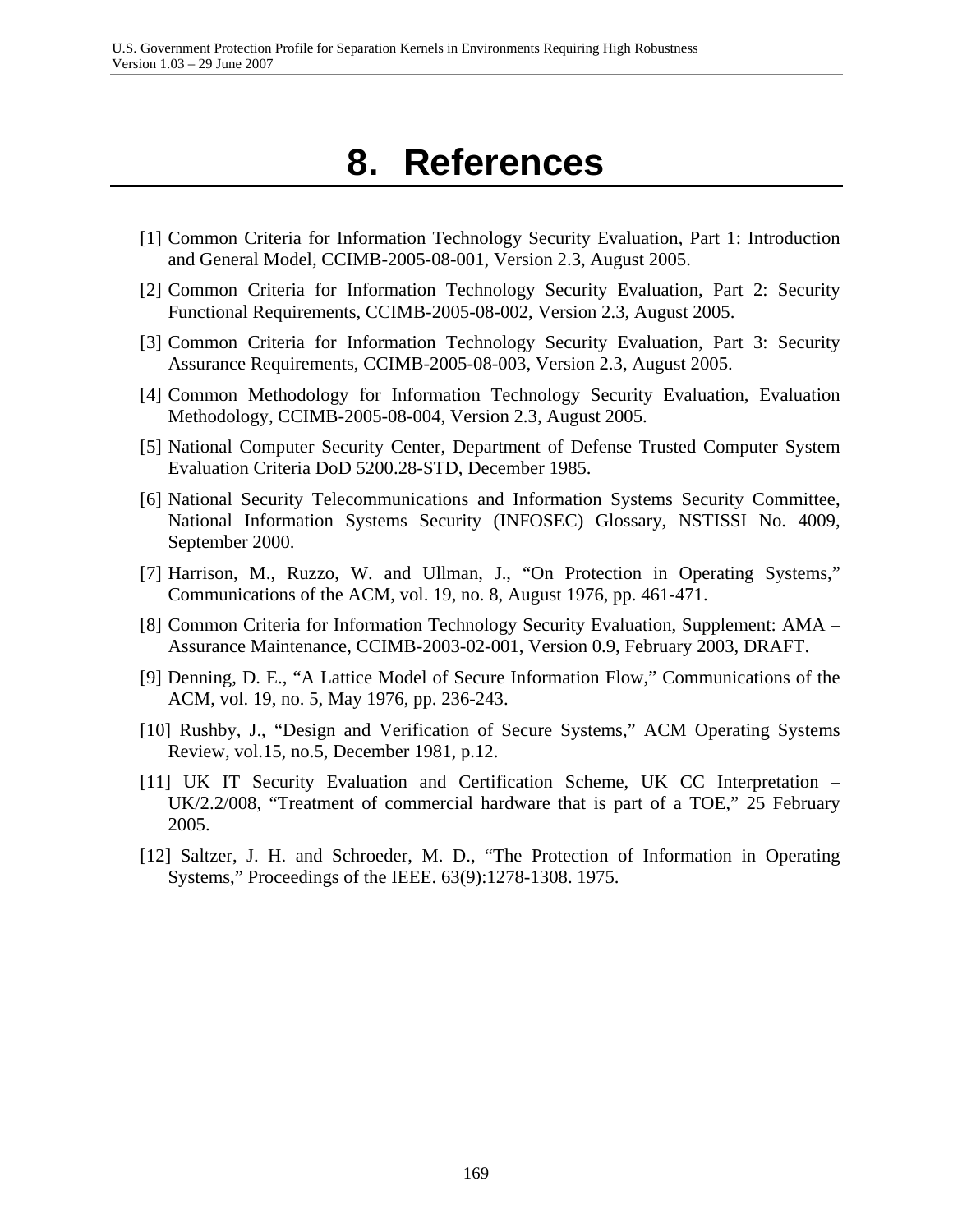# **Appendix A - Acronyms**

| <b>ANSI</b> | <b>American National Standards Institute</b>                                                                  |
|-------------|---------------------------------------------------------------------------------------------------------------|
| CC          | Common Criteria for Information Technology Security Evaluation Version 2.3                                    |
| <b>COTS</b> | Commercial-Off-The-Shelf                                                                                      |
| <b>CVS</b>  | <b>Configuration Vector Set</b>                                                                               |
| DoD         | Department of Defense                                                                                         |
| EAL         | <b>Evaluation Assurance Level</b>                                                                             |
| <b>FIPS</b> | <b>Federal Information Processing Standard</b>                                                                |
| IA          | <b>Information Assurance</b>                                                                                  |
| IT          | <b>Information Technology</b>                                                                                 |
| <b>NIST</b> | National Institute of Standards and Technology                                                                |
| PA          | Partition-to-partition Authorizations                                                                         |
| <b>PIFP</b> | Partitioned Information Flow Policy                                                                           |
| PoLP        | Principle of Least Privilege                                                                                  |
| PP          | <b>Protection Profile</b>                                                                                     |
| <b>RIP</b>  | <b>Residual Information Protection</b>                                                                        |
| <b>RNG</b>  | <b>Random Number Generator</b>                                                                                |
| <b>SA</b>   | Subject-exported resource Authorizations                                                                      |
| <b>SF</b>   | <b>Security Function</b>                                                                                      |
| <b>SFP</b>  | <b>Security Function Policy</b>                                                                               |
| <b>SFR</b>  | <b>Security Function Requirement</b>                                                                          |
| <b>SK</b>   | <b>Separation Kernel</b>                                                                                      |
| <b>SKPP</b> | U.S. Government Protection Profile for Separation Kernels in Environments Requiring<br><b>High Robustness</b> |
| <b>ST</b>   | <b>Security Target</b>                                                                                        |
| <b>TOE</b>  | <b>Target of Evaluation</b>                                                                                   |
| <b>TOM</b>  | <b>Target of Maintenance</b>                                                                                  |
| <b>TSC</b>  | TSF Scope of Control                                                                                          |
| <b>TSF</b>  | <b>TOE Security Functions</b>                                                                                 |
| <b>TSFI</b> | <b>TSF</b> Interface                                                                                          |
| <b>TSP</b>  | <b>TOE Security Policy</b>                                                                                    |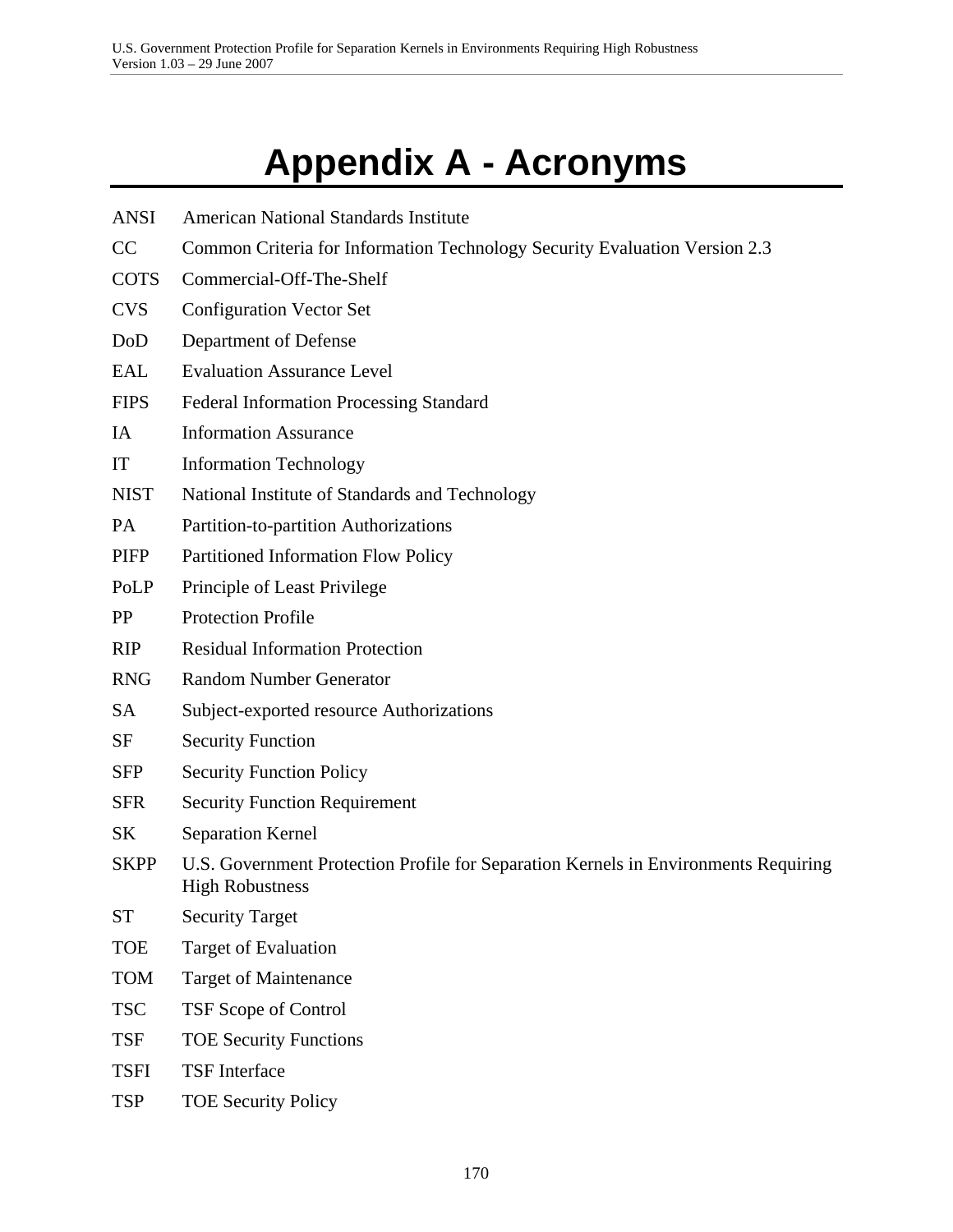# **Appendix B - Cryptographic Standards, Policies, and Other Publications**

#### **Standards**

| ANSI X9.31-1998        | American National Standards Institute (ANSI) X9.31-1998 (May 1998), Digital<br>Signatures Using Reversible Public Key Cryptography for the Financial Services<br>Industry (rDSA), [http://webstore.ansi.org/ansidocstore].                                           |
|------------------------|----------------------------------------------------------------------------------------------------------------------------------------------------------------------------------------------------------------------------------------------------------------------|
| <b>ANSI X9.42-2001</b> | American National Standards Institute (ANSI) X9.42-2001 (2001), Public Key<br>Cryptography for the Financial Services Industry: Agreement of Symmetric Keys<br>Using Discrete Logarithm Cryptography, (http://webstore.ansi.org/ansidocstore).                       |
| ANSI X9.62-1998        | American National Standards Institute (ANSI) X9.62-1-1998 (10 Oct 1999), Public<br>Key Cryptography for the Financial Services Industry: the Elliptic Curve Digital<br>Signature Algorithm (ECDSA), (http://webstore.ansi.org/ansidocstore).                         |
| <b>FIPS PUB 180-2</b>  | National Institute of Standards and Technology, Secure Hash Standard, Federal<br>Information Processing Standard Publication (FIPS-PUB) 180-2, dated 1 August<br>2002, [http://cs-www.ncsl.nist.gov/publications/fips/fips180-2/fips180-2.pdf].                      |
| <b>FIPS PUB 186-2</b>  | National Institute of Standards and Technology, Digital Signature Standard,<br>Federal Information Processing Standard Publication (FIPS-PUB) 186-2, dated<br>2000 January 27, [http://csrc.nist.gov/publications/fips/fips186-2/fips186-2-<br>change1.pdf].         |
| FIPS PUB 198           | National Institute of Standards and Technology, The Keyed-Hash Message<br>Authentication Code (HMAC), Federal Information Processing Standard<br>Publication (FIPS-PUB) 198, dated March 6, 2002,<br>[http://csrc.nist.gov/publications/fips/fips198/fips-198a.pdf]. |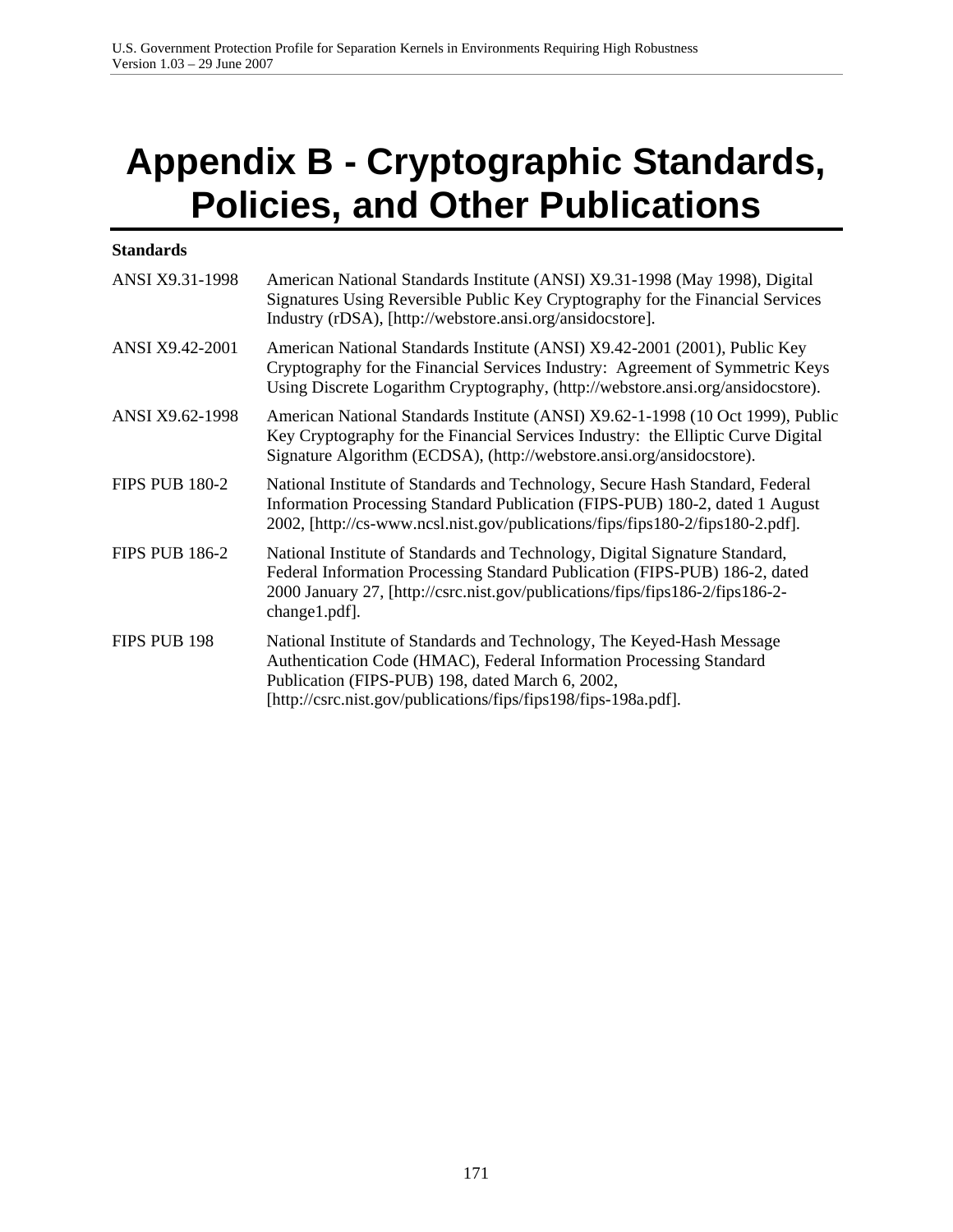# **Appendix C – Rationale for Two-Level Policy**

This Appendix provides a discussion for the dual-level Least Privilege Abstraction of the Partitioned Information Flow Policy, in which FDP\_IFC and FDP\_IFF explicitly define both *partition* and *subject-exported resource* rules.

### **The Partition Policy Must Be Explicit**

- 140 It is possible to formulate the subject-exported resource rules such that the partition rules could be derived by examination of the former, making the latter redundant. However, since the SKPP is intended to support partitioned information policy semantics at the product configuration interface, a partition policy is explicit.
- 141 Additionally, one of the primary intended uses of the SKPP is to evaluate products that provide separation of resource equivalence classes that may be mapped to, for example, MLS sensitivity levels. Covert channels between such equivalence classes are a significant concern. Therefore it is necessary for covert channel requirements to be stated at the level of partition rules. If FDP IFC and FDP IFF were written without concern for partitions, then it would be inconsistent to state covert channel requirements at the partition level.

### **The Subject-Exported Resource Policy Must Be Explicit**

- 142 If a system cannot restrict individual subjects to have only the access authorizations that they require to complete their functions, the accountability mechanism (viz., audit) will be less able to accurately capture the source of various actions, e.g., individual modifications within a file. Thus, the ability of a secure system to realize the goals of accountability, as well as the confinement of damage, is limited by the level of granularity with which the system is able to invoke the principle of least privilege. To provide high assurance, SKPP requirements for least privilege apply at the same granularity as the resources that are exported, i.e., at both the partition and subject-exported resource levels of abstraction.
- 143 Even if there is only one subject in a partition, the TSF must still ensure that the subject can only access those resources in its address space: it is the premise of separation that the TSF controls what resources the subject accesses. It would be circular to say that, since separation is provided, the TSF need not be able to control a subject's access to individual resources. Similarly, least privilege regarding exported resources should not be difficult for an implementation of a separation kernel, since the kernel will need to control the composition of each subject's address space to achieve the required separation properties.
- 144 For example, suppose there is one subject in a given partition, and the partition includes several exported resources. Then to avoid all-or-nothing security, the subject should be given only the modes of access to each of those resources that it requires, as opposed to a blanket (e.g., maximal) access to all of the resources in the partition. This is why "super-user" privileges are not allowed in secure systems. However, this restriction may be difficult to express or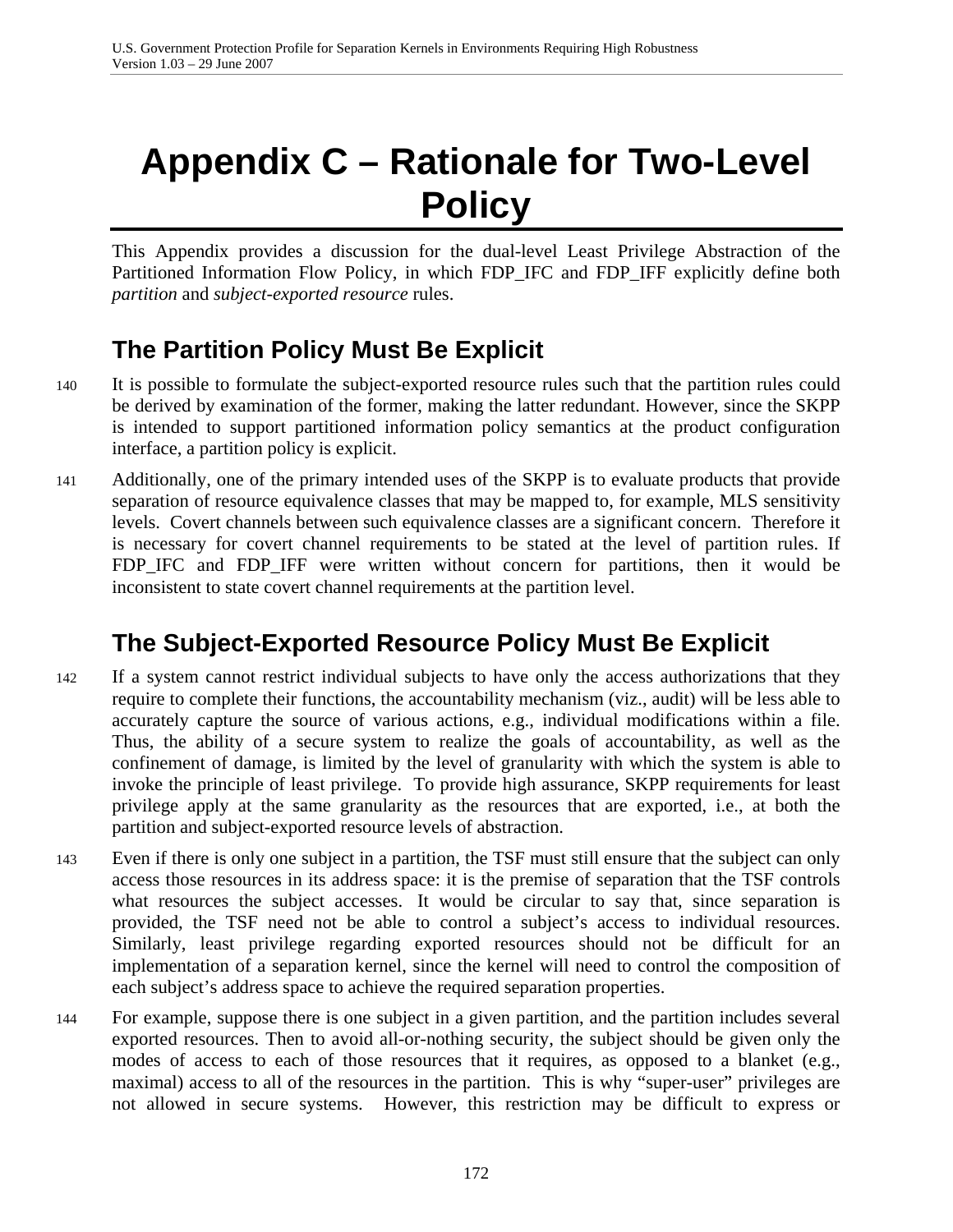understand if FDP\_IFC and FDP\_IFF do not articulate requirements at the subject-exported resource level.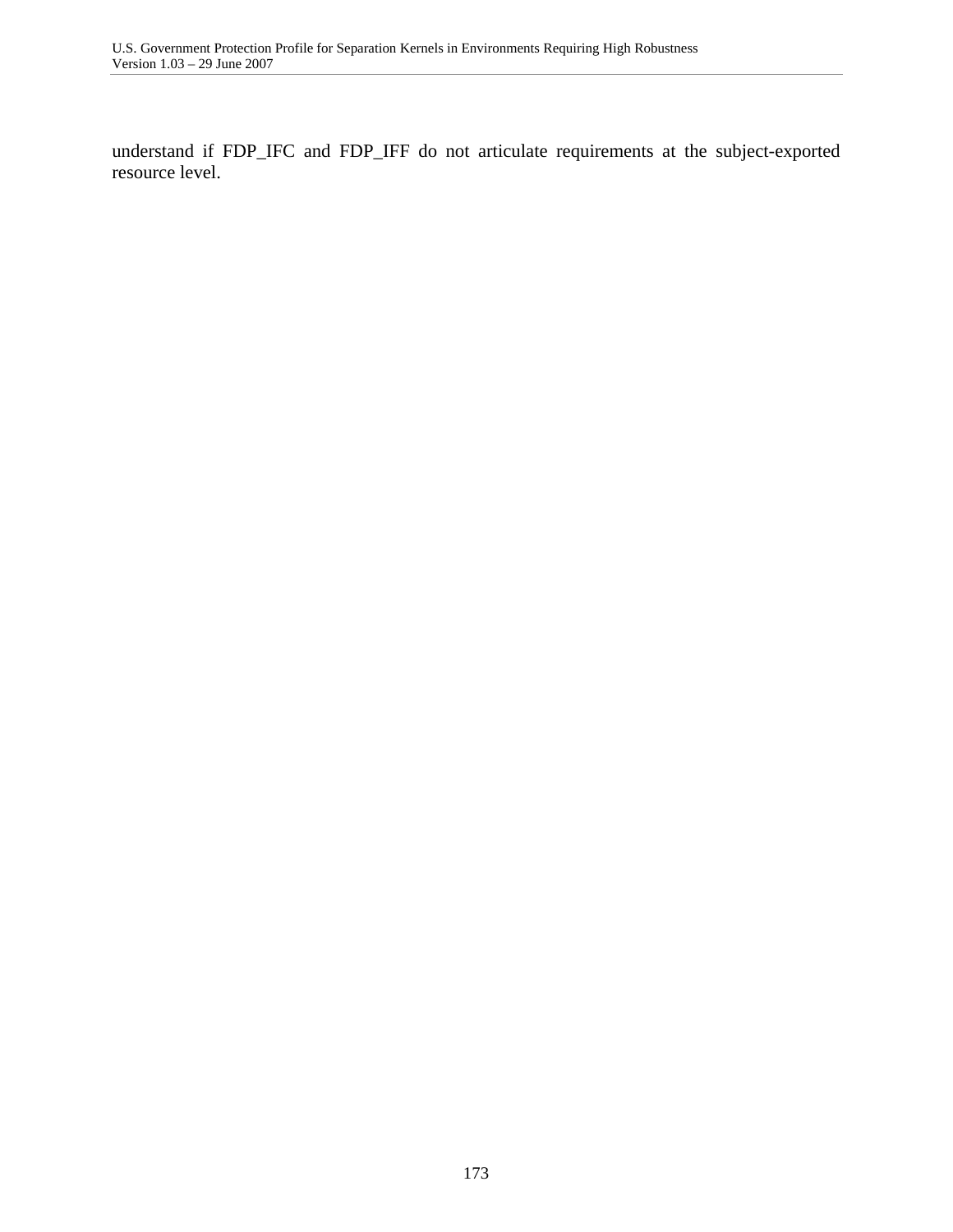# **Appendix D – Rationale for Secure State**

- 145 The definition of "secure state" for this TOE is based on two separate properties: (*A*) that the TSF is capable of enforcing the security policy (i.e., its own data and mechanisms are intact); and (*B*) that exported resources are correctly separated (e.g., application data, and related descendants and copies, are associated with the correct partition according to the configuration data).
- 146 For example, if a TOE security function "breaks," so that the TOE can no longer enforce the security policy, then the TOE is not in a secure state. Conceivably, upon detection of the problem the TOE could enter maintenance mode and repair the function, and then return to normal mode in a secure state; $12$  or the TOE could be shut down, repaired offline, and then started again to return to a secure state. In either case, item *1* in the definition of "secure state" is achieved, corresponding to property *A*. However, if before entering maintenance mode (or shutting down) this service failure resulted in the "pollution" of a partition with data from another partition that is not allowed to flow there by the security policy, $13$  then repair of the broken function is (necessary but) not sufficient to return the TOE to a secure state.
- 147 Item *2* in the definition of "secure state" addresses property *B*. Continuing with the above example, item *2b* reflects the possibility that the TOE is designed so that the individual effects of operations that violate the policy – ones performed while the TOE is in an insecure state – can be "undone," in a transactional sense. Systems that do not have this *rollback* capability can have a problem much like a single drop of dye in a glass of water: undoing the effects of "pollution" is difficult to achieve. In such a case, the TOE could achieve the same rollback result required by *2b* by disabling the polluted partition or through re-initialization, per *2c*. The latter bears some discussion.
- 148 It is axiomatic to the SKPP concept of security, and to systems that enforce policies based on equivalence classes of resources in general, that the data that determines the initial assignment of resources to equivalence classes (viz., SKPP partitions) is *semantically correct*. In other words, the association of resources and partitions (Section 5.3.2 User-Subject Binding (FIA\_USB)) as well as the related rules regarding flows (Sections 5.2.1 and 5.2.2) according to the configuration data reflect the intention of the data owner(s) (e.g., see O.CORRECT\_CONFIG in Section 4.1). These requirements are levied on the TSF. Whether or not the TOE initialization mechanism has the capability to assess this semantic correctness, including determining if any partitions have been "polluted" in a previous execution session, is beyond the scope of this PP. However, if the TSF is able to detect that a partition has been polluted, the SKPP requires that the association of resources with partitions is once again made consistent with the configuration data (by definition of secure state). An acceptable, although not required, recovery action is to make all resources within the polluted partition(s) unavailable.

 $\overline{a}$ 

<span id="page-174-0"></span><sup>&</sup>lt;sup>12</sup> If maintenance mode is entered when the TOE is in a secure state, the operations will either be consistent with  $2a$ , or will be outside of the scope of the model (e.g., TSF may be required to take recovery actions that override the security policy).

<span id="page-174-1"></span><sup>&</sup>lt;sup>13</sup> For example, using information sensitivity labels mapped to partitions, high confidentiality or low integrity resources have been put into a low confidentiality or high integrity partition.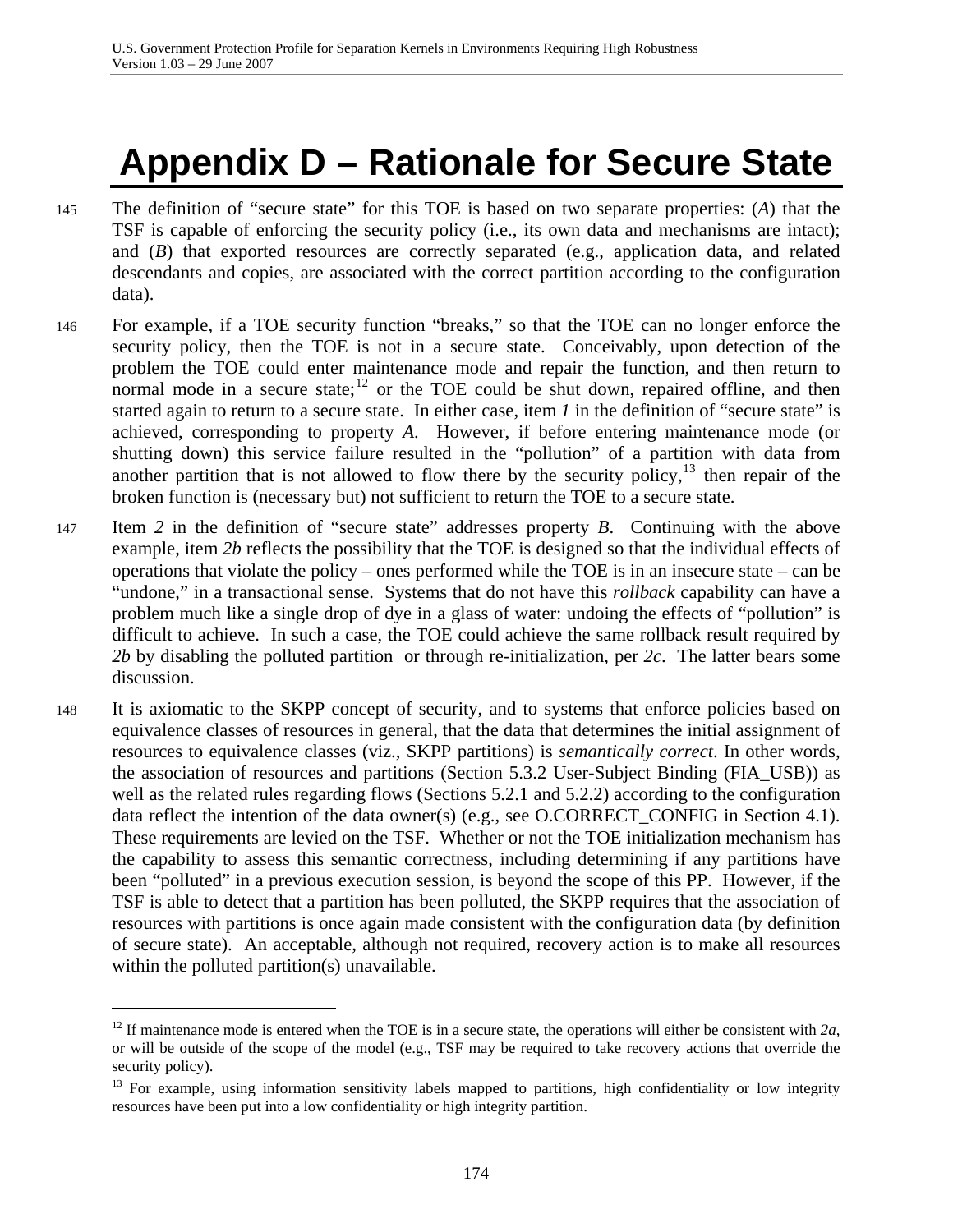# **Appendix E – TSF Data Description**

- 149 There are various types of TSF Data, for example: internal data structures, configuration data, and TSF-generated data. Configuration data includes flow policy and non-flow policy data. Some or all configuration data may be imported from the IT environment during system initialization. The TSF generates some data, such as audit records and digital signatures. The TSF may export certain TSF Data, including generated data, configuration data, and other implementation-dependent TSF Data.
- 150 Examples of TSF data are, Internal TSF Structures, Configuration Data and TSF-Generated Data:
	- A. Internal TSF Structures
		- 1. Hardware registers
		- 2. Software data structures
	- B. Configuration Data
		- 1. Flow Policy Configuration Data
			- a. Least Privilege Flow Configuration Data
			- b. Partition Flow Configuration Data
		- 2. Non-Flow Policy Configuration Data
			- c. Audit Configuration Parameters
			- d. General Configuration Parameters
				- i. Clock Settings
				- ii. Self-Test Periods
	- C. TSF-Generated Data
		- 1. Subject and resource policy-enforcement attributes
		- 2. Audit Output (e.g., audit records)
		- 3. Clock Output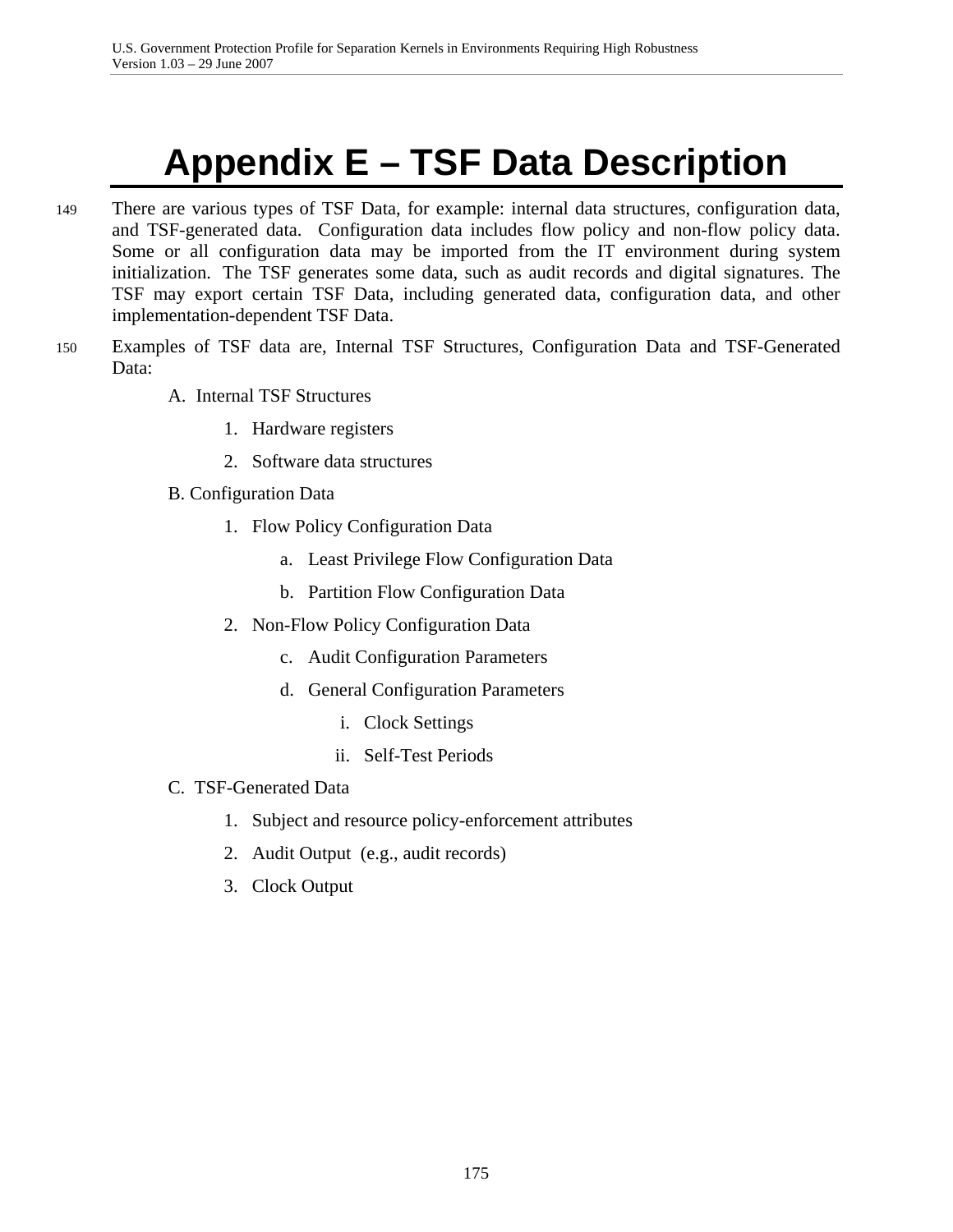# **Appendix F – Example TOE Scenario**

- 151 For the configuration data and TOE implementation components, Figure F-1 provides a notional illustration of an acceptable scenario for their generation, movement and use, as well as the allocation of components to the TSF and TOE.
- 152 For simplicity and generality, the entity that develops or modifies a TOE component is called a "TOE developer," even if some of the development is performed by an entity that is an integrator or customer in some other scenario. If a component (e.g., a new hardware dependent module) is to be integrated into the TOE, then the component, as well as the combination of that component with the rest of the TOE will need to have been evaluated. Also, implementation components will always need to be accepted by the TOE trusted delivery mechanism. For example, if an "integrator," receives a TOE from the original developer and then modifies certain TOE components as part of the integration of the SK into a larger component/system – conceptually creating a new TOE – evaluation or re-evaluation of the new TOE must occur. It is beyond the scope of this protection profile to specify requirements that are specific to a partial re-evaluation of the new TOE.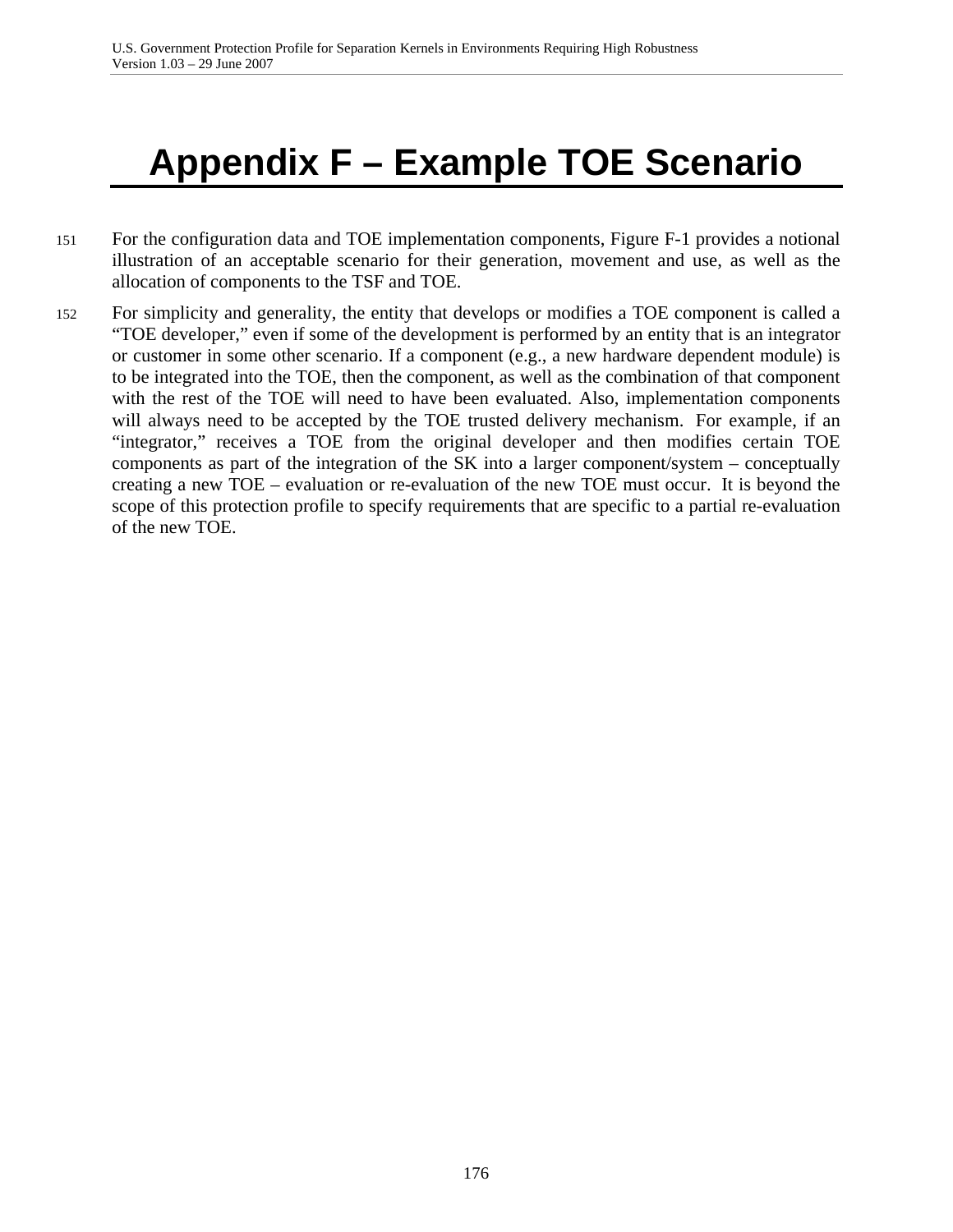

**Figure F-1. Example TOE Scenario**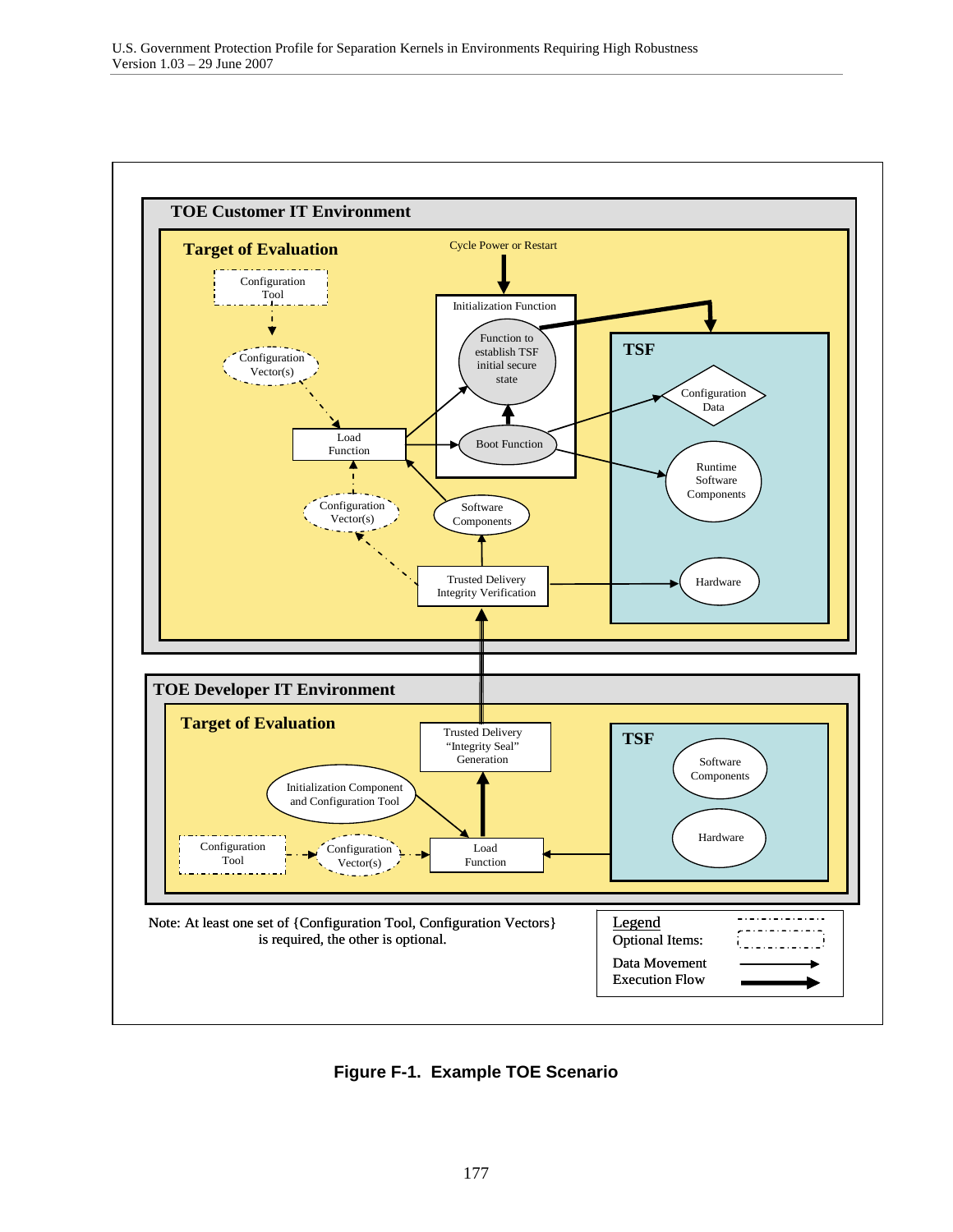# **Appendix G – Rationale for Class APT Platform Assurance**

- 153 This Appendix provides explanatory material for the explicit Class APT requirements.
- 154 It is up to the TOE vendor to define the platform components, as well as the degree of openness of the platform definition.

### **1. Rationale for Class APT**

### **Objective**

- 155 The families in the "Platform Assurance" class specify assurance requirements that provide confidence that commercial off-the-shelf (COTS) platform components used to implement the operation of a TOE are capable of effectively supporting the TOE's security functions.
- 156 For purposes of this class, platform components are defined *by specification*, as supplied in the developer's Platform Definition Document, allowing an end-user to identify and procure platform components that will act correctly as components of the TOE.

### **Application notes**

- 157 These families are intended for use with TOEs that rely on mass-produced, non-specialized platform components. These families are a substitute for ADV, ATE, and other assurance requirements for such platform components, allowing acceptable platform components to be included in the TOE.
- 158 To the extent that specialized platform components are required to implement the TOE's security functions, or that specialized mechanisms within those components are required to satisfy physical protection requirements such as FPT\_PHP or anti-tampering requirements, the hardware mechanisms used to satisfy those requirements cannot be considered part of the platform and must be evaluated in accordance with the non-platform assurance requirements (e.g., ADV).

# **2. APT\_PDF\_EXP — Platform Definition**

#### **Objective**

159 This family states requirements for how the platform is defined, in terms of component types and component properties. This definition is contained in a specific document called the *platform definition*, and the platform definition is required to be available to potential product end-users in the same manner as the security target.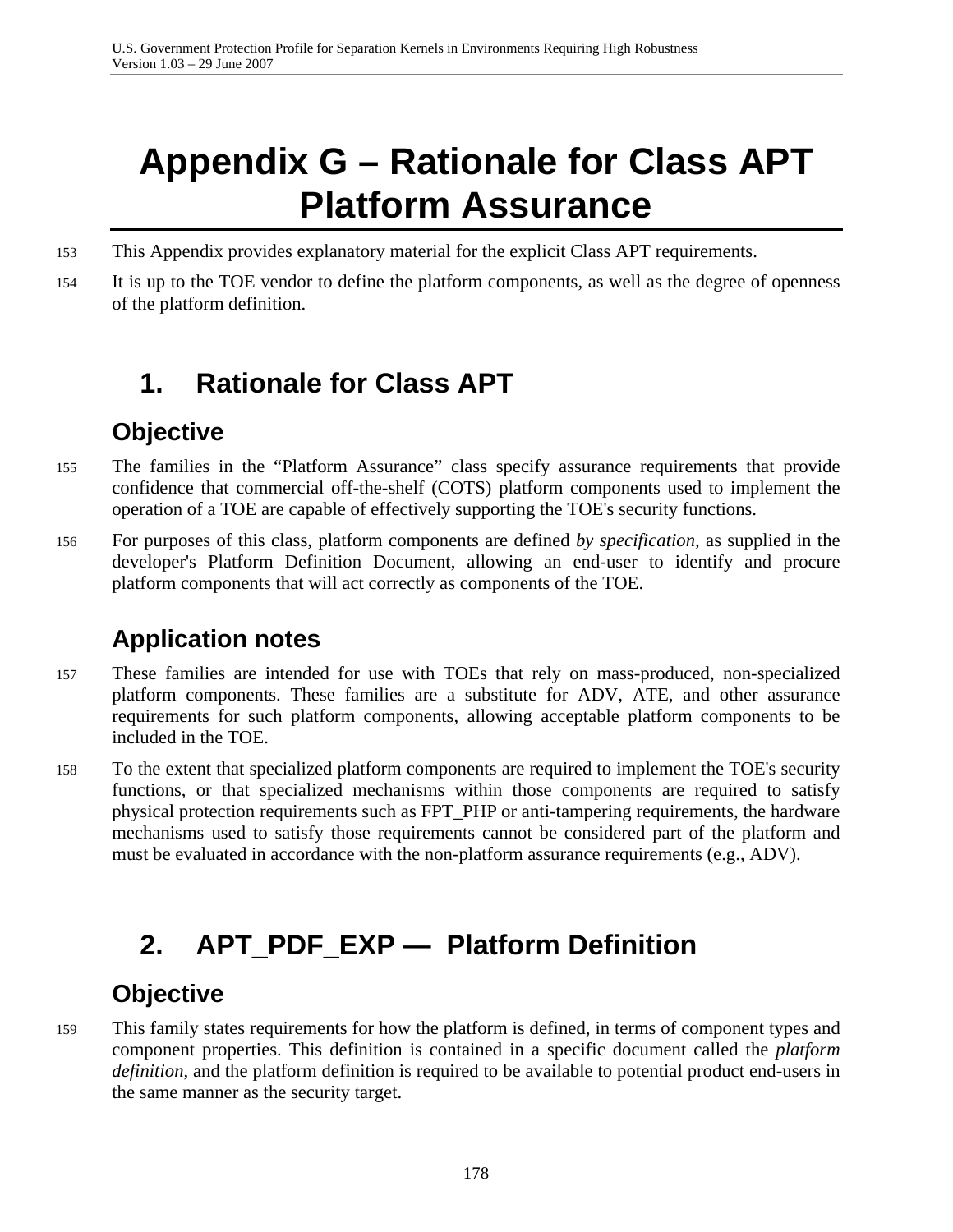### **Component levelling**

160 The components in this family are levelled based on the degree of detail required in the platform definition. Although not specified in this PP, the basic component is intended to be satisfied by existing standard commercial practices in terms of defining "compatible" platform components and the next level component requires explicit security analysis of the definition, an activity specific to a particular evaluation. This PP mandates the highest level which requires that detailed specifications for all components be available.

### **Application notes**

161 The APT\_PDF\_EXP family follows the model of UK interpretation #008 [11] in requiring a definition of platform components (by type) and an analysis of each component type against the SFRs and architectural properties that it upholds.

# **3. APT\_PSP\_EXP — Platform Specification**

#### **Objective**

162 The specification of platform component interfaces allows analysis of the TSF for functional correctness and supports analysis for vulnerabilities exercised through those interfaces.

### **Component levelling**

163 Although not specified in this PP, the basic component simply requires that interface specifications be identified for external platform interfaces only and the next level component requires that the specification be well-defined and complete. This PP requires the highest level component which adds internal interfaces to the required specifications.

### **Application note**

164 The expectation is that the interface specifications called for by this family are those provided by the manufacturer/supplier of each platform component, or, where a single platform component (such as a computer) comprises multiple elements (e.g., a CPU, a network interface), the manufacturer of the individual platform element.

### **4. APT\_PCT\_EXP — Platform Conformance Testing**

#### **Objective**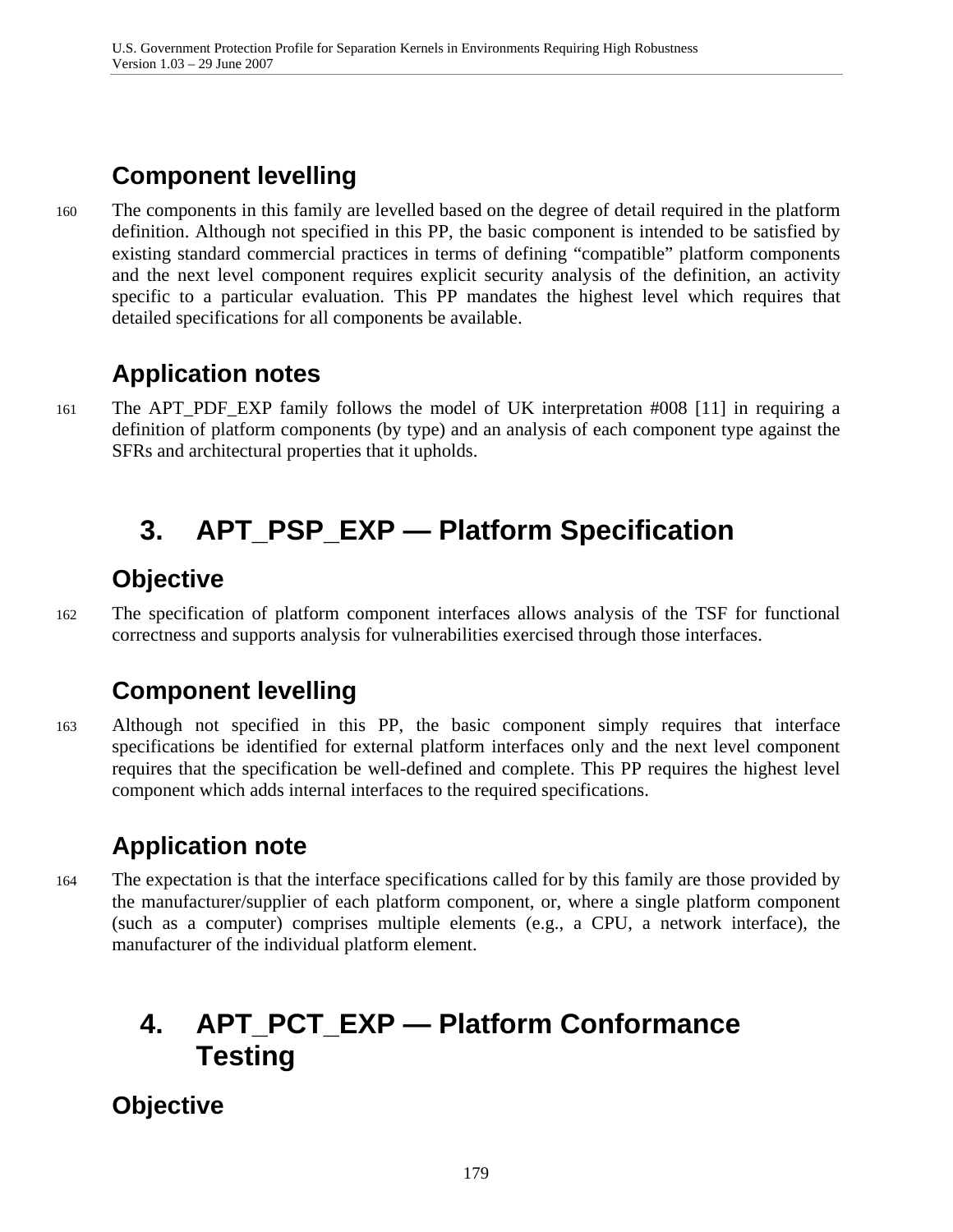165 Platform conformance testing is the process by which platform components are determined to be acceptable as part of a valid platform for the TOE.

### **Component levelling**

166 The components in this family are levelled on the basis of the level of effort devoted to ensuring that components are acceptable in the TOE.

# **Application notes**

- 167 For the lowest (casual) level, the intent is that it be satisfied by any platform component that allows the product to work well enough to run some level of exposure testing. The assumption is that otherwise-compatible platform components are unlikely to introduce subtle security problems while apparently functioning well overall—and in any case, if they do, APT\_PST\_EXP.1 should pick them up.
- 168 The other two levels require more rigorous testing. In both cases, testing is expected to be performed through the TSF interface, with an argument made about how those tests exercise the platform features—as opposed to APT\_PST\_EXP, which requires testing specific platform interfaces at the platform component interface level. This PP only requires testing of all security features identified in the platform component security analysis. The highest level requires testing of all platform interfaces.

# **5. APT\_PST\_EXP — Platform Security Testing**

### **Objective**

169 Platform security testing verifies that all external platform interfaces, and those internal platform interfaces used by the TOE function correctly and are resistant to attack.

# **Component levelling**

170 This family has two components: one addressing only the external platform interfaces, and one addressing all external platform interfaces, and those internal platform interfaces used by the TOE. This PP requires the second level.

# **Application notes**

171 This family may require tests that run directly on the platform, rather than under control of the TSF. The intent of this class is to make deterministic tests of the platform mechanisms rather than relying on test coverage arguments at the TSFI level.